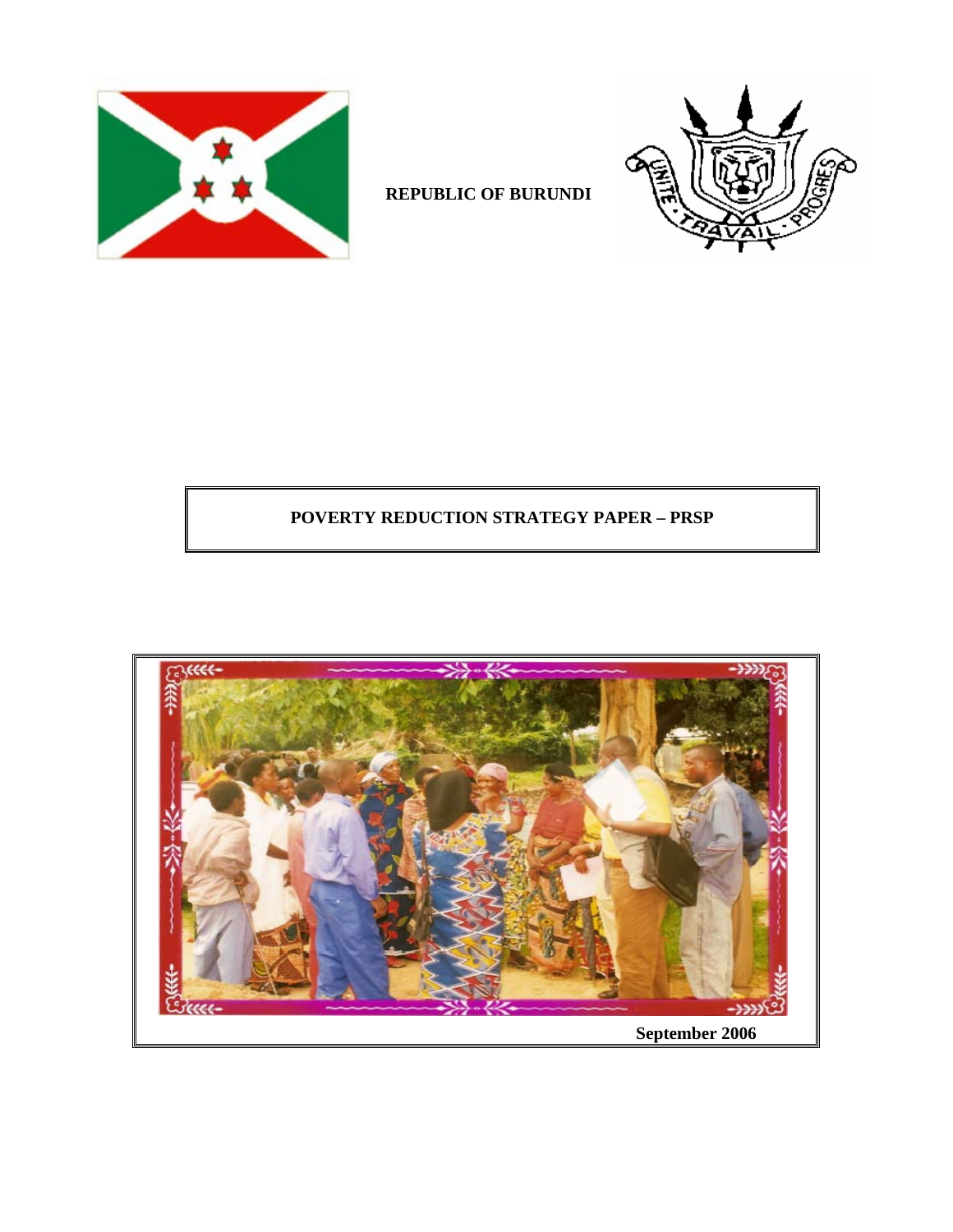## **TABLE OF CONTENTS**

|                  | <b>CHAPTER II: INSTITUTIONAL AND ORGANIZATIONAL FRAMEWORK  2</b> |  |
|------------------|------------------------------------------------------------------|--|
| 2.1.             |                                                                  |  |
| 2.2.             |                                                                  |  |
| 2.2.1.           |                                                                  |  |
| 2.2.2.<br>2.3.   |                                                                  |  |
| 2.4.             |                                                                  |  |
|                  | CHAPTER III: RECENT DEVELOPMENTS IN BURUNDI'S POLITICAL,         |  |
|                  |                                                                  |  |
| 3.1.             |                                                                  |  |
| 3.2.             |                                                                  |  |
| 3.3.             |                                                                  |  |
| 3.4.             |                                                                  |  |
|                  |                                                                  |  |
| 4.1.             |                                                                  |  |
| 4.2.             |                                                                  |  |
| 4.2.1.<br>4.2.2. |                                                                  |  |
| 4.3.             |                                                                  |  |
| 4.4.             |                                                                  |  |
|                  | <b>CHAPTER V: SUSTAINABLE DEVELOPMENT AND POVERTY REDUCTION</b>  |  |
|                  |                                                                  |  |
| 5.1.             |                                                                  |  |
| 5.2.             |                                                                  |  |
| 5.2.1.           |                                                                  |  |
| 5.2.2.           |                                                                  |  |
| 5.3.<br>5.3.1.   |                                                                  |  |
| 5.3.2.           |                                                                  |  |
| 5.3.3.           |                                                                  |  |
| 5.3.4.           |                                                                  |  |
| 5.4.             |                                                                  |  |
| 5.5.             |                                                                  |  |
|                  | <b>CHAPTER VI: POVERTY REDUCTION AND GROWTH STRATEGY  34</b>     |  |
| 6.1.             |                                                                  |  |
| 6.2.             |                                                                  |  |
| 6.2.1.           |                                                                  |  |
| 6.2.1.1.         |                                                                  |  |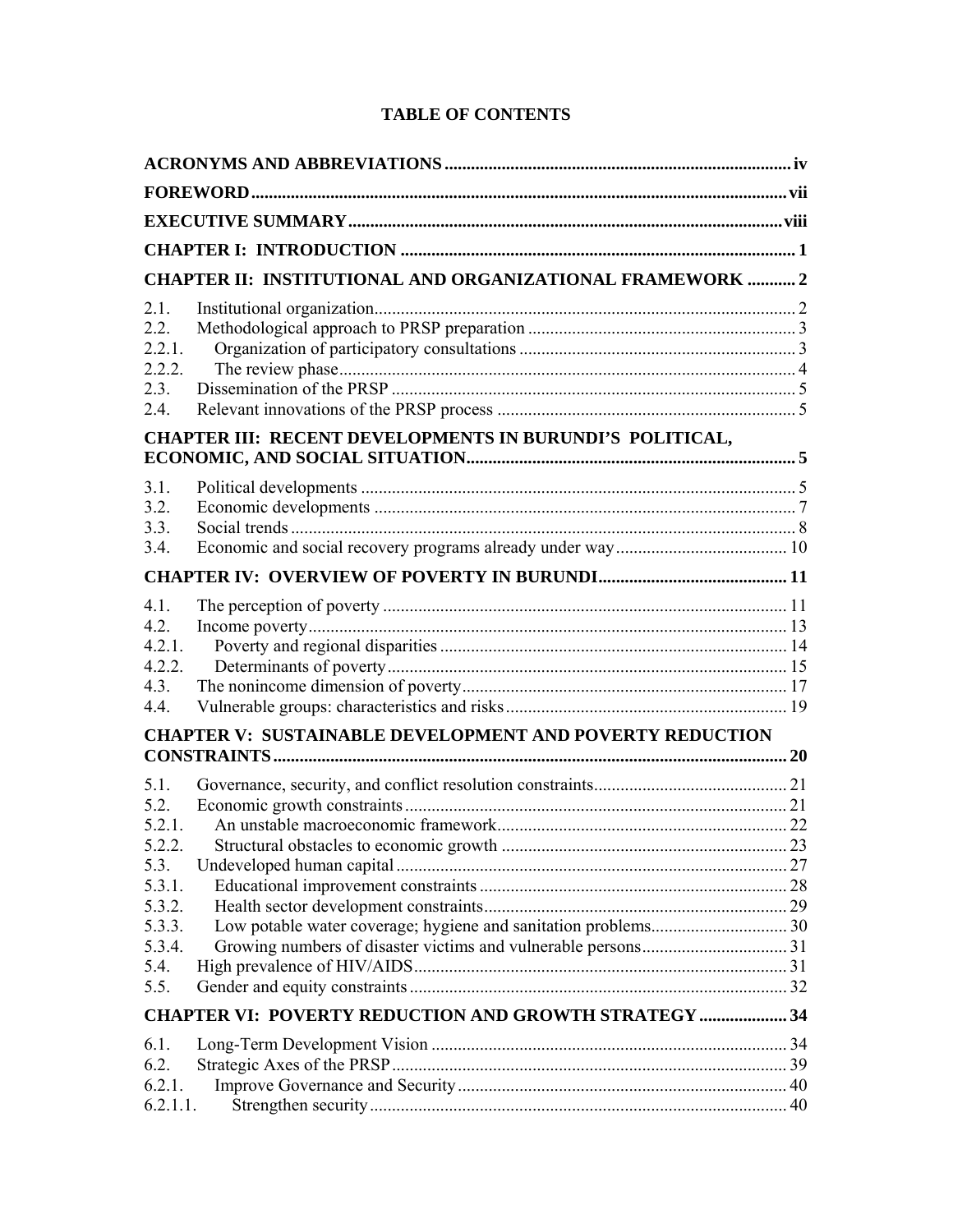| 6.2.1.2.      | Strengthen the rule of law and the justice system and fight impunity  42      |  |
|---------------|-------------------------------------------------------------------------------|--|
| 6.2.1.3.      |                                                                               |  |
| 6.2.1.4.      |                                                                               |  |
| 6.2.2.        |                                                                               |  |
| $6.2.2.1$ .   |                                                                               |  |
| 6.2.2.1.1.    | Stimulate the agricultural, livestock, fisheries, and fish farming sectors 49 |  |
| 6.2.2.1.2.    |                                                                               |  |
| 6.2.2.1.3.    |                                                                               |  |
| 6.2.2.1.4.    |                                                                               |  |
| $6.2.2.1.5$ . |                                                                               |  |
| 6.2.2.2.      |                                                                               |  |
| $6.2.2.2.1$ . |                                                                               |  |
| 6.2.2.2.2.    |                                                                               |  |
| 6.2.2.2.3.    |                                                                               |  |
| 6.2.2.3.      |                                                                               |  |
| 6.2.2.4.      |                                                                               |  |
| 6.2.2.4.1.    |                                                                               |  |
| 6.2.2.4.2.    | Improve communication infrastructure and promote New Information              |  |
|               |                                                                               |  |
| 6.2.2.4.3.    |                                                                               |  |
| 6.2.2.4.4.    |                                                                               |  |
| 6.2.3.        |                                                                               |  |
| 6.2.3.1.      |                                                                               |  |
| 6.2.3.2.      |                                                                               |  |
| 6.2.3.3.      |                                                                               |  |
| 6.2.3.2.      |                                                                               |  |
| 6.2.3.2.1.    |                                                                               |  |
| 6.2.3.2.2.    |                                                                               |  |
| 6.2.4.        |                                                                               |  |
| $6.2.4.1$ .   |                                                                               |  |
| 6.2.4.2.      |                                                                               |  |
| 6.2.4.3.      |                                                                               |  |
| 6.2.4.4.      |                                                                               |  |
| $6.2.4.5$ .   |                                                                               |  |
|               | <b>CHAPTER VII: MACROECONOMIC AND BUDGETARY FRAMEWORK 72</b>                  |  |
| 7.1.          |                                                                               |  |
| 7.1.1.        |                                                                               |  |
| 7.1.2.        |                                                                               |  |
| 7.1.3.        |                                                                               |  |
| 7.2.          |                                                                               |  |
|               |                                                                               |  |
|               |                                                                               |  |
| 8.1.          |                                                                               |  |
| 8.2.          |                                                                               |  |
| 8.3.          |                                                                               |  |
| 8.3.1         | The Interministerial Committee for Monitoring Economic and Social Reforms     |  |
| 8.3.2         | The Permanent Secretariat for Monitoring Economic and Social Reforms          |  |
|               |                                                                               |  |
| 8.3.3.        |                                                                               |  |
|               |                                                                               |  |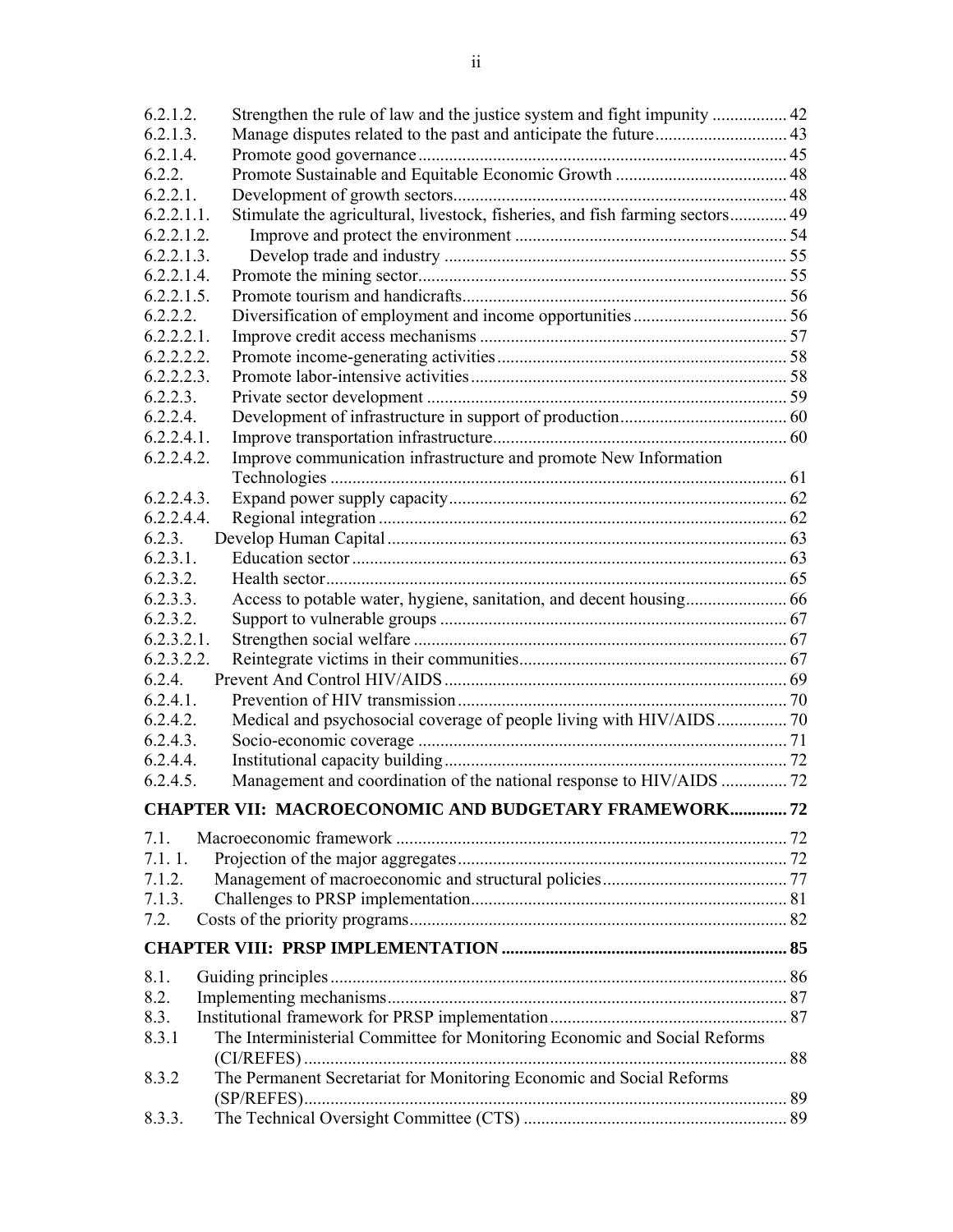| 8.3.4. |                                                                     |    |
|--------|---------------------------------------------------------------------|----|
| 8.3.5. | Permanent Secretariat of the National Committee on Aid Coordination |    |
|        |                                                                     |    |
| 8.3.6. |                                                                     |    |
| 8.3.7. | Communal Development and Poverty Reduction Committees (CCDLPS) 91   |    |
| 8.3.8. |                                                                     |    |
| 8.3.8. |                                                                     |    |
| 8.4.   |                                                                     |    |
| 8.4.1. |                                                                     |    |
| 8.4.2. |                                                                     |    |
| 8.4.3. |                                                                     |    |
| 8.4.4. |                                                                     |    |
|        | <b>CHAPTER IX: CONSTRAINTS AND RISKS OF STRATEGY</b>                |    |
|        | <b>IMPLEMENTATION</b>                                               | 99 |
| 9.1.   |                                                                     | 99 |
| 9.2.   |                                                                     | 99 |

## **ANNEXES**

| 2 |  |
|---|--|
| 2 |  |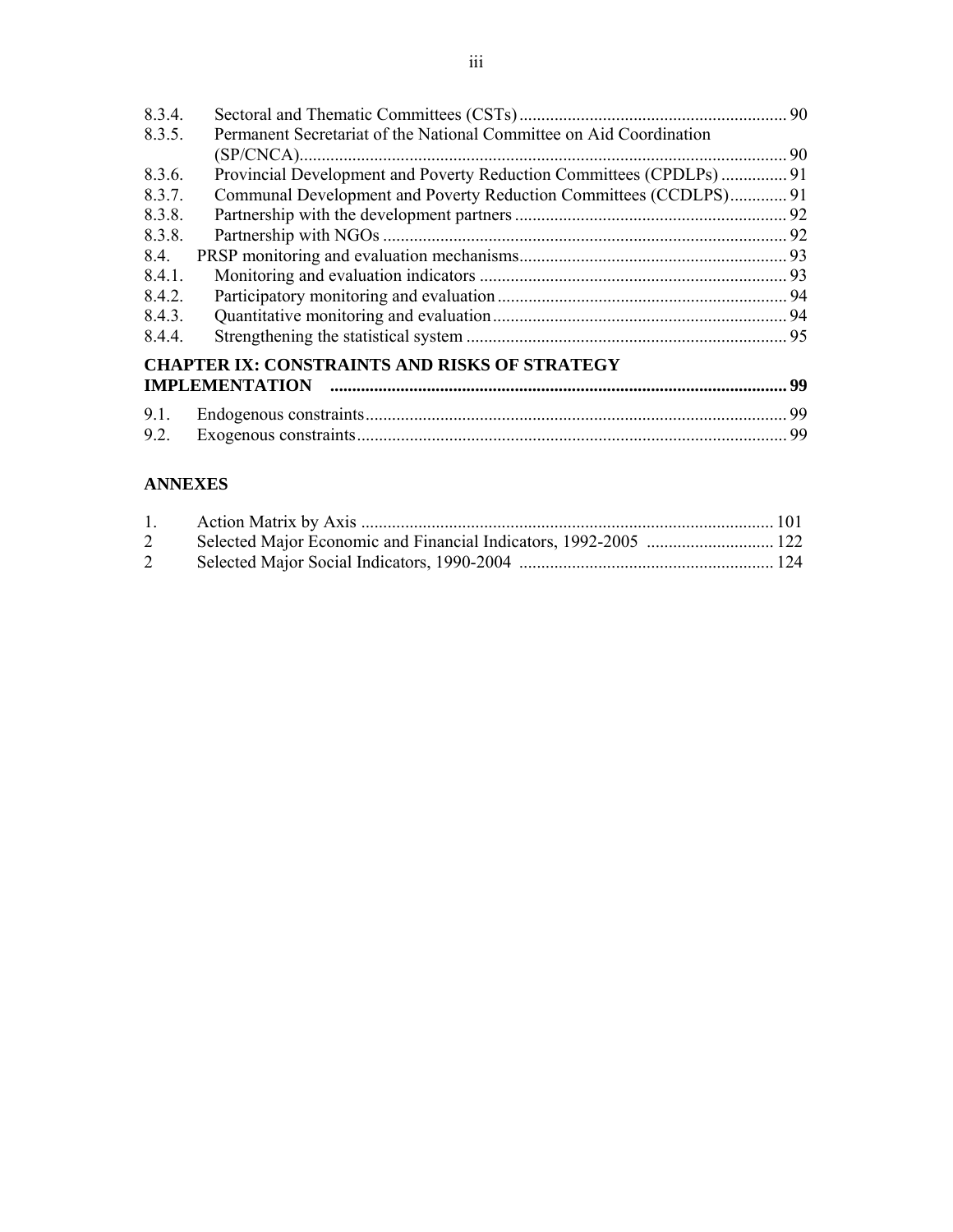## **ACRONYMS AND ABBREVIATIONS**

| <b>ABUBEF</b>   | Burundian Family Welfare Association                              |
|-----------------|-------------------------------------------------------------------|
| <b>AFRISTAT</b> | Economic and Statistical Observatory for Sub-Saharan Africa       |
| <b>AGOA</b>     | Africa Growth and Opportunities Act                               |
| AIDS            | Acquired Immune Deficiency Syndrome                               |
| <b>ANSS</b>     | National Association for Persons Living with HIV/AIDS             |
| <b>APE</b>      | <b>Export Promotion Agency</b>                                    |
| <b>APIE</b>     | <b>Investment and Export Promotion Agency</b>                     |
| <b>BANCOBU</b>  | Commercial Bank of Burundi                                        |
| <b>BCB</b>      | Credit Bank of Bujumbura                                          |
| <b>BRB</b>      | Bank of the Republic of Burundi                                   |
| <b>CCDLP</b>    | Community Development and Poverty Reduction Committees            |
| <b>CDF</b>      | Family Development Center                                         |
| <b>CDS</b>      | <b>Health Center</b>                                              |
| <b>CDV</b>      | <b>Voluntary Screening Center</b>                                 |
| <b>CED</b>      | Outreach and Development Center                                   |
| <b>CEPGL</b>    | Economic Community of the Great Lake Countries                    |
| <b>CI/REFES</b> | Interministerial Committee to Monitor Economic and Social Reforms |
| <b>CNCA</b>     | National Aid Coordination Committee                               |
| <b>COMESA</b>   | Common Market for Eastern and Southern Africa                     |
| <b>COOPECs</b>  | Savings and Loans Cooperatives                                    |
| <b>COTEBU</b>   | Textile Complex of Bujumbura                                      |
| <b>CPDLP</b>    | Provincial Development and Poverty Reduction Committees           |
| <b>CPI</b>      | Consumer price index                                              |
| <b>CPN</b>      | Prenatal clinic                                                   |
| <b>CPNT</b>     | Postnatal clinic                                                  |
| <b>CTS</b>      | Sectoral and Thematic Committee                                   |
| <b>CTS</b>      | <b>Technical Oversight Committee</b>                              |
| <b>CVR</b>      | Truth and Reconciliation Commission                               |
| <b>CWIQ</b>     | Core Welfare Indicators Questionnaire                             |
| <b>DQAF</b>     | Data Quality Assessment Framework                                 |
| <b>DRC</b>      | Democratic Republic of Congo                                      |
| <b>EOCPP</b>    | Participatory Process Organizing and Coordinating Team            |
| EP              | <b>Priority Survey</b>                                            |
| <b>ERC</b>      | Economic Rehabilitation Credit                                    |
| <b>ESD</b>      | Socio-demographic Survey                                          |
| <b>FACAGRO</b>  | Faculty of Agronomy                                               |
| FBu             | Burundi franc                                                     |
| <b>FDC</b>      | <b>Community Development Fund</b>                                 |
| <b>FDN</b>      | <b>National Defense Force</b>                                     |
| <b>FDPB</b>     | Burundi Development Partners Forum                                |
| <b>FNL</b>      | National Liberation Front                                         |
| <b>FVS</b>      | <b>Families Fighting AIDS</b>                                     |
| <b>GANEREC</b>  | Economic Analysis Group for Capacity Building                     |
| <b>GDDS</b>     | General Data Dissemination System                                 |
| <b>GDP</b>      | Gross domestic product                                            |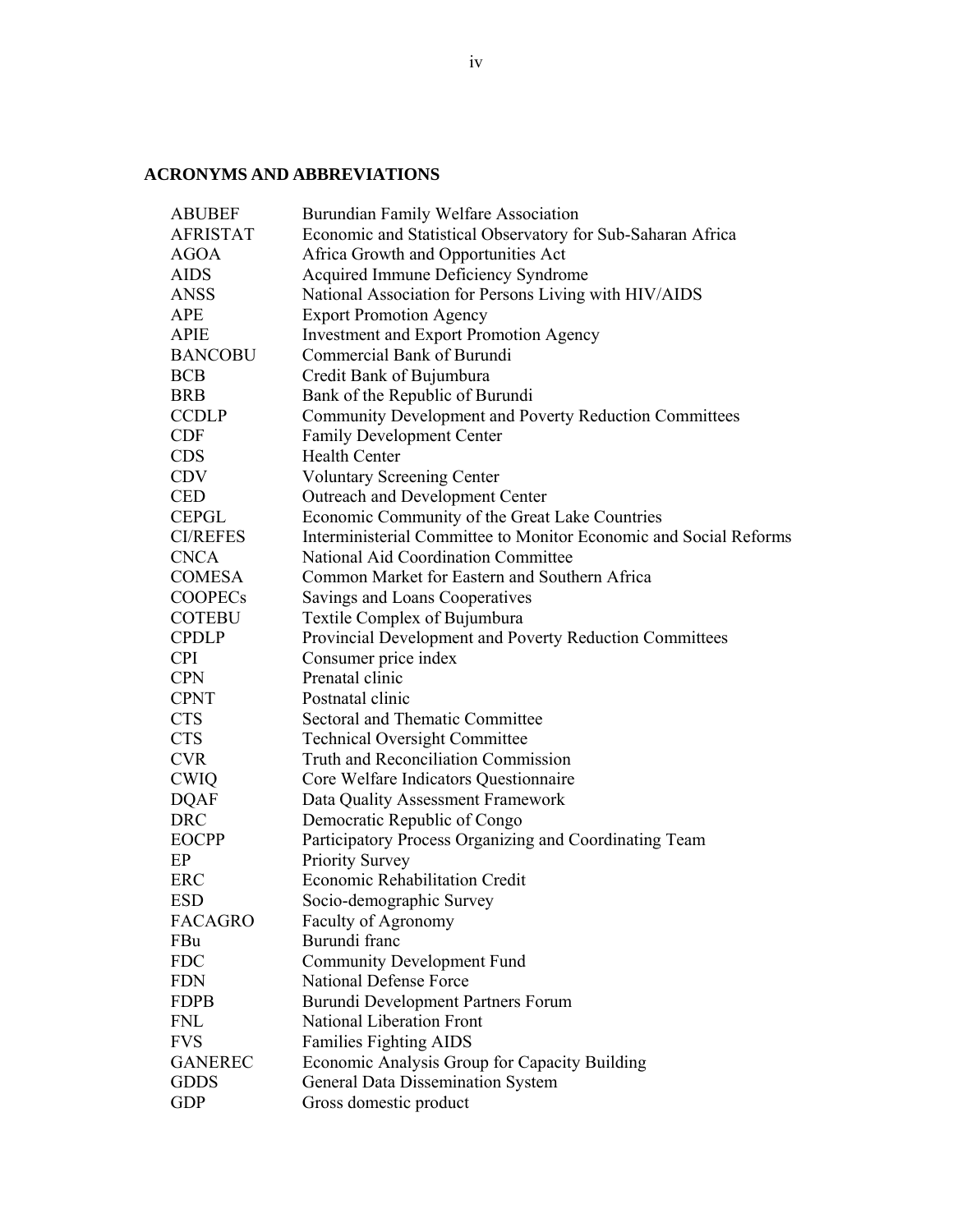| Ministry of Urban and Rural Planning, Tourism, and the Environment    |
|-----------------------------------------------------------------------|
|                                                                       |
|                                                                       |
| Ministerial Arm of the Presidency with Responsibility for AIDS Issues |
|                                                                       |
|                                                                       |
|                                                                       |
|                                                                       |
|                                                                       |
|                                                                       |
|                                                                       |
|                                                                       |
|                                                                       |
|                                                                       |
|                                                                       |
|                                                                       |
|                                                                       |
|                                                                       |
|                                                                       |
|                                                                       |
|                                                                       |
|                                                                       |
|                                                                       |
|                                                                       |
|                                                                       |
|                                                                       |
|                                                                       |
|                                                                       |
|                                                                       |
|                                                                       |
|                                                                       |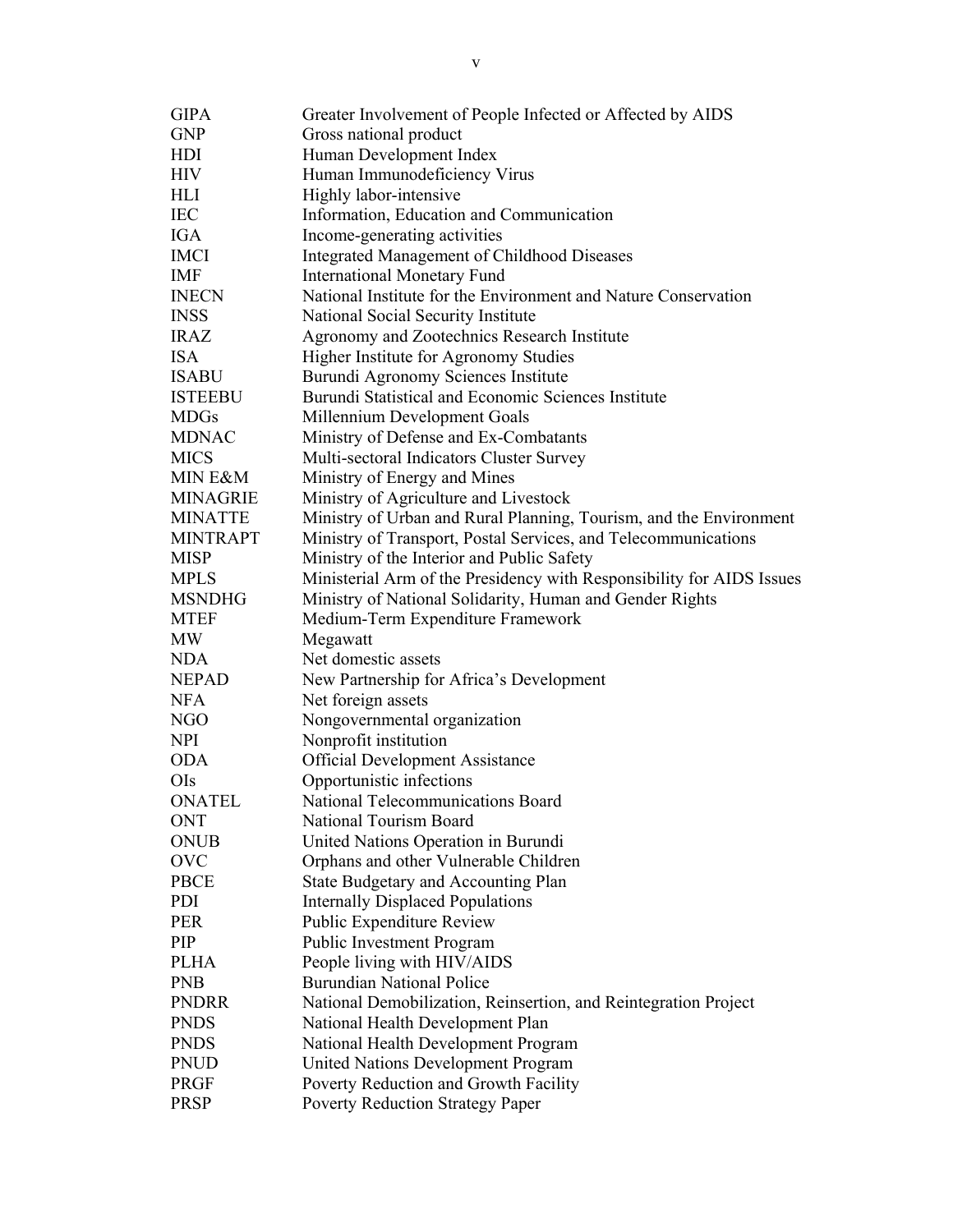| PU              | <b>Emergency Program</b>                                               |  |  |  |
|-----------------|------------------------------------------------------------------------|--|--|--|
| <b>REGIDESO</b> | Water and Electricity Production and Distribution Authority            |  |  |  |
| <b>RSA</b>      | Republic of South Africa                                               |  |  |  |
| <b>SCEP</b>     | Agency Responsible for Public Enterprises                              |  |  |  |
| <b>SE/CNDRR</b> | Executive Secretariat of the National Demobilization, Reinsertion, and |  |  |  |
|                 | <b>Reintegration Commission</b>                                        |  |  |  |
| <b>SFDs</b>     | Decentralized financial services                                       |  |  |  |
| <b>SIGEFI</b>   | Automated Integrated Financial Management System                       |  |  |  |
| <b>SMEs</b>     | Small and medium-sized enterprises                                     |  |  |  |
| <b>SMIs</b>     | Small and medium-sized industries                                      |  |  |  |
| SNA             | <b>System of National Accounts</b>                                     |  |  |  |
| <b>SNDS</b>     | National Statistical Development Strategy                              |  |  |  |
| <b>SNR</b>      | National Intelligence Service                                          |  |  |  |
| <b>SOSUMO</b>   | Mosso Sugar Company                                                    |  |  |  |
| <b>SP/CNLS</b>  | Permanent Executive Secretariat of the National AIDS Council           |  |  |  |
| <b>SP/REFES</b> | Permanent Secretariat for Monitoring Economic and Social Reforms       |  |  |  |
| <b>SPP</b>      | Company with public sector participation                               |  |  |  |
| <b>STIs</b>     | Sexually transmitted infections                                        |  |  |  |
| <b>SWAA</b>     | Society for Women Against AIDS in Africa                               |  |  |  |
| T               | Metric ton                                                             |  |  |  |
| <b>TOFE</b>     | Flow-of-funds table                                                    |  |  |  |
| <b>UN</b>       | <b>United Nations</b>                                                  |  |  |  |
| <b>UNESCO</b>   | United Nations Educational, Scientific, and Cultural Organization      |  |  |  |
| <b>UNICEF</b>   | United Nations Children's Fund                                         |  |  |  |
| <b>VAT</b>      | Value-added tax                                                        |  |  |  |
| <b>WTO</b>      | World Trade Organization                                               |  |  |  |
|                 |                                                                        |  |  |  |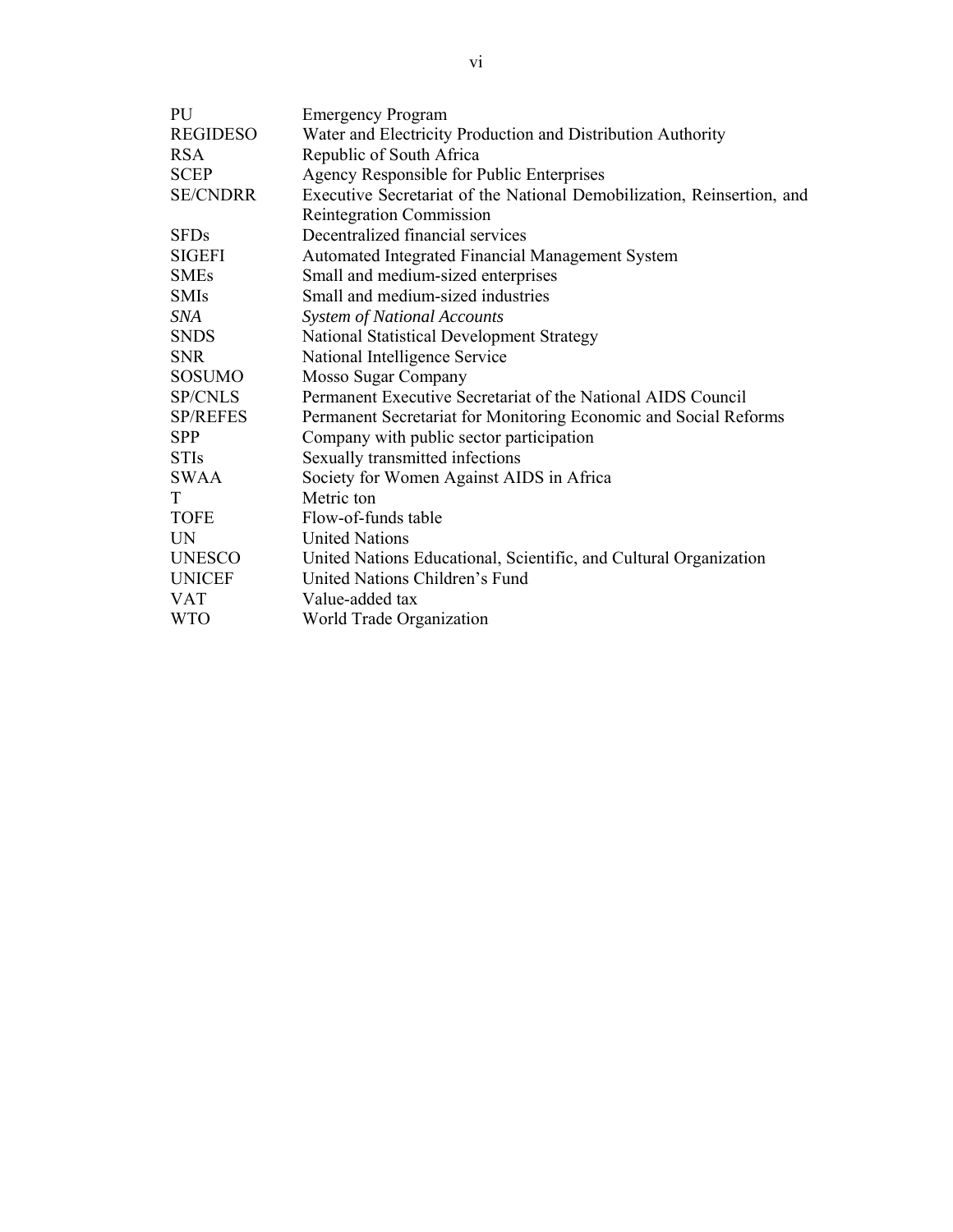#### **FOREWORD**

**Burundi has just completed a historic period inasmuch as it has established new institutions through free and democratic elections and enhanced security.** 

**Nevertheless, the economic situation remains precarious owing to the decline in production and persistent fiscal difficulties at a time when extreme poverty continues to be a source of concern. More than 81 percent of Burundians live below the poverty line.** 

**The situation highlights two main hurdles that must be overcome: first, growth levels are still too weak to fuel an effective redistribution policy, and second, services are still in short supply, especially regarding basic education, health care, potable water and sanitation, food, and housing.** 

**The government is deeply appreciative of the support received from its development partners in tackling its problems. That Burundi has reached the HIPC decision point as planned is proof positive of this support and augurs well for sound collaboration during the implementation of the Poverty Reduction Strategy Paper (PRSP).** 

**This PRSP is part of a two-pronged approach consisting of ongoing collaboration with population groups on major issues and stronger partnership with donors and lenders. It is a valuable tool for extricating the country from the crisis and is very timely in terms of helping the government that was democratically elected in 2005 to take concrete steps toward national reconciliation and reconstruction after so many years of conflict and economic decline.** 

**This PRSP, which is the product of a broad consensus in the current context, is a valuable instrument for moving beyond the crisis, for restoring normalcy to political life, and for reviving economic growth—all sine qua non conditions for restoring stability and reducing poverty.** 

**The government is committed to seizing the opportunity this PRSP affords to create an environment conducive to Burundi's swift and concerted reconstruction, with the cooperation of all the socio-economic development stakeholders, so that the country may recover its prosperity and build a better future for all.** 

> **Dieudonné NGOWEMBONA Minister of Finance**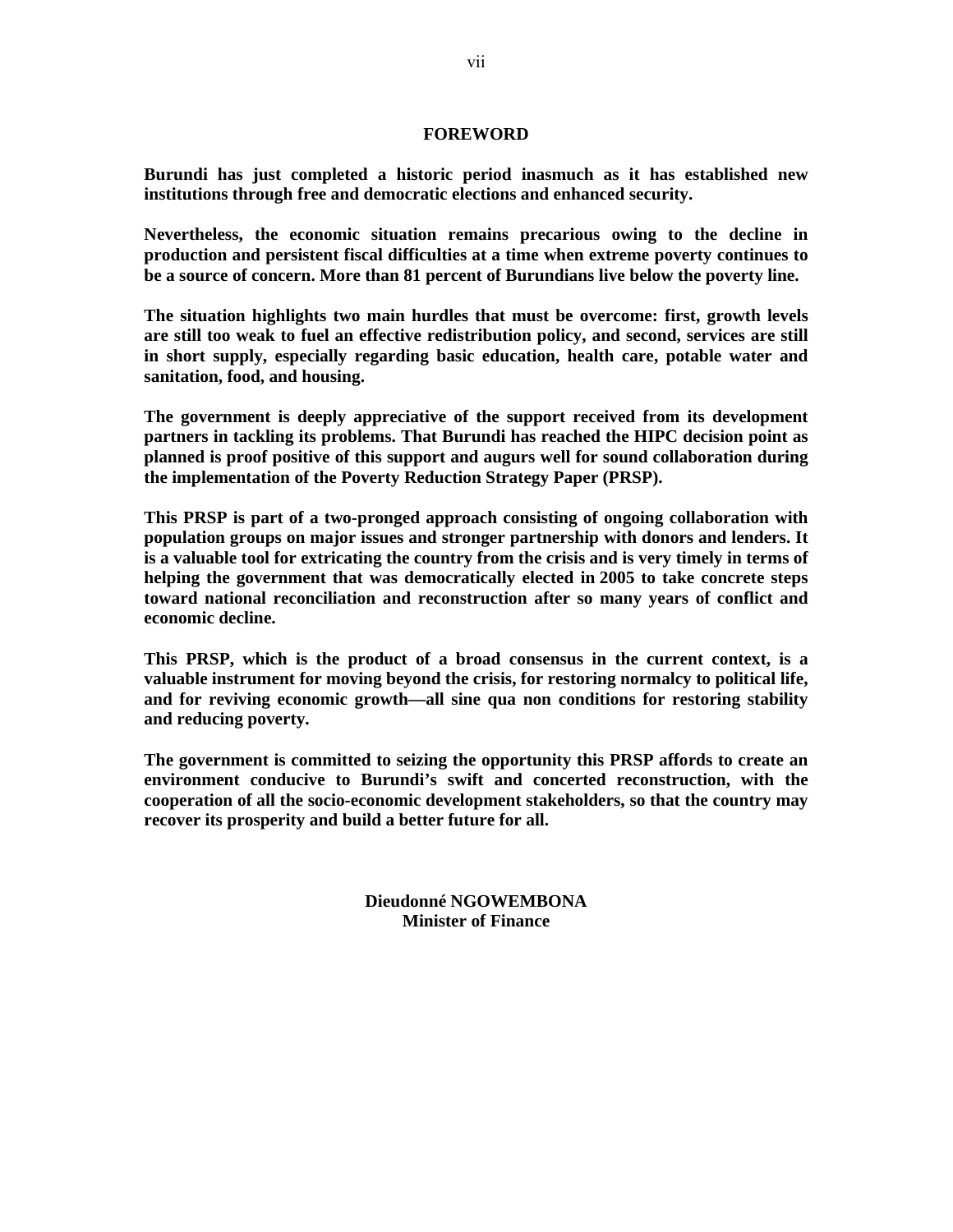#### **EXECUTIVE SUMMARY**

1. This Poverty Reduction Strategy Paper (PRSP) comes two and a half years after the approval in January 2004 by the Executive Boards of the IMF and the World Bank of the Interim PRSP (I-PRSP). It was drafted in a time of major political change characterized by the restoration of security and encouraging socio-economic developments. This strategy, which was developed through a participatory process, is a reflection of these developments and advances Burundi toward a better future through the reforms and programs it advocates. Its objective is to build a new society of hope for Burundians as the  $21<sup>st</sup>$  century unfolds.

#### **a. General context of return to normal political life and national reconstruction**

2. This PRSP is also the outgrowth of a long period of negotiations encouraged and supported by the international community and comes after the establishment of a framework for national reconciliation. Negotiations for comprehensive peace were completed in Arusha, Tanzania, in August 2000, following which a 36-month (2001-2004) political transition process was established, and general elections organized and held, to culminate the process in observance of the Arusha Peace and Reconciliation Agreement for Burundi. The establishment of democratic institutions marks a decisive juncture in the restoration of peace, the rule of law, and the restoration of calm, all of which are essential to Burundi's socioeconomic development.

3. This welcome political change was made possible by varied forms of support from the international community through United Nations Operation in Burundi (ONUB), which ensured the smooth operation of the entire process. The government is now in peace talks with the last rebel movement through its two branches within the framework of the democratic process in place. Nevertheless, during the same period, it has become clear that poverty has worsened considerably. This pauperization is further aggravated today because of the scant resources available to government and households and the existence of a population of disaster victims resulting from the conflict, such as refugees, the internally displaced, street children, and orphans.

### **b. Post-conflict socio-economic context**

4. This full PRSP comes at a time of post-conflict economic difficulty characterized by insufficient production and incomes, low levels of international assistance and investment, as well as persistently heavy pressure on the State's cash flow. This situation is also reflected in the government's severely impaired capacity to manage public resources, which have all but dwindled away. A substantial proportion of the public sector's human resource base was destroyed.

5. These difficulties should not obscure the progress made in implementing the macroeconomic reforms supported by the Bretton Woods institutions, which enabled the country to become eligible for the HIPC Initiative. The satisfactory implementation of these reforms paved the way for major developments, notably the possibility of cancellation of Burundi's multilateral debt upon reaching the HIPC completion point.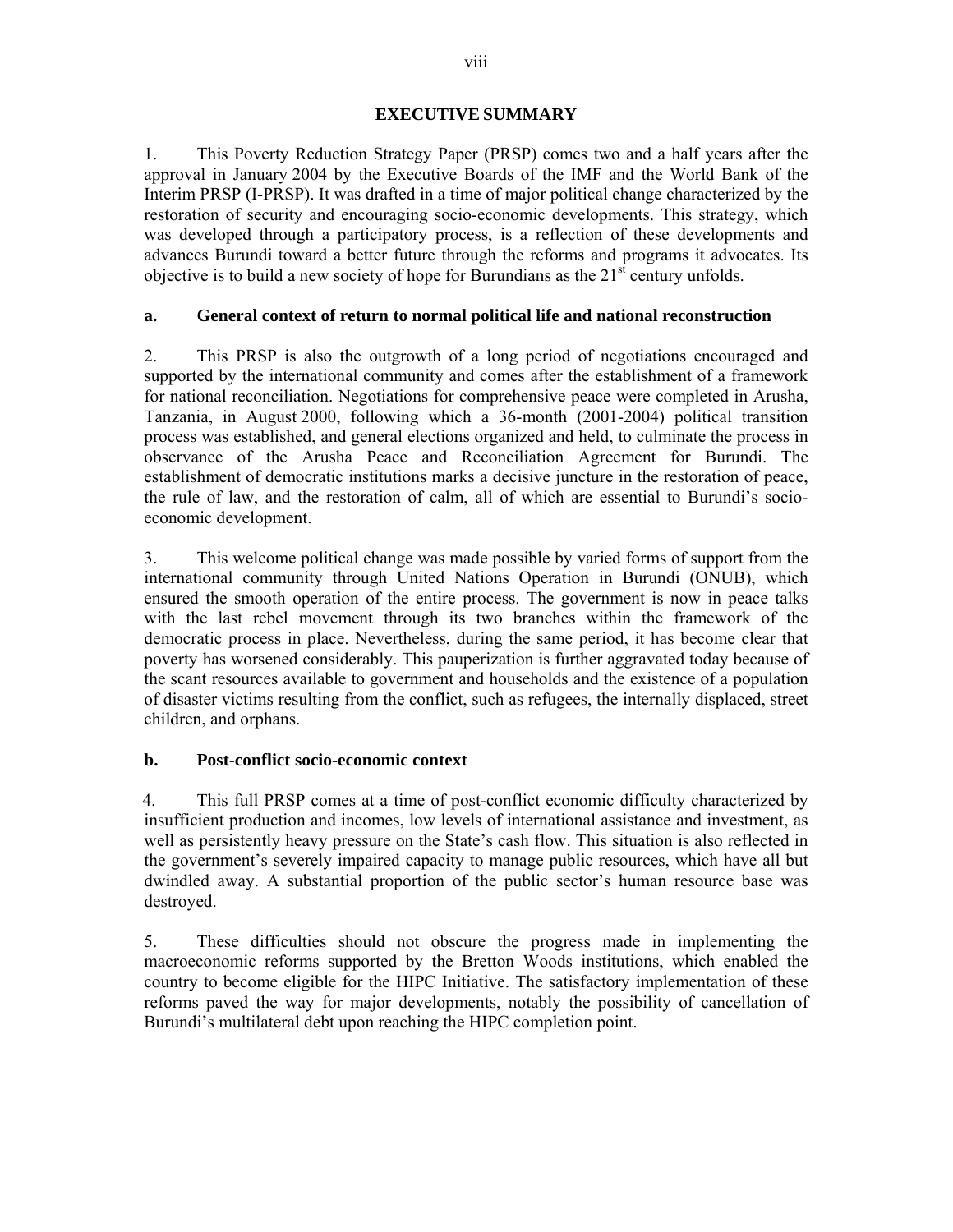#### **c. Content of the PRSP**

#### **(i) Main obstacles to poverty reduction and growth**

6. The participatory community, sectoral, and thematic consultations carried out at the national and community levels afforded an opportunity to analyze the characteristics of poverty and identify the main constraints. They are:

- (i) Governance, security, and conflict resolution constraints;
- (ii) Structural rigidities impeding economic growth;
- (iii) Instability of the macroeconomic framework;
- (iv) Poor quality of, and insufficient access to, basic social services;
- (v) An increase in vulnerable populations as a result of the conflict's negative toll;
- (vi) High prevalence of HIV/AIDS;
- (vii) Gender and equity constraints.

### **(ii) Long-term development vision**

7. The PRSP presents a medium- and long-term development vision for Burundi and sets out bold poverty reduction objectives, which are consistent with the government's 2005-2010 priority program and the Millennium Development Goals (MDGs). The foundation of the PRSP was laid on the following principles so as to give substance to the vision: (i) refocusing the role of the State; (ii) maintenance of peace and security; (iii) capacity building; (iv) renewed economic growth; (v) stronger community involvement; (vi) affirmation of the central role of women; and (vii) promotion of a new partnership with donors and lenders.

### **(iii) Principal strategic axes**

8. From the quantitative and qualitative analyses and the conclusions of the sectoral and thematic poverty studies, it became clear that there was consensus on four main strategic axes:

- (i) Improving governance and security;
- (ii) Promoting sustainable and equitable economic growth;
- (iii) Developing human capital;
- (iv) Combating HIV/AIDS.

### **Axis 1: Improving governance and security**

9. Improving Burundi's security situation after over a decade of conflict is a sine qua non condition for restoring an environment conducive to economic recovery and national reconciliation.

10. The government's security objective is to restore the free movement of persons and goods throughout the territory. To this end, the priority actions already undertaken or forthcoming are geared toward: (i) negotiating a comprehensive and permanent ceasefire to strengthen security; (ii) pursuing demobilization, disarmament, and integration programs until military and police staffing are stabilized at levels that are sufficient to meet the country's needs and in line with its financial capabilities; (iii) professionalizing the defense and security forces; and (iv) disarming the civilian population and preventing the proliferation of small arms.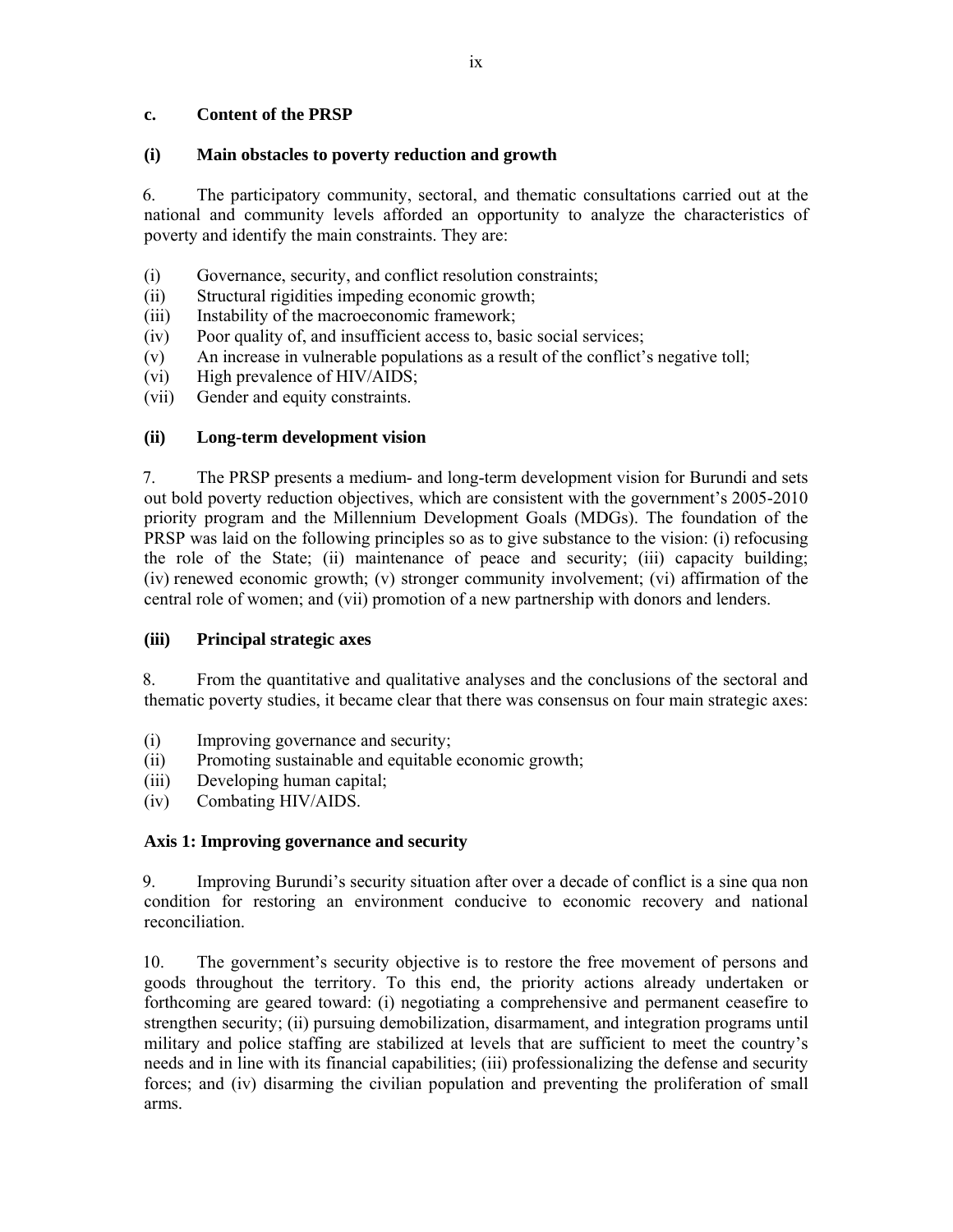11. Given its awareness of the scope of the challenges it faces in an area as crucial as governance, the government has set itself a number of priorities, namely, to strengthen the rule of law and justice, manage disputes from the past to safeguard the future, strengthen the democratic culture, promote efficient public administration, pursue decentralization, establish a transparent public finance management system, and tackle corruption.

### **Axis 2: Promoting sustainable and equitable economic growth**

12. Burundi's future will depend on its capacity to deliver strong and lasting economic growth to feed its ever growing population and reduce poverty. Promoting such growth is one of the priority objectives of the PRSP, and the priority actions selected cover the following areas: (i) strategic actions to revitalize sectors with growth potential, notably food and export crops, livestock production, trading, mining, and manufacturing; (ii) reviving the private sector; (iii) diversifying employment and income opportunities for rural communities, notably through microcredit and the promotion of highly labor-intensive works; (iv) rehabilitating and modernizing transport, energy, and telecommunications infrastructures, which are essential to generating externalities that enable the Burundian economy to become more competitive; and (v) restoring macroeconomic equilibria.

#### **Axis 3: Developing human capital**

13. The government is convinced that sustainable development is predicated on qualified and healthy human resources. Therefore, its objective is to re-establish quality social services in partnership with the very communities that will be the beneficiaries. To this end, priority actions targeting the health and education sectors, water supply and sanitation, urban planning and decent housing for all have been identified. In addition, actions geared not only toward refugees and the displaced, but also toward other vulnerable groups, such as street children, orphans, victims of natural disasters, and the disabled, have been emphasized. Actions promoting community approaches to caring for and reinserting disaster victims were decided upon, especially to help populations in dire circumstances to resume normal lives by promoting national solidarity and the acquisition of skills enabling them to join the modern sector of the economy.

### **Axis 4: Combating HIV/AIDS**

14. The government's key objective is to bring about a sharp reduction in the spread of the pandemic by promoting prevention and treating the sick from families infected and affected by HIV/AIDS. The actions selected are geared toward prevention, access to medicines, and support for affected families to meet their basic needs. Acquiring skills for income-generating activities is an important aspect of the policy advocated for tackling HIV/AIDS.

### **(iv) The PRSP preparation process**

15. The PRSP was prepared on the basis of the conclusions and recommendations agreed by consensus in participatory consultations with various target groups, namely: rural communities, government agencies, the private sector, civil society, certain vulnerable groups, Parliament, and development partners.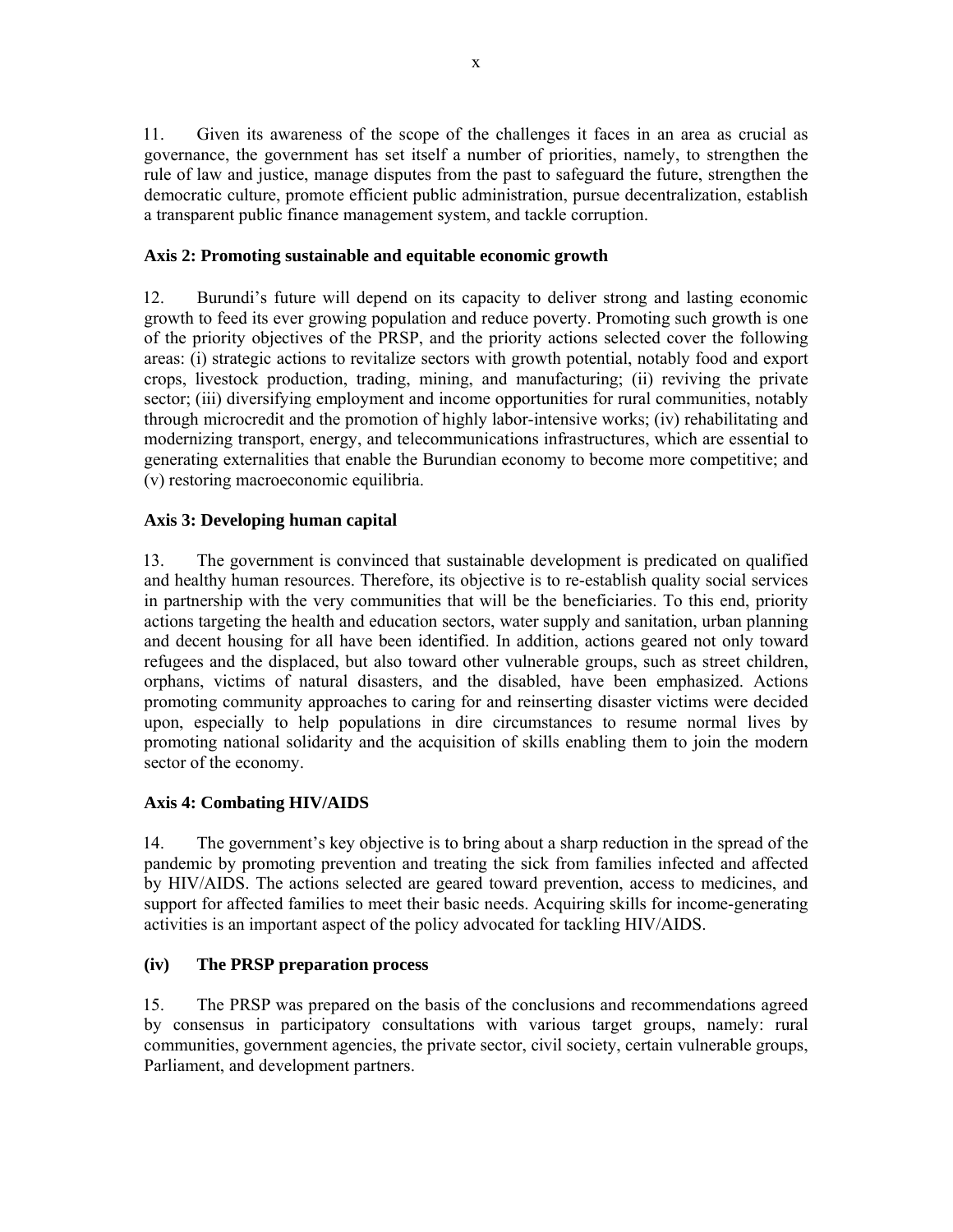(i) Community consultations were conducted in each commune and province of the country, as a result of which the determinants of poverty were identified and actions formulated to combat poverty. Community consultations enabled 14,600 persons, more than half of them women, to express their points of view and aspirations for extricating themselves from the poverty trap.

(ii) Sectoral and thematic consultations were also conducted on a participatory and inclusive basis. A total of 840 participants took part in the exchanges, making it possible to identify the constraints and potentials of the respective sectors, determine the strategic axes, decide on the relevant actions to be taken, and propose appropriate monitoring and evaluation mechanisms for the sectors.

### **(v) Implementing the strategy**

16. The PRSP is the sole frame of reference and sole framework for Burundi's socioeconomic development planning. It will be implemented through technical ministries, community organizations at the decentralized level, NGOs, civil society, and the private sector in partnership with development partners.

17. The implementation, monitoring, and evaluation of the PRSP require the introduction and development of an appropriate institutional framework and institutional units. In the short term, therefore, the emphasis will be on building the capacity of the various units and stakeholders involved in the areas of poverty analysis, planning, financing, and implementation of priority poverty reduction programs and projects. Specifically, this will involve the research and planning directorates of the sectoral ministries, ISTEEBU, NGOs, the private sector, civil society organizations, and development partners.

18. The strategy will be implemented through a **participatory monitoring and evaluation system** organized as follows: (i) monitoring and evaluation of the strategy, (ii) monitoring of the poverty indicators and Millennium Development Goals (MDGs); and (iii) impact assessment of the policies, reforms, and poverty reduction programs making up the strategy. The emphasis during monitoring and evaluation will be on a participatory approach, so as to involve all the stakeholders involved in the PRSP preparation process throughout the entire execution phase, at the decentralized and national levels alike. This being so, the performance indicators will be developed and harmonized for the twofold purpose of coordinating monitoring and evaluation of the PRSP and ensuring consistency in the procedures and expected outcomes.

### **(vi) Partnership**

19. **With NGOs.** The government intends to continue the dynamic partnership that has always existed between NGOs and Burundi in the areas of national reconstruction and poverty reduction. The government is committed to establishing and strengthening the existing partnership framework so that NGOs may fully play their role of supporting this dynamic relationship and community development, the cornerstone of PRSP implementation.

20. **With the development partners.** Cognizant of the issues and hurdles to be overcome in implementing the PRSP, the government will do everything in its power to strengthen its existing partnership with its development partners through units such as the SP/REFES for implementation of the PRSP and the SP/CNCA for aid coordination. Practical ways and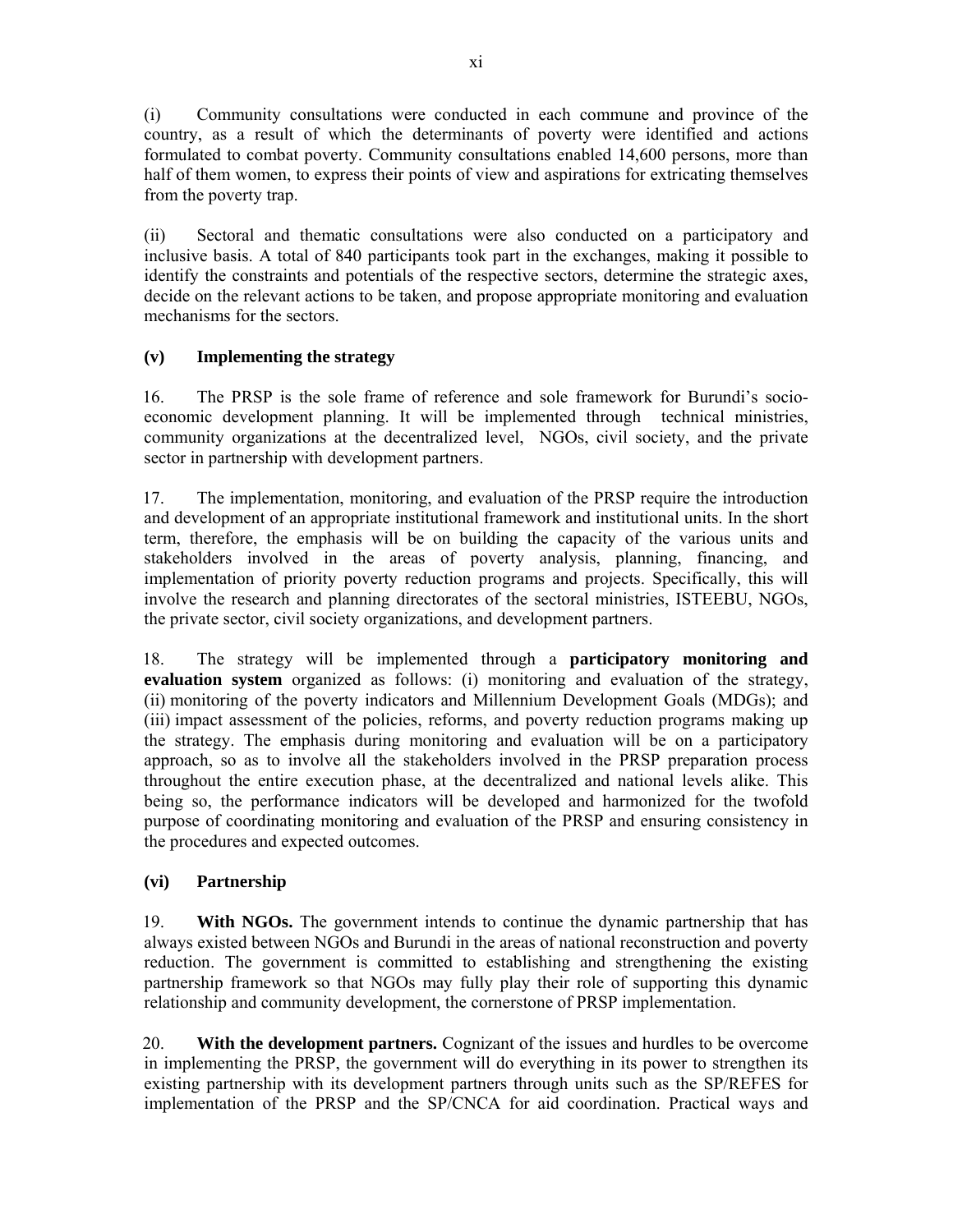means will be developed to promote coordinated action on issues of common or specific interest, program coordination and harmonization, aid mobilization, capacity building, and monitoring and evaluation of the PRSP.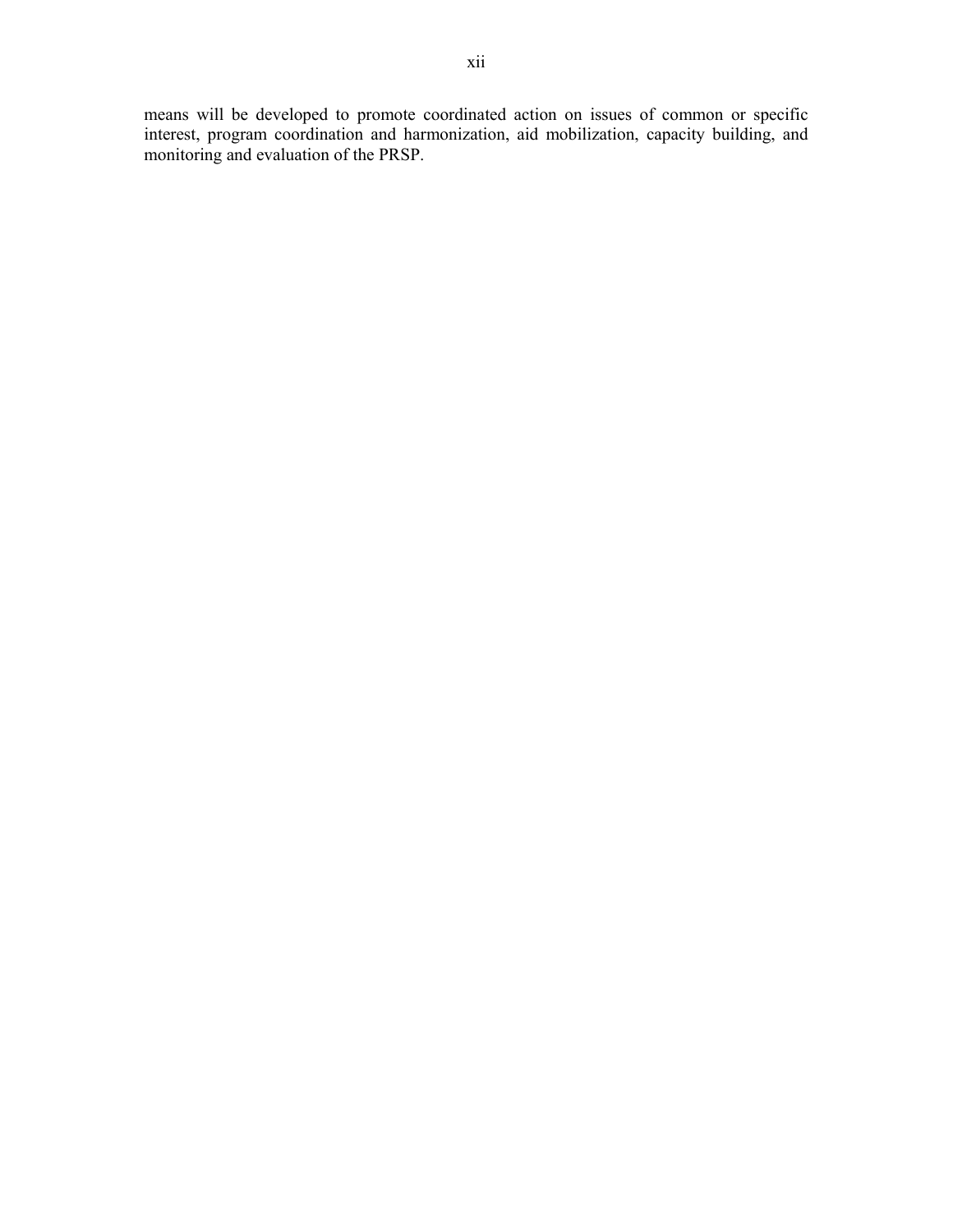### **CHAPTER I: INTRODUCTION**

21. Since the establishment of the institutions created as a result of the democratic elections, Burundi has been back on track and moving steadily toward stabilized security and improved rule of law. The State must therefore assume responsibility for two essential tasks in this scenario: restoring normalcy to people's lives and reviving the economy.

22. From the political standpoint, Burundi entered a new phase in 2005 when it adopted a new constitution and organized free and transparent elections, which led to the election of a new President of the Republic, the establishment of a government, and election of members of Parliament, communal councils, and hillside (*colline)* councils.

23. It is also apparent that there are significantly fewer armed clashes, and negotiations are ongoing with the last rebel group to integrate them into the peace process.

24. Furthermore, the process of demobilizing, reinserting, and reintegrating excombatants and members of the former armed forces is progressing smoothly with the support of the Multi-Country Demobilization and Reintegration Program (MDRP). By June 2006, a year and a half after operations began, over 20,000 persons had been demobilized, including some 3,000 child soldiers.

25. The integration of combatants from the various parties and armed political movements, and of members of the former armed forces and former police, which took place concurrently with the demobilization effort, led to a profound restructuring of the country's defense and security forces. The government is now planning to professionalize these forces so they can shoulder the responsibility of ensuring the security of the State and all its citizens. There will be a heavy emphasis on improving the management of the sector's human and material resources, building its operational capacity, and providing adequate infrastructure and equipment. In pursuing this goal, Burundi can count on the support of the United Nations as well as several bilateral and multilateral donors and lenders. A long-term commitment of all the parties concerned—government and international partners alike—will be needed to achieve these objectives and ultimately to restore a peaceful economy in which more will be spent on people than on security.

26. It is against the backdrop of this long-term pursuit of the goal of strengthening peace and reviving the economy that one should view the preparation of this PRSP as aimed at laying the foundation for strong and sustainable economic recovery and national reconciliation.

27. This PRSP builds on the gains made in the Interim PRSP adopted in January 2004 by the Executive Boards of the IMF and the World Bank. Its implementation enabled Burundi to reach the decision point under the Heavily Indebted Poor Countries (HIPC) Initiative and to benefit from an arrangement under the IMF's Poverty Reduction and Growth Facility (PRGF).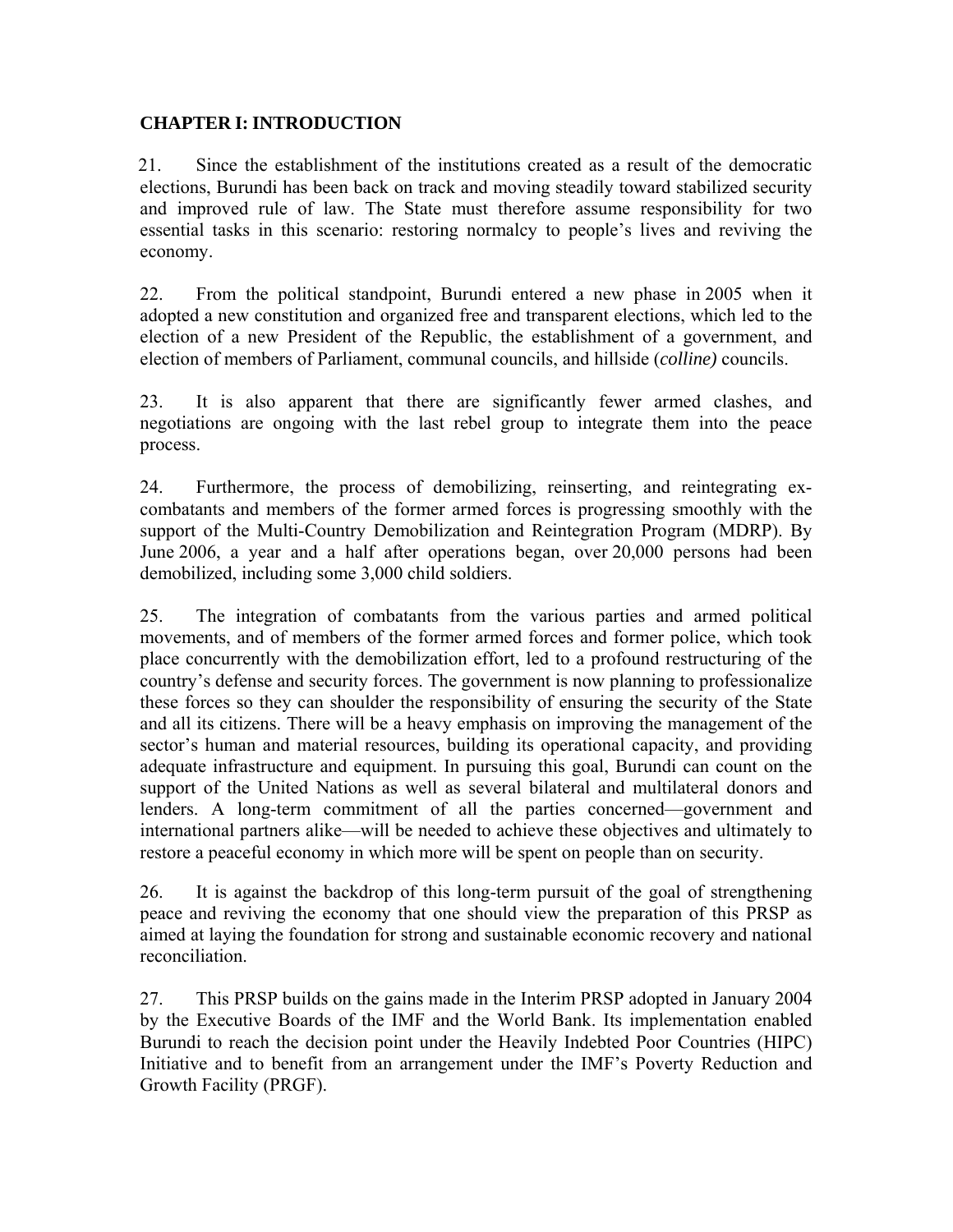28. The participatory approach advocated during the PRSP preparation underscores the government's resolve to develop policies and reforms in consultation with the people, in a spirit of complementarity in decision-making, and to acknowledge them as the primary beneficiaries of development.

29. Consultations initiated within this framework provided the opportunity to gather from all categories of the population the contributions that led to the definition of the strategic axes and priority actions to be carried out in order to achieve the objectives set.

30. Burundi's Poverty Reduction Strategy Paper is organized into nine chapters. Chapter I discusses the post-conflict situation; Chapter II outlines the preparation of the Poverty Reduction Strategy Paper; Chapter III describes recent changes in Burundi's political, economic, and social situation; Chapter IV provides an overview of poverty in Burundi; Chapter V outlines the main obstacles to poverty reduction and growth; Chapter VI six sets out the actual strategy; Chapter VII addresses the macroeconomic and fiscal framework; Chapter VIII describes the implementation of the PRSP monitoring mechanisms; and Chapter IX outlines the strategy implementation constraints and risks.

# **CHAPTER II: INSTITUTIONAL AND ORGANIZATIONAL FRAMEWORK**

## **2.1. Institutional organization**

31. **At the national level**, the Interministerial Committee for the Monitoring of Economic and Social Policies (**CI/SPES**) is responsible for preparing the PRSP and defining its broad outlines. It has 15 members and is chaired by the Second Vice President of Burundi, with the Minister of Finance as Vice Chairman. The Committee is supported by the Permanent Secretariat for the Monitoring of Economic and Social Reforms (SP/REFES), which coordinates the activities.

32. **The Permanent Secretariat for the Monitoring of Economic and Social Reforms (SP/REFES)** is the lynchpin in the drafting of the PRSP. It is assisted by a Technical Oversight Committee (CTS) comprising 10 members representing civil society, NGOs, the technical ministries, women's associations, the private sector, and development partners.

33. **The Technical Oversight Committee** issues assessments of the major phases of the process, provides guidance for the activities, ensures the partners are involved, and approves the reports on the participatory consultations and studies conducted at various levels.

34. **At the decentralized level,** preparation of the PRSP took place within the communes in the Communal Development and Poverty Reduction Committees (CCDLPs) and in the provinces in the Provincial Development and Poverty Reduction Committees (CPDLPs). These committees ensured organized participation of the communities, the private sector, and small farmer organizations in analyzing the determinants of poverty, the choice of strategic axes, and the priority poverty reduction actions.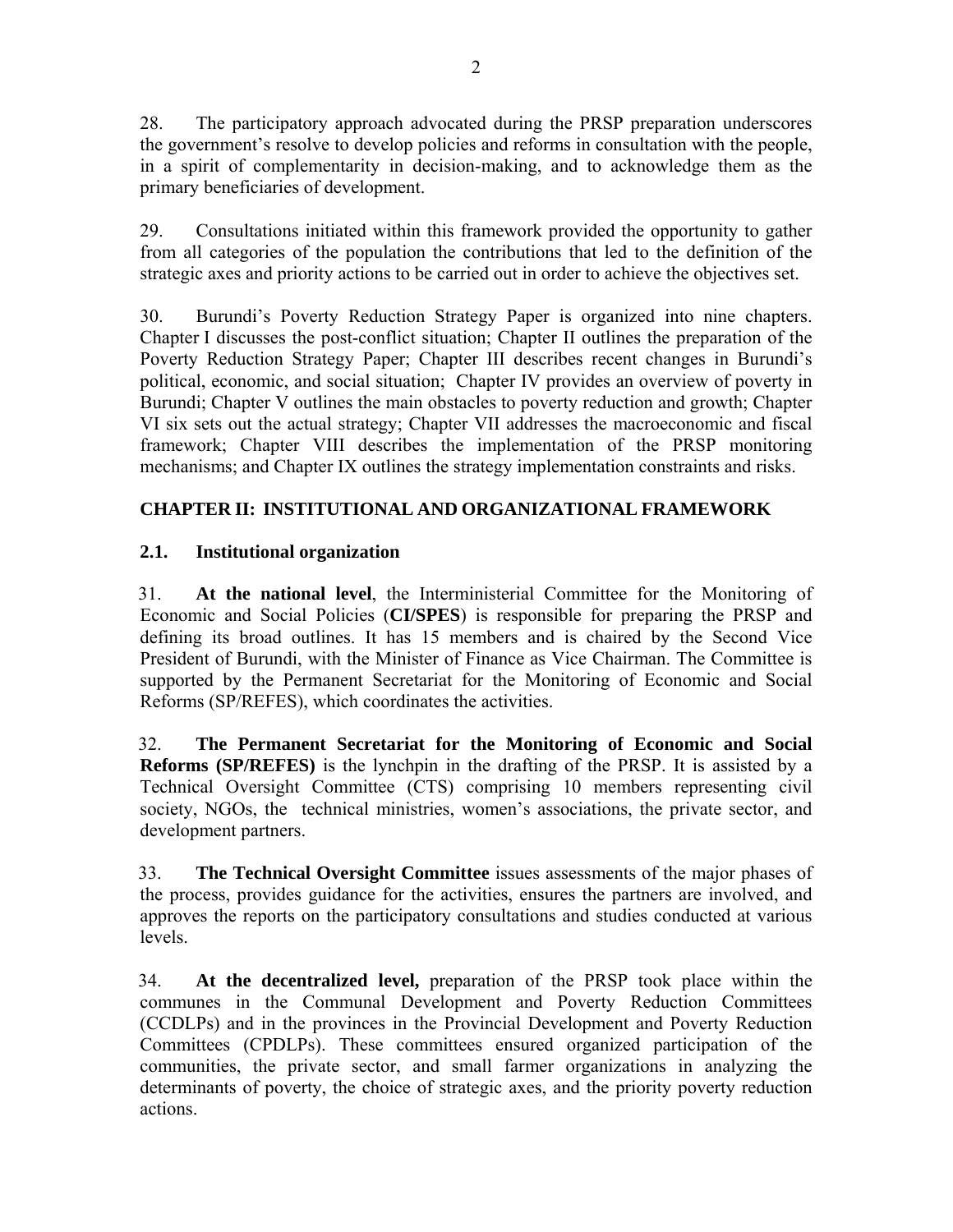## **2.2. Methodological approach to PRSP preparation**

35. The preparation of the PRSP built on that used to produce the Interim PRSP, by: (i) raising public awareness through the media; (ii) organizing information exchange sessions; and (iii) holding consultations at the community, sector, and thematic levels throughout the country, including in Parliament.

36. These sessions were deliberately highly representative of the poorest strata of society and other segments such as youths, women, and other marginal groups, such as the Batwa, which were often underrepresented or not represented in community organizations.

37. Target groups comprising 50 participants representing the communes were chosen democratically by the people themselves, with men and women equally represented.

## **2.2.1. Organization of participatory consultations**

## **a**. **Organization of community consultations**

38. The community participatory consultations were organized with partner NGOs specializing in participatory approaches and group dynamics. The consultations took place countrywide with participation by the communities represented by CCDLPs and CPDLPs. Participants were given a chance to discuss in detail the determinants of poverty as they experienced them and to reach a consensus on the strategic axes and priority actions required to combat poverty. The consultations were also an opportunity for communities to express their commitment and resolve to participate henceforth in Burundi's socio-economic development through the programs and projects immediately relevant to them.

## **b. Organization of consultations with civil society**

39. Preparation of the PRSP required the involvement of all components of civil society. Thus, representatives of 145 organizations took part in the discussions that gave rise to seminal ideas on poverty and its causes, the solutions proposed, the strategic axes, and the actions required to combat poverty.

40. The participants put forward proposals on civil society's proper role in implementing the PRSP, which focused essentially on four main points: (i) offering technical expertise in the various areas, including management of the programs and projects under the PRSP, and training and organizing beneficiaries; (ii) developing the partnership and complementarity with the government in implementing the PRSP; (iii) keeping a critical eye on the monitoring and evaluation of the PRSP through information actions, communication, and training of beneficiaries; and (iv) functioning as a counterweight by monitoring and conducting regular social audits of government action and decentralized government agencies.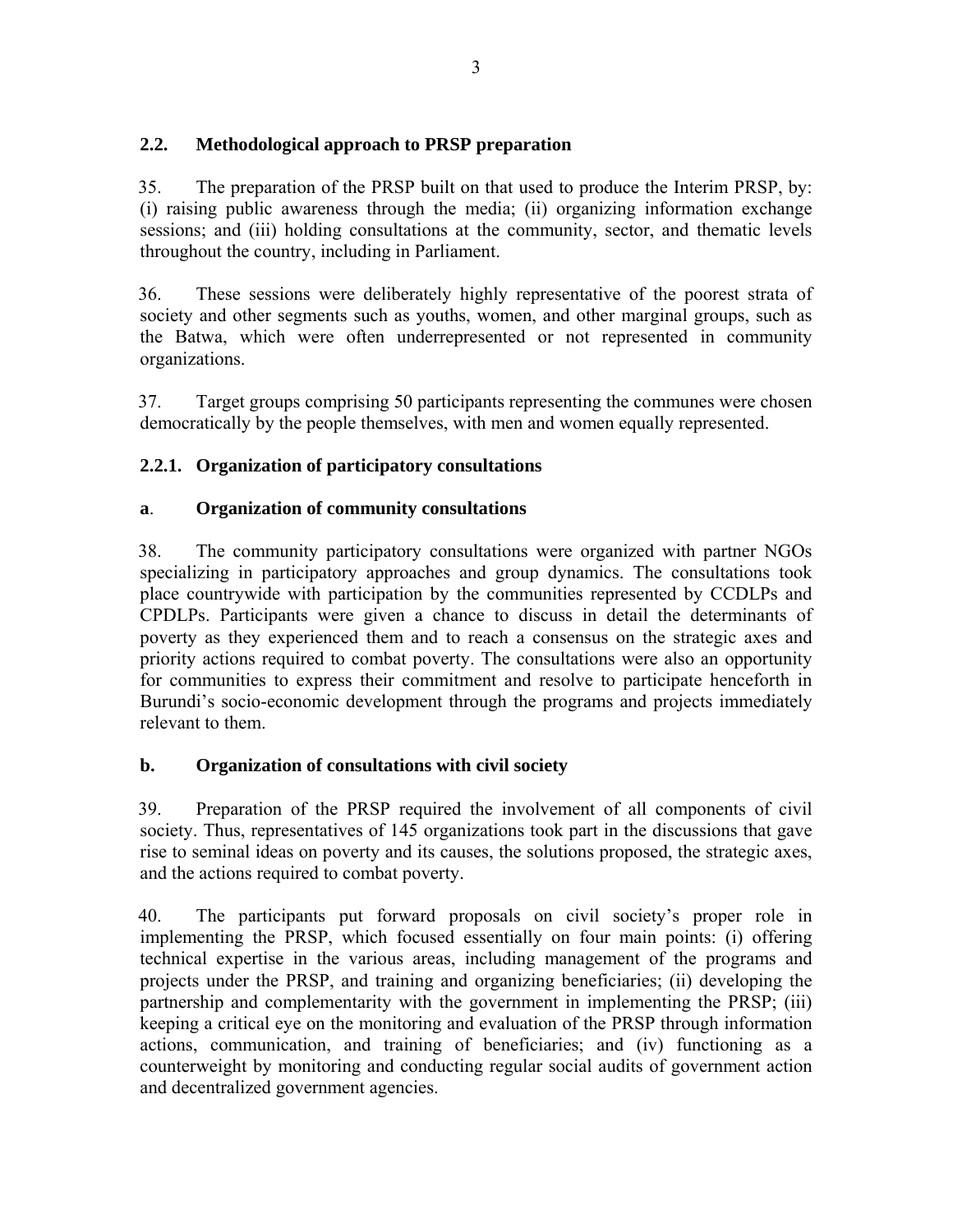## **c. Organization of sectoral and thematic consultations**

41. Sectoral and thematic consultations were also held using a participatory and inclusive approach. Fourteen sectoral and thematic groups took part in the consultations.

42. A total of 840 participants representing different sectors and themes conducted a poverty analysis according to their respective sectors and identified opportunities for the sector to combat poverty. They also determined the strategic axes and priority actions for poverty reduction and proposed mechanisms for monitoring and evaluation of poverty reduction activities in their sectors.

43. The disabled participated in the consultations to underscore their contributions in the "vulnerable group" sector and to find appropriate solutions for their economic and social insertion.

## **d. Consultations with Parliament**

44. Parliament's contribution to the participatory process reinforced its inclusiveness. It broadened the partnership and secured the buy-in essential to the success of subsequent phases of the PRSP

45. The members of Parliament conducted an in-depth diagnostic of the main challenges and major constraints thwarting the country's development. They reviewed the various proposals put forward in community and sectoral consultations and made their input on the ways and means of implementing the PRSP.

46. The contributions of the Members of Parliament not only enriched the content of the strategic axes, but also afforded a sharper definition of the scope of the priority actions and measures to be implemented, which are all set out in the general matrix of the actions chosen for the PRSP.

47. The members of Parliament also defined the role they intended to play, especially concerning monitoring and evaluation of priority programs, outreach to the population, and encouraging the government to observe the priorities decided upon by the people

## **2.2.2. The review phase**

48. At the commune level, the summary reports on the consultations were produced and returned to the CCDLPs prior to approval.

49. At the provincial level, the same process was followed, this time through provincial workshops, making it possible to take into account the opinions and considerations of stakeholders who had not taken part in the communal consultations.

50. An executive summary of the conclusions of the participatory consultations was drafted and presented to the provincial authorities. This review phase also included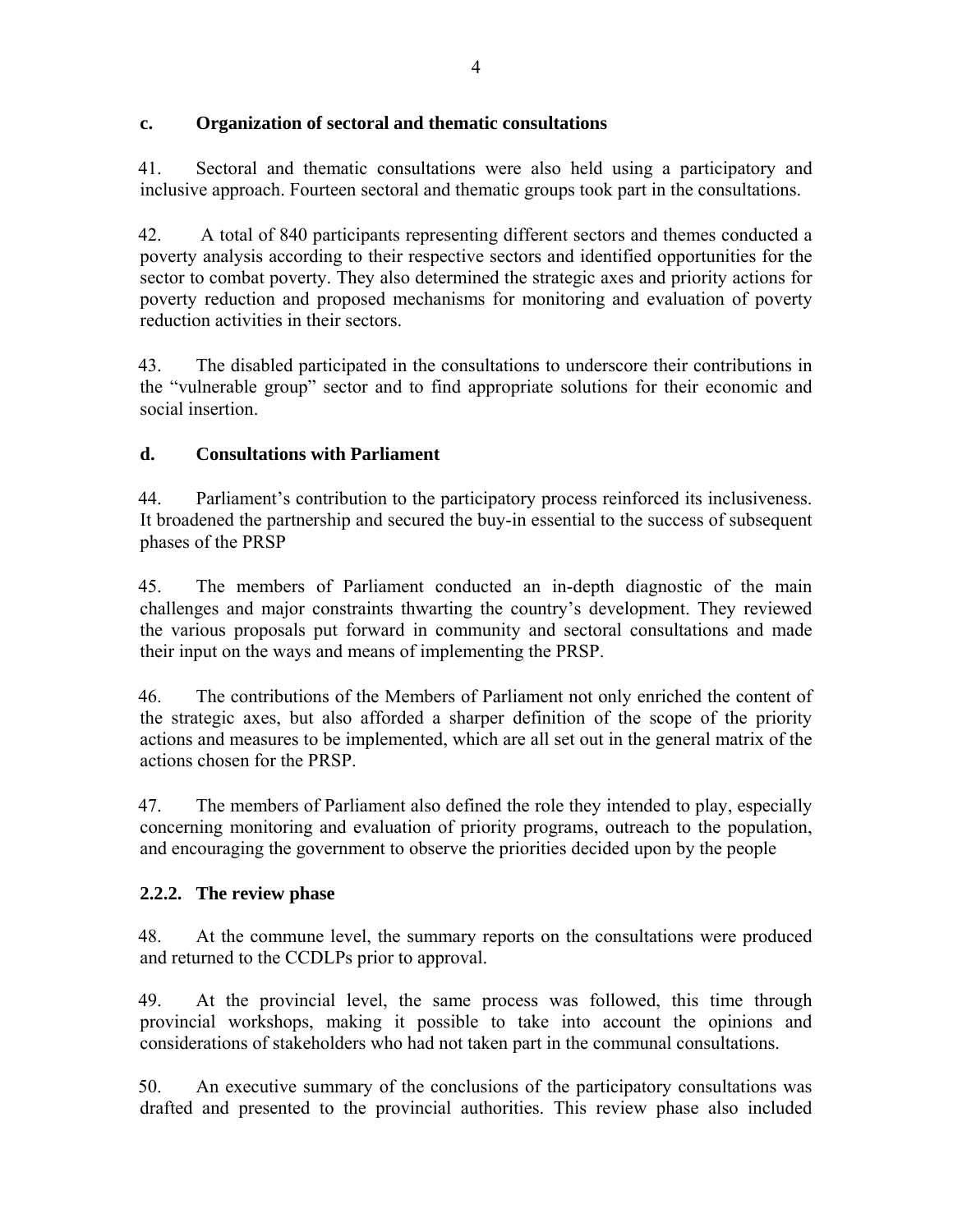members of Parliament, who made very useful contributions toward finalizing the PRSP. A total of 14,600 persons took part in the community consultations.

## **2.3. Dissemination of the PRSP**

51. Preparation of the PRSP was characterized by promotion of targeted communication. This multifaceted communication on the PRSP process was developed to cover all the stakeholders. Several television and radio programs were organized in the publicly and privately owned media, and the various partners were able to monitor closely the activities involved in PRSP preparation.

52. In keeping with this emphasis, the government established a website, the regular updating of which led to genuine dialogue, especially with Burundians abroad. In addition, an audiovisual information presentation tracing the different stages of the consultations is available and can be obtained from the SP/REFES.

## **2.4. Relevant innovations of the PRSP process**

53. Given its inclusive nature, the PRSP preparation process boosted understanding and participation communities from the ground up and gave rise to the spontaneous establishment of the CCDLPs and CPDLPs.

54. This welcome initiative, resulting from the communities' proactive stance, should be supported and recognized in the new policy of decentralization and democratization of community organizations. This new dynamic will enable grassroots population groups to participate in managing their own development.

# **CHAPTER III: RECENT DEVELOPMENTS IN BURUNDI'S POLITICAL, ECONOMIC, AND SOCIAL SITUATION**

## **3.1. Political developments**

55. The major political development was the successful conclusion of the negotiations to reach a comprehensive peace agreement in Arusha, Tanzania, in August 2000. Among those signing the accords in Arusha were 17 political parties. The CNDD-FDD, and FNL were absent. A transitional constitution was adopted in October 2001 and a transitional government set up in 2001 for a period of 36 months based on the principle of power sharing between the country's two main ethnic groups. A transitional Parliament was established in 2002.

56. The transition was uneventful until May 2003. The government of the second transition signed ceasefire agreements with all the parties and armed political movements that were not signatories to the Arusha accords, except for one faction of the FNL. The spirit of the accords was one of accommodating the political weight of the respective groups in the distribution of influential positions in the army and in the central, provincial, and communal governments.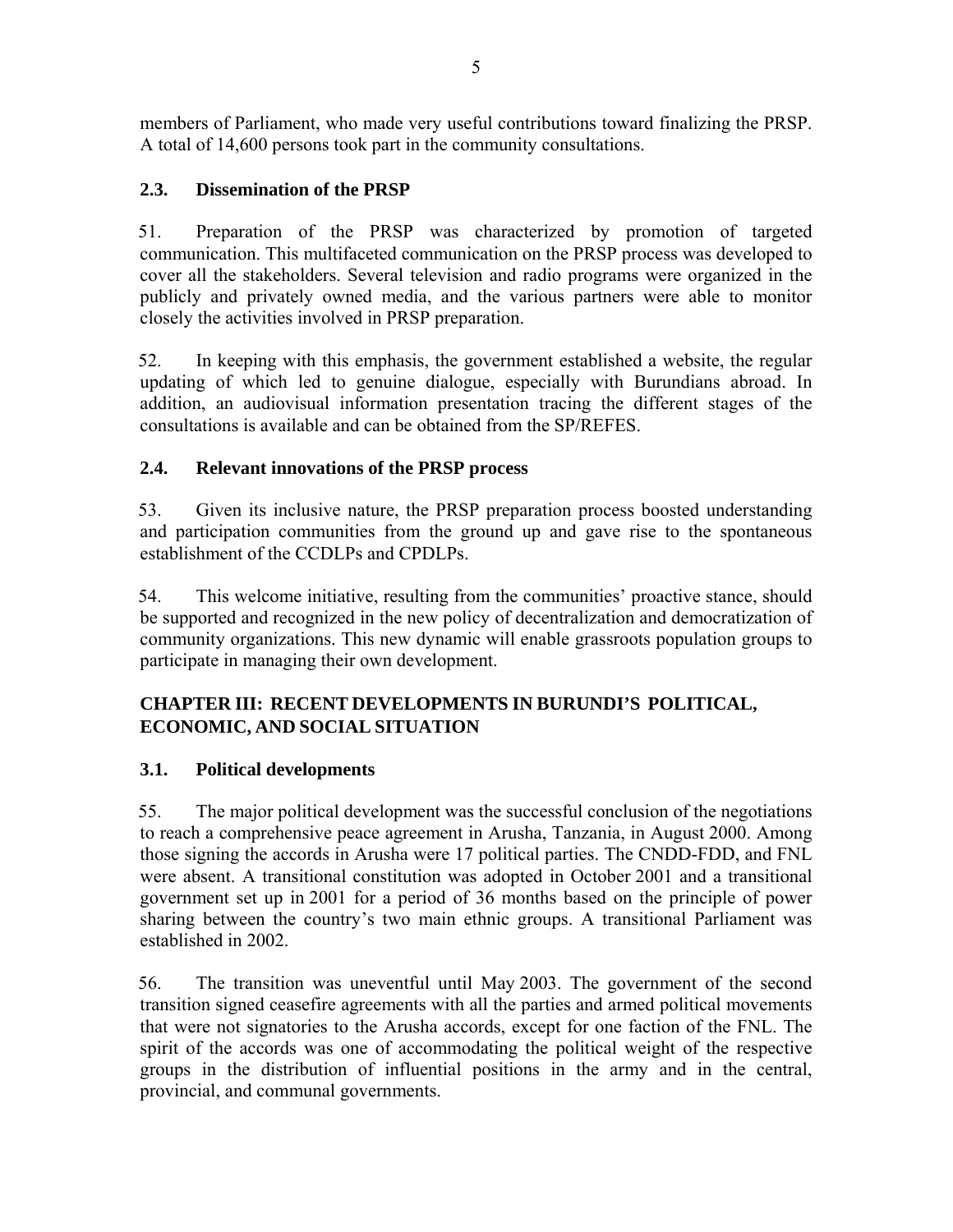57. In January 2003, the transitional government began preparation of a National Demobilization, Reinsertion, and Reintegration Program (PNDRR) with the support of the World Bank. In May 2004, United Nations Security Council Resolution 1545 transformed the forces of the African Union's African Mission in Burundi (AMIB) into a United Nations peacekeeping operation (ONUB) tasked with monitoring the ceasefire agreements and supporting efforts to bolster the peace process. This development was timely and should contribute positively to implementation of the PNDRR and the related program of security sector reforms.

58. In 2004, a national consensus was reached on a draft constitution and completion of the transition in 2005 through intense negotiations, which culminated successively in the signing of the Arusha Peace and Reconciliation Agreement in 2000, the conclusion of accords to cease hostilities with armed movements in 2003, a national consensus on a draft constitution in 2004, and the completion of the transition in September 2005.

59. The referendum on the constitution and communal, legislative, and *colline* elections held between February and September 2005 took place in a peaceful climate and in full transparency. The results were accepted by all the political and social stakeholders, as well as the international community.

60. The ensuing political changes also reflected strong representation of women in the decision-making bodies, including in sectors hitherto exclusively reserved for men.

61. Peace prevails throughout most of the country at present, and there is enough security to allow for resumption of economic activities locally and nationally. However, worry and skepticism are still rife, as it is clear that there continue to be instances of human rights violations, rapes, robberies, and growing insecurity in urban and rural centers. What is more, during the consultations, a fair amount of the population expressed keen concern at the lack of economic opportunities despite prospects of lasting peace. Some participants even held that one of the main obstacles to the peace process is the apprehension that peace instills, because the conflict had been cited as one factor explaining the dire poverty.

62. In order to consolidate the political gains, a process to transform the security sector was undertaken. New defense and security forces formed from the integration and demobilization of the ex-combatants are now the components of the country's new security architecture, namely: the National Defense Force (FDN), the Burundian National Police (PNB), and the National Intelligence Service (SNR).

63. In a bid to secure permanently these gains, the government has also begun talks with the last FNL rebel movement, which has just joined the peace process.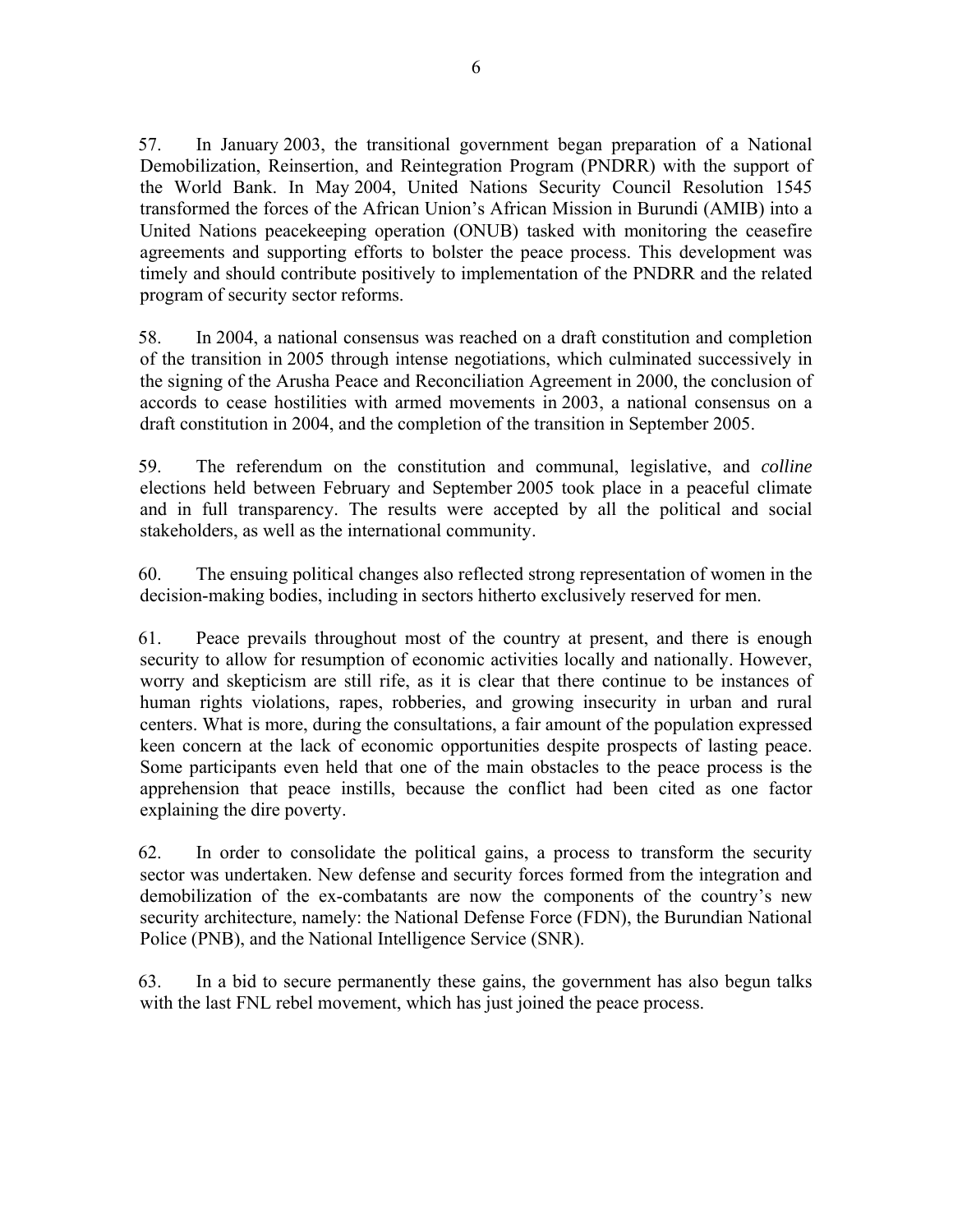#### **3.2. Economic developments**

64. Although the return to a peaceful situation re-establishes an environment conducive to economic recovery, innovative policies and reforms must be initiated to salve the wounds left by a conflict that lasted more than a decade.

65. Given the combined effects of the destruction of productive capital, massive population displacement, and the drop in official development assistance, Burundi's economy experienced a significant decline.

66. Since the crisis, GDP fell an average of 3 percent annually, resulting in a cumulative decline in production of 30 percent to date. This receding GDP caused per capita incomes to drop to US\$83 in 2004, from a level of US\$214 in the early years of the preceding decade.



### **Chart 1: Changes in per capita incomes**

Source: ISTEEBU database, 2005.

67. Besides the impact of the war, the Burundian economy is facing significant structural rigidities, such as its dominant but scarcely productive food-crop agriculture, limited and clearly dwindling export capacity for coffee, its primary source of foreign exchange, plus a very limited secondary sector severely hampered by the fact that the country is landlocked.

68. Investment trends are the other visible indicator of the country's economic recession. Whereas the annual investment ratio was on average nearly 15 percent of GDP at the start of the decade, it fell to 6 percent between 1998 and 2000. This drop in investment during the crisis period is a reflection of a trend toward decapitalization of the Burundian economy. It is attributable essentially to a reduction in external assistance, which used to provide the financing for investment programs.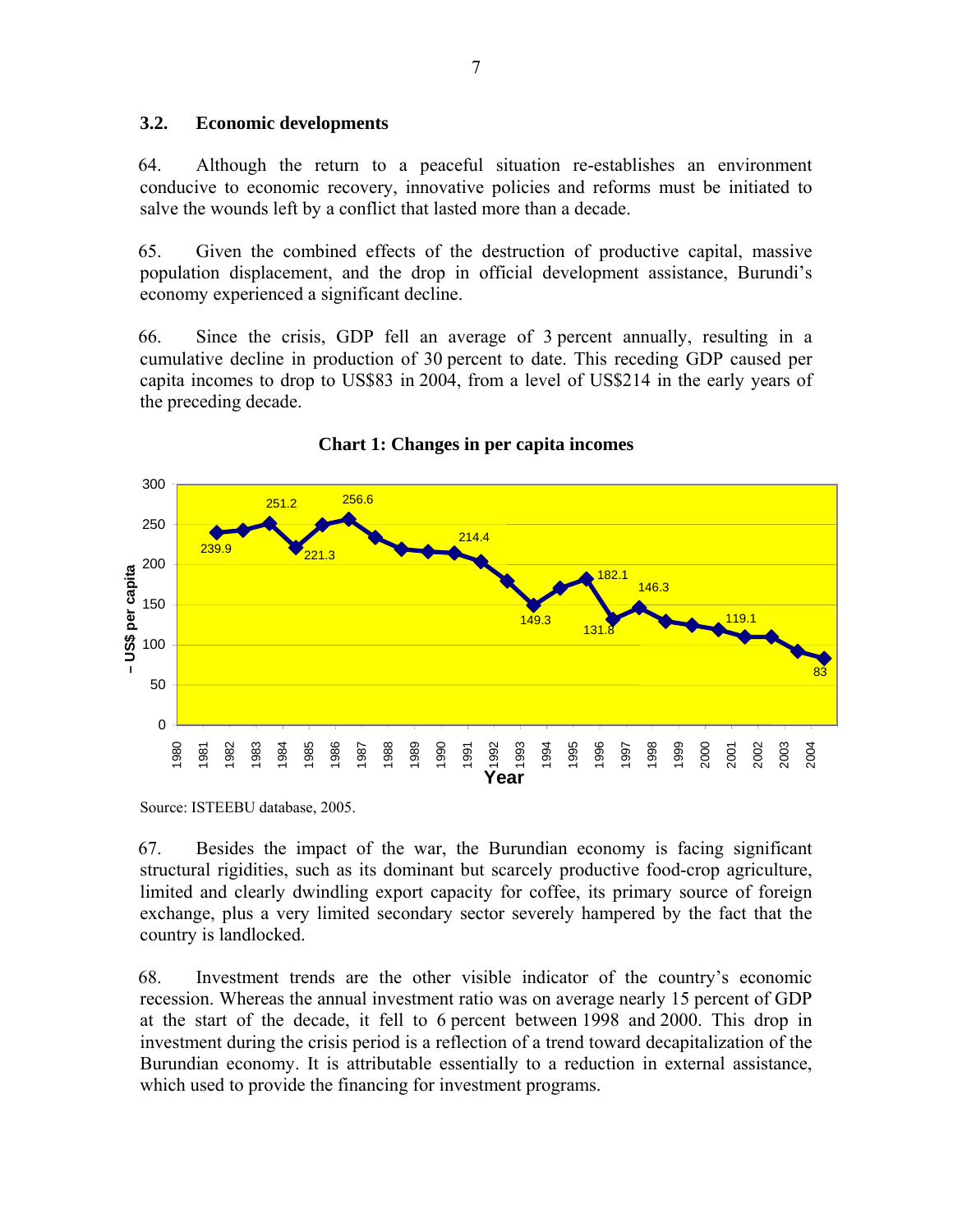69. Official development assistance, which was gradually increasing in the early 1990s, dropped off considerably during the crisis. From almost US\$320 million in 1992, the total volume of assistance fell below the US\$100 million threshold in 1999. This trend could only have an adverse impact on the government's financial operations.

70. The government therefore financed the public deficit primarily through borrowing from the banking system and suspending the Treasury's obligations to donors and lenders, thus pushing external arrears to US\$78.6 million by end-2004.

71. Recourse to bank financing of the budget deficit to meet the government's operational needs contributed to expansion of the money supply, which grew from US\$35 billion at end-1992 to US\$201.5 billion in 2004, and to the acceleration of inflation and sharp depreciation of the national currency. The U.S. dollar, worth FBu 200 in 1992, rose to FBu 1,000 by end-2004.

72. This crisis in public finances owes its origins to the confluence of the following factors: a drop in taxable income, current expenditure requirements that could not be compressed, increased security expenditure, an unsustainable level of debt service, and a rapid depreciation of the Burundi franc.

# **3.3. Social trends**

73. The social sector was gravely affected by the conflict that prevailed in Burundi in the past 12 years. The situation led to a considerable drop in production in virtually all sectors of the national economy and consequently caused poverty to worsen. Life expectancy at birth fell from 51 years in 1993 to less than 42 in 2005. Per capita incomes are below US\$100, markedly lower than for other African countries and lower than the Sub-Saharan average, estimated at over US\$500.



**Chart 2: Comparison of per capita incomes in selected African countries** 

Source: *Mini Atlas of Millennium Development Goals*, World Bank, 2005.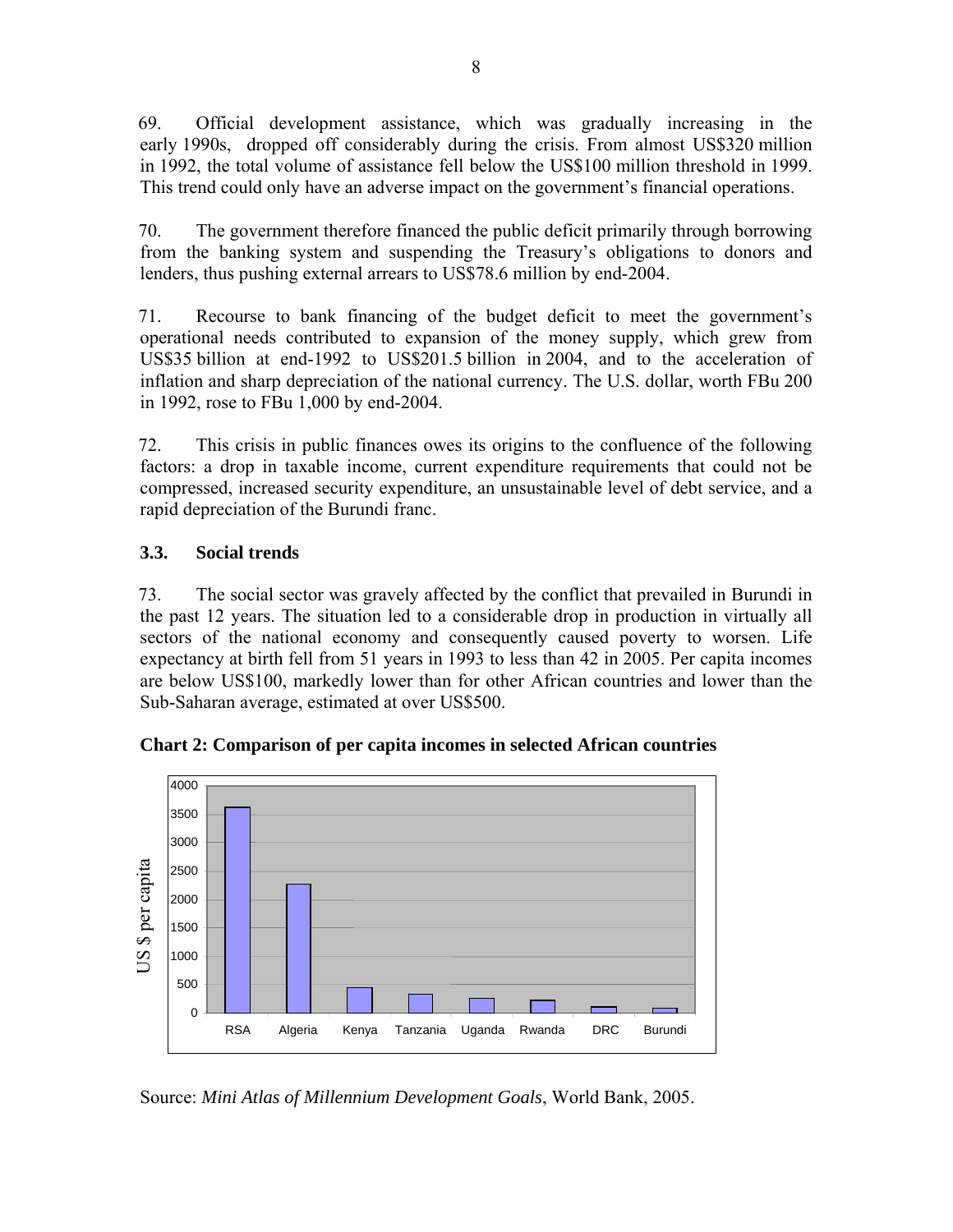74. Worsening poverty could also be seen in the limited access of Burundians to basic social services. The gross enrollment ratio, which reached 67.8 percent in 1993, fell to 42 percent in 1996. This situation has gradually improved, but the needs are still very great, considering the number of children of school age, the destruction of infrastructure, the dropout rate (especially among girls), and the shortage of teachers.

75. In like fashion, an overall vaccination coverage rate of 80 percent in 1992 fell to 55.3 percent in 1997, and then rebounded to 78.6 percent by end-2004.

76. HIV/AIDS is one of the main causes of mortality. The pressure on the healthcare infrastructure has become a severe handicap to proper care of the sick in general, and of AIDS patients in particular. The number of malaria victims has also risen, and for several years now malaria has been a veritable national scourge.

77. After a marked improvement in the early 1990s, potable water coverage fell from 1993 onwards. Estimates drawn in 2000 show an 8 percentage point reduction in coverage for rural areas (from 51 percent in 1993 to 43 percent in 2000). This reduced access to potable water is attributable largely to lack of maintenance and the destruction of water supply infrastructure.

78. The crisis also led to the displacement of populations within and beyond the national borders. In 2005, around 18 percent of the total population was affected, or about 1.2 million persons living in deplorable conditions in which the lack of decent housing, lack of access to basic social services, lack of potable water, crowded conditions, and malnutrition expose them to a state of physical and mental vulnerability.

79. Since the crisis began in 1993, some of the families who had escaped the massacres had to flee and find refuge in army barracks. This situation was compounded by the subsequent insecurity and their numbers continued to grow.

80. Typically, these families are living in abject poverty, which could worsen if they are not offered better prospects. Thus far, some camps have become veritable centers for the displaced. Moreover, this situation is jeopardizing the return to barracks that must take place as part of the process of integration and normalization of the security situation.

81. This uncertainly is accompanied by a new phenomenon of sexual violence, especially rape, which is gaining ground and claiming innocent victims. By way of illustration, 983 cases were recorded in 2003 compared with 1,664 in 2004, and the situation is all the more dramatic considering that 43 percent of the cases are minors, and 17 percent children under 10 years of age. Sweeping reforms are being introduced in the penal code in order to stamp out this scourge.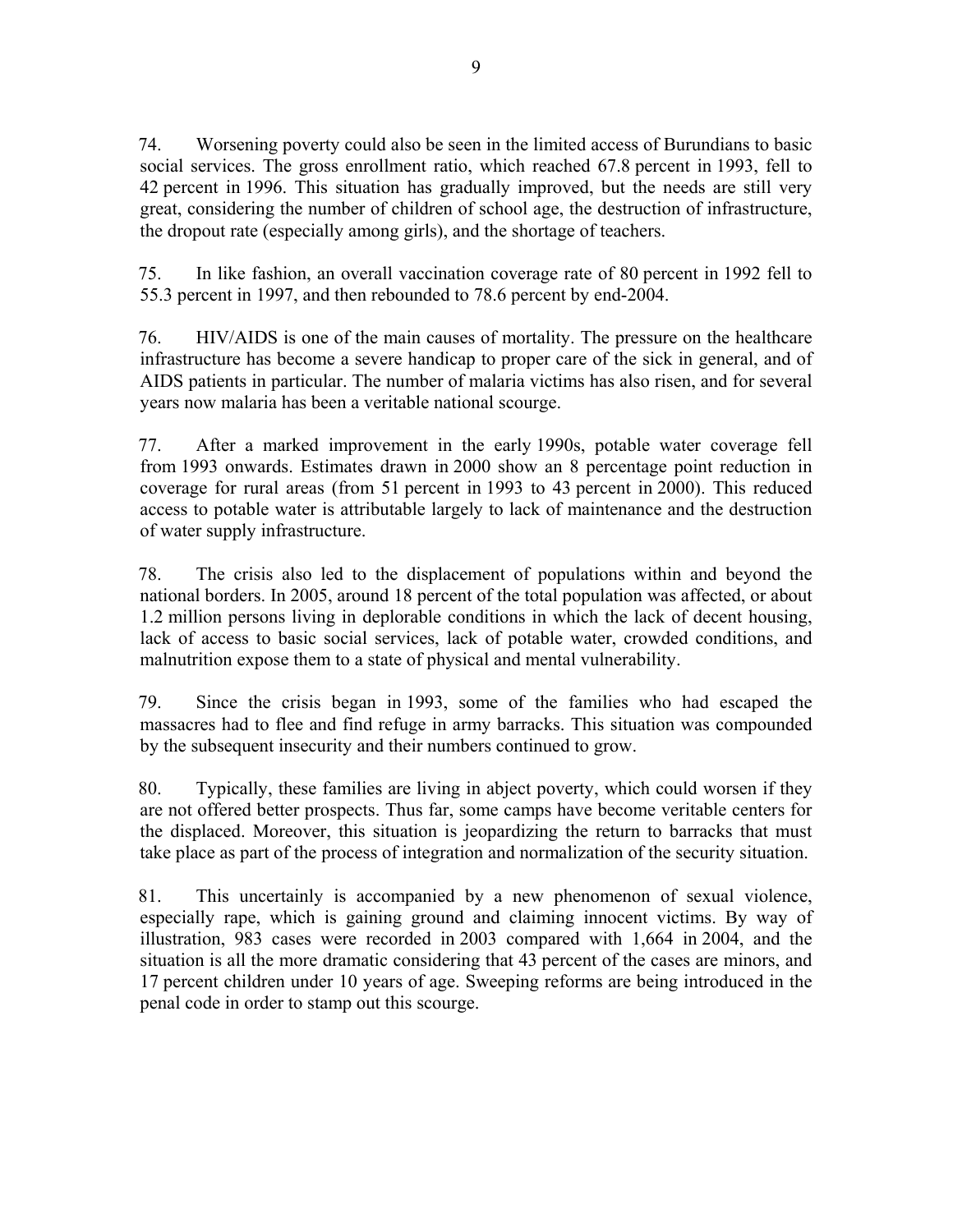### **3.4. Economic and social recovery programs already under way**

82. Since the signing of the Arusha Peace and Reconciliation Agreement in August 2000, the government embarked upon major programs aimed at improving the country's economic situation. To this end, it negotiated and implemented macroeconomic and structural reforms supported by its development partners, notably the IMF and World Bank.

83. These programs provided for reforms as follows: (i) internal reforms to restore macroeconomic stability; (ii) structural reforms to promote good governance and strengthen public financial management of ; and (iii) sectoral reforms to promote economic recovery.

84. Beginning in July 2001, the International Monetary Fund supported a staffmonitored program intended to: (i) contain public deficits; and (ii) jumpstart the process of improving relations with donors and lenders.

85. Given the unstable security situation, insufficient economic support, and the shortage of foreign exchange, the results of the program were not fully satisfactory. The poor performance recorded during execution delayed the completion of the post-conflict program, which did not occur until October 2002.

86. This new program, supported by an Economic Rehabilitation Credit (ERC) from the World Bank and emergency post-conflict assistance from the IMF, sought the restoration of a sound macroeconomic framework and the rehabilitation of community infrastructure.

87. In November 2003, the Bretton Woods institutions' positive assessment of the execution of the post-conflict program led to the preparation of a three-year program of reforms (2004-2006) supported by the Poverty Reduction and Growth Facility (PRGF).

88. Based on the priority axes from the Interim PRSP, the overall objective of the three-year reform program is to promote sustained economic growth and thereby reduce poverty.

89. The main reforms agreed within the framework of the PRGF are essentially in the area of macroeconomic stabilization, economic liberalization, government withdrawal from the productive sectors, public finance reforms, and monetary management conducive to sustainable growth.

90. The results seen over the two years of implementation have been deemed broadly satisfactory in line with the overall objectives. For 2006, there are plans to build upon and continue pursuing the objective of reducing macroeconomic and financial disequilibria and controlling inflation in order to trigger economic recovery.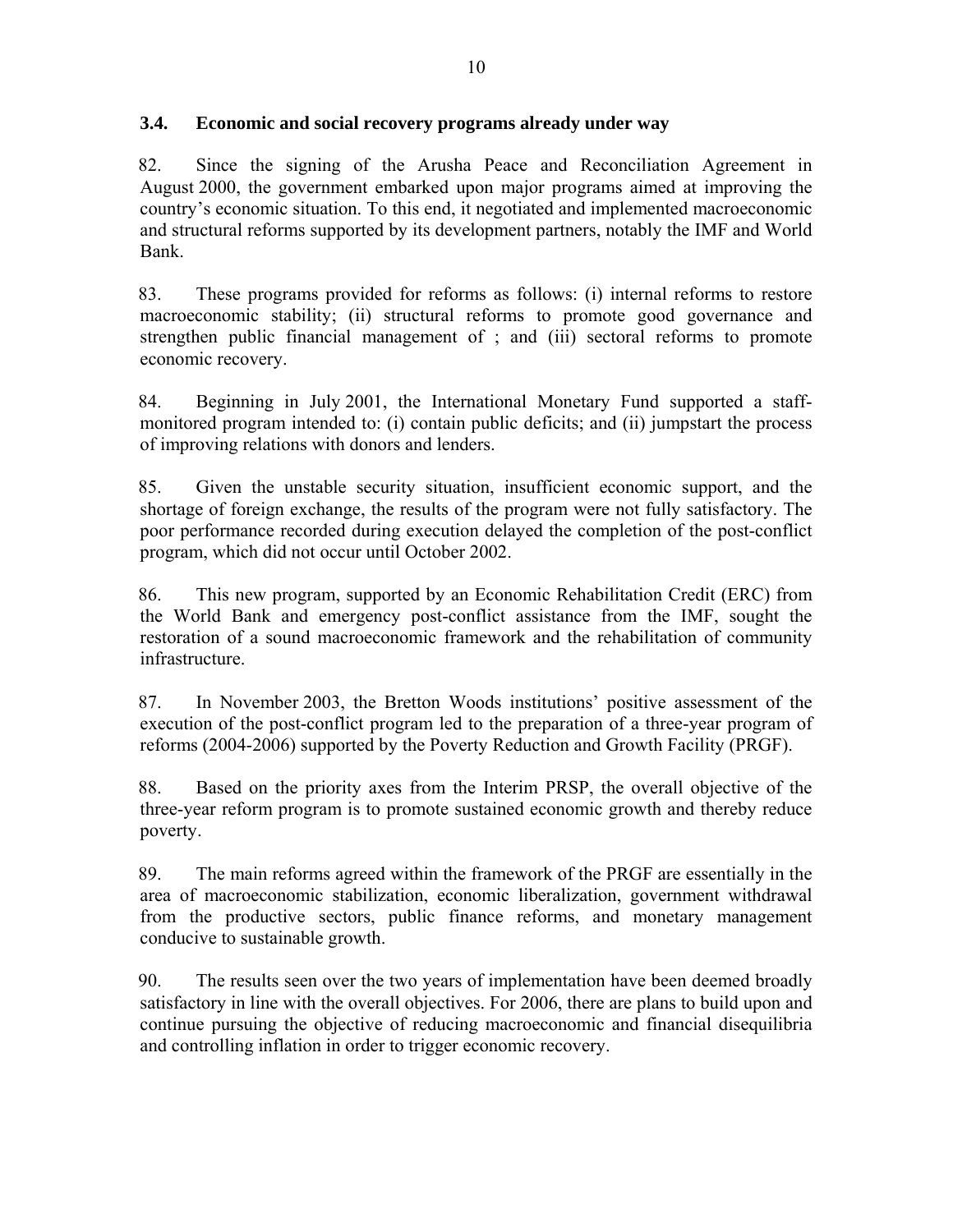91. The aim of the economic program for 2006 is therefore to boost real economic growth to 6.1 percent, hold average inflation to 2.5 percent, and cap the current external balance at -17.1 percent of GDP.

92. In the budget area, social and poverty reduction expenditures will be given priority. Furthermore, improved revenue collection and domestic debt reduction will be pursued. Fresh measures have been taken in this connection under the budget law for fiscal 2006 to rehabilitate fiscal management, expand the tax base, and strengthen the monitoring of budget execution.

93. On the monetary and foreign exchange front, the government intends to curb significantly the expansion of liquidity and pursue liberalization of the exchange regime.

94. Generally speaking, 2006 is a decisive year for accelerating the implementation of structural reforms, notably the government's withdrawal from the productive sectors, economic liberalization through an effective policy of support for the private sector, and swifter progress in the areas of governance and transparency.

# **CHAPTER IV: OVERVIEW OF POVERTY IN BURUNDI**

95. Burundi is one of the world's poorest countries, with per capita incomes at US\$83 at end-2004. The seriousness of poverty poses a major risk to the country's economic and social recovery.

96. While some progress has been made in just a few years, thanks to tangible progress in the political arena and in the implementation of economic reforms, the social situation remains difficult because of: (i) widespread poverty; (ii) the large number of disaster victims; (iii) the shortfall in basic social services coverage, and (iv) the proportions of the HIV/AIDS problem.

97. It is difficult to ascertain fully the scope and structure of poverty in Burundi, given the shortage of reliable and detailed statistical data. The poverty analysis was carried out by using the 1998 household survey, the polls conducted in 2002 and 2004, and the social indicators.

## **4.1. The perception of poverty**

99. The findings of a 2004 opinion poll of 3,000 persons yielded a glimpse of how poverty is perceived and the priority measures that should be taken. The results of the poll showed that around 40 percent of those polled are subjectively poor.<sup>1</sup>

100. More than 80 percent of those surveyed feel that poverty remains unchanged or has increased over the past five years, with 50 percent of them citing a sharp increase.

 1 Subjective poverty is poverty self-reported by respondents.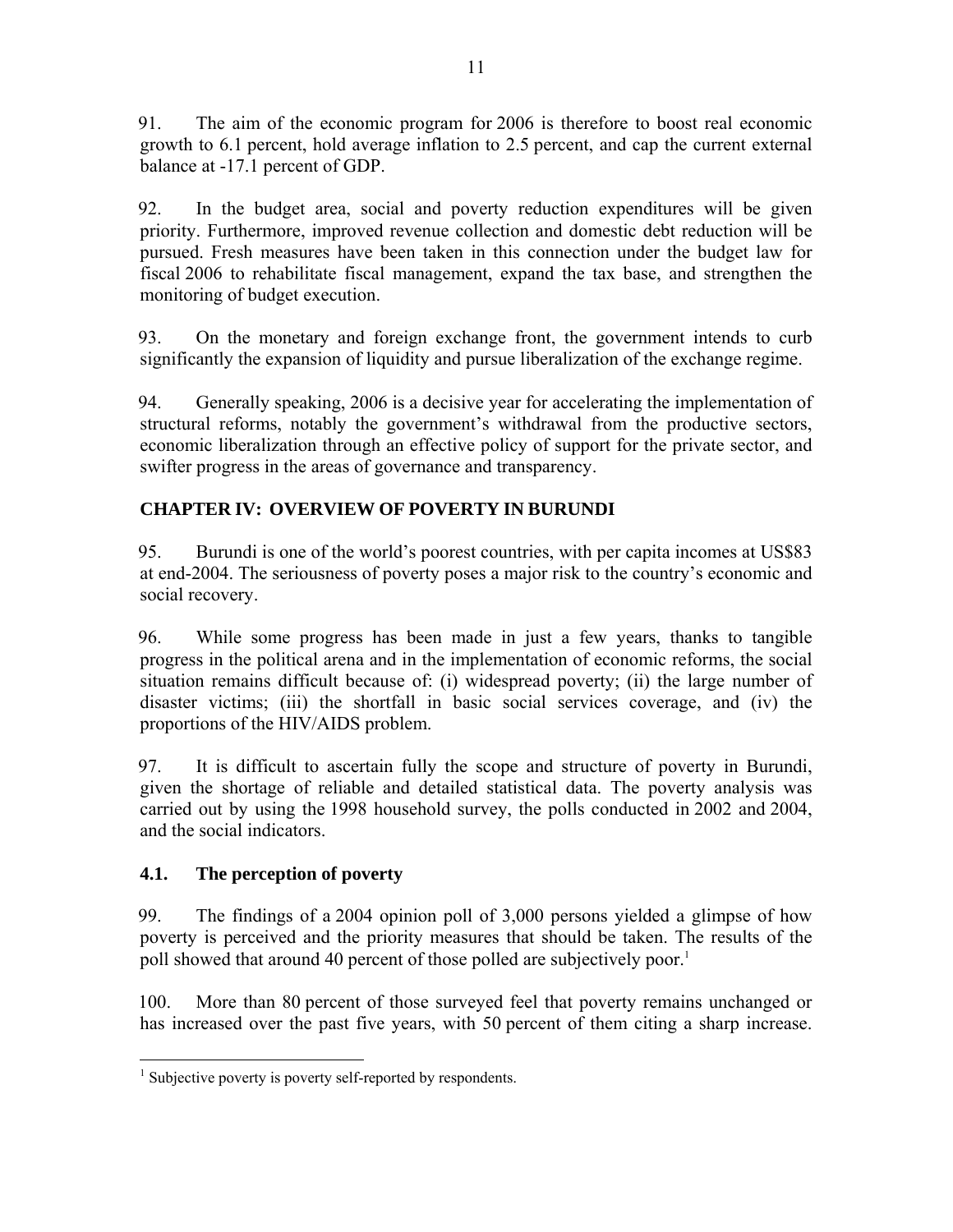Some 40 percent of respondents predict a drop in poverty over the next five years. A similar proportion foresees a worsening of the situation.

101. For most respondents, the first symptom of poverty is the inability to feed one's family, followed by lack of decent housing and difficulties in meeting medical expenses for family members.

102. Satisfaction with the quality of public services is generally low, especially among the poor. The satisfaction rate is below 50 percent for maternity services and health centers. The lack of capital, especially in the form of cattle, but also illiteracy and inadequate security are, in the view of respondents, the major obstacles limiting their poverty-reduction capacities. For a third of participants in the survey, an end to the conflict is at the top of the list of poverty reduction factors.

103. On the matter of the priority measures required of the State, the main areas identified are health and education, followed by security. Food security and youth employment are also perceived as important areas requiring the government's attention.

104. When asked what the main priorities of the community should be in seeking to reduce poverty, people stressed promoting productive activities (56 percent) and potable water supply (54 percent). These were followed by the construction of dispensaries and health centers (48 percent), while basic commodity supply, curbing violence and insecurity, and building schools are mentioned by over a third of respondents as being among their top four priorities.

105. Combating HIV/AIDS is a relatively secondary priority for people. Only 13 percent of respondents raised it, which places it in  $13<sup>th</sup>$  position out of 15. This result denotes a gap between the emphasis placed on this issue by the authorities and the perception of the public, who would prefer to see spending redirected. This gap may well be a reflection of the difference between the people and government authorities in their level of awareness of the scope of the pandemic.

106. Community consultations identified the same signs of poverty as those in the perception survey. They also presented poverty as a multifaceted phenomenon affecting people in varying degrees. Thus a typology of the Burundian population was put forward, with five main categories, according to the level of poverty:

- $\triangleright$  Those who are extremely fragile because they are incapable of surviving without the assistance of neighbors or other benefactors;
- $\triangleright$  Those who survive on their own ability to work, failing which they would fall into the preceding category;
- $\triangleright$  Those who are poor but have a few plots of land with low yields;
- $\triangleright$  Those who are relatively well off but vulnerable because they are unable to put aside emergency savings;
- $\triangleright$  The wealthy.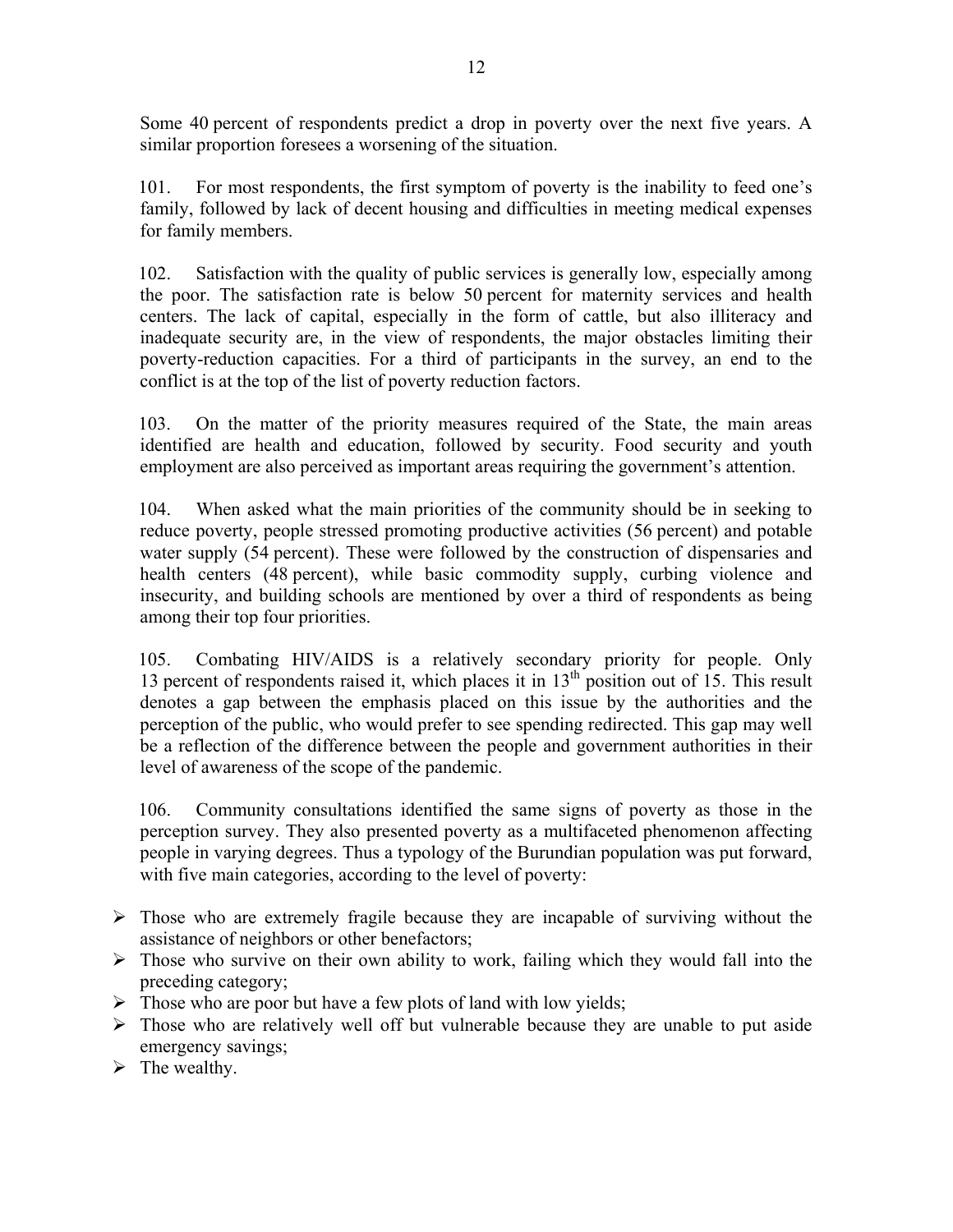### **4.2. Income poverty**

107. The only recent household survey from which poverty could be measured directly was conducted in 1998. The 2006 CWIQ survey was initiated to gather data on household consumption and spending, but the results have not yet been put to use. The income poverty analysis presented here is therefore indicative of the situation in 1998, but does reflect the current state of poverty given that the situation has not changed radically since that time. This diagnostic does at least have the advantage of providing a basis for comparing future evaluations of poverty trends.

108. According to this 1998 survey, income poverty affects a wide swath of the Burundian population. In 1998, the poverty rate for the whole country was 81 percent, registering 41 percent in Bujumbura and 83 percent in the rest of the country. This rate differs from the one published in the Interim PRSP because of the recent adoption of a more appropriate methodology for estimating the poverty line (see Box 1).

#### **Box 1: Two Methodologies for Estimating the Poverty Line**

#### **(i) The relative poverty approach**

During preparation of the Interim PRSP, the poverty line was estimated by means of a simple and quick methodology consisting of calculating the average per capita household income, then the average per capita household income for all households and, finally, considering two-thirds of the resulting average income as the poverty line. The poverty rate is then estimated as the proportion of the population living in a household whose per capita income falls below this threshold. The national poverty rate was thus estimated at 66.5 percent This result was far more a reflection of the method used than the poverty situation itself. This approach actually considers that people are poor relative to the economic situation of the other members of the society in which they live, and not necessarily because they find it hard to meet their needs.

This relative poverty approach is widely used in wealthy countries where the issue of poverty is posed more in terms of creature comforts than survival. For a poor country, such as Burundi, where some regions are severely affected by famine, poverty is more a question of survival and should be assessed in terms of people's survival capacity. For this reason, the method known as the "cost of basic needs" method has been used to estimate the poverty line instead of the relative poverty method.

#### **(ii) The cost of basic needs method**

The poverty line is defined as the sum of two indicators: the food poverty line and the nonfood poverty line.

**The food poverty line** is defined as the monetary equivalent of the minimum number of calories needed by an adult to ensure his or her daily subsistence. For Burundi, the minimum caloric intake has never been calculated. In light of international standards, it has been set at 2,400 kcal daily. Estimation of the food poverty line consists in determining the monetary value of the food basket that provides 2,400 kcal.

**The nonfood poverty line** is arrived at by means of average nonfood expenditure of households whose standard of living is close to the food poverty line.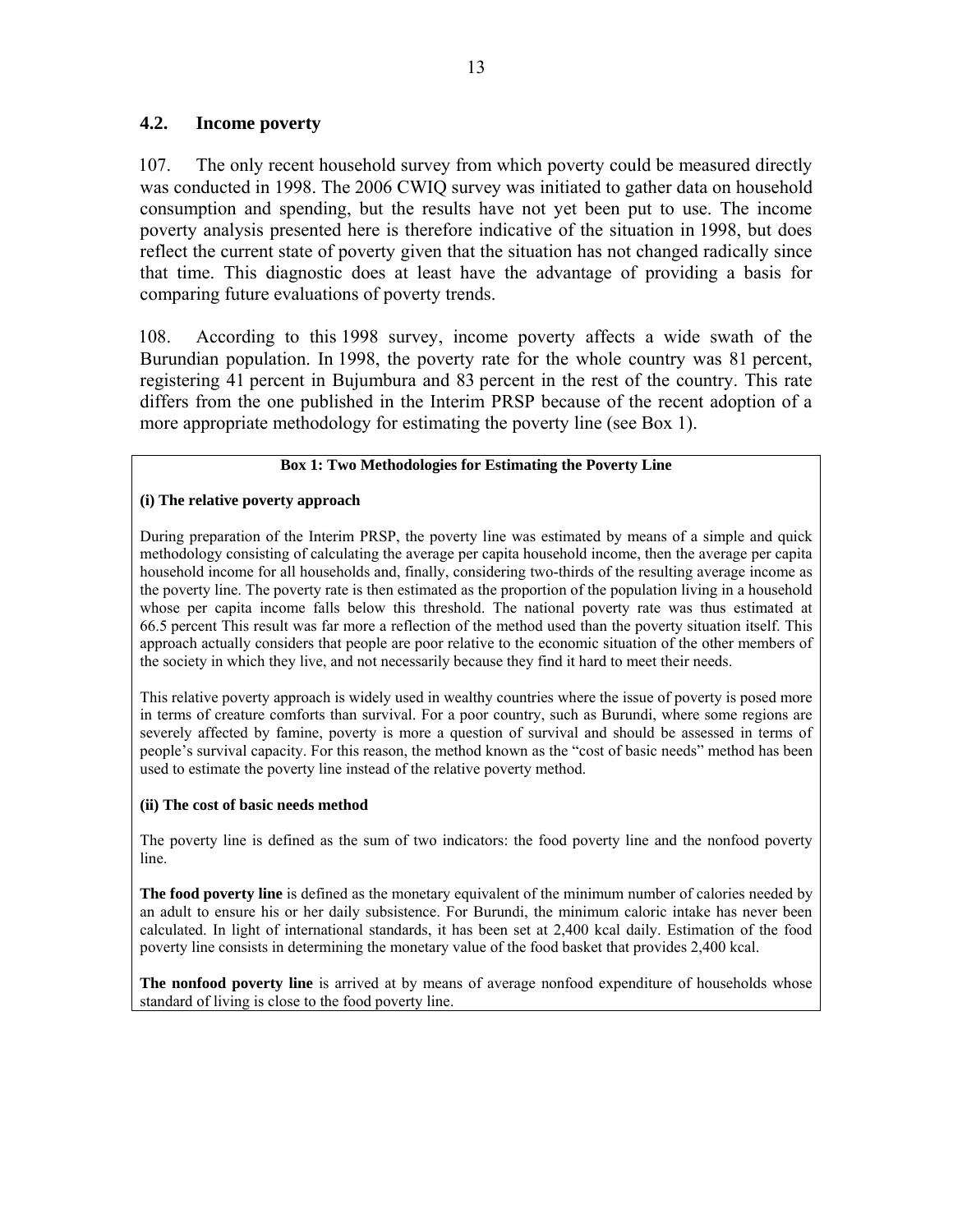109. Given the major differences in standards of living between Bujumbura and the rest of the country, their poverty lines have been estimated separately and found to be FBu 182,725 and FBu 103,730, as shown in Table 1.<sup>2</sup>

| <b>Indicator</b>            | <b>Rural</b> | Urban   | <b>Overall</b> |
|-----------------------------|--------------|---------|----------------|
| Poverty line (FBu)          | 103,730      | 182,725 |                |
| Poverty incidence (P0) $\%$ | 83.2         | 41.0    | 81             |
| Depth of poverty $(P1)$ %   | 45.9         | 79،     |                |

## **Table 1: Poverty Indicators**

Source: ISTEEBU, 1998 priority survey.

110. Urban and rural areas alike have been affected by poverty. Nevertheless, for the rural poor, the income gap needed to reach the poverty line is wider than for urban dwellers. In fact, the average standard of living of the rural poor is estimated at FBu 56,014, or 49 percent below the poverty line. However, the average income of the urban poor, estimated at FBu 149,880, is only 17.9 percent lower than the poverty line.

111. The wider gap between the standard of living and the poverty line in rural areas as opposed to urban areas reflects the extreme poverty experienced by many rural households.

112. Although it is quite widespread, the phenomenon of poverty does not affect the whole country in the same way. The disparities observed between rural and urban areas also exist between the different regions, as well as between the different socio-economic groups.

### **4.2.1. Poverty and regional disparities**

113. Whereas the poverty rate is 41 percent in Bujumbura, in the 16 provinces it ranges from 72 percent in Bururi to about 90 percent in Kirundo, Kayanza, Gitega, and Ruyigi.

114. From a spatial point of view, and according to the results of the 1998 priority survey, the provinces most severely affected by the deleterious effects of the conflict were where poverty rose most sharply. Such was the case in the provinces of Bujumbura rural, Bubanza, Cibitoke, and Karuzi. Some provinces such as Ruyigi, where the percentage of poor was already quite high before the crisis (over 50 percent), reached

<sup>&</sup>lt;sup>2</sup> In 1998, US\$1 was equivalent to FBu 448, as compared to FBu 1,000 in 2006.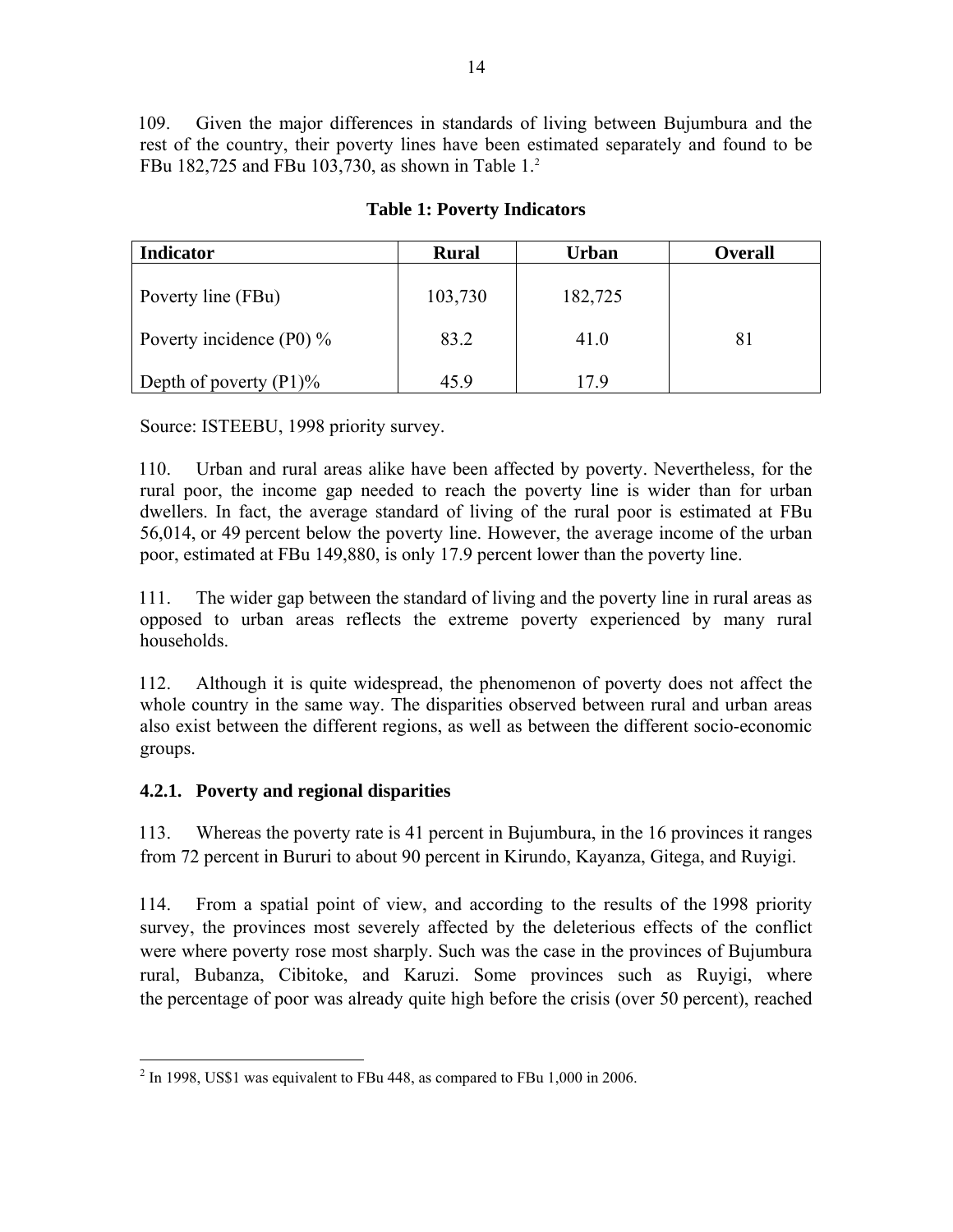even more disturbing levels, with over 80 percent of persons living below the poverty line.

|                  |                                | Poverty      |
|------------------|--------------------------------|--------------|
| Province         | Population distribution $(\%)$ | rate $(\% )$ |
| <b>Bubanza</b>   | 4.6                            | 80.3         |
| Bujumbura rural  | 7.5                            | 79.0         |
| <b>Bururi</b>    | 7.1                            | 71.7         |
| Cankuzo          | 2.8                            | 82.4         |
| Cibitoke         | 6.1                            | 85.6         |
| Gitega           | 10.9                           | 89.7         |
| Karuzi           | 5.7                            | 83.2         |
| Kayanza          | 7.8                            | 89.0         |
| Kirundo          | 8.1                            | 91.2         |
| Muramvya         | 7.9                            | 74.2         |
| Muyinga          | 7.8                            | 82.9         |
| Ngozi            | 9.7                            | 83.9         |
| Rutana           | 3.9                            | 76.0         |
| Ruyigi           | 4.9                            | 89.4         |
| Bujumbura Mairie | 5.1                            | 41.1         |
| <b>BURUNDI</b>   | 100                            | 81.1         |

**Table 2: Geographic Distribution of Poverty in 1998** 

Source: ISTEEBU, 1998 priority survey.

### **4.2.2. Determinants of poverty**

115. Analysis of the disparities in the incidence of poverty does not suffice for drawing conclusions on the determinants of poverty. To analyze the determinants of poverty, a regression model on the inequalities in standards of living based on household spending made it possible to identify the main individual characteristics associated with a high poverty risk.

116. Thus, per capita consumption is highly responsive to household size and composition. The presence of an additional child in the household is reflected in an average contraction in per capita consumption of 25 percent, in rural and urban areas alike. The presence of an additional adult in the household also results in lower consumption, but in smaller proportions (10 percent). Living as a couple in rural areas is conducive to higher consumption. The influence of this couple factor is imperceptible in urban areas.

117. **Education also lowers the risk of poverty.** Households headed by a literate person have lower poverty risk levels. Their average per capita consumption outstrips that of illiterate households by 18 percent (in rural areas) and 31 percent (in urban areas). Typically, the poverty risk is weaker when the head of household has a higher level of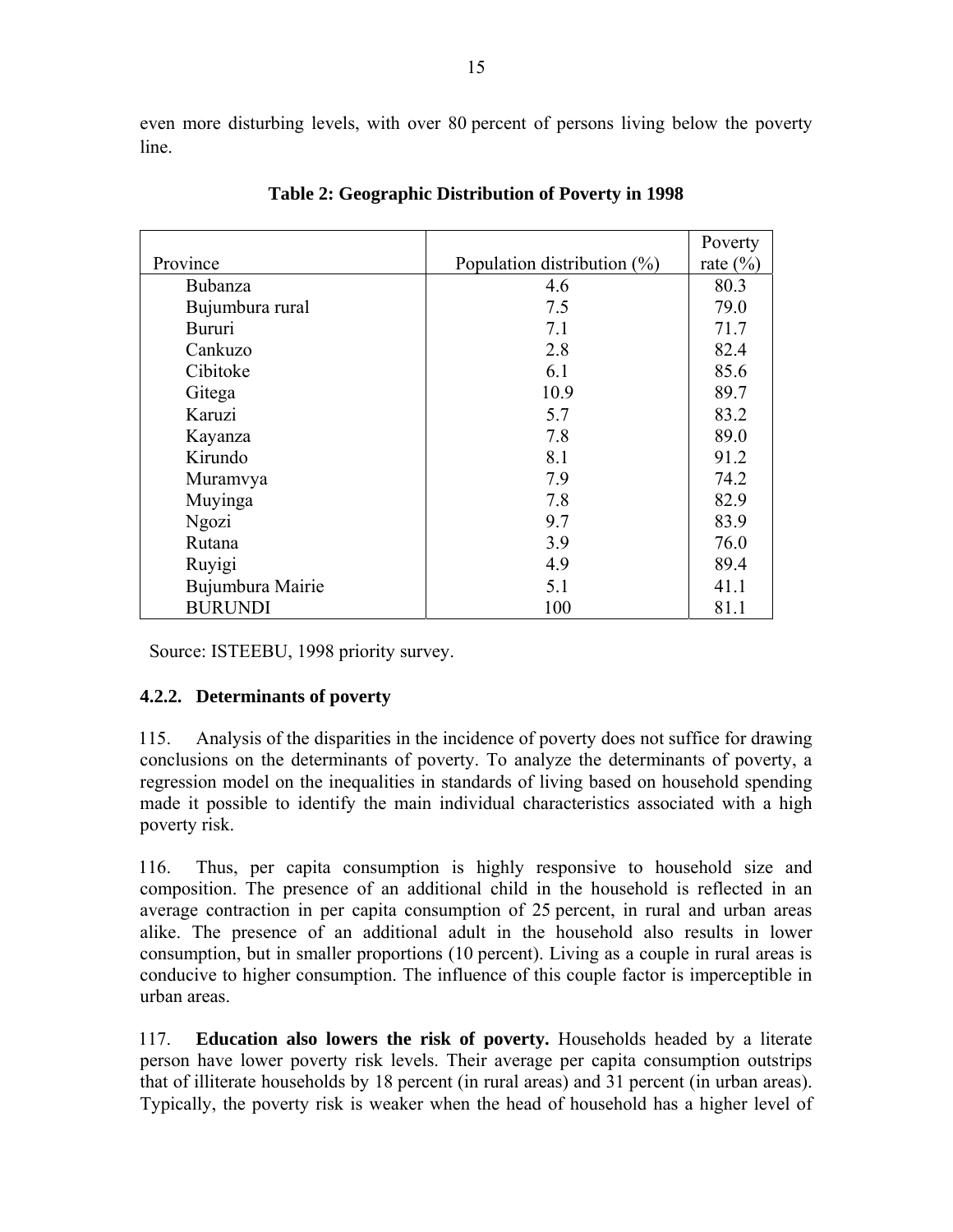schooling. Compared with a household where the head did not attend school, per capita consumption is 45 percent higher when the head of household did not go beyond secondary school, and ranges from 60 percent to 90 percent in rural areas when they have completed university. The wife's level of education also has a positive influence on the level of spending, but to a lesser degree in urban areas and to a greater degree in rural areas.

| <b>Incidence of Poverty</b>      |                           |                           |                           |  |
|----------------------------------|---------------------------|---------------------------|---------------------------|--|
|                                  | Urban                     | Rural                     | Total                     |  |
|                                  | <b>Individual Poverty</b> | <b>Individual Poverty</b> | <b>Individual Poverty</b> |  |
|                                  | Rate                      | Rate                      | Rate                      |  |
| Population                       | 41.0                      | 83.2                      | 81.1                      |  |
| Household size                   |                           |                           |                           |  |
| Less than 3                      | 24.5                      | 62.3                      | 60.3                      |  |
| Between 4 and 6                  | 37.5                      | 83.9                      | 81.7                      |  |
| More than 6                      | 50.5                      | 90.2                      | 88.1                      |  |
| Sex of Head of Household         |                           |                           |                           |  |
| Male                             | 37.9                      | 82.9                      | 80.5                      |  |
| Female                           | 54.4                      | 84.3                      | 82.9                      |  |
| Age of head of household         |                           |                           |                           |  |
| Under 25                         | 49.9                      | 64.6                      | 64.1                      |  |
| Between 26 and 35                | 32.5                      | 78.6                      | 76.1                      |  |
| Between 36 and 45                | 36.5                      | 89.0                      | 86.2                      |  |
| Between 46 and 55                | 41.5                      | 88.2                      | 85.5                      |  |
| Over 56                          | 64.8                      | 79.0                      | 78.5                      |  |
| <b>Marital status</b>            |                           |                           |                           |  |
| Single                           | 26.1                      | 80.0                      | 71.1                      |  |
| Married                          | 39.0                      | 82.2                      | 80.0                      |  |
| Divorced/Separated               | 54.9                      | 88.0                      | 85.3                      |  |
| Widow/widower                    | 54.5                      | 87.2                      | 85.9                      |  |
| Head of household can read       |                           |                           |                           |  |
| No                               | 78.3                      | 86.5                      | 86.4                      |  |
| Yes                              | 33.4                      | 78.6                      | 74.2                      |  |
| Head of household's<br>education |                           |                           |                           |  |
| None                             | 78.1                      | 85.8                      | 85.7                      |  |
| Primary                          | 64.2                      | 80.7                      | 79.9                      |  |
| Secondary                        | 24.0                      | 50.4                      | 41.2                      |  |
| Higher                           | 3.7                       | 0.0                       | 3.6                       |  |
| No                               | 56.5                      | 79.3                      | 74.5                      |  |
| Yes                              | 37.0                      | 83.4                      | 81.4                      |  |

### **Table 3: Poverty Incidence**

Source: ISTEEBU, 1998 priority survey.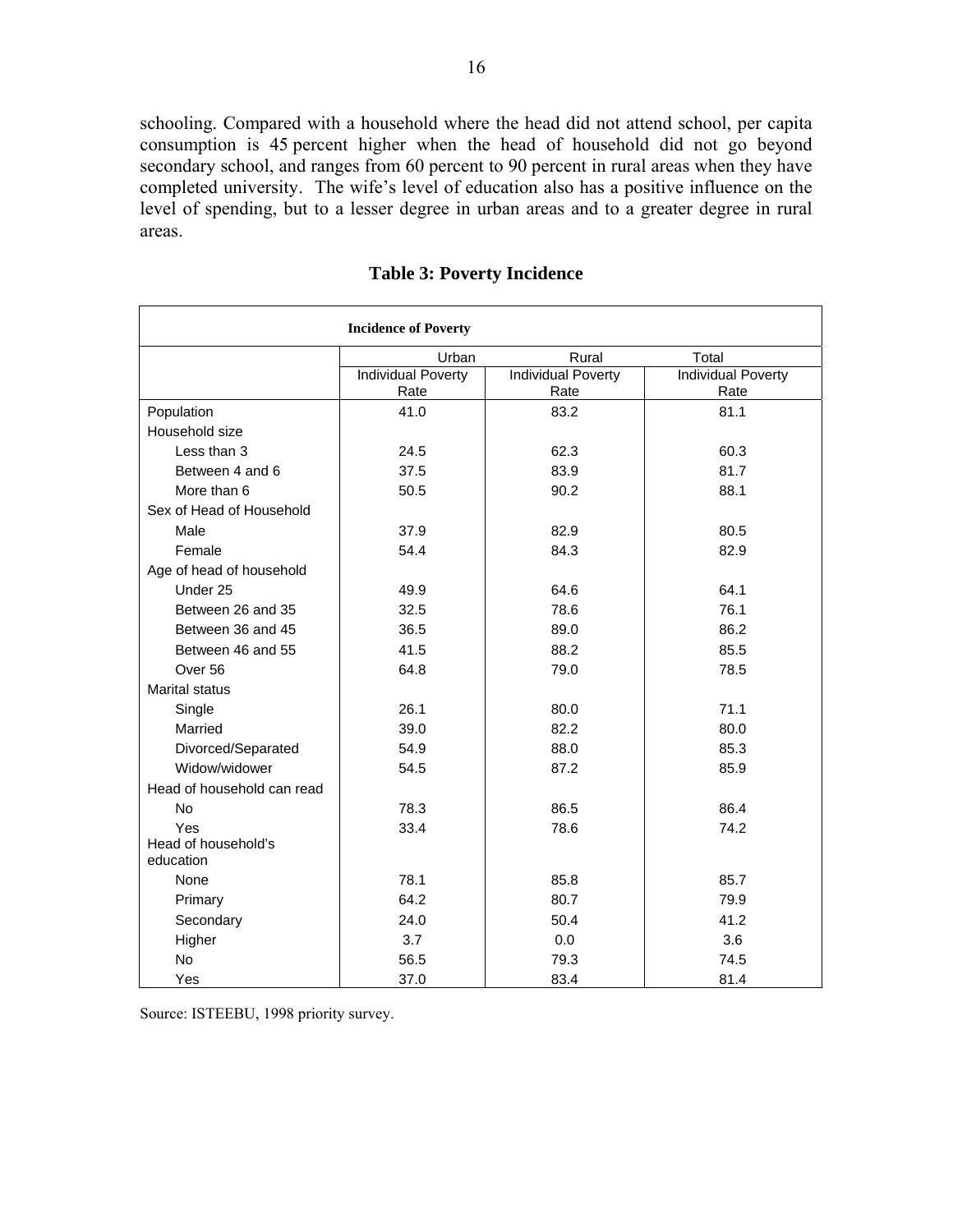## **4.3. The nonincome dimension of poverty**

118. Poverty is not measured solely in terms of monetary income. It has a multidimensional aspect, which must cover all forms of lack that prevent people from feeling fulfilled and attaining what is considered minimal well-being. It is this aspect that is addressed by the human dimension of poverty.

119. The scope of human poverty affects almost half of all Burundians, hovering in the region of 47 percent in the past six years. This worsening poverty is due to the significant drop in the social indicators. As early as 1992, Burundi's human development index was  $0.341$ , which placed Burundi  $165<sup>th</sup>$  out of 174 countries because of the low annual per capita income but also because of low life expectancy (51 years), adult literacy rate (38 percent), and enrollment ratio (67.8 percent), which are among the lowest in Africa.

120. **Education and training** reach but a small share of the population. More than half the adult population is illiterate. Despite progress made in the last decade, over 40 percent of the population is illiterate—the vast majority of them men.

121. **At the primary level**, the gross enrollment ratio fell over 15 points between 1992 (67.8 percent) and 1996 (42.9 percent). It was not until 1999 that Burundi was able gradually to increase the enrollment ratio to 62.5 percent. It reached 65 percent in 2000 and 79.6 percent in 2004.

122. **At the secondary level** there has been a proliferation of "communal secondary schools" established since 1992 with cofinancing from the government, communes, parents, and local communities. Thanks to this measure, the rate of passage from primary to secondary school increased and the enrollment ratio for secondary schools improved, rising from 5.1 percent in 1990 to 9.5 percent in 2000 and more than 11 percent in 2004.

123. Nevertheless, internal efficiency remains low, given that for every 100 pupils registered in the first year of primary school, 37 will go on to secondary school and only 8 and 4 will reach the first year of the second cycle of secondary school and the last year of lycée (pre-university secondary school), respectively.

124. **In the health sector**, Burundi's indicators before the 1993 crisis were in line with the average for Sub-Saharan Africa, which is no longer the case today. Life expectancy at birth has declined to 42 years. Infant mortality and mortality of children under five years of age remained very high at 128.4 per thousand and 208 per thousand, respectively, according to the 2000 MICS survey.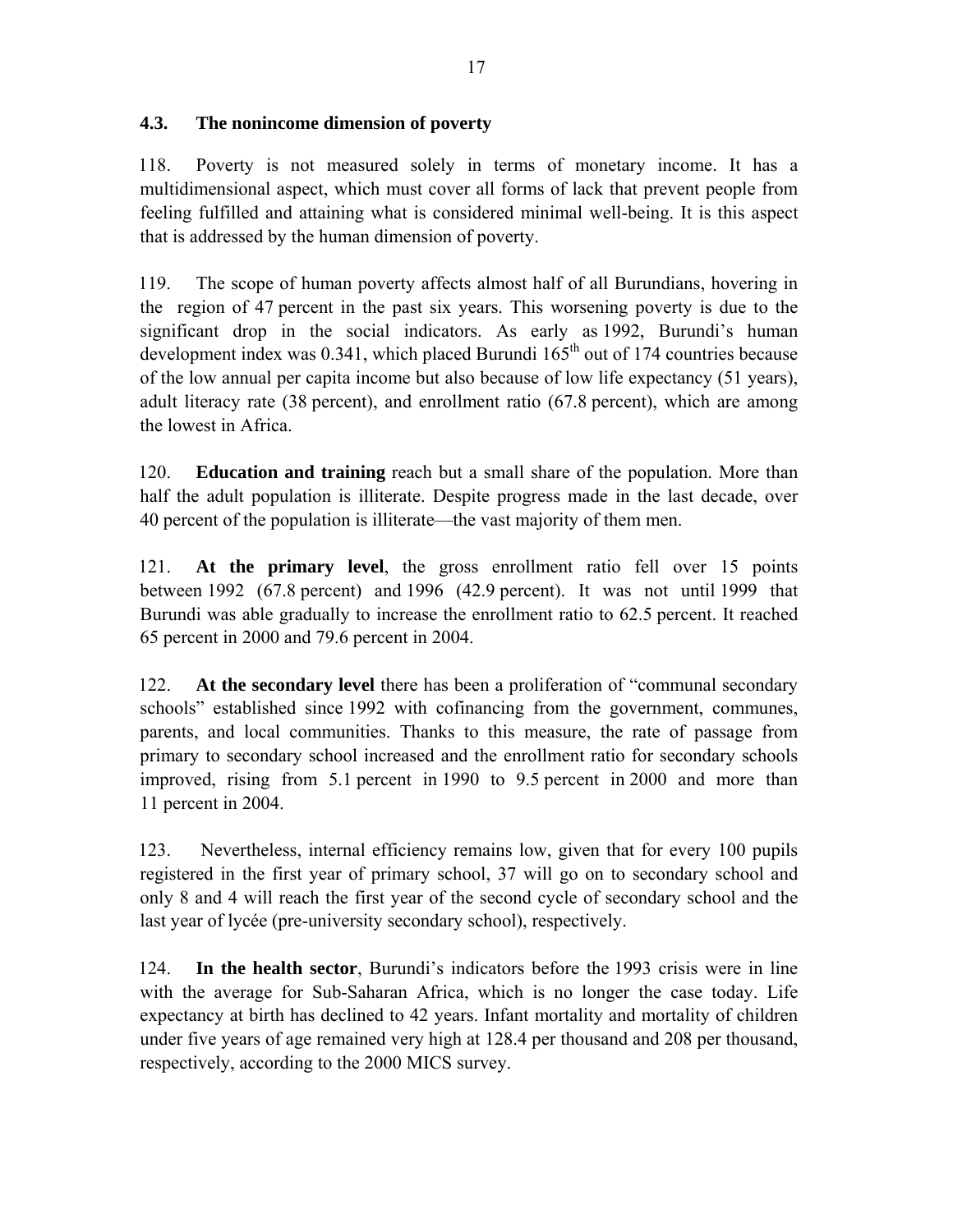125. With a rate of 800 deaths per 100,000 live births, the maternal mortality rate is also one of the highest in the world, in part because of poor screening of high-risk pregnancies and complications at birth (only one woman in four is attended to by a qualified person during delivery).

126. Immunization coverage fell from 82 percent in 1991 to 61 percent in 2001. In fact, it was observed during the crisis that there was a renewed upsurge in infectious and parasite-borne diseases, such as malaria, acute respiratory infections, skin diseases, and bacillary dysentery. The current situation is also the result of substandard conditions and overcrowding, especially in the camps for displaced persons, and of the inadequate access to medicines, especially in rural areas.

127. Malnutrition is a public health problem in Burundi: the prevalence of failure to thrive among children under age 5 is 52.5 percent, one of the highest rates compared with other Sub-Saharan African countries. The rate of underweight children is 39.2 percent and the overall acute malnutrition rate is 7.4 percent. The anemia prevalence in children under 5 is 56 percent, and 28 percent of children have serum retinol levels below the acceptable threshold. Nutritional practices are inappropriate and the exclusive breastfeeding rate is 44.7 percent. The country currently suffers from food insecurity and is partially dependent on food aid to meet its food needs.

128. As regards **HIV/AIDS**, the AIDS prevalence rate is 9.5 percent in urban areas and 2.5 percent in rural areas. Women and children are the most affected by the virus (56 percent of affected persons are women). The AIDS epidemic thus appears as a major socioeconomic and health threat.

129. This state of affairs in the health sector is especially worrisome, given the substandard sanitary and housing conditions facing the population. In rural areas, the rate of access to potable water was 55 percent in 1992. Following the crisis, the Communal Water Authority Boards were unable to maintain the infrastructure and the access rate fell to 43 percent in 2000-2002, a drop of 12 percentage points in 8-10 years.

130. For **housing**, the situation is still precarious and fragile. The housing shortage grew more severe with the crisis when thousands of housing units were destroyed in both rural and urban areas. Notwithstanding concerted efforts by all the partners (government, donors and lenders, and recipients) to reconstruct homes, the needs are still immense, given the large number of households still displaced within the country and prospective returnees. Housing is generally still of poor quality nationally.

131. Generally, the combined effects of poverty and conflict are reflected in Burundi's poor social indicators compared with the Sub-Saharan African average. Per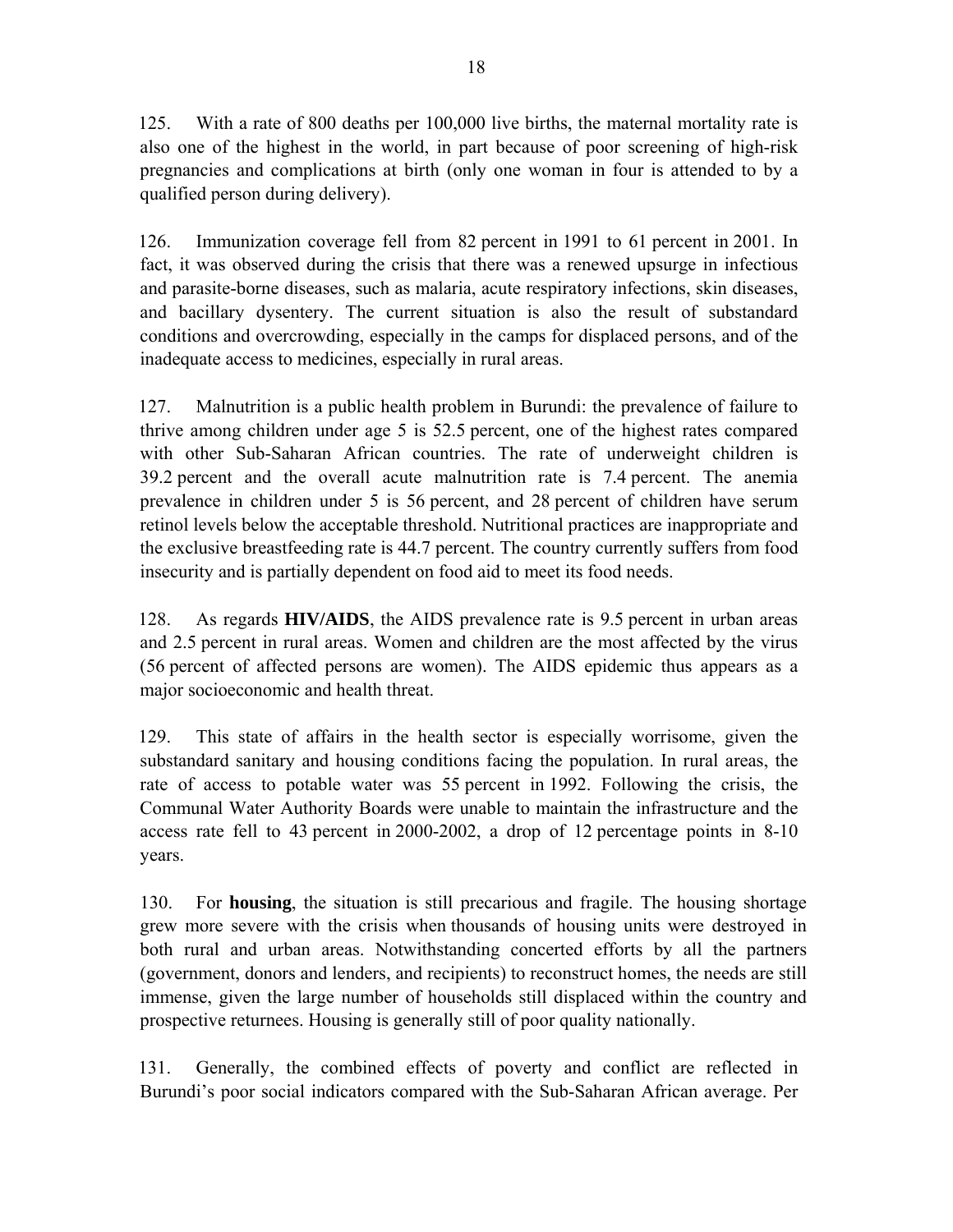| 132. | Other indicators, such as the literacy rate and enrollment ratio, are also lower in |
|------|-------------------------------------------------------------------------------------|
|      | Burundi than Africa as a whole, whereas HIV prevalence is higher.                   |

| Table 4: Social and Poverty Indicators, Burundi and Sub-Saharan Africa, Latest Data<br>(In percentage terms, unless otherwise indicated, and for the last year of each figure available) |         |                    |  |
|------------------------------------------------------------------------------------------------------------------------------------------------------------------------------------------|---------|--------------------|--|
| Indicator                                                                                                                                                                                | Burundi | Sub-Saharan Africa |  |
| Population (in millions; 2002)                                                                                                                                                           | 7.3     | 702.6              |  |
| Population growth (2003)                                                                                                                                                                 | 2.70    | 2.1                |  |
| Per capita GDP (US\$; (2004)                                                                                                                                                             | 83      | 490                |  |
| Life expectancy at birth (No. of years; 2002)                                                                                                                                            | 47.6    | 45.8               |  |
| Infant mortality rate (every 1000, 2002)                                                                                                                                                 | 127.1   | 103.1              |  |
| Juvenile/child mortality rate (every 1000; 1998)                                                                                                                                         | 208     | 173.9              |  |
| Maternal mortality rate (per 100,000 live births;                                                                                                                                        | 800     | 916.8              |  |
| 2001)                                                                                                                                                                                    |         |                    |  |
| HIV/AIDS prevalence (% of sexually active                                                                                                                                                |         |                    |  |
| population; 2001)                                                                                                                                                                        | 6       | n.d.               |  |
| Literacy rate $(\%$ of population; 2001)                                                                                                                                                 | 55.4    | 64.9               |  |
| Gross primary enrollment ratio (% of age                                                                                                                                                 |         |                    |  |
| group; $2004$ )                                                                                                                                                                          | 79.6    | 87                 |  |
| Population density (inhabitants/km <sup>2</sup> )                                                                                                                                        | 262.0   | 29.2               |  |

Sources**:** I-PRSP of Burundi, World Bank, *African Development Indicators 2004* and *World Development Report 2005*, and UNESCO database.

133. Burundi's low human development indicator performance is to some degree a reflection of the relatively harsh living conditions that are reflected in particular in problems of access to basic social infrastructure. Difficulties in gaining access to school and information foster illiteracy and limited access to potable water and health care adversely impact the population's health.

## **4.4. Vulnerable groups: characteristics and risks**

134. The Burundian population is subject to several risks that adversely affect its economic situation. There are risks affecting everyone, such as drought or low prices for agricultural products, or affecting individuals, such as unemployment or disease. Some groups are at greater risk than others. They are as follows:

135. **Rural and urban poor:** Typically, the rural and urban poor face difficulties stemming from low financial resources limiting their access to basic social services. In urban areas, it is primarily lack of employment and income, whereas in the rural areas it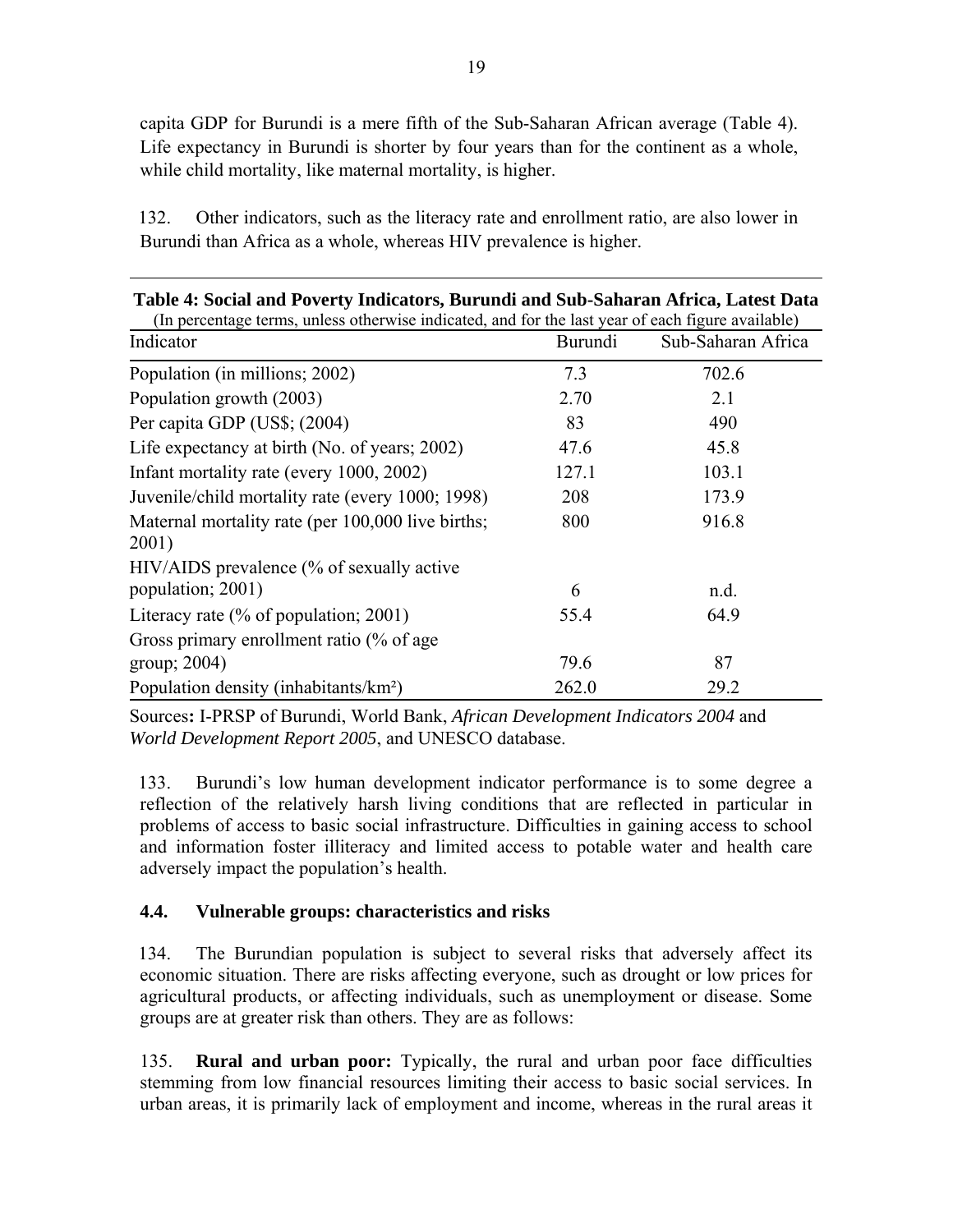is natural risks such as drought and low productivity, which are at the root of their vulnerability.

136. **Internal and external refugees:** The different conflicts that have affected Burundi created an unprecedented humanitarian disaster with a high number of internal and external refugees. Many of them joined the ranks of the poor during the crisis because their property was pillaged and destroyed. A great many of them also became physically and psychologically disabled, malnourished and sick from endemic diseases. According to a study conducted by UNICEF in 1997, 84 percent of displaced persons displayed symptoms of conjunctivitis. The HIV rate is high among the internally displaced and they suffer from a high prevalence of sexual violence.

137. **Households suffering from HIV/AIDS:** HIV/AIDS is a major risk for the Burundian population, particularly individuals of working age. The consequences are also felt by the members of families infected and affected by HIV/AIDS. They stem from failure to meet the basic needs of those affected and failure to meet the cost of treatment and care of the children, grandchildren, and parents who are victims of AIDS.

138. **Widowed heads of household:** One of the consequences of the war and HIV/AIDS is the appearance of a large number of widowed heads of household. For this reason, widows make up 31 percent of heads of household among the internally displaced households. This category is still vulnerable because of gender-based discriminatory practices such as access to inheritance, land, credit, and education.

139. **Children:** Like the above-mentioned vulnerable groups, children make up a significant share of victims of conflict and AIDS. They are the orphans and street children, abandoned children, former child soldiers, HIV positive children, and children heads of household. The data appear to indicate that while 24 percent and 27 percent of nonorphan boys and nonorphan girls, respectively, work more than four hours per day, these proportions increase to 36 percent and 40 percent for orphan boys and orphan girls, respectively.

140. **The elderly and disabled:** There are very little data on the disabled in Burundi, but the conflict can be expected to be a key factor explaining the growing number of the physically and emotionally disabled among the population.

141. As far as the Batwas are concerned, despite their low numbers—they represent only 1 percent of the population—it is a fact that they have been stripped of everything and are isolated socially and culturally. This category of the Burundian population was particularly discriminated against in past years.

## **CHAPTER V: SUSTAINABLE DEVELOPMENT AND POVERTY REDUCTION CONSTRAINTS**

142. Poverty, as perceived and described during participatory consultations and confirmed by empirical analyses, is manifested primarily in: (i) problems of governance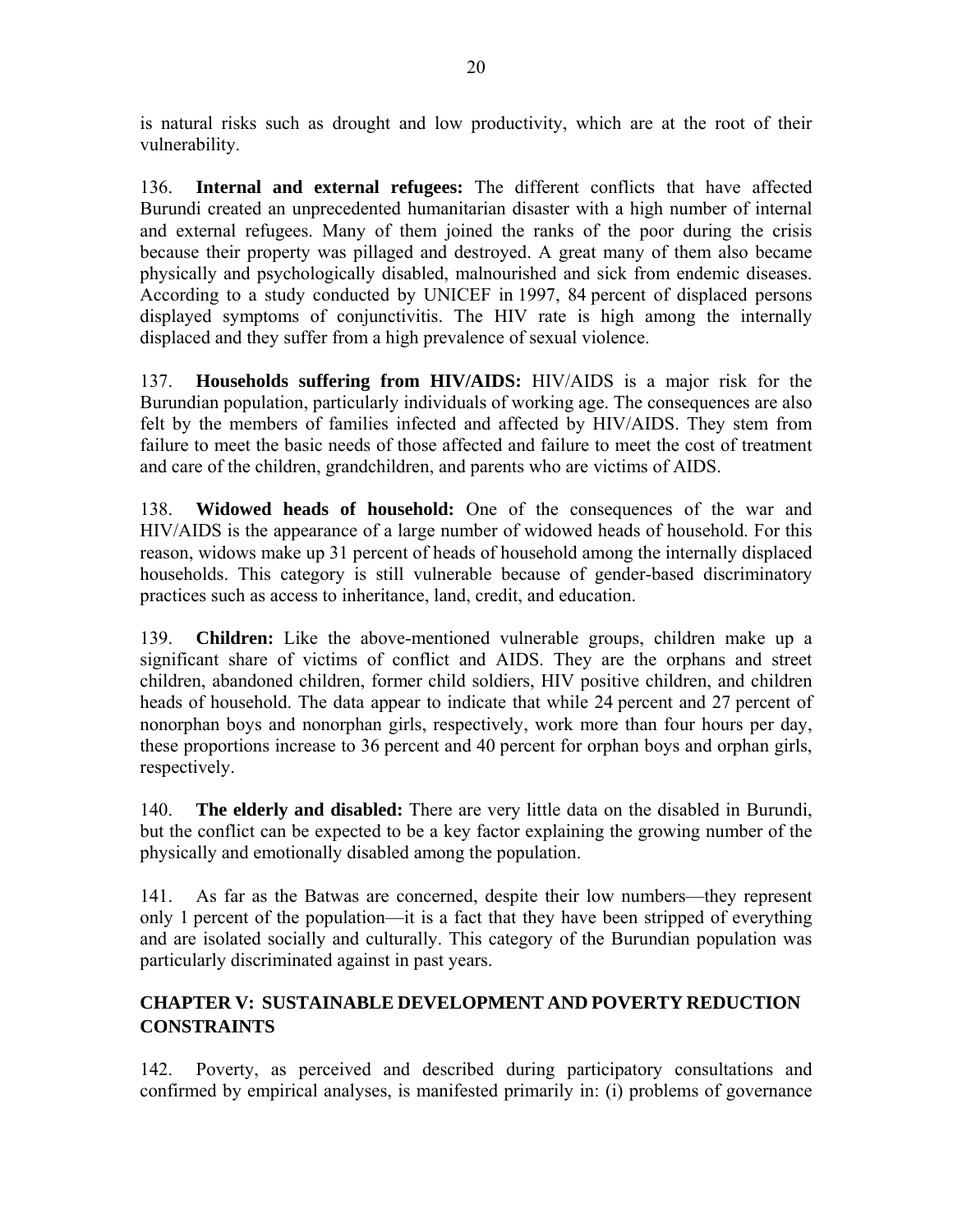and insecurity; (ii) sluggish economic growth; (iii) an unstable macroeconomic framework; (iv) a growing and widespread lack of access to basic social services; (v) an increase in the categories of disadvantaged people and heightened vulnerability to poverty spawned by the conflict and inadequate social safety nets; and (vi) a high prevalence of HIV/AIDS and other endemic diseases.

## **5.1. Governance, security, and conflict resolution constraints**

143. For a long time, the system of governance was characterized by the centralization of political, economic, and social power. This centralization was reflected largely in a system of planning and management that did not adequately involve beneficiaries in the formulation and implementation of policies that directly affected them. From the standpoint of good governance, these deficiencies have led to disequilibria, in the socioeconomic, geographic, human, and political systems, characterized by social exclusion, marginalization, and the breakdown of the rule of law.

144. In the security sphere, continuing insecurity is in part attributable to the delay in negotiations to sign an agreement with the FNL. It is also linked to the need for vocational training of the newly-minted defense and security forces, pervasive crime in urban and rural areas, and ongoing gender-related violence. This situation is slowing the resettlement process of displaced persons and refugees within and outside the country. The demobilization of ex-combatants and establishment of integrated army and police force are also prerequisites for maintaining security over the long term.

145. In addition, human rights violations, inefficient land tenure management, impunity, and corruption have long hobbled efforts to establish the rule of law and political good governance. The country's future is contingent on the effective management of conflicts rooted in the past and the ability to better anticipate these conflicts in the future, in order to end the cycles of violence that have marred the socioeconomic situation in the country in recent decades.

146. With the advent of democratically-elected institutions, policies linked to good governance, security, and conflict resolution are in a nascent stage and should be sustained.

### **5.2. Economic growth constraints**

147. Economic growth is stymied by an unstable macroeconomic framework and structural problems, the main characteristics of which are summarized below: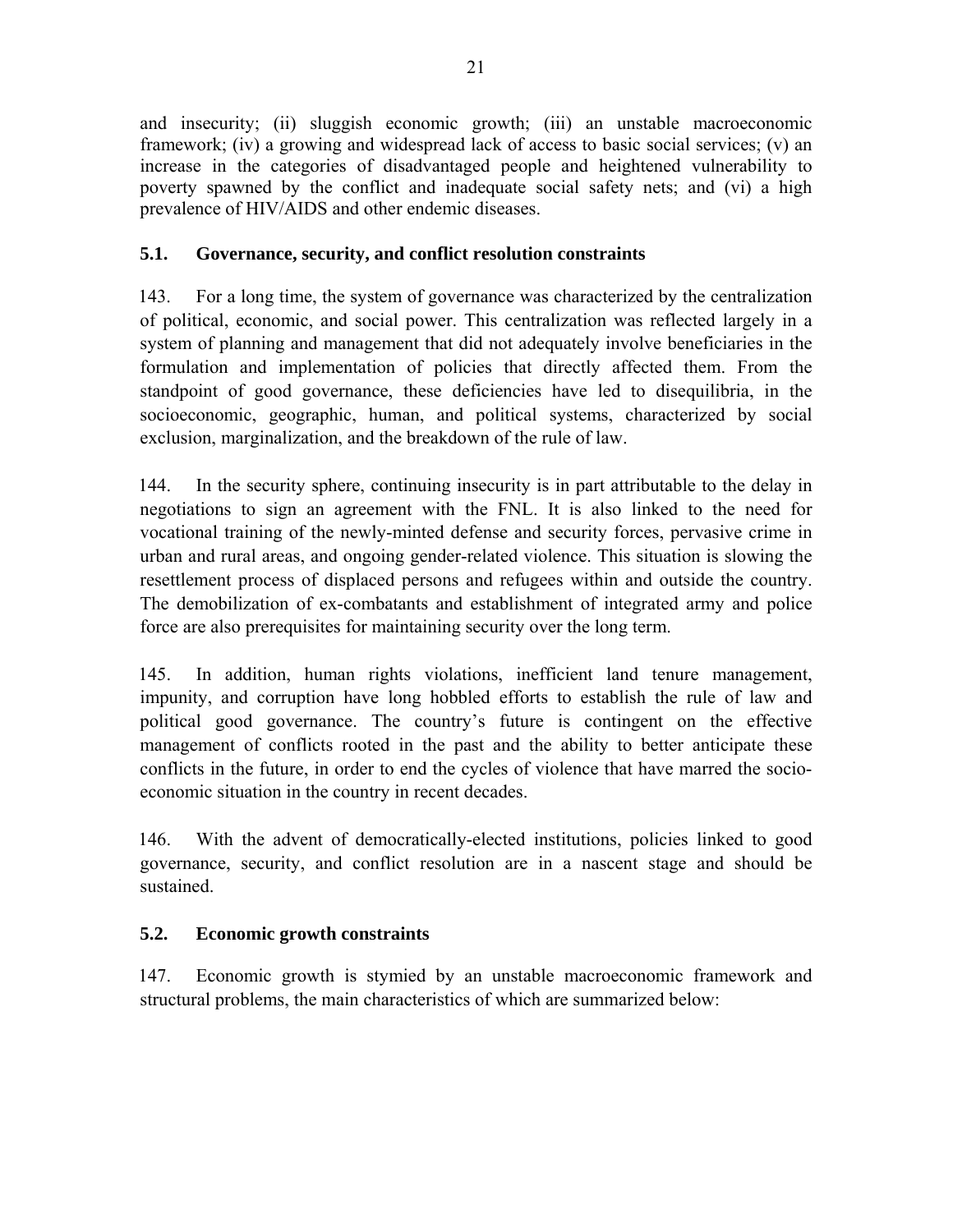## **5.2.1. An unstable macroeconomic framework**

148. Symptomatic of the need to strengthen the macroeconomic framework in Burundi are the country's economic and financial disequilibria, which are hampering an upturn in economic growth and considerably limiting the chances for poverty reduction.

## **(i)****An expenditure structure largely unsuited to growth**

149. The current public expenditure structure is not conducive to economic growth. A large portion of current expenditure goes toward the payment of wages and unavoidable expenditures arising from the rehabilitation needs of disaster victims and the need to reform the defense and security forces. Investment fell from almost 15 percent of GDP in 1992 to under 10.8 percent in late 2005. This trend toward decreased investment has highly negative implications for short-, medium-, and long-term growth.

## **(ii) An inefficient tax system**

150. In Burundi, the tax system is characterized by a narrow tax base and high rates. This tax pressure is not conducive to growth, given that it falls on a very small formal sector; a situation that leads to tax avoidance through recourse to informal activities and to corruption, resulting in significant public revenue shortfalls.

151. Exemptions are also a significant drain on tax revenues. They are the root cause of the spread in fraud and corruption and thus contribute to distortions in the national economy.

## **(iii) Persistent balance of payments disequilibria**

152. Burundi's economy is plagued with balance of payments problems. This situation stems from a low volume of exports in relation to imports, deterioration in the terms of trade resulting from fluctuating coffee prices, and the need to settle accumulated arrears owed to external creditors. The level of foreign exchange reserves has therefore fallen steadily, with the attendant negative impact on the economy's supply capacity.

### **(iv) Inflationary financing of public deficits**

153. In order to tackle disequilibria in internal and external operations, the government has had to incur domestic debt and suspend external debt repayments. Central Bank advances more than doubled between 1997 and 2002 and external payments arrears climbed from US\$5.2 million in 1995 to US\$85.7 million in 1999, and stood at US\$78.6 million in 2004.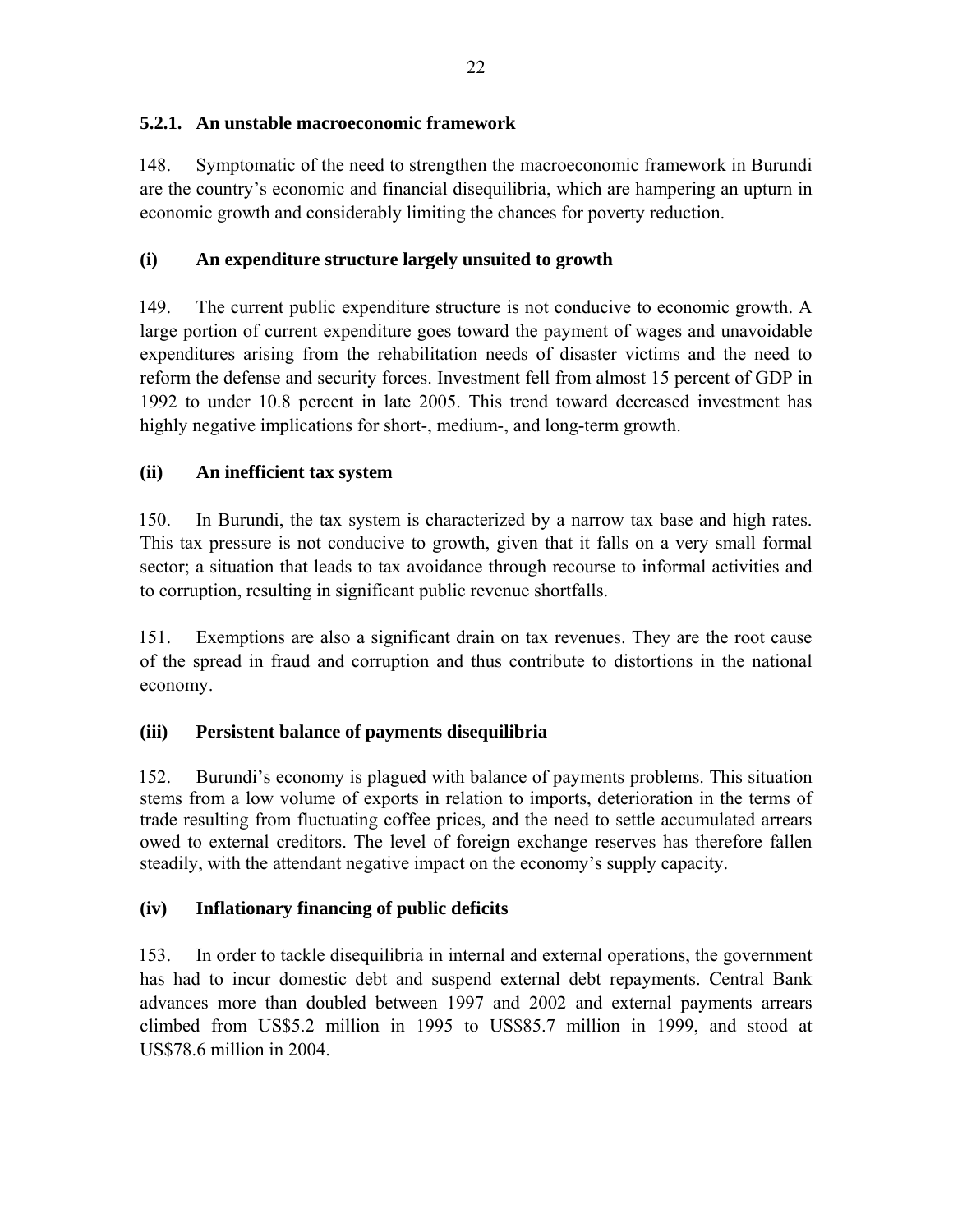154. Central bank financing of the government has triggered a rapid increase in the money supply and price hikes. The result has been a sharp increase in inflation, although it is being brought under control through a tightening of monetary policy.

# **(v)****Monetary and foreign exchange management heavily impacted by the crisis**

155. The money supply has increased steadily despite a sharp decline in foreign assets. In the monetary sector, there has been a pronounced increase in domestic credit, which has not led to an increase in medium- and long-term investment credit. This situation has fueled an unprecedented and steep rise in prices, followed by an erosion of real incomes. The foreign exchange shortage has prevented the Central Bank from proceeding with foreign exchange policy reform at the desired pace. However, since 2004, the implementation of the IMF-supported PRGF program has paved the way for considerable progress to be made with the liberalization of the exchange system and on liquidity management.

# **5.2.2. Structural obstacles to economic growth**

156. The structural rigidities hampering rapid and sustainable economic growth in Burundi are, in particular, the lack of development of the rural economy and the absence of a dynamic mechanism to transform and modernize the economy.

157. In order to achieve economic poverty reduction and growth, production must be increased. The latter is stymied by: (i) a demographic explosion; (ii) a shortage of arable land; (iii) the predominance of subsistence agriculture; (iv) inadequate infrastructure to support production; and (v) a low level of savings and investment.

# **a. Strong demographic growth and gradual environmental degradation**

158. In 2004, Burundi's population was estimated at approximately 7.3 million inhabitants living on close to  $25,950 \text{ km}^2$  of land (an overall population density of 285 inhabitants per  $km<sup>2</sup>$ ). With an average estimated demographic growth rate of 2.7 percent, the population is expected to climb to 11 million by 2025 if appropriate policies are not adopted.

159. Although this situation does not in and of itself pose a threat given that other countries with higher population densities have enjoyed a sustained level of economic and social well-being, Burundi's problem arises from its special demographics.

160. The high percentage of young people under age 15, who account for half of the total population, has clear and direct implications for the financing of such social sectors as education, health, and employment. In addition, despite the very high population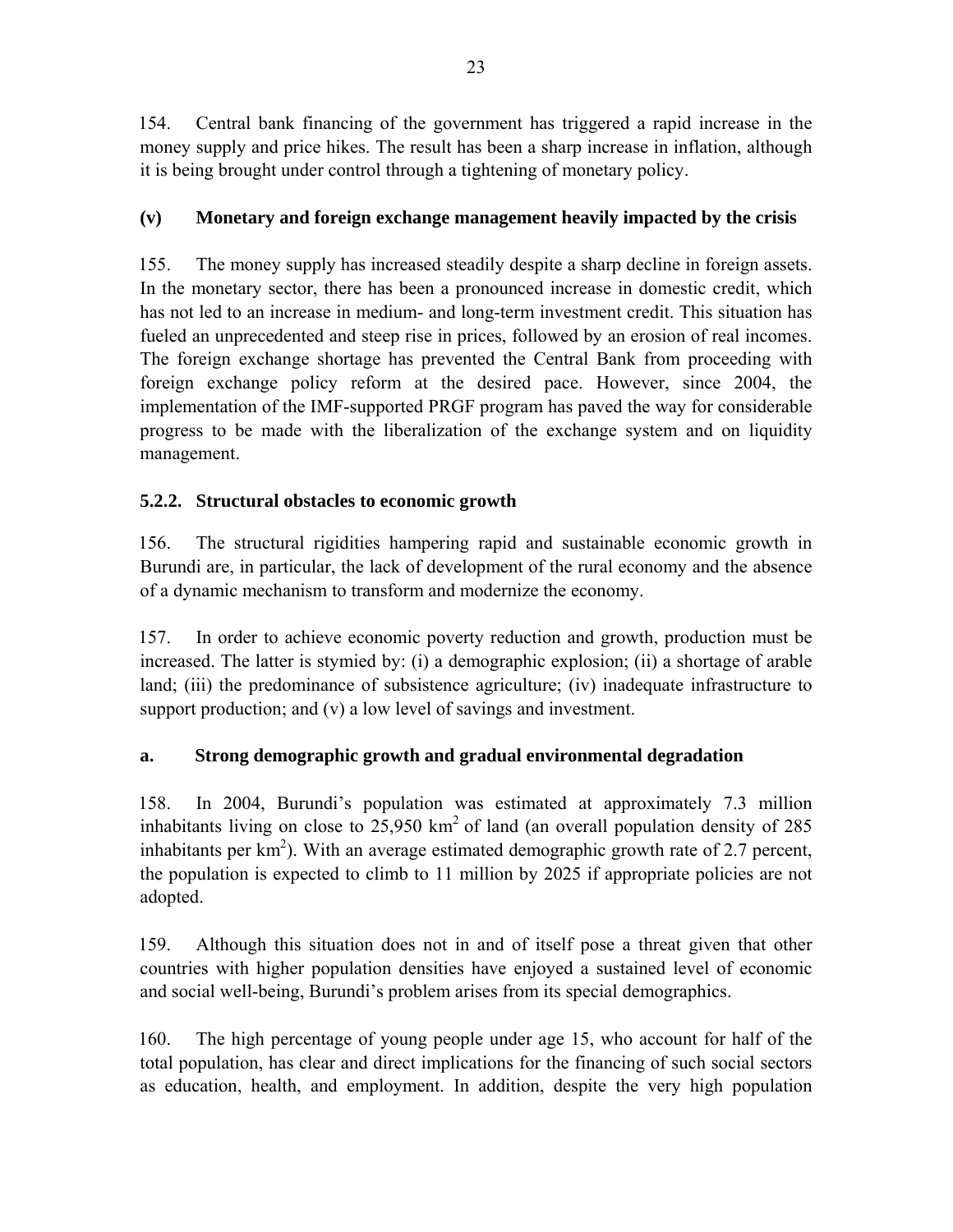density, Burundi's urbanization rate is a mere 8 percent, making it one of the least urbanized countries in the world. It should be noted that this large population not only lives in rural areas but is, for the most part, illiterate.

161. Strong demographic growth has already led to environmental degradation. The adaptation of productive systems to demographic pressures and emerging needs is taking place at the expense of fallow land, pasture land, and woodlands. Consequently, excessive pressure is being exerted on natural resources, leading to the degradation of soil and pasture land, increased deforestation, and the disturbance of ecosystems such as wetlands.

# **b. Chronic underemployment**

162. The labor market in Burundi is characterized by mounting demographic pressure, excessive dependence on the agricultural sector, an unskilled labor force, a lack of proper job training, and a poorly controlled informal sector.

163. The problem of access to financial resources by the population is thus exacerbated by the sharp decrease in paid employment opportunities. The civil service is now at full capacity from a hiring standpoint and, in addition to the small size of the private sector, the latter has been forced to downsize owing to the reduction in business turnover as a result of the crisis.

164. In rural areas, the lack of employment for skilled individuals as well as underemployment block access by the population to income that ought to be channeled toward modernization of their production systems.

# **c. Predominance of subsistence agriculture**

165. In Burundi, the productive system is dominated by a traditional agricultural sector. In such a context, land becomes a decisive factor. However, access to land is becoming increasingly limited, owing to mounting demographic pressure which is gradually reducing the amount of land available per household. This situation has already led to the overexploitation of land, land degradation, and a decline in food production, which have spawned the food insecurity problem seen in recent years, particularly in the northern provinces.

166. Against the backdrop of limited access to land, the only way to increase production is through intensified exploitation. However, intensified exploitation possibilities are curtailed by the limited monetization of rural areas and the small size of markets for the sale of agricultural products. Consequently, agriculture in Burundi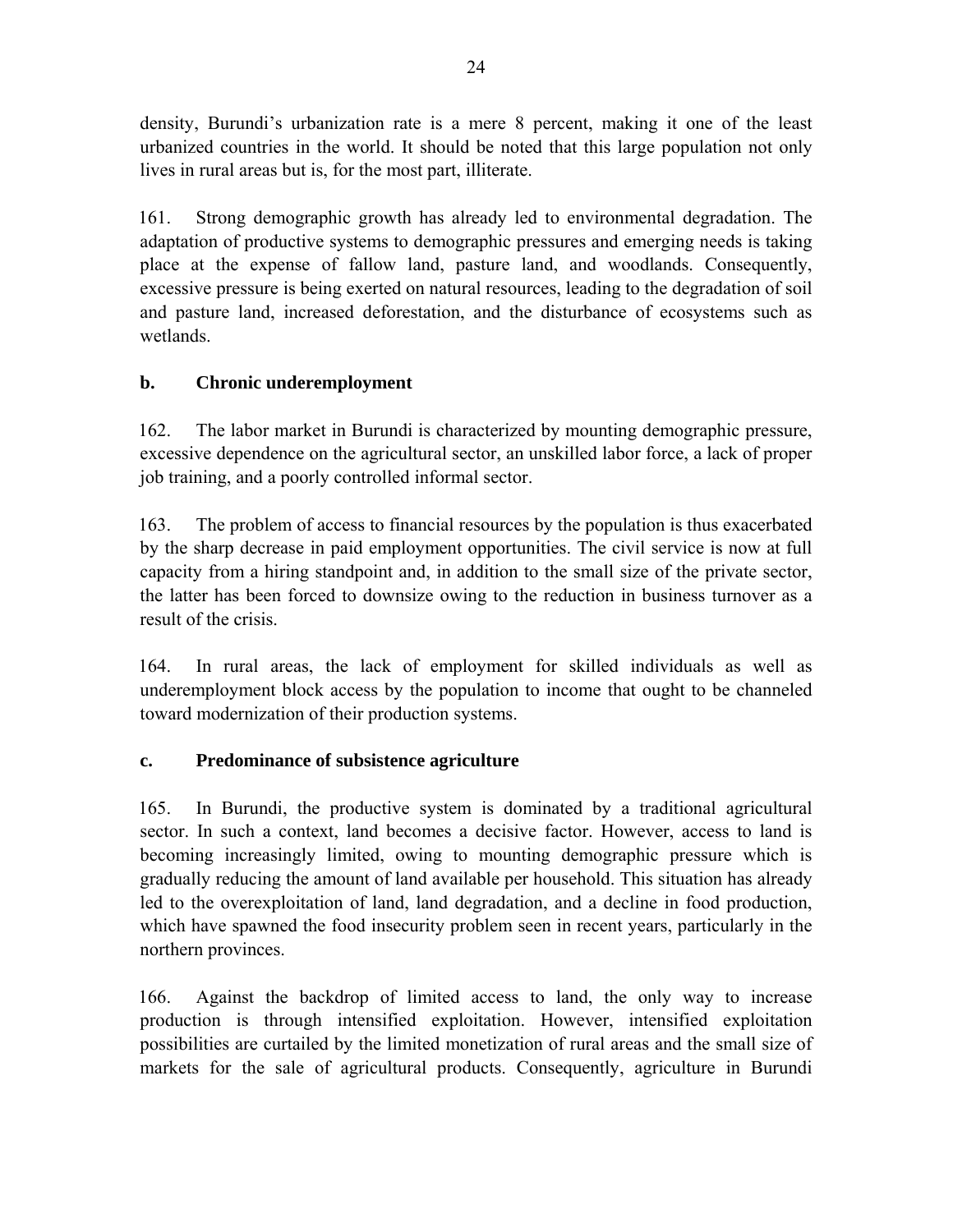remains at the subsistence level and is difficult to integrate into the other sectors of the productive system.

# **d. A low domestic savings rate**

167. Inadequate marketable agricultural surpluses curtail the ability of rural households to build savings. Furthermore, the modern private sector is not mature enough to achieve true modernization and play a significant role as a driver of development. Few enterprises or households have disposable income that can be channeled toward savings. From a structural standpoint therefore, the domestic savings rate is very low.

168. The financial sector is not well developed, nor is it adapted to the provision of rural credit. The availability of financing in rural areas is inadequate, given that even the Savings and Loan Cooperatives (*Coopecs*), which operate in rural areas, do not provide coverage to all communes in the country and are not yet functioning satisfactorily. The problem of limited access to financial capital also plagues the other productive sectors such as the modern private sector, owing to the high cost of credit.

# **e.****A low level of investment exacerbated by the conflict**

169. The investment level dropped precipitously during the 1990s. This trend is attributable to the conflict, which dampened the private sector's interest in investment, and also, to some degree, to the paucity of public sector resources. In addition, because of the decline in revenue, coverage of essential private and public consumption needs is eating up an ever-increasing share of GDP.

170. The conflict has also adversely affected the country's ability to attract foreign investors and prompted the freezing of international assistance. This was followed by low levels of foreign direct investment and a significant reduction in bilateral and multilateral capital, thereby abruptly reducing development resources.

# **f.****An undeveloped private sector**

171. As with all post-conflict countries, net disinvestment had a significant and adverse effect on the national economy during the crisis period. On average, the gross investment ratio has amounted to a mere 2.8 percent of GDP over the past five years. This level is clearly inadequate, even for capital stock maintenance.

172. The secondary sector is quite undeveloped and accounts for approximately 15 percent of GDP. The State remains the main operator in most economic sectors such as energy, agro-industry, mining, and communications.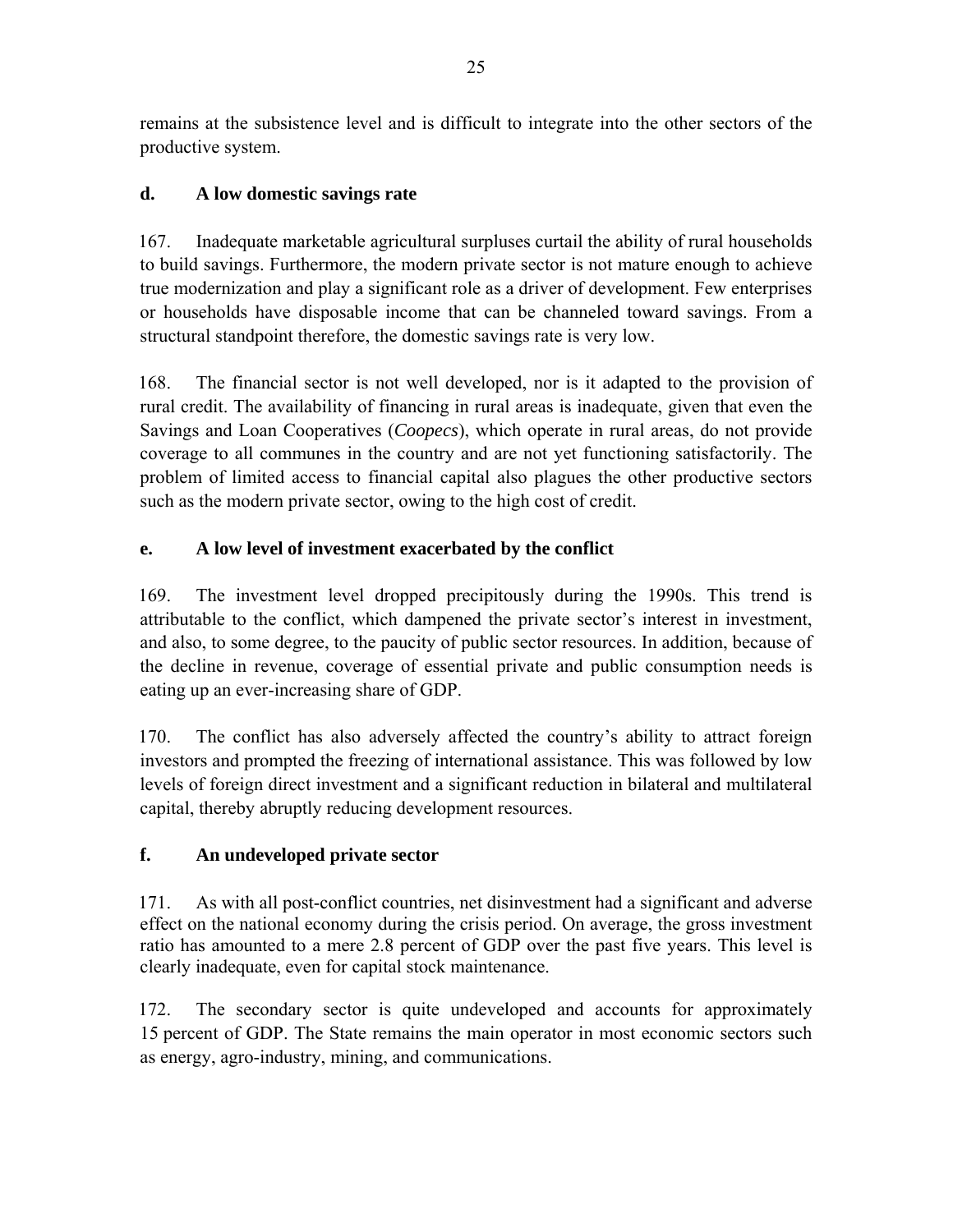173. Compared to the public and parapublic sectors, the remainder of the formal private sector, composed of small and medium-sized enterprises, is quite small. These enterprises engage in a variety of disparate activities and virtually all their production is geared toward the local market. Exports are rare, accounting for only a minor portion of production. Most SMIs/SMEs were established to take advantage of the opening provided by a protectionist environment and captive market. In other words, they were created with import substitution in mind.

174. Consequently, in the current environment of globalization, liberalization, and regional integration, enterprises cannot compete when faced with foreign products, owing to supply problems (the country is landlocked), which drive up the cost of raw materials. The small size of the local market, coupled with high taxes and a lack of access to financing, make the expansion of industry in Burundi all the more difficult.

# **g.****Inadequate production support infrastructure**

175. One of the factors explaining the lack of dynamism associated with agricultural activities, livestock rearing, fisheries, and small and medium-sized industries and enterprises (SMIs/SMEs) is the acute shortage of support infrastructure. Consequently, water and energy shortages and problems in the transport and telecommunications sectors continue to pose a major problem for attainment of the country's objective of increasing and diversifying production.

176. Regarding potential in the areas of food conservation and processing, the participatory consultations revealed that even in instances of surplus food production, distribution is difficult and food often ends up spoiling.

177. In the field of energy, Burundi has significant hydraulic potential, given that it has 1,700 MW of theoretical capacity, of which only 32 MW is being used. Despite the country's significant hydroelectric potential and heavy public investment in this sector, the electrification rate remains very low (1.8 percent).

178. At the moment, national electricity production has declined as a result of scant investment over the past 15 years and the lack of rainfall. At the moment, the sector is experiencing an energy deficit on the order of 10 MW, the result being the operation of the grids through load shedding and a slowdown in economic activity.

179. The telecommunications system remains very expensive and inaccessible to most of the population. Its impact on the dissemination of information is therefore insignificant. Even post offices are hard to find in rural areas.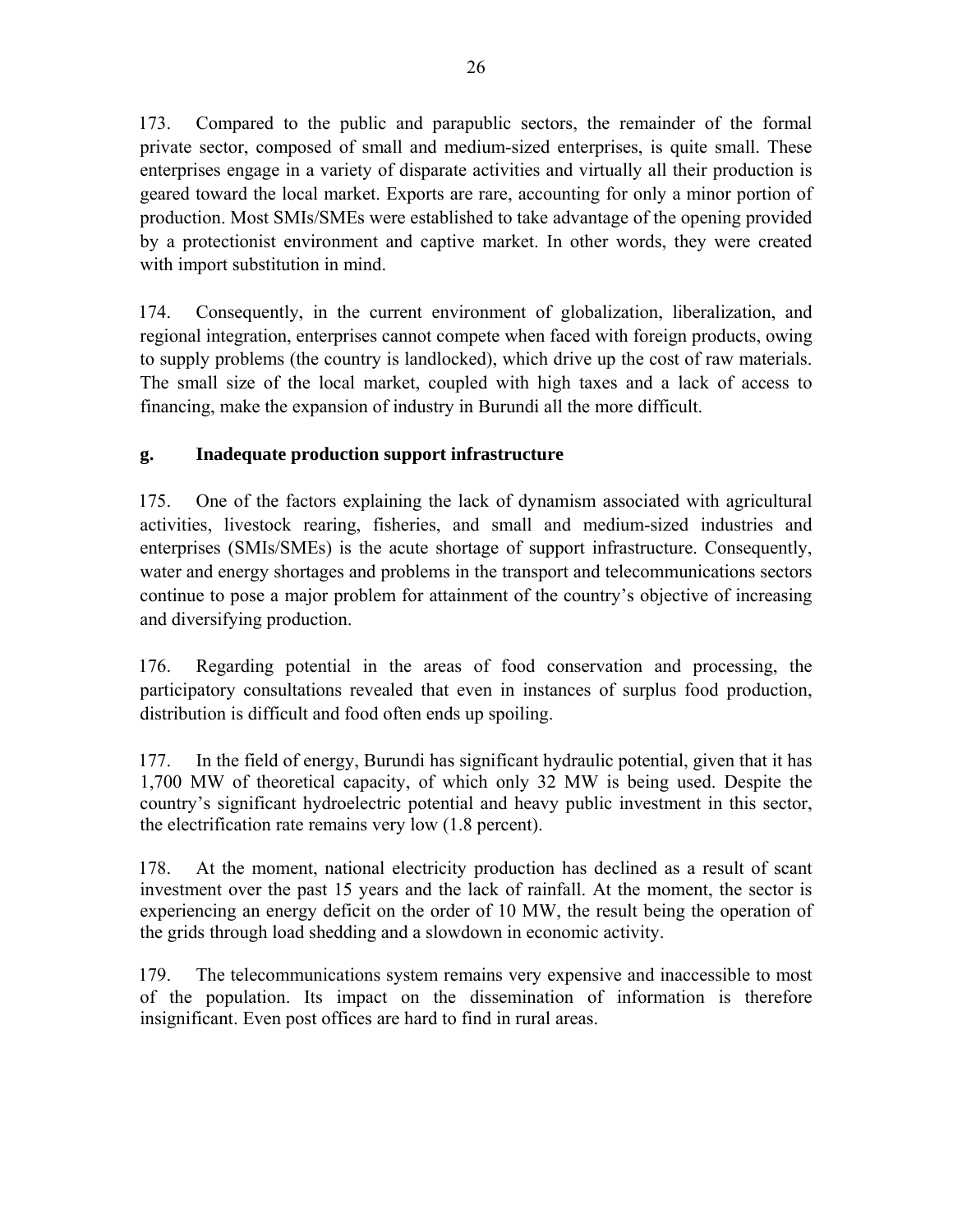### **h.****Lack of competitiveness of the economy and a low level of integration into regional economies**

180. Like most developing countries, Burundi exports largely primary commodities, which makes its foreign exchange earnings vulnerable to international price fluctuations. Insofar as other products are concerned, volume is so low that there are no surpluses available for export.

181. In addition, the prices of exported products relative to those of comparable products from other countries (which have already achieved economies of scale) automatically make them noncompetitive. Lastly, the ability to export is further hampered by the country's landlocked status and its weak infrastructure, such as communications and suitable essential equipment (in particular, warehousing).

182. Halting steps have been taken toward regional integration, with a view to expanding markets and providing incentives to Burundian enterprises. Most of these efforts have failed. As a result, institutions have had to absorb heavy losses, without making any headway toward resolution of the initial problem.

# **5.3. Undeveloped human capital**

183. The participatory consultations revealed a sharp increase in poverty, fewer opportunities for access to economic and financial resources, and an unprecedented decline in production. These consultations also brought to the fore the precipitous decline in access to basic social services (education, health, and potable water). This observation is borne out by technical analyses, as shown in Table 5.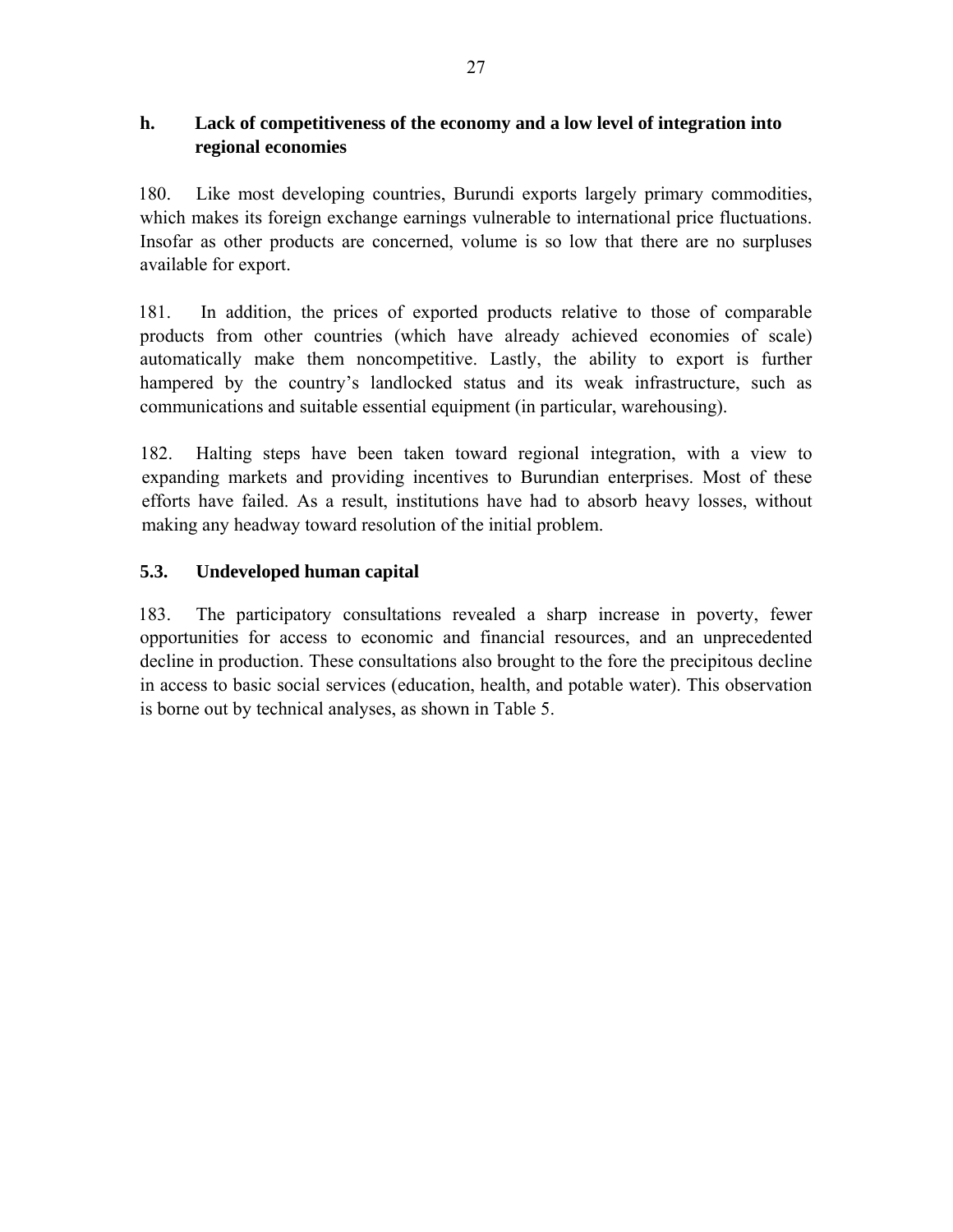| Provinces      | Population | Life       | Adult literacy | Potable  | Population       | Underweight   |
|----------------|------------|------------|----------------|----------|------------------|---------------|
|                | $(\%)$     | expectancy | rate $(\% )$   | water    | with access      | children      |
|                |            | at birth   |                | coverage | to health        | (under age 5) |
|                |            | (years)    |                | rate     | services $(\% )$ |               |
| Bubanza        | 4.43       | 46.2       | 31.3           | 39.8     | 65.0             | 41.0          |
| Bujumbura-     | 4.90       | 52.3       | 73.3           | 71.0     | 70.0             | 14.0          |
| Mairie         |            |            |                |          |                  |               |
| Bujumbura      | 6.77       | 46.2       | 35.7           | 69.4     | 70.0             | 25.0          |
| Rural          |            |            |                |          |                  |               |
| Bururi         | 6.81       | 49.3       | 43.2           | 68.4     | 77.0             | 22.0          |
| Cankuzo        | 2.66       | 47.7       | 47.7           | 20.2     | 36.0             | 22.0          |
| Cibitoke       | 5.87       | 47.0       | 41.8           | 43.8     | 86.0             | 32.0          |
| Gitega         | 9.81       | 51.5       | 38.1           | 82.5     | 76.0             | 22.0          |
| Karuzi         | 5.49       | 45.2       | 30.8           | 51.9     | 54.0             | 37.0          |
| Kayanza        | 7.49       | 44.4       | 32.8           | 88.1     | 83.0             | 20.0          |
| Kirundo        | 7.73       | 53.8       | 29.5           | 28.1     | 83.0             | 14.0          |
| Makamba        | 5.37       | 40.5       | 40.2           | 32.2     | 68.0             | 32.0          |
| Muramvya       | 7.53       | 52.0       | 39.0           | 56.0     | 80.0             | 22.0          |
| (and Mwaro)    |            |            |                |          |                  |               |
| Muyinga        | 7.44       | 50.7       | 31.3           | 30.3     | 81.0             | 22.0          |
| Ngozi          | 9.26       | 52.0       | 32.4           | 70.0     | 80.0             | 12.0          |
| Rutana         | 3.77       | 41.8       | 29.8           | 35.1     | 64.0             | 28.0          |
| Ruyigi         | 4.68       | 42.0       | 34.4           | 39.0     | 64.0             | 32.0          |
| <b>Overall</b> | 100        | 48.5       | 37.4           | 53.0     | 77.0             | 25.0          |
| figure         |            |            |                |          |                  |               |

**Table 5**: **Provincial Distribution of Access to Basic Social Services**

Source: 1998 Priority Survey.

184. Lack of accessibility (to social services) is also manifested in shortages, poor distribution of infrastructure and facilities, and weak purchasing power by the population.

#### **5.3.1. Educational improvement constraints**

185. Community and sectoral participatory consultations pointed to the following problems at the various levels of the education system: (i) inadequate human capacity from the standpoint of both quantity and quality; (ii) tremendous pressure on school infrastructure; (iii) an acute shortage of teaching and educational materials as well as equipment; (iv) poor spatial distribution of school infrastructure; (v) an imbalance between general instruction and technical instruction; (vi) a low level of contribution by the private sector; and (vii) weak management.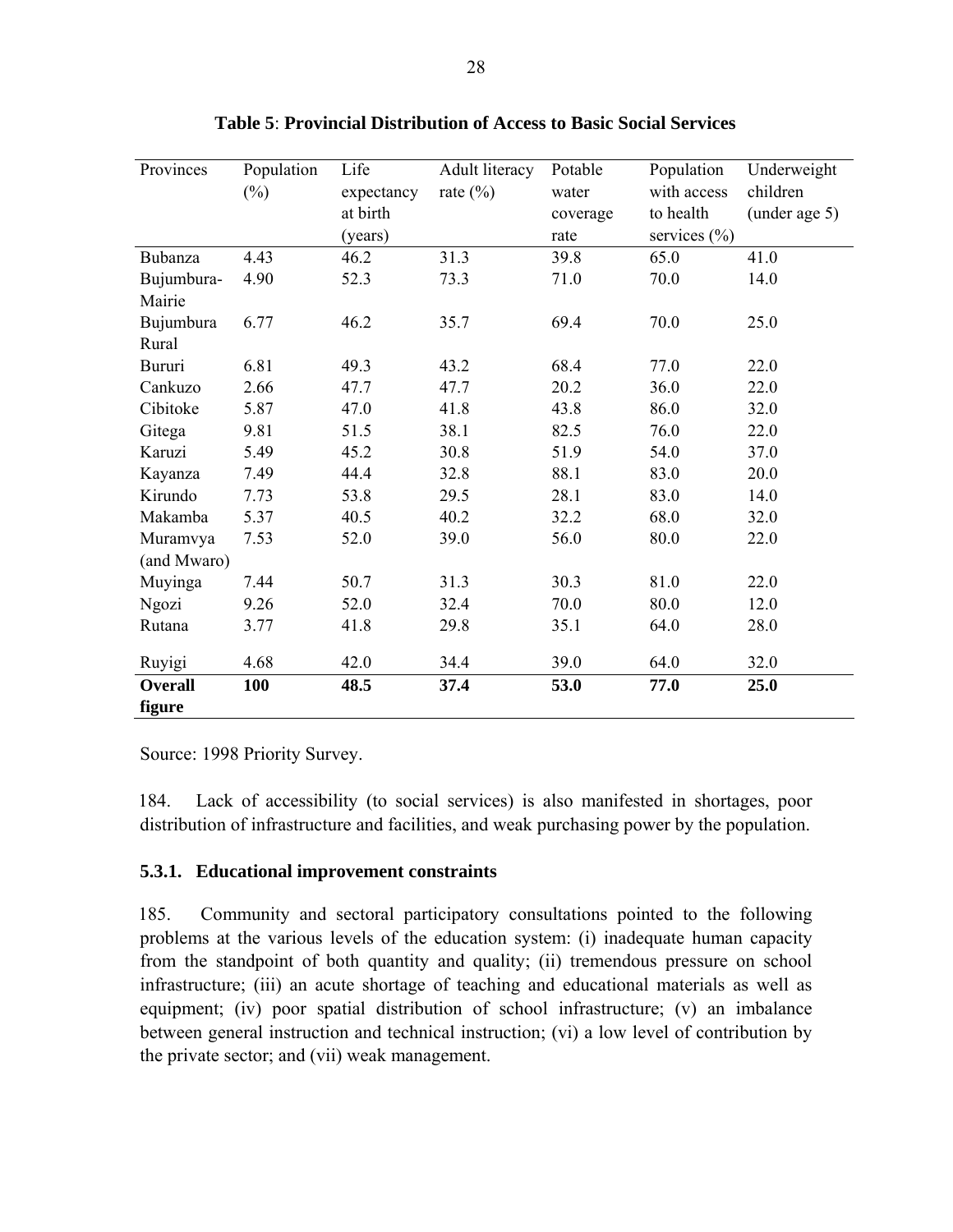186. The situation at the various instructional levels is outlined below:

(i) **Preschool education**: The rate of access to preschool instruction is abysmally low. Coverage at this level remains modest and limited to urban areas, particularly to the capital. The projected population in this age group is one million, and the school enrollment ratio, 1.6 percent. This extremely low rate stands in contrast to the goals set in Dakar for this category of instruction.

(ii) **Primary education**: The enrollment ratio, which stood at 68.5 percent in the late 1990s, fell sharply during the crisis owing to the destruction of schools and the disappearance or exile of teachers. The situation improved with the restoration of peace. The enrollment ratio in 2003-2004 was around 81 percent. At the moment, new trends are being seen in primary education: students are relatively old, grade repetition rates (31 percent in 2004) are high, the dropout rate is significant (6 percent), and transition rates toward secondary education are very low (approximately 10 percent of the students make it to the first year of secondary education). The offer of free primary education implemented by the government at the start of the 2005/2006 school year prompted a surge in student numbers. As a result, new classrooms had to be built and teaching materials had to be made available.

(iii) **Secondary education**: In terms of numbers, access to secondary education has increased sharply as communal secondary schools and private schools have sprouted up. Despite the sustained and rapid growth in numbers beginning in 1996, the gross enrollment ratio stood at a mere 13.6 percent in 2004. Compared to general secondary education, technical secondary education options remain clearly insufficient. The teaching of job skills, intended for youth outside the school system, continues to be a neglected area.

(iv) **Higher education**: As is the case with the preceding levels, the number of students pursuing higher education has increased sharply. Between 1999 and 2003, this number has more than doubled, rising from 6,600 to more than 16,000 students, respectively. In addition, the number of students in private schools has risen sharply (35 percent in 2004).

(v) **Nonformal education**: The adult literacy rate in Burundi is one of the lowest in the world (37.7 percent). The literacy rate of women is far lower than that of men (27.3 percent versus 48.4 percent).

### **5.3.2. Health sector development constraints**

187. The situation is no better in the health sector. The destruction and pillaging that took place during the crisis have taken a heavy toll on the national health system, curtailing both management capacity and the ability to focus on priority health actions. Consequently, a significant number of health facilities are unable to meet minimum national standards with respect to the provision of necessary services, owing to the paucity of materials (medication and medical equipment), a shortage of adequate numbers of qualified staff, logistical problems (transportation, emergency equipment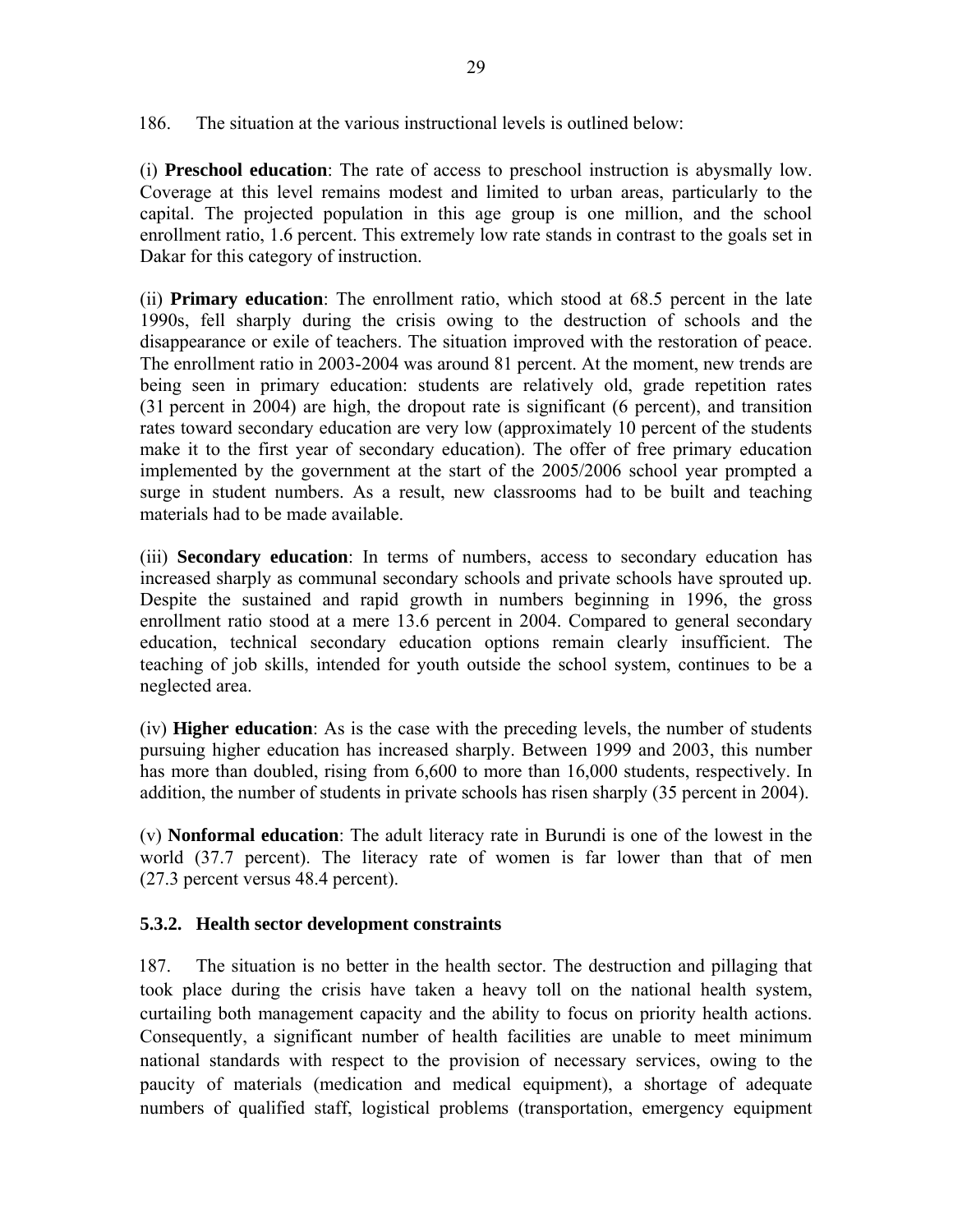such as ambulances), and funding shortages (inadequate management capacity and standards).

188. One of the most acute problems facing intermediate and peripheral health facilities is water and electricity shortages, a situation that makes it difficult to preserve some medications and to maintain standards of hygiene.

- 189. The problems facing the health system are reflected in the following:
- ¾ Inadequate (and obsolete) infrastructure and a shortage of staff who, in addition, are poorly distributed, both qualitatively and quantitatively;
- $\triangleright$  Poor management of health facilities (owing to a lack of trained staff);
- $\triangleright$  The concentration of health services in Bujumbura with very little linkage within the country. As a result, the sector does a poor job of supplying medication and providing services in rural areas.

190. The following also bear noting: (i) management of the health sector is highly centralized; (ii) the sector is underfunded; (iii) the epidemiological surveillance and health information systems are weak; and (iv) poor hygiene and sanitation are factors that greatly undermine the performance of the health system in Burundi.

191. Despite the efforts made in recent years to correct these problems, very high child and maternal mortality rates persist. These rates are 114 per 1,000 for children under age 5, with maternal deaths being slightly over 800 for every 100,000 births. In 2005, life expectancy had fallen to age 42. For that same year, the estimated percentage of underweight children under age five stood at 37 percent.

# **5.3.3. Low potable water coverage; hygiene and sanitation problems**

192. Potable water, hygiene, and sanitation needs exist throughout Burundi. The country does not meet international standards with respect to the amount of water required for normal daily activities. National potable water coverage rates remain low and supply is unevenly distributed.

193. A number of facilities such as boarding schools, health centers, and penitentiaries have no running water, a situation that leads to contamination and the outbreak of diseases.

194. The long distances that still have to be traveled in order to get to traditional water sources make it difficult to assimilate and apply the most rudimentary hygiene lessons imparted, such as personal and clothing- and food-related hygiene.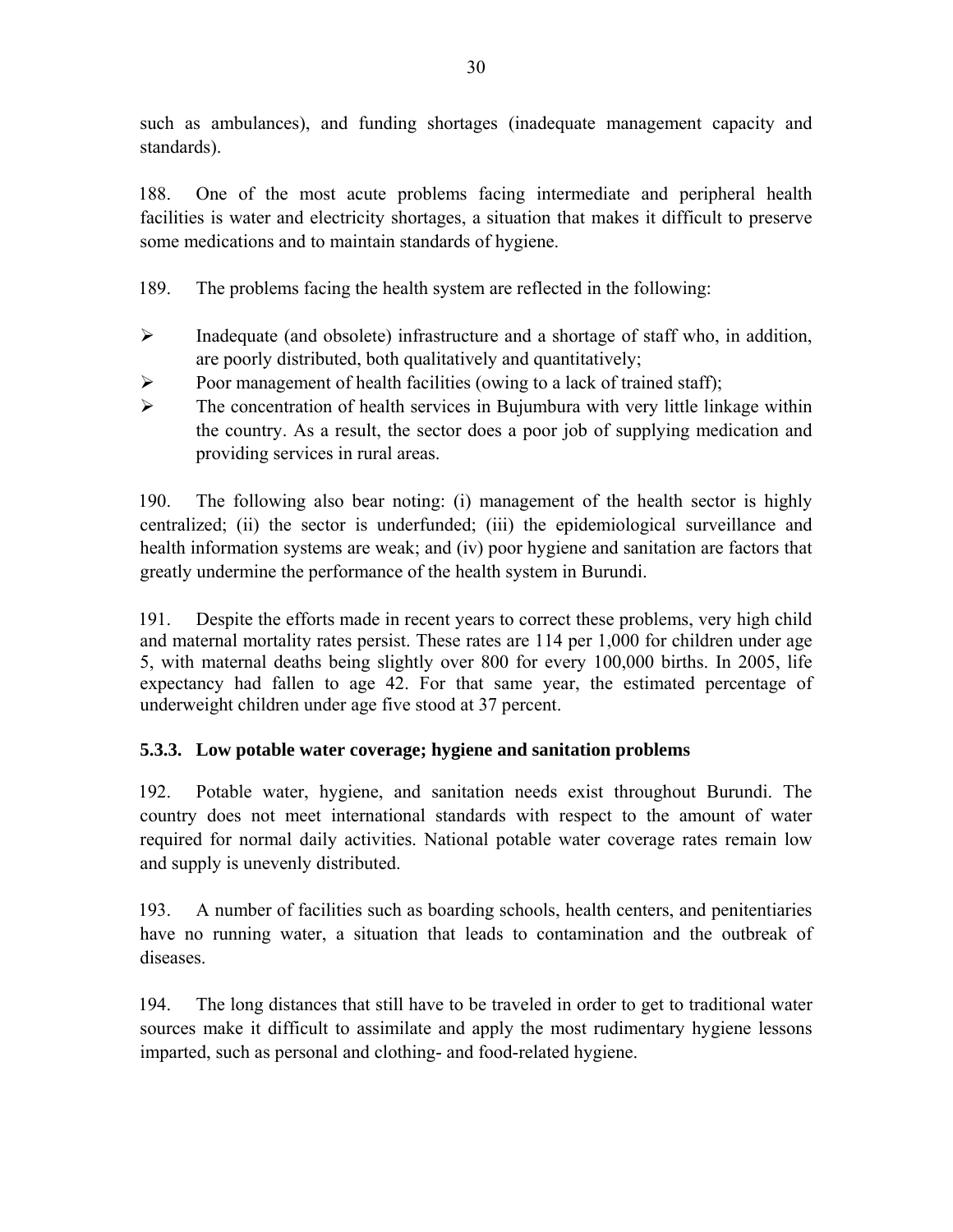#### **5.3.4. Growing numbers of disaster victims and vulnerable persons**

195. As a result of the conflict, the number of disaster victims and vulnerable persons living in conditions of utter deprivation increased. These persons owe their survival to national and international assistance. Malnutrition, unhealthy conditions, and crowded conditions make them even more vulnerable to all manner of diseases such as cholera, bacillary dysentery, exanthematic typhus, cerebro-spinal meningitis, malaria, and HIV/AIDS.

196. The protracted nature of the crisis has also led to an increase in the number of indigent persons, who are resorting to such undesirable activities as alcohol and drug use, crime, begging, and prostitution. In most cases, these activities are the root cause of the higher incidence of HIV/AIDS in camps housing refugees and displaced persons.

197. All indications are that problems linked to disaster victims pose a major challenge for Burundi. Although humanitarian assistance has facilitated repatriation and reintegration activities targeting refugees and displaced persons and transitional subsistence allowances have been provided to ex-combatants, major constraints are hobbling efforts to achieve the sustainable socio-economic reintegration of all disaster victims.

198. Special attention should be paid to the current plight of the young people of Burundi. Indeed, most were born during the crisis and post-crisis effects still linger on several levels. For the majority of these young people, access to education, vocational training, and basic social services is either limited or completely nonexistent. They have also been witnesses to, victims of, or participants in human rights violations and the destruction of property. This war has left in its wake young people who are disconnected from the social fabric, with the resulting loss of values and trust at the family and community levels. In this regard, the efforts of the government and civil society should be directed toward the reintegration of young people in order to bolster the peace that has been restored. It is therefore important to devote attention to vocational guidance programs and to the psychological and social well-being of the young people who need assistance in these areas. Such an approach will allow young people to redirect their lives and to participate actively in the reconstruction of their country.

# **5.4. High prevalence of HIV/AIDS**

199. In Burundi, the HIV/AIDS pandemic is exacerbating household poverty. A number of deficiencies in the health sector are contributing to its spread and to the heightening of related problems. These include insufficient preventive measures, a poorly functioning system to collect HIV/AIDS/STI-related information, and a dearth of up-todate statistics on the pandemic at the national and provincial levels. All these deficiencies are thwarting implementation of a meaningful strategy to combat this scourge effectively.

200. AIDS was first detected in Burundi in 1983. In the past two decades, this disease has had a major impact and taken a heavy financial toll in the social, economic, and health spheres. AIDS has become the leading cause of death among adults and plays a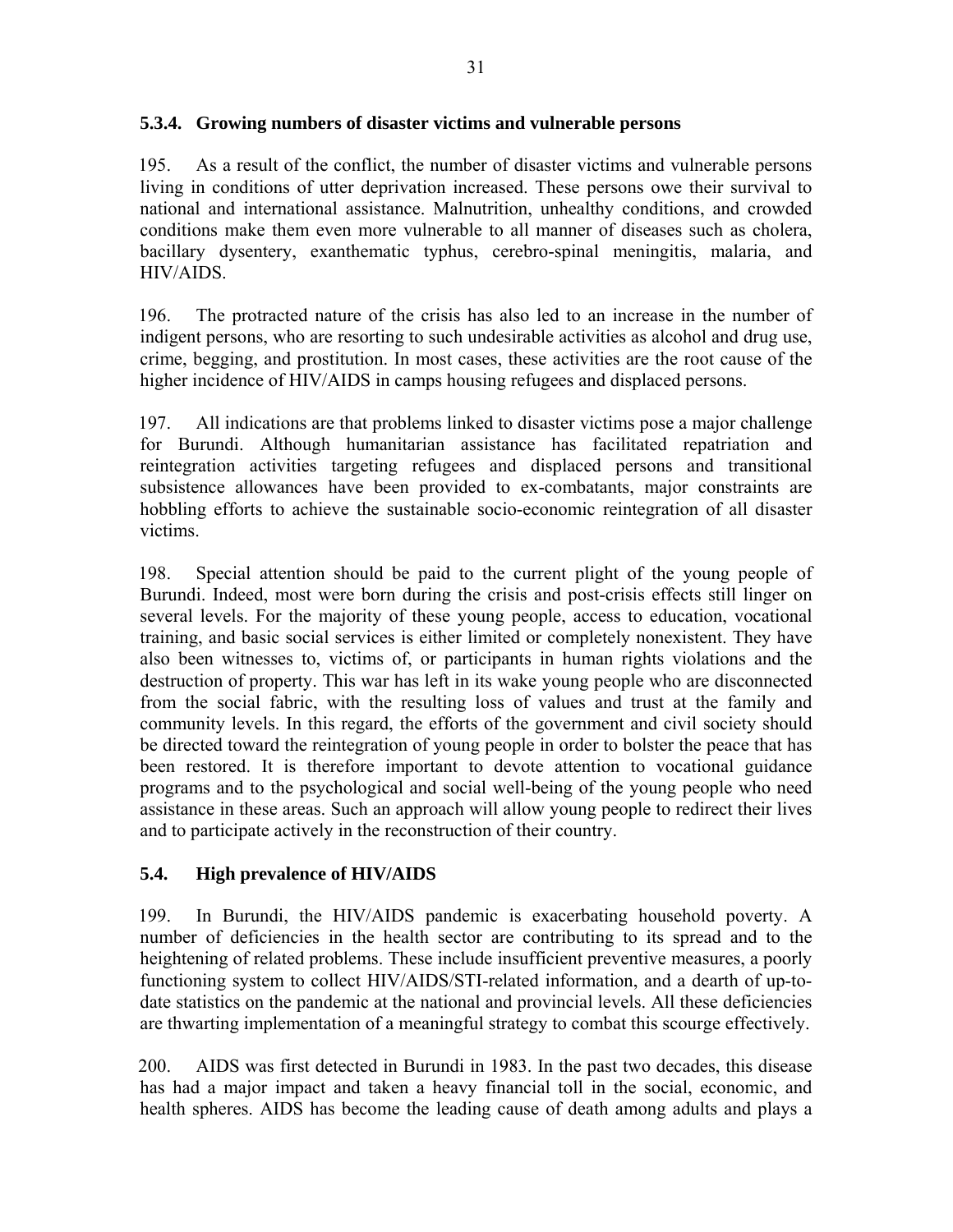significant role in child mortality in Burundi. For this reason, it poses a major problem from a public health and developmental standpoint.

201. During the 1980s, the epidemic spread rapidly in urban areas while rural areas remained relatively unscathed. During the 1990s, the prevalence of the epidemic stabilized somewhat in urban areas; however, it made major inroads in rural areas.

202. The second national seroprevalence survey, conducted in 2002, pointed to a seroprevalence rate among persons age 15 and over of 9.4 percent in urban areas, 10.5 percent in semi-urban areas, and 2.5 percent in rural areas. The latter rate more than tripled between 1990 and 2002 (in the course of a decade).

203. In late 2004, the number of persons living with HIV/AIDS was estimated at 250,000, with 230,000 of this number corresponding to persons between the ages of 15 and 49. In 2001, the UNAIDS estimated the number of children who had lost at least one parent to AIDS at 237,000.

204. HIV is exerting tremendous pressure on the health facilities of some services, largely the internal medical, pediatric, and out-patient consultation services. AIDS patients account for more than 70 percent of hospitalized persons in the internal medicine services of hospitals in Bujumbura, while tuberculosis, the other major disease in Burundi, afflicts 56 percent of hospitalized persons who are HIV-positive.

205. The cost of treating opportunistic diseases, the shrinkage of the labor force wrought by these diseases, and the paucity of facilities to manage the situation and conduct awareness- building activities are all impediments to economic poverty reduction and growth. HIV/AIDS has become one of the factors stifling Burundi's development.

206. Increased seroprevalence is attributable to: (i) the effects of war (population displacement and regrouping and the increase in the number of widows and widowers); (ii) the rising incidence of poverty among the population; and (iii) lack of access to means of communication.

### **5.5. Gender and equity constraints**

207. Despite significantly heightened awareness among women and numerous initiatives benefiting them, much remains to be done in the area of gender equality.

208. In Burundi, as in other post-conflict countries, a host of factors impinge upon the integration of gender into the country's socio-economic development. One major factor is ingrained cultural habits, which stand in the way of gender equality and the representation of women on decision-making entities as well as their involvement in the economy.

209. The socio-economic problems facing women are additional factors exacerbating their poverty and vulnerability. Take the following, for example: the widowhood rate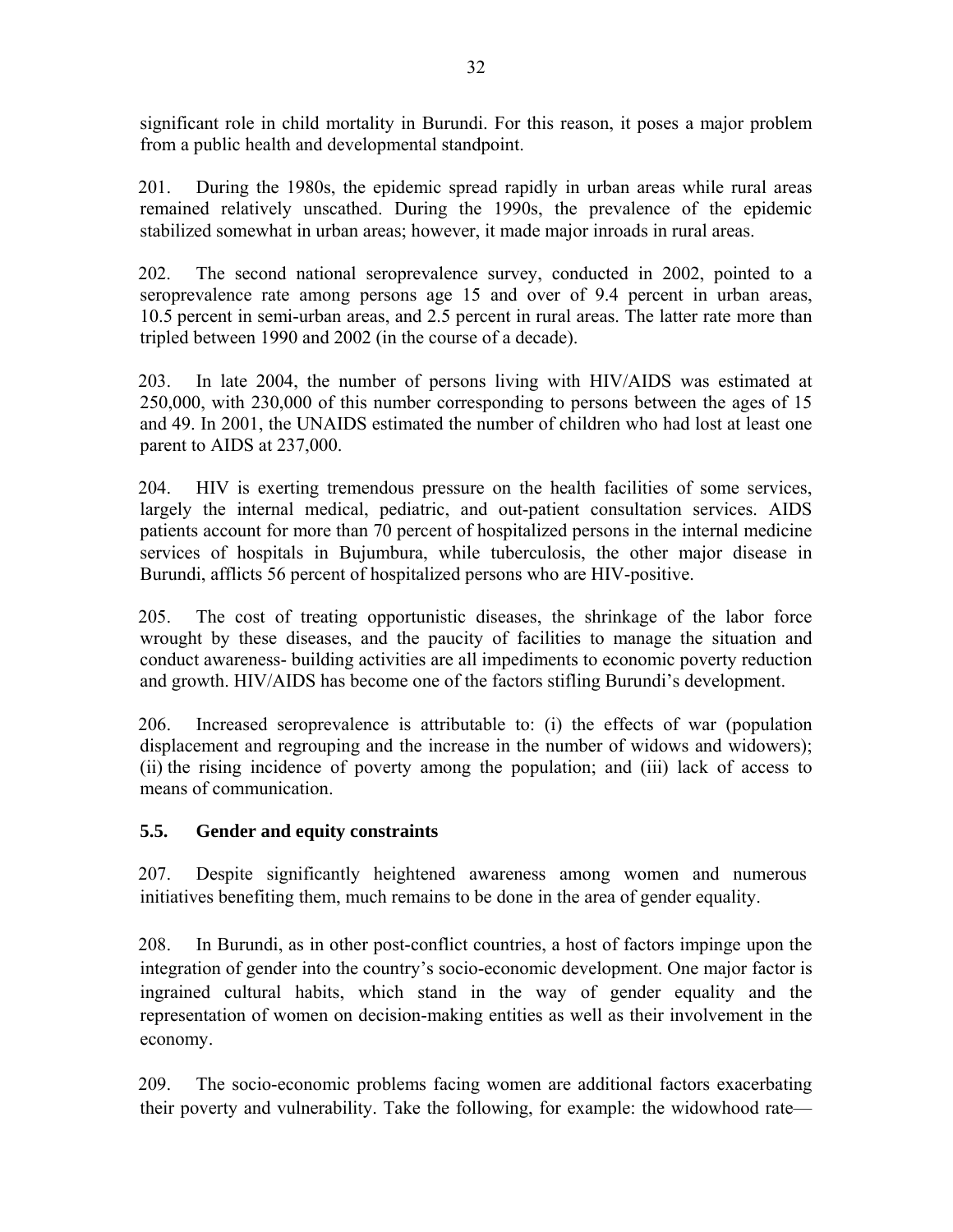21 percent of households are headed by women in rural areas; women figure prominently among disaster victims (over 60 percent); chores are unevenly distributed within families; income is unevenly distributed; the traditional mentality relegates women to a subservient role; and they lack control over production resources.<sup>3</sup>

210. The incidence of poverty in female-headed households is higher than in maleheaded households. Based on a study on the situation of female disaster victims conducted in 1995, the percentage of women widowed by the war stands at 26.3 percent, and the percentage of female-headed households is estimated at 22 percent of all households.

211. Although women in rural areas play a key role in managing the family economy, which is dependent on the agricultural sector, women do not have decision-making authority over the use or management of income, nor do they have access to technologies that are suited to agri-food processing.

212. Insofar as the formal sector is concerned, the 2001 survey data on female skills and gender promotion institutions show that college-educated women working in the public sector account for 17 percent of the workforce, while the figure for men stands at 83 percent. In the parapublic sector, the figures are 27 percent versus 73 percent, and in the private sector, 28 percent versus 72 percent, respectively.

213. The number of female entrepreneurs is very low. Women find it very difficult to obtain credit because of their inability to provide collateral. A 1996 survey of seven banks in Bujumbura revealed that the percentage of loans granted to women account for a mere one percent of all loans granted. Statistics collected from commercial banks show, for example, that in 1993, the loan figure for women stood at 0.9 percent compared to 99.1 percent for men, and in 1995, this figure stood at 1.4 percent for women versus 98.6 percent for men. Consequently, opportunities for women to boost their incomes are limited.

214. Moreover, it bears noting that gender-related violence, particularly rape and physical and psychological abuse, undermine women's security and prevent women and young girls from participating fully in the development of the country.

 $\overline{a}$ <sup>3</sup> MASPF, National Action Plan for implementation of the Beijing Platform for Action (2004-2006), February 2004, p. 34.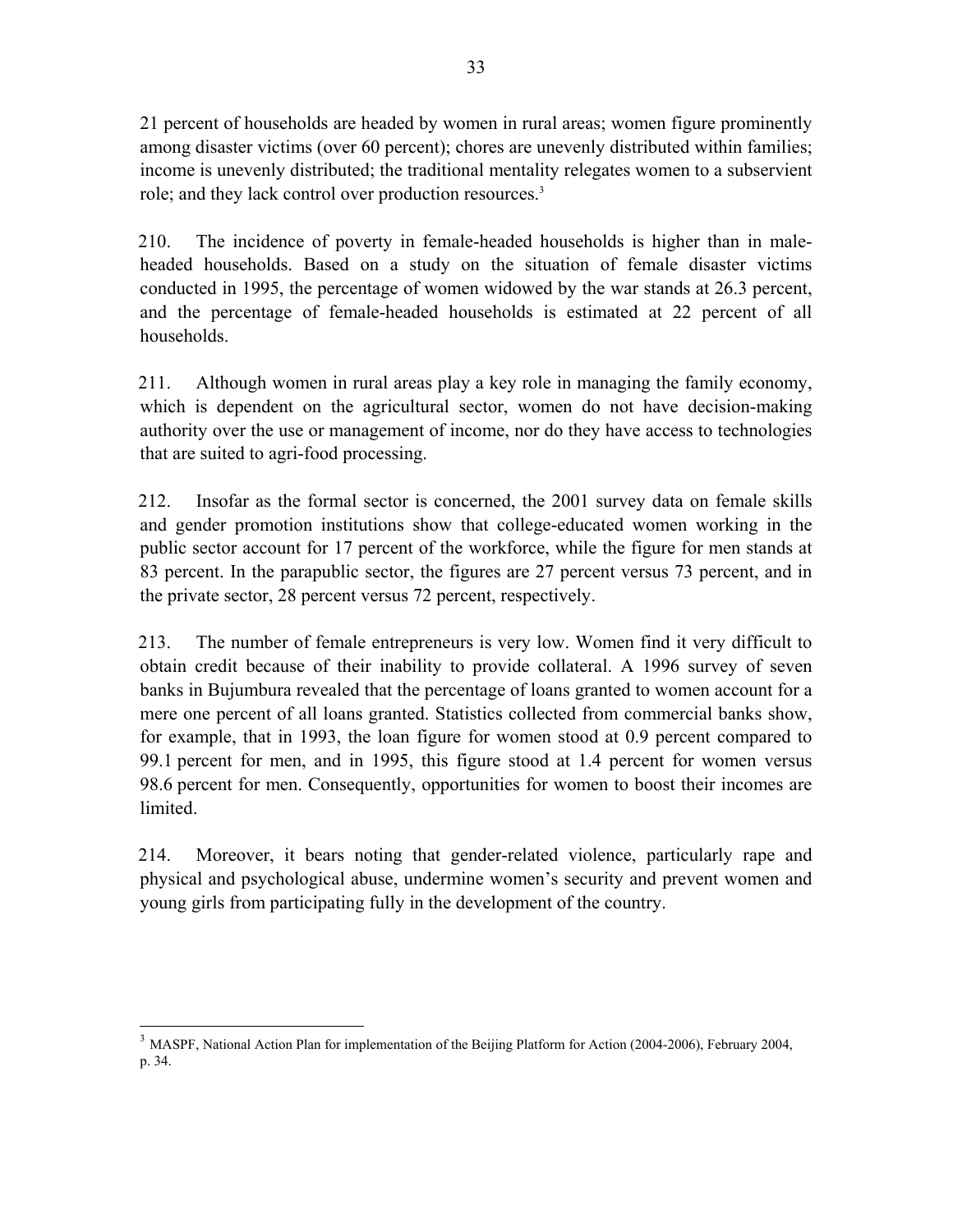### **CHAPTER VI: POVERTY REDUCTION AND GROWTH STRATEGY**

### **6.1. Long-Term Development Vision**

215. Emerging from a decade of conflict, Burundi seeks to move conclusively toward political, economic, and social normalization and thereby put an end to the cyclical crises that have weighed on the country, and to guarantee peace, security, and sustainable development for all. This means building a new society of peace and justice that respects the freedoms and basic rights of the individual.

216. The government's vision is backed up by the conclusions of the participatory consultations which have identified the imperative actions of national reconciliation and restoration of the rule of law as essential steps in building a better future. The PRSP will serve as a tool on which policies and programs will rely in order to create this new reality in Burundi over the medium and long terms.

217. The ultimate goal of the medium- and long-term development vision for Burundi is to achieve development that focuses on the role of Burundian citizens as actors in, and primary beneficiaries of, the country's progress in respecting the principles of fairness, gender equality, participation, transparency, and justice.

### **Box 2: Elements of a Long-Term Vision for Burundi**

- A Burundi at peace with itself;
- A pacified subregional context conducive to economic integration;
- Poverty on the decline;
- A population that enjoys access to basic services (education, health, hygiene);
- Highly educated youth;
- A diversified and modernized agricultural sector;
- An industrialized, competitive economy fully integrated into the dynamics of regional and world trade;
- Population growth under control;
- Institutions that function on the basis of transparent and decentralized management of authority and resources.

218. The government's development objectives under the PRSP are consistent with the Millennium Development Goals (MDGs) and will guide the long-term development vision study for 2025, under preparation.

219. Indeed, Burundi, like other signatory countries of the Millennium Declaration, intends to place the MDGs at the heart of its national poverty reduction strategies. The PRSP will be enriched with comprehensible needs assessments for the purpose of moving toward achievement of the various MDGs. These interventions, along with their induced cost, will form the basis for the annual updating and future generations of the PRSP.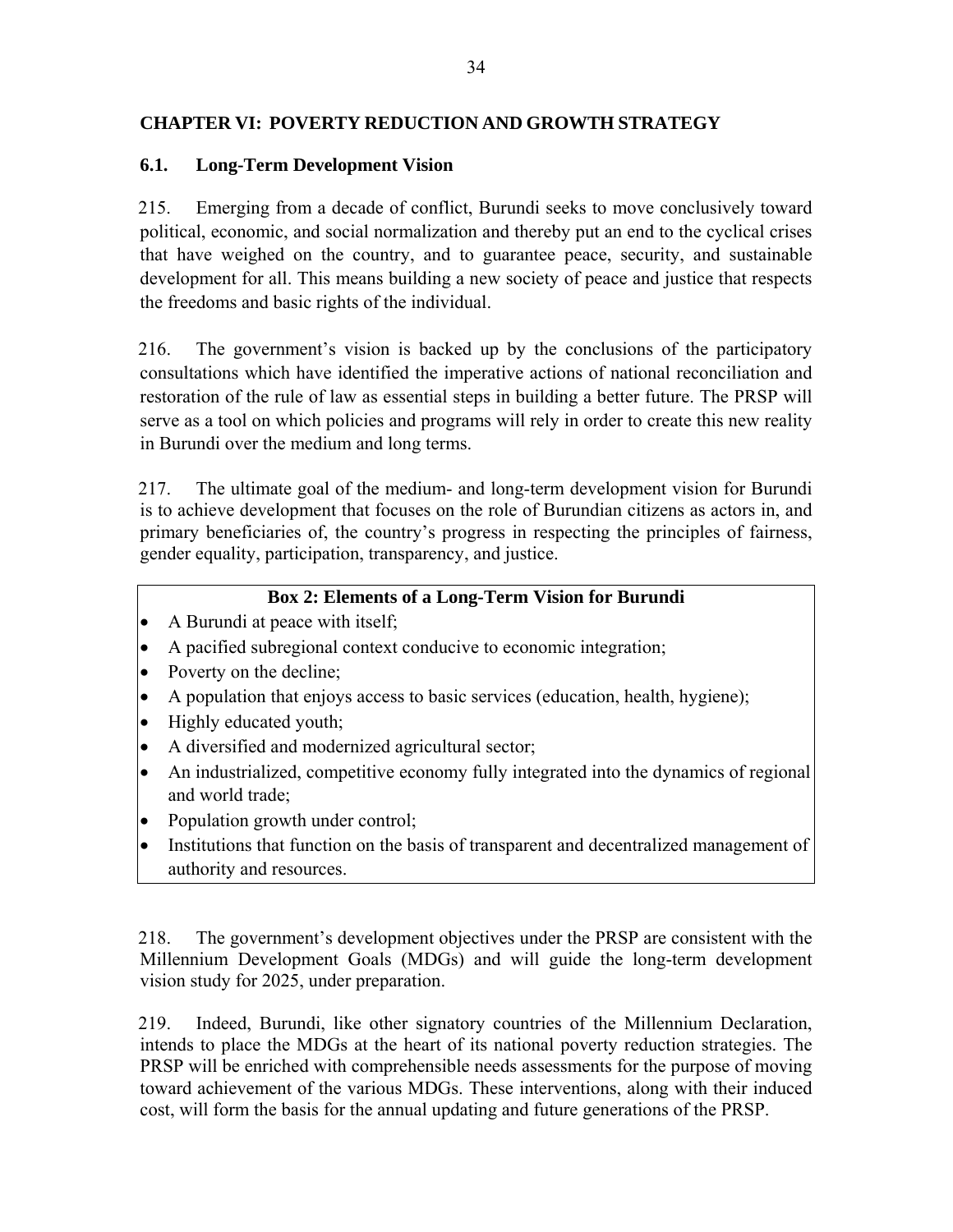220. Exactly ten years separate 2006 from 2015, which provides a time frame of three generations of PRSPs. In line with the recommendations of the last Millennium Summit (September 2005) for countries to adopt national development plans, including PRSPs, in order to achieve goals adopted at the international level, including the MDGs, Burundi fully intends to incorporate the PRSP in this perspective. In the absence of the exercise of assessing costs/needs for achieving the MDGs, sectoral costing by MDG can be used to refocus the ambitions of the PRSP so that it serves as a rolling three-year plan for moving toward the various MDG targets.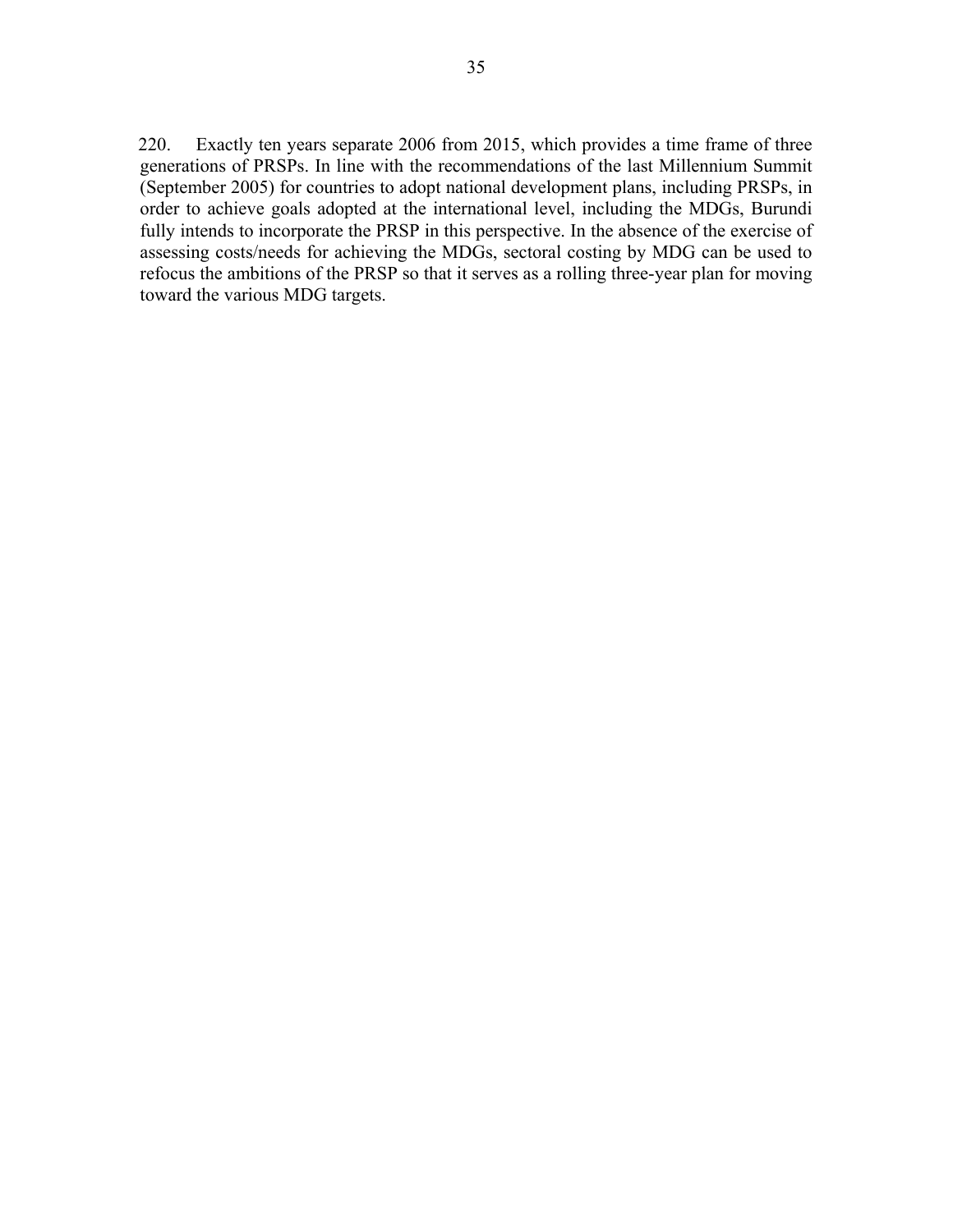# **Table 6: MDG TARGETS AND CURRENT STATUS**

| MILLENNIUM DEVELOPMENT GOALS                                                                                                           | 1990                                                                                 | <b>TARGET</b>    | <b>STATUS</b>                | <b>REMARKS</b>                 |  |
|----------------------------------------------------------------------------------------------------------------------------------------|--------------------------------------------------------------------------------------|------------------|------------------------------|--------------------------------|--|
| 1: Between 1990 and 2015, halve the proportion of the                                                                                  |                                                                                      | 30%              | 68%                          |                                |  |
| population whose income falls below a dollar a day.                                                                                    |                                                                                      |                  |                              |                                |  |
| 2: Between 1990 and 2015, halve the proportion of                                                                                      | Not                                                                                  |                  | 45% e/                       |                                |  |
| individuals who suffer from hunger, measured in terms of                                                                               | available                                                                            |                  |                              |                                |  |
| the proportion of children under five with low body weight.                                                                            |                                                                                      |                  |                              |                                |  |
| 3: By 2015, give all children, girls and boys alike, the means<br>to complete a full cycle of primary education.                       | 47%                                                                                  | 100%             | 30%                          |                                |  |
| 4: Eliminate gender disparities in primary and secondary<br>education by 2005 and at all levels of education by 2015 at<br>the latest. | 0.85<br>(primary)<br>0.57<br>(secondary)                                             | 1.00             |                              | Girl/boy ratio                 |  |
| 5: Between 1990 and 2015, reduce the under five mortality                                                                              | 184 a/                                                                               | 36               | 169                          | Per 1,000                      |  |
| rate by two-thirds.                                                                                                                    |                                                                                      | $61$ a/          | 208a/                        |                                |  |
| 6: Between 1990 and 2015, reduce the maternal mortality                                                                                | <b>Not</b>                                                                           | 202              | $800$ nationwide,            | Per 100,000 live               |  |
| rate by three-quarters.                                                                                                                | available                                                                            |                  | 335 in urban                 | births                         |  |
|                                                                                                                                        |                                                                                      |                  | areas $c/$                   |                                |  |
|                                                                                                                                        |                                                                                      |                  | 1,000 b/<br>No reliable data |                                |  |
| 7: By 2015, halt and then begin to reverse the current trend<br>of HIV/AIDS transmission.                                              | <b>Not</b><br>available                                                              |                  | available                    | HIV prevalence<br>rate between |  |
|                                                                                                                                        |                                                                                      |                  |                              | 9.5% and 10.5%                 |  |
|                                                                                                                                        |                                                                                      |                  |                              | Rate rising in                 |  |
|                                                                                                                                        |                                                                                      |                  |                              | rural areas                    |  |
| 8: By 2015, control malaria and other major diseases and                                                                               | 9.5 e/                                                                               |                  | $40.1\%$ (cases of           | Per 100,000                    |  |
| begin to reverse the current trends.                                                                                                   |                                                                                      |                  | malaria)                     | persons for both               |  |
|                                                                                                                                        |                                                                                      |                  | 35.9%                        | malaria and                    |  |
|                                                                                                                                        |                                                                                      |                  | (incidence of                | tuberculosis                   |  |
|                                                                                                                                        |                                                                                      |                  | tuberculosis)                | Substantial                    |  |
|                                                                                                                                        |                                                                                      |                  | 96.6% of all                 | progress in                    |  |
|                                                                                                                                        |                                                                                      |                  | newborns                     | immunizations                  |  |
|                                                                                                                                        |                                                                                      |                  | immunized                    | against polio,                 |  |
|                                                                                                                                        |                                                                                      |                  | against                      | tuberculosis,                  |  |
|                                                                                                                                        |                                                                                      |                  | tuberculosis                 | measles, and                   |  |
|                                                                                                                                        |                                                                                      |                  | and polio                    | tetanus                        |  |
| 9: Incorporate the principles of sustainable development in<br>national policies and reverse the current trend of gradually            | Non-quantitative. Considerable progress due to adoption of the new<br>forestry code. |                  |                              |                                |  |
| losing environmental resources.<br>10: By 2015, halve the percentage of the population who                                             | 48 e/                                                                                | Access for 90%   | 55%                          | The internal                   |  |
| lack permanent access to potable water (77% of the urban                                                                               |                                                                                      | (either through  | 47% e/                       | displacement of                |  |
| population have access to potable water, but 23% have no                                                                               |                                                                                      | water system     | 22% b/                       | populations has                |  |
| access to improved water supply services; 43% of the rural                                                                             |                                                                                      | hook-ups or      |                              | reduced the                    |  |
| population have access to improved water supply services).                                                                             |                                                                                      | standpipes) in   |                              | percentage of                  |  |
|                                                                                                                                        |                                                                                      | urban areas and  |                              | persons with                   |  |
|                                                                                                                                        |                                                                                      | for 71% in rural |                              | access to                      |  |
|                                                                                                                                        |                                                                                      | areas            |                              | appropriate                    |  |
|                                                                                                                                        |                                                                                      |                  |                              | sources of water               |  |
|                                                                                                                                        |                                                                                      |                  |                              | fit for                        |  |
|                                                                                                                                        |                                                                                      |                  |                              | consumption                    |  |

a/ 2002 data of the World Development Indicators.

b/ 2000 data of the 2004 WDI.

c/ Data of the Ministry of Health, Burundi.

d/ 1996-2002 data of the 2004 WDI.

e/ Based on the HIPC document (Jan. 2004), using preliminary data.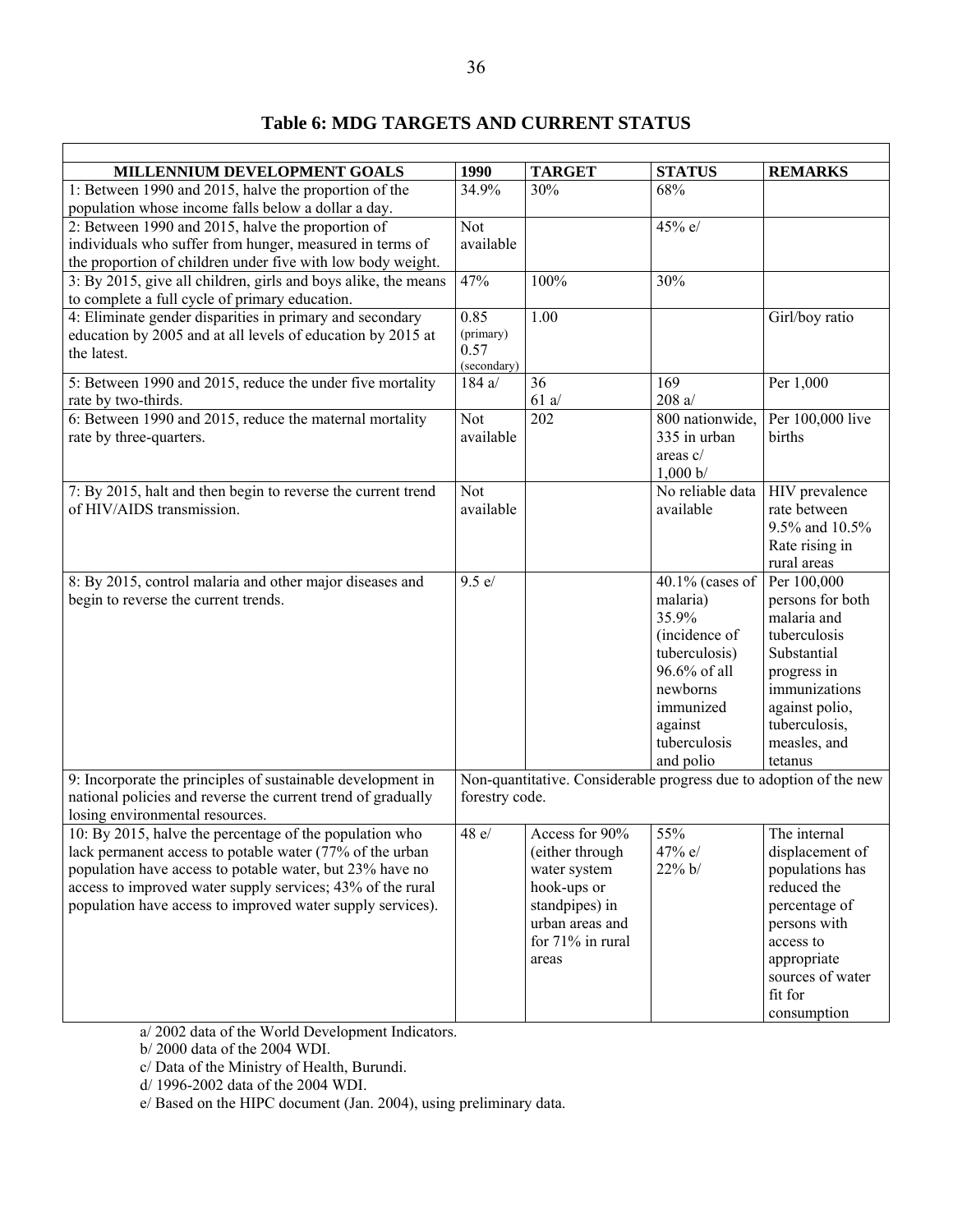#### **b. Basic government policies**

221. To give concrete expression to its vision, the government places an emphasis on six basic sectors, as follows:

#### **(i) Refocusing the role of government**

222. A refocusing of government, after more than a decade of conflict, is critical in order to rebuild a nation governed by the rule of law, energize government, and stimulate economic growth.

223. This refocusing is also based on the observation that the welfare state no longer exists, and room must be given to other key actors, namely the private sector, community-based organizations, and civil society, to drive the economic and social development of the country.

224. The government's objective is to put in place an effective and decentralized administration to ensure efficient management of the commonwealth and the organized participation of the private sector and local communities in a spirit of complementarity.

225. In addition, the refocusing involves promoting modern government management by developing appropriate structures and institutions and qualified men and women. Incentive policies also need to be developed in order to create an environment and conditions conducive to the emergence of a dynamic private sector and active community organizations.

### **(ii) Capacity building**

226. Successful implementation of poverty reduction and growth programs requires improved performance in the areas of project management and the steering of socioeconomic policies and reforms over the medium and long terms.

227. Similarly, at the decentralized level, the impact of actions undertaken by communities will hinge on their capacity to manage development and poverty reduction programs.

228. To provide an adequate response to these concerns, the government will set in place a national capacity-building policy to ensure effective government and, in so doing, improve the performance of the various stakeholders so as to achieve the PRSP objectives.

#### **(iii) Stimulating growth**

229. The government's objective is to achieve real GDP growth of 6 percent to 7 percent. Such rapid growth is possible only if substantial investments are made to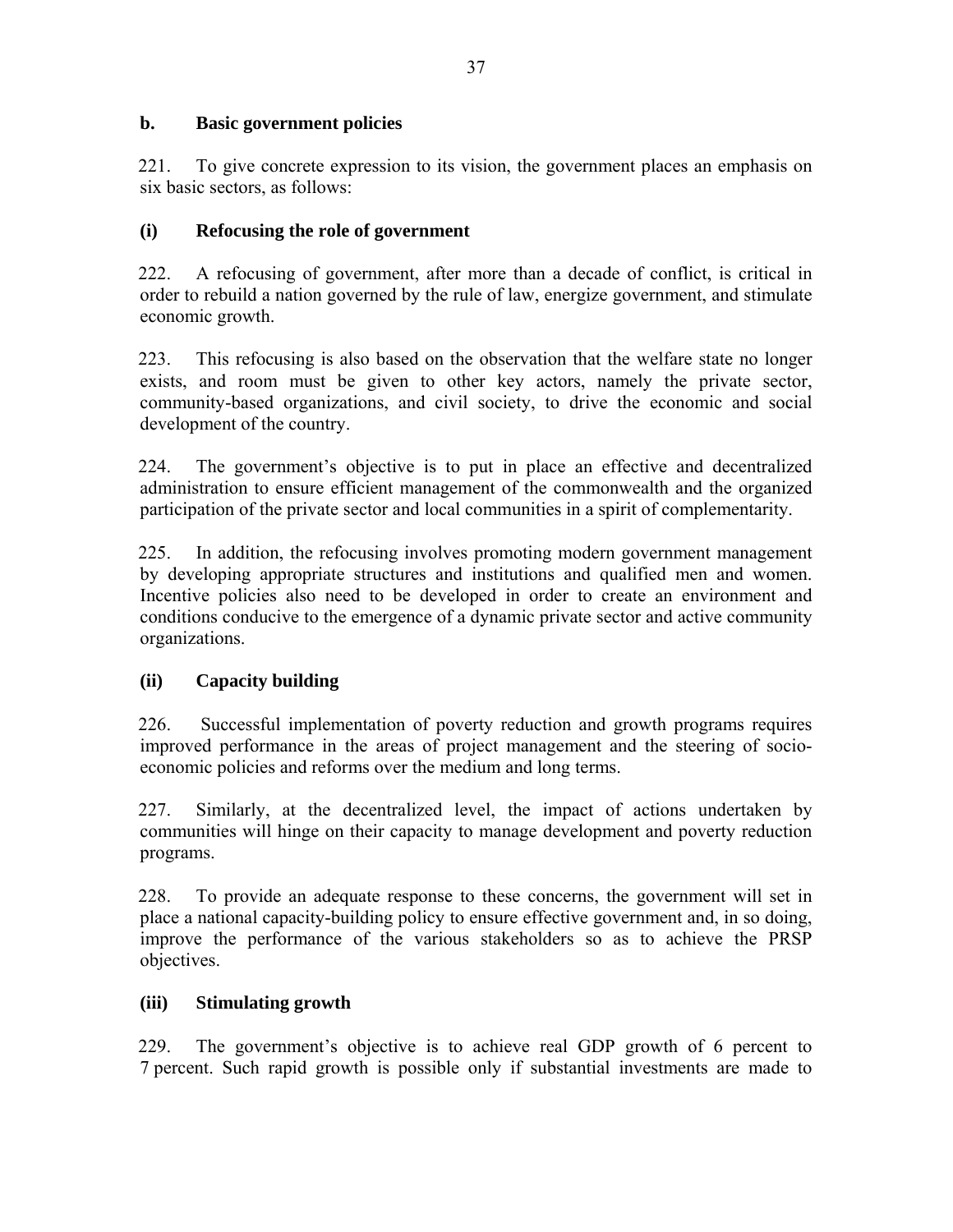transform the rural sector and measures are taken to ensure that underprivileged groups are able to participate in boosting production.

230. Experience has shown that implementation of sound sectoral policies, combined with improved infrastructure, enhancement of human capital, financial support, and economic openness, can indeed enable Burundi to reach this goal.

# **(iv) Strengthening the community dynamic**

231. The war situation that Burundi lived through for more than a decade resulted in the emergence of a community dynamic which filled the space left vacant by the government. This community dynamic, with support from national and international nongovernmental organizations, is the source of development of survival and poverty reduction projects, along with solidarity building and mutual assistance.

232. The PRSP preparation process took into account these community development entities. It also led to the creation of such entities as the Communal Development and Poverty Reduction Committees (CCDLPs) and the Provincial Development and Poverty Reduction Committees (CPDLPs), which have played a central role in conducting community consultations. The participation of community organizations has strengthened the dialogue between government and the grassroots community, the selection of priority poverty reduction actions, and their implementation.

233. The government is aware of the stakes and, to permit community organizations to fully participate in the country's economic and social development, is preparing a decentralization policy that reflects the communities' will to participate, in particular by transferring the responsibilities of planning, financing, and managing development plans that are initiated at the local level. This policy will also allow the country to capitalize on the enthusiasm and know-how of these community entities, which will function as necessary and essential paths to local development and the launch pad for economic development in Burundi.

# **(v) Affirming the central role of women in development**

234. Women's participation in the development process is considered a key element of all development and poverty reduction projects, and Burundi is no exception in this regard. In fact, the country's female population accounts for nearly 52 percent of the total population and more than 52 percent of the economically active population. The area in which women are most dominant is agriculture, accounting for 55.2 percent of the workforce in this sector. All these indicators show the potential role of women in national development and poverty reduction.

235. Women's participation in the country's economic and social development process will take place at all levels. Thus, no strategy will be developed without explicitly addressing gender issues, so as to guarantee the full participation of women in decisionmaking, the choice of priority actions, and, more specifically, their implementation.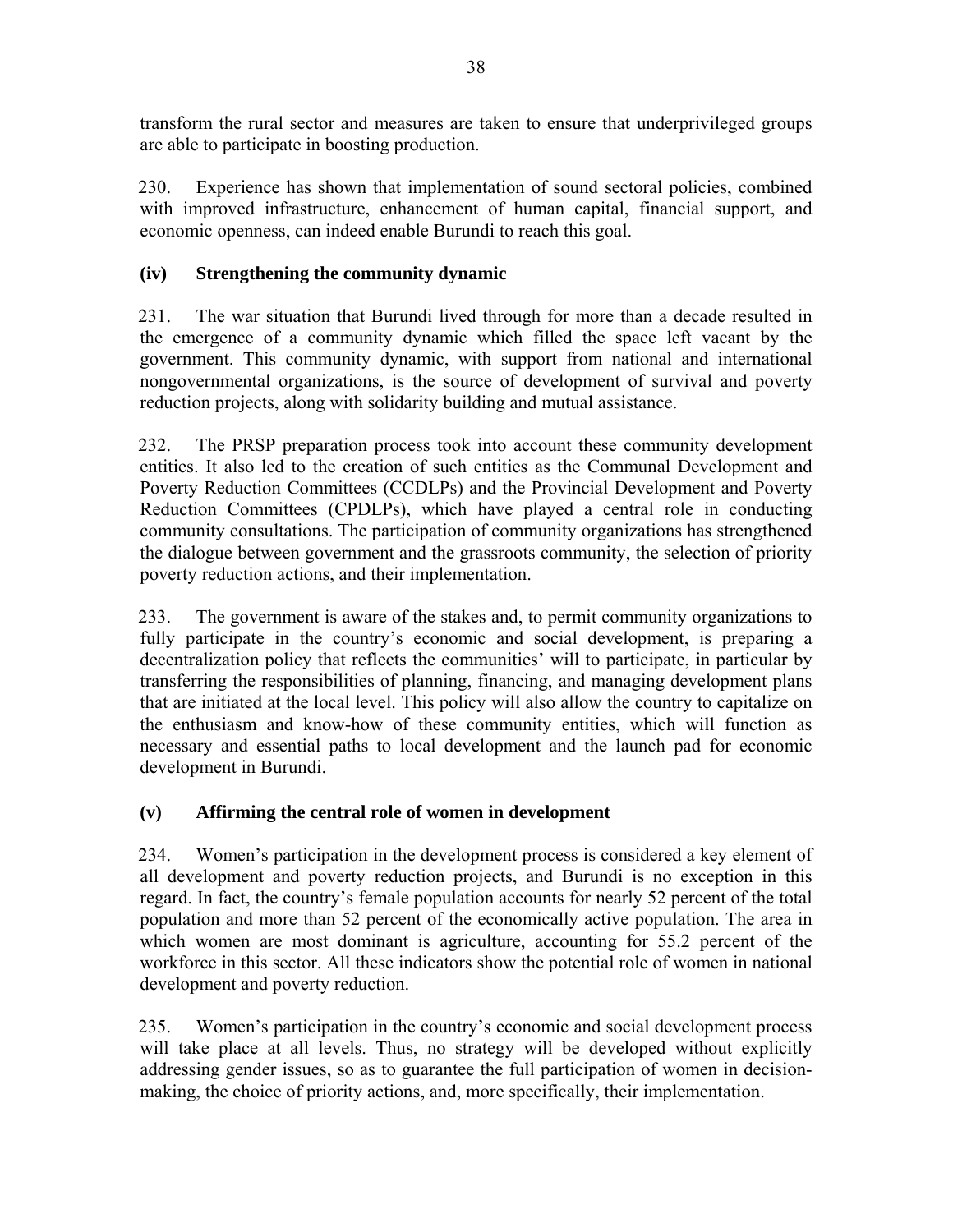236. The goal is to expand opportunities for women on a par with opportunities for men, in order to ensure equal treatment and eliminate discriminatory legal and regulatory provisions that affect women and their personal, mental, and physical potential.

237. More specifically, measures will be taken to ensure equal access to education for girls and boys, to facilitate access to micro credit and means of production, to improve maternal health, and to promote the sociopolitical integration of women through their participation in national, regional, and local development entities.

238. In addition, to address gender-based violence, specific measures will also be taken to correct this situation, in particular by setting up a specialized office at the gender unit, with appropriate staffing, at the Ministry of the Interior and Public Security. Furthermore, measures will be taken to instill a culture of gender equality and respect in the media, in schools, and in the working world.

# **(vi) Promoting a new partnership with donors**

239. The partnership between the government and the development partners of Burundi is a continuation of their sustained support during ten years of war, in the form of humanitarian aid, security assistance, and budgetary support. PRSP implementation requires that the capacities of this cooperation be strengthened at all levels, in order to help the government establish an environment of peace, resumed economic growth, and poverty reduction.

240. As it emerges from these ten years of armed conflict, the government is aware of its financial, institutional, and operational limitations. This is why the government is counting on the continued support and active solidarity of development partners in order to successfully implement its poverty reduction strategy for the well-being of present and future generations of Burundians.

# **6.2. Strategic Axes of the PRSP**

241. The present strategy concerns the medium and long term and is based on a rolling approach to the planning process so as to reflect matters of urgency and address the principal challenges identified during participatory consultations.

242. The strategy seeks to be realistic and takes into account sectoral programs already being implemented, those at the planning stage, and those yet to come.

243. The principal priority axes goals emerging from the participatory consultations are as follows:

- Axis 1: Improve governance and security
- Axis 2: Promote sustainable and equitable economic growth
- **Axis 3**: Develop human capital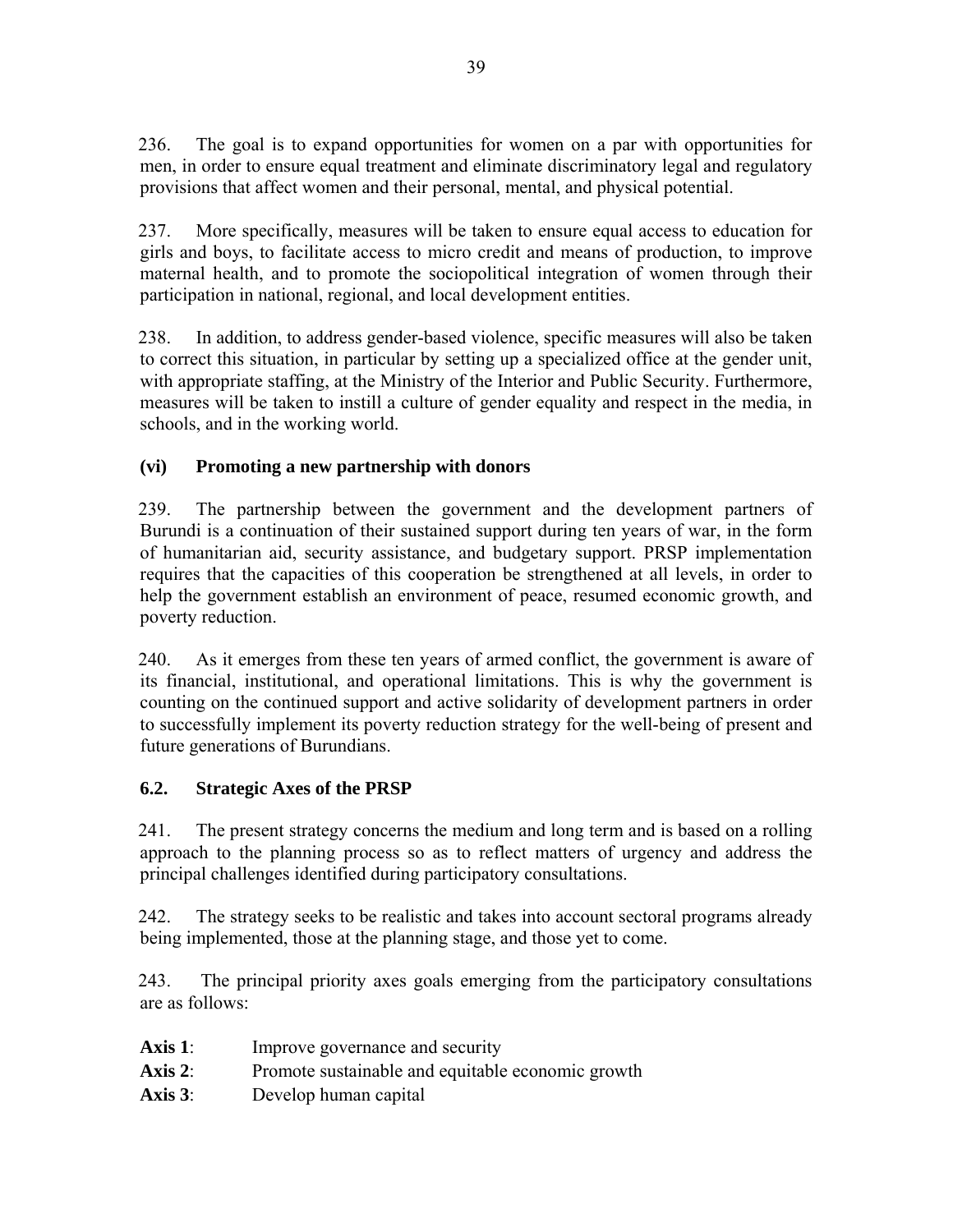### **Axis 4**: Prevent and control HIV/AIDS

244. In a post-conflict country like Burundi, all national reconstruction actions are a priority. Aware of this situation and of the stark necessity of setting in place the conditions and resources needed for an economic takeoff likely to reduce poverty, the government has selected the following programs as priorities:

- Good governance
- Economic recovery
- Social development
- HIV/AIDS prevention and control

# **6.2.1. Improve Governance and Security**

245. Burundi has suffered the devastating effects of poor governance. This was the assessment given by political representatives at the various negotiations for peace and reconciliation, and repeated by citizens at the various sectoral and community consultations held in all provinces of the country.

246. The government that emerged from the democratic elections of August 2005 indicated in its platform that peace, security, and good governance are the foundations on which it intends to base the country's socio-economic development.

247. To that end, every effort will be made to restore security and good governance on a sustainable basis.

# **6.2.1.1. Strengthen security**

248. The government's objective with respect to security is to restore the free movement of persons and goods throughout the country. As such, the priority actions already under way or in the pipeline focus on the following matters: (i) negotiating a permanent, comprehensive ceasefire aimed at the consolidation of security; (ii) continuing the demobilization, disarmament, and reintegration programs until the size of the military and the police is stabilized at a level that meets the country's needs and is compatible with its financial capacities; (iii) professionalizing the defense and security forces; (iv) disarming civilian populations and stemming the proliferation of small arms.

# **(i) Negotiating the permanent, comprehensive ceasefire**

249. The Arusha Accord made it possible to create a sound basis for the gradual restoration of peace and stability in the country from a political standpoint. In particular, it facilitated the establishment of institutions and appropriate structures for achieving that end.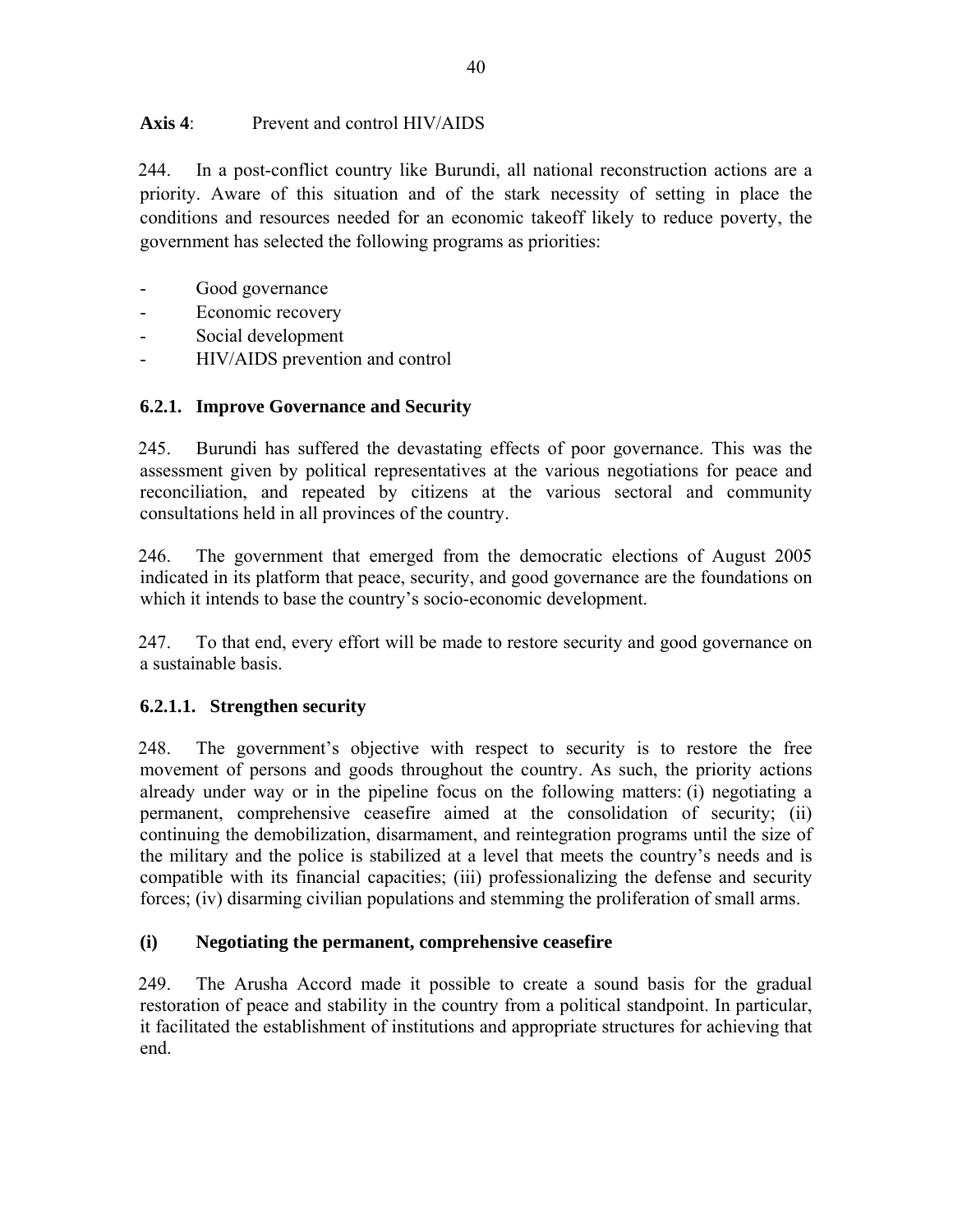250. Despite this remarkable progress, the persistence of violence caused by the last rebel movement requires an appropriate and rapid response.

251. The government has committed itself to mobilizing all the necessary means to protect and ensure the security of the population. To that end, it has already begun negotiations with the FNL in order to bring the FNL into the peace process and to integrate the new, restructured defense and security forces.

252. In addition, the government continues to participate actively in efforts to resolve the conflicts in the sub region and ensure the security of the country's borders.

### **(ii) Continuing the demobilization, disarmament, and reintegration programs for ex-combatants**

253. The end of the conflict has been marked by initial steps toward reforming the defense and security forces, along with demobilization of some of the ex-combatants. With the support of its development partners, the government has set in place a multisectoral program for the demobilization, disarmament, and reintegration (DDR) of excombatants.

254. By the end of June 2006, 20,298 ex-combatants had been demobilized, including 3,015 child soldiers and 485 woman combatants. The objective is to demobilize another 5,000 ex-combatants with a view to reducing the size of the army to the agreed levels by end-December 2006.

255. Apart from the demobilization operations which are already at an advanced stage, the National Demobilization, Rehabilitation, and Reintegration Program (PNDRR) provides assistance to demobilized combatants for their reintegration into civilian life. To make the program permanent, the Executive Secretariat for coordination has established partnership links with other development programs, particularly at the community level. The plan also calls for demobilized individuals to be able to participate in self-help activities within their social milieu. In this regard, it will also be necessary to strengthen the capacities of the Ministry of National Defense and Veterans' Affairs, improve the social welfare of members of the FDN and PNB, and ensure their participation in national reconstruction programs.

### **(iii) Professionalizing the defense and security forces**

256. In line with the Burundi Letter of Demobilization Policy, the government anticipates that, over time, the PNDRR will help it conserve resources earmarked for defense and security during the conflict and direct them instead toward other socioeconomic development sectors. To that end, the PNDRR provided initial support to the integration process from which the new defense and security forces emerged. The program phase now under way supports stabilization of these forces and provides an exit to the planned reform process.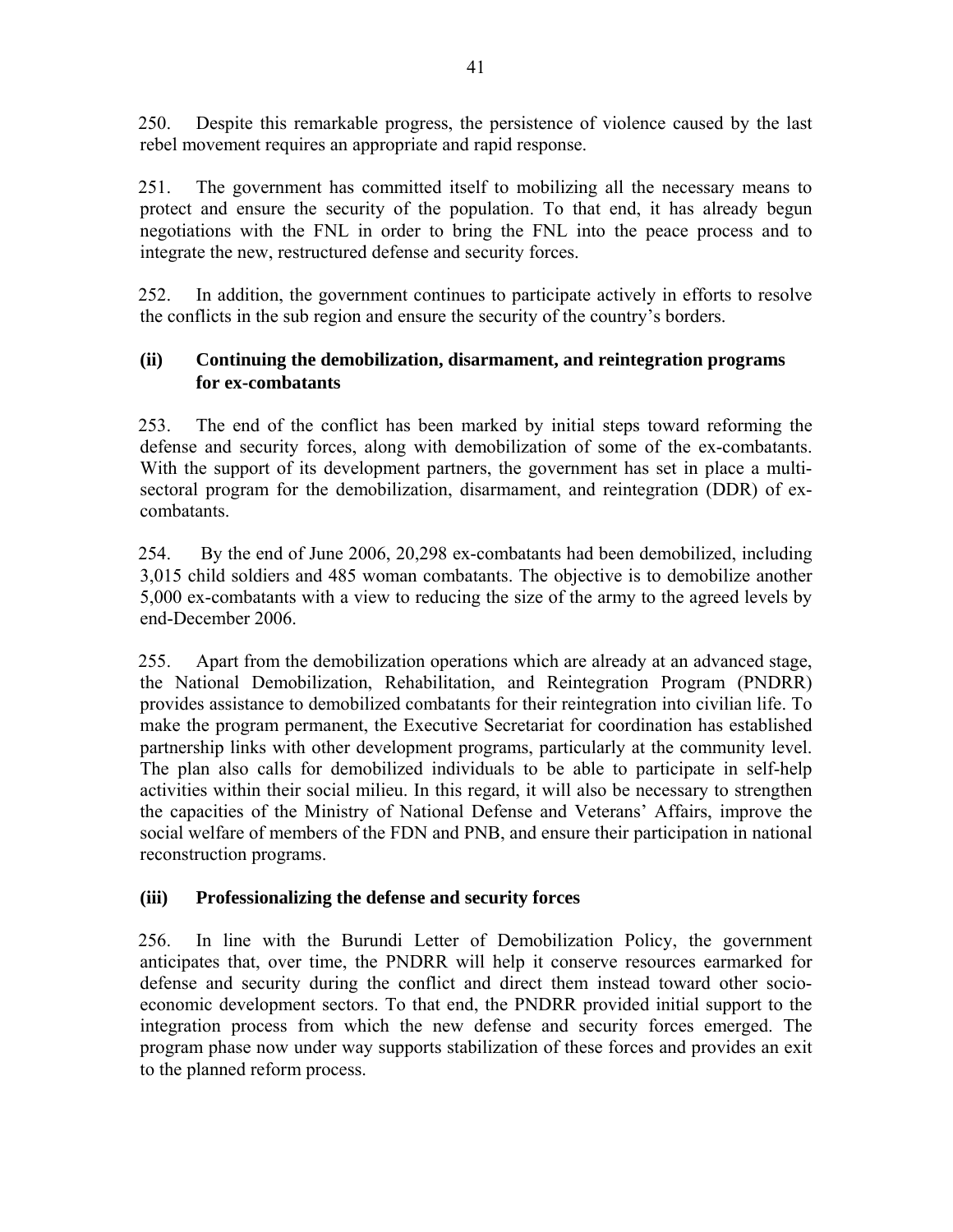257. The reforms under way within the defense and security forces have the dual objective of stabilizing the size of the FDN and PNB at levels compatible with the country's financial capacities on one hand, and improving the performance of these components, on the other. To consolidate the achievements of the integration and demobilization process, the government will endeavor to professionalize these forces. The government anticipates that the initial investment required for this transformation will result in improvements in the security situation, which will in turn encourage resumption of activities that drive development. The sector's contribution to national reconstruction could also extend to rehabilitation of the country's infrastructure (military engineering), management of natural disasters (FDN), firefighting (PNB), environmental protection (reforestation), and assistance to the health sector (access to care provided by military hospitals to the civilian population, support for public health programs such as immunization campaigns).

258. The government pledges to support its efforts to restructure the defense and security forces by means of a policy of strengthening the operational capacities of these forces through training and equipment, along with judicious redeployment of forces in the field.

### **(iv) Disarming civilian populations and stemming the proliferation of small arms**

259. Disarmament also poses a major challenge with respect to the goal of achieving a sustainable peace. In this area, the government has set the objective of disarming the entire civilian population.

260. To that end, the government has established a National Commission for the Disarmament of Civilian Populations, charged with implementing national strategy in this area. The legal framework pertaining to this issue will conform to international and regional standards and, in particular, the Nairobi Protocol. The government also plans to set up a management and control system that will enable it to fight illicit arms trafficking and contribute to the sub region's efforts in this area. Special emphasis will be placed on mine-clearing operations and the neutralization of unexploded explosive devices.

### **6.2.1.2. Strengthen the rule of law and the justice system and fight impunity**

261. As it emerges from its protracted crisis, Burundi faces a number of difficult challenges: (i) serious violations of human rights, including crimes against humanity and war crimes; (ii) the persistence of impunity; (iii) the poorly functioning judicial apparatus; and (iv) lawlessness and corruption.

262. The ongoing fight against impunity and the task of managing a society heavily prone to conflict hinge on strengthening the rule of law and the judicial system, two fundamental and necessary elements for consolidating sustainable peace in Burundi.

263. Aware of the scope of the challenges to be met in such a crucial area as justice, the government has set a number of priorities: (i) facilitate access to justice for the most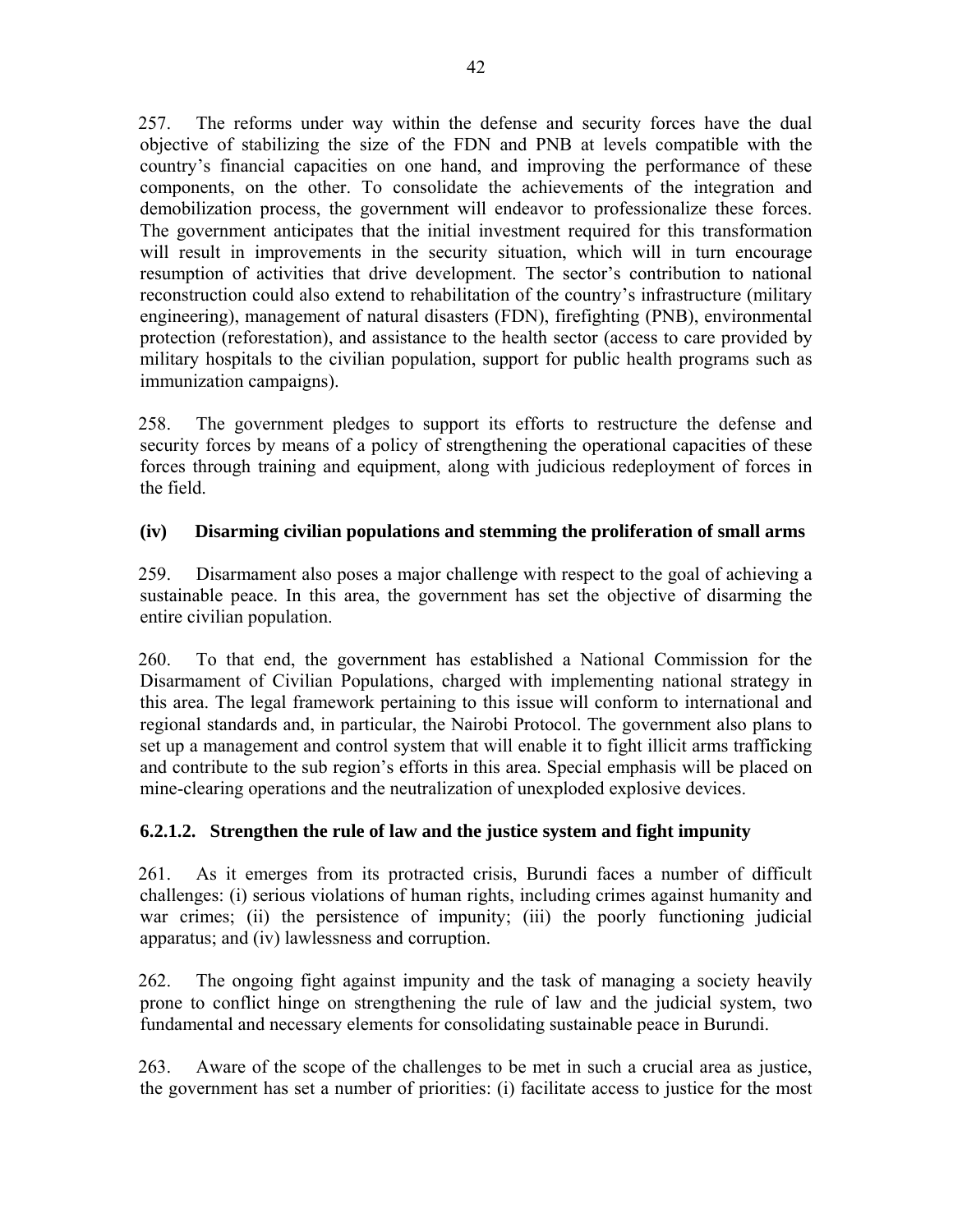vulnerable categories of society, especially by educating them about their rights and about judicial practices and facilitating their understanding of the law, as well as through legal and judicial assistance; (ii) improve the institutional framework, particularly by strengthening the independence of the judiciary and building the trust of ordinary citizens by addressing, among other issues, the composition of the judiciary (ethnicity, gender); (iii) improve the legal framework as well by amending certain statutes or adopting new laws such as the law on marriage settlements, inheritance, and gifts; (iv) upgrade the human and material capacities of judges and representatives of the law; and (v) modernize penal administration and respect the rights of prisoners, including incarcerated minors.

264. To that end, the government intends to: (i) conduct a public information and education program on the rights and responsibilities of citizens; (ii) strengthen the capacities of the police and members of Parliament in the area of human rights; (iii) improve the institutional framework by creating an Independent National Commission on Human Rights and by establishing an Ombudsman; (iv) ratify the principal international agreements on human rights and ensure that international human rights instruments are more fully reflected in national law; (v) implement a policy of justice for minors that is consistent with the principles of the agreement on the rights of children; (vi) strengthen the framework and action of civil society, including the media and arbitration and reconciliation structures.

# **6.2.1.3. Manage disputes related to the past and anticipate the future**

265. To establish truly pacific cohabitation, prevent new conflicts, and put an end to the cycle of violence that impedes development and intensifies poverty, the government is firmly committed to the following actions: (i) illuminate and establish the truth about the bloody events of the past and determine the facts and responsibilities in order to bring Burundians to the point of reconciliation; (ii) settle land disputes related to the crisis; (iii) promote equitable access to resources.

# **(i) Promoting reconciliation**

266. As regards the serious violations of human rights committed over the course of forty years of conflict in Burundi and their impunity, the parties to the peace negotiations recognized their importance as a cause and aggravating factor of the conflict. Accordingly, the parties advocated adoption of transitional justice mechanisms to provide appropriate responses to this impunity and thereby help reconcile the Burundian people. The objective is to ensure a transition from the divided past to a more reassuring, shared future.

267. The central element of this reconciliation consists of a dual mechanism that aims to establish a truth and reconciliation commission and a special court to judge the main figures responsible for war crimes and crimes against humanity. The truth and reconciliation commission will need to develop or propose measures to promote reconciliation and pardons. Negotiations are under way between the government and the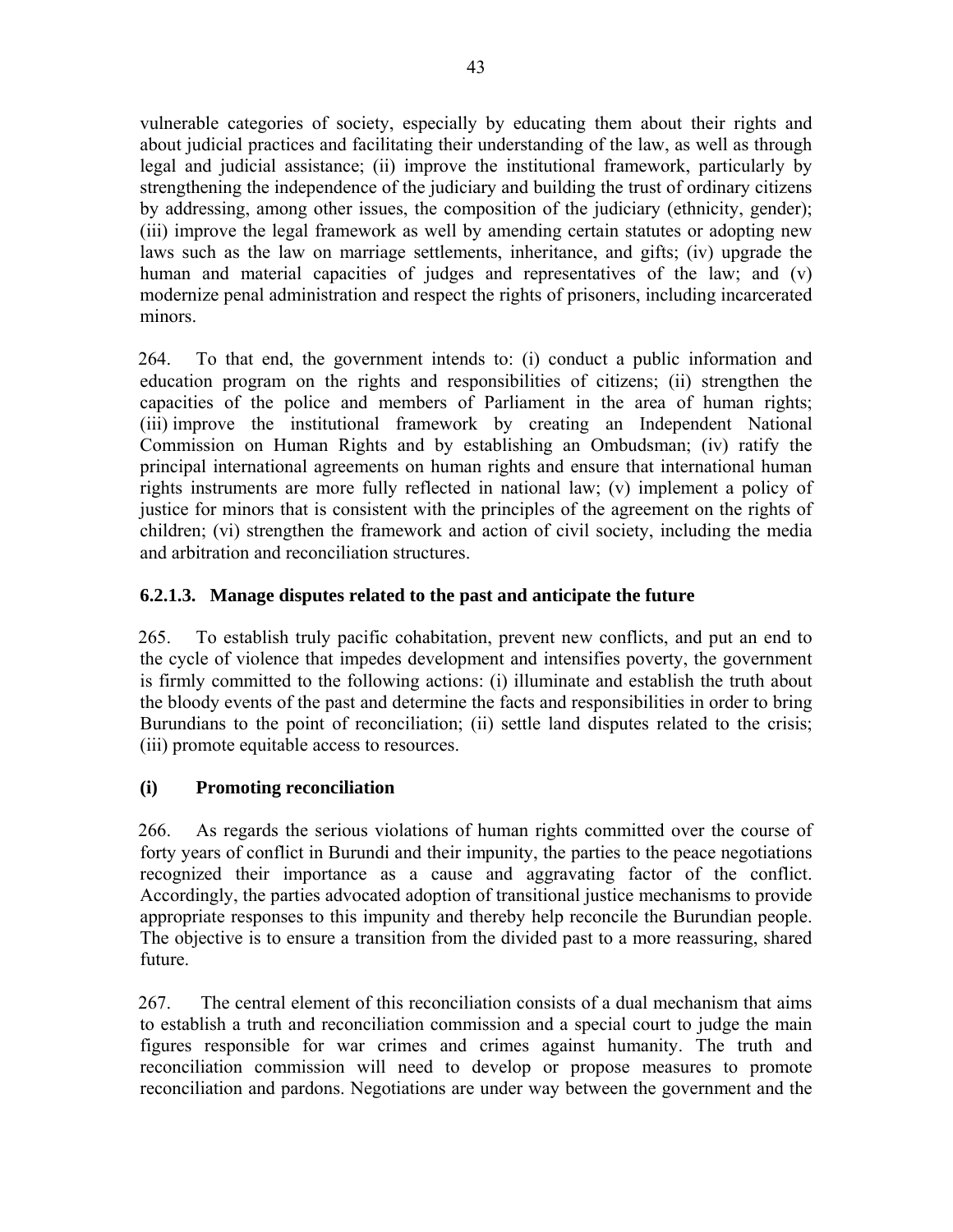United Nations to reach agreement on these mechanisms, which will need to clarify the relationship between justice and reconciliation.

268. Pending such an agreement and its implementation, the government has proceeded to release individuals considered to be political prisoners, an action contested by some human rights organizations. The government also intends to explore other innovative channels, based on the experience of other countries, in order to achieve an effective reconciliation and lasting peace among Burundians.

269. There is an imperative need to: (i) promote a process of reconciliation that places the victim at the center of its concerns; (ii) develop other transitional justice mechanisms such as administrative sanctions in lieu of judicial sanctions; (iii) promote local initiatives for reconciliation as a necessary complement to national and international initiatives, the scope of which will remain limited.

# **(ii) Settling land disputes**

270. The multiple crises experienced by the country have forced Burundians to abandon their property while taking refuge either outside or inside the country. As a result, social conflicts have arisen here and there in the country as refugees and displaced persons have returned to their property, often finding it occupied by other persons.

271. The land issue also concerns a particular category of persons considered to be landless: the *batwas*, on one hand, and the occupants of settlements on the other hand, subject even now to a law that dates back to the colonial era.

272. To reduce the risk of land-related disputes, the government plans to: (i) set in place and strengthen mechanisms for settling and preventing land disputes related to the crisis; (ii) manage state lands equitably and transparently; (iii) develop and implement a mechanism and procedures for expropriation and compensation; (iv) develop a national strategy on land use planning and a corresponding action plan that includes urbanization; (v) update the inventory of state lands and ensure that they are equitably allotted; (vi) conduct a campaign to raise awareness of land security issues; (vii) simplify the procedures and make it easier to obtain relevant legal documents.

273. To that end, the government has established the Commission on Lands and Other Assets, adopted by the National Assembly on March 30, 2006. The mandate of this commission is to hear disputes related to lands and other assets between victims and third parties or public or private agencies. It is also charged with identifying and recovering state lands that have been improperly allocated, hearing all cases submitted to it by victims who seek to recover their property, providing technical and material assistance to help victims exercise their property rights, assigning new lands to victims who have none, and studying the possibilities and methods of compensation for victims who have not recovered their lands and other assets. The mandate of this commission is consistent with the Arusha Accords. The land issue concerns a number of ministries: Justice;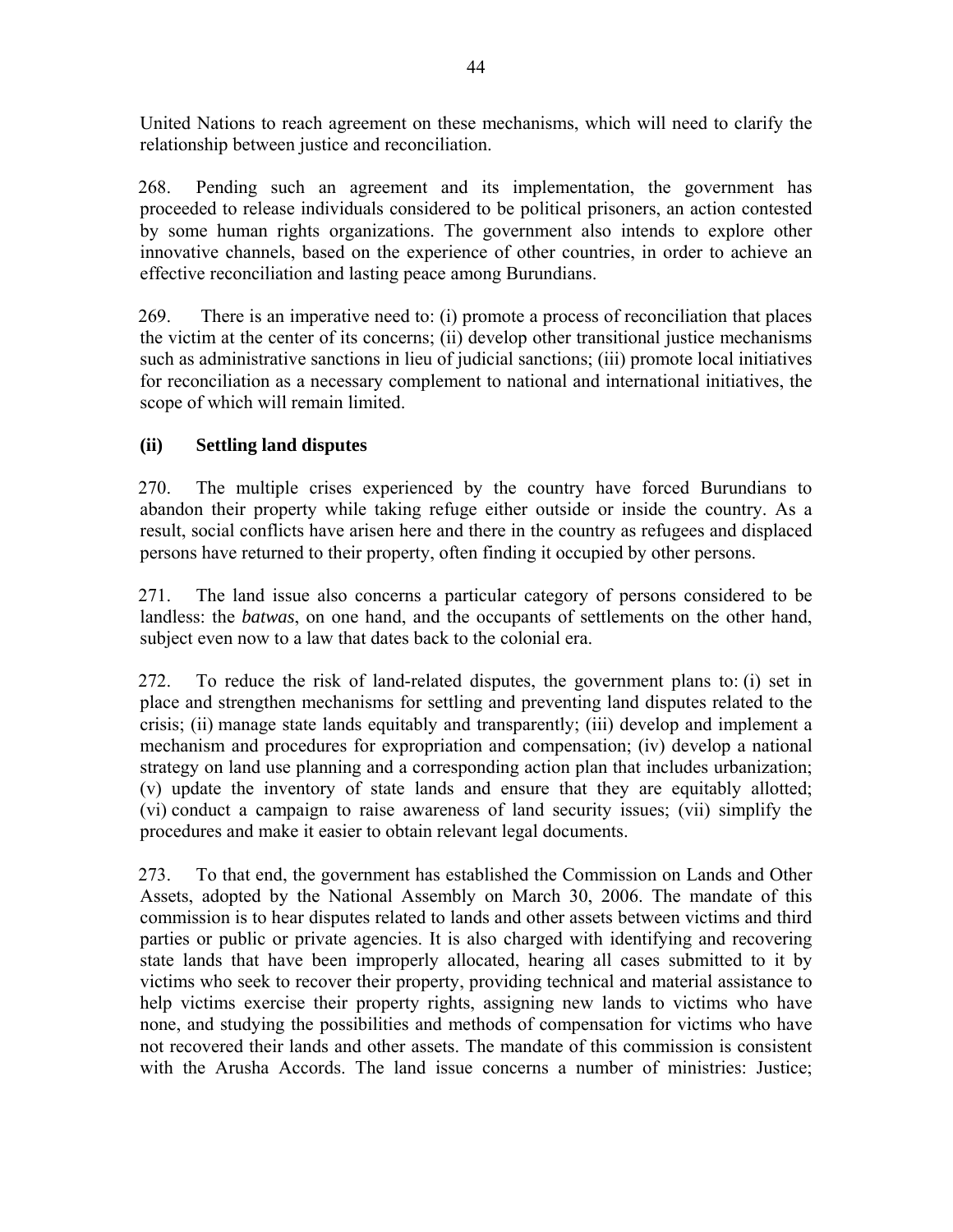Agriculture and Livestock; Interior; Finance; and National Solidarity, Human Rights, and Gender.

### **(iii) Promoting equitable access to resources**

274. There are clear disparities with respect to gender, region, and, most particularly, vulnerable populations. These disparities are generally reflected in difficult access to income, justice, land, employment, and basic social services.

275. The government will set in place mechanisms to guarantee equitable redistribution of the benefits of growth, based on effective administration of justice and sound social policy.

### **6.2.1.4. Promote good governance**

276. The mismanagement of power and public affairs over a period of several decades has been a primary source of conflict. Furthermore, the resulting crises have also been mismanaged. This is why the quest for lasting peace, reconciliation, and development requires efforts to promote good governance from a political, administrative, and economic perspective.

277. The government has developed a national policy on good governance with the assistance of development partners active in this sector. The policy involves a harmonious combination of actions to promote democracy, rebuild administrative capacities weakened by the crisis, and improve economic management. Within this framework, the ideal of good governance will entail the following: (i) strengthen the culture of democracy; (ii) promote effective public administration; and (iii) strengthen the entities responsible for planning and economic management.

# **(i) Strengthening political governance**

278. Burundi has clearly already passed an important milestone in the democratic process by organizing democratic and transparent elections. However, to establish the foundations of true democracy at all levels, a long road lies ahead. With respect to priority action aimed at averting bloody conflicts in perpetuity and reducing poverty in real terms, promoting a culture of democracy is the key to success.

279. To strengthen the culture of democracy, the government intends to: (i) upgrade the capacities of elected institutions; and (ii) promote decentralization and greater citizen participation.

280. The task of strengthening the culture of democracy will fall first and foremost to elected officials at various levels, but also to political and administrative officials. Accordingly, training activities should be designed with specific objectives in mind for different groups of beneficiaries, especially: (i) members of Parliament; (ii) administrative officials in Parliament and in municipalities; (iii) local elected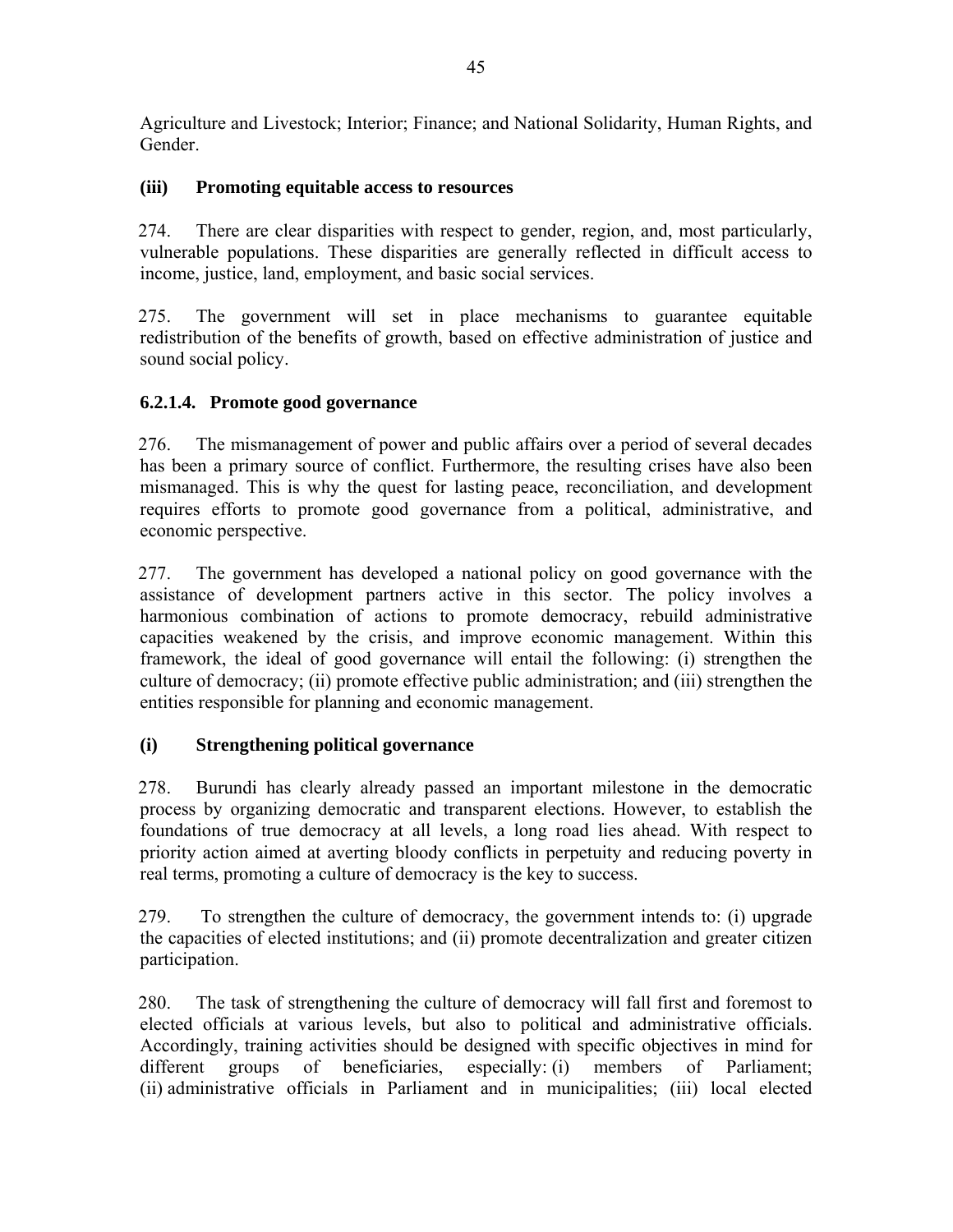officials, i.e. members of municipal and *colline* councils; (iv) officials of political parties, as well as representatives of civil society and media professionals because of their leverage regarding good governance.

281. The decentralization policy now being developed reflects the government's resolve to create optimal conditions for the organized participation of community entities in spelling out sectoral and thematic policies, in planning the poverty reduction programs that primarily affect them, and in implementing these programs.

282. Furthermore, also with respect to decentralization policy, the government pledges to recognize and take into account local development institutions such as the community development committees (CDCs), the Communal Development and Poverty Reduction Committees (CCDLPs), and the Provincial Development and Poverty Reduction Committees (CPDLPs), which have been democratically set up by communities themselves to act as necessary intermediaries for the socio-economic development of Burundi.

283. Through the organized participation of community entities, the government intends to bring about decentralized implementation of the PRSP, thus fostering a sense of ownership.

284. In addition, to strengthen this partnership with community institutions, the government will initiate appropriate mechanisms to facilitate their participation in projects and will create a Community Development Fund (FDC) for that purpose.

# **(ii) Strengthening administrative governance**

285. The civil service reform policy, together with revisions of civil servant status aimed at improving the efficiency of administrative structures and improving the highly precarious working conditions of civil servants, is now being prepared. In addition, the government will develop a multiyear training, human resources development, and equipment plan in order to create an effective administration that is capable of confronting the many challenges of the post-transition period. An effort will also need to be made to address the widespread inadequacy of administrative buildings.

286. Within this framework, a national school for government officials and an institution of higher learning for judges will be created. These institutions will train personnel for public administration and the bench respectively.

287. The government has pledged to support the decentralization process so as to make full use of the conclusions of the participatory consultations by making municipalities true poles of development. It will provide the latter with the necessary means to design and execute local development plans with the participation of the various development actors.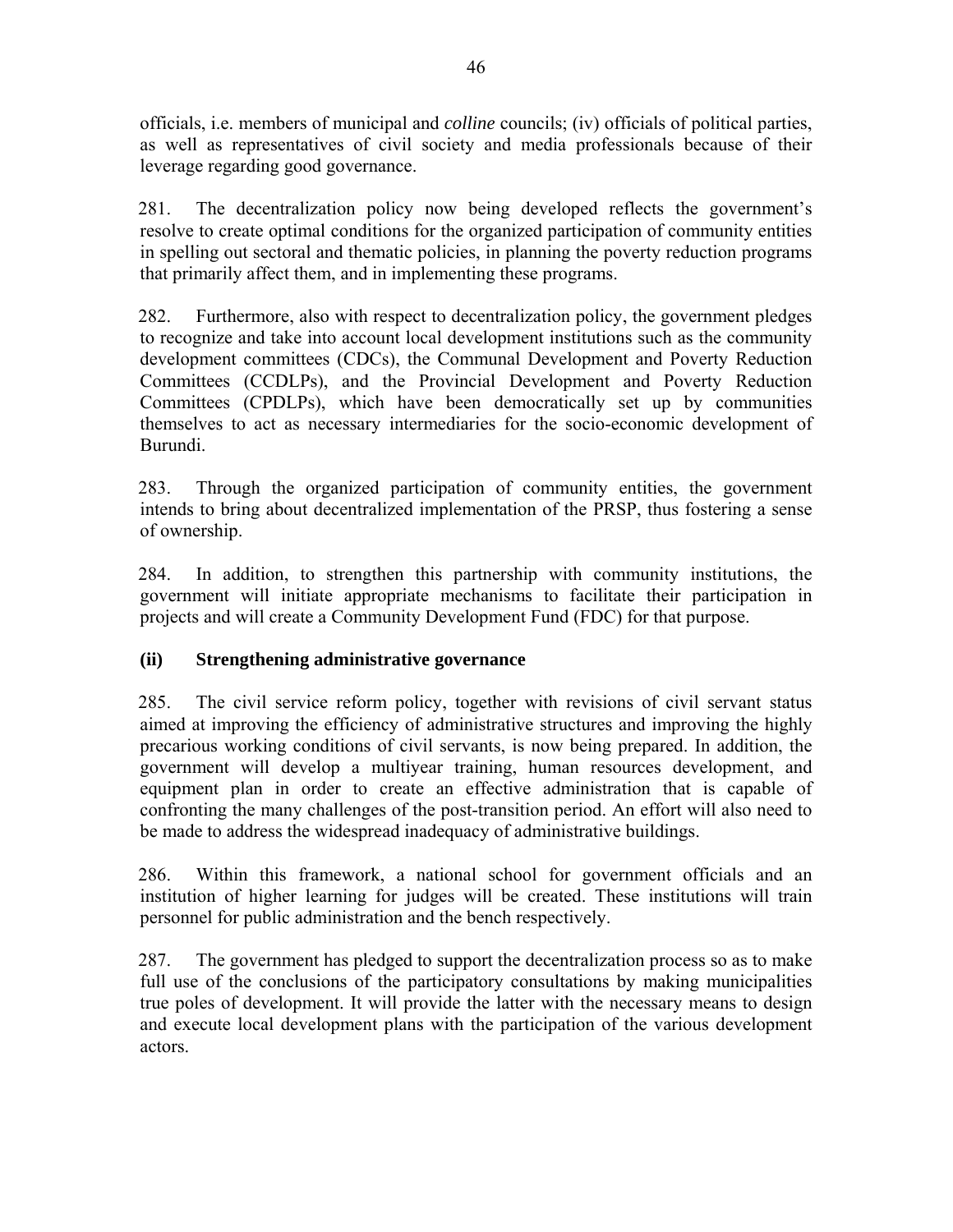288. The government will also support improvements in the planning and oversight capacities of local communities and the development of local leadership in order to correct the deficiencies observed in this area.

### **(iii) Strengthening economic governance**

289. The Burundian government is gradually emerging from the ill effects of the crisis, which impacted its economic and financial management. The government is aware that major reforms are needed in this sector to ensure: (i) the creation of an institutional and regulatory environment conducive to transparent management and the fight against corruption; (ii) restoration of economic steering capacities; and (iii) judicious allocation of resources.

### **a. Corruption and transparent management of government finance**

290. With respect to corruption, on August 3, 2006 the President of the Republic promulgated a law establishing the Special Anti-Corruption Brigade. This law represents a major step forward in the fight against corruption and economic embezzlement. In fact, the very first article of this law states that the Special Anti-Corruption Brigade holds sole jurisdiction to seek out alleged perpetrators of corrupt actions and related violations of the law. As regards the brigade's overall mission, Article 2 calls upon it to raise the moral standards of the public and deter and crack down on corrupt actions and related violations.

291. The government has also undertaken institutional reforms to strengthen transparency in government management and ensure optimal allocation of government resources. These include: (i) an independent watchdog agency on corruption, involving the private sector, civil society, the press, and all other stakeholders; (ii) an independent Audit Court that reports to Parliament on government budget execution; (iii) a State Inspectorate General; (iv) a commercial dispute arbitration center; and (v) a general census of civil servants, including the distribution of identification cards.

292. In addition, the government will also set in place other institutional mechanisms aimed at facilitating the following: (i) access to information on the source and use of public funds; (ii) efforts to reform laws and regulations pertaining specifically to tax and customs incentives and government contracts; (iii) implementation of incentive mechanisms designed to eliminate corrupt practices, particularly by rewarding the integrity and improving the working conditions of government employees, while subjecting them to effective controls and sanctions; (iv) enforcement of the anticorruption law; (v) establishment of a computerized management information system on government resources; and (vi) a fully operational anti-corruption brigade and anticorruption court. Also, in collaboration with the World Bank, the government is planning a diagnostic study on problems of corruption.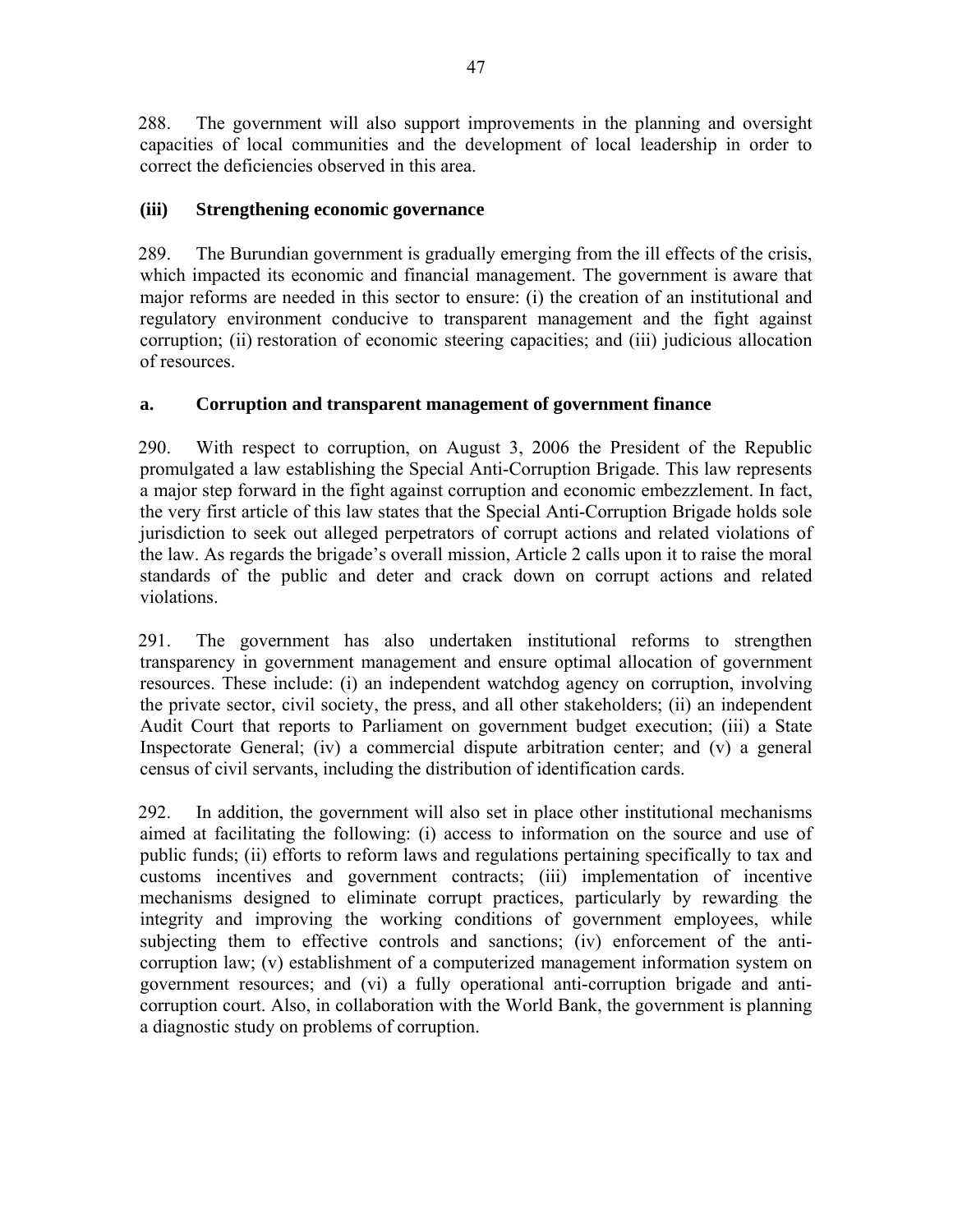#### **b. Economic steering**

293. In this area, capacity building is an important component. Accordingly, the government is determined to strengthen public affairs management capacities at the macroeconomic and sectoral levels.

294. Accordingly, the planning and management tools and the databases will be updated periodically. Special attention will be given to upgrading the statistical apparatus, which means strengthening the institutions responsible for producing and analyzing statistics. In this regard, technical assistance will be requested from the IMF and the Economic and Statistical Observatory for Sub-Saharan Africa (AFRISTAT) to establish a database of reliable statistics.

295. At the same time, steps will be taken to build the capacities of communities and civil society so that all actors can participate in designing, managing, and monitoring development activities.

296. To bolster the participatory process, national NGOs and civil society organizations, particularly at the community level, will be strengthened so that they can make an effective contribution to the local development process.

### **6.2.2. Promote Sustainable and Equitable Economic Growth**

297. The government of Burundi wants to set in place an economic recovery plan aimed at achieving an average annual growth rate of 6 percent to 7 percent and doubling per capita GDP over a period of 15 years.

298. Identification of a strategy for strong, stable, and sustainable growth is one of the major challenges for the PRSP. This strategy could involve expansion of the contributory capacities of growth sectors, sustainable development of the private sector, and diversification of job and income-generating opportunities.

299. The feasibility of this growth strategy hinges on substantial official development assistance, along with the rehabilitation and a greater density of infrastructure to support production. A stable macroeconomic environment, characterized by good control over inflationary trends and budgetary risks, will be a key factor in the success of this growth strategy.

### **6.2.2.1. Development of growth sectors**

300. Efforts to support and strengthen sources of growth within the Burundian economy should foster economic recovery and poverty reduction by increasing the volume and value of output and by creating jobs. The principal sources of growth identified within the framework of this PRSP concern the agriculture, trade, industry, mining, tourism, and handicrafts sectors.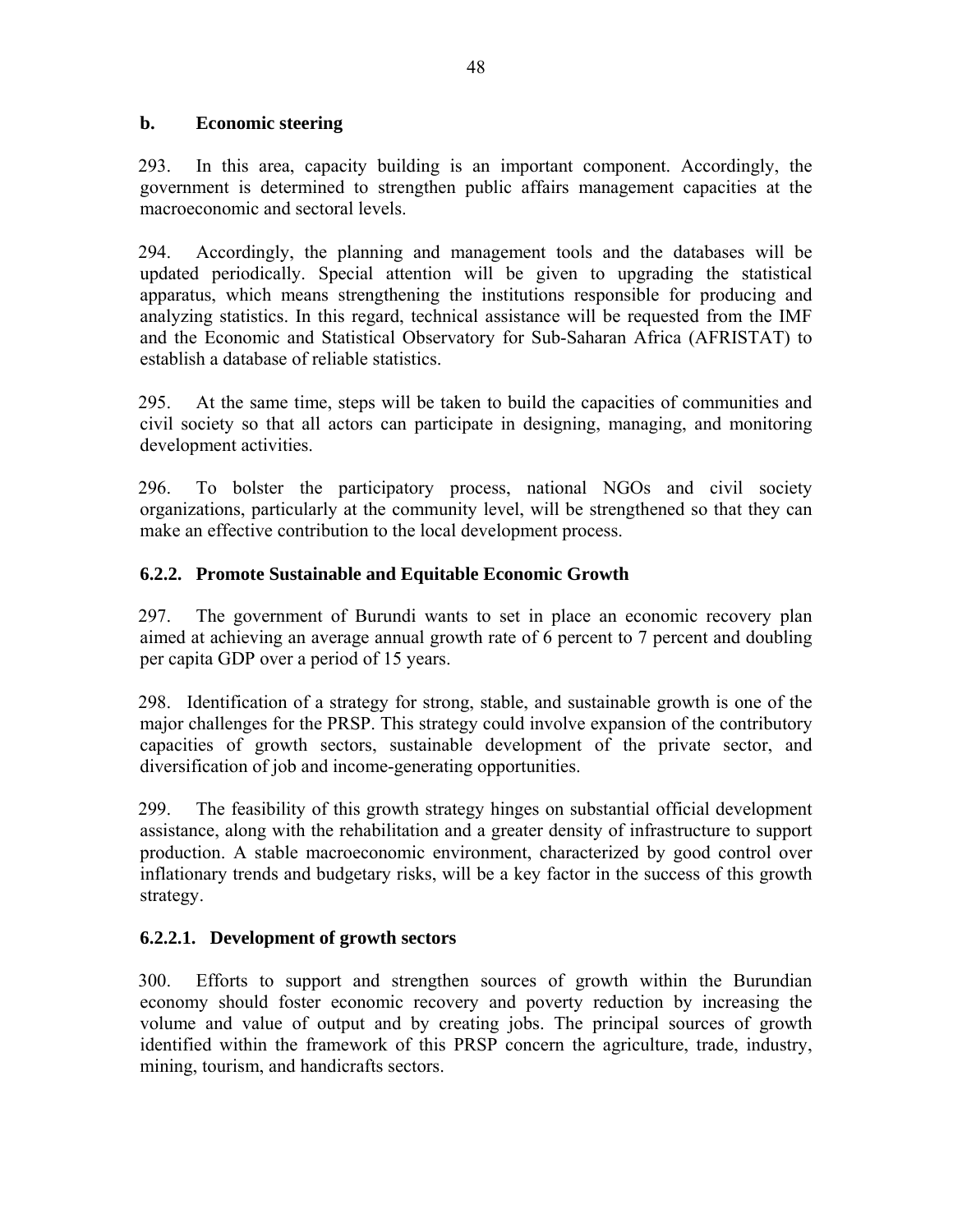301. In collaboration with the World Bank, the government has recently undertaken a new study to complete the work already done in identifying rural (agricultural) sources of growth. A recent study commissioned by the government of Burundi highlighted the potential importance of traditional and nontraditional export crops, as well as food crops and livestock. The study carried out in partnership with the Bank should serve to confirm the areas of greatest potential growth and, most importantly, identify and prioritize the actions to be taken to fulfill this potential.

# **6.2.2.1.1. Stimulate the agricultural, livestock, fisheries, and fish farming sectors**

302. The agricultural sector is the foundation of the Burundian economy. It occupies 94 percent of the working population, provides 95 percent of the food supply, and accounts for more than 90 percent of foreign exchange earnings. The rural sector is thus currently the principal source of growth of the economy and the foundation on which efforts to strengthen and improve the Burundian economy must be based.

303. To increase the sector's contribution to the creation of wealth and fight poverty more effectively, rural development must target three objectives for improving food and export crops, livestock, and fish farming: (i) improve volume of output and productivity; (ii) improve cost control; and (iii) improve and stabilize income from sales.

### **a. Develop and improve food production**

304. The objective is to raise yields in this sector and thereby increase local market output, which remains insufficient overall to satisfy the needs of a growing population. This also involves finding the means, by monetizing trade in food products, to increase the income of populations living in rural areas. In addition, special emphasis will be placed on crops likely to improve food security and crops for which the country possesses a comparative advantage and which could find better outlets in the context of regional integration and globalization. This principally comes down to the following crops: paddy rice, wheat, maize, sorghum, beans, cassava, and bananas.

305. Rice production rose from 4,500 metric tons in 1972 to 64,000 metric tons in 2005 and should reach 120,000 metric tons by 2010. The output of wheat should also show a positive trend. Production had in fact stagnated at 8,000 metric tons after the processing plant closed down, but it is now steadily climbing and could reach 16,000 metric tons by 2010. This growth in output is supported by creditworthy demand from both processors (establishment of a second flour mill) and bread consumers in rural areas.

306. As for bananas, which account for the highest volume of output in the country by far, the departments of the Ministry of Agriculture estimate that banana yields, which are currently on the order of 20 metric tons per hectare, could rise to 30 metric tons per hectare. From a practical standpoint, that would enable smallholders to increase their output of bananas from 1.6 million metric tons in 2005 to 2.3 million metric tons in 2010, a surplus which could be traded on the local market.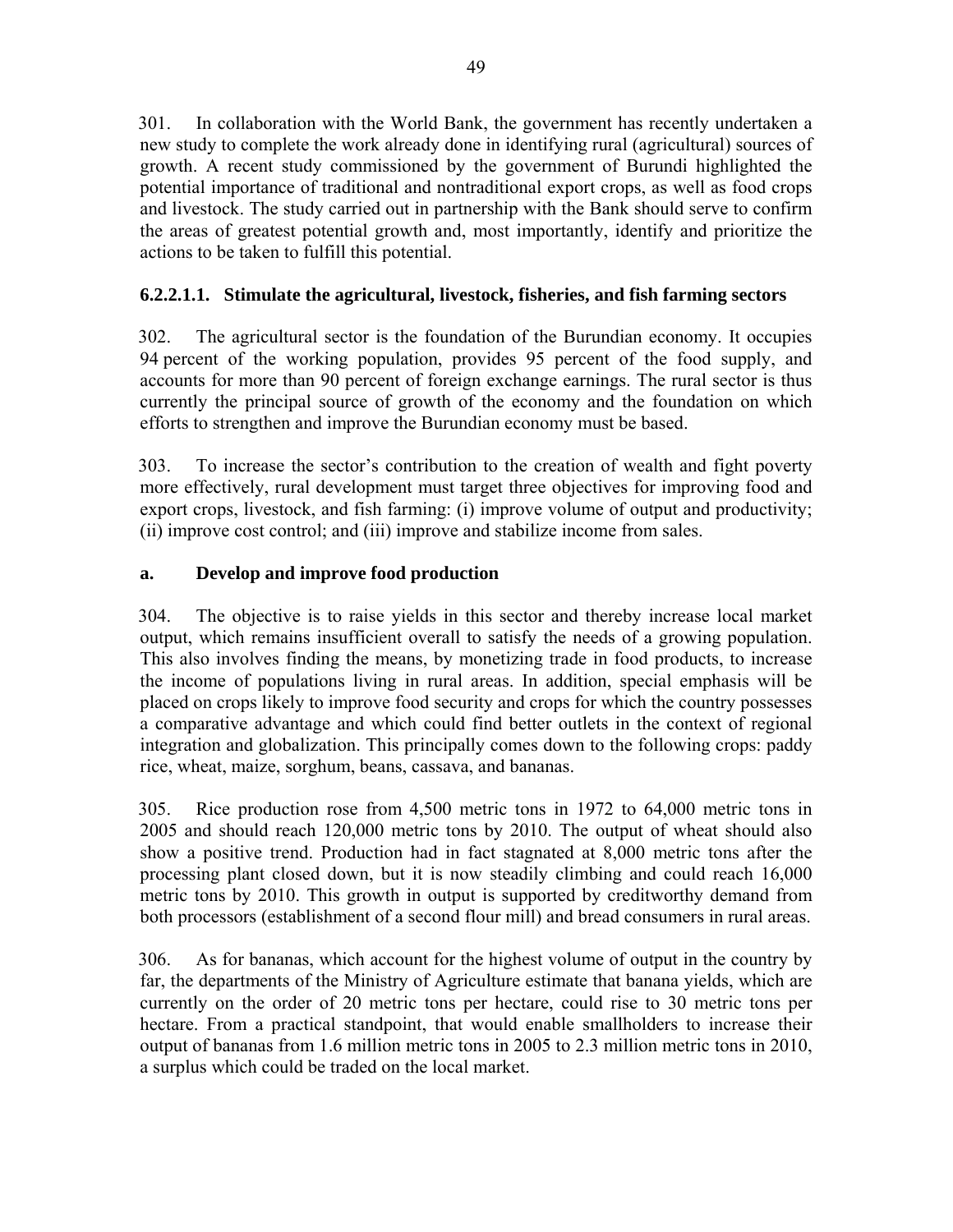307. Maize and sorghum yields are very low in the wake of problems of varietal degeneration and the lack of security prevailing in some producing regions. Bean yields have also been affected by declining soil fertility in the principal producing regions, especially the Kirundo region. Actions aimed at promoting the use of the best performing varieties, improving soil fertility, and upgrading cropping techniques would lead to significant increases in output and household income for farmers.

308. To increase the yields of these crops, the following actions are recommended: (i) improve input supply costs so as to make the use of inputs affordable for the poorest populations; (ii) identify and implement improved cultivation techniques; (iii) improve vegetable crop extension; (iv) encourage the development of food processing, preserving, and marketing technologies; (v) upgrade water management capacities; and (vi) promote the widespread use of quality seed.

309. While increased output, the restoration of food security, and nutritional improvements remain medium-term objectives, it is still important in the shorter term to be in a position to mobilize emergency assistance for a population beset by famine.

### **b. Stimulate exports**

310. Traditional export crops such as coffee, tea, and cotton are the principal cash crops and main income sources for the government and for rural populations. New export options were identified by the study on sources of growth conducted by the government in May 2005 and will be further explored by the study now under way in collaboration with the World Bank.

### **(i) Coffee**

311. Coffee is the principal cash crop in Burundi and the country's leading source of income. Coffee employs some 750,000 households. Proceeds from coffee sales have never accounted for less than 80 percent of the country's export earnings. However, the total output of coffee is subject to extremely broad fluctuations, with serious repercussions for Burundi's growth. Thus, for example, the output of green coffee came to roughly 16,000 metric tons in 2001-2002, 36,000 metric tons in 2002-2003, and 6,000 metric tons in 2003-2004! Of course, the cyclical nature of coffee growing does not suffice to explain such wide variations, which are rooted in a variety of problems to which solutions must be found.

312. The government of Burundi would like to restructure the coffee industry and gradually change the rules under which it is organized so as to rehabilitate the industry and more fully tap its potential contribution to growth. Boosting the coffee sector means increasing the output (from an average of 30,000 metric tons at present to 70,000 metric tons by 2015) and thus the profitability of orchards, as well as improving the quality and value of the product.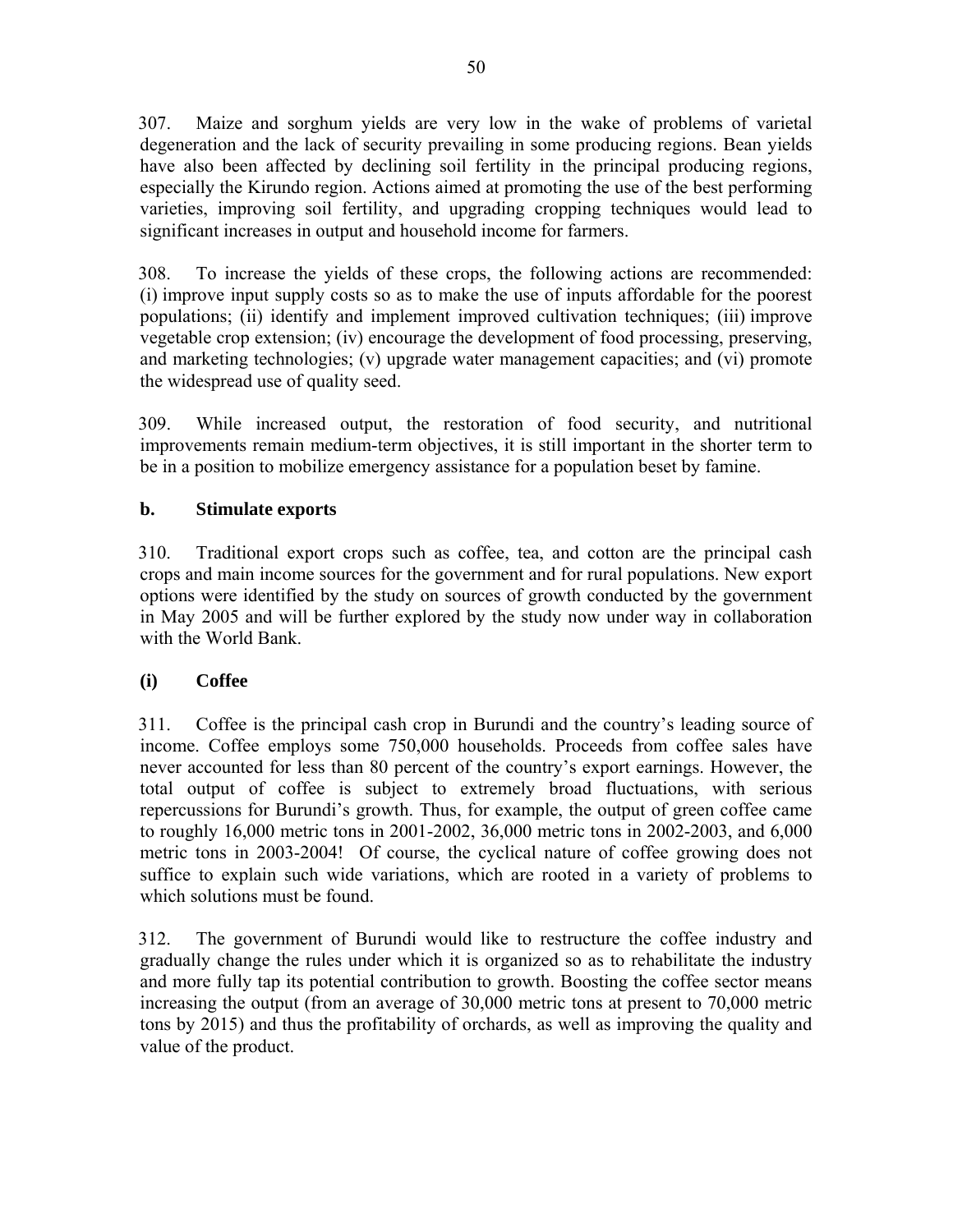313. The government will withdraw from the coffee industry and, in particular, divest the SOGESTALS and SODECO and will continue to implement accompanying measures to ensure the success of the liberalization program.

314. The government will institute a divestment strategy, which will allow it to make a smooth transition from the role of developer to the role of regulator of the coffee industry. The liberalization and privatization strategy could thus include accompanying measures, yet to be defined. At the same time, the government will consolidate the reforms under way in order to identify instruments for managing coffee price risks and thereby mitigate the income vulnerability faced by coffee growers. A study is under way to update the action plan of the reform by spelling out: (i) the appropriate legal, regulatory, and institutional framework for liberalization and privatization of the sector; (ii) procedures for managing and financing critical functions; and (iii) strategies for transferring government assets (washing stations managed by the SOGESTALS and hulling plants managed by SODECO) to the private sector and accompanying measures.

315. Specifically, the government will develop a strategy for the coffee industry with the goal of improving industry performance and increasing the income of coffee growers. In this regard, a study on procedures for selling off the washing stations is planned for 2006, while efforts to promote private initiative will need to be gradually developed at all levels. Major reforms are under way to liberalize coffee-related activities and attract private investment and funding; these reforms will need to be strengthened. It will also be important to adopt measures to minimize the costs and lengthiness of marketing.

# **(ii) Tea**

316. The tea industry is also known as a growth engine in Burundi. It makes a strong contribution to job creation and income generation in rural areas inasmuch as nearly three quarters of total output comes from village plantations. In addition, the tea industry requires acidic and high-altitude soils and thus competes only very slightly with alternative crops such as coffee and food crops.

317. In the past, Burundian tea attracted a substantial premium in comparison to tea from Kenya and the average value of teas sold at auction in Mombasa. This premium disappeared during the 1990s and Burundian tea now sells at a considerable discount, a sign that its quality has significantly declined over time. A number of factors underlie this major reversal: (i) a lack of the necessary means to provide fertilizer to producers; (ii) the dilapidated condition of plant equipment; and (iii) the poor quality of transportation and insufficient capacity for processing green tea into dry tea.

318. A recent study revealed the potential to expand this crop and indicated that such an expansion could provide additional cash income in high-altitude regions. Based on this potential, the output of tea can be projected at roughly 15,000 metric tons in 2010 and 25,000 metric tons by 2015, versus 8,000 metric tons today.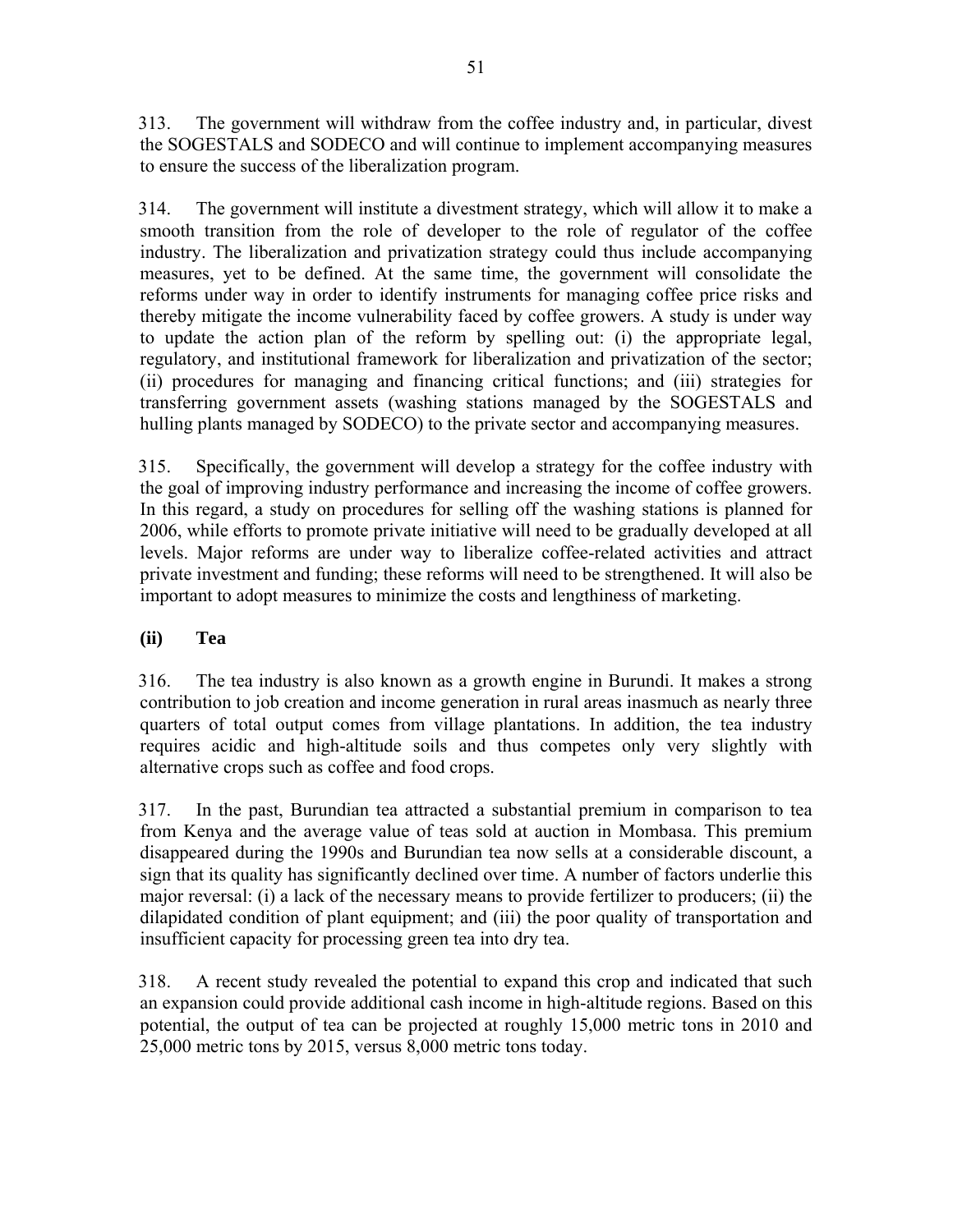319. However, the tea industry in Burundi currently faces a number of problems that need to be overcome for the sector to contribute more fully to the country's growth.

320. First of all, no investments in tea processing plants were possible during the last ten years, which is no doubt one of the principal reasons for the decline in quality. In addition, the wages paid to tea pickers remain low, considering how hard the work is, and it is difficult to attract workers.

321. For the tea industry, government divestiture will lead to the development of a private sector possessing the necessary technical and financial capacities. To that end, the government will adopt the sector reform strategy implemented in 2004 and develop a road map, along with a three-year plan for 2007-2009 that lays out the principal stages and components of the reform (liberalization, opening to the private sector, government divestiture, institutional reforms, etc.). The reform will culminate in a single-lot sale or sales of separate lots, complex by complex, and will assign to OTB the role of regulator.

### **(iii) Cotton**

322. Cotton production in Burundi is of minor significance. Some 20,000 households are involved in cotton growing. The output of cotton lint topped out at an average of 1,500 metric tons over the last ten years. The cultivated area averaged 3,500 hectares. The cotton growing regions suffered greatly during the war. Since cotton is an annual crop, the gradual restoration of security in the cotton growing areas, along with improved extension activities and better price levels, could lead to a boost in production and perhaps to output levels higher than before.

323. The potential output of the cotton industry, combined with the new opportunities provided by AGOA, should result in rapid development of production volumes, from 4,000 metric tons in 2005 to 10,000 metric tons in 2010, as suggested by the study on sources of growth.

324. In this context, the government's objective is to stimulate the sector by restructuring the industry, which requires fundamental legal, regulatory, and institutional reforms bearing upon production, processing, and marketing of the finished product. Accordingly, the government will proceed to update and adopt a cotton sector reform strategy, as well as a road map describing the principal stages and components of the reform (liberalization, opening to the private sector, government divestiture, institutional reforms, etc.).

### **(iv) Nontraditional exports**

325. Burundi is currently developing a strategy to promote and diversify exports, which should enable the country to make its growth less vulnerable to market price fluctuations for coffee and tea. This diversification strategy should make it possible to boost the growth rate of agricultural output from 3 percent in 2005 to 5 percent by 2010.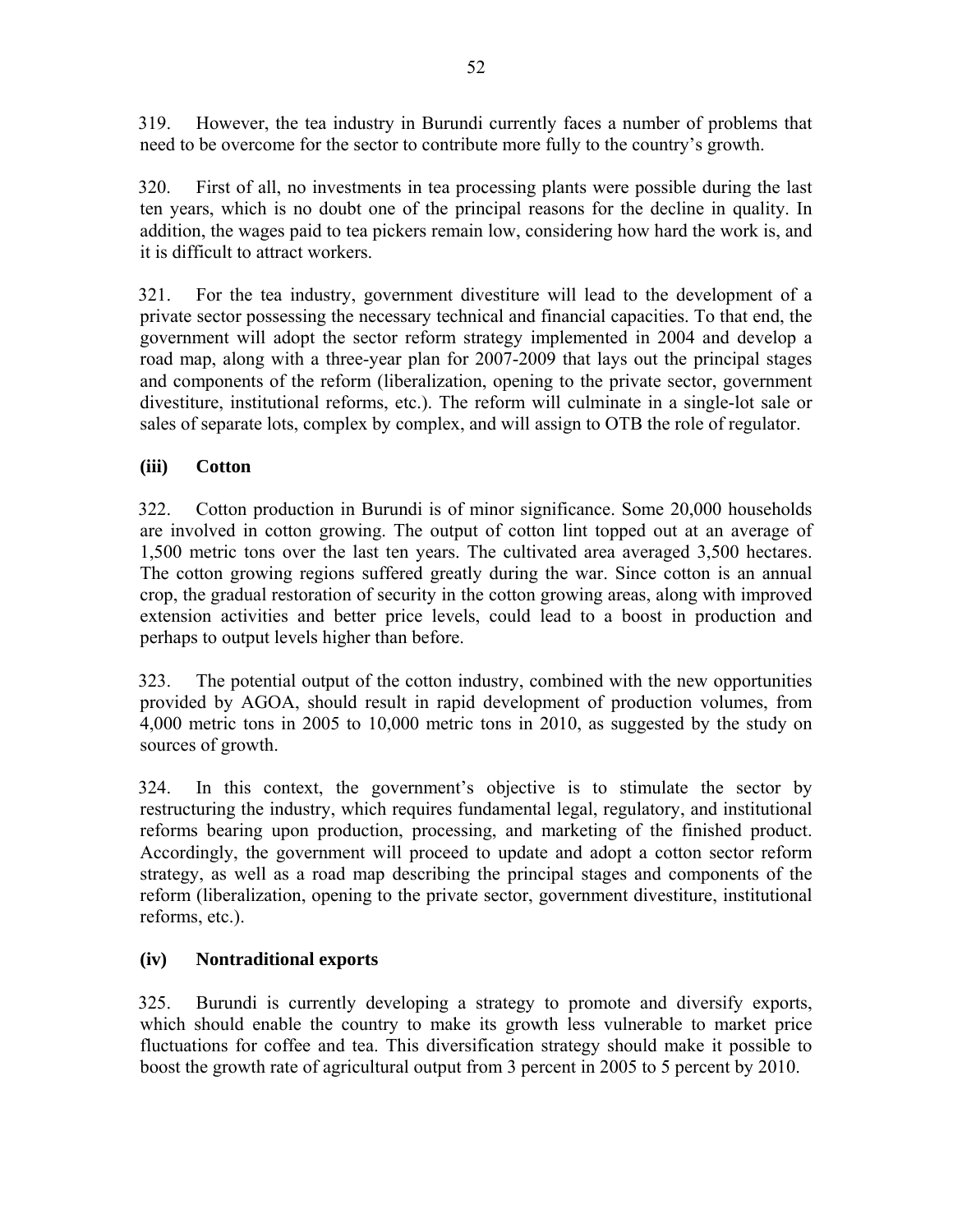326. The establishment of the Investments and Exports Development Agency (APIE) should play a major role in identifying and implementing an effective strategy for the diversification of agricultural products and income. The study on sources of growth will help determine the nontraditional exports that could be effectively supported by appropriate development. In particular, the study will examine the export potential of horticultural and fruit products and essential oils, which are of very high quality although output is currently marginal.

327. In order to promote nontraditional exports, the government will undertake actions conducive to the production and exportation of fruits and vegetables, flowers, ornamental plants, aromatic and medicinal plants, palm oil, mulinga oil, macadamia oil, ethnic products, and manufactured items, the potential of which will be proven by appropriate economic and financial analyses. Promoting sugar cane and creating a banana industry are also very important matters.

# **c. Develop livestock production**

328. Stock raising is an omnipresent activity in Burundian households and represents savings on the hoof, which helps mitigate the poverty and vulnerability of rural populations.

329. To restore to stock raising its former role in achieving food security and generating income, the government will place a priority on rebuilding livestock populations and introducing genetic improvements, particularly by distributing breeding stock.

330. With respect to cattle, the government will also set in place an artificial insemination program, which is likely to yield better results than any plan to import cattle ill suited to the country's climate. In addition, the government will encourage forage crops and special attention will be given to herbaceous and woody pulse species that not only provide good fodder but also improve soil fertility. From this perspective, livestock stabling should also be encouraged in view of dwindling pasturelands.

331. The overall program to restore livestock populations that the government intends to undertake will also include small ruminants, which are highly prolific and have a short cycle, in order to obtain rapid results in terms of raising the living standards of rural families. It is projected that livestock populations can rise by 30 percent between 2005 and 2010.

# **d. Develop fisheries and stimulate fish farming**

332. Boosting the fisheries sector means finding solutions to the industry's problems so that it can operate under sufficiently viable conditions and contribute effectively to nutrition, food security, and poverty reduction.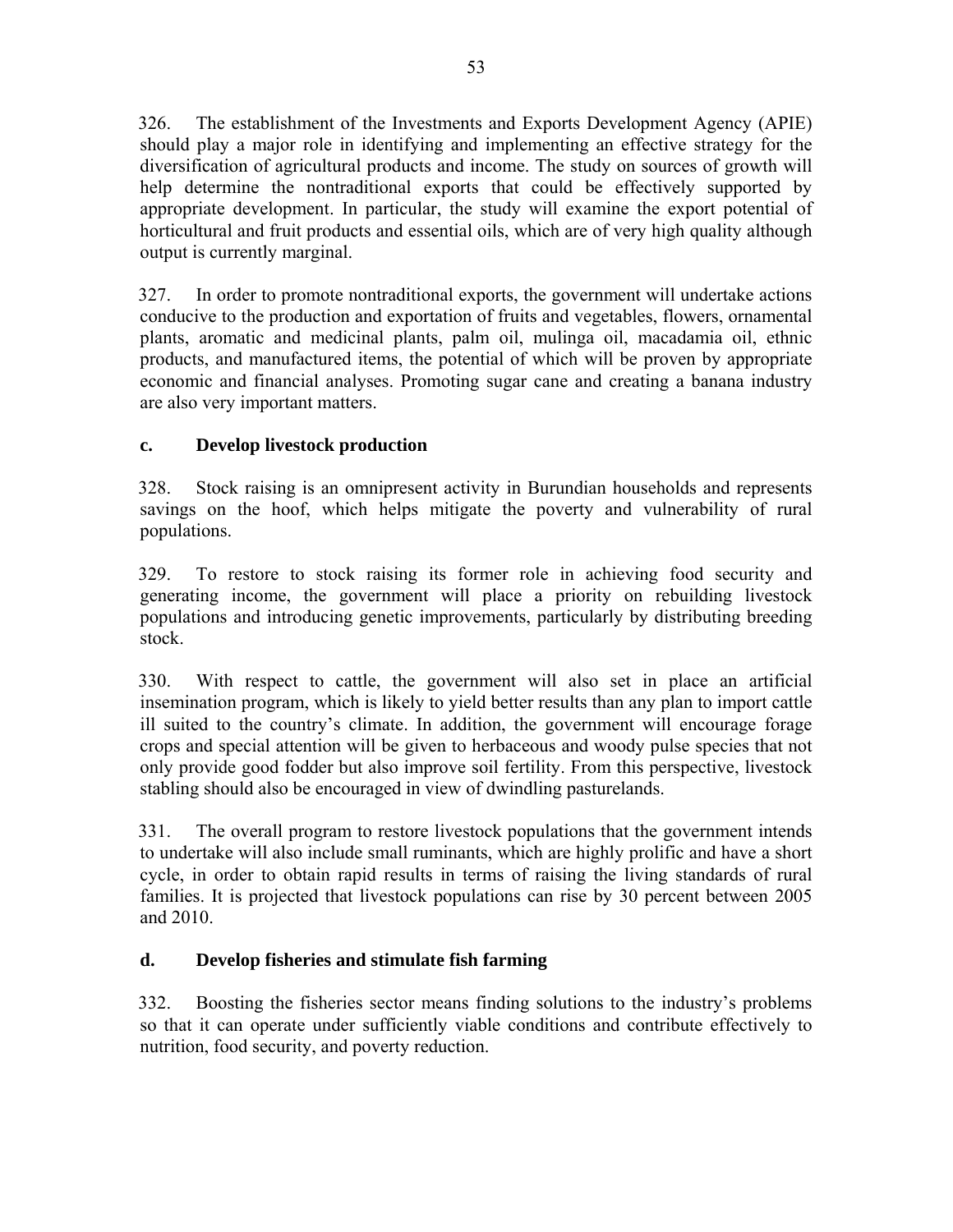333. The government's objective in the fisheries sector is to increase the output of fish and develop channels to supply regions of the interior with fish.

334. The strategy in this sector focuses on: (i) establishing a fisheries and fish farming industry; (ii) sustainable management of fishery resources; (iii) negotiating fishery agreements with the countries bordering on Lake Tanganyika.

335. To increase the output of fish, the government will undertake actions to: (i) develop aquaculture in suitable areas; (ii) provide small-scale fisheries extension services; and (iii) strengthen maritime legislation concerning fisheries and reactivate sub regional cooperation.

# **6.2.2.1.2***.* **Improve and protect the environment**

336. According to data published by the World Bank in the 2002 edition of its report titled The Little Green Book, forests cover just 3.7 percent of the country's total area, versus 59.6 percent in the DRC, 21.3 percent in Uganda, and 3.9 percent in Rwanda.

337. To consolidate the necessary link between environmental protection and development, government strategy will be based on the following themes: (i) upgrade institutional, technical, and financial capacities; (ii) promote the national policy on natural resources management; (iii) promote the sustainable use of natural resources.

338. To implement this strategy, the government will focus its efforts on the following actions: inform and educate all stakeholders about the rational management of natural resources; train and equip specialists in water management; train and equip the environmental police; develop natural resources management plans and support and assist local communities in managing natural resources; revitalize the national commission on the environment; reforest and develop all catchment areas in a comprehensive fashion; identify and introduce substitutes to protect threatened natural resources; develop a land use plan and explore the use of community reforestation schemes as a source of income.

339. With respect to land use planning, the issue of land management will take center stage. The specific goal will be to set in place a land occupancy policy that incorporates standards developed with the participation of all stakeholders. Awareness-raising programs will be undertaken in order to promote villagization.

340. Action by public officials alone will not be sufficient to confront all the problems of environmental decline. Accordingly, institutional mechanisms and appropriate incentives will be set in place to encourage involvement of the private sector and other nongovernmental entities in the management and use of natural resources.

341. Burundi has signed a number of international agreements on environmental protection, including, in particular, the United Nations Convention on Climate Change, Biological Diversity, and Persistent Pollutants.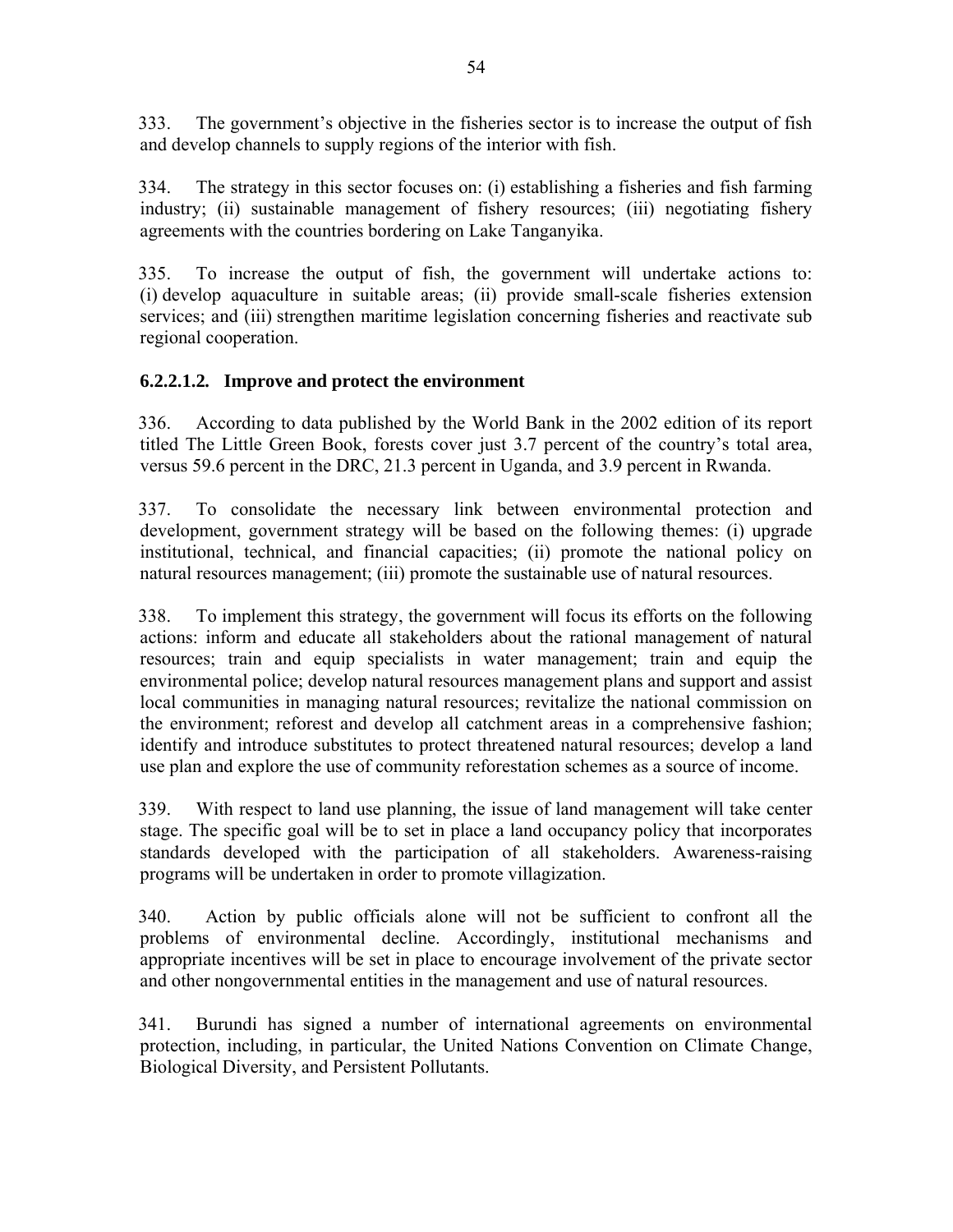### **6.2.2.1.3. Develop trade and industry**

342. Trade is a powerful engine of poverty reduction and growth. At the same time, the development of industrial activities is an absolute necessity in order to boost output, cut unemployment, and create new jobs.

343. The government's strategy is to create institutional, legal, and financial conditions conducive to the rebirth of industries impacted by ten years of war and the emergence of other wealth- and employment-generating industries.

344. Accordingly, the government will implement an attractive investment code, access to credit, training and information for businesses, and capacity building for existing support structures such as the Chamber of Commerce and APIE.

345. In addition, the government plans to take regulatory and institutional measures conducive to the development of commercial and industrial activities. To that end, a number of important steps will be taken, including: (i) make the investments and exports development agency fully operational; (ii) simplify the procedures for starting a business and establish a one-stop agency; (iii) implement the integrated framework for the development of international trade; and (iv) enforce the amended business law and prepare a new trade law and a law on competition.

346. Finally, the regulations for starting a business and those related to commercial activities will be developed in collaboration with the primary beneficiary, i.e. the structured and nonstructured private sector.

347. Implementation of these incentive measures will enable the industrial sector to play its role as an engine of development by processing local products and generating jobs and income.

# **6.2.2.1.4. Promote the mining sector**

348. The Burundian mining sector boasts substantial assets, with a varied range of mineral deposits, including nickel and associated metals, colombo-tentalite, vanadium, iron, phosphates, limestone, titanium, carbonatites, gold, and cassiterite that have already been explored.

349. The sector also offers good prospects for the diversification of economic activities with direct positive effects on economic growth, income, employment, and technology transfer. The studies conducted on the potential of the mining sector project an initial output of 11,641 metric tons of nickel, 1,580 metric tons of vanadium, and 1.5 metric tons of gold.

350. The government's objective in this sector is to promote and launch a national mining sector program and improve the legal and regulatory framework in this area so as to attract potential local and foreign investors who possess the necessary capital and technical know-how.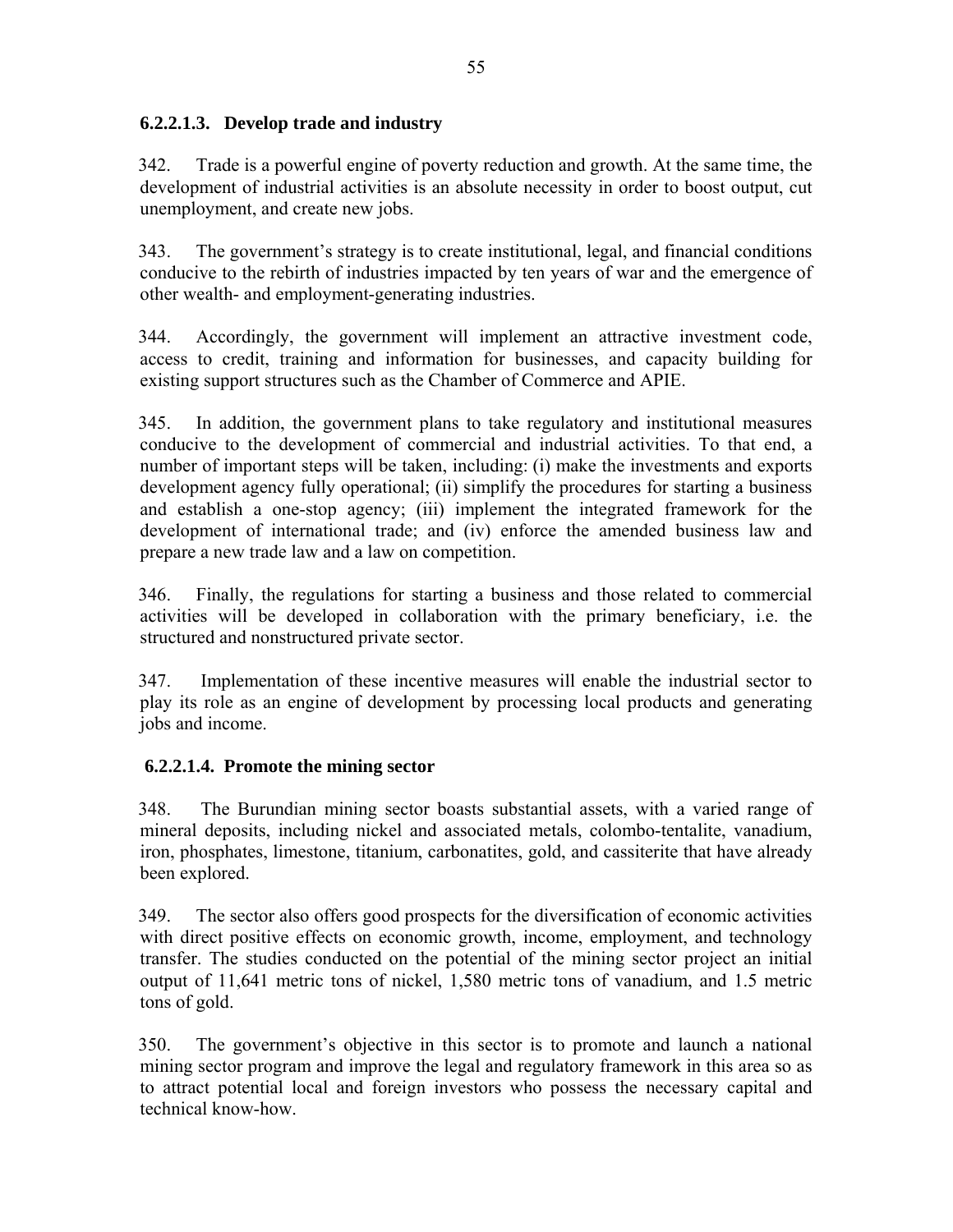351. The actions to be carried out will consist of the following: (i) stimulate exploration activities; (ii) design a sufficiently attractive mining code; (iii) promote the emergence of small-scale and semi-industrial activities; and (iv) form contacts with external partners for mineral extraction; feasibility studies on mineral deposits should be updated in the very short term.

### **6.2.2.1.5. Promote tourism and handicrafts**

352. Burundi possesses substantial potential in the area of tourism. The country has parks and natural reserves with a variety of wildlife and different microclimates. It is also dotted with lakes where various water sports are possible. In addition, due to its geographic location, the country could become a tourism hub leading toward the Great Lakes region and especially Tanzania.

353. The government intends to capitalize on the diversity of tourism products and take advantage of its strategic location in the Great Lakes region, conducive to the development of ecotourism and sports tourism on Lake Tanganyika. Implementation of this strategy would enable Burundi to meet an objective of 150,000 tourists by 2015 and 300,000 by 2020.

354. To that end, the actions to be taken consist of the following: (i) upgrade human capacities and professional skills so as to raise the quality of tourism products and services; (ii) use new information and communication technologies to enhance the country's image; (iii) seek the necessary financing to rehabilitate infrastructure and equipment, particularly at sites ravaged by war; and (iv) involve local communities and civil society in developing ecotourism and community-based cultural tourism.

355. Tourism has very strong links with handicrafts development. The latter is essential to increase income, particularly for youth, and to reduce poverty in rural and sub-urban areas.

356. To stimulate handicraft activities, the plan is to: (i) organize and develop the handicrafts sector; (ii) improve the quality of handicraft products; (iii) identify profitable outlets; and (iv) encourage training.

# **6.2.2.2. Diversification of employment and income opportunities**

357. One of the pressing challenges that the government must address is how to adopt policies that will enable the economy to absorb youth newly arriving in the labor market, on the one hand, and real and hidden unemployed populations in rural and urban areas, on the other. The problem is particularly acute because of rapid expansion of the working age population in the face of an employment shortage.

358. The raw data indicate that the working age population in Burundi, i.e. the population between 15 and 64 years of age, comes to 3.5 million. Agricultural activities on family farms occupy more than 80 percent of all persons in this category.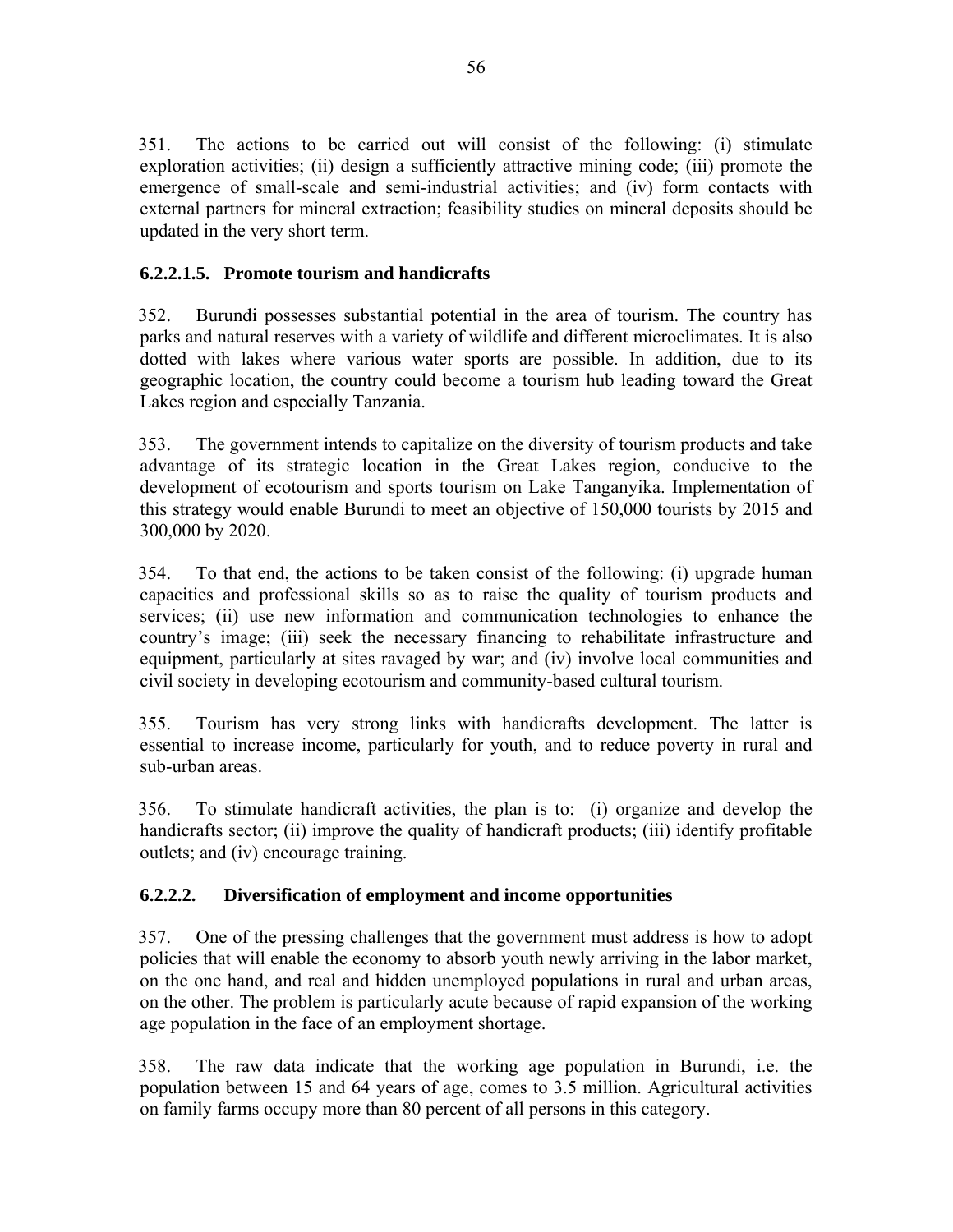359. In the modern sector of the economy, opportunities to create new jobs remain limited, as does the capacity to absorb job applicants, particularly youth.

360. The private sector is in tatters and investment has not yet resumed. In addition, the credit system used by financial institutions is too cumbersome, too restrictive, and does not encourage young people who have ideas about starting businesses. Mortgage conditions and high interest rates deter them from such plans.

361. With the normalization of the political situation and consolidation of peace and security, it is reasonable to hope that the investment climate will rapidly improve and that economic activity will resume in the near future, creating new employment opportunities.

362. Diversification of employment and income opportunities for the poor will involve the following: (i) promote micro credit throughout the country; (ii) promote laborintensive activities; and (iii) strengthen income-generating activities.

# **6.2.2.2.1. Improve credit access mechanisms**

# **(i) Promote micro credit**

363. The rural economy is marked by a low rate of monetization, and opportunities for access to credit remain especially undeveloped in rural areas. Savings volume remains very low because rural credit institutions are few in number and unevenly distributed across the country.

364. The government's strategy is to diversify the modes of production so as to transform the rural world. This policy will involve promoting and supporting micro credit systems and promoting small-scale individual and collective production units in the form of micro enterprises.

365. To promote the savings and credit system, particularly in rural areas, the government has just finished developing a microfinance policy that reflects its intention to: (i) establish an institutional, legal, and regulatory environment; (ii) promote collaboration among all development partners, beneficiaries, donor agencies, and other donors such as NGOs and churches; and (iii) assign to microfinance institutions, especially savings and credit cooperatives, the mission of approaching the poor instead of waiting for them to step forward to request services.

366. Establishing an institutional, legal, and regulatory environment will facilitate the expansion of micro credit in rural areas, and strengthening the partnership in the microfinance sector will serve to heighten the impact of poverty reduction activities.

367. The government's policy of approaching beneficiaries will enable the latter to be informed, overcome their fear of debt, and gain hassle-free access to credit. This approach will also enable microfinance institutions to better target their clients, learn the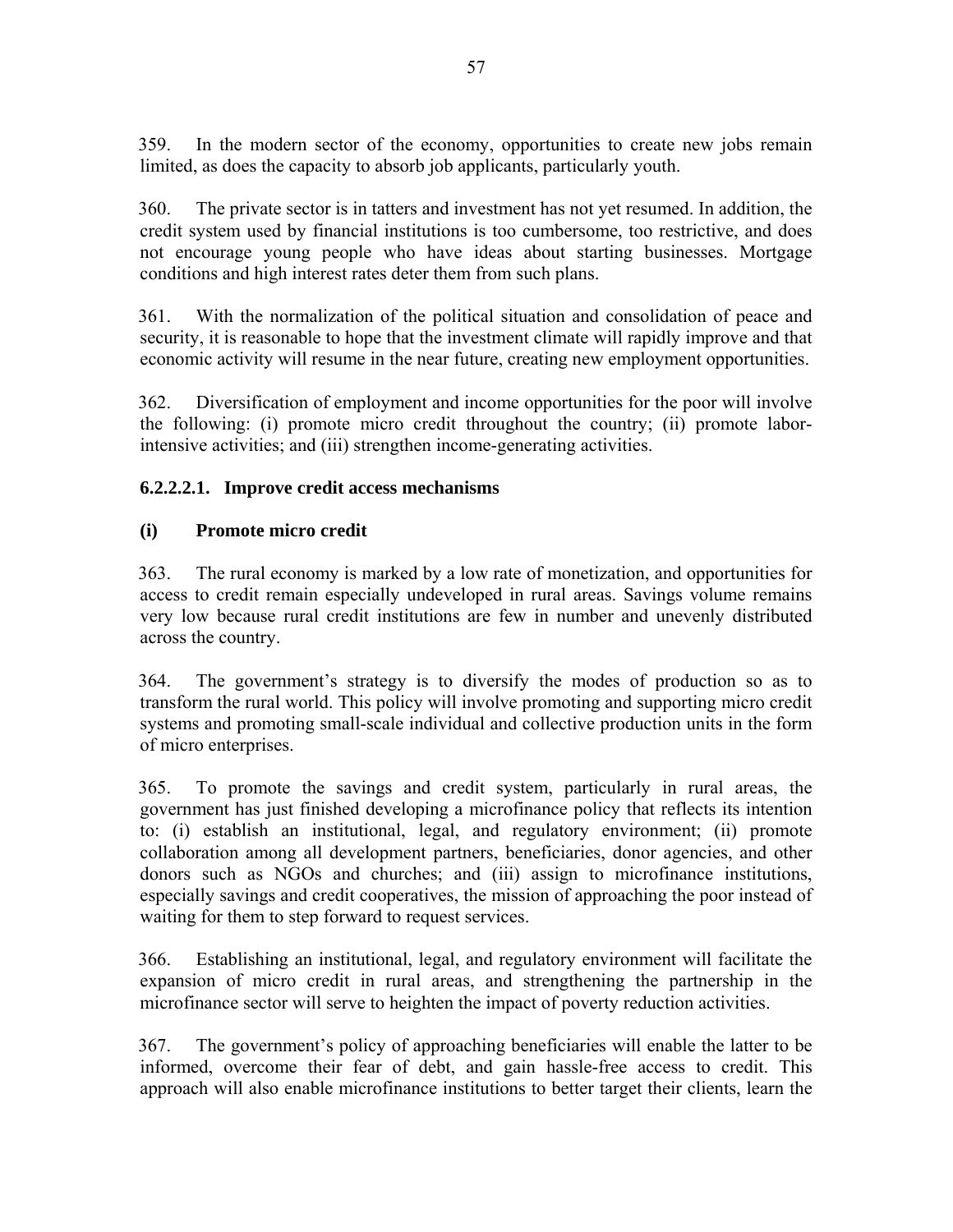real needs and aspirations of the poor in their environment, and distribute and monitor funds effectively.

368. To avoid setting up structures that are not viable for reasons of nonpayment, failure to understand the purpose of the system, confusion between loans and grants, or poor targeting of activities to be financed, the government will help train extension agents in a variety of disciplines, such as management of the micro credit system, marketing, and raising awareness of the importance of savings for access to credit or for selffinancing.

### **(ii) Strengthen the conventional financial sector**

369. Parallel to the development of institutions specializing in microfinance, the regular banking system should, more than in the past, play a decisive role in stimulating economic activity and growth. To that end, revitalization of the financial sector will involve the adoption and implementation of major reforms, particularly the following: (i) consolidate banking institutions; (ii) strengthen and implement effective systems of controls and regulations; (iii) improve credit risk assessments; (iv) develop the private sector's capacity to prepare business plans in support of loan applications; and (v) establish a clear legal framework in the areas of property rights and bankruptcy.

### **6.2.2.2.2. Promote income-generating activities**

370. The situation of heightened poverty in Burundi has resulted in substantial resourcefulness, as shown by the emergence of small businesses and other incomegenerating activities that have enabled the population to face up to its most basic needs.

371. Efforts to promote income-generating activities are an integral part of the government's poverty reduction strategy. The government intends to support and encourage micro credits as a way to promote local initiatives.

372. The government will strengthen existing initiatives, particularly through the following actions: (i) provide sustained outreach to associations, cooperatives, and other groups in rural areas; (ii) revitalize traditional handicraft activities such as pottery, metalwork, and basketwork; (iii) encourage micro entrepreneurs to enter industries such as product processing, agro processing, hides and skins, carpentry, and masonry; (iv) facilitate access to credit and micro credit by establishing sustainable and reliable guarantee systems; and (v) promote lifelong opportunities to acquire skills and thereby provide new options to workers and address the needs of the national economy.

### **6.2.2.2.3. Promote labor-intensive activities**

373. Nonagricultural employment in rural areas is a key component of the poverty reduction strategy. In the short term, programs to rebuild, rehabilitate, and maintain social and productive infrastructure represent an opportunity to expand rural employment and inject substantial income in rural communities, especially for youth.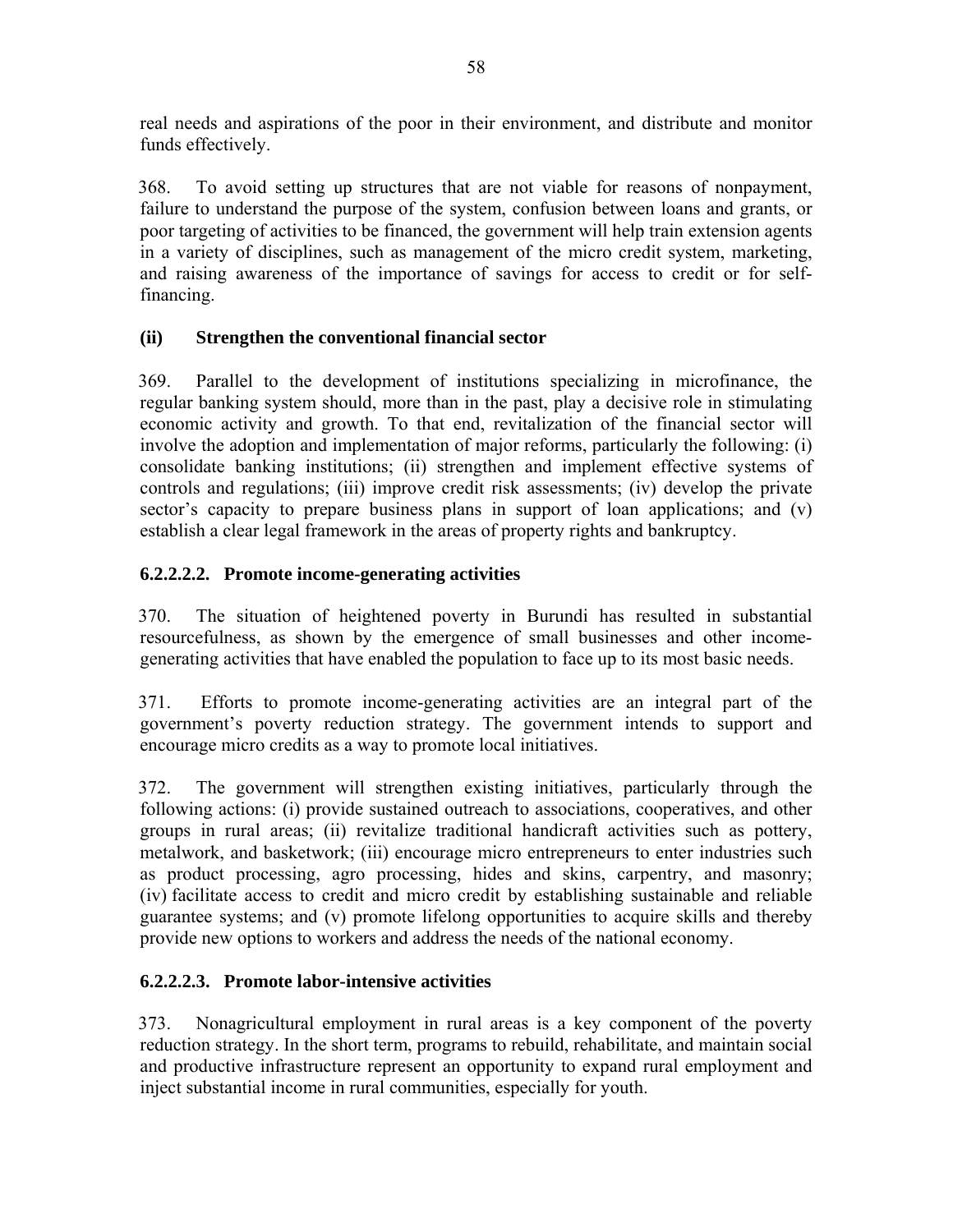374. The government will develop an environmentally sustainable and labor-intensive public works program for the rehabilitation and maintenance of roads and social infrastructure, marshland development, reforestation, terracing, and soil conservation. Specifically, programs undertaken by the government or municipalities will rely, as a matter of priority, on labor-intensive activities.

375. Implementation of these programs will target, first and foremost, women and youth so as to encourage them to participate as fully as possible in rural economic development. A concerted policy aimed at integrating the labor-intensive approach will be prepared for this purpose.

376. The objective will be not only to offer cash income to those who supply labor, but also to contribute to recapitalization of the countryside, which will help kick-start the cash economy and thereby provide leverage for transforming the rural world.

# **6.2.2.3. Private sector development**

377. The government is convinced that accelerated and sustainable economic growth can only be achieved by a dynamic and diversified private sector oriented toward exports. Accordingly, the strategy advocated for the medium and long terms will consist of making the private sector the engine of growth.

378. Economic liberalization and government divestiture of the productive sector in favor of the private sector are the fundamental pillars of economic management in Burundi. The principal objectives are to: (i) restructure the productive base; (ii) stimulate competition and achieve greater efficiency in all sectors of production; and (iii) reduce the burden placed by public enterprises on government finance.

379. This policy of economic liberalization and privatization of public enterprises, through reinforced reform of the legal and regulatory framework, should help create an environment conducive to attracting direct foreign investment, which remains at a low but promising level, given the country's potential and the gradual consolidation of political stability.

380. To that end, four specific areas of activity have been identified: (i) short-term emergency actions; (ii) ongoing reforms of the legal and regulatory frameworks; (iii) reinforced incentives for growth in private investment; and (iv) government desengagement from the productive sector and privatization of public enterprises.

381. Emergency actions will include: (i) liquidation of the government's domestic arrears; (ii) implementation of appropriate mechanisms of support for economic operators harmed by the crisis, particularly through reconstruction activities; and (iii) rehabilitation of trade centers, productive infrastructure, marketing channels disrupted during the crisis, establishment of a private sector recovery fund, etc.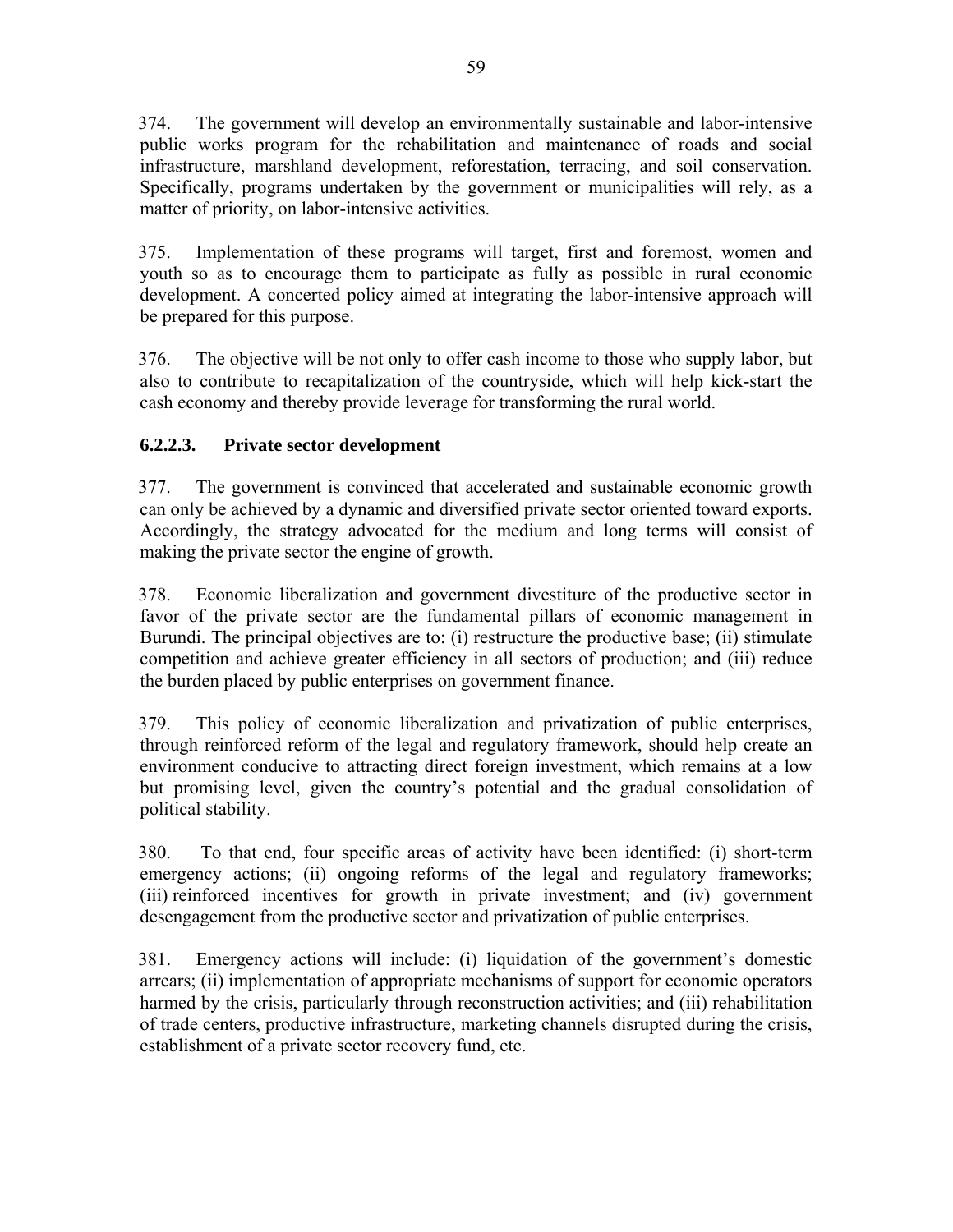382. To strengthen the reforms of the legal and regulatory framework, the government has just restructured the public institutions that provide support to the private sector, with an eye to making them more effective, by creating an investments and exports promotion agency (APIE). This entity, which will function as a one-stop window, will help improve services for economic operators and reduce administrative red tape.

383. In addition, to improve the investment climate, the government is well on the way to preparing an action plan to modernize all incentives for promoting trade (commercial law, business law, investment code), including the establishment of an arbitration center, and the strengthening of the financial sector.

384. With respect to privatization, the government will adopt a road map that lays out the 2007-2009 three-year program of government divestiture in the productive, commercial, and banking sectors. The government has already adopted a number of important measures including, in particular, liberalization of the sugar sector, and intends to conduct a study on liberalization of the oil sector. A program to strengthen the agency responsible for public enterprises (SCEP) is also planned so that this institution can steer the privatization program effectively.

385. Finally, the restoration of a democratic system and an encouraging security environment will enable the government to establish mechanisms to promote the participation of the Burundian Diaspora in the country's development. The know-how and contributions of Burundians abroad can indeed assist in private sector development. Consultations with representatives of the Diaspora will thus be initiated and consolidated.

# **6.2.2.4. Development of infrastructure in support of production**

386. Improvements to transportation and communications infrastructure and the availability of electric power will result in greater output, make Burundian enterprises more competitive, and improve the living condition of populations.

387. The government's objective will thus be, first of all, to rehabilitate infrastructure that supports productive activity, and then to space such infrastructure more densely for a gradual transformation of the rural sector. The government will attempt to strengthen its partnership with the private sector in carrying out projects to complete such infrastructure.

# **6.2.2.4.1. Improve transportation infrastructure**

388. How transportation is organized and the condition of the roads, especially rural roads, are two key elements in alleviating the isolation of remote areas and reducing poverty.

389. In general, the transportation sector is characterized by structurally high costs and dilapidated, poorly maintained, and infrequently replaced equipment.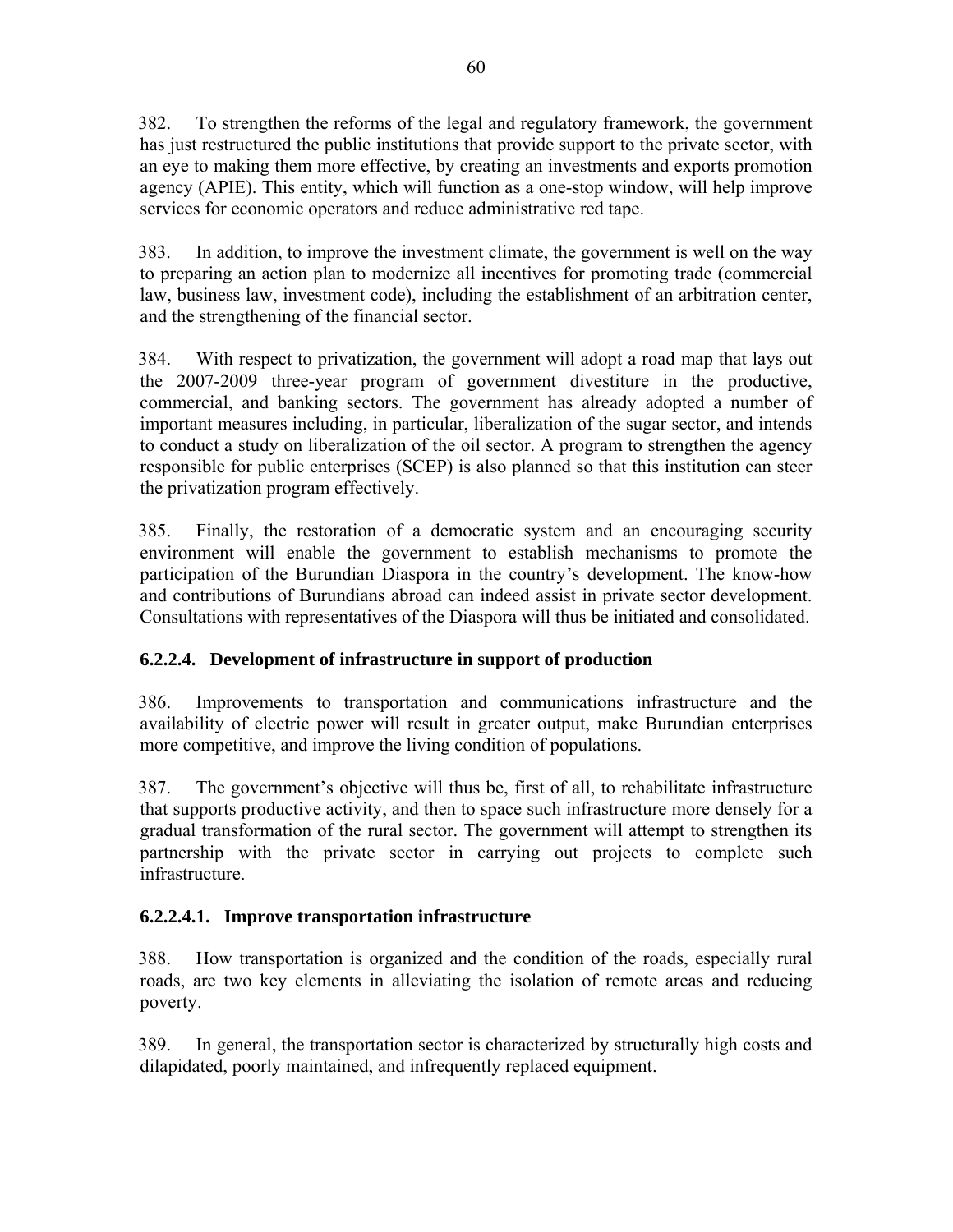390. The national road system, which ten years ago was one of the sub region's best, has greatly deteriorated for lack of maintenance. In addition, the country's weak international links (by water and by air) result in excessively high transportation costs.

391. The government's objective is to improve access to remote areas in the interior of the country in order to promote development and bring populations closer to government services, basic social services, and trade centers. To reach this objective, the government's strategy is to promote a road system that is efficient in terms of both density and quality, support the development of lake, maritime, and rail transportation, and modernize air transportation.

392. To that end, the government intends to rehabilitate and construct a road system that is efficient in terms of quantity and quality and thereby interconnect all provinces with asphalt roads and expand the system of local feeder roads.

393. International connections will be strengthened and measures taken to reduce the country's isolation by integrating it into the regional rail system, expanding the port of Bujumbura in line with international standards, and making the airport of Bujumbura a transit center.

394. With respect to regional projects, Burundi will participate in: (i) the maritime rail project to cover the Southern Africa-East Africa link via Lake Tanganyika and the port of Bujumbura; (ii) the connection to the project to build the railroad line linking Tanzania and Burundi; and (iii) the project to build an oil pipeline to transport oil from Kenya (Eldoret, Kampala, Kigali, Bujumbura).

# **6.2.2.4.2. Improve communication infrastructure and promote New Information Technologies**

395. The development of rural telephone service faces a number of obstacles, the most important of which are: (i) a weak national structure that does not permit the emergence of small local operators in either telecommunications or the Internet; and (ii) the nonexistence of a financial mechanism to assist the development of rural telecommunications.

396. The government's objective is to reduce the country's isolation by improving access to the various systems of communication, especially for populations living in remote areas. The strategy will be to develop communication infrastructure in order to improve the flow of information between urban and rural areas, stimulate production and regional trade, and thereby contribute to the emergence of new employment and income opportunities.

397. In line with this policy of working to reduce the country's isolation, the government will carry out the following actions: (i) formulate a national strategy for the development of information and communication technologies; (ii) develop basic infrastructure covering the entire country; (iii) liberalize the telecommunications sector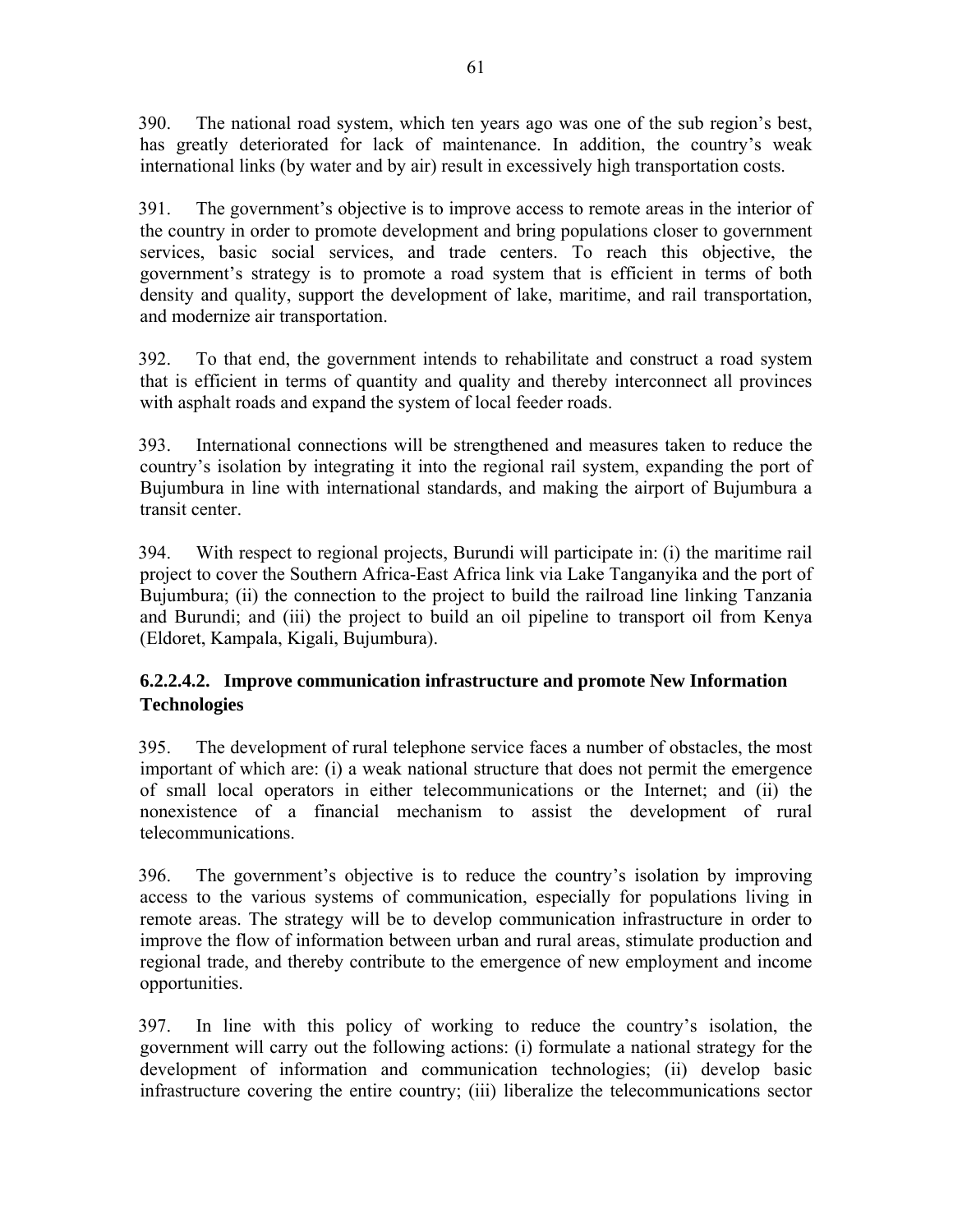and upgrade the capacities of the regulatory agency; and (iv) provide benefits to those who agree to invest in remote areas.

398. The development of new information and communication technologies is an important pillar of efforts to accelerate growth and create new jobs. Accordingly, the government will adopt incentive measures in order to: (i) diversify opportunities for Internet access; (ii) develop the market of telecommunications services; and (iii) take advantage of regional markets.

# **6.2.2.4.3. Expand power supply capacity**

399. The principal objectives in this area are to facilitate access to modern power sources for the greatest number of people possible, provide sufficient quantities of power for industrial, traditional, and mining activities, and satisfy the basic power requirements of households.

400. The government will undertake emergency actions for the short, medium, and long term to ensure the power balance. The immediate plan is to operate the existing power plant (5.5 MW) and build another plant of the same capacity to satisfy current demand and help kick-start the economy.

401. In the short term, the government will rehabilitate existing plants (Nyemanga, Buhiga, Ruvyironza, and Gikonge); the plan for the medium term is to upgrade regional hydroelectric plants such as KABU 16, RUSUMO Falls, and RUZIZI III; and, in the long term, the government will follow a policy of power balance at the national level by developing hydroelectric sites for which pre-feasibility and feasibility studies have already been done, as well as other new sites, yet to be identified, along such rivers as the Mpanda, the Maragarazi, the Ruvubu, the Ruvyironza, the Murembwe, the Kagunuzi, etc. The government also intends to make use of the Inga dam to cover power requirements.

402. In addition, the government will undertake a rural electrification program to provide the power needed for economic activities, in particular by extending the grid and connecting villages located near power lines, and disseminate information on alternative energy sources affordable for low-income households or suitable for communities located at some distance from the national grid.

403. Finally, there is a substantial need to rehabilitate the distribution grids, especially in suburban areas, and to increase their output.

### **6.2.2.5. Regional integration**

404. Government policy is to ensure Burundi's integration in the sub regional market, as well as to strengthen the institutional and regulatory mechanisms and thereby enable the country's industrial facilities to diversify their output and stimulate the supply of exportable products.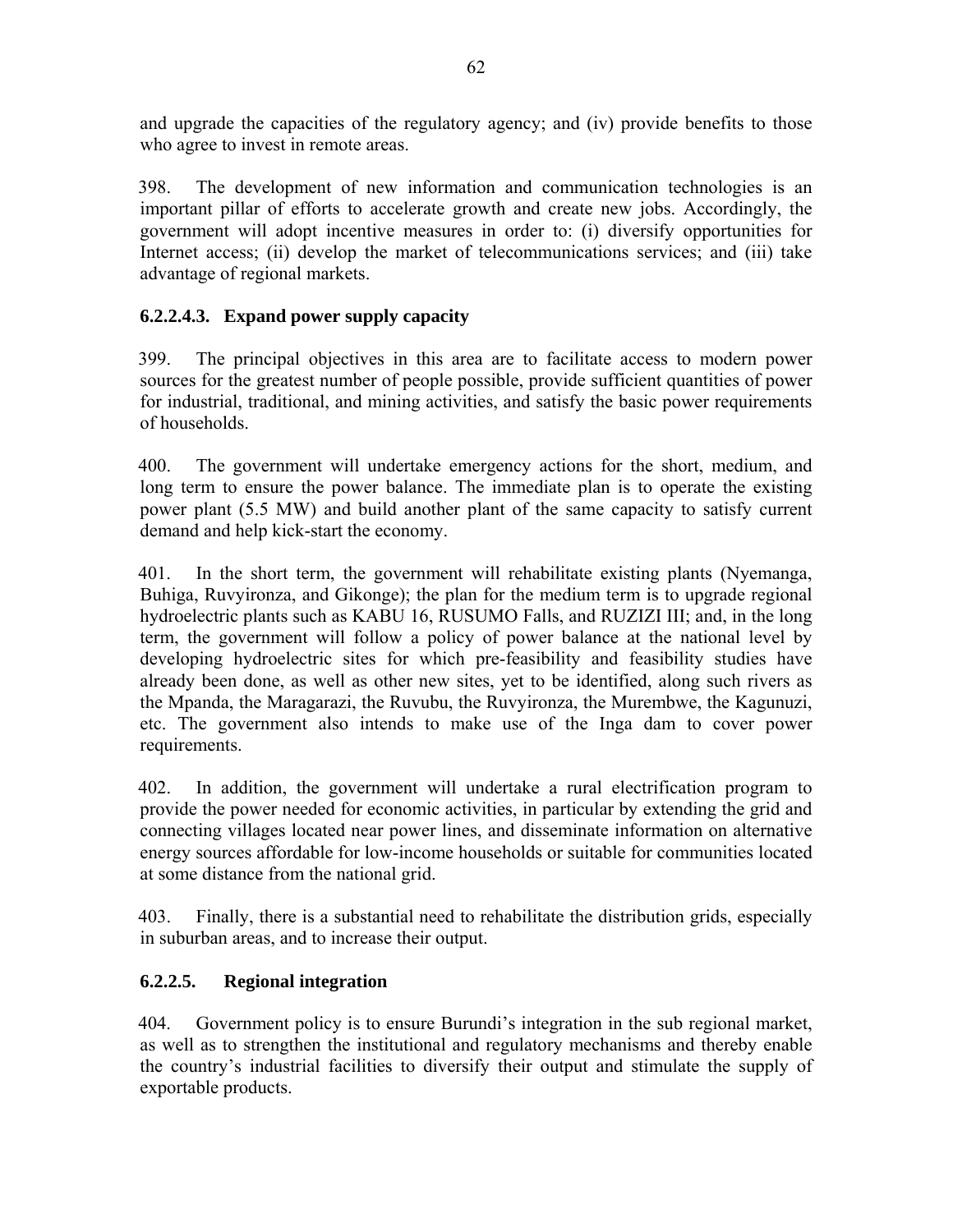405. The government's strategy will be to participate fully in COMESA, which offers real opportunities for the country to become integrated into the sub regional economy and expand the market in which Burundian enterprises operate, leading to economies of scale and fuller integration in the world economy.

406. In addition, the government is committed to promoting trade with the countries of Central Africa in order to take advantage of the opportunities provided by access to a wider market. It will also contribute to the revival of the Economic Community of the Countries of the Great Lakes (CEPGL), seek membership in the East African Economic Community, and help meet the economic growth objectives for Africa set by NEPAD.

407. Within this framework, the government will undertake dynamic and innovative steps to promote trade and encourage industrial investments, specifically by: (i) applying the common external tariff of COMESA; (ii) introducing the VAT by the end of 2006 to adopt indirect taxation conducive to the development of SMEs, SMIs, and direct foreign investment.

# **6.2.3. Develop Human Capital**

408. As with the economic growth sector, Burundi also faces a human capital development crisis that spares no segment of society. The government's social objective is to restore prewar performance levels in the medium term and achieve the Millennium Development Goals (MDGs) by 2015.

409. To meet this challenge, the government is committed to progressive budget increases in pro-poor spending, principally in the areas of education, health, social welfare, and HIV/AIDS.

# **6.2.3.1. Education sector**

410. The government is currently developing a concerted education sector policy with the assistance of development partners. This policy will consist of instituting major reforms to ensure sustainable development of the sector and establish the necessary conditions for its recovery.

411. The objective of this policy is to: (i) raise enrollment ratios at all levels of education; (ii) raise the enrollment ratio of girls; (iii) reduce illiteracy; and (iv) eliminate regional disparities.

412. To reach these objectives, the strategies planned by the government will focus on the following: (i) build, rehabilitate, and expand education infrastructure, placing a priority on the most underprivileged regions; (ii) upgrade the capacities of the education system by training trainers and teachers of sufficient quality and in sufficient numbers; (iii) make appropriate educational equipment and teaching aids available to both public and private institutions at all levels of training; (iv) enhance the status of teachers; (v) reinforce education planning entities and improve the school map; (vi) develop a national policy on vocational education in order to integrate youth currently outside the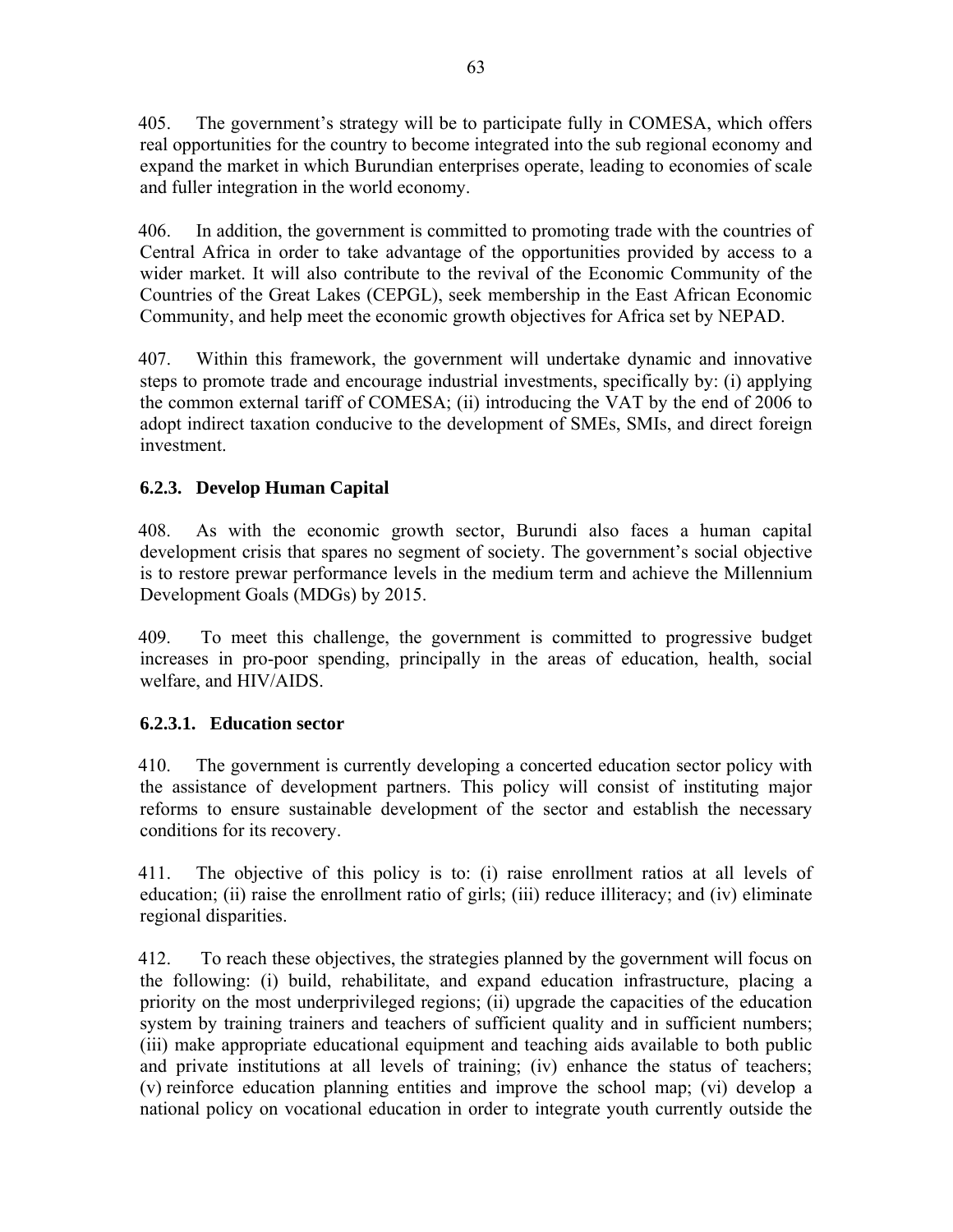school system; (vii) promote private education; (viii) mobilize financing; and (ix) match training to employment so as to meet the country's socio-economic development needs.

413. At the **primary level**, the government's objective is to achieve universal school enrollment by 2015 and improve the quality of education. In this regard, in late 2005 the government announced free primary education, which boosted enrollment levels from 260,000 to 500,000, i.e. an additional 240,000 children at the start of the 2005-2006 school year. In addition, by 2007 the government will begin to introduce courses in Swahili and English to facilitate successful regional integration.

414. To cope with this major influx of students following the decision to offer free education, the government has set up a primary education support program to address the imperative need to increase absorptive capacity and improve the quality of education.

415. At the **secondary level**, the government intends to support the creation of municipal secondary schools and provide educational equipment and qualified teachers so as to guarantee a quality education. These so-called colleges will gradually take over a full cycle of studies in order to avoid a bottleneck at the transition from the common-core curriculum to the higher cycle. A priority will be placed on technical education in order to satisfy real market needs. The objective is to gradually increase student enrollment from 4 percent at the present time to 20 percent in 2010 and 30 percent in 2015.

416. With respect to **higher education**, the government's objective is to expand access to a quality education. To achieve this goal: (i) training courses will be diversified to ensure a good match between training and staffing needs in the labor market; (ii) qualified trainers will be motivated to focus on training and research, with a priority placed on studies that pertain to the processing of local products; (iii) private developers will be encouraged to provide a quality education; and (iv) at the doctoral level, on-site training will be encouraged as much as possible.

417. With respect to **early childhood**, the government will capitalize on the experience acquired in implementing the World Bank and UNICEF projects, especially regarding protection of the young children of underprivileged families. In this area, a pilot project to develop preschool facilities in 34 municipalities demonstrated that such initiatives are favorably received by the population because of their dual positive effect on early childhood development and free time for mothers, who can then tend to other activities besides child care.

418. During this phase of revival of education sector development and financing, the studies carried out in connection with the task of formulating development and financing strategies for the entire sector will be updated and added to, with an eye to implementing an education policy that includes a clear description and good coordination of the roles of the various partners (local communities, parents, NGOs, private sector, and development partners).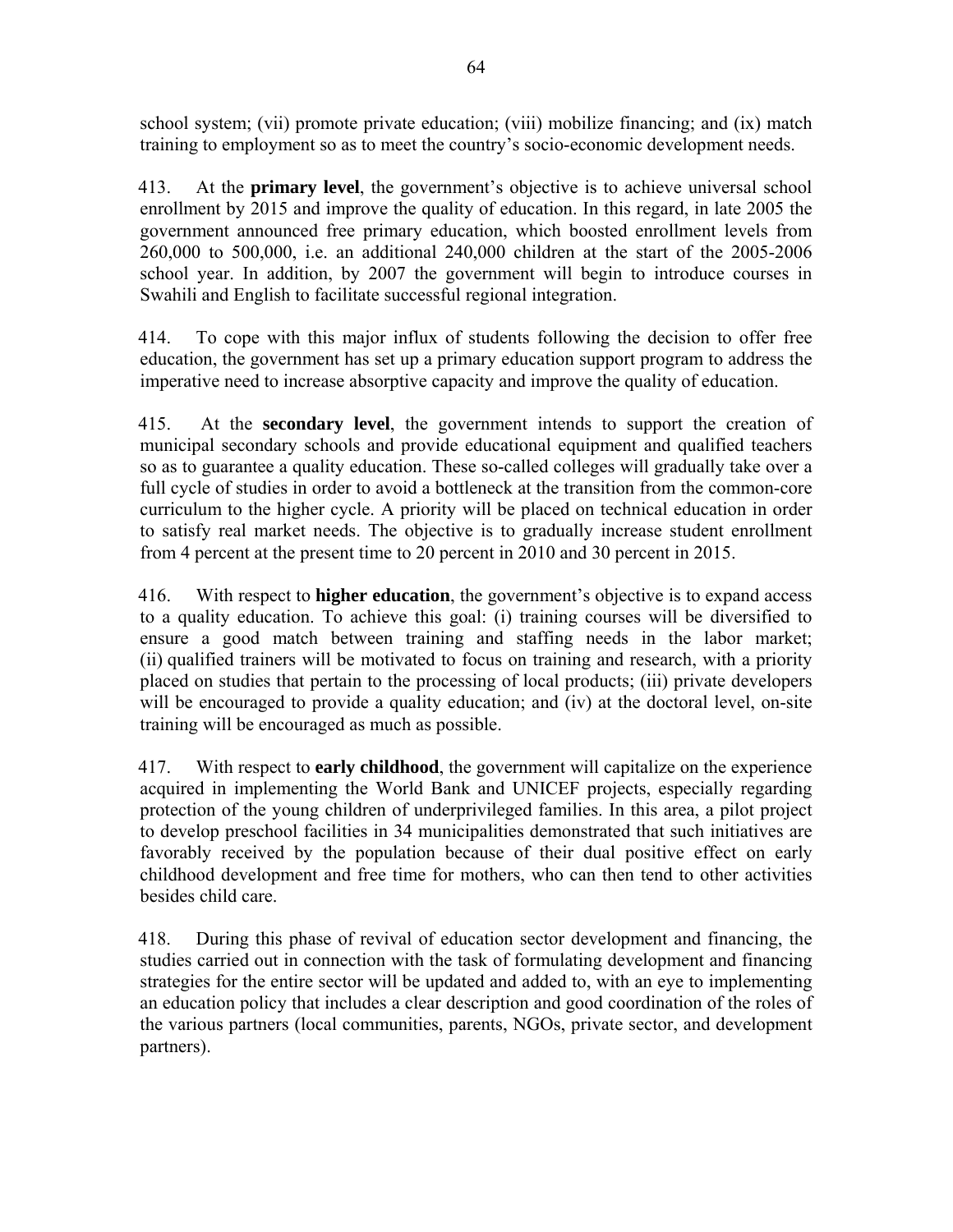419. As regards **culture**, a special emphasis will be placed on restoring the national heritage, in particular by creating true cultural industries and strengthening national identity.

420. Vigorous efforts need to be made to promote **sports**, not only in order to nurture young talent but also to boost the image of Burundi in the family of nations. A strategy will be developed and implemented to promote playing sports appropriate to the different social categories.

421. In this area, major efforts have recently been undertaken by the government. In particular, these include the all-purpose sports stadium and upcoming development of the Olympic stadium. Sports infrastructure will gradually be built throughout the country, specifically to promote popular sports.

# **6.2.3.2. Health sector**

422. In 2005, the government established its health sector development policy on the basis of the conclusions of the national forum on health issues. This policy revolves around four objectives: (i) reduce the maternal mortality and neonatal mortality rates; (ii) reduce the infant mortality and child mortality rates; (iii) reduce the prevalence of transmittable diseases, deficiency diseases, and malnutrition; and (iv) strengthen health sector performance by improving access to services and the quality of care.

423. In the short term, the government's priority actions will be to: (i) rehabilitate health infrastructure and make existing infrastructure operational, in line with health standards; (ii) improve the availability and accessibility of essential drugs and other consumables, medical and surgical devices, and laboratory reagents in all health facilities throughout the country; and (iii) reassign health personnel to areas with staffing shortages, increase the availability of personnel in terms of quantity, and improve their quality. The government also intends to beef up programs to prevent and control the principal endemic-epidemic diseases, along with immunization, reproductive health, and health education programs.

424. In the medium term, the government will need to revitalize sectoral development reforms and, in particular: (i) formulate a new drug policy and new strategies for health sector financing, involving beneficiaries themselves, particularly through mutual benefit insurance schemes and appropriate health insurance for the informal sector specifically adapted to poor rural areas, so as to bring the cost of care in line with the purchasing power of the population; (ii) continue to promote the autonomy of health care facilities; and (iii) provide health care coverage to the most vulnerable groups, especially children under five years of age and women at childbirth.

425. With respect to health sector financing and sustainable management, the government plans to promote a partnership with the private sector, civil society, NGOs, and community-based organizations. In addition, the government will make every effort to resolve the issue of human resources to ensure that quality health care services are provided at the national and decentralized levels on a permanent basis.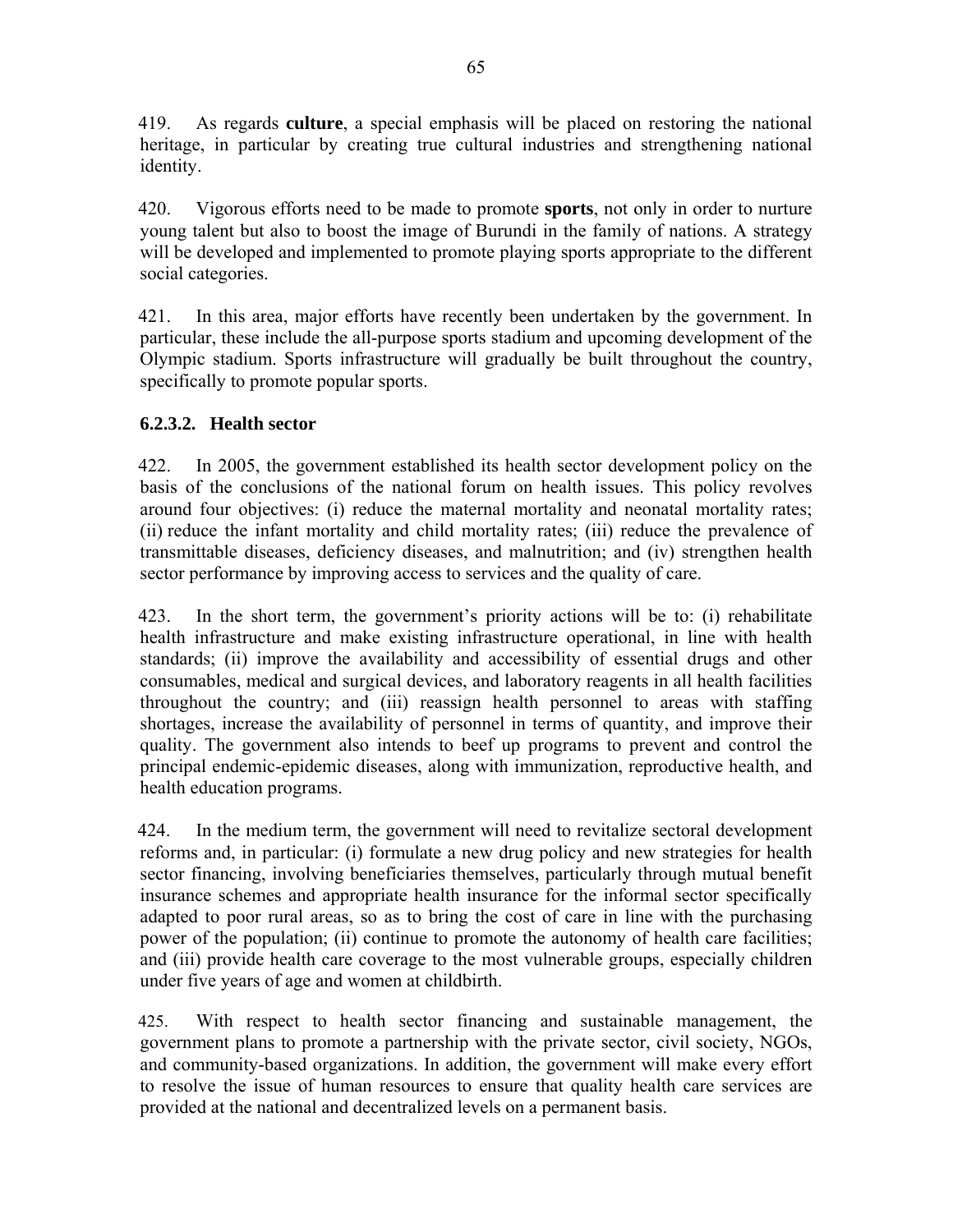426. As such, the objectives set by the government are to: (i) reduce the infant mortality rate from 114 deaths per 1,000 live births to 90 in 2010 and 65 in 2015; (ii) reduce the maternal mortality rate from 800 deaths per 100,000 live births to 560 in 2010 and 392 in 2015; (iii) raise the proportion of births assisted by health personnel from 17 percent in 2002 to 35 percent in 2010 and 60 percent in 2015; (iv) increase immunization coverage to 85 percent in 2010 and 90 percent in 2015; (v) reduce the percentage of children with low body weight from 30 percent to under 10 percent in 2010; (vi) reduce the percentage of children with growth retardation from 52.5 percent to 35 percent and low body weight from 39.2 percent to under 26 percent in 2010.

#### **6.2.3.3. Access to potable water, hygiene, sanitation, and decent housing**

427. The crisis weighing on Burundi for more than a decade took a devastating toll on the infrastructure for supplying potable water, hygiene and sanitation systems, and housing. Furthermore, it has been noted that all this destruction has led to a rise in waterborne diseases and the spread of malaria.

428. The government's strategy is to develop a water sector policy aimed at providing rural and urban populations with the minimum quantity of water necessary for their survival.

429. In the area of **hygiene and sanitation**, efforts will be undertaken in urban and rural centers to promote a sanitation program with the participation of organized communities and the private sector.

430. The principal objectives in this sector are to: (i) develop water sources and rehabilitate potable water supply systems; (ii) strengthen water production facilities; (iii) strengthen existing sanitation programs and expand them nationwide; (iv) promote community management of water supply; and (v) train and inform populations about hygiene and sanitation techniques appropriate to their environment.

431. With respect to **housing**, the destruction in the wake of the conflict has only worsened an already difficult situation. In rural areas, where more than 90 percent of the population lives, there is virtually no housing that meets standards of decency.

432. Even though Burundi is an overpopulated country, its urbanization rate of 9 percent makes it one of the least urbanized countries of the world. All signs indicate that it will continue to be an essentially rural country for a long time. For this reason, it is important to bring coherence to community land development issues within the framework of village-based clustering.

433. Such a policy will have the greatest chance of success because displaced and repatriated populations are already accustomed to village life in host sites. Making villages viable, specifically by developing water supply systems, electric hookups, and road access, will make them more attractive, especially for youth to develop nonagricultural activities.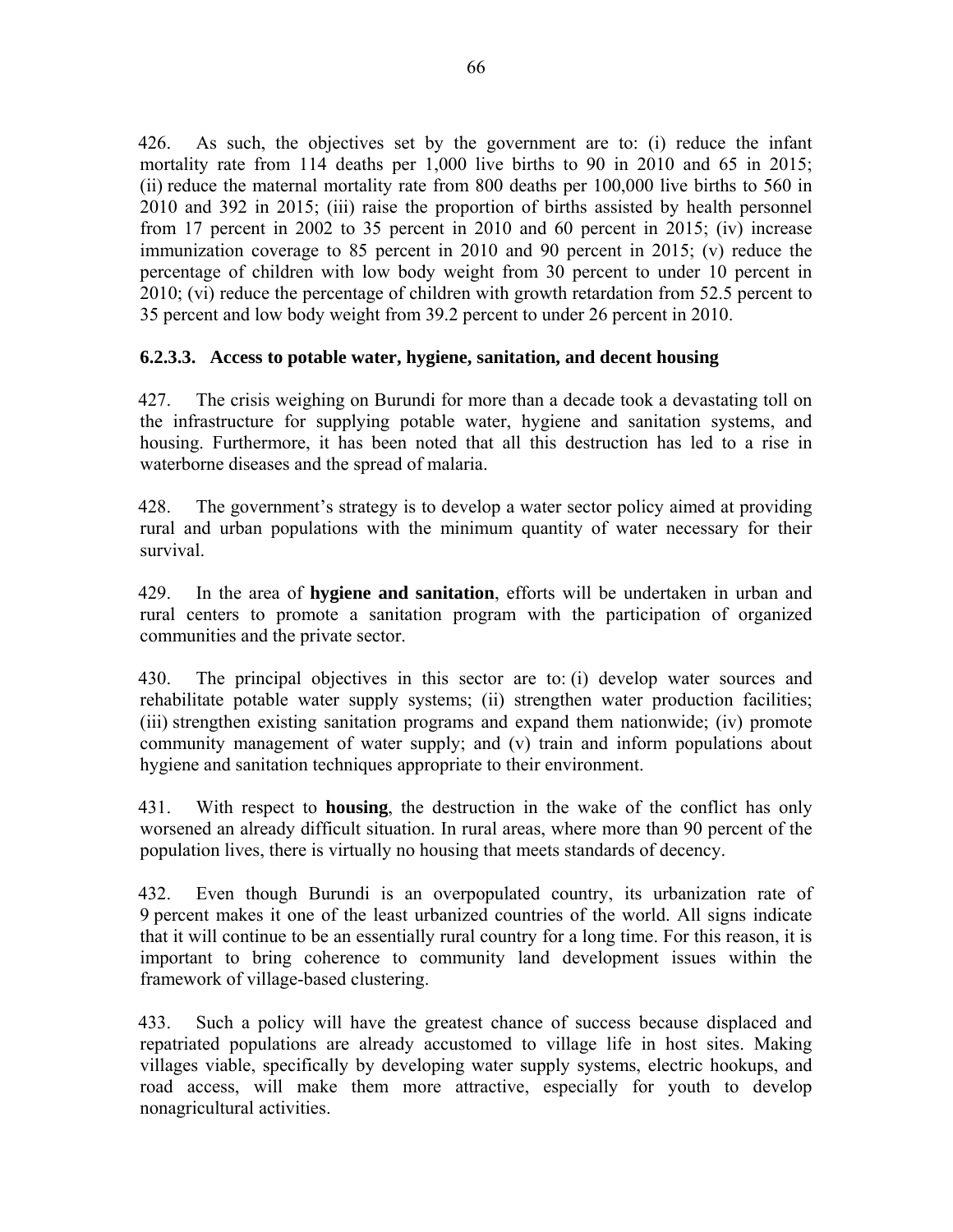434. To address the problem of the country's strongly rural makeup and to improve housing, the government will take steps to: (i) develop a long-term policy on housing and urbanization; (ii) make the urbanization policy an integral part of land use planning; (iii) promote more densely populated urban areas and secondary centers; (iv) institute mechanisms to raise funds and financing for housing; (v) promote collective housing; (vi) promote private initiative, especially regarding the use of local materials; (vii) strengthen decentralization; and (viii) promote the clustering of populations in villages.

### **6.2.3.2. Support to vulnerable groups**

### **6.2.3.2.1. Strengthen social welfare**

435. The government's strategy will be to strengthen existing structures in order to provide better services to users and establish new structures for improved coverage of populations harmed by the conflict.

436. In this context, the government's approach is to involve populations in designing and managing social welfare systems and thereby address specific financial constraints and diverse social needs.

437. The approach allows the government to provide guidance and also to adjust the systems in line with clearly felt and clearly stated priorities stemming from close contact with the social welfare systems set up in this fashion.

438. Within this framework, the government will set in place appropriate financing mechanisms and encourage and support the development of community-based mutual benefit health insurance schemes by launching a program to promote their development. This system will evolve concomitantly with growth in the income of populations and will make the other programs more effective. The development of mutual benefit health insurance schemes is part of the National Health Development Plan (PNDS).

### **6.2.3.2.2. Reintegrate victims in their communities**

439. The starting point for real rehabilitation of victims is their acceptance within their community of origin. It is thus of fundamental importance that communities be prepared to support peaceful cohabitation between persons who have often engaged in combat on the hillsides and who decide to seek permanent reconciliation.

440. The main challenges will be to develop peaceful conflict resolution capacities at the community level, promote social mechanisms of mutual aid, and develop the habit of community management of social infrastructure and micro projects with an eye to securing a sustainable reconciliation.

441. The response to the problems of victims must place an emphasis on their socioeconomic reintegration and ensure full respect for human rights. It should also be rooted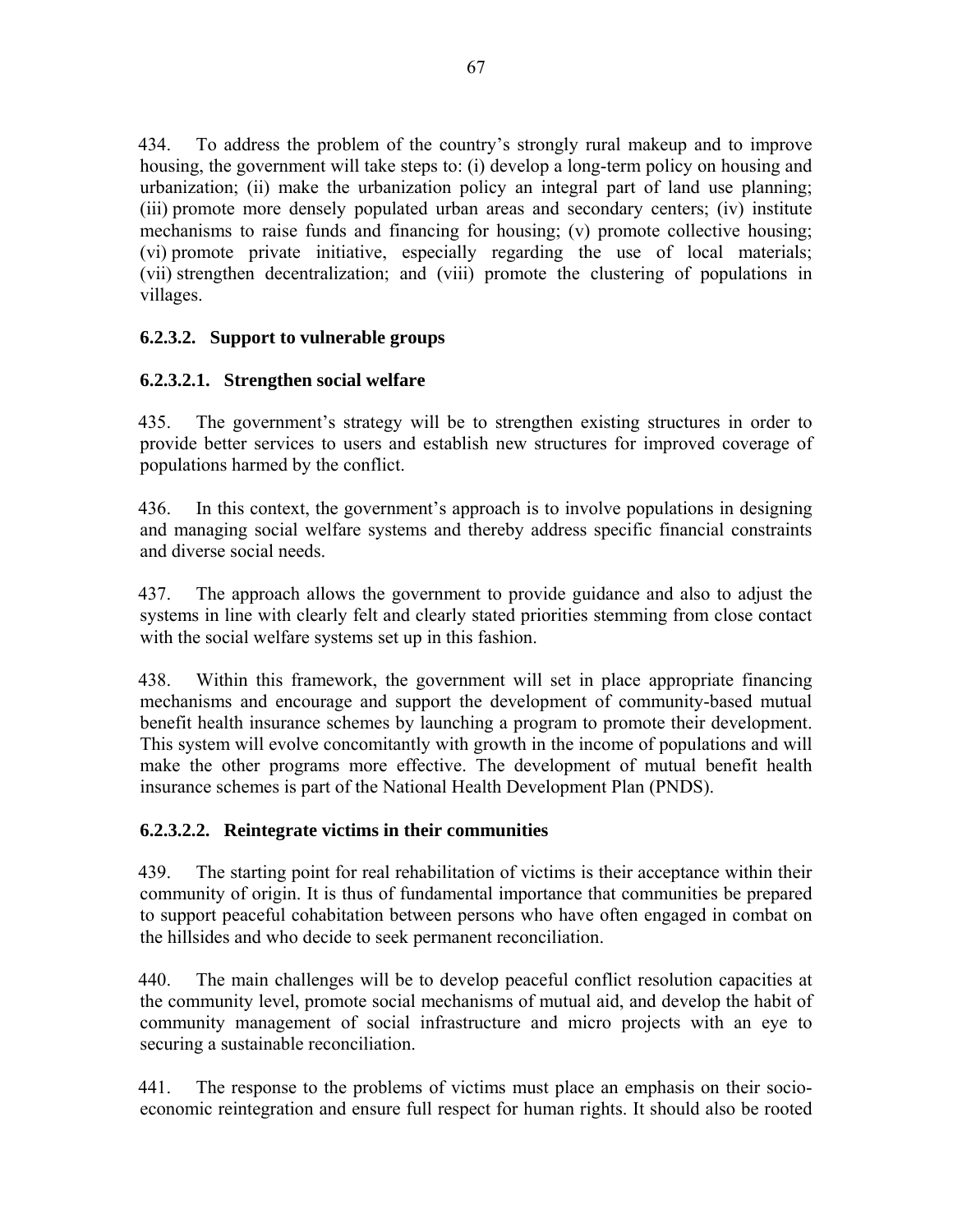in a strategic approach of providing assistance to vulnerable persons, thus enabling them to strive for self-sufficiency and truly participate in the socio-economic development process. Successful implementation of this strategy will necessarily entail the implementation of additional programs designed to: (i) welcome victims in their communities; (ii) support reintegration; (iii) upgrade the productive capacities of victims; (iv) improve the coordination of interventions targeting victims; (v) strengthen the capacity to treat psychological trauma; and (vi) assist the disabled.

442. At the present time, more than 500,000 Burundians are living outside the country, and more than 200,000 others are internally displaced. Ex-combatants should be added to these figures.

443. Improving the security situation is the key to accelerating the number of voluntary returnees, and the corollary of this is a heightened need of financing for resettlement activities.

444. To ensure their voluntary reintegration in their communities with full dignity, the following activities are planned: (i) identify and develop transit host sites; (ii) inform, mobilize, and monitor returnees; (iii) facilitate the return of refugees and displaced persons by providing transportation to their region of origin and assistance in fulfilling the administrative formalities, thus permitting successful social rehabilitation; (iv) distribute a package of food and nonfood items to returnees to ensure survival under decent conditions during a period of at least three months pending the first harvest; (v) support the more vulnerable groups (unaccompanied children, the elderly, the chronically ill, pregnant women, etc.).

### **a. Support reintegration**

445. The reconstruction and rehabilitation of social infrastructure are of critical importance to the reintegration of those displaced by the conflict. This situation offers the opportunity to rethink Burundi's housing policy. While it is agreed that, for cultural reasons and issues of social cohesion, it makes sense to encourage people to return to their native hillsides, it is also true that land pressures and the goal of bringing social services closer to rural populations are sound reasons for resettling victims in villages.

446. This policy of villagization is also conducive to the gradual transformation from a subsistence economy to a market economy, with the objective of diversifying income sources and thereby reducing the structural causes of income poverty. This vision also lends itself to the development of cooperatives that supply labor, products, and services at the sites of the new villages.

447. The government is aware of the stakes and challenges associated with the villagization policy. Accordingly, it intends to engage in serious discussions with the participation of the primary stakeholders in order to work out together the best strategy for true integration of communities and achieve peaceful cohabitation among Burundians.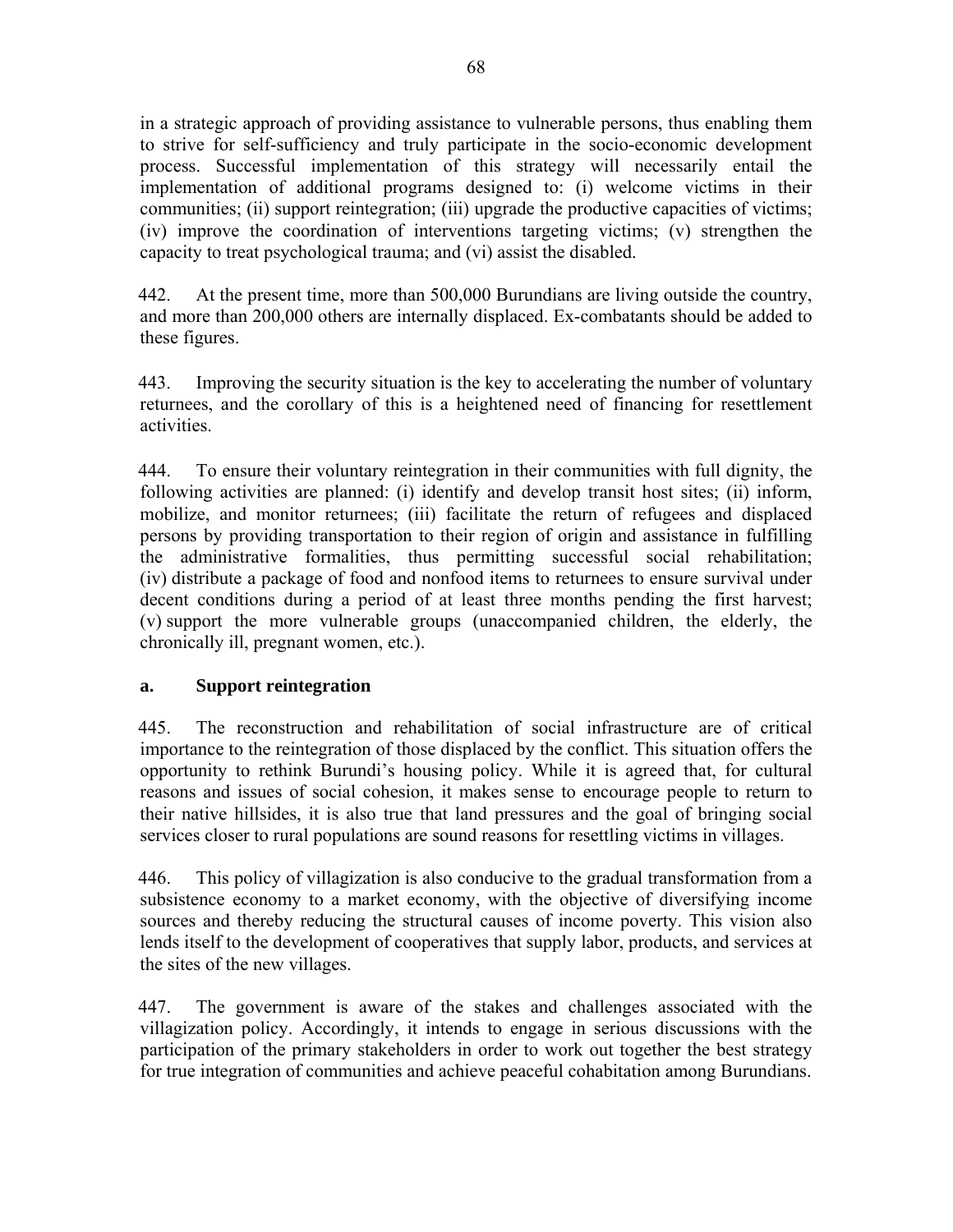### **b. Upgrade the productive capacities of victims**

448. The victims of the Burundian conflict face a steady decline in living conditions and extreme poverty due to the pillaging of their means of production. This situation keeps them in a structural and perpetual, structurally imposed state of requiring assistance.

449. Restoration of the capacities of this segment of the population is thus an urgent concern in order to ensure a rapid return to an active agricultural and artisanal life, a prerequisite for improved living conditions.

450. The strategy for the economic reintegration of victims falls within the framework of economic diversification with the objective of absorbing the entire unskilled population of victims.

451. Under this approach, different economic opportunities can be opened up, with a focus on nonagricultural activities. The main challenge will be to provide facilities to victims for improved access to inputs.

# **c. Strengthen the capacity to treat psychological trauma**

452. The psychological consequences of the conflict and other traumas show up as after-effects in the great majority of displaced populations. As a result, the rehabilitation of victims is not only of a material nature -it also requires coverage for victims in terms of psychological and mental health care. The government attaches a particular priority to this component of the program to rehabilitate victims of the conflict. It will be planned in such a way as to ensure national coverage with professional staffing and substantial resources.

# **d. Assist the disabled**

453. The disabled are the most vulnerable group and the most prone to poverty. It is therefore important to identify specific programs for the disabled in the areas of advocacy, education, and health care.

454. Special emphasis will be placed on implementation of appropriate statutes and regulations, preparation of a specific policy, support to associations of the disabled, and the rehabilitation of disabled individuals.

# **6.2.4. Prevent And Control HIV/AIDS**

455. The government is determined to provide a national response to the HIV/AIDS pandemic in order to achieve two major objectives: (i) stem the spread of HIV; (ii) reduce its impact on individuals, families, and communities. The goal is to prevent any expansion of HIV/AIDS and provide social support and appropriate care to those already infected or affected by the pandemic.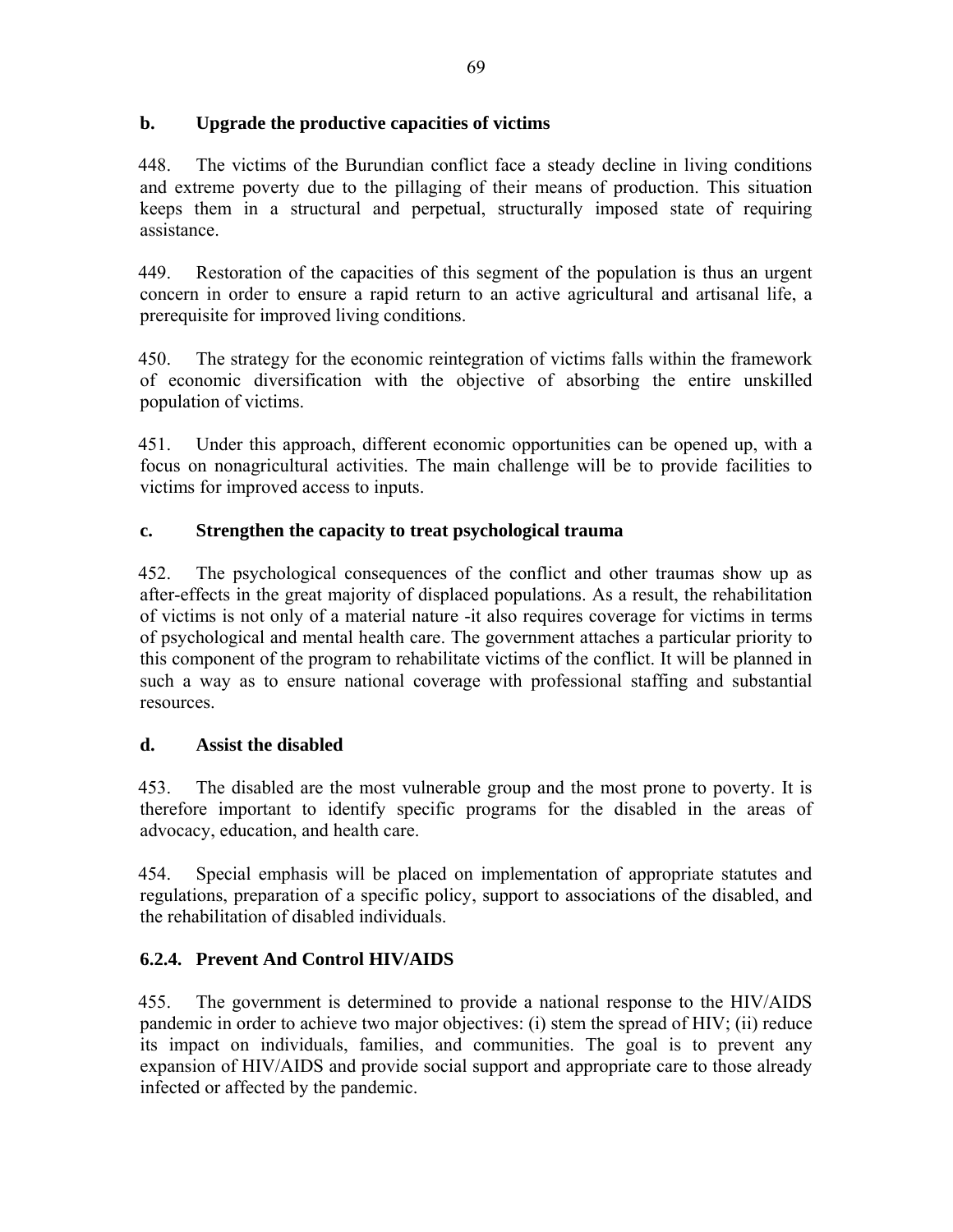### **6.2.4.1. Prevention of HIV transmission**

456. This is the fundamental basis of action in the fight against HIV/AIDS. Today, greater access to anti-retroviral treatment is raising the hopes of thousands of people living with HIV/AIDS in Burundi. It is essential that this improvement be accompanied by an expansion of prevention programs, because if the incidence of HIV is not reduced, then access to treatment will become more and more difficult.

457. The HIV prevention strategy will emphasize local awareness-raising activities, along with other activities focusing on education for girls and gender equality, human rights, interventions aimed at breaking the vicious circle of poverty, malnutrition, and HIV and opportunistic infections, and will seek greater involvement of youth and of people living with HIV in the effort to prevent the disease. These activities will follow the guidelines set forth in the national strategy on communication for behavioral change, developed and validated in 2004.

458. The government will support implementation of the new national policy on condom use, aimed at fine-tuning condom acquisition, storage, and distribution channels in order to make condoms available throughout the country.

459. To step up voluntary screening of high-risk groups, the plan is to outfit at least 300 voluntary HIV testing centers nationwide, with the dual objective of opening one voluntary testing center for every 65,000 persons and establishing a certification system based on the results of the testing center supervision activities.

460. Early diagnosis and treatment of sexually transmitted infections will be strengthened at health care facilities.

461. Efforts to prevent the blood-borne transmission of HIV will be strengthened by providing training to care providers, traditional healers, and traditional midwives and by making available to health care facilities the resources needed for emergency prevention and treatment in the event of rape or exposure to blood.

462. Implementation of the program to prevent mother-to-child transmission (MTCT) of HIV has made significant progress which should be continued and consolidated. Burundi proposes to accelerate the program by creating new treatment sites and incorporating MTCT prevention in prenatal consultation services, while also ensuring adequate geographic coverage.

### **6.2.4.2. Medical and psychosocial coverage of people living with HIV/AIDS**

463. The government's strategy is to pursue psychosocial treatment, by creating centers for listening to concerns and dispensing advice, and to extend coverage to 25,000 people living with HIV. Treatment will be provided for opportunistic infections, and drugs will be made available for treating some 25,000 people living with HIV. Home care activities will also be strengthened with the support of health care mediators.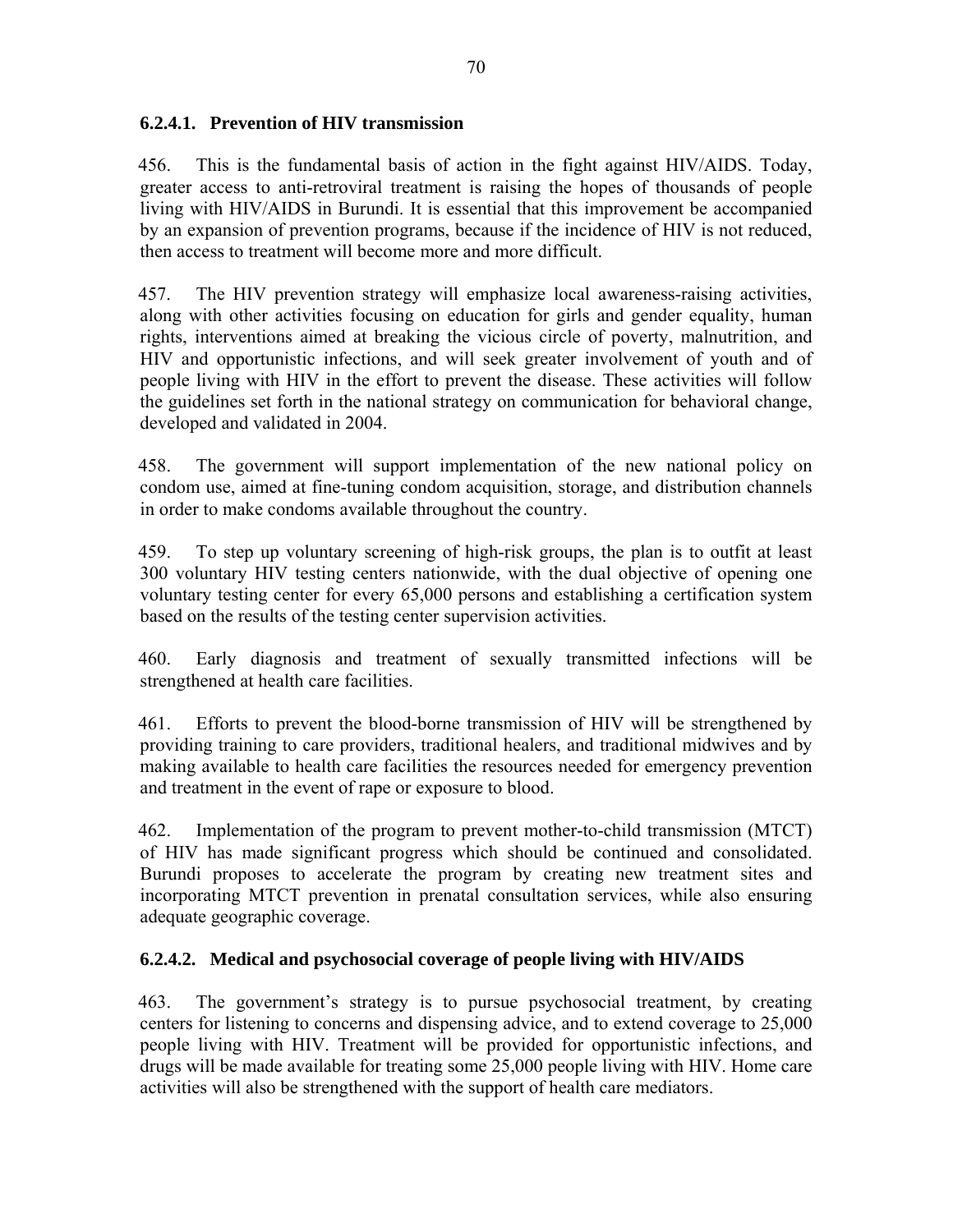464. The opportunity provided by the availability of financial resources has resulted in adoption of a more robust policy concerning access to health care for people living with HIV. This area will remain the absolute priority in the coming years.

465. With respect to access to health care for people living with HIV, Burundi, in line with WHO's 3 by 5 Initiative, proposes to offer anti-retroviral treatment to all people living with HIV within the next three years. To that end, emphasis will be placed on continued decentralization and the creation of new treatment sites.

466. Intervention capacities in terms of human resources will be upgraded through training for doctors and nurses, specifically by developing a training program that leads to a qualification for comprehensive coverage as part of their respective courses of study.

467. Building the capacities of the human resources involved in implementing programs to promote access to health care for people living with HIV will also entail preservice and in-service training for relevant actors. The training modules and the various monitoring and evaluation tools will be standardized and widely distributed. The development of new treatment sites to accelerate decentralization of access to health care is also planned.

468. Mechanisms will be set up for certifying facilities that are able to provide proper intake of patients undergoing anti-retroviral treatment.

469. Special attention will be given to monitoring HIV resistance to anti-retroviral treatment. Improved access to anti-retroviral treatment will be part of an overall plan of attack that also includes psychosocial coverage starting from the moment of voluntary HIV screening, early and proper treatment of opportunistic infections, and anti-retroviral treatment as soon as it is needed.

# **6.2.4.3. Socio-economic coverage**

470. The government's priority in this area is to provide stronger protections for people living with HIV by disseminating the law that protects people living with HIV, monitoring its implementation, and taking steps to make the national watchdog agency for the rights of people living with HIV fully operational.

471. The government is also committed to supporting and assisting orphans and other vulnerable children, with the objective of providing adequate coverage to 900,000 orphans and other vulnerable children. At the present time, according to an identification survey performed by the Permanent Executive Secretariat of the National AIDS Council (SEP/CNLS), orphans and other vulnerable children under the age of 18 account for about 10 percent of the Burundian population. In 2002, there were already 230,000 AIDS orphans, out of a total of 620,000 orphans and other vulnerable children, according to UNAIDS estimates.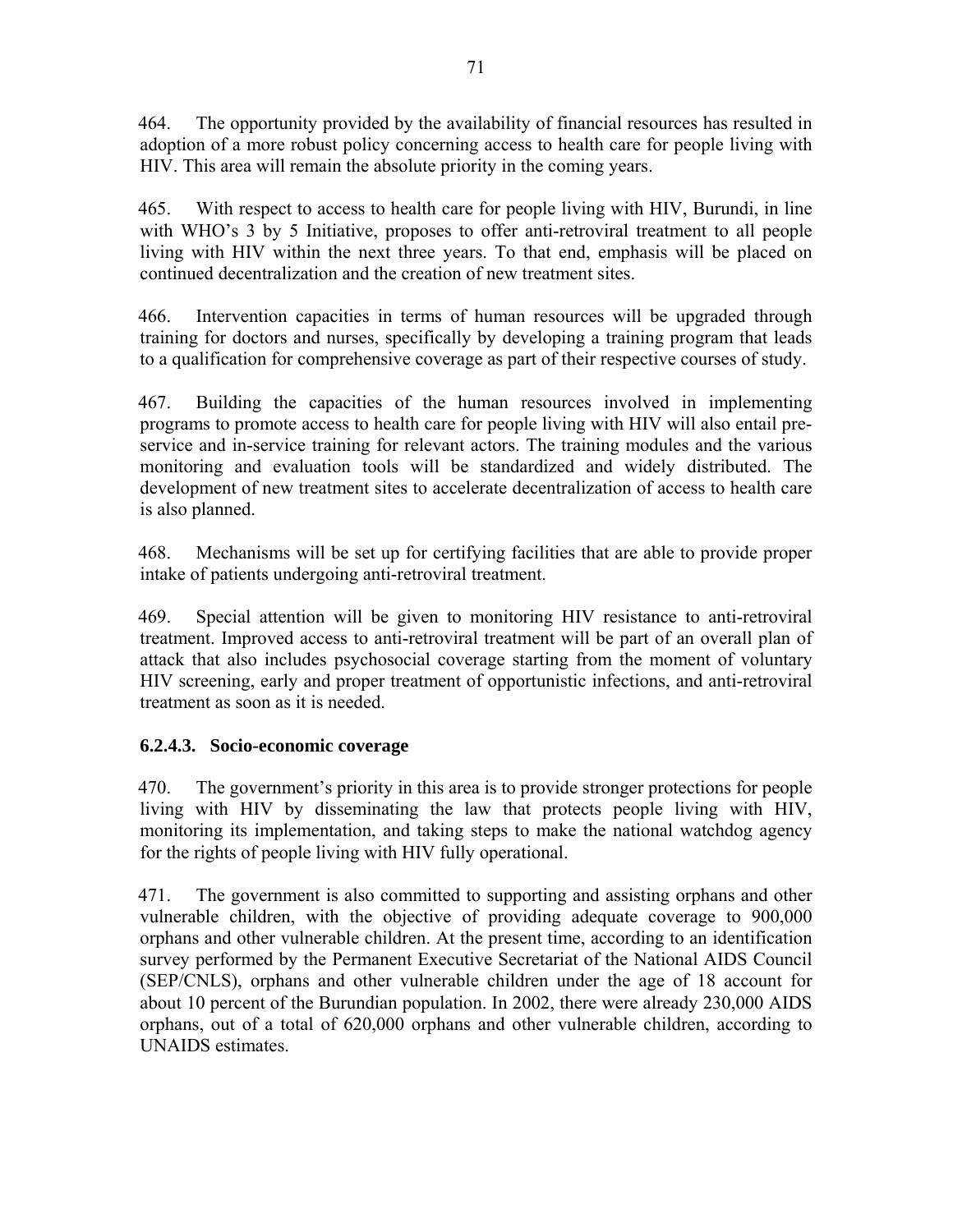### **6.2.4.4. Institutional capacity building**

472. The government will set in place appropriate mechanisms to mobilize resources and upgrade skills in order to ensure that the resources arrive at the point where they are needed to support the activities.

473. In addition, training will be provided to the relevant actors and equipment will be made available to them so that they can be fully operational.

# **6.2.4.5. Management and coordination of the national response to HIV/AIDS**

474. In addition to the consultation and coordination frameworks already established by the National Aids Council through its facilities, a priority will be placed on leadership development at the municipal level as a way to improve national coordination. A review of the 2002-2006 Action Plan and the planning for 2007-2011 will be organized. Studies and research aimed at improving the quality of overall coverage of program beneficiaries will also be carried out in order to refine the basic guidelines for developing the 2007- 2011 Action Plan. As part of the evaluation of the 2002-2006 Action Plan, combined monitoring of seropositivity and behavior is planned at the national level.

# **CHAPTER VII: MACROECONOMIC AND BUDGETARY FRAMEWORK**

475. The macroeconomic framework for 2006-2009 has realistic aims and reflects a deliberately optimistic scenario, based first and foremost on the assumption of the effective implementation—in a climate of strengthened peace and increased security—of the PRSP itself, which contains multiple actions in favor of economic growth.

476. The framework takes account of the implementation, beginning in 2004, of a program supported by the resources of the International Monetary Fund (IMF) under the Poverty Reduction and Growth Facility (PRGF), the objectives of which are to favor economic recovery, ensure financial stability, and move forward with structural reforms.

# **7.1. Macroeconomic framework**

# **7.1. 1. Projection of the major aggregates**

477. The macroeconomic framework seeks to account in a coherent fashion for the changes that will result from PRSP implementation in respect of the major macroeconomic aggregates such as (i) the real sector, (ii) the state budget, (iii) foreign trade, and (iv) monetary policy.

### **a. Real sector**

478. The GDP projections are based on the level recorded for 2005, to which growth rates of 6.1 percent, 6.6 percent, 7.1 percent, and 6.7 percent are applied for 2006, 2007, 2008, and 2009, respectively, with a uniform deflator of 9 percent.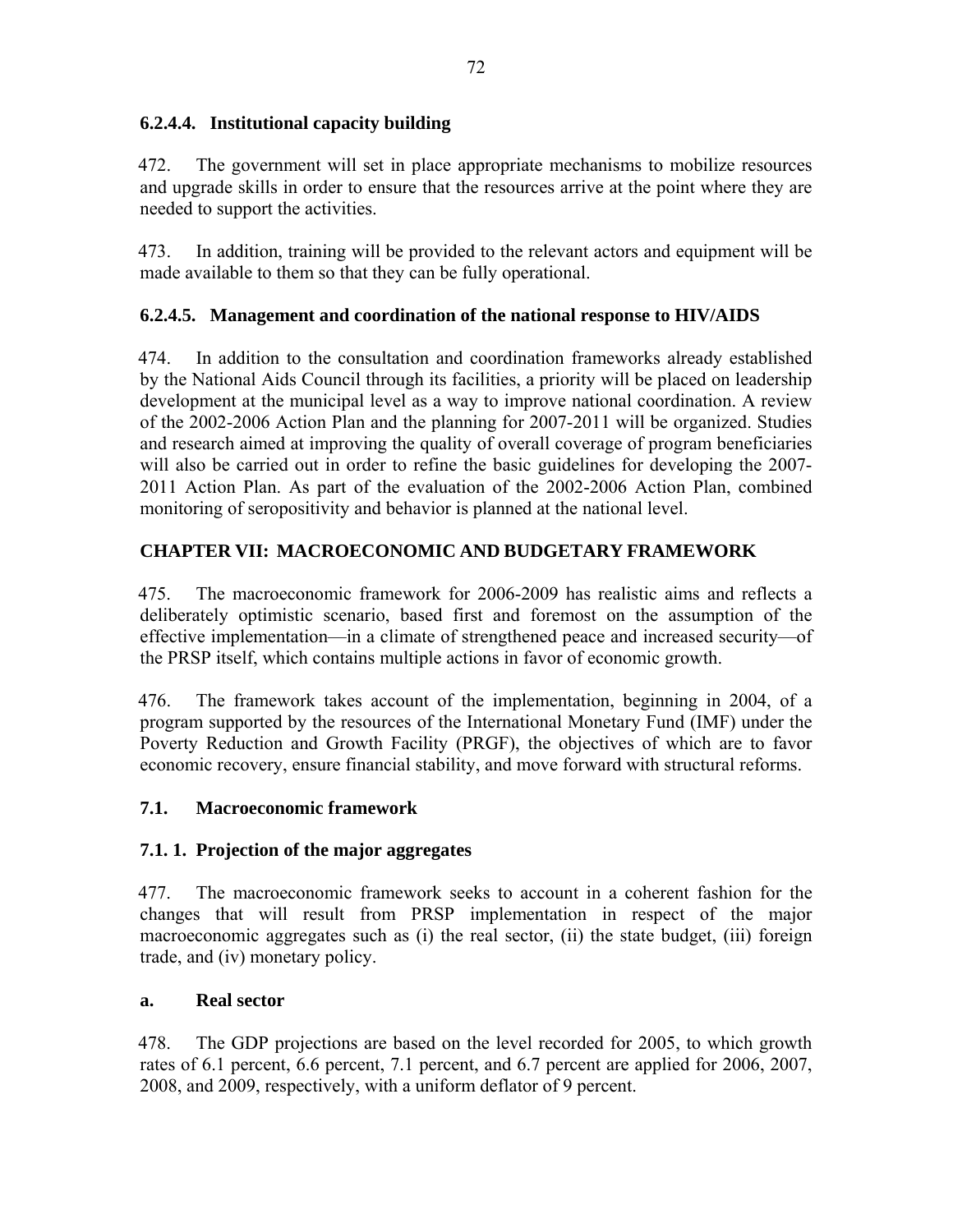479. When all the above assumptions are taken into account, the results obtained are as reflected in the following table.

| 2004 | 2005  |                      | 2006                                                                     |                         | 2007                                 |                                                      | 2008                                                    |                                          | 2009                 |                                                                                         |  |  |
|------|-------|----------------------|--------------------------------------------------------------------------|-------------------------|--------------------------------------|------------------------------------------------------|---------------------------------------------------------|------------------------------------------|----------------------|-----------------------------------------------------------------------------------------|--|--|
|      |       |                      |                                                                          |                         |                                      |                                                      |                                                         |                                          |                      |                                                                                         |  |  |
|      |       |                      |                                                                          |                         |                                      |                                                      |                                                         |                                          |                      | ofWeighted                                                                              |  |  |
|      |       |                      |                                                                          |                         |                                      |                                                      |                                                         |                                          |                      | change                                                                                  |  |  |
|      |       |                      |                                                                          |                         |                                      |                                                      |                                                         |                                          |                      |                                                                                         |  |  |
| 48.7 |       | $-3.1$               | 44.4                                                                     |                         |                                      |                                                      | 43.4                                                    |                                          | 44.1                 | 3.6                                                                                     |  |  |
| 14.4 |       | 1.1                  |                                                                          |                         |                                      |                                                      | 17.3                                                    |                                          | 16.7                 | 0.4                                                                                     |  |  |
|      |       | 2.7                  | 32.8                                                                     |                         |                                      |                                                      | 32.5                                                    |                                          | 32.3                 | 2.0                                                                                     |  |  |
| 6.7  |       |                      |                                                                          |                         |                                      |                                                      |                                                         |                                          | 7.0                  | 0.7                                                                                     |  |  |
|      |       |                      |                                                                          |                         |                                      |                                                      |                                                         |                                          |                      |                                                                                         |  |  |
|      |       |                      |                                                                          |                         |                                      |                                                      |                                                         |                                          |                      |                                                                                         |  |  |
|      |       |                      |                                                                          |                         |                                      |                                                      |                                                         |                                          |                      | 6.7                                                                                     |  |  |
|      | total | total<br>30.2<br>100 | As % of As % of Weighted<br>change<br>45.2<br>15.4<br>32.6<br>6.9<br>100 | As<br>0.2<br>100<br>0.9 | %Weighted<br>of total change<br>15.8 | As<br>of<br>total<br>1.9<br>1.4<br>2.2<br>0.5<br>6.1 | %Weighted<br>change<br>44.1<br>16.6<br>32.3<br>7<br>100 | total<br>2.6<br>1.8<br>1.6<br>0.5<br>6.6 | change<br>6.8<br>100 | As % of Weighted As<br>$\frac{0}{0}$<br>total<br>2.5<br>1.9<br>2.5<br>0.2<br>100<br>7.1 |  |  |

**Table 7: Sectoral Contributions to Real GDP (at 1996 prices)** 

480. The changes in the various sectors' contributions to real GDP reflect the ongoing gradual transformation of the Burundian economy. The share of the primary sector declines from 48.7 percent in 2004 to 43.4 percent in 2008; the share of the secondary sector increases from 14.4 percent in 2004 to 17.3 percent in 2008; and the share of the tertiary sector rises from 30.2 percent in 2004 to 32.3 percent in 2008.

#### **b. Public finances**

481. The table which follows shows the projected evolution of the budget over the 2006-2009 period. The total revenue for 2005 reflects the estimated outturn for 2005. The revenue for 2006 is derived from the approved 2006 budget. Owing to the elimination of taxes and levies called for by the budget, the tax ratio (total revenue as a percentage of GDP) declines from 20 percent in 2005 to 18.2 percent in 2006. Total revenue for 2007, 2008, and 2009 are projected on the basis of tax ratios of 18.2 percent, 17.8 percent, and 17.5 percent, respectively.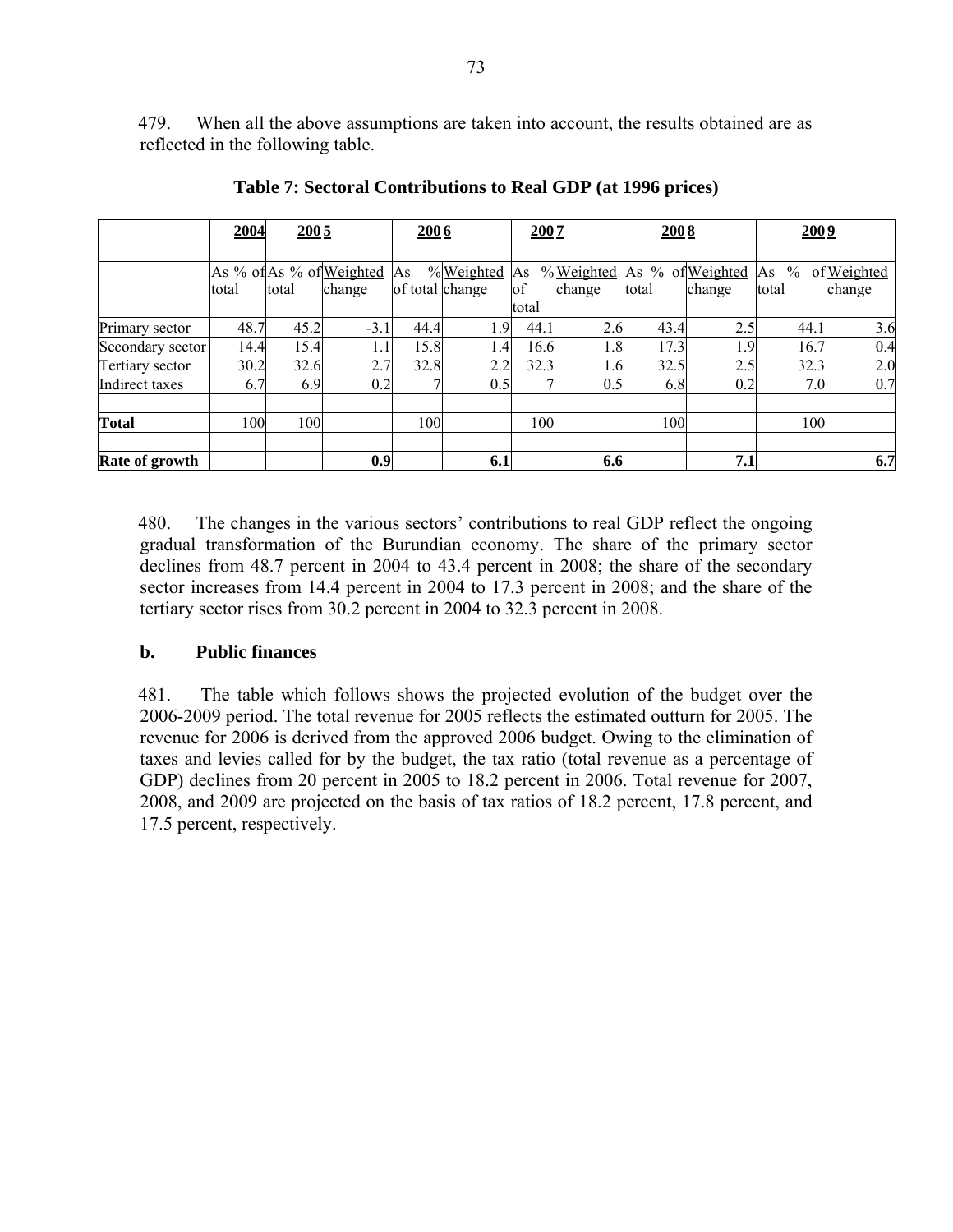|                                                 | 2005    |        | 2006    |                | 2007     |         | 2008     |         | 2009     |        |
|-------------------------------------------------|---------|--------|---------|----------------|----------|---------|----------|---------|----------|--------|
| 1. Total revenue                                | 172.1   | 20     | 181.6   | 18.2           | 210.2    | 18.2    | 240.4    | 17.8    | 274.3    | 17.5   |
| 2. Total expenditure                            | 316.5   | 36.8   | 496.1   | 49.8           | 575.3    | 49.7    | 705.8    | 52.3    | 691.0    | 44.0   |
| - Excluding PU and PRSP                         | 316.5   | 36.8   | 399.6   | 40.1           | 442      | 38.2    | 484.7    | 35.9    | 536.3    | 34.1   |
| - PU and PRSP                                   |         |        | 96.5    | 9.7            | 133.3    | 11.5    | 221.1    | 16.4    | 154.7    | 9.8    |
| 2.1. Current expenditure                        | 223.7   | 26     | 290.2   | 29.1           | 346.4    | 29.9    | 419.4    | 31.1    | 408.5    | 26.0   |
| 2.1.1 Excluding PU and<br><b>PRSP</b>           | 223.7   | 26     | 250.2   | 25.1           | 263.7    | 22.8    | 292.9    | 21.7    | 324.9    | 20.7   |
| 2.1.2 PU AND PRSP                               |         |        | 40      | $\overline{4}$ | 82.7     | 7.1     | 126.5    | 9.4     | 83.6     | 5.3    |
| 2.2 Capital expenditure                         | 92.8    | 10.8   | 205.9   | 20.7           | 228.9    | 19.8    | 286.4    | 21.2    | 282.5    | 18.0   |
| 2.2.1 Excluding PU and<br><b>PRSP</b>           | 92.8    | 10.8   | 148.4   | 14.9           | 178.3    | 15.4    | 191.8    | 14.3    | 211.4    | 13.5   |
| $2.2.2$ PU and PRSP                             |         |        | 56.5    | 5.8            | 50.6     | 4.4     | 94.6     |         | 71.1     | 4.5    |
| 3. OVERALL BALANCE                              | $-144$  | $-17$  | $-315$  | $-32$          | $-365.1$ | $-31.8$ | $-465.4$ | $-34.5$ | $-416.7$ | $-27$  |
| 4. FINANCING                                    | 154.6   | 18     | 314.5   | 31.6           | 277.5    | 24      | 371.5    | 27.5    | 319.3    | 20.3   |
| 4.1 Change in arrears<br>(interest)             | $-10.8$ | $-1.3$ | $-27.9$ | $-2.8$         | $-5$     | $-0.4$  | $-4.5$   | $-0.3$  | $-3.6$   | $-0.2$ |
| 4.2 Domestic financing                          | 10.8    | 1.3    | 26.7    | 2.7            | 11       |         | 6        | 0.4     | 5.0      | 0.3    |
| 4.3 External financing<br>excluding PU and PRSP | 154.6   | 18     | 219.2   | 22             | 138.2    | 11.9    | 148.9    | 11.4    | 163.2    | 10.4   |
| 4.3 External financing PU<br>and PRSP           |         |        | 96.5    | 9.7            | 133.3    | 11.5    | 221.1    | 16.4    | 154.7    | 9.8    |
| $5.$ "Gap" $(+)/$ Fin. surplus $(-)$            | $-10.2$ | $-1.2$ | 0.0     | 0.0            | 87.6     | 7.6     | 93.9     | 7.0     | 97.4     | 6.2    |

#### **Table 8: Government Finance**

1<sup>st</sup> column: in billions of Burundi francs.

2<sup>nd</sup> column: in percent of GDP.

482. Budgetary expenditure will remain substantial owing to the reinstallation and reinsertion of disaster victims, the rehabilitation and reconstruction of destroyed infrastructure, and the financing of socio-economic infrastructure. Expenditure will amount to about 50 percent of GDP annually owing to the sizable financial requirements for reducing poverty.

483. A proportion of the PRSP expenditure as well as external debt relief will be allocated to capital expenditure in the context of financing the national poverty reduction strategy.

484. Because total revenue expands less rapidly than total expenditure, the overall budget deficit triples from 2005 to 2008 (from FBu 144 billion in 2005 to FBu 465 billion in 2008) and doubles in terms of GDP (from 17 percent of GDP in 2005 to 35 percent of GDP in 2008).

485. The financing of the overall budget deficit in 2006-2009 reflects a declining share of external financing excluding the PU and PRSP (from 22 percent of GDP in 2006 to 10.4 percent of GDP in 2009) and a growing share of PU and PRSP financing (from 9.7 percent of GDP in 2006 to 16.4 percent of GDP in 2008).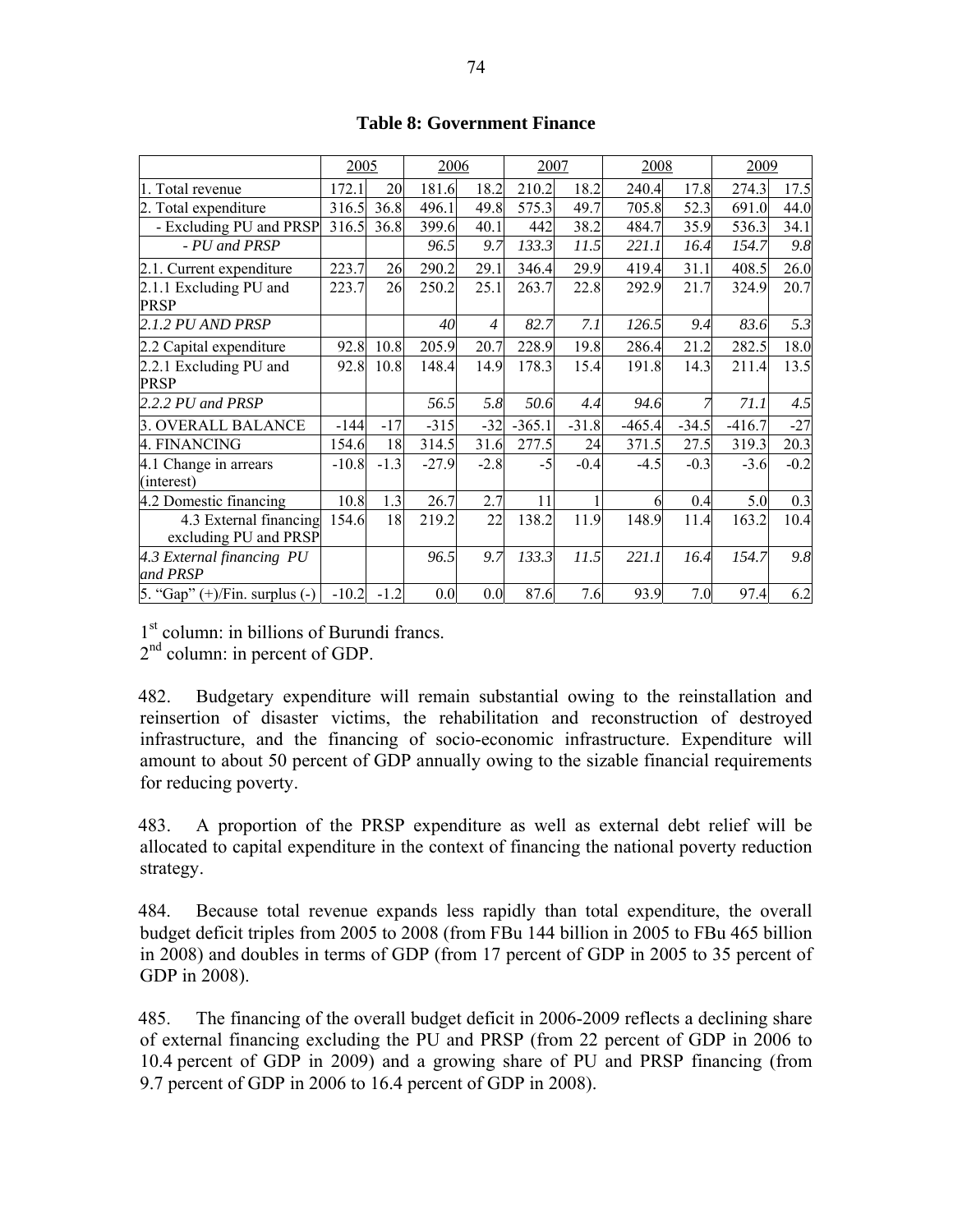486. The primary balance thus amounts to -1.7 percent of GDP and moves to -5.8 percent of GDP in 2009 (excluding the PRSP). This development should not be interpreted as calling into question the government's commitment to avoiding expenditure entailing unsustainable imbalances, but instead incorporates the obligation to maintain temporary increases in some expenditure categories provided that they are conceived within the aim of reducing subsequent recurrent costs and that this temporary increase in the primary deficit can support macroeconomic stability in the long term.

487. Thus, for example, rather than increasing the government's future commitments, the generalized availability of health care, the maintenance of infrastructure, the fight against AIDS, and demobilization costs will have a broadly positive impact on future reductions in state obligations.

488. A breakdown of the 2006 budget to show pro-poor expenditure and expenditure other than that for the poor shows that capital expenditure is basically allocated to poverty reduction.

| Type of expenditure | 2006  | 2007  | 2008  |
|---------------------|-------|-------|-------|
| Current expenditure |       |       |       |
| Non-poor            | 37%   | 34%   | 30%   |
| Pro-poor            | 22%   | 26%   | 29%   |
| <b>Subtotal</b>     | 59%   | 60%   | 59%   |
| Capital expenditure |       |       |       |
| Non-poor            | $1\%$ | $1\%$ | $1\%$ |
| Pro-poor            | 40%   | 39%   | 40%   |
| <b>Subtotal</b>     | 41%   | 40%   | 41%   |
| <b>Grand</b> total  | 100%  | 100%  | 100%  |

**Table 9: Breakdown of Public Expenditure by Pro-Poor and Non Pro-Poor Outlays** 

#### **c. Foreign trade**

489. Comparative analysis of the export and import trends shows that imports increase at a faster pace, reflecting increased demand for capital goods and intense needs for raw materials from abroad and a low degree of autonomy in respect of foreign exchange.

490. Owing to the uncertainties surrounding world market prices for coffee and tea, and despite the sizable programs aimed at export diversification, the national supply of exports remains well below the level of national requirements for imported goods, as a result of which the trade balance will continue to register a persistent and increasing deficit in the 2006-2008 period. The trade deficit will reach FBu 332.4 billion, or 21.2 percent of GDP, in 2009.

491. Export growth of 12.5 percent a year depends principally on increased coffee production. Moreover, the multiplication of the efforts to diversify export crops, the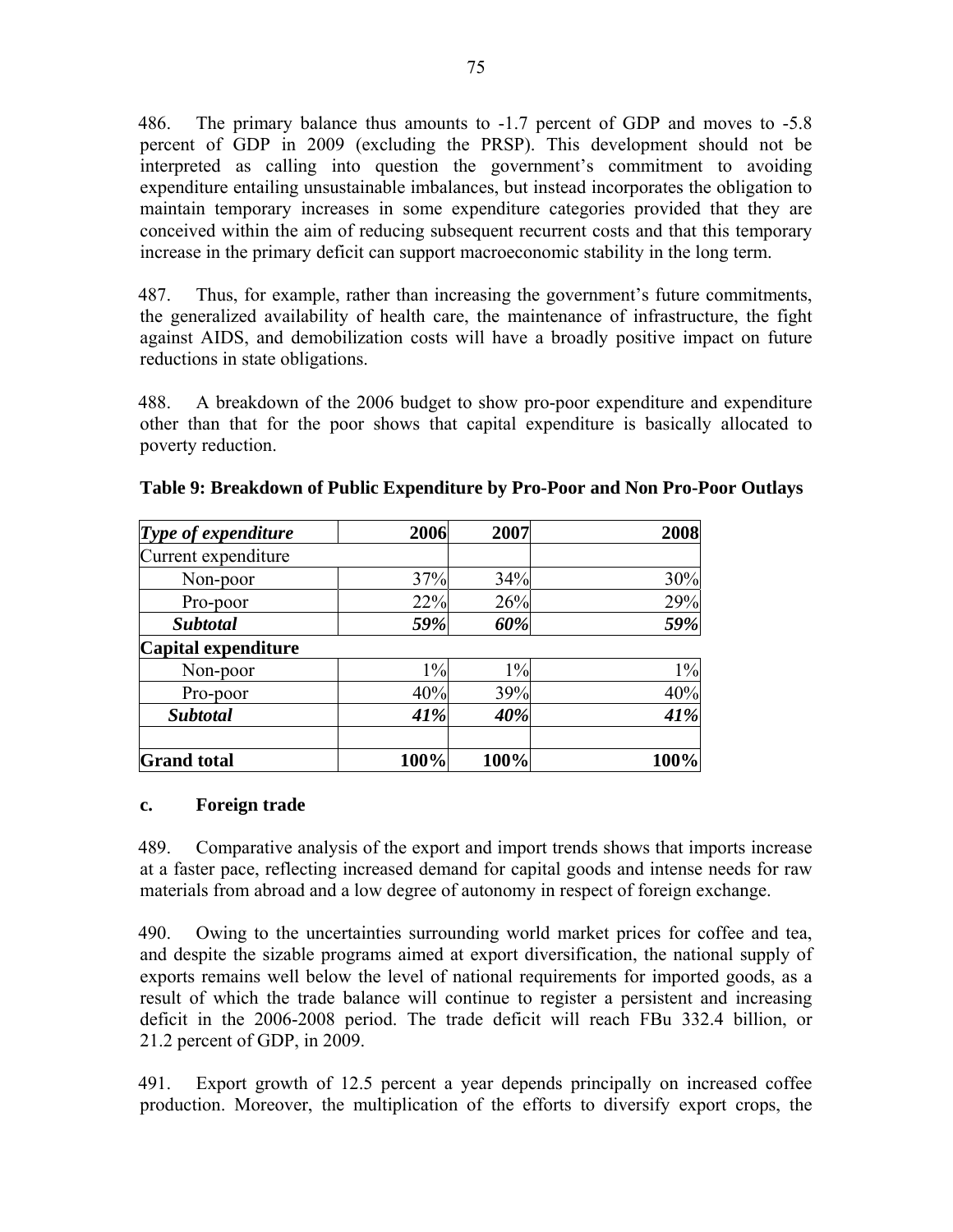development of the agro industrial sector, and the export of agro alimentary productions will also support exports.

492. The table which follows illustrates the developments in respect of the main trends in the export sector.

|                                     |          | 2005    | 2006     |         | 2007     |         | 2008     |         | 2009     |         |
|-------------------------------------|----------|---------|----------|---------|----------|---------|----------|---------|----------|---------|
|                                     |          |         |          |         |          |         |          |         |          |         |
| <b>TRADE BALANCE</b>                | $-195.5$ | $-22.7$ | $-243.0$ | $-24.4$ | $-299.4$ | $-28.2$ | $-370.3$ | $-27.4$ | $-332.4$ | $-21.1$ |
| <b>SERVICES BALANCE</b>             | $-96.3$  | $-11.2$ | $-109.0$ | $-11.0$ | $-116.3$ | $-10.0$ | $-146.3$ | $-10.8$ | $-127.4$ | $-8.1$  |
| <b>GOODS AND SERVICES</b>           | $-291.8$ | $-33.9$ | $-352.0$ | 35.4    | $-415.7$ | $-35.9$ | $-516.6$ | $-38.2$ | $-459.8$ | $-29.3$ |
| <b>BALANCE</b>                      |          |         |          |         |          |         |          |         |          |         |
| Net revenue                         | $-22.0$  | $-2.6$  | $-25.7$  | $-2.6$  | $-28.5$  | $-2.5$  | $-30.2$  | $-2.2$  | $-31.9$  | $-2.0$  |
| Net current transfers               | 18.6     | 2.2     | 19.2     | 1.9     | 21.4     | 1.9     | 24.5     | 1.8     | 27.8     | 1.8     |
| CURRENT BALANCE (B)                 | $-295.3$ | $-34.3$ | $-358.5$ | $-36.0$ | $-422.7$ | $-36.5$ | $-522.4$ | $-38.7$ | $-463.9$ | $-29.5$ |
|                                     |          |         |          |         |          |         |          |         |          |         |
| <b>CAPITAL BALANCE</b>              | 295.3    | 34.3    | 358.5    | 36.0    | 405.1    | 35.0    | 404.0    | 29.9    | 411.3    | 26.2    |
| Net capital transfers (TRCn) TRKn   | 250.4    | 29.1    | 209.8    | 21.1    | 205.7    | 17.8    | 134.4    | 9.9     | 208.7    | 13.3    |
| Private capital                     | 15.0     | 1.7     | 8.0      | 0.8     | 20.2     | 1.7     | 22.5     | 1.7     | 26.0     | 1.7     |
| Official capital, excl. PU and PRSP | 61.7     | 7.2     | 40.5     | 4.0     | 37.7     | 3.3     | 37.1     | 2.7     | 34.7     | 2.2     |
| PU and PRSP financing               |          |         | 96.5     | 9.7     | 133.3    | 11.5    | 221.1    | 16.4    | 154.7    | 9.8     |
| Net foreign exchange reserves       | $-31.8$  | $-3.7$  | 3.7      | 0.4     | 8.2      | 0.7     | $-11.0$  | $-0.8$  | $-12.8$  | $-0.8$  |
| "Gap"(-)/Financing surplus $(+)$    | 0.0      | 0.0     | 0.0      | 0.0     | $-17.6$  | $-1.5$  | $-118.4$ | $-8.8$  | $-52.7$  | $-3.4$  |

#### **Table 10: Balance of Payments**

1<sup>st</sup> column: in billions of Burundi francs. 2nd column: in percent of GDP.

493. Estimates of the financing items for 2005 are based both on the available data and on IMF staff estimates. The projections of the financing items for 2006 are based on the indications set forth in the 2006 Budget Law, and on indications provided by IMF staff projections. In most cases the projections for 2007 and 2008 are extrapolations from the projections for 2006.

494. The current balance will thus continue to deteriorate during the period under review, moving from -34.3 percent of GDP to -38.7 percent of GDP between 2005 and 2008. Financing requirements will be covered in large measure by external grants, with loans being carefully controlled in order to avoid new borrowing which would be incompatible with the undertakings adopted in the context of the HIPC Initiative.

### **d. Monetary sector**

495. The government will ensure that monetary policy fully plays its role of supporting the economic growth process. Thus, any increase in the money supply must reflect increased economic activity.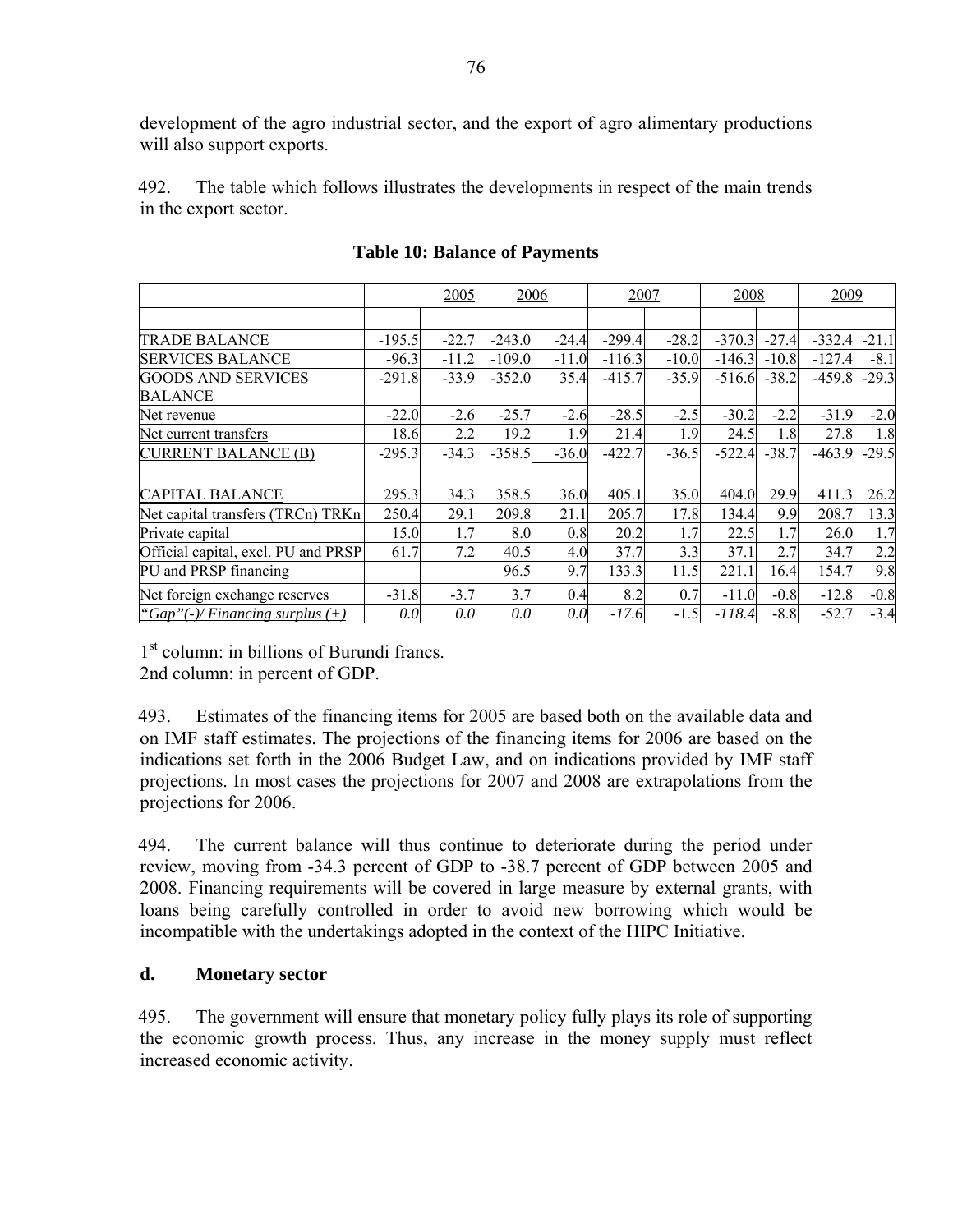496. In particular, an increasing proportion of credit should be oriented toward development of the private sector.

|                                                  | 2005  |                 | 2006    |             | 2007  |               | 2008  |           | 2009             |     |
|--------------------------------------------------|-------|-----------------|---------|-------------|-------|---------------|-------|-----------|------------------|-----|
| CHANGE IN NET FOREIGN ASSETS                     |       |                 |         |             |       |               |       |           |                  |     |
| $(\Delta$ NFA)                                   | 31.8  | 15.7            | $-3.7$  | $-1.4$      |       | $-8.2$ $-2.8$ | 11.0  | 3.4       | 12.8             | 3.9 |
| CHANGE IN NET DOMESTIC                           |       |                 |         |             |       |               |       |           |                  |     |
| ASSETS (ΔNDA)                                    | 21.9  | 10.8            |         | $35.5$ 13.8 |       | 44.8 15.5     | 28.6  | 8.8       | 30.9             | 9.5 |
| Change in net credit to gymt. $(\triangle NBCG)$ | 16.5  | 8.1             | 21.1    | 8.2         | 0.0   | 0.0           | 0.0   | 0.0       | 0.0 <sub>l</sub> | 0.0 |
| Change in credit to the economy                  |       |                 |         |             |       |               |       |           |                  |     |
| $(\triangle BCPS)$                               |       | $-20.4$ $-10.1$ | 27.1    | 10.6        |       | 44.8 15.5     | 28.6  | 8.8       | 30.9             | 9.5 |
| Change in other net domestic assets              |       |                 |         |             |       |               |       |           |                  |     |
|                                                  | 25.8  | 12.7            | $-12.7$ | $-5.0$      | 0.0   | 0.0           | 0.0   | 0.0       | 0.0 <sub>l</sub> | 0.0 |
|                                                  |       |                 |         |             |       |               |       |           |                  |     |
| CHANGE IN MONEY SUPPLY (AM2)                     |       |                 |         |             |       |               |       |           |                  |     |
|                                                  | 53.7  | 26.5            |         | 31.8 12.4   |       | 36.6 12.7     |       | 39.6 12.2 | 43.7 12.0        |     |
|                                                  |       |                 |         |             |       |               |       |           |                  |     |
| Memorandum item: M2 (t-1)                        | 202.7 |                 | 256.4   |             | 288.2 |               | 324.8 |           | 364.4            |     |

### **Table 11: Monetary Survey**

1<sup>st</sup> column: in billions of Burundi francs. 2nd column: in percent of M2 (t-1).

497. The increase in government expenditure resulting from the increase in new expenditure under the PRSP (and the 2006 PU) results in a proportional increase in financing requirements, to which it is assumed that donors will respond in an altogether satisfactory manner. This is another aspect of the optimism of the macroeconomic framework.

498. In addition, the macroeconomic framework, which shows a considerable increase in imports of goods and services and deterioration in the current balance of payments, implies that the economy of Burundi will make the best of its increased dependence on external financing.

### **7.1.2. Management of macroeconomic and structural policies**

499. The government's strategy is to stabilize and enhance the predictability of the macroeconomic framework in order to permit growth in trade and in investment opportunities and to stimulate the potential for growth.

500. During the 2006-2008 period, the objective will be to achieve an average annual GDP growth rate on the order of 7 percent by 2008; to limit inflation to 4 percent by 2008; to contain the budget deficit, to control the growth of the money supply to within limits compatible with the objective of controlling inflation, while releasing the resources necessary for the revitalization of private sector activity; and to maintain foreign exchange reserves at a level exceeding three months' imports of goods and nonfactor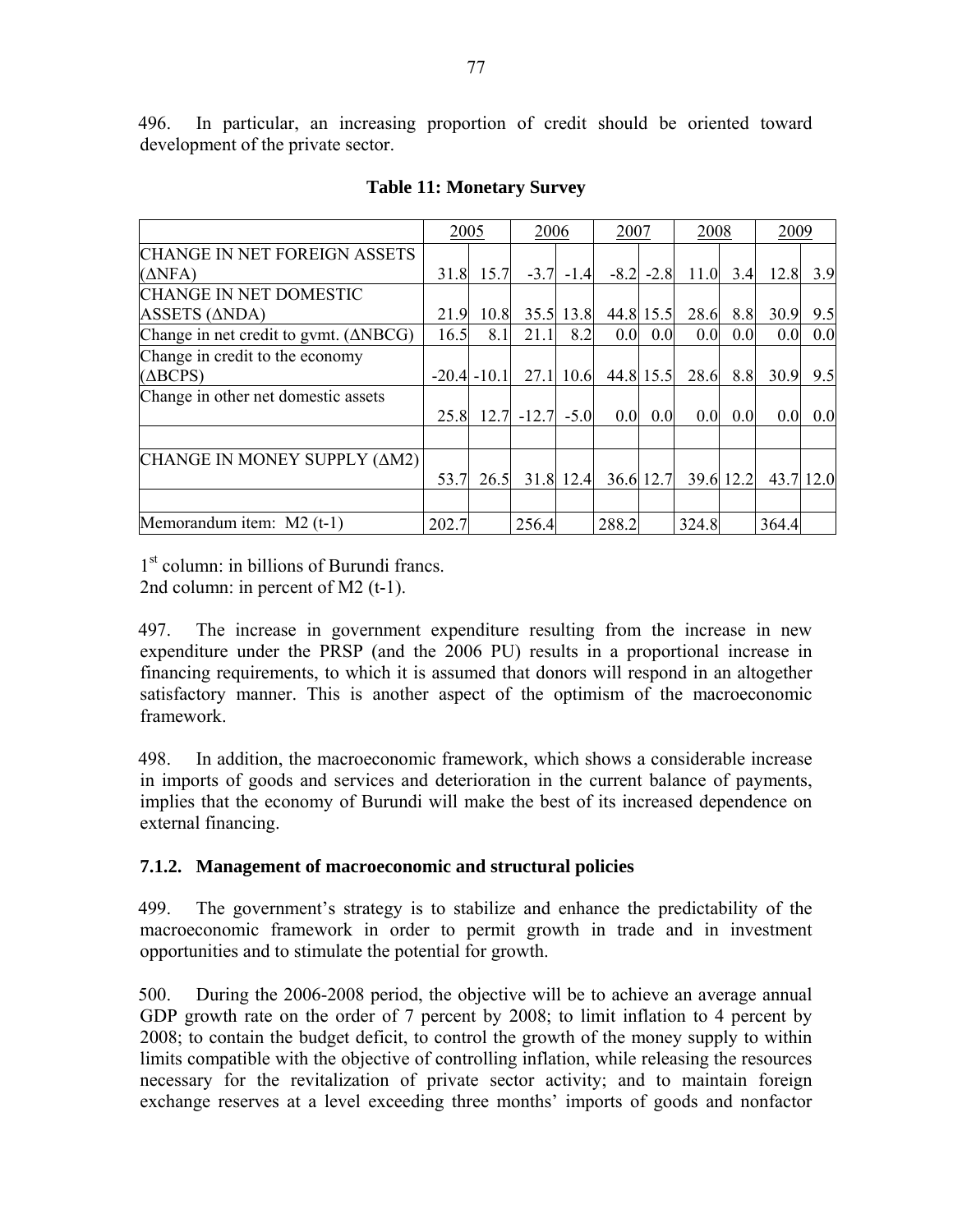services. This will contribute to restoring as rapidly as possible the performance levels preceding the crisis, thereby ensuring a solid basis for economic recovery.

501. In this context, in collaboration with the IMF and World Bank, Burundi has implemented major reforms aimed at correcting the budget and external imbalances and thereby eliminating the distortions which hamper economic activity.

502. Carrying out these reforms will make it possible to improve the predictability of the economic fundamentals (acceptable inflation, a realistic exchange rate, a tolerable fiscal deficit, etc.) through the establishment of a sure, reliable framework which favors capital accumulation.

503. Controlling inflation, the adoption of prudent fiscal policies, and the implementation of a monetary policy compatible with growth as well as the liberalization of the external sector will constitute the four main components of the strategy for rehabilitating the macroeconomic framework.

### **a. Mastering the management of public finances**

504. Fiscal policy is aimed at controlling and rationalizing the allocation of public expenditure, accompanied by an effort to increase state revenue, so as to absorb what has become a chronic fiscal deficit.

505. To increase domestic public revenue, specific revenue enhancing measures are oriented toward: (i) extending taxation to cover activities which so far are still outside the tax system, so as to achieve an efficient tax system with revenue-enhancing tax rates; (ii) reducing tax and customs duty exemptions; (iii) improving the efficiency of tax and customs administration; (iv) improving the identification of taxpayers by adopting a single identification system; (v) preparing and introducing a value-added tax (VAT); and (vi) privatizing the management of the revenue collection offices to improve their performance.

506. With regard to public expenditure, because it is not possible to reduce expenditure in the short term owing to the uncompressible nature of most spending, the actions to be taken will be aimed at improving the expenditure profile by allocating public resources to priority expenditures, in particular toward poverty reduction programs.

507. Some measures to stabilize the operating expenditure of the state will be taken, including: (i) elimination of the direct and indirect subsidies to companies with public sector participation (SPPs); (ii) controlling the wage bill by freezing hiring in the civil service, except in the priority social sectors (health, education); (iii) putting ceilings on the consumption of selected goods and services so as to limit abuses and diversion from public usages, in particular in the personalized state administrations, projects, and boards; (iv) formulating clear sectoral policies as regards the actions of the state, leaving a place of choice for the private sector; and (v) regular monitoring of pro-poor expenditure.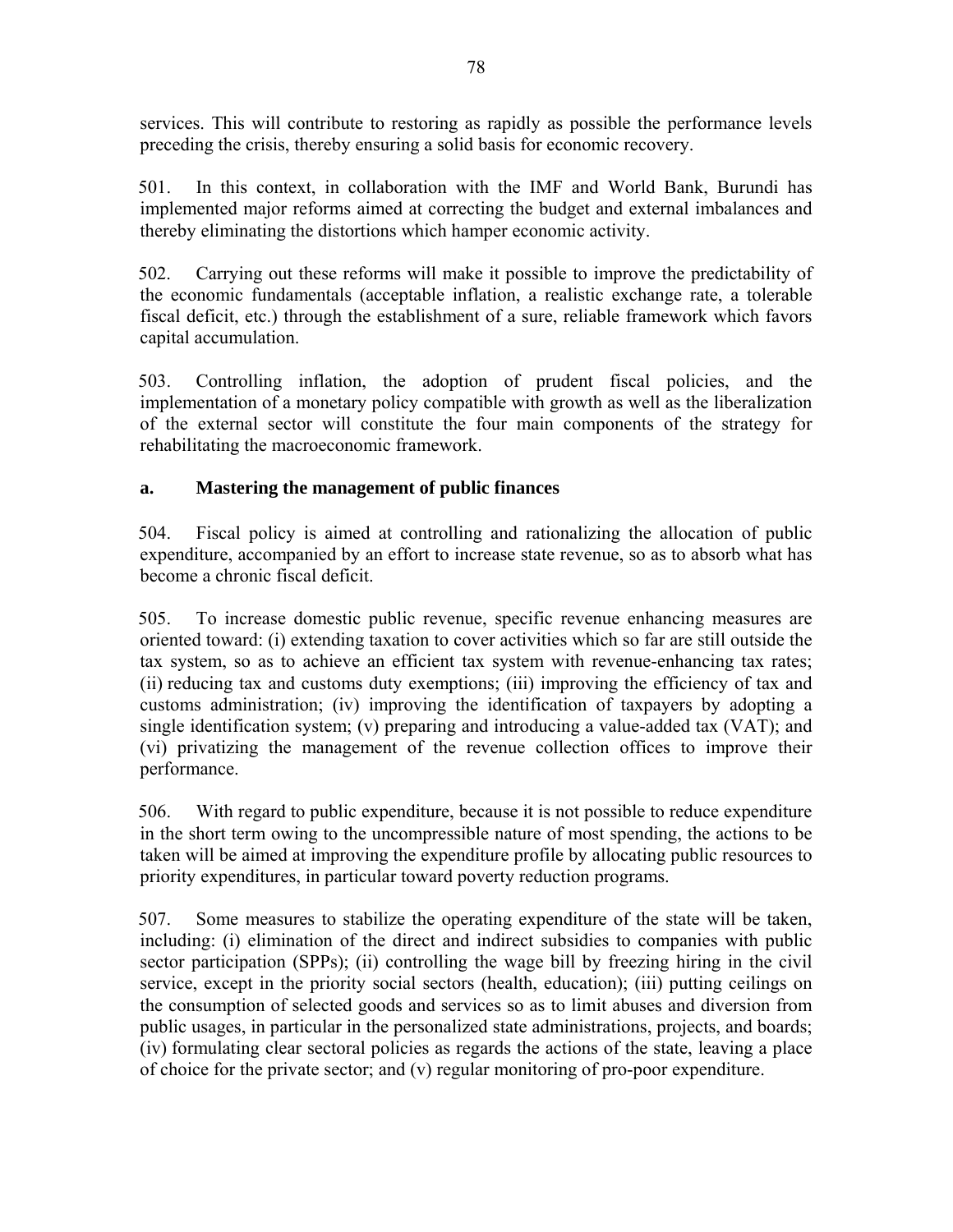508. With a view to achieving greater effectiveness in expenditure, the processes of preparing Medium-Term Expenditure Frameworks (MTEFs) and Public Expenditure Reviews (PERs) will be systematically initiated in the various priority sectors. The expenditure circuit will be computerized and recurrent project costs will be identified at the sector level and incorporated into the program budgets. Similarly, the allocation of resources to investment will be carried out in accordance with the rationality and effectiveness of public action and in keeping with the priorities of this PRSP as identified through participatory consultations.

# **b. Introduce a prudent monetary policy**

509. During the period of socio-economic crisis, the indirect monetary policy instruments used did not make it possible to achieve the results anticipated, owing to a macroeconomic environment characterized by deterioration in the public deficits and the sluggishness of economic activity.

510. The primary objective of monetary policy will be to ensure price stability, the basis for macroeconomic stability and sustainable growth.

511. To achieve this objective, the central bank (BRB) will, with the government, establish quantitative criteria for credit to the administration and the public sector. With regard to credit to the economy, the central bank will rely upon indirect monetary control instruments.

512. In order to further improve the effectiveness of monetary and credit policy, an interbank money market will be created so as to enable banks and financial institutions to periodically exchange their liquidity surpluses among themselves. Finally, to improve the conduct of monetary policy, the BRB will strengthen its technical capacities in the area of monetary programming, with technical support from the IMF and from other central banks.

### **c. Liberalize the external sector**

513. The economic management strategies envisaged for this sector are based on the assumption of a recovery in exports and international economic cooperation. They are aimed at strengthening the external financial position of the economy and reducing its vulnerability to external shocks. The strategies will consist, among other things, in gradually ending the foreign trade restrictions that were reintroduced following the crisis situation, continuing the exchange policy reforms, continuing the reforms aimed at liberalizing the trade and payments system, and promoting exports.

514. As regards exports, the reforms and incentive policies aimed at creating a climate conducive to export promotion and diversification will be continued and intensified. They pertain primarily to tax incentives, the easing of administrative procedures, and the introduction of appropriate support infrastructures.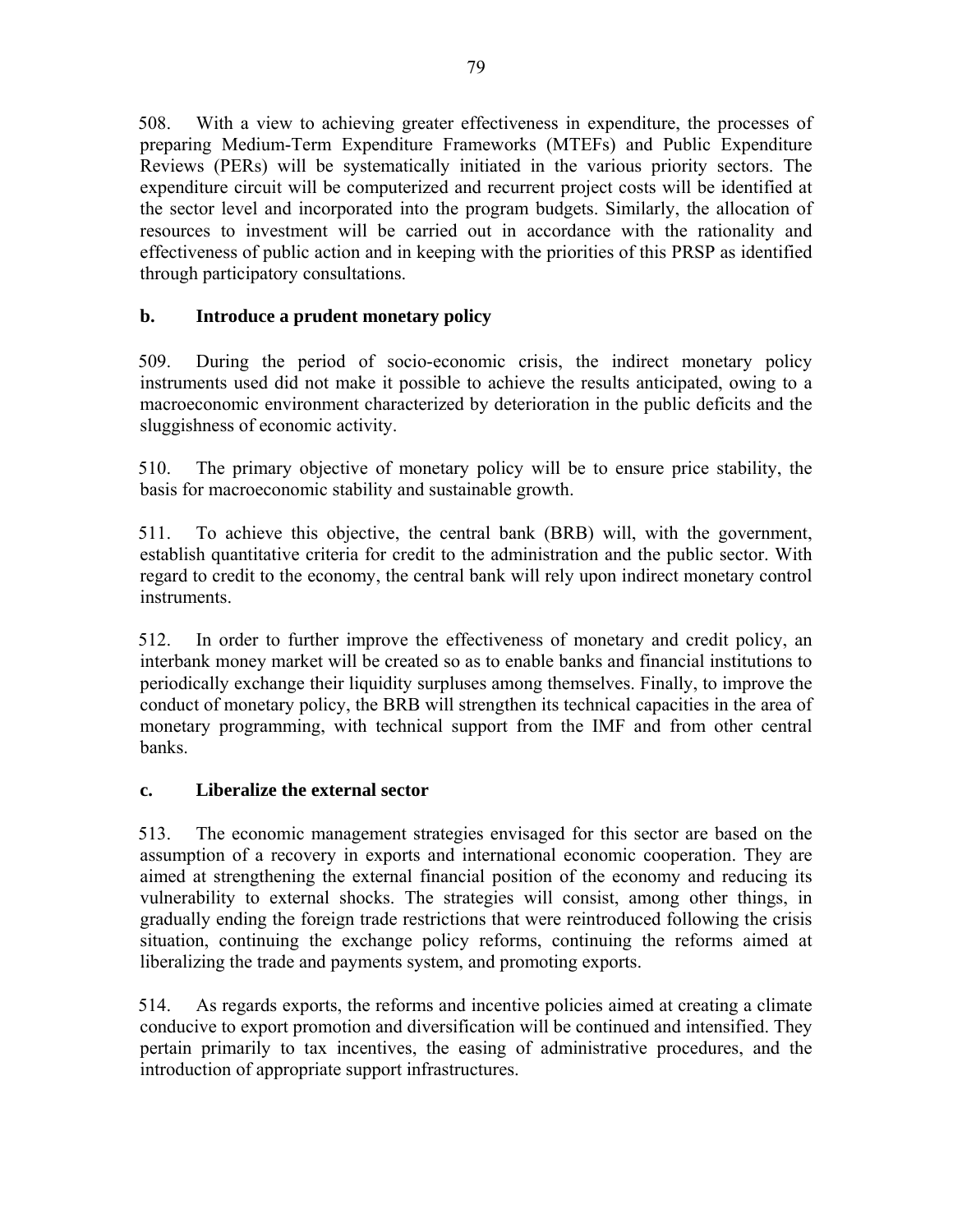515. To further strengthen Burundi's integration into the global economy, the government will participate actively in regional integration initiatives as well as the liberalization of the trade and payment system. Necessary reforms will be initiated, in particular in the customs area, in respect of the legal and regulatory framework for business, and as regards the investment regime.

516. The government will continue the policy of flexible management of the exchange rate with the objective of ensuring the continuous equilibrium between the supply of and demand for foreign exchange. The policy of liberalizing the external trade and payments system will be continued to strengthen the range of incentives for the promotion of nontraditional exports.

# **d. Streamline debt management**

517. The government is resolved to continue vigorously a policy of external debt reduction initiated in the context of the Enhanced HIPC Initiative. By 2007 Burundi will be in a position to reach the completion point, subject to the condition, however, of satisfactory implementation of the reform program under way with the IMF and the World Bank and implementation of the PRSP. The resources freed from debt service could be used to increase spending in favor of poverty reduction.

518. Another far more important consequence of reaching the completion point will be the forgiveness of multilateral debt in accordance with the Gleneagles terms approved at the meeting of the G8 in 2005.

519. Sensitivity analysis reveals that Burundi's capacity to cover its external debt service is heavily dependent on exogenous shocks and export performance. In addition, the soundness of the external position is affected significantly by the composition and modalities of external aid. Export weakness strictly limits the level of debt that Burundi could service in the medium and long terms, in particular if the priority for public expenditure is to achieve the Millennium Development Goals.

520. Consequently, the government advocates the adoption of vigorous and sustained domestic reforms, focused on the development of exportable output, a prudent debt management strategy, and recourse to external aid in grant form.

521. Furthermore, the government will ensure that new external loans contracted or guaranteed by the state and the BRB have a grant element consistent with the objectives of lasting sustainability of the debt.

522. The government is aware of the problems with aid and the need to enhance its effectiveness. A National Aid Coordination Committee chaired by the Second Vice President of the Republic has recently been established. Under this PRSP, the government has assigned itself the objective of implementing the recommendations of the Paris Conference on aid harmonization and alignment with national instruments and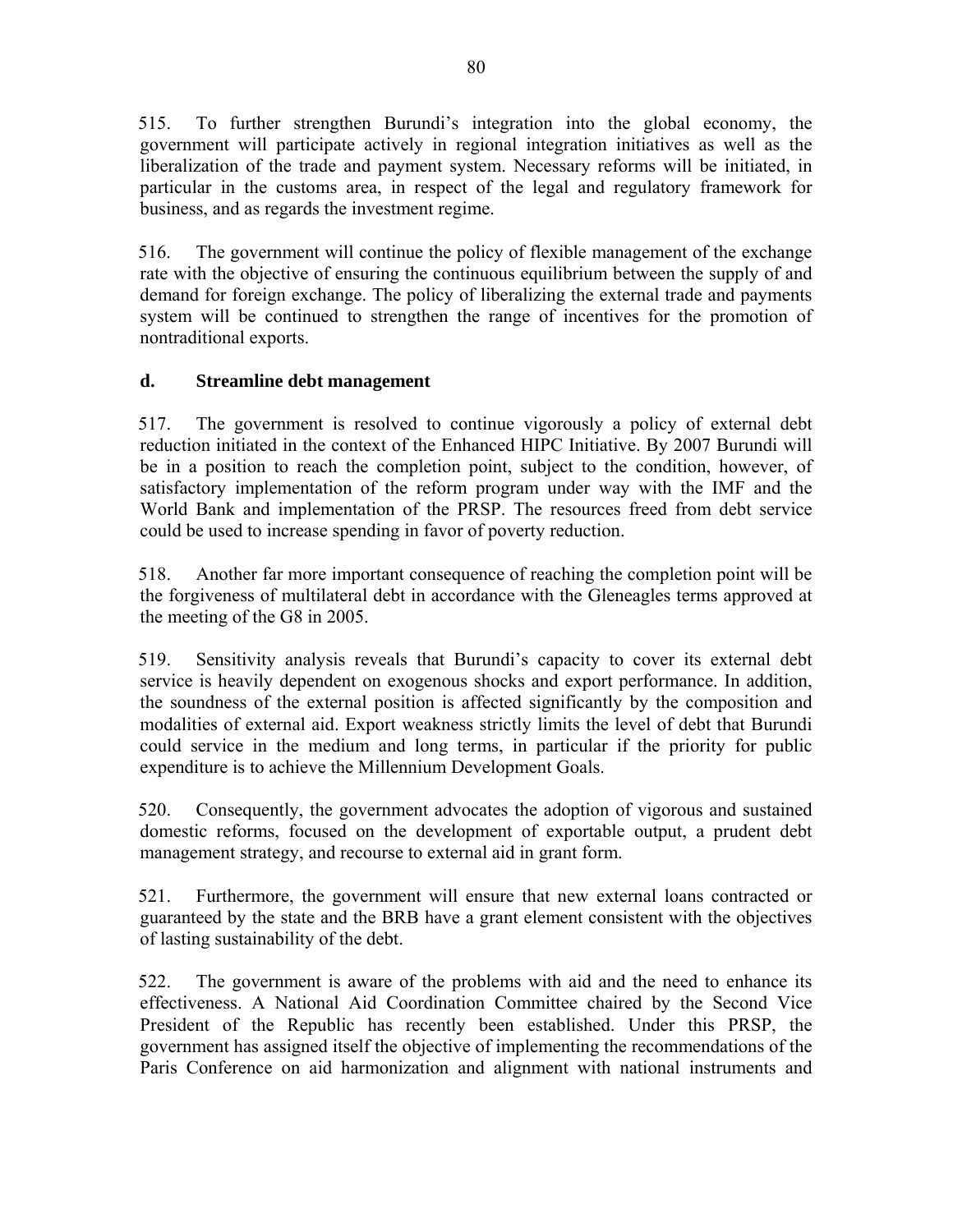policies. Special emphasis will be placed on the gradual and concerted shift toward direct (or sectoral) budgetary aid modalities.

523. In addition to the efforts under way to improve the budget and public expenditure as well as the mechanisms for ensuring transparency, control, and audit, the government will prepare a policy paper setting forth the principles which should lead to greater aid effectiveness.

# **7.1.3. Challenges to PRSP implementation**

# **(i) Obtaining the financing projected**

524. The anticipated aid "lined up" for the 2006-2009 period is estimated at about FBu 669 billion. Implementation of the PRSP—apart from the 2006 Emergency Program (PU)—should result in the additional mobilization of FBu 535 billion over three years. The total amount of financing, both "lined up" and "new," would thus come to some FBu 1,204 billion, at least on the assumption that donors not replace all or part of their "traditional" aid by simple reallocations.

# **(ii) Address the deterioration in the current balance of payments**

525. Assuming that the anticipated financing is available, the framework shows that the sudden increase of about FBu 129.5 billion a year in the government's current and capital expenditure would bring about an annual increase of FBu 103.03 billion in imports of goods and services, slightly greater than the average for the three preceding years, namely FBu 84 billion, which would aggravate the current deficit of the balance of payments: it would increase from 34 percent of GDP in 2005 to 37 percent on average over the 2006-2008 period. Finally, a decrease in net foreign exchange reserves would take the place of their accumulation in 2005 (FBu +32 billion), reaching the level of FBu 11 billion at end-2008.

# **(iii) Significantly increase the capacity to absorb financing**

526. A third challenge concerns the capacity of Burundian structures to absorb the new PRSP financing, especially the financing relating to the government's capital expenditure. The increase in the government's expenditure on consumption poses few problems other than that of the availability of the financing for it, because the capacity to absorb the related appropriations is generally not subject to limits (as in the case of food aid, medicines, etc.). This said, the current expenditure relating to health care or education, for example, may be limited by the capacity to recruit nurses or teachers.

527. The Ig/GDP ratio, which was 10.8 percent in 2005, rises sharply to 20.7 percent in 2006 and 21.2 percent in 2008, and of necessity calls for a significant improvement in the capacities of national structures to manage such growth efficiently. This urgent need to build the capacity to absorb the financing of capital expenditure can be addressed, for example, by reforming public bidding and government procurement procedures, by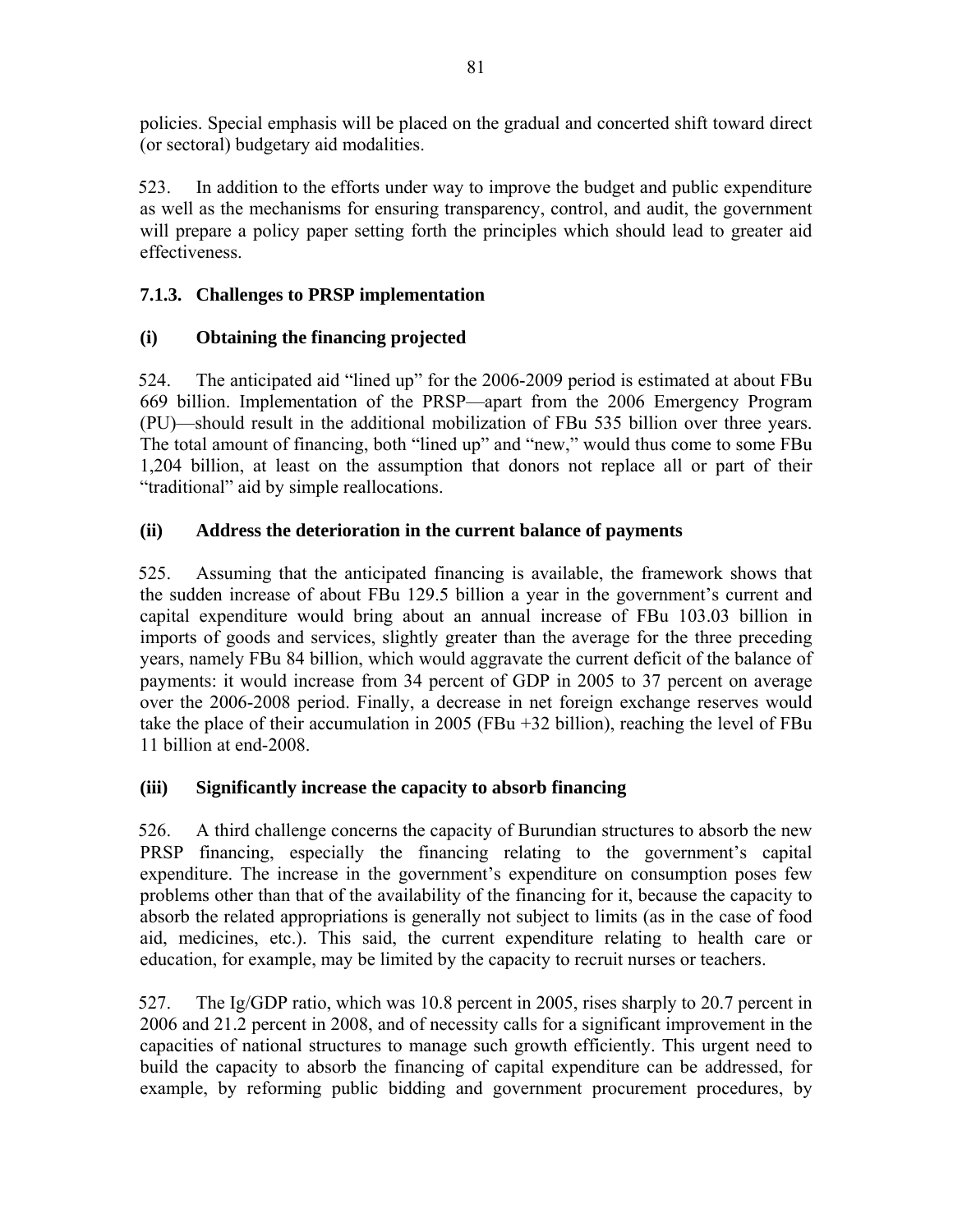promoting effectiveness in project supervision, by developing capabilities in the administrative structures, etc.

#### **(iv) Need to preserve macroeconomic stability**

528. A macroeconomic environment characterized by tensions between supply and demand, by external imbalances, and by unsustainable debt, may constitute a major impediment to poverty reduction and growth. Consequently, alongside the effort to build institutional capacities so as to respond adequately to an increase in aid volumes, the government will take the measures necessary for preserving macroeconomic stability and thereby ensure that there is a sound basis for sustainable development.

### **7.2. Costs of the priority programs**

529. Table 12 was prepared on the basis of data on the projects currently being implemented and for which financing has been lined up, and which are consistent with the implementation of the PRSP, as well as programs now being prepared for the 2006- 2009 period.

530. The historical amount of resources comes to US\$669 million, and the additional financing required to cover priority actions under the PRSP amounts to US\$535 million, for a total of US\$1,204 million. Table 12 below shows the annual breakdown by strategic axes of the potentially mobilizable resources and the financing.

|                                                                        | <b>PROGRAM FINANCING</b> |      |      |      |            | <b>INCREASE PROPOSED BY PRSP</b> |      |      |      |            |      |       |       |       |            |
|------------------------------------------------------------------------|--------------------------|------|------|------|------------|----------------------------------|------|------|------|------------|------|-------|-------|-------|------------|
| <b>STRATEGIC AXES</b>                                                  | 2006                     | 2007 | 2008 |      | 2009 TOTAL | 2006                             | 2007 | 2008 |      | 2009 TOTAL | 2006 | 2007  | 2008  |       | 2009 TOTAL |
| 1. IMPROVED<br><b>GOVERNANCE AND</b><br><b>SECURITY</b>                | 39.2                     | 35.1 | 23.3 | 44.7 | 142.3      | 2.7                              | 11.8 | 14.3 | 10.7 | 39.5       | 42.0 | 46.9  | 37.7  | 55.4  | 181.9      |
| 1.1 Strengthening the rule<br>of law and the fight against<br>impunity |                          |      |      |      |            | 0.2                              | 0.8  | 1.0  | 0.6  | 2.5        | 0.2  | 0.8   | 1.0   | 0.6   | 2.5        |
| 1.2. Promotion of good<br>governance                                   | 14.2                     | 11.5 | 16.1 | 38.4 | 80.3       | 1.9                              | 7.8  | 7.8  | 5.0  | 22.6       | 16.2 | 19.3  | 23.9  | 43.4  | 102.8      |
| 1.2.1. Democratic<br>governance                                        |                          |      |      |      |            | 0.0                              | 0.2  | 0.2  | 0.2  | 0.6        | 0.0  | 0.2   | 0.2   | 0.2   | 0.6        |
| 1.2.2. Administrative<br>governance                                    | 3.8                      | 5.0  | 9.5  | 9.5  | 27.8       | 1.7                              | 6.7  | 5.4  | 2.4  | 16.3       | 5.5  | 11.8  | 14.9  | 11.9  | 44.0       |
| 1.2.3. Economic governance                                             | 10.4                     | 6.5  | 6.7  | 28.9 | 52.5       | 0.2                              | 0.9  | 2.2  | 2.5  | 5.7        | 10.6 | 7.4   | 8.8   | 31.4  | 58.2       |
| 1.3. Building peace,<br>national reconciliation, and<br>security       | 25.0                     | 23.6 | 7.2  | 6.3  | 62.1       | 0.6                              | 3.2  | 5.6  | 5.1  | 14.5       | 25.6 | 26.8  | 12.8  | 11.4  | 76.6       |
| 2. PROMOTION OF<br><b>SUSTAINABLE AND</b><br><b>EQUITABLE GROWTH</b>   | 61.4                     | 63.1 | 52.1 | 67.3 | 243.9      | 9.8                              | 53.5 | 92.8 | 61.5 | 217.5      | 71.2 | 116.6 | 144.9 | 128.8 | 461.4      |
| 2.1. Development of sectors<br>with growth potential                   | 16.3                     | 18.6 | 35.0 | 46.6 | 116.5      | 6.0                              | 31.9 | 50.8 | 28.9 | 117.6      | 22.4 | 50.4  | 85.8  | 75.5  | 234.1      |
| 2.1.1 Recovery of<br>agriculture, livestock, and<br>fisheries          | 15.2                     | 15.2 | 30.2 | 41.8 | 102.3      | 4.9                              | 26.0 | 42.3 | 25.1 | 98.4       | 20.1 | 41.2  | 72.5  | 66.9  | 200.7      |
| 2.1.2. Improvement and<br>protection of the<br>environment             |                          | 2.2  | 3.7  | 3.7  | 9.6        | 1.1                              | 5.6  | 8.1  | 3.4  | 18.2       | 1.1  | 7.8   | 11.8  | 7.1   | 27.8       |
| 2.1.3 Development of trade                                             | 1.2                      | 1.2  | 1.2  | 1.2  | 4.7        |                                  |      |      |      |            | 1.2  | 1.2   | 1.2   | 1.2   | 4.7        |

### **Table 12: PRSP Costs and Financing**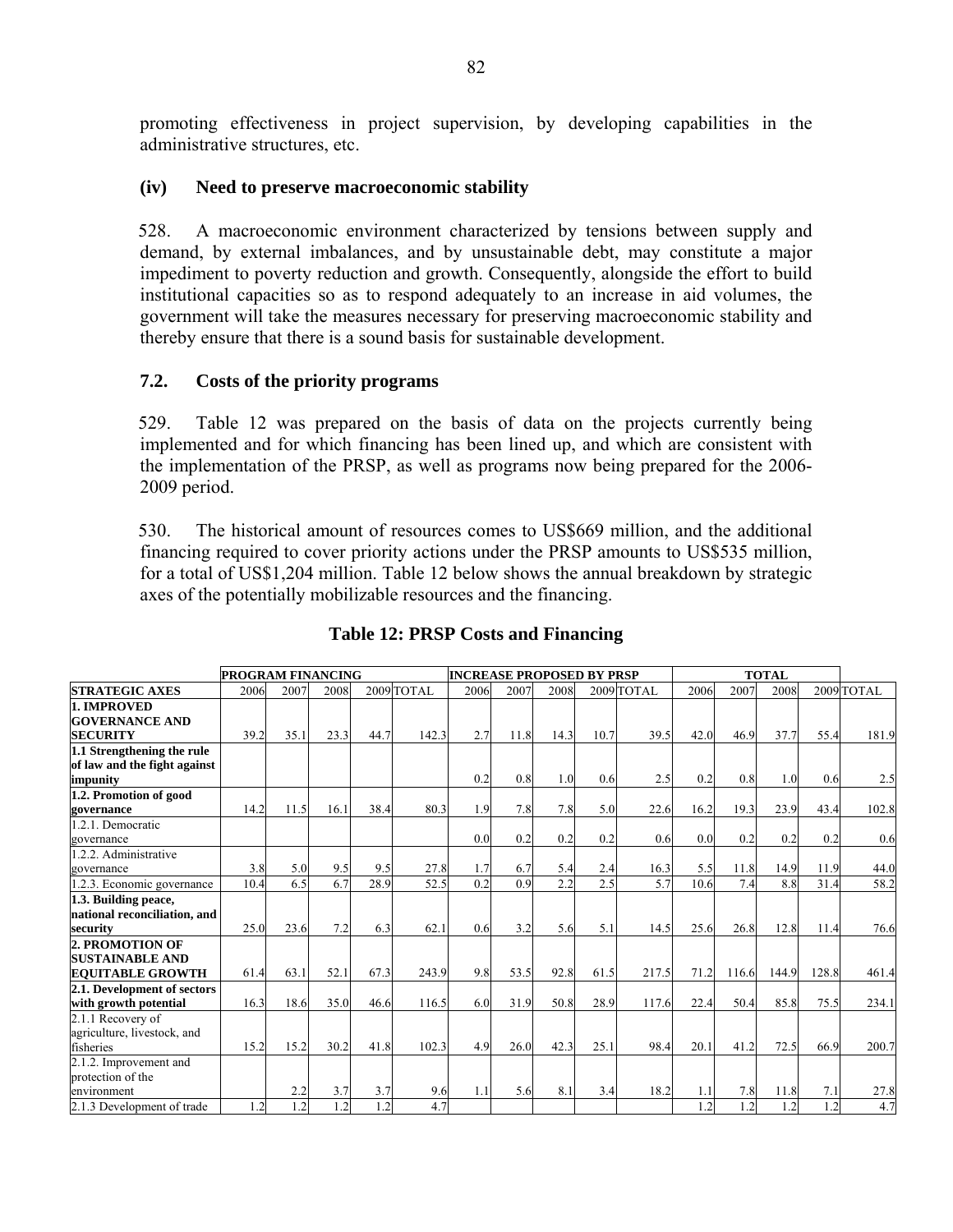| and industry                                        |      |      |      |      |                   |      |      |      |      |                                  |      |      |       |              |            |
|-----------------------------------------------------|------|------|------|------|-------------------|------|------|------|------|----------------------------------|------|------|-------|--------------|------------|
| 1.1.4 Promotion of the mines<br>and quarries sector |      |      |      |      | 0.0               | 0.0  | 0.2  | 0.4  | 0.4  | 1.0                              | 0.0  | 0.2  | 0.4   | 0.4          | 1.0        |
| 2.1.5. Promotion of tourism                         |      |      |      |      |                   |      |      |      |      |                                  |      |      |       |              |            |
| and crafts<br>2.2 Increased job and                 |      |      |      |      |                   |      |      |      |      |                                  |      |      |       |              |            |
| income-generating                                   |      |      |      |      |                   |      |      |      |      |                                  |      |      |       |              |            |
| opportunities in favor of                           |      |      |      |      |                   |      |      |      |      |                                  |      |      |       |              |            |
| the poor                                            | 17.9 | 15.1 | 0.0  | 0.0  | 33.1              | 0.7  | 3.8  | 7.6  | 6.2  | 18.2                             | 18.6 | 19.0 | 7.6   | 6.2          | 51.3       |
| 2.2.1. Improved access to<br>production factors     |      |      |      |      |                   | 0.2  | 1.0  | 1.4  | 0.9  | 3.6                              | 0.2  | 1.0  | 1.4   | 0.9          | 3.6        |
| 2.2.2. Broadened use of                             |      |      |      |      |                   |      |      |      |      |                                  |      |      |       |              |            |
| micro credit system in rural                        |      |      |      |      |                   |      |      |      |      |                                  |      |      |       |              |            |
| areas                                               |      |      |      |      |                   | 0.1  | 0.3  | 0.4  | 0.2  | 1.0                              | 0.1  | 0.3  | 0.4   | 0.2          | 1.0        |
|                                                     |      |      |      |      | PROGRAM FINANCING |      |      |      |      | <b>INCREASE PROPOSED BY PRSP</b> |      |      |       | <b>TOTAL</b> |            |
| <b>STRATEGIC AXES</b>                               | 2006 | 2007 | 2008 |      | 2009 TOTAL        | 2006 | 2007 | 2008 |      | 2009 TOTAL                       | 2006 | 2007 | 2008  |              | 2009 TOTAL |
| 2.2.3. Promotion of highly                          |      |      |      |      |                   |      |      |      |      |                                  |      |      |       |              |            |
| labor-intensive public works                        | 17.9 | 15.1 |      |      | 33.1              | 0.0  | 0.2  | 1.2  | 1.6  | 3.0                              | 17.9 | 15.4 | 1.2   | 1.6          | 36.1       |
| 2.2.4. Promotion of income-                         |      |      |      |      |                   |      |      |      |      |                                  |      |      |       |              |            |
| generating activities and<br>professional insertion |      |      |      |      |                   | 0.2  | 1.2  | 2.2  | 1.8  | 5.4                              | 0.2  | 1.2  | 2.2   | 1.8          | 5.4        |
| 2.2.5 Promotion of culture.                         |      |      |      |      |                   |      |      |      |      |                                  |      |      |       |              |            |
| sports, and leisure                                 |      |      |      |      |                   | 0.2  | 1.1  | 2.4  | 1.6  | 5.3                              | 0.2  | 1.1  | 2.4   | 1.6          | 5.3        |
| 2.3. Revitalization of the                          |      |      |      |      |                   |      |      |      |      |                                  |      |      |       |              |            |
| <b>private</b> sector                               |      |      |      |      |                   | 1.4  | 6.3  | 8.5  | 5.8  | 22.0                             | 1.4  | 6.3  | 8.5   | 5.8          | 22.0       |
| 2.4. Development of                                 |      |      |      |      |                   |      |      |      |      |                                  |      |      |       |              |            |
| infrastructures supporting                          |      |      |      |      |                   |      |      |      |      |                                  |      |      |       |              |            |
| production                                          | 27.1 | 29.4 | 17.1 | 20.7 | 94.3              | 1.7  | 11.5 | 25.9 | 20.6 | 59.6                             | 28.8 | 40.9 | 43.0  | 41.2         | 153.9      |
| 2.4.1 Improved transport                            |      |      |      |      |                   |      |      |      |      |                                  |      |      |       |              |            |
| infrastructures                                     | 27.1 | 29.4 | 17.1 | 20.7 | 94.3              | 0.8  | 4.5  | 8.6  | 6.8  | 20.7                             | 27.9 | 33.9 | 25.7  | 27.4         | 115.0      |
| 2.4.2 Improved                                      |      |      |      |      |                   |      |      |      |      |                                  |      |      |       |              |            |
| communications                                      |      |      |      |      |                   |      |      |      |      |                                  |      |      |       |              |            |
| infrastructures                                     |      |      |      |      |                   | 0.4  | 2.6  | 5.6  | 2.9  | 11.5                             | 0.4  | 2.6  | 5.6   | 2.9          | 11.5       |
| 2.4.3 Increased capacities for                      |      |      |      |      |                   |      |      |      |      |                                  |      |      |       |              |            |
| supplying energy                                    |      |      |      |      |                   | 0.5  | 4.3  | 11.7 | 11.0 | 27.5                             | 0.5  | 4.3  | 11.7  | 11.0         | 27.5       |
| <b>3. DEVELOPMENT OF</b><br><b>HUMAN CAPITAL</b>    | 42.1 | 34.3 | 71.5 | 43.4 | 191.3             | 8.8  | 49.5 | 92.8 | 71.6 | 222.8                            | 50.9 | 83.7 | 164.3 | 115.0        | 414.0      |
| 3.1. Improved access to and                         |      |      |      |      |                   |      |      |      |      |                                  |      |      |       |              |            |
| quality of basic social                             |      |      |      |      |                   |      |      |      |      |                                  |      |      |       |              |            |
| services                                            | 13.6 | 14.0 | 23.7 | 25.0 | 76.2              | 5.0  | 30.1 | 61.4 | 48.4 | 144.8                            | 18.6 | 44.1 | 85.0  | 73.3         | 221.1      |
| 3.1.1 Promotion of                                  |      |      |      |      |                   |      |      |      |      |                                  |      |      |       |              |            |
| education                                           | 8.3  | 9.6  | 19.4 | 20.7 | 57.9              | 0.9  | 11.8 | 36.6 | 28.3 | 77.6                             | 9.3  | 21.4 | 55.9  | 49.0         | 135.6      |
| 3.1.1.1 Primary education                           | 8.3  | 8.4  | 10.9 | 10.9 | 38.5              | 0.4  | 8.7  | 30.1 | 23,0 | 62,2                             | 8,7  | 17,0 | 41,0  | 33,9         | 100,7      |
| 3.1.1.2 Secondary education                         |      | 1,2  | 7,6  | 7,6  | 16,4              | 0.3  | 2,0  | 4,8  | 3,9  | 11,0                             | 0.3  | 3,2  | 12,4  | 11,5         | 27,4       |
| 3.1.1.3 Higher education                            |      |      | 0,8  | 2,2  | 3,0               | 0,2  | 1,1  | 1,6  | 1,4  | 4,4                              | 0,2  | 1,1  | 2,5   | 3,5          | 7,4        |
| 3.1.2 Improved access to                            |      |      |      |      |                   |      |      |      |      |                                  |      |      |       |              |            |
| health care                                         | 5,3  | 4,4  | 4,3  | 4,3  | 18,3              | 4,1  | 18,3 | 24,8 | 20,1 | 67,2                             | 9,3  | 22,7 | 29,1  | 24,4         | 85,5       |
| (i) Improved performance of                         |      |      |      |      |                   |      |      |      |      |                                  |      |      |       |              |            |
| the national health system                          | 5.3  | 4.4  | 4.3  | 4.3  | 18.3              | 1.9  | 8.9  | 12.8 | 10.4 | 34.0                             | 7.2  | 13.4 | 17.1  | 14.7         | 52.4       |
| (ii) Reduction in the                               |      |      |      |      |                   |      |      |      |      |                                  |      |      |       |              |            |
| prevalence of transmissible                         |      |      |      |      |                   |      |      |      |      |                                  |      |      |       |              |            |
| and nontransmissible                                |      |      |      |      |                   |      |      |      |      |                                  |      |      |       |              |            |
| diseases<br>(iii) Reduction in maternal             |      |      |      |      |                   | 1.0  | 4.3  | 5.4  | 4.6  | 15.3                             | 1.0  | 4.3  | 5.4   | 4.6          | 15.3       |
| and neonatal mortality                              |      |      |      |      |                   | 0.3  | 1.4  | 2.5  | 1.9  | 6.0                              | 0.3  | 1.4  | 2.5   | 1.9          | 6.0        |
| (iv) Reduction in child                             |      |      |      |      |                   |      |      |      |      |                                  |      |      |       |              |            |
| morbidity and mortality                             |      |      |      |      |                   | 0.9  | 3.7  | 4.2  | 3.2  | 11.9                             | 0.9  | 3.7  | 4.2   | 3.2          | 11.9       |
| 3.2. Improved access to                             |      |      |      |      |                   |      |      |      |      |                                  |      |      |       |              |            |
| potable water, hygiene,                             |      |      |      |      |                   |      |      |      |      |                                  |      |      |       |              |            |
| sanitation, and decent                              |      |      |      |      |                   |      |      |      |      |                                  |      |      |       |              |            |
| housing                                             | 28.5 | 20.3 | 47.9 | 18.4 | 115.0             | 3.8  | 19.4 | 31.4 | 23.3 | 77.9                             | 32.3 | 39.6 | 79.3  | 41.7         | 193.0      |
| 3.2.1 Improved access to                            |      |      |      |      |                   |      |      |      |      |                                  |      |      |       |              |            |
| potable water and sanitation                        | 2.7  | 8.0  | 26.1 | 12.5 | 49.3              | 1.4  | 6.8  | 11.6 | 10.1 | 29.8                             | 4.0  | 14.8 | 37.6  | 22.6         | 79.1       |
| 3.2.2 Housing and town                              |      |      |      |      |                   |      |      |      |      |                                  |      |      |       |              |            |
| planning                                            |      |      |      |      |                   | 0.0  | 1.8  | 6.6  | 5.2  | 13.7                             | 0.0  | 1.8  | 6.6   | 5.2          | 13.7       |
| 3.2.3 Support for vulnerable                        |      |      |      |      |                   |      |      |      |      |                                  |      |      |       |              |            |
| groups                                              | 25.9 | 12.2 | 21.8 | 5.9  | 65.8              | 1.8  | 8.3  | 10.4 | 5.8  | 26.3                             | 27.7 | 20.5 | 32.2  | 11.7         | 92.1       |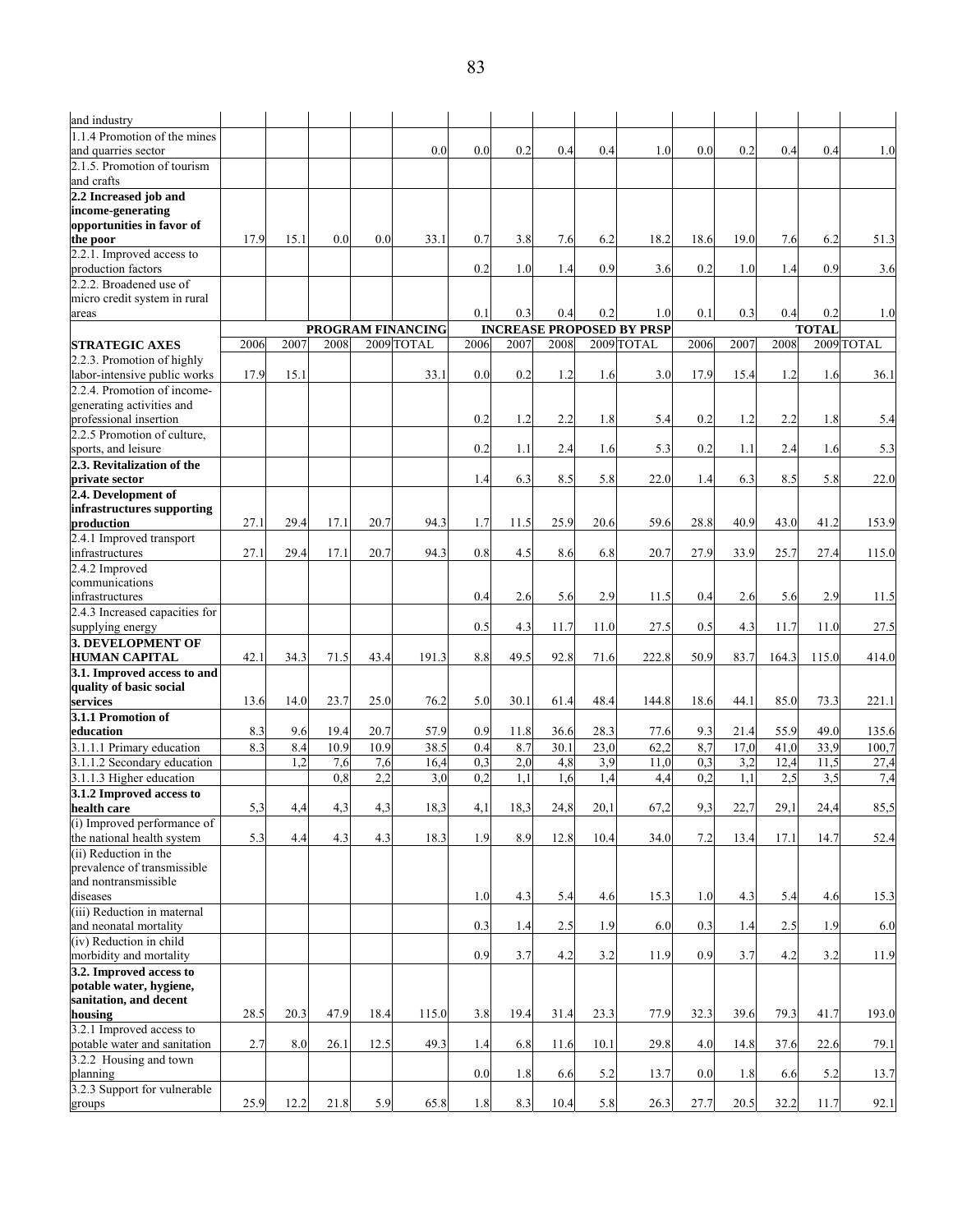| 3.2.4 Promotion of gender<br>awareness                  |       |       |                  |       | 0.0   | 0.6 <sub>l</sub> | 2.5   | 2.9   | 2.1   | 8.2   | 0.6 <sub>l</sub> | 2.5   | 2.9   | 2.1   | 8.2    |
|---------------------------------------------------------|-------|-------|------------------|-------|-------|------------------|-------|-------|-------|-------|------------------|-------|-------|-------|--------|
| 4. FIGHT AGAINST<br><b>HIV/AIDS</b>                     | 16.3  | 0.0   | 0.0              | 0.0   | 16.3  | 4.3              | 18.6  | 21.1  | 10.9  | 54.9  | 20.6             | 18.6  | 21.1  | 10.9  | 71.2   |
| 4.1. Prevention of HIV<br>transmission                  |       |       |                  |       |       | 2.1              | 8.4   | 8.8   | 6.8   | 26.1  | 2.1              | 8.4   | 8.8   | 6.8   | 26.1   |
| 4.2. Assumption of care for<br>patients infected by HIV | 16.3  |       |                  |       | 16.3  | 1.8              | 8.4   | 9.7   | 3.1   | 23.1  | 18.1             | 8.4   | 9.7   | 3.1   | 39.4   |
| 4.3. Reduction of impact on<br>persons affected by HIV  |       |       |                  |       |       | 0.3              | . 61  | 2.0   | 0.8   | 4.7   | 0.3              | . .6  | 2.0   | 0.8   | 4.7    |
| 4.4. Institutional capacity<br>building                 |       |       |                  |       |       | 0.0              | 0.2   | 0.6   | 0.3   |       | 0.0              | 0.2   | 0.6   | 0.3   |        |
| <b>Budgetary support</b>                                | 60.1  | 6.0   | 1.9 <sup>1</sup> | 7.8   | 75.8  | 0.0 <sub>1</sub> | 0.0   | 0.0   | 0.0   | 0.0   | 60.1             | 6.0   | - 9   | 7.8   | 75.8   |
| Total                                                   | 219.1 | 138.5 | 148.9            | 163.2 | 669.6 | 25.6             | 133.3 | 221.1 | 154.7 | 534.7 | 244.7            | 271.8 | 369.9 | 317.9 | 1204.3 |

531. It is projected that the additional expenditure incurred under the PRSP will be spread over time and develop as follows: US\$25.6 million in 2006, US\$133.3 million in 2007, US\$221.1 million in 2008, and US\$154.7 million in 2009. The continual year-onyear increase in the budget ceiling is explained by the following factors: (i) the need to conduct feasibility studies or to update investment files; (ii) preparation of bidding materials, the review of the bids received, and negotiations with the firms selected; (iii) continuing the ongoing reforms of the administration, preparation of sectoral strategies, and preparation of programming and monitoring tools; (iv) consolidation of the budget and of public expenditure, and finalization of the audit, monitoring, and evaluation mechanisms; (v) organization of a donor round table for purposes of mobilizing additional financing for the PRSP; and (vi) preparation of a partnership framework with the development partners, setting forth a set of reciprocal obligations and responsibilities which will make it possible, starting in the second year of the program, to transition from the project approach to budgetary support in the form of either direct or sectoral budgetary support.

532. The increase in the magnitude of the new expenditures projected for 2008 is explained principally by a dynamic project pipeline, more rigorous sectoral programming, and, especially, an improved public expenditure framework leading to direct or sectoral budgetary support. The latter modality should make it possible to increase the capacity to absorb aid, as international experience in other countries in the sub region has shown.

533. The table below provides information on resource allocation, in percentage terms, to the various axes and sub axes.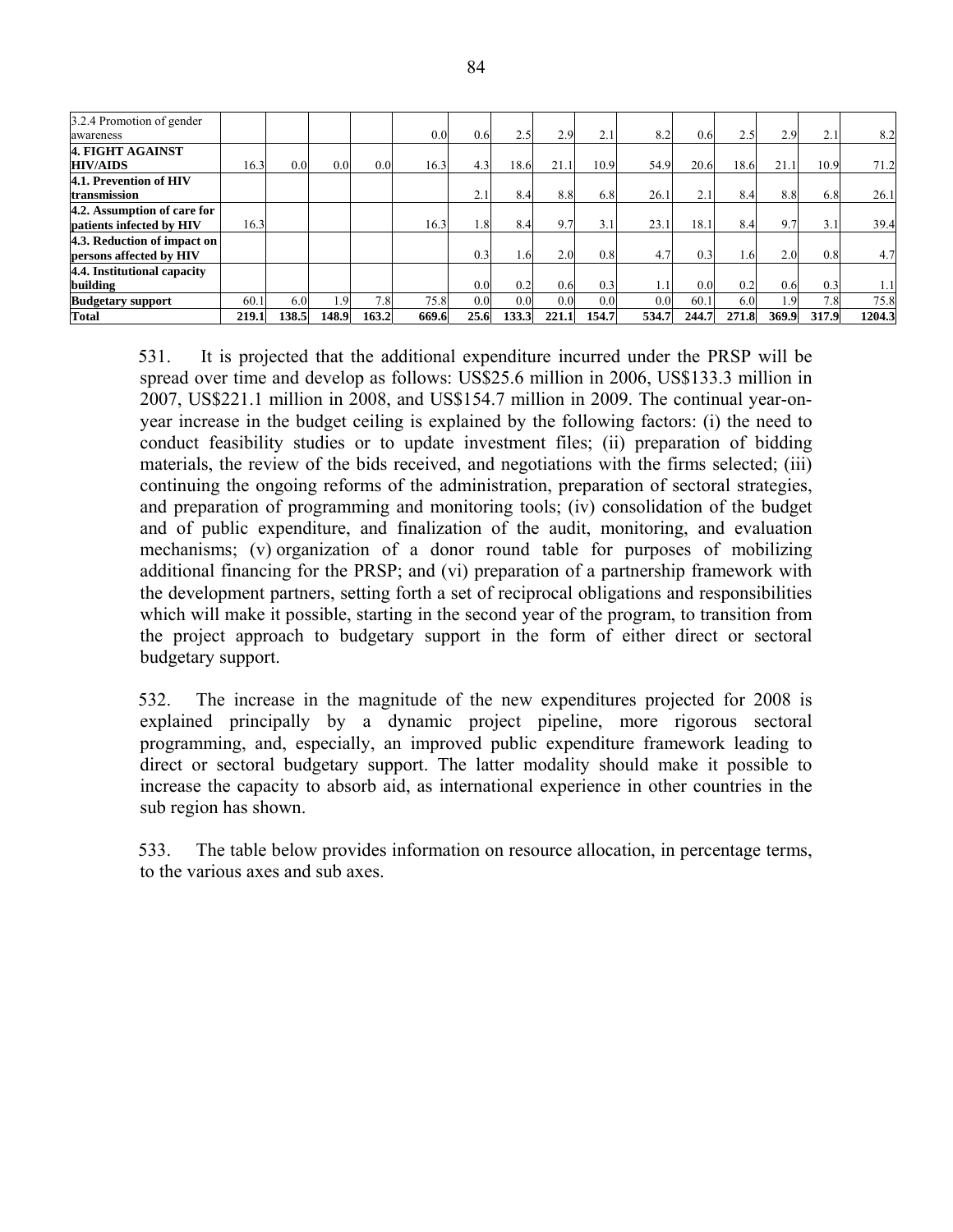|                                                        | <b>PROGRAM FINANCING</b> |      |                          |      |              |      |      | <b>INCREASE PROPOSED FOR PRSP</b> |      |              |      |      |              |      |              |
|--------------------------------------------------------|--------------------------|------|--------------------------|------|--------------|------|------|-----------------------------------|------|--------------|------|------|--------------|------|--------------|
|                                                        |                          |      |                          |      |              |      |      |                                   |      |              |      |      |              |      |              |
|                                                        |                          |      |                          |      |              |      |      |                                   |      |              |      |      |              |      |              |
| <b>STRATEGIC AXES</b>                                  | 2006                     | 2007 | 2008                     | 2009 | <b>TOTAL</b> | 2006 | 2007 | 2008                              | 2009 | <b>TOTAL</b> | 2006 | 2007 | 2008         | 2009 | <b>TOTAL</b> |
| 1. IMPROVED                                            |                          |      |                          |      |              |      |      |                                   |      |              |      |      |              |      |              |
| <b>GOVERNANCE AND</b>                                  |                          |      |                          |      |              |      |      |                                   |      |              |      |      |              |      |              |
| <b>SECURITY</b>                                        | 17.9                     | 25.3 | 15.7                     | 27.4 | 21.3         | 10.7 | 8.8  | 6.5                               | 6.9  | 7.4          | 17.1 | 17.2 | 10.2         | 17.4 | 15.1         |
| 1.1 Strengthening the rule of                          |                          |      |                          |      |              |      |      |                                   |      |              |      |      |              |      |              |
| law and the fight against                              |                          |      |                          |      |              |      |      |                                   |      |              |      |      |              |      |              |
| impunity                                               |                          |      |                          |      |              | 0.6  | 0.6  | 0.4                               | 0.4  | 0.5          | 0.1  | 0.3  | 0.3          | 0.2  | 0.2          |
| 1.2. Promotion of good                                 |                          |      |                          |      |              |      |      |                                   |      |              |      |      | 6.5          | 13.7 | 8.5          |
| governance                                             | 6.5                      | 8.3  | 10.8                     | 23.5 | 12.0         | 7.5  | 5.9  | 3.5                               | 3.3  | 4.2          | 6.6  | 7.1  |              |      |              |
| 1.3. Building peace, national                          | 11.4                     | 17.0 | 4.8                      | 3.9  | 9.3          | 2.5  | 2.4  | 2.5                               | 3.3  | 2.7          | 10.5 | 9.8  | 3.5          | 3.6  | 6.4          |
| reconciliation, and security<br>2. PROMOTION OF        |                          |      |                          |      |              |      |      |                                   |      |              |      |      |              |      |              |
| <b>SUSTAINABLE AND</b>                                 |                          |      |                          |      |              |      |      |                                   |      |              |      |      |              |      |              |
| <b>EQUITABLE GROWTH</b>                                | 28.0                     | 45.6 | 35.0                     | 41.2 | 36.4         | 38.2 | 40.1 | 42.0                              | 39.7 | 40.7         | 29.1 | 42.9 | 39.2         | 40.5 | 38.3         |
| 2.1. Development of sectors with                       |                          |      |                          |      |              |      |      |                                   |      |              |      |      |              |      |              |
| growth potential                                       | 7.4                      | 13.4 | 23.5                     | 28.6 | 17.4         | 23.6 | 23.9 | 23.0                              | 18.7 | 22.0         | 9.1  | 18.6 | 23.2         | 23.8 | 19.4         |
|                                                        |                          |      | <b>PROGRAM FINANCING</b> |      |              |      |      | <b>INCREASE PROPOSED FOR PRSP</b> |      |              |      |      | <b>TOTAL</b> |      |              |
|                                                        |                          |      |                          |      |              |      |      |                                   |      |              |      |      |              |      |              |
|                                                        |                          |      |                          |      |              |      |      |                                   |      |              |      |      |              |      |              |
|                                                        |                          | 2007 |                          |      |              |      |      |                                   |      |              |      |      |              |      |              |
| <b>STRATEGIC AXES</b>                                  | 2006                     |      | 2008                     | 2009 | <b>TOTAL</b> | 2006 | 2007 | 2008                              | 2009 | <b>TOTAL</b> | 2006 | 2007 | 2008         | 2009 | <b>TOTAL</b> |
| 2.2 Increased job and income-                          |                          |      |                          |      |              |      |      |                                   |      |              |      |      |              |      |              |
| generating opportunities in                            |                          |      |                          |      |              |      |      |                                   |      |              |      |      | 2.0          | 1.9  | 4.3          |
| favor of the poor                                      | 8.2                      | 10.9 | 0.0                      | 0.0  | 4.9          | 2.6  | 2.9  | 3.4                               | 4.0  | 3.4          | 7.6  | 7.0  |              |      |              |
| 2.3. Revitalization of the private<br>sector           |                          |      |                          |      |              | 1.4  | 6.3  | 8.5                               | 5.8  | 22.0         | 1.4  | 6.3  | 8.5          | 5.8  | 22.0         |
| 2.4. Development of                                    |                          |      |                          |      |              |      |      |                                   |      |              |      |      |              |      |              |
| infrastructures supporting                             |                          |      |                          |      |              |      |      |                                   |      |              |      |      |              |      |              |
| production                                             | 12.4                     | 21.2 | 11.5                     | 12.7 | 14.1         | 6.7  | 8.6  | 11.7                              | 13.3 | 11.2         | 11.8 | 15.0 | 11.6         | 13.0 | 12.8         |
| 3. DEVELOPMENT OF                                      |                          |      |                          |      |              |      |      |                                   |      |              |      |      |              |      |              |
| <b>HUMAN CAPITAL</b>                                   | 19.2                     | 24.7 | 48.0                     | 26.6 | 28.6         | 34.5 | 37.1 | 42.0                              | 46.3 | 41.7         | 20.8 | 30.8 | 44.4         | 36.2 | 34.4         |
| 3.1. Improved access to and                            |                          |      |                          |      |              |      |      |                                   |      |              |      |      |              |      |              |
| quality of basic social services                       | 6.2                      | 10.1 | 15.9                     | 15.3 | 11.4         | 19.5 | 22.6 | 27.8                              | 31.3 | 27.1         | 7.6  | 16.2 | 23.0         | 23.1 | 18.4         |
| 3.2. Improved access to potable                        |                          |      |                          |      |              |      |      |                                   |      |              |      |      |              |      |              |
| water, hygiene, sanitation, and                        |                          |      |                          |      |              |      |      |                                   |      |              |      |      |              |      |              |
| decent housing                                         | 13.0                     | 14.6 | 32.1                     | 11.3 | 17.2         | 15.0 | 14.5 | 14.2                              | 15.0 | 14.6         | 13.2 | 14.6 | 21.4         | 13.1 | 16.0         |
| <b>4. FIGHT AGAINST</b>                                |                          |      |                          |      |              |      |      |                                   |      |              |      |      |              |      |              |
| <b>HIV/AIDS</b>                                        | 7.4                      | 0.0  | 0.0                      | 0.0  | 2.4          | 16.6 | 14.0 | 9.6                               | 7.1  | 10.3         | 8.4  | 6.8  | 5.7          | 3.4  | 5.9          |
| 4.1. Prevention of HIV                                 |                          |      |                          |      |              |      |      |                                   |      |              |      |      |              |      |              |
| transmission                                           |                          |      |                          |      |              | 8.0  | 6.3  | 4.0                               | 4.4  | 4.9          | 0.8  | 3.1  | 2.4          | 2.1  | 2.2          |
| 4.2. Assumption of care for                            |                          |      |                          |      |              |      |      |                                   |      |              |      |      | 2.6          | 1.0  | 3.3          |
| patients infected by HIV                               | 7.4                      | 0.0  | 0.0                      | 0.0  | 2.4          | 7.2  | 6.3  | 4.4                               | 2.0  | 4.3          | 7.4  | 3.1  |              |      |              |
| 4.3. Reduction of impact on                            |                          |      |                          |      |              | 1.3  | 1.2  | 0.9                               | 0.5  | 0.9          | 0.1  | 0.6  | 0.5          | 0.2  | 0.4          |
| persons affected by HIV<br>4.4. Institutional capacity |                          |      |                          |      |              |      |      |                                   |      |              |      |      |              |      |              |
| building                                               |                          |      |                          |      |              |      | 0.1  | 0.2                               | 0.2  | 0.2          | 0.0  | 0.1  | 0.1          | 0.1  | 0.1          |
| <b>Budgetary</b> support                               | 27.4                     | 4.3  | 1.3                      | 4.8  | 11.3         | 0.0  | 0.0  | 0.0                               | 0.0  | 0.0          | 24.6 | 2.2  | 0.5          | 2.5  | 6.3          |
| <b>Total</b>                                           | 100                      | 100  | 100                      | 100  | 100          | 100  | 100  | 100                               | 100  | 100          | 100  | 100  | 100          | 100  | 100          |

# **Table 13: PRSP Costs and Financing (in percent of annual expenditure)**

534. It would appear that the priority actions identified during the participatory consultations have made it possible to emphasize the sectors involving human capital, such as health and education, water, etc., as well as the fight against AIDS (40.3 percent).

#### **CHAPTER VIII: PRSP IMPLEMENTATION**

535. Implementation of the PRSP will be an even greater challenge than preparing it proved to be. It requires political and institutional reforms relating to the refocusing of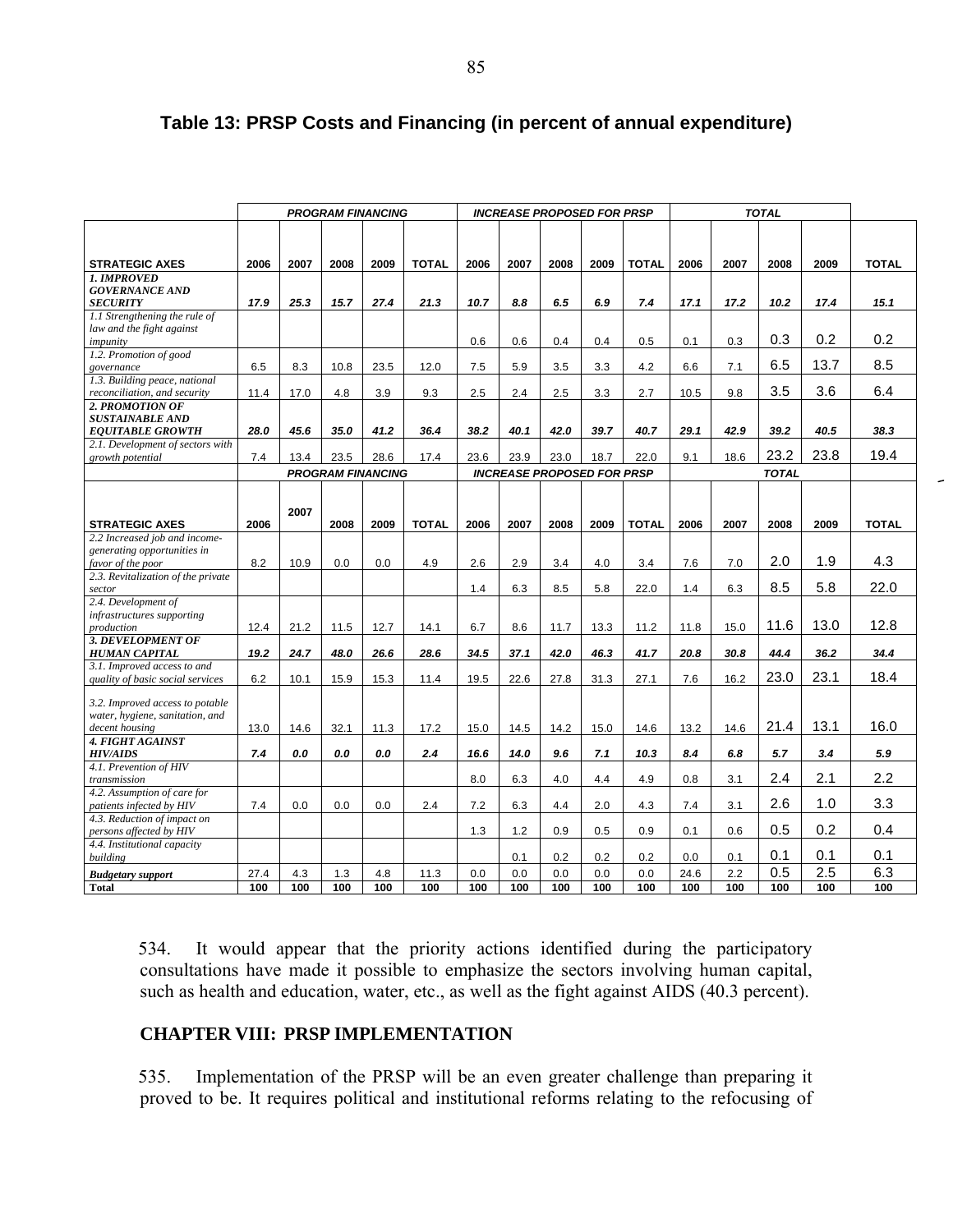the state, and human and material resources matched to the challenge to be met in the short, medium, and long terms.

536. Moreover, implementation of the strategy must be carried out in compliance and conformity with the strategic axes identified consensually and supported by the priority actions formulated in the course of the community-level, sectoral, and thematic consultations.

537. Like the PRSP preparation process, PRSP implementation is intended to be participatory and inclusive. This means the establishment of an environment conducive to participation by all the front-line stakeholders in development, including community organizations, the private sector, national and international NGOs, and civil society organizations. It will be incumbent on the government to facilitate and encourage participation in decision-making concerning the policies, reforms, programs, and development projects which concern them, and in their implementation, monitoring, and evaluation.

### **8.1. Guiding principles**

538. PRSP implementation adheres to principles derived from the preparation process and from the objective of efficiency and effectiveness, which must guide the execution of programs and projects aimed at reducing poverty and revitalizing economic growth. The principles defined below will be at the center of the PRSP implementation, monitoring, and evaluation process.

• **Proximity.** The decentralization of decision-making will constitute the cornerstone of the active participation of community organizations in the PRSP implementation process. To this end, the government will encourage the emergence of community development organizations and civil society organizations at the commune and province level, so that they may stand as the required channels for the selection, planning, preparation, and implementation of poverty reduction projects.

**Transparency.** As in the case of decentralization and the participation of beneficiaries in decision-making, mechanisms will be established at all levels to guarantee the monitoring, trackability, visibility, accessibility, and control of the state's public investments. To this end, the government will produce periodic reports on the financing status of the poverty reduction programs and will inform the public, the media, and the beneficiaries. Transparency will also entail community participation in the process of monitoring and evaluating public expenditure.

• **Participatory Implementation.** Combating poverty is not a task for the state alone. Community development organizations, the private and informal sectors, civil society organizations, and national and international NGOs have all proven that they have considerable know-how that only needed to be tapped in a broader framework of national reconstruction and poverty reduction. The government will create the partnership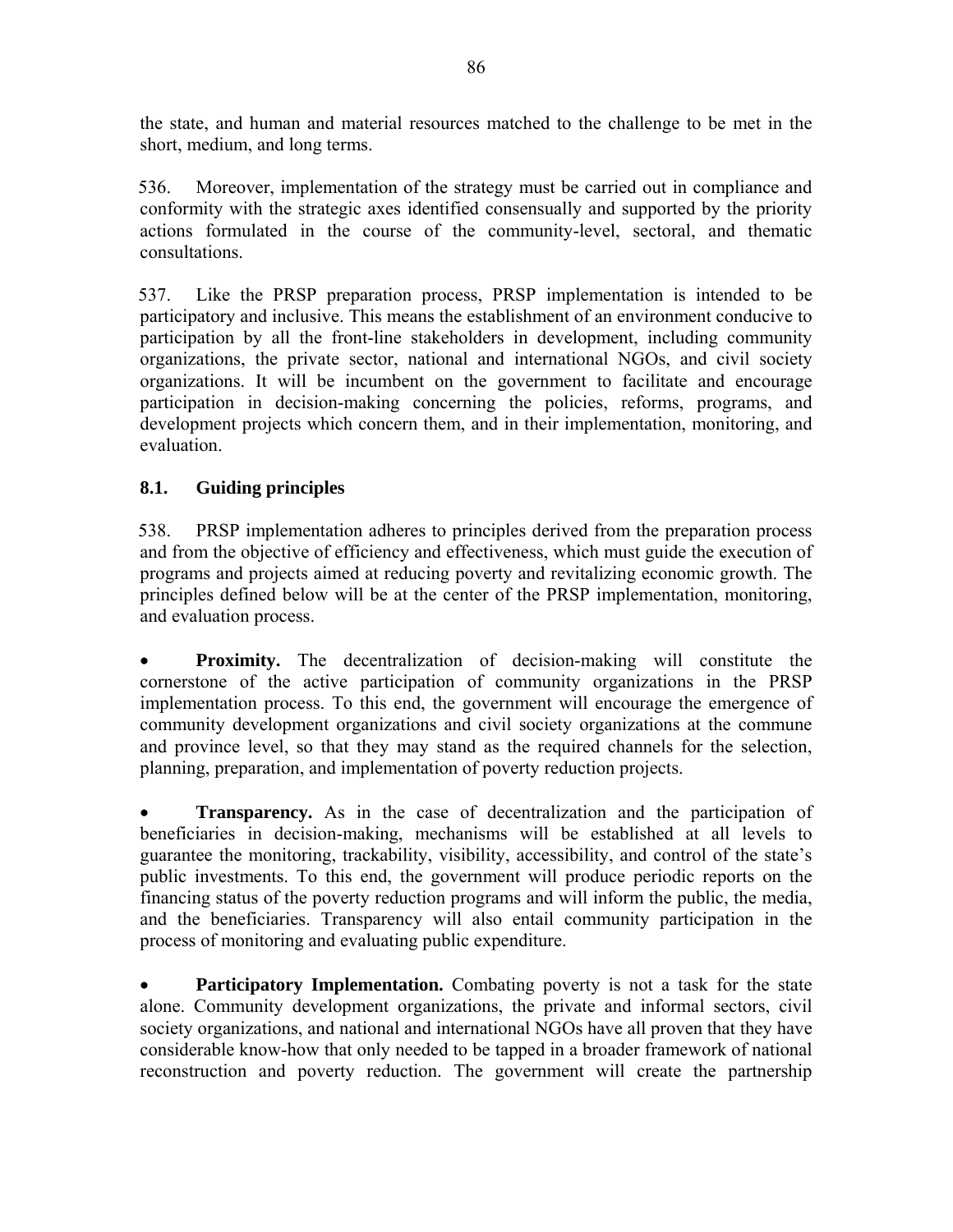framework and the conditions necessary for the optimal participation of nongovernmental organizations in the economic and social development of Burundi.

**Speed.** The participation of community organizations and NGOs in the implementation of the PRSP requires a completely different approach to development planning and the allocation of financial resources. The efficiency and effectiveness of programs, as well as their impact on poverty reduction, depend on this. The government will introduce mechanisms to guarantee rapid, transparent disbursements and procurement. The state's management structures will be restructured in order to address these constraints.

# **8.2. Implementing mechanisms**

539. As mentioned previously in this paper, this poverty reduction strategy is deliberately realistic and takes account of the programs and projects already being carried out, currently being prepared, and currently in the planning stage. Noteworthy in this regard are the reforms already initiated with support from development partners in the areas of sectoral and theme-based programs, and political, administrative, and economic governance. Efforts are also being made in the context of the demobilization of former combatants and their reintegration into civilian life.

540. Generally speaking, the implementation of the PRSP is up to each sectoral ministry concerned in its area of specialization, in partnership with other development stakeholders such as the NGOs, the private sector, civil society, religious groups, etc. These partners are also involved in the implementation of actions in their area of activity at the national, provincial, and communal levels.

541. Implementation of the PRSP requires building the institutional capacities of the state and the nonstate partners such as the NGOs, the community development organizations, etc. This capacity building of the public and private structures involved in PRSP implementation will be carried out as part of the poverty reduction programs and projects at all levels.

# **8.3. Institutional framework for PRSP implementation**

542. The participatory approach to preparing the PRSP made it possible to identify structures that could play a lead role in its implementation, monitoring, and evaluation. The involvement of these structures, which have gained know-how in the implementation of community projects and during the preparation of the interim and full strategies, ensures continuity of action and the safeguarding of institutional memory, a major asset for quality execution of the priority actions but also for assessment of the government's needs in terms of program execution capacity. These PRSP implementation structures, which will be active both at the national and the decentralized levels, will benefit from coordinated support from the development partners. The various echelons for PRSP implementation are: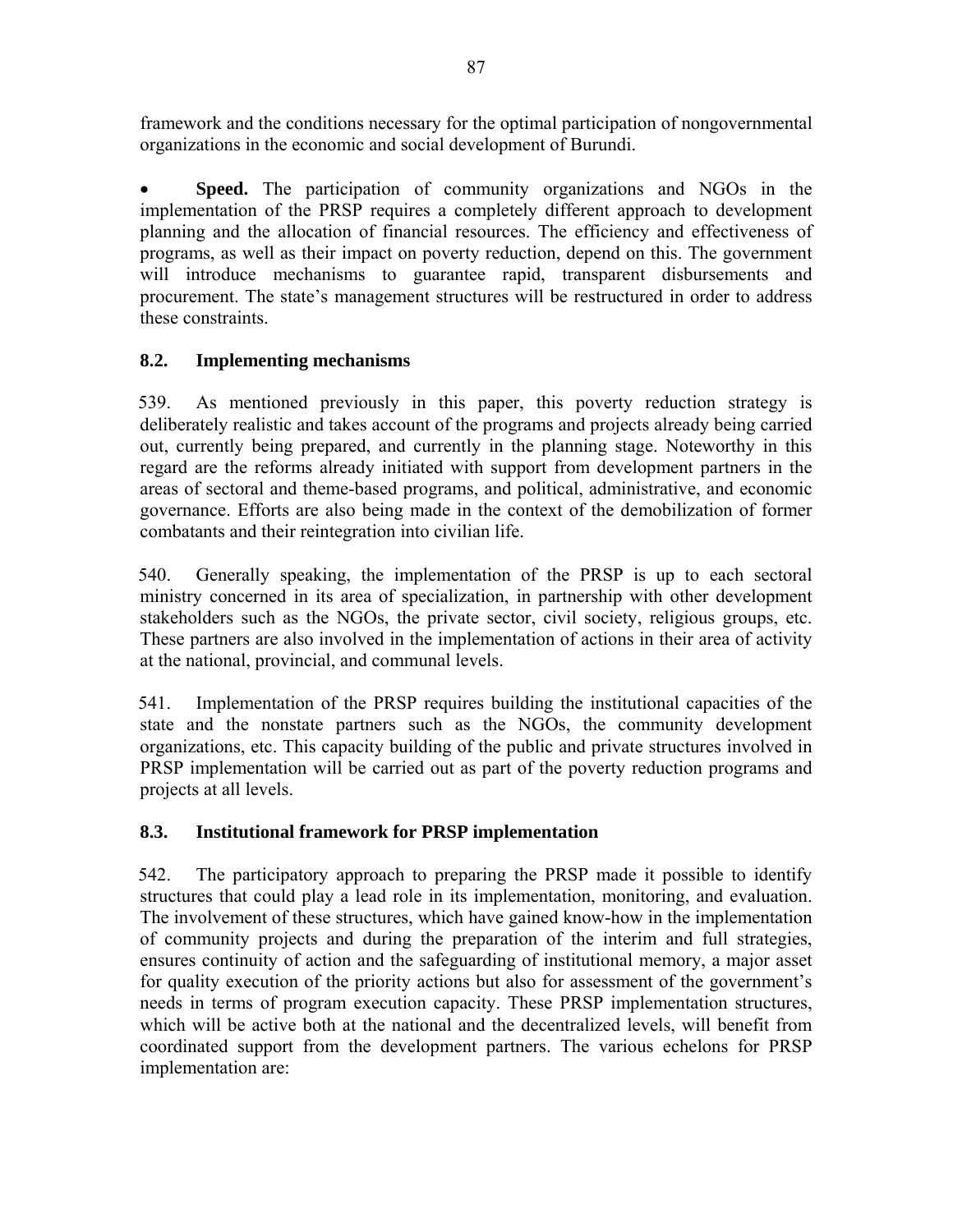- At the national level
- At the decentralized level
- Partnership

#### **At the national level**

543. **The Office of the Second Vice President of the Republic,** in charge of economic and social issues, is responsible for PRSP implementation. It monitors execution with support from the Interministerial Committee for Monitoring Economic and Social Reforms (CI/REFES) and the Permanent Secretariat for Economic and Social Reforms (SP/REFES) which provides its secretariat services. The Office of the Second Vice President reports to the Council of Ministers on progress with PRSP implementation.

544. In the context of PRSP implementation, the Office of the Second Vice President is supported in its work by:

**The Ministry of Finance** as regards resource mobilization, in particular that of HIPC resources and their allocation to poverty reduction programs and projects, and the structural and institutional reforms to be carried out with the development partners, in particular the Bretton Woods institutions; and

**The Ministry of Planning** as regards the implementation of programs and projects to bring about a resumption of growth and reduce poverty, in coordination with the sectoral ministries.

### **8.3.1 The Interministerial Committee for Monitoring Economic and Social Reforms (CI/REFES)**

545. The main role of the Interministerial Committee for Monitoring Economic and Social Reforms is to formulate and propose approaches to PRSP implementation, including: (i) assessing the policies and reforms aimed at revitalizing poverty reduction and growth; (ii) monitoring and assessing the PRSP implementation at all levels, in keeping with the conclusions and recommendations emerging from the community-level, thematic, and sectoral consultations; (iii) monitoring and evaluating the PRSP in the technical ministries, the private sector, civil society, and the communities; and (iv) monitoring the allocation of HIPC resources in collaboration with the Ministry of Finance.

546. The Committee endeavors to find appropriate solutions for PRSP implementation, managing the necessary trade-offs, and defining measures to ease any constraints identified.

547. The Committee meets once each quarter or more often as required, in particular during the first twelve (12) months of PRSP implementation with a view to ensuring reaching the completion point on schedule.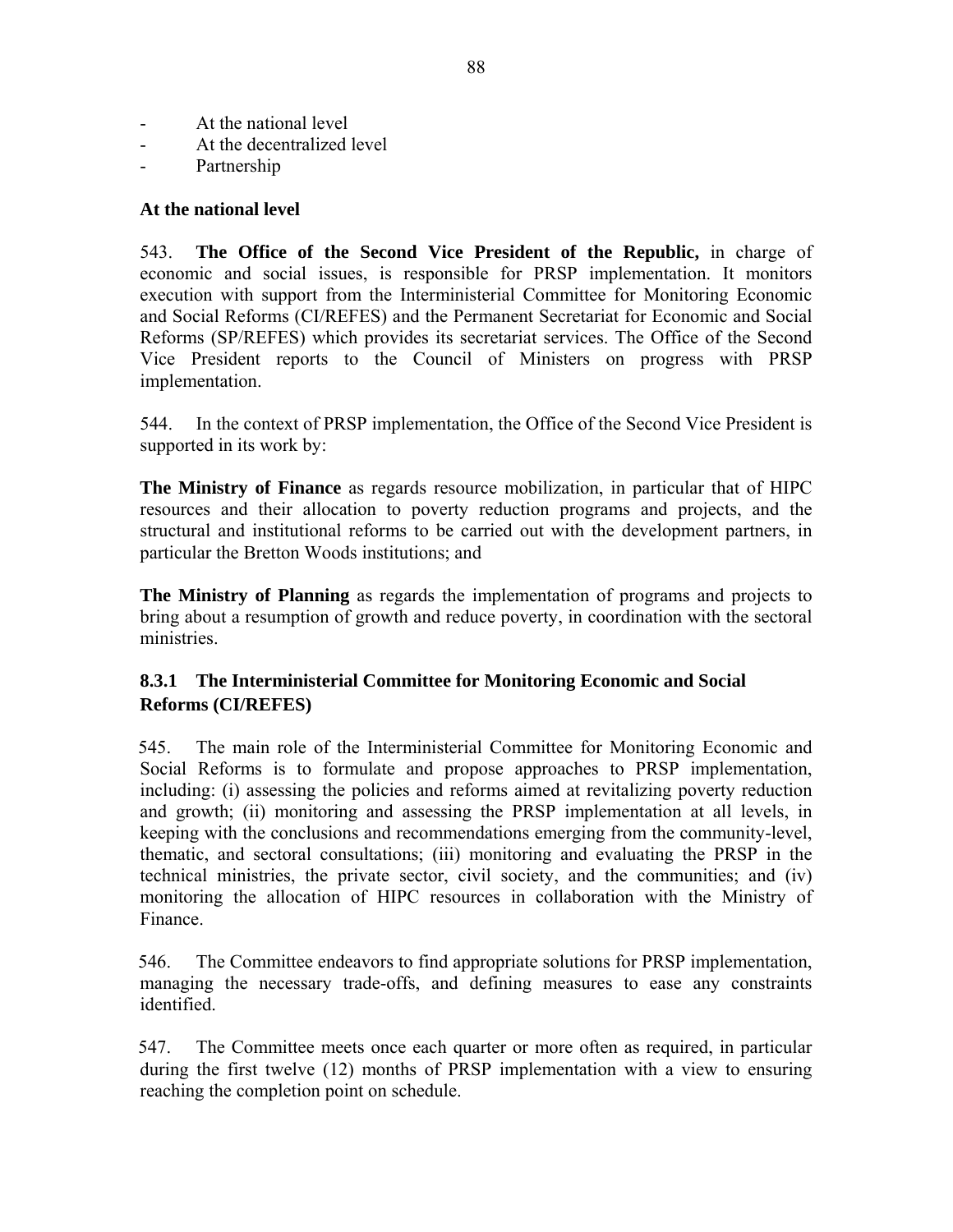548. The Committee works in synergy with the Minister of Finance, its co-chair, and the Minister of Planning, a de facto member. The Committee is supported in its work by the SP/REFES, which provides its secretariat services. The Committee reports to the Council of Ministers.

# **8.3.2 The Permanent Secretariat for Monitoring Economic and Social Reforms (SP/REFES)**

550. The Permanent Secretariat for Monitoring Economic and Social Reforms is the national structure for PRSP implementation. It coordinates, supports, and monitors PRSP implementation. The SP/REFES is under the authority of the Office of the Second Vice President of the Republic. The Permanent Secretariat fulfills an intermediation, information, communication, and education role in respect of all stakeholders in socioeconomic development in Burundi.

551. In this connection, the SP/REFES works synergistically with the technical ministries, the NGOs, civil society structures, the private sector, community development organizations, the Provincial Development and Poverty Reduction Committees (CPDLPs) and the Communal Development and Poverty Reduction Committees (CCDLPs) in the context of the decentralization policy.

552. The SP/REFES sees to the harmonization of the development programs and projects initiated by the development partners, respecting the spirit and letter of the unified planning framework for economic and social development represented by the PRSP. This harmonization should result in a concerted development approach in order to avoid duplication of efforts and the unfocused use of financial and human resources. It also makes it possible to establish efficient and consensual mechanisms for monitoring and evaluating the PRSP.

# **8.3.3. The Technical Oversight Committee (CTS)**

553. The SP/REFES is assisted in its efforts by a Technical Oversight Committee on PRSP implementation. It is made of up ten (10) members representing civil society organizations, the NGOs, the sectoral technical ministries, the private sector, and the development partners.

554. The primary role of the CTS is to: (i) ensure that PRSP implementation proceeds in accordance with the guidance imparted by the CI/REFES and that the recommendations made during the participatory consultations are followed; (ii) define the analytical work to be carried out by the SP/REFES in the context of monitoring and evaluating the PRSP and improving knowledge about poverty; (iii) ensure that coordination with the development partners is achieved during the planning and harmonization of poverty reduction programs and projects and with the sectoral ministries; and (iv) ensure that the PRSP monitoring and evaluation process is participatory and involves the other development stakeholders.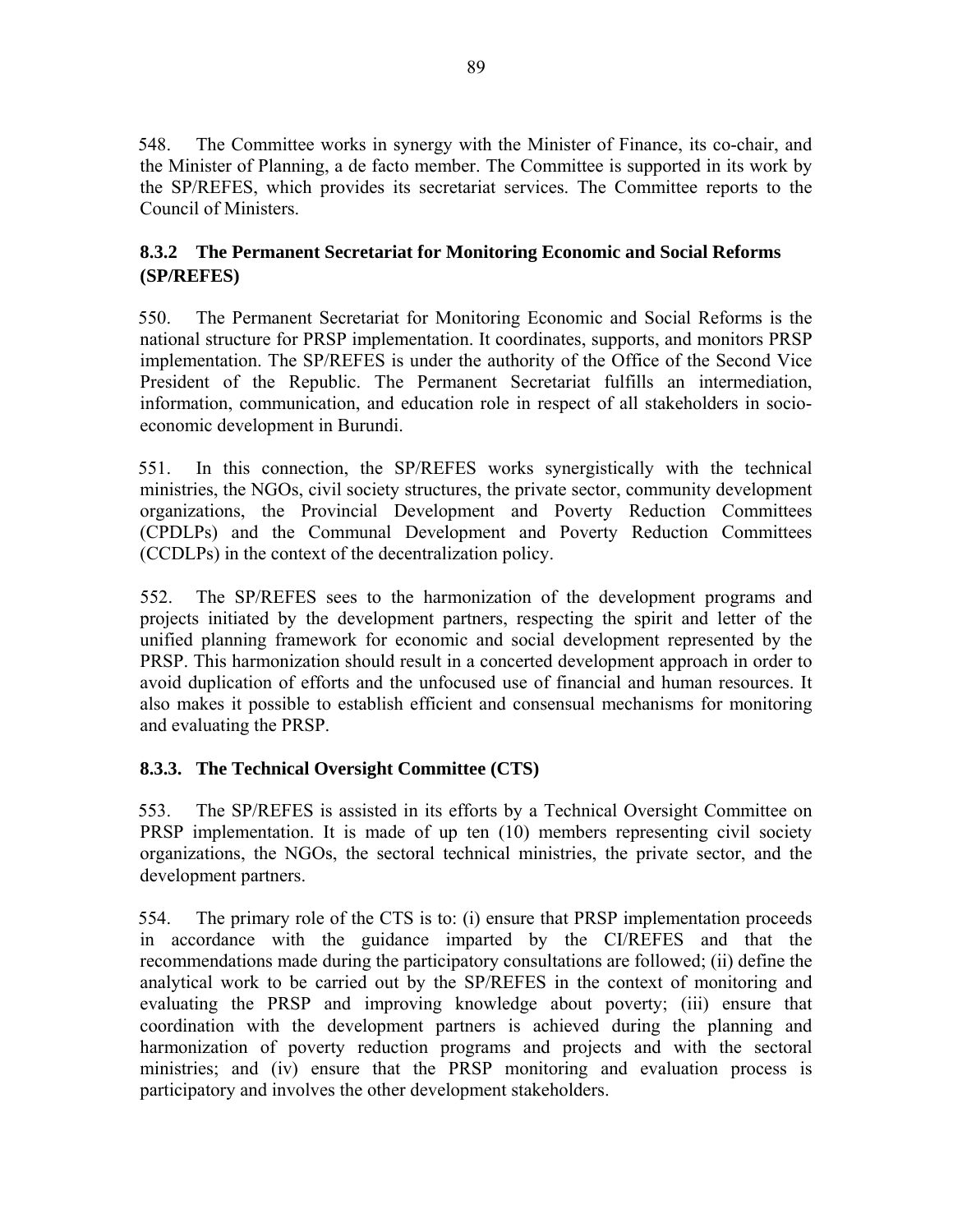555. The CTS prepares discussions on PRSP monitoring around topics consistent with the four axes of the strategy:

- Topic 1. Security and Good Governance (axis 1)
- Topic 2. Growth and Macroeconomic Management (axis 2)
- Topic 3. The Social Sector: Education, Health, Vulnerable Groups (axis 3)
- Topic 4.  $HIV/AIDS$  (axis 4)

556. The CTS, in its role of monitoring the PRSP process, provides continuity in the areas of advancing the diagnosis of poverty, the process of evaluating poverty and its impact on the people, internalizing and perpetuating the participatory approach, decentralization, and grassroots dynamics.

557. The CTS prepares quarterly progress reports on PRSP implementation for the CI/REFES. These reports are disseminated by the SP/REFES to the various development partners of Burundi.

#### **8.3.4. Sectoral and Thematic Committees (CSTs)**

558. The Sectoral and Thematic Committees are the linchpin of implementing sectoral policies, programs, and projects in partnership with the stakeholders in the relevant sector. The committees are coordinated by the Research and Planning Directorates (DEPs) of the technical and thematic ministries involved in the PRSP. With the development partners, NGOs, civil society organizations, the private sector, and the decentralized development and poverty reduction structures (CPDLPs and CCDLPs), the CSTs develop programs and projects to promote poverty reduction and growth, with attention to the participatory method and the spirit of ownership of actions which have prevailed throughout the PRSP preparation process.

559. The CSTs are responsible for grassroots support in partnership with the national and international NGOs in the context of preparing community-level micro projects as well as their financing, execution, and monitoring and evaluation with the participation of the primary beneficiaries.

560. The CSTs organize periodic monitoring and evaluation meetings with the SP/REFES and the CSTs in order to take stock of progress and to resolve any constraints which may have been identified. The CSTs produce sectoral reports.

### **8.3.5. Permanent Secretariat of the National Committee on Aid Coordination (SP/CNCA)**

561. The Permanent Secretariat of the National Committee on Aid Coordination (SP/CNCA) is a national structure for the coordination and monitoring of economic and social development assistance in Burundi. In this capacity, the SP/CNCA is responsible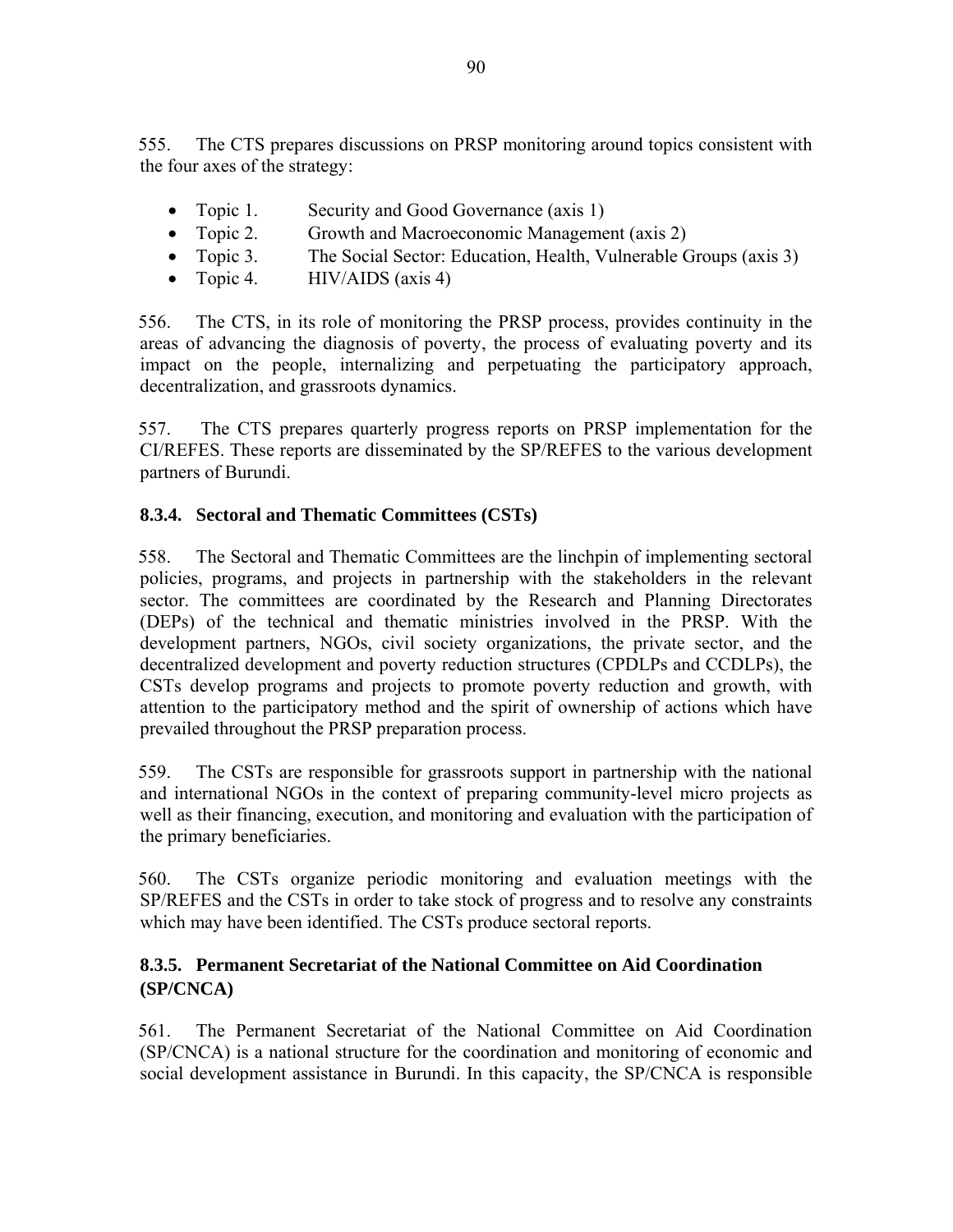for the mobilization and availability of the resources allocated to PRSP implementation and their optimal allocation in the context of poverty reduction policies.

562. The function of the SP/CNCA is to create the conditions and practical modalities for the participation of development partners in the financing, execution, monitoring, and evaluation of the PRSP, in partnership with the Ministry of Finance and the Ministry of Development Planning and National Reconstruction. The SP/CNCA works in synergy with the SP/REFES, which is responsible for the national coordination of PRSP implementation.

563. Like the SP/REFES, the SP/CNCA reports to the Office of the Second Vice President of the Republic.

### **At the decentralized level**

### **8.3.6. Provincial Development and Poverty Reduction Committees (CPDLPs)**

564. The Provincial Development and Poverty Reduction Committees are the links with the SP/REFES for development planning at the provincial level, and gather together the stakeholders concerned. The CPDLPs prepare the development plans for their provinces on the basis of the development plans for the communes in their jurisdiction. The CPDLPs ensure that the plans are financed and that the communes comply with the conditions applicable to their management. They monitor the implementation of the communal plans and assist the communes with building their operational capacities. The CPDLPs are supported in their tasks by all the sectoral structures of the province concerned.

565. In addition, the CPDLPs monitor and evaluate the projects financed with the CCDLPs, and validate them before sending them forward to the sectoral and thematic ministries, the SP/REFES, and the NGOs.

### **8.3.7. Communal Development and Poverty Reduction Committees (CCDLPS)**

566. The Communal Development and Poverty Reduction Committees are, as they were for preparation of the PRSP, the genuine starting point for implementation of the strategy. These committees initiate the programs and projects on which poverty reduction will be based, and participate from the design stage through implementation. The CCDLPs are the primary stakeholders and beneficiaries of the strategy in which the policies and programs for revitalizing growth and combating poverty should be inspired in order to have legitimacy and have a true chance of producing the anticipated results. They are supported by the sectoral technical structures of the provinces, communes, and the SP/REFES in preparing communal development plans and enhancing their operational capacities.

567. The CCDLPs will have all necessary autonomy thanks to the decentralization policy, which recognizes them legally and institutionally as essential development structures in Burundi. The CCDLPs will thus be supported in development programs by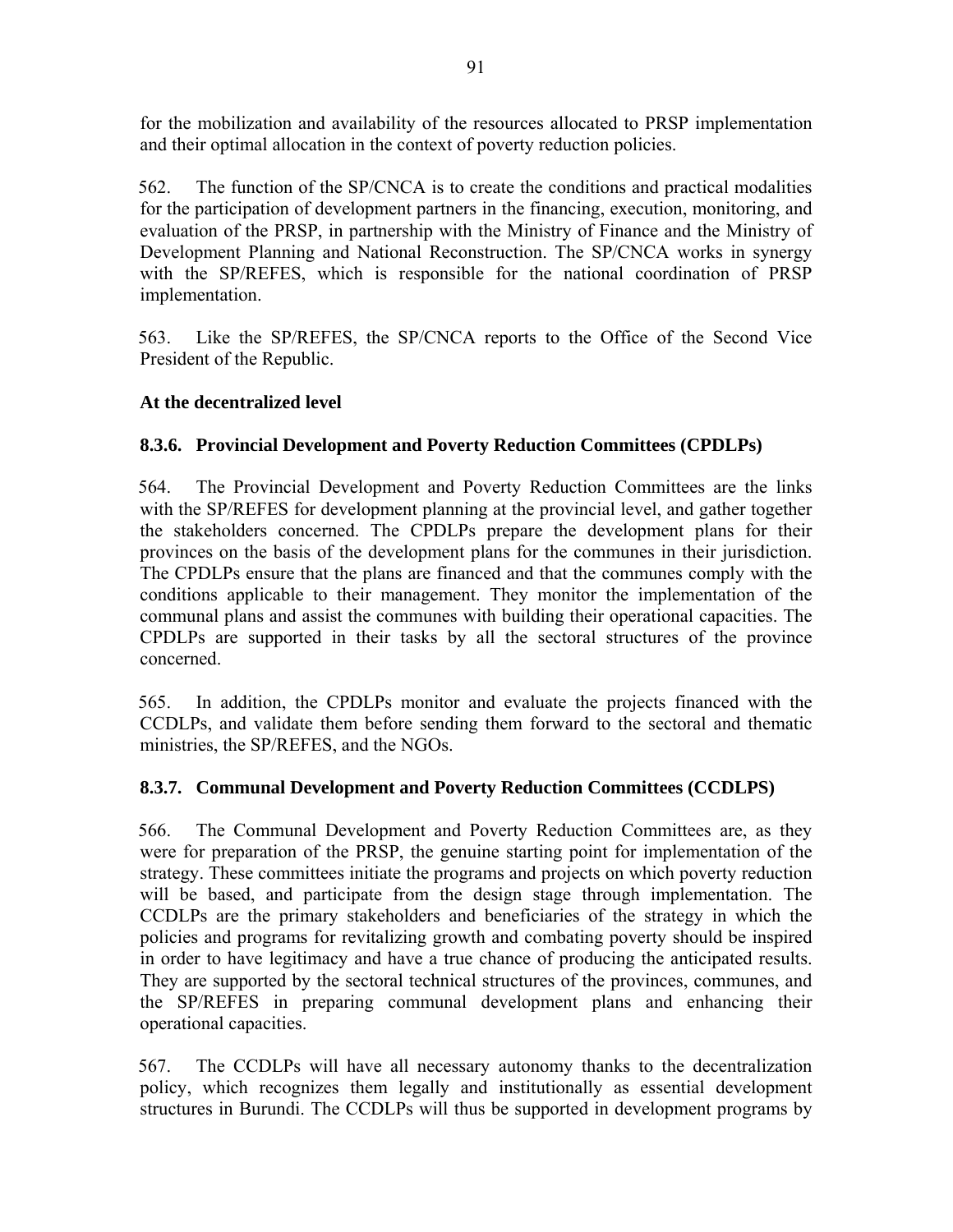the nongovernmental organizations, the sectoral ministries, civil society, the CPDLPs, and the private sector for purposes of strengthening their capacities for planning, financing, intermediation, negotiation, and sustaining activities aimed at achieving sustainable development in Burundi.

### **Partnership in PRSP implementation**

568. Implementation of the PRSP provides an opportunity to introduce partnership frameworks and coordination mechanisms for development partners, namely the national and international NGOs, the bilateral and multilateral development partners, and the government of Burundi. The aim is to create a framework conducive to concertation and exchanges among partners, but also with the government, in the implementation and monitoring of the PRSP.

# **8.3.8. Partnership with the development partners**

569. Implementation of the PRSP as the sole framework for short-, medium- and longterm planning in Burundi affords an opportunity to guarantee conditions conducive to the establishment of a dynamic partnership with the development partners. To this end, new instruments and modalities will be introduced to guarantee better coordination and harmonization of the implementation of the PRSP and official development assistance. The new partnership thus espoused will need to be accompanied by concrete measures aimed at improving disbursement procedures while the government simultaneously makes every effort to increase the absorptive capacities of the administration.

570. To this end, donors will support the introduction of a partnership framework which will work in collaboration with structures such as the Permanent Secretariat for Monitoring Economic and Social Reforms (SP/REFES), in charge of the implementation and monitoring/evaluation of the PRSP, and the National Committee for Aid Coordination (CNCA) for the coordination of official development assistance.

571. Efforts will be made to strengthen both these structures so that they can both fully play their respective roles.

# **8.3.8. Partnership with NGOs**

572. The national and international NGOs played a very important role in supporting the victims of conflict, displaced persons, and refugees in the decade of crisis experienced by Burundi. They are also behind many grassroots projects which have enabled the beneficiaries to combat poverty.

573. The know-how of the NGOs contributed to the organization and implementation of the participatory consultations which made it possible to more closely involve the rural and urban populations in the PRSP preparation process.

574. NGO participation in PRSP implementation will be an essential condition for it to succeed. The NGOs will be special partners in: (i) the organization of rural and urban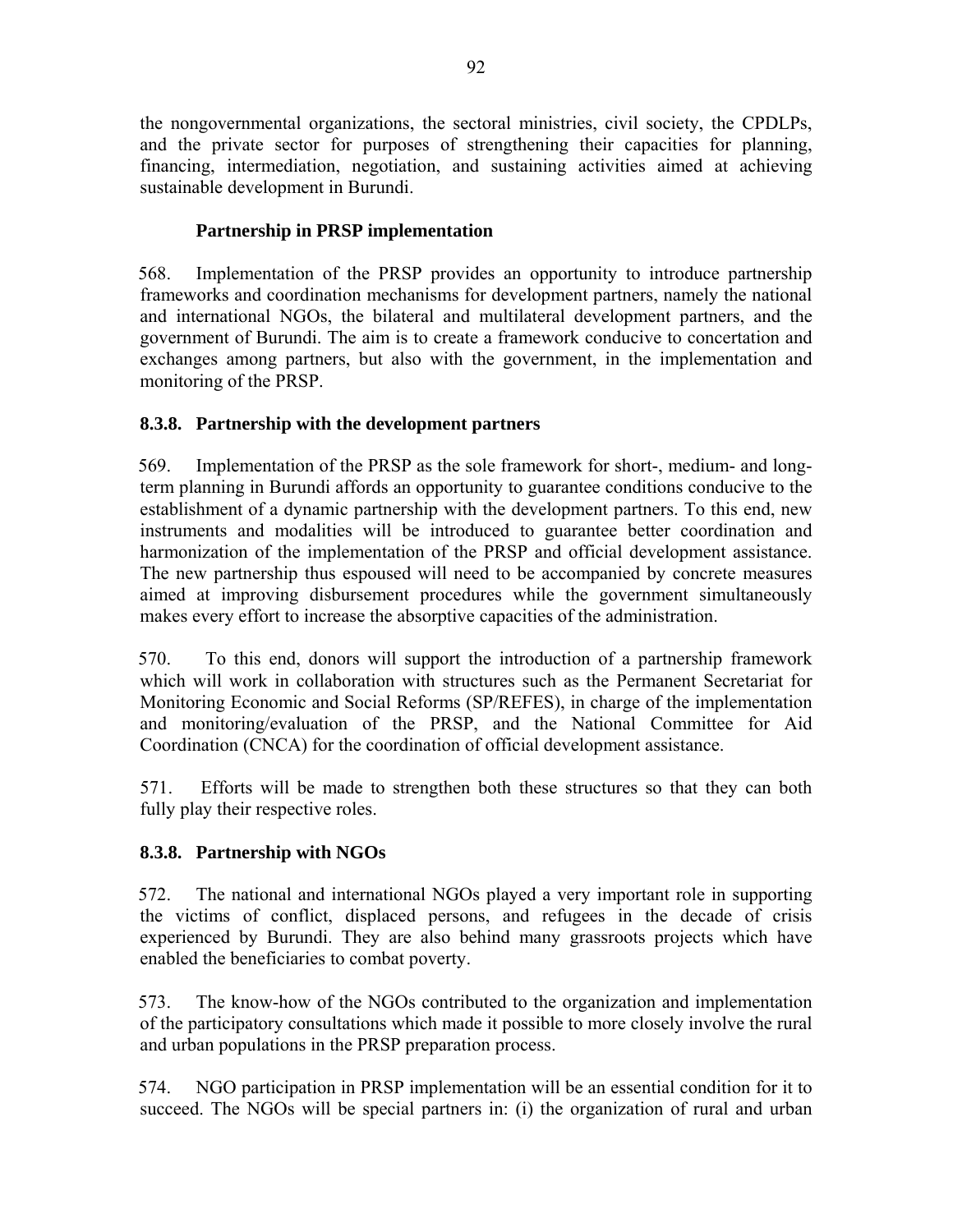communities so that they may participate more deliberately in the PRSP implementation process; (ii) capacity building in the structures concerned; and (iii) support for the preparation of community-level subprojects as well as their financing, management, and monitoring/evaluation.

575. Moreover, the know-how of the NGOs will be extremely important in assisting the CPDLPs and CCDLPs in their role as a pole of development and poverty reduction at the province and commune levels.

576. In the context of PRSP monitoring and evaluation, the NGOs will be: (i) essential local links in the gathering of qualitative and quantitative information on the impact that policies and programs have on the people; and (ii) knowledgeable advisors as to the changes to be made in the course of periodic revisions of the PRSP.

577. The framework for partnership between the government and the NGOs will make it possible to involve the latter in Burundi's development process in policy assessment, decision-making, planning, execution, and monitoring/evaluation of poverty reduction programs.

# **8.4. PRSP monitoring and evaluation mechanisms**

578. The monitoring and evaluation of the PRSP is an important stage in its implementation. It must provide information on the various policies, reforms, and programs initiated by the government to revitalize the economic sector and reduce poverty, and on their impact on the living conditions of the people.

# **8.4.1. Monitoring and evaluation indicators**

579. The government will introduce a participatory monitoring and evaluation mechanism that functions both horizontally (participation of all partners in PRSP implementation) and vertically (participation at all levels, from the communes to the sectoral ministries). The aim of the process is to closely involve all stakeholders in poverty reduction in the monitoring and evaluation process. In this connection, an information and communication system will be introduced that has three aspects: (i) monitoring of implementation; (ii) monitoring of impact; and (iii) monitoring of participatory evaluation.

580. The SP/REFES, the national coordination structure for PRSP implementation, is responsible for the implementation of monitoring and evaluation in collaboration with the other stakeholders in the process: the Ministry of Finance, the Ministry of Planning, the Institute of Statistics and Economic Research of Burundi (ISTEEBU), the central bank, the development partners, the NGOs, the grassroots development structures, and the sectoral ministries. Following approval of the PRSP by the Executive Boards of the IMF and the World Bank, it will determine the implementation timetable for the various activities.

# **(i) Monitoring of implementation**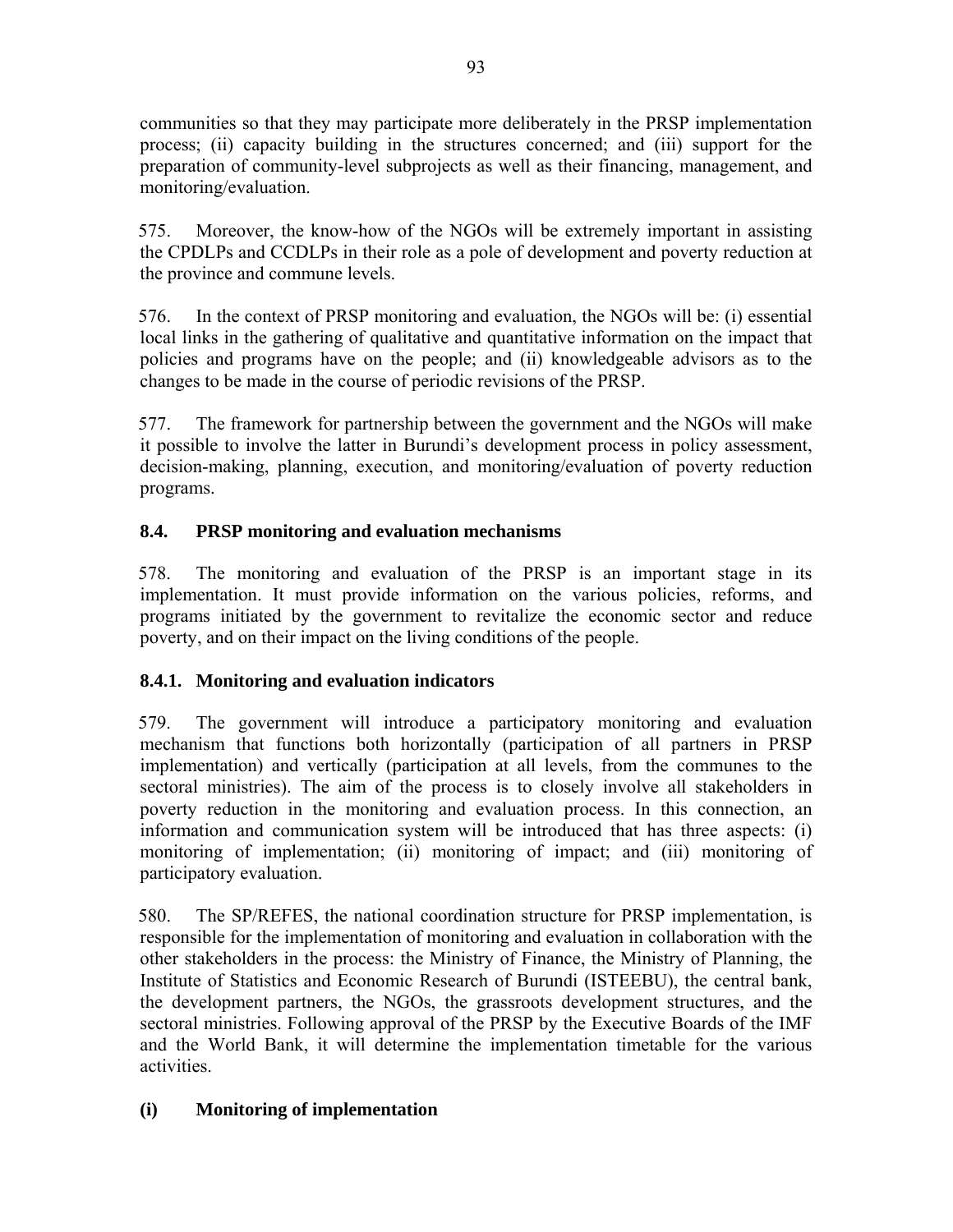581. Implementation monitoring relates to the physical and financial execution of all the projects and programs identified in the strategy, for which two indicators will be identified for measurement purposes: (i) financial and physical resource indicators, measuring the resources provided by the government and the development partners; and (ii) indicators of operational outcomes, evaluating the results in terms of outputs (for example, the number of health centers built).

# **(ii) Impact monitoring**

582. Impact monitoring involves analysis of the changes in poverty and in the living conditions of the people. Two types of indicators will be calculated in order to measure the impact of projects and programs: (i) outcome indicators, evaluating the final results as compared to objectives and the policies established (enrollment ratios, MDGs); and (ii) impact indicators, measuring the consequences of changes in outcomes on the quality of the people's well-being.

583. Monitoring and evaluation will be conducted by means of a statistical program that makes it possible to track relevant indicators to periodically analyze changes in poverty. In this spirit, the indicators of the Millennium Development Goals (MDGs) will be used as the basis for the statistical program.

# **8.4.2. Participatory monitoring and evaluation**

584. Participatory monitoring and evaluation will be carried out with grassroots communities, civil society, and development associations, using the participatory approach in order to gather qualitative views on the poverty reduction policies, programs, and projects.

585. The process concerns the targeted beneficiary groups, community organizations, civil society, the sectoral ministries, and the informal private sector. Participatory monitoring and evaluation techniques with appropriate performance indicators will be developed and incorporated into the planning and implementation process for community-level micro projects.

586. Partnership with the NGOs will make it possible to conduct participatory monitoring and evaluation throughout the entire country.

# **8.4.3. Quantitative monitoring and evaluation**

587. Quantitative monitoring and evaluation of the PRSP is the responsibility of the technical ministries such as the Ministry of Finance and the Ministry of Planning, and of the ISTEEBU, the central bank, and the sectoral ministries involved in PRSP implementation. This monitoring and evaluation requires the introduction of an action plan for the statistics sector which stipulates the responsibilities of the various players in coordination with the development partners.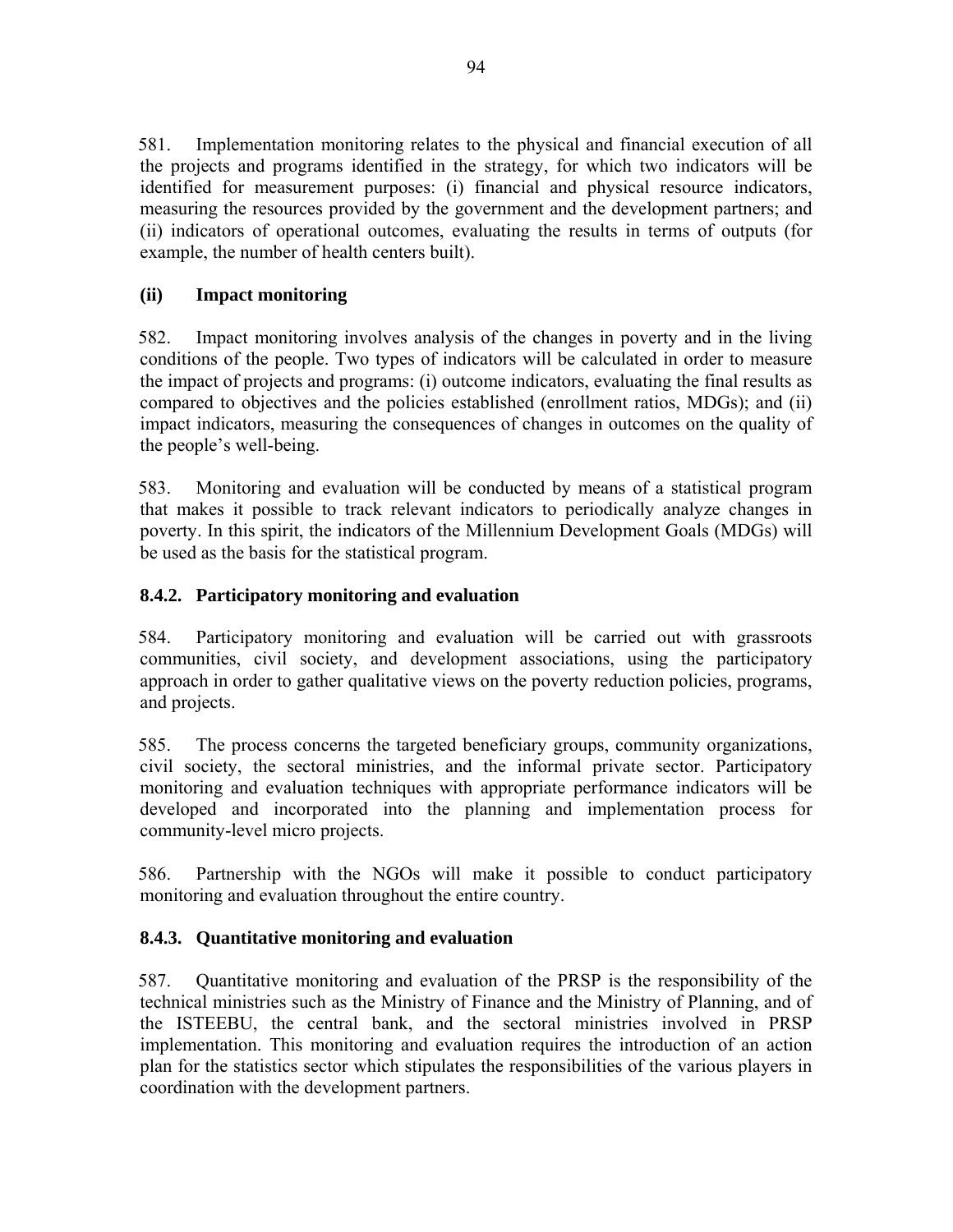588. The aim of the monitoring and evaluation of the PRSP will be to measure the level and quality of the financial, human, and physical resources used to execute the priority actions carried out to achieve the objectives of the government's development vision and of the Millennium Development Goals (MDGs).

589. The PRSP presents a medium- and long-term vision for the country. However, the government will have to prepare an annual stock-taking of the execution of priority programs and update the PRSP every three years.

### **8.4.4. Strengthening the statistical system**

590. The regular production of all the indicators called for under Burundi's PRSP requires the strengthening of the human, financial, and technical resources of the statistical system, and of the ISTEEBU in particular. The need and obligation to produce indicators for purposes of the full PRSP should provide an opportunity to improve the country's statistical capacity. The costs of the statistical operations necessary for the production of outcome and impact indicators should be systematically evaluated and incorporated into the budget for the priority programs to be carried out.

591. To strengthen its statistical system and improve the quality of the data produced, Burundi has decided to adhere to the GDDS, in which 84 countries are already participating. In the context of its participation in the GDDS, Burundi will disseminate on the IMF's data dissemination standards bulletin board information on its current statistical practices (metadata) and on proposals to develop its national statistical system.

592. The availability of reliable statistics will make it possible to implement performance-based management as proposed in the *Paris Declaration on Aid Effectiveness<sup>4</sup>* of March 2, 2005, which recommends the establishment of a transparent framework for evaluating performance.

593. Accordingly, to establish a sound basis for the monitoring and evaluation of the PRSP, the government will continue to implement the statistical development plan in accordance with the recommendations made in 2002 in an appraisal report.<sup>5</sup> In this connection, in collaboration with its development partners it has already initiated major efforts aimed at gathering and updating selected data on household living conditions, informal employment, and consumption. This includes in particular the CWIQ 2006 survey, use of the 1-2-3 survey on the urban environment, and the MICS survey.

594. These actions should be supplemented in order to meet the pressing needs associated with monitoring poverty, evaluating the PRSP, and engaging in

 $\overline{a}$ <sup>4</sup> Recommendation 11 of the Declaration: http://www.oecd.org/dataoecd/53/38/34579826.pdf

<sup>&</sup>lt;sup>5</sup> Ministry of Planning, Development, and Reconstruction, "Evaluation Report on Burundi's Statistical System and Proposal for a Mechanism for Preparing a Statistical Development Program," report prepared by Martin Balépa with financing from the World Bank.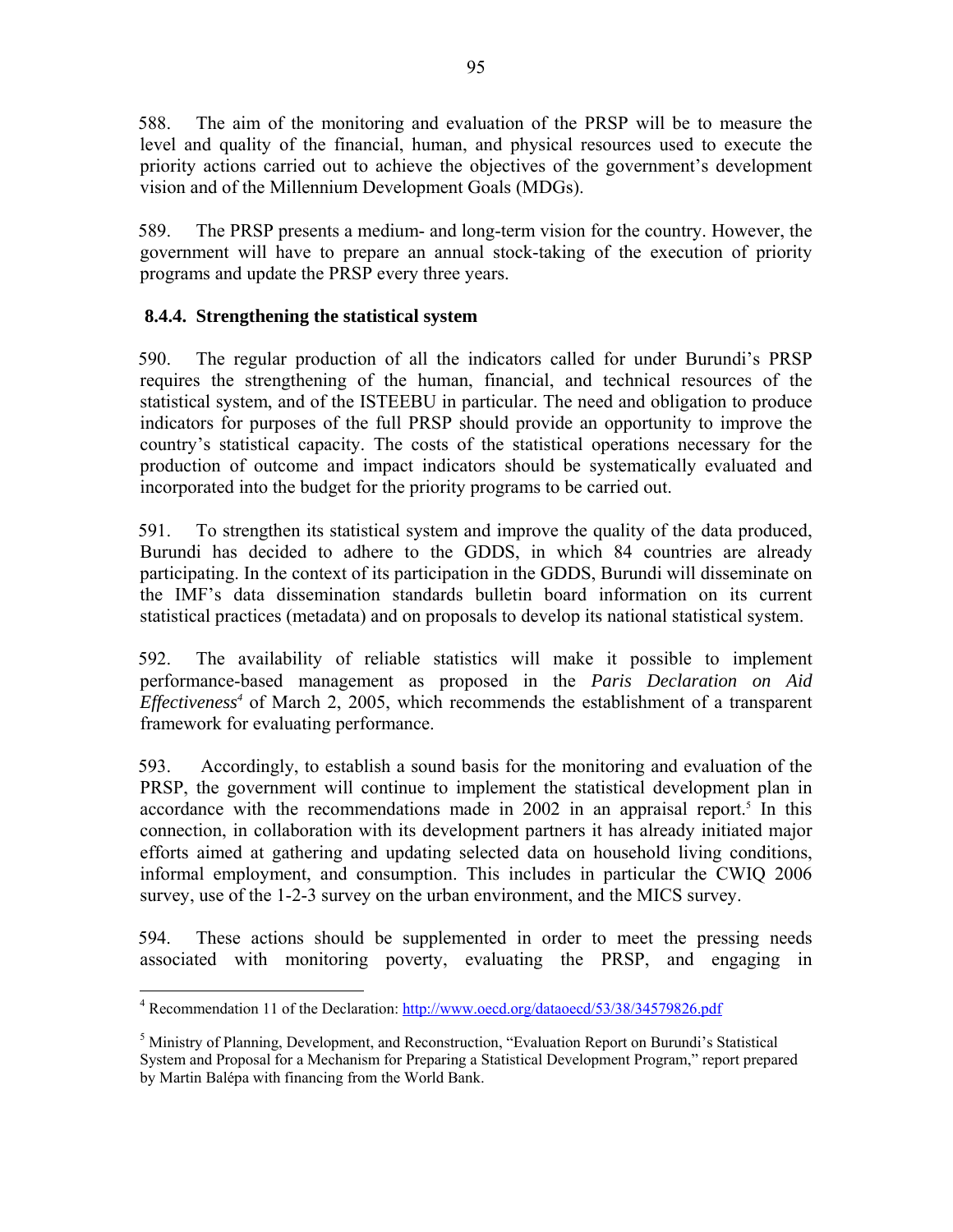macroeconomic management (price index and national accounts). To this end, the priority actions listed below must be carried out.

(1) Adoption of the statistical law, which will define, in particular, the role of ISTEEBU and those of the statistical units of the ministries (2006);

(2) Reform of the personnel regulations of ISTEEBU, as part of a general policy on the training and management of human resources. In this connection, a training section for statisticians has been established at the University of Burundi to train some 50 statistical engineers in a single class and 60 statistical assistants in two classes. Training efforts will be continued with the organization of preparations for the entry examinations for African statistical schools;

(3) Finalization of an action plan, with a realistic implementation timetable, to permit the publication on the IMF's data dissemination standards bulletin board of Burundi's statistical practices. To facilitate the identification of the strengths and weaknesses of the statistical system, the GDDS metadata and the action plan will follow the classification used in the Data Quality Assessment Framework (DQAF).<sup>6</sup> Once it has been finalized, the action plan will be disseminated on the Internet sites of the government agencies concerned (2006);

(4) For the macroeconomic sectors, major measures to strengthen the statistical system have already been identified;

The table which follows summarizes some of the measures regarded as the most important:

| DOAF               |                                                                                       |
|--------------------|---------------------------------------------------------------------------------------|
| <b>Real sector</b> |                                                                                       |
| 5.1.1.             | <b>National accounts</b>                                                              |
|                    | Resume the regular production of the national accounts in accordance with the         |
|                    | methodology of the System of National Accounts 1993 (SNA93) and publish               |
|                    | the series for the 1990-2005 period.                                                  |
| 3.1.1.             |                                                                                       |
|                    | Organize the <b>agricultural surveys</b> which are absolutely critical to preparation |
|                    | of the national accounts; update the bases for the regular collection of              |
|                    | agricultural data. Input and process the data gathered through the count of           |
|                    | farms.                                                                                |

|  |  |  | Table 14: Main Objectives of Developing the Statistical System |
|--|--|--|----------------------------------------------------------------|
|--|--|--|----------------------------------------------------------------|

 $\overline{a}$ <sup>6</sup> Information on the DQAF:  $\frac{http://dsb.b.inf.org/Applications/web/dqrs/dqrs\text{ d}qaf-fra/}{$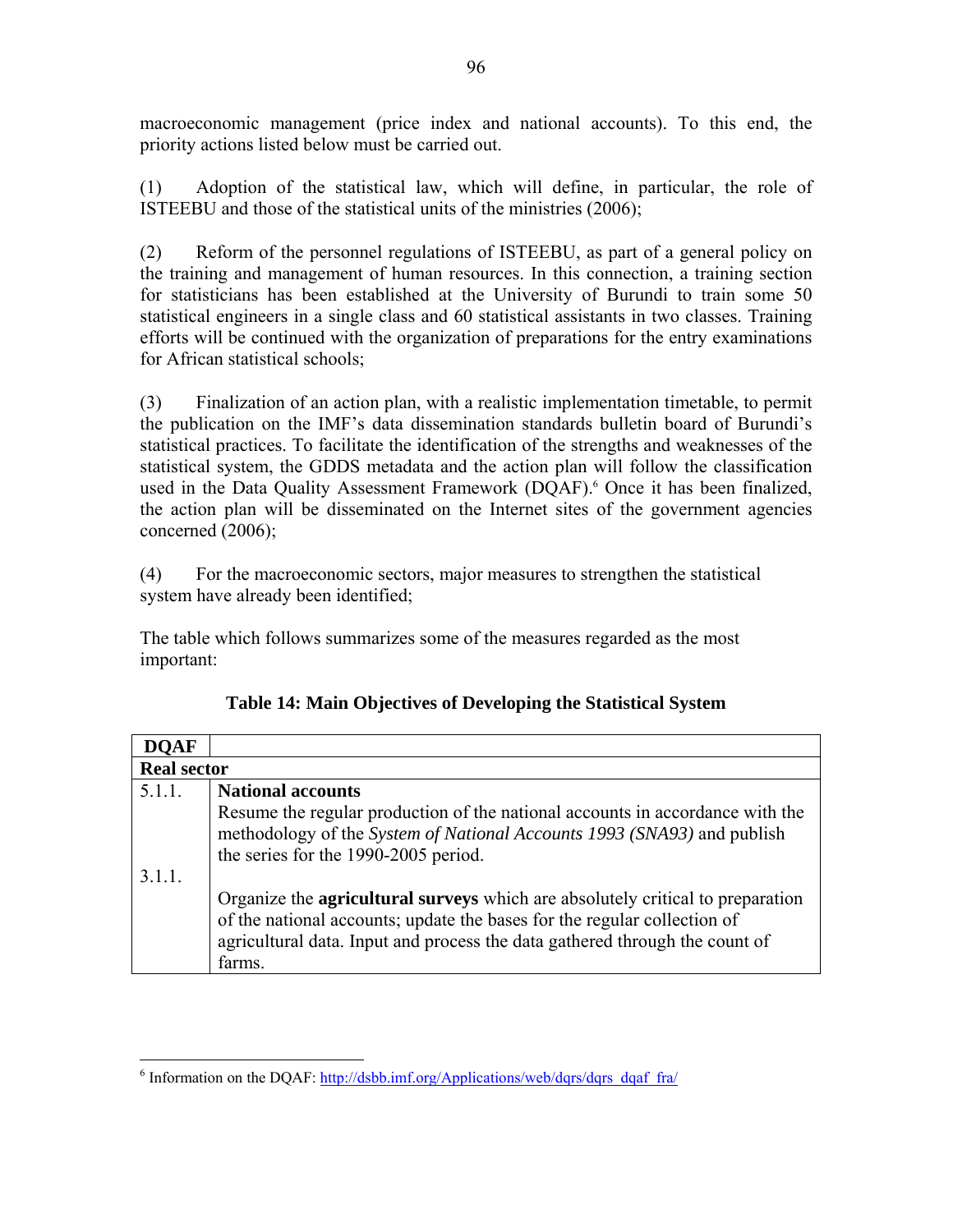| 2.2.1.                 | <b>Consumer price index (CPI)</b>                                                                                                                                                                                                                                                                                                                                                    |
|------------------------|--------------------------------------------------------------------------------------------------------------------------------------------------------------------------------------------------------------------------------------------------------------------------------------------------------------------------------------------------------------------------------------|
|                        | Broaden the geographical coverage of the CPI by:                                                                                                                                                                                                                                                                                                                                     |
|                        | (1) revising the list of consumer price observation points in Bujumbura;                                                                                                                                                                                                                                                                                                             |
|                        | (2) broadening the scope of the new index to the provinces where data are<br>already regularly gathered;                                                                                                                                                                                                                                                                             |
|                        | (3) once the household consumption expenditure survey has been completed,<br>extending the coverage of the CPI to the entire country; and                                                                                                                                                                                                                                            |
|                        | (4) updating the weighting coefficients of the CPI.                                                                                                                                                                                                                                                                                                                                  |
| 2.2.1.                 | <b>Industrial production index (IPI)</b>                                                                                                                                                                                                                                                                                                                                             |
|                        | Extend the coverage of the IPI so as to include a wider range of products and<br>enterprises in the sample.                                                                                                                                                                                                                                                                          |
| 3.1.1.                 | <b>Employment</b>                                                                                                                                                                                                                                                                                                                                                                    |
|                        | Conduct a survey of jobs in the informal sector.<br><b>Government finance sector</b>                                                                                                                                                                                                                                                                                                 |
| 0.1.1.                 | <b>Central government operations</b>                                                                                                                                                                                                                                                                                                                                                 |
|                        | Prepare a single TOFE in accordance with the recommendations of the<br>government Finance Statistics Manual 2001 (GFSM2001).                                                                                                                                                                                                                                                         |
| 2.2.1.                 | Extend the coverage of the annual TOFE to the operations delineated under<br>Personalized State Administrations (APEs) and Administrative Public<br>Establishments (EPAs). Incorporate the accounts of the National Social<br>Security Institute (INSS) and the Civil Service Mutual Associations (MFP) in<br>the monthly report on account rendering for integration into the TOFE. |
|                        | <b>Monetary and financial statistics</b>                                                                                                                                                                                                                                                                                                                                             |
| 2.1.1.                 | <b>Central bank statement</b><br>Produce monetary statistics in conformity with the methodology of the<br>Monetary and Financial Statistics Manual 2000 (MFSM2000).                                                                                                                                                                                                                  |
| 2.2.1.                 | <b>Statements of financial companies</b><br>Establish a financial statement covering the operations of all financial<br>companies (as understood by the SNA1993 and the MFSM).                                                                                                                                                                                                       |
| <b>External sector</b> |                                                                                                                                                                                                                                                                                                                                                                                      |
| 3.1.1.                 | <b>Balance of payments</b>                                                                                                                                                                                                                                                                                                                                                           |
| 3.1.1.                 | Modify the statements of foreign exchange operations and introduce a system<br>for electronic reporting.                                                                                                                                                                                                                                                                             |
|                        | Prepare new forms: $(1)$ foreign exchange reports; $(2)$ declarations of<br>international transactions; (3) reports for air, sea, and road transport companies<br>and enterprises; (4) initiate a survey covering all embassies, international<br>organizations, peace-keeping forces, and donors.                                                                                   |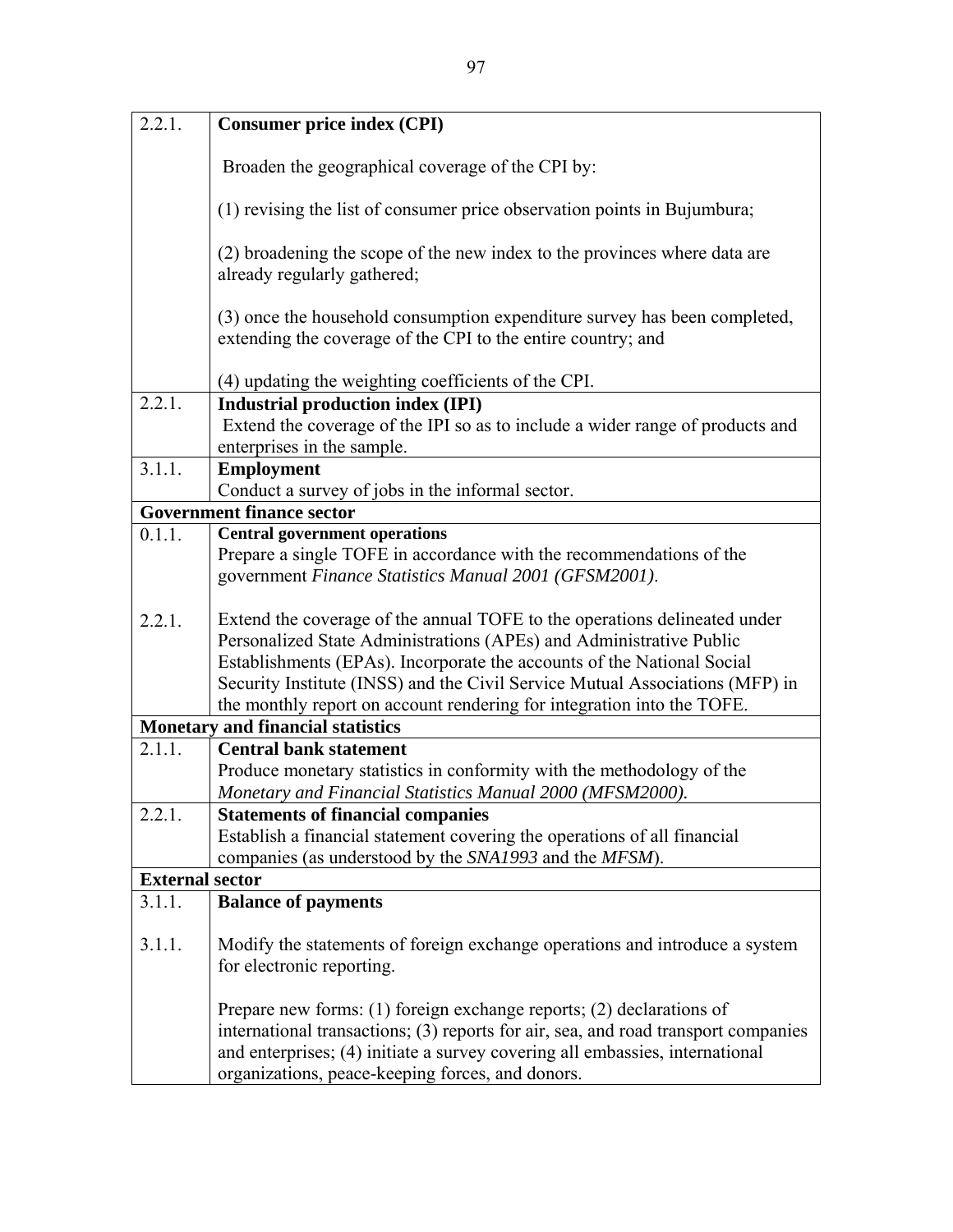| 0.2.1. | <b>Foreign trade</b>                                                                                            |
|--------|-----------------------------------------------------------------------------------------------------------------|
| 3.1.1. | Develop foreign trade indexes.                                                                                  |
|        | Conduct a survey on exports of non monetary gold to determine whether<br>exports are residents or nonresidents. |
| 5.1.1. | <b>Overall external position</b>                                                                                |
|        | Publish the overall external position in the Annual Report of the Bank of the                                   |
|        | Republic of Burundi.                                                                                            |
| 5.1.1. | <b>External debt</b>                                                                                            |
|        | Release data on the amounts of government guaranteed debt as a memorandum                                       |
|        | item when publishing data on the government debt.                                                               |
|        |                                                                                                                 |
| 5.1.1. | Publish the debt service schedules in the monthly bulletin and Annual Report                                    |
|        | of the BRB.                                                                                                     |

(5) Preparation of a national strategy for statistical development, a long-term action plan, and an evaluation of related costs (2006);

(6) Additional ongoing support for the ministerial statistical units for gathering, processing, and disseminating the administrative data on their areas of activity;

(7) Strengthening of the unified federal database incorporating the data from all surveys, including the CWIQ 2006 and MICS surveys, for purposes of in-depth analysis of household living conditions;

- (8) 1-2-3 surveys in rural areas in 2007;
- (9) Annual survey on industrial production;
- (10) Updating of the poverty profile using data from the CWIQ, MICS, and 1-2-3 surveys (2007);
- (11) MICS surveys (Multi-sectoral Indicators Cluster Survey) (Every two years);
- (12) CWIQ survey in 2008 ;
- (13) Consumption budget survey in 2010;
- (14) Agricultural survey in 2008;
- (15) The  $3<sup>rd</sup>$  general population and housing census is being prepared and will be conducted in 2008.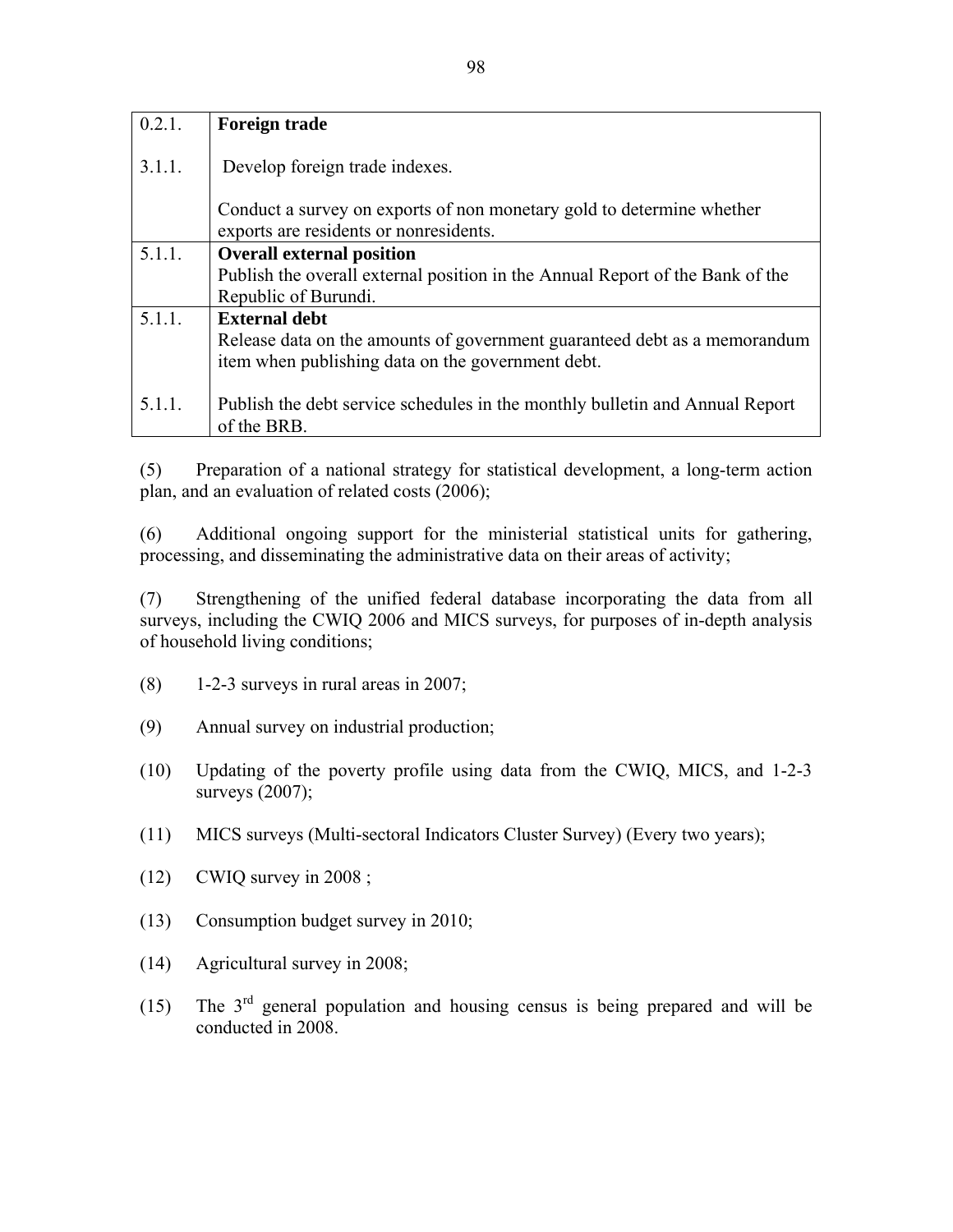# **CHAPTER IX: CONSTRAINTS AND RISKS OF STRATEGY IMPLEMENTATION**

595. Adoption of the PRSP occurred in a particularly propitious environment, characterized by the consolidation of democracy, the restoration of security, and more sustained commitment on the part of donors to extend greater support to the government's efforts.

596. However, its implementation could experience problems which should be monitored attentively in order to limit their negative repercussions over time. The major constraints are of two orders: (i) endogenous constraints; and (ii) exogenous constraints.

# **9.1. Endogenous constraints**

# **(i) Political risks**

597. The return of peace is the foundation for a number of strategic axes, such as: (i) national reconciliation; and (ii) a reunified army, with security throughout the territory. Failure of the FNL to agree rapidly could jeopardize the security gains.

## **(ii) Economic risks**

598. The implementation of the macroeconomic reforms, introduction of a prudent monetary policy, the establishment of a structural reform program, and the establishment of a climate conducive to development of the private sector are all pillars of the PRSP.

599. Failure to observe the measures and provisions of the already fragile macroeconomic framework would make PRSP implementation difficult. The limited capacity to absorb resources would also constitute a significant impediment.

## **(iii) Constraints associated with the participatory process**

600. Inadequate mastery of the cohesive participatory process would be an obstacle to acceptance of the PRSP strategies by communities and the development partners. Poor coordination and weakness of the structures for steering the PRSP could jeopardize the implementation of its strategic axes and negatively impact their effectiveness, especially in the context of the decentralization policies.

# **9.2. Exogenous constraints**

601. Burundi's landlocked situation, deterioration in the terms of trade, or declines in the competitiveness of its export products constitute significant handicaps. Failure to observe the HIPC conditionalities is another risk that could compromise the implementation of the poverty reduction strategies and programs.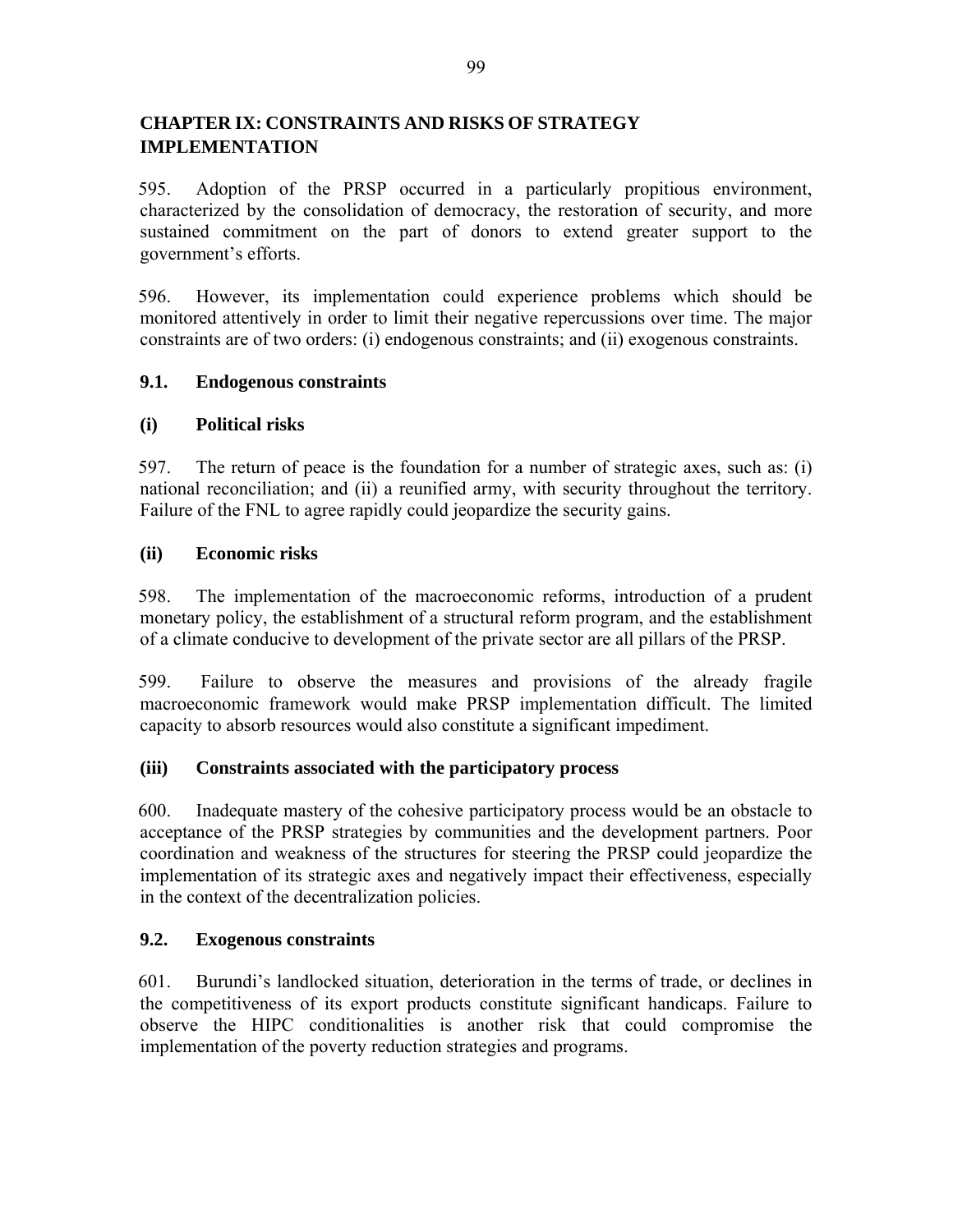602. Moreover, the inadequacy and shrinkage of budgetary resources could impede the execution of the sectoral strategies. Delays in the disbursement of external resources for financing some rapid-impact reforms would constitute a major drawback.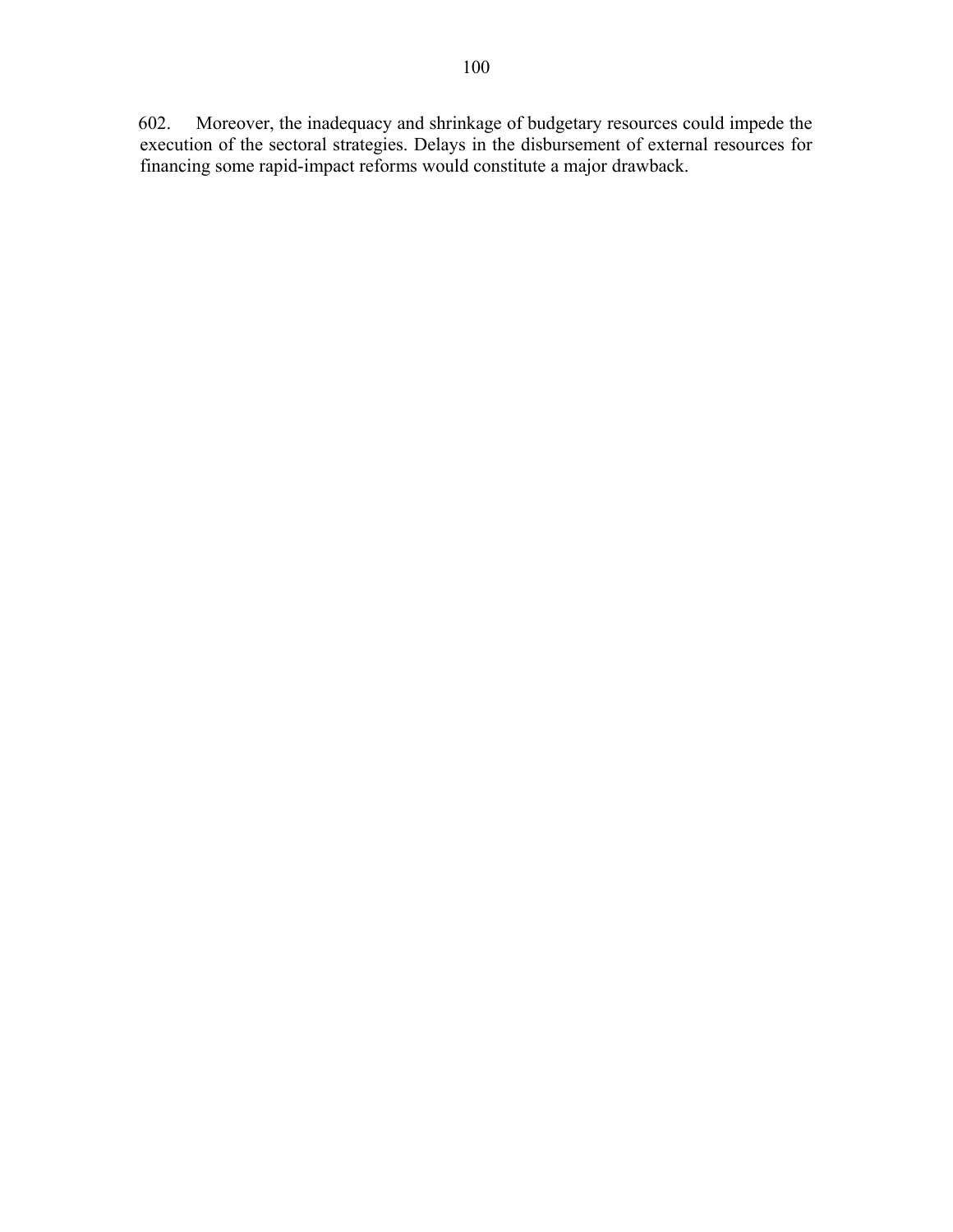| <b>Measures to be taken</b>                                                                                                                                         | Implementation<br>responsibility | <b>Outcome</b> indicator                                                            | <b>Performance indicator</b>                                              | Completion<br>date |
|---------------------------------------------------------------------------------------------------------------------------------------------------------------------|----------------------------------|-------------------------------------------------------------------------------------|---------------------------------------------------------------------------|--------------------|
| AXIS 1: IMPROVED GOVERNANCE AND SECURITY                                                                                                                            |                                  |                                                                                     |                                                                           |                    |
| 1.1.Strengthening of peace, national reconciliation, and security                                                                                                   |                                  |                                                                                     |                                                                           |                    |
| 1.1.1 Negotiation of ceasefire                                                                                                                                      |                                  |                                                                                     |                                                                           |                    |
| Integration of former FNL rebels into the FDN and PNB                                                                                                               | MDNAC and MISP                   | Number of FNL combatants integrated into the FDN<br>and PNB                         | The FNL functions as a political party                                    | End-2006           |
| 1.1.2 Demobilization, disarmament, and reintegration                                                                                                                |                                  |                                                                                     |                                                                           |                    |
| Implementation of programs to support the socioeconomic reintegration of<br>demobilized ex-combatants                                                               | <b>SE/NCDRR</b>                  | Number of demobilized ex-combatants benefiting                                      | Number of professional demobilized ex-combatants                          | End-2007           |
| Dismantling of groups of peace guardians and militant combatants                                                                                                    | SE/CNDRR, MDNAC; MISP            | from support programs<br>Persons affected                                           | Reduction in security incidents associated with such groups               | End-2007           |
|                                                                                                                                                                     |                                  |                                                                                     |                                                                           |                    |
| Study of the impact of development programs on demobilized ex-combatants                                                                                            | <b>SE/CNDRR</b>                  | Case studies performed                                                              | Programs improved                                                         | End-2007           |
| Training/education of demobilized child soldiers                                                                                                                    | <b>SE/CNDRR</b>                  | Training sessions                                                                   | Number of demobilized child soldiers resuming schooling                   | End-2007           |
| Education in peace and reconciliation targeting disaster victims and ex-                                                                                            | <b>SE/CNDRR</b>                  | Number of demobilized ex-combatants trained                                         | Reduction in number of demobilized ex-combatants engaging in              | Ongoing            |
| combatants                                                                                                                                                          |                                  |                                                                                     | criminal acts                                                             |                    |
| Alignment of national legal provisions with the optional protocol to the<br>convention on children's rights and the participation of children in armed<br>conflicts | MSNDPHG; MinJustice              | Ratification instruments received by the United<br><b>Nations</b>                   | Lack of child participation in the conflict                               | End-2006           |
| Monitoring and prevention of the recruitment of minors by those armed                                                                                               | <b>SE/CNDRR</b>                  | Number of children recruited by or associated with                                  | Reduction in number of children recruited or associated                   | Ongoing            |
| groups still active                                                                                                                                                 |                                  | armed groups                                                                        |                                                                           |                    |
| Continuation of the demobilization program                                                                                                                          | MDNAC, MISP                      | Persons affected                                                                    | Demobilized ex-combatants reincorporated into the social fabric           | Ongoing            |
| 1.1.3 Professionnalization of the defense and security forces                                                                                                       |                                  |                                                                                     |                                                                           |                    |
| Development of a national strategy for security sector reform                                                                                                       | MDNAC and MISP                   | Strategy developed and adopted                                                      | Reforms applied                                                           | 2008               |
| Identification of the personnel of the various forces [FDN, PNB, SNR]                                                                                               | MDNAC, MISP, SNR                 | Number of registration cards and/or identification<br>badges issued                 | Databases established and verified                                        | Mid-2007           |
| Streamlining of personnel management system [recruitment, training, job<br>definition, reconversion] of the forces                                                  | MDNAC, MISP, SNR                 | Official publication of procedures manuals for<br>recruitment and career management | Procedures manuals applied                                                | Ongoing            |
| Reorganization and outfitting of the national police                                                                                                                | <b>MISP</b>                      | Equipment available and supplied                                                    | Improved police performance                                               | 2007               |
| Literacy campaign for illiterate members of the defense and security forces                                                                                         | MISP, MDNAC, and SNR             | Number of literacy certificates issued                                              | Improved FDN and PNB services                                             | Ongoing            |
| Construction of minimum infrastructure needed for housing members of the<br>defense and security forces and their equipment                                         | MDNAC and MISP                   | Number of infrastructures built                                                     | Improved working conditions                                               | 2009               |
| Basic legal training for unqualified military judges                                                                                                                | <b>MDNAC</b>                     | Number of judges having received training in law                                    | Improved justice                                                          | End-2007           |
| Civic training for all defense and security force personnel, including gender-<br>related issues                                                                    | MDNAC, MISP, MSNDPHG             | Number of personnel trained                                                         | FDN and PNB personnel made aware of their role in a<br>democratic society | End-2007           |
| Creation within the MISP of a unit specializing in combating gender-related MISP and MSNDPHG<br>violence and juvenile delinquency                                   |                                  | Establishment of the unit                                                           | Reduction in the incidence of rape                                        | 2007               |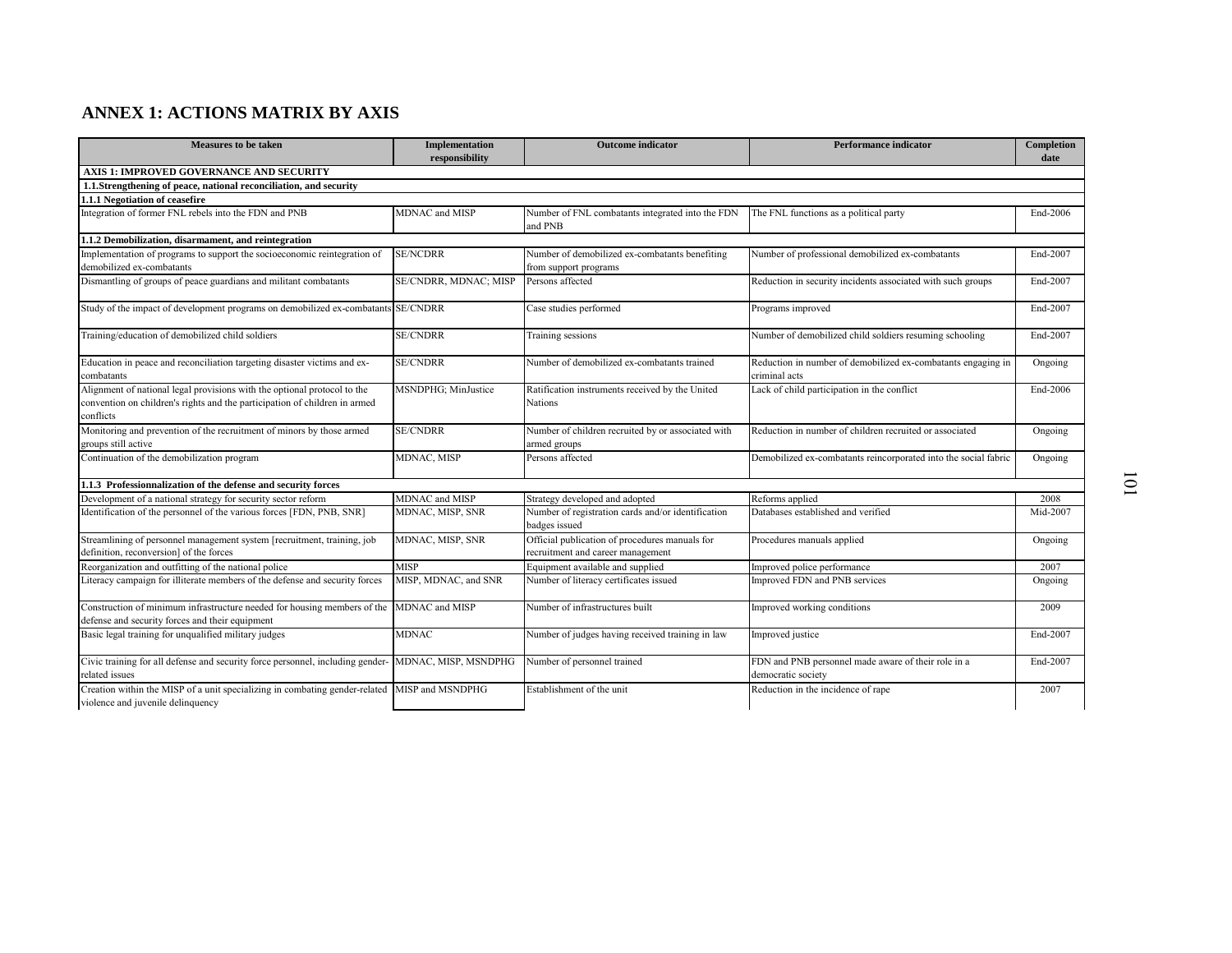| 1.1.4 Disarmament of the civilian populations                                                                                                                                                                |                |                                                                                                    |                                                                                                                                          |                        |
|--------------------------------------------------------------------------------------------------------------------------------------------------------------------------------------------------------------|----------------|----------------------------------------------------------------------------------------------------|------------------------------------------------------------------------------------------------------------------------------------------|------------------------|
| Revision and application of the legal texts and associated measures<br>establishing as an offense the manufacture, possession, and illicit storage of<br>small arms, in accordance with the Nairobi protocol | MinJustice     | Promulgation of the legal texts in question                                                        | Number of weapons turned in                                                                                                              | 2007                   |
| Establishment of a National Commission for the Disarmament of Civilian<br>Populations (CNDPC)                                                                                                                | MDNAC, MISP    | Commission operational                                                                             | Number of weapons seized or turned in                                                                                                    | 2007                   |
| Preparation and implementation of an appropriate public awareness strategy<br>in support of disarming the civilian populations                                                                               | <b>CNDPC</b>   | Strategy developed                                                                                 | Number of awareness sessions                                                                                                             | Ongoing                |
| Identification of civilians in possession of arms                                                                                                                                                            | MDNAC          | Establishment of a database on small arms and small<br>caliber weapons                             | Number of weapons registered                                                                                                             | 2007                   |
| Mine clearing and deactivation of unexploded explosive devices                                                                                                                                               | MDNAC and MISP | Number of devices deactivated                                                                      | Reduction in number of wounded by 80% from 2005 level                                                                                    | End-2008               |
| 1.2 PROMOTION OF THE RULE OF LAW, COMBATING IMPUNITY, AND JUSTICE FOR ALL                                                                                                                                    |                |                                                                                                    |                                                                                                                                          |                        |
| 1.2.1 Facilitate access to justice                                                                                                                                                                           |                |                                                                                                    |                                                                                                                                          |                        |
| Translation of all legislative texts by the National Legislation Service                                                                                                                                     | MinJustice     | Number of texts translated; Codes distributed                                                      | Change in the percentage of citizens with knowledge of the basic<br>legal texts                                                          | 2008                   |
| Preparation and dissemination of an educational pamphlet introducing the<br>main legal provisions                                                                                                            | MinJustice     | Number of pamphlets distributed                                                                    | Number of members of the public reached                                                                                                  | 2008                   |
| Media training and support in disseminating and providing education about<br>laws                                                                                                                            | MinJustice     | Number of media training sessions                                                                  | Radio broadcasts made or articles published                                                                                              | 2008                   |
| Introduction of a legal and judicial assistance framework for the<br>disadvantaged, minors, rape victims, and persons at risk of receiving the<br>death penalty or life imprisonment                         | MinJustice     | Legal and judicial assistance framework established<br>and operational                             | Percentage of potential beneficiaries having been tried with the<br>assistance of a pro bono attorney                                    | Ongoing                |
| 1.2.2 Strengthened credibility of the legal system                                                                                                                                                           |                |                                                                                                    |                                                                                                                                          |                        |
| Organization of States General on Justice (with involvement of the public)                                                                                                                                   | MinJustice     | Summary report published                                                                           | Adoption of a justice reform plan                                                                                                        | 2006                   |
| Establishment of the National Legislation Unit (SNL) and building its<br>capacities                                                                                                                          | MinJustice     | SNL personnel regulations<br>operational, training sessions                                        | established, SNL Number of legal texts prepared and harmonized                                                                           | 2008                   |
| Revision of legal texts                                                                                                                                                                                      | MinJustice     | Codes revised                                                                                      | Judicial procedures improved                                                                                                             | $\overline{c}$<br>2007 |
| Adoption of the law on inheritance, marriage settlements, and gifts                                                                                                                                          | MinJustice     | and promulgated                                                                                    | Law on successions, marital regimes, and gifts adopted Reduction in the number of succession-related conflicts<br>associated with gender | 2007                   |
| Distribution of 1,500 copies of the codes to judges, public libraries, and<br>university libraries                                                                                                           | MinJustice     | Number of codes distributed                                                                        | Procedures improved                                                                                                                      | 2007                   |
| Regular publication of legal texts (BOB)                                                                                                                                                                     | MinJustice     | Officiel du Burundi (BOB); number of copies<br>available and distributed                           | Regular publication of the official gazette, the <i>Bulletin</i> Distribution of the BOB to the ministries, courts, and<br>jurisdictions | Ongoing                |
| Reform of the legal framework for managing the career of judge                                                                                                                                               | MinJustice     | Reformed legal framework                                                                           | Independence criteria strengthened                                                                                                       | 2007                   |
| Creation of a magistrates school in partnership with law faculties                                                                                                                                           | MinJustice     | Magistrate's school created and operational                                                        | Number of active judges retrained and of new magistrates trained<br>(including military judges)                                          | 2008                   |
| Support for magistrates training center                                                                                                                                                                      | Minjustice     | Number of magistrates trained                                                                      |                                                                                                                                          |                        |
| Outfitting and computerization of courts and tribunals                                                                                                                                                       | MinJustice     | Percentage of courts and tribunals computerized                                                    | Reduced delays in handing down decisions                                                                                                 | Ongoing                |
| Strengthening of the brigade for minors in Bujumbura and establishment of<br>comparable brigades in the provinces                                                                                            | <b>MISP</b>    | Brigades strengthened and created                                                                  | Reduction in the number of exploited minors                                                                                              | Ongoing                |
| Strengthened capacities of the courts to enforce court decisions                                                                                                                                             | MinJustice     | Higher rate of judgments enforced                                                                  | Reduced delays in enforcing judgments                                                                                                    | Ongoing                |
| Strengthened capacities of police and security forces in the judicial area                                                                                                                                   | MISP           | Number of police officers trained                                                                  | Percentage of cases handled<br>Reduced percentage of cases of violations of judicial procedure<br>by police and security officers        | Ongoing                |
| Computerization of the penitentiary system and improvement in tracking MinJustice<br>cases                                                                                                                   |                | Penitentiary administration and number of prisons<br>computerized                                  | Reduced percentage of illegal detentions                                                                                                 | 2009                   |
| Training in human rights (prisoners' rights) for penitentiary officers                                                                                                                                       | MinJustice     | Percentage of penitentiary officers trained (in terms o<br>total number of officers to be trained) | Reduction in cases of violation of prisoners' rights by<br>benitentiary officers                                                         | Ongoing                |
|                                                                                                                                                                                                              |                | Number of training sessions                                                                        |                                                                                                                                          |                        |
| Establishment of social programs (literacy and job training) for prisoners                                                                                                                                   | MinJustice     | Number of programs carried out                                                                     | Percentage of prisoners to have received training                                                                                        | Ongoing                |
| Establishment of the Truth and Reconciliation Commission                                                                                                                                                     | MinJustice     | Commission operational                                                                             | Number of cases examined and decisions handed down                                                                                       | 2007                   |
| Establishment of the Special Tribunal for judging crimes against humanity                                                                                                                                    | MinJustice     | Tribunal operational                                                                               | Number of decisions handed down                                                                                                          | 2007                   |
|                                                                                                                                                                                                              |                |                                                                                                    |                                                                                                                                          |                        |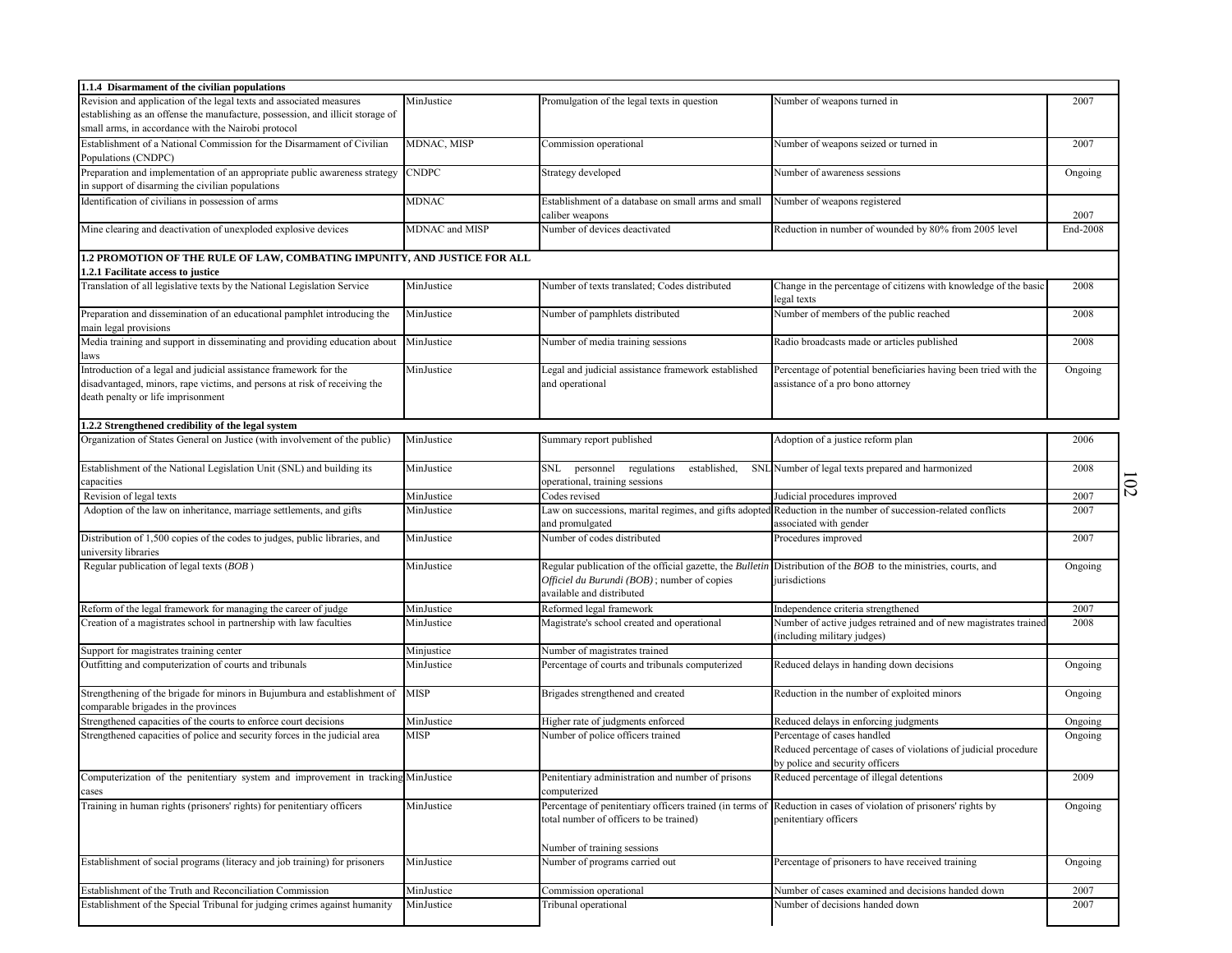| 1.2.3 Promote and defend human rights                                                                                                           |                            |                                                                                                                                                |                                                                                                                                                   |         |          |
|-------------------------------------------------------------------------------------------------------------------------------------------------|----------------------------|------------------------------------------------------------------------------------------------------------------------------------------------|---------------------------------------------------------------------------------------------------------------------------------------------------|---------|----------|
| Ratification and implementation of the international conventions and/or MinJustice<br>protocols on human rights that have yet to be ratified    |                            | Protocol ratification instruments received by the UN                                                                                           | Number of conventions implemented                                                                                                                 | Ongoing |          |
| Harmonization of national legislation with the international standards on<br>human rights                                                       | MinJustice                 | Number of texts evaluated and prepared                                                                                                         | Texts promulgated                                                                                                                                 | Ongoing |          |
| Establishment of the National Independent Commission on Human Rights<br>(CNIDH)                                                                 | <b>MSNDPHG</b>             | Commission created and operational                                                                                                             | Number of cases settled following CNIDH intervention                                                                                              | 2007    |          |
| Establishment of Ombudsman's Office                                                                                                             | MSNDPHG                    | Legal framework created and Ombudsman appointed                                                                                                | Percentage of Ombudsman's recommendations implemented                                                                                             | 2007    |          |
| Establishment of decentralized tribunals and/or specialized chambers for<br>minors                                                              | MinJustice                 | Relevant laws adopted and promulgated                                                                                                          | Number of judgments handed down which genuinely reflect the<br>special status of minors                                                           | 2008    |          |
| Promotion and adoption of penalties not involving incarceration                                                                                 | MinJustice                 | Integration of penalties that are alternatives to<br>detention, training of court personnel in penalties that<br>are alternatives to detention | Number/percentage of penalties handed down that are<br>alternatives to detention                                                                  | 2009    |          |
| Introduction of social reinsertion programs in favor of minors (schooling,<br>literacy training, and vocational apprenticeships)                | <b>MSNDPHG</b>             | Number of social programs established and<br>operational                                                                                       | Number of minors schooled, newly literate, or trained                                                                                             | Ongoing |          |
| Reform of the legal and regulatory framework for Nonprofit Associations<br>(ASBLs)                                                              | <b>MISP</b>                | an ASBL made more flexible                                                                                                                     | Legal framework reformed, conditions for establishing Number of informal associations gaining ASBL status, number<br>of ASBLs created by the poor | 2007    |          |
| Strengthening of locally accessible arbitration and reconciliation structures                                                                   | <b>MISP</b>                | Number of structures strengthened                                                                                                              | Arbitration rulings issued                                                                                                                        | Ongoing |          |
| Strengthening of civil society                                                                                                                  | MISP                       | Number of ASBLs supported                                                                                                                      | Strengthened and dynamic civil society                                                                                                            | Ongoing |          |
| Training in human rights for journalists                                                                                                        | Ministry of Communications | Number of journalists trained                                                                                                                  | Increase in human rights programs disseminated or published                                                                                       | Ongoing |          |
| Public awareness and education campaign on human rights: preparation and MSNDPHG<br>dissemination of an appropriate teaching tool, field visits |                            | Teaching tool created and distributed, number of<br>meetings organized by commune                                                              | Number of persons affected by commune                                                                                                             | Ongoing |          |
| 1.3. Reduce the risks of conflict associated with land tenure/sustainable management of land tenure conflicts                                   |                            |                                                                                                                                                |                                                                                                                                                   |         |          |
| 1.3.1 Consideration of the land tenure dimension in conflict management                                                                         |                            |                                                                                                                                                |                                                                                                                                                   |         | $\Omega$ |
| Updating the inventory of government lands                                                                                                      | <b>MINATTE</b>             | Validation of reports                                                                                                                          | Preparation of plans for the reintegration of disaster victims                                                                                    | 2007    |          |
|                                                                                                                                                 |                            |                                                                                                                                                | Establishment of land reserves by the State                                                                                                       |         |          |
| Dissemination of the land tenure code in national languages                                                                                     | <b>MINATTE</b>             | Workshops organized                                                                                                                            | Enforcement facilitated                                                                                                                           | 2008    |          |
| 1.3.2 Greater equity in the management of national land holdings                                                                                |                            |                                                                                                                                                |                                                                                                                                                   |         |          |
| Public awareness campaign on the access of women to land ownership                                                                              | <b>MSNDPHG</b>             | Radio and television broadcasts, number of workshops Improved access to land on the part of women<br>led in communes                           |                                                                                                                                                   | Ongoing |          |
| Resolution of the issue of land ownership in the small farmer areas<br>(Cibitoke, Bubanza, Bujumbura rural)                                     | <b>MINATTE</b>             | Promulgation of the new law                                                                                                                    | Increased investments by farmers in these areas (paysannats)                                                                                      | 2007    |          |
| 1.3.3 Strengthening of mechanisms for conflict prevention and resolution                                                                        |                            |                                                                                                                                                |                                                                                                                                                   |         |          |
| Support for the establishment and operation of the Commission on Land and MSNDPHG                                                               |                            | Funding available                                                                                                                              | Number of conflicts settled                                                                                                                       | 2007    |          |
| other property                                                                                                                                  |                            |                                                                                                                                                |                                                                                                                                                   |         |          |
| Development of a legal framework simplifying the process of obtaining<br>official documentation of land ownership                               | <b>MINATTE</b>             | Legal framework adopted                                                                                                                        | Documentation issued                                                                                                                              | 2007    |          |
| Public awareness campaign on the need to have solid evidence of ownership MINATTE<br>rights                                                     |                            | Public awareness enhanced                                                                                                                      | Disaster victims rehabilitated                                                                                                                    | 2007    |          |
| Introduction in the land tenure law of a mechanism for monitoring real<br>property transactions                                                 | <b>MINATTE</b>             | Mechanism introduced                                                                                                                           | Number of irregularities reduced                                                                                                                  | 2007    |          |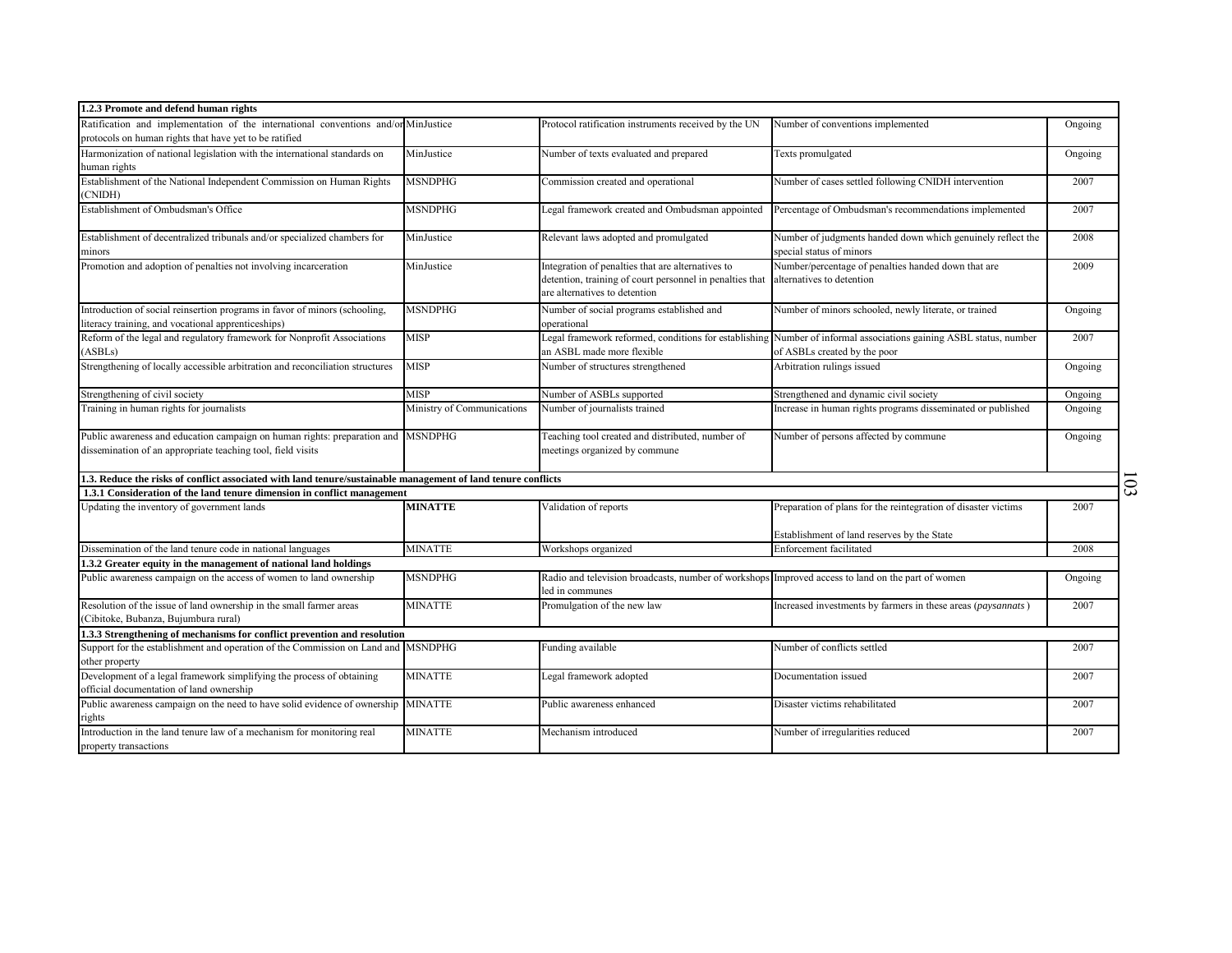| <b>1.4 PROMOTE GOOD GOVERNANCE</b>                                                                                                                                                                                                                                                                                                      |                            |                                                                                            |                                                                                                                                                                                                                          |         |               |
|-----------------------------------------------------------------------------------------------------------------------------------------------------------------------------------------------------------------------------------------------------------------------------------------------------------------------------------------|----------------------------|--------------------------------------------------------------------------------------------|--------------------------------------------------------------------------------------------------------------------------------------------------------------------------------------------------------------------------|---------|---------------|
| 1.4.1. Political governance                                                                                                                                                                                                                                                                                                             |                            |                                                                                            |                                                                                                                                                                                                                          |         |               |
| 1.4.1.1. Build the capacity of elected institutions<br>Preparation and implementation of a training program for members of                                                                                                                                                                                                              | Parliament                 | Number of training sessions                                                                | Number of members of Parliament trained                                                                                                                                                                                  |         |               |
| Parliament (on Parliamentary work, budget questions, human rights, conflict<br>resolution and reconciliation, the factors behind conflict and poverty, and<br>constituent relations)                                                                                                                                                    |                            |                                                                                            |                                                                                                                                                                                                                          | Ongoing |               |
| Preparation and implementation of a training program for supervisory<br>personnel in the Parliamentary administration (on legal drafting techniques,<br>on budget questions, and on topics relating to conflict and poverty)                                                                                                            | Parliament                 | Number of training sessions                                                                | Number of supervisory personnel trained                                                                                                                                                                                  | Ongoing |               |
| Training for members of the communal councils, communal administrators<br>and supervisory personnel in communal administration, and members of the<br>$c$ olline councils (on development planning techniques, on the preparation,<br>execution, and control of budgets, on conflict prevention and management,<br>and on human rights) | <b>MISP</b>                | Number of training sessions, number of provincial<br>offices opened                        | Existence of budget and planning documents in the commune<br>(prior to training: no; after training: yes)                                                                                                                | Ongoing |               |
| Strengthening of the logistical tools and resources needed for the work of<br>members of Parliament: Provision of furniture and equipment for<br>Parliamentary offices (one office for each of the 17 districts)                                                                                                                        | Parliament                 | Furniture and equipment delivered                                                          | Number of actual days of stay in the districts                                                                                                                                                                           | 2009    |               |
| Strengthening of the logistical tools and resources needed for the work of the MISP                                                                                                                                                                                                                                                     |                            | Needs assessment report                                                                    | Number of communes served (receipt documentation)                                                                                                                                                                        | Ongoing |               |
| 130 communal administrations, after assessment of the needs and constraints                                                                                                                                                                                                                                                             |                            |                                                                                            |                                                                                                                                                                                                                          |         |               |
| 1.4.1.2 : Promote decentralization and strengthen citizen participation<br>Preparation and adoption of a decentralization policy and adaptation of the<br>legal and institutional framework: study on decentralization, preparation of a<br>national decentralization policy, drafting of legal texts on decentralization               | <b>MISP</b>                | Study validated, policy paper adopted by the<br>Government, promulgation of texts          | Implementation of the measures proposed by the policy paper                                                                                                                                                              | 2008    | $\mathcal{L}$ |
| Training of the $c$ olline $h$ eads (approximately 15,000 persons) in<br>fundamental rights (especially human rights and the individual and family<br>code) and the concept of the rule of law (communal law)                                                                                                                           | MISP                       | Number of training modules<br>Number of colline heads trained                              | Increase in the number of denunciations of human rights<br>violations<br>Percentage of legal cases and cases of human rights violations<br>settled following the intervention of $c$ olline council members<br>(surveys) | Ongoing |               |
| Training of civil society representatives (especially the bashingantahes) in<br>conflict prevention and resolution (2 persons per $c$ olline, or about $6,000$<br>persons)                                                                                                                                                              | MISP                       | Number of members of civil society organizations<br>trained<br>Number of training sessions | Evaluation of the work of civil society representatives by the<br>people of the <i>collines</i> (field surveys)                                                                                                          | Ongoing |               |
| Training of media professionals on the role of the media (in strengthening<br>the rule of law, combating corruption, ensuring transparency in the<br>monitoring and control of the management of public affairs) in the<br>consolidation of a democratic culture and in conflict resolution and<br>reconciliation                       | Ministry of Communications | Number of training modules and sessions<br>Number of persons trained                       | Number of radio broadcasts and articles in the press devoted to<br>public affairs and cases of corruption                                                                                                                | Ongoing |               |
| Training and information seminars for the senior staff of the political parties MISP<br>on the role of the parties (35 parties, meaning a total of about 150 persons)                                                                                                                                                                   |                            | Number of training sessions<br>persons trained                                             | Number of Improved level of tolerance in communications to Parliament,<br>and in public declarations (poll)                                                                                                              | Ongoing |               |
| Creation of a Children's Parliament                                                                                                                                                                                                                                                                                                     | <b>MSNDPHG</b>             | Parliament established                                                                     | Improved representation of children                                                                                                                                                                                      | Ongoing |               |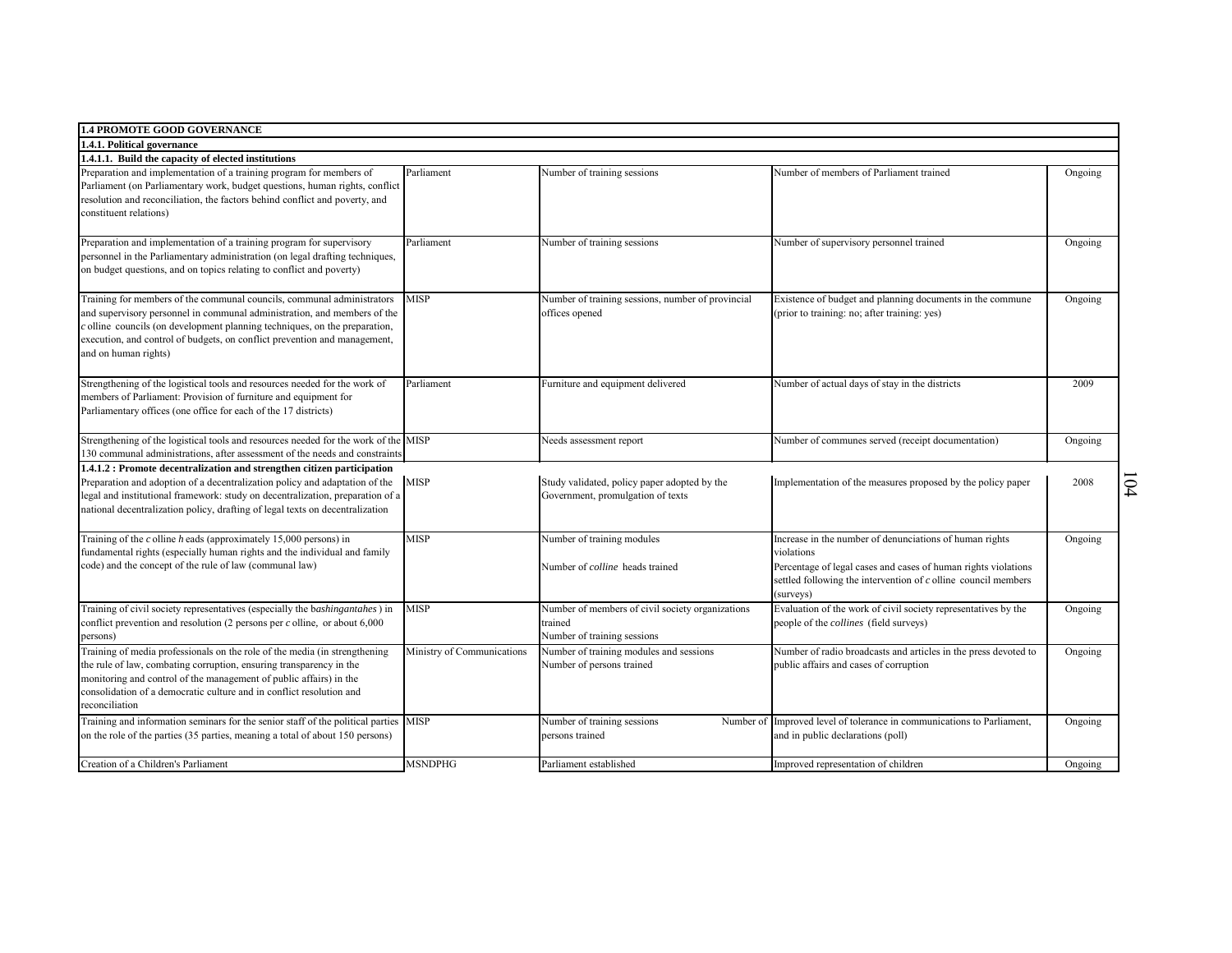| 1.4.1.3: Strengthened reporting requirements for senior government officials and elected officials                                                                                                                                                                                                                           |                                                       |                                                                                                                                                      |                                                                                                                                        |                           |
|------------------------------------------------------------------------------------------------------------------------------------------------------------------------------------------------------------------------------------------------------------------------------------------------------------------------------|-------------------------------------------------------|------------------------------------------------------------------------------------------------------------------------------------------------------|----------------------------------------------------------------------------------------------------------------------------------------|---------------------------|
| Strengthening of the Parliament's means of communication with the public<br>study of the needs and expectations of members of Parliament, preparation<br>and implementation of a support program and the provision of technical<br>equipment enabling national radio to cover debates and other activities in<br>Parliament) | Parliament                                            | Study validated<br>Support program adopted<br>Equipment delivered to the RTNB                                                                        | Change in the rate of media coverage of Parliamentary debates                                                                          | Ongoing                   |
| Preparation of a law on citizens' rights to information, with implementing<br>provisions                                                                                                                                                                                                                                     | <b>MSNDPHG</b>                                        | Text on the right to information promulgated<br>Implementing provisions published                                                                    | Degree of ease of access to information (survey of elected<br>officials, the media, and associations)                                  | 2009                      |
| Awareness campaign for local elected officials on their reporting<br>requirements pursuant to communal law, and particularly the obligation to<br>publish and discuss periodic activity reports                                                                                                                              | MISP                                                  | Number of awareness meetings held, number of<br>participants                                                                                         | Increase in the number of activity reports submitted to the<br>Governor, observance of the periodicity requirements for the<br>reports | 2008                      |
| Strengthening of the legal texts on the reporting requirement, after a<br>diagnostic study of the weakness of the current legislation, particularly the<br>lack of sanctions                                                                                                                                                 | Parliament                                            | Diagnostic study validated                                                                                                                           | Amended legislative texts adopted                                                                                                      | 2010                      |
| Revision of the constitutional and legal provisions on the obligation of<br>public officials to declare their assets when taking and leaving office (extend<br>the scope of application and penalize violations of these provisions)                                                                                         | MinJustice                                            | Publication of the revised texts                                                                                                                     | Percentage of concerned parties reporting their assets<br>Percentage of violators sanctioned                                           | 2009                      |
| 1.4.1. 4: Adapt the electoral systems in light of sociopolitical developments                                                                                                                                                                                                                                                |                                                       |                                                                                                                                                      |                                                                                                                                        |                           |
| Study of the current institutional system in light of the concerns identified in<br>the last elections (various equilibria, co-opting, electoral systems, relevance<br>and powers of certain institutions)                                                                                                                   | <b>MISP</b>                                           | Number of consultation missions held throughout the<br>country<br>Evaluation study validated and published                                           | New laws on the subject enacted by Parliament                                                                                          | 2009                      |
| 1.4.2. Promote efficient public administration                                                                                                                                                                                                                                                                               |                                                       |                                                                                                                                                      |                                                                                                                                        |                           |
| 1.4.2.1 Strengthen the organizational capacities of public administration                                                                                                                                                                                                                                                    |                                                       |                                                                                                                                                      |                                                                                                                                        |                           |
| Institutional audit (study re-evaluating the missions of the State, and general<br>census of the personnel of public administration and study on the matching<br>of functions-qualifications-staffing levels within public administration                                                                                    | Office of the President,<br>Ministry of Civil Service | Study of the missions of the State validated<br>Results of census published<br>Study of functions validated                                          | Reform of public administration<br>Wage bill brought under control                                                                     | Ongoing<br>$\overline{S}$ |
| Training of political cadres and senior administration personnel in<br>management and communications: provision of office automation equipment<br>and supply of career management and wage calculation software                                                                                                              | Ministry of Civil Service                             | Number of training sessions offered<br>Number of political cadres and senior officials trained, work<br>material delivered, and software operational | Evaluation by beneficiaries of the impact of the training on their                                                                     | Ongoing                   |
| Creation of the National Administration School (ENA)                                                                                                                                                                                                                                                                         | Ministry of Good Governance                           | School created                                                                                                                                       | Supervisory personnel trained                                                                                                          | 2009                      |
| 14.2.2 Bring public services closer to users                                                                                                                                                                                                                                                                                 |                                                       |                                                                                                                                                      |                                                                                                                                        |                           |
| Creation of deconcentrated services: a court service in Ngozi and Gitega<br>(Court of Appeal), a civil service center in Gitega, Ngozi, and Bururi, and an<br>ASBL authorization service                                                                                                                                     | Ministry of Civil Service                             | Deconcentrated services centers established                                                                                                          | Reduction of costs and time spent with procedures                                                                                      | 2010                      |
| Prepare and distributed information manuals for the users of services relating<br>to taxes, customs, land registry, notaries, migration, civil status, health,<br>education, justice, etc.                                                                                                                                   | Ministries concerned                                  | Information manuals distributed<br>Posting of extracts from these information manuals                                                                | User satisfaction survey                                                                                                               | 2009                      |
| 1.4.2.3 Reduce labor conflicts in public administration                                                                                                                                                                                                                                                                      |                                                       |                                                                                                                                                      |                                                                                                                                        |                           |
| Establishment of a permanent framework for dialogue between the labor<br>unions, public employees, and the Government                                                                                                                                                                                                        | Ministry of Civil Service                             | Number of meetings held                                                                                                                              | Reduction in the number of conflicts and strikes in public<br>administration                                                           | Ongoing                   |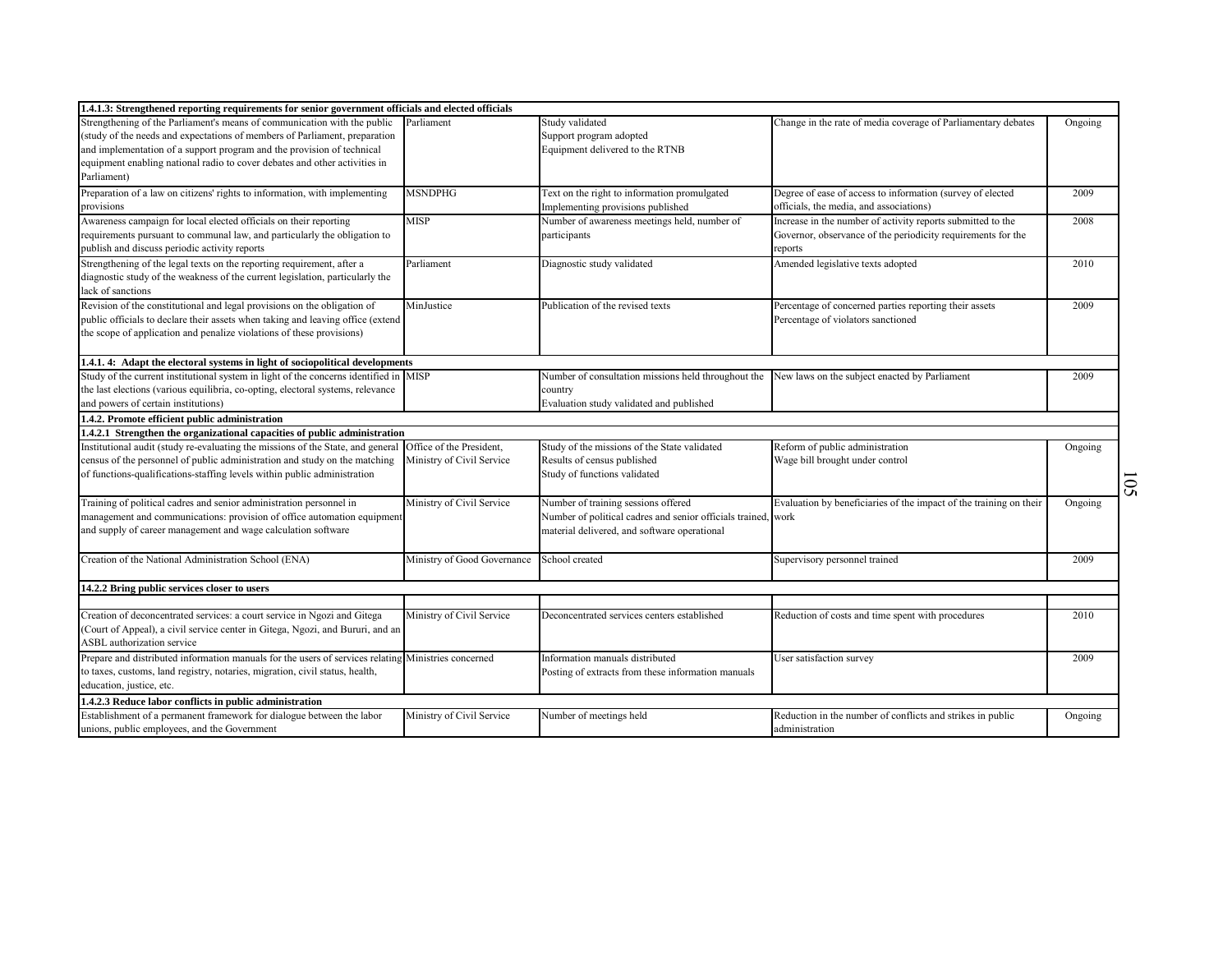| 1.4.3. Economic governance                                                           |                             |                                                   |                                                            |         |                |
|--------------------------------------------------------------------------------------|-----------------------------|---------------------------------------------------|------------------------------------------------------------|---------|----------------|
| 1.4.3.1 : Create an institutional and legal environment conducive to good governance |                             |                                                   |                                                            |         |                |
| Application of the anti-corruption law                                               | Min. of Good Governance     | Implementing provisions available                 | Number of sanctions imposed on violators                   | Ongoing |                |
| Support for an independent observatory of the fight against corruption,              | Min. of Good Governance     | unctional observatory and level of support        | Involvement of civil society                               | Ongoing |                |
| involving the private sector, civil society, and the press                           |                             |                                                   |                                                            |         |                |
| Support for the National Aid Coordination Committee                                  | Office of the Second Vice   | Degree of functionality of the CNCA               | Amounts mobilized                                          | Ongoing |                |
|                                                                                      | President                   |                                                   |                                                            |         |                |
| Annual organization of States General on the economy                                 | MinFinance                  | Report produced                                   | Participants                                               | Ongoing |                |
| Facilitation of access to information on the origin and use of public funds          | MinFinance                  | Report published                                  | Decline in number of money laundering cases                | Ongoing |                |
| Introduction of incentive mechanisms favoring the elimination of corrupt             | MinFinance and Min. of Good | Mechanisms in place                               | Persons involved                                           |         |                |
| practices, in particular those making it possible to reward the integrity and        | Governance                  |                                                   |                                                            | Ongoing |                |
| improve the condition of public employees while making them subject to               |                             |                                                   |                                                            |         |                |
| effective controls and sanctions                                                     |                             |                                                   |                                                            |         |                |
| Support for organization of the donor round table                                    | MinPlanning                 | Round table held                                  | Amounts mobilized                                          | 2006    |                |
| 1.4.3.2: Rehabilitate the management of public finances and government procurement   |                             |                                                   |                                                            |         |                |
| Public expenditure review and improved management of public finances                 | MinFinance                  | Process under control                             | Annual review available                                    | 2006    |                |
| (revenue and expenditure)                                                            |                             |                                                   |                                                            |         |                |
| Decentralization of services and budgets                                             | MinFinance                  | Process operational                               | Beneficiary structures                                     | 2007    |                |
| Reform of the government procurement system                                          | MinFinance                  | Procurement reformed                              | Reduction in number of disputes                            | 2007    |                |
| Establishment of structures for managing and regulating government                   | MinFinance                  | Structures in place                               | Improved management                                        | 2007    |                |
| contracts                                                                            |                             |                                                   |                                                            |         |                |
| Comparative study of the systems for collecting public revenue in countries          | MinFinance                  | Study validated                                   | Reform of collection system                                | Ongoing |                |
| similar to Burundi                                                                   |                             |                                                   |                                                            |         |                |
| Prepare and distributed manuals of procedures for customs, taxes, and                | MinFinance                  | Dissemination of manuals                          |                                                            | Ongoing |                |
| government procurement                                                               |                             |                                                   |                                                            |         | $\overline{6}$ |
| Reform of direct taxation system and exemptions                                      | MinFinance                  | Reform carried out                                | Increase in public revenue                                 | 2006    |                |
| Strengthened tax administration                                                      | MinFinance                  | Tax administration reformed                       | Enhanced efficiency                                        | 2006    |                |
| Reform of customs administration                                                     | MinFinance                  | Customs administration reformed                   | <b>Enhanced</b> efficiency                                 | 2006    |                |
| Introduction of VAT                                                                  | MinFinance                  | VAT introduced                                    | Increase in public revenue                                 | 2007    |                |
| Abolition of the 3% fee for the registration of mortgages                            | MinFinance                  | Fee abolished                                     | Rate of recorded mortgages increased                       | 2006    |                |
| Continued application of the action plan of the Accounting Department of             | MinFinance                  | Action plan applied                               | New PBCE used, TOFE prepared, and SIGEFI introduced and in | 2006    |                |
| the Ministry of Finance                                                              |                             |                                                   | use                                                        |         |                |
| Control of wage bill                                                                 | MinFinance                  | Staffing census conducted and recruitment limited | Control of public expenditure                              | 2006    |                |
|                                                                                      |                             |                                                   |                                                            |         |                |
| Study on privatization of revenue collection services                                | MinFinance                  | New structure created                             | Revenue increased                                          | 2008    |                |
| Regular monitoring of pro-poor expenditure                                           | MinFinance                  | Reports produced                                  | Impact of budget on the poor                               | Ongoing |                |
| Creation of genuine, negotiable Treasury bills and bonds                             | MinFinance                  | Bills and bonds created                           | Operational regulations                                    | 2006    |                |
| Preparation of a quarterly TOFE                                                      | MinFinance                  | TOFE produced                                     | Improved management                                        | 2006    |                |
| Introduction of an automatic mechanism for adjusting the at-pump prices of           | MinCommerce                 | System in place                                   | Effective adjustment                                       | 2006    |                |
| petroleum products<br>Implementation of the strategy for settling arrears            |                             |                                                   |                                                            |         |                |
|                                                                                      | MinFinance                  | Reduction in arrears                              | Restored dynamism of private sector                        | 2006    |                |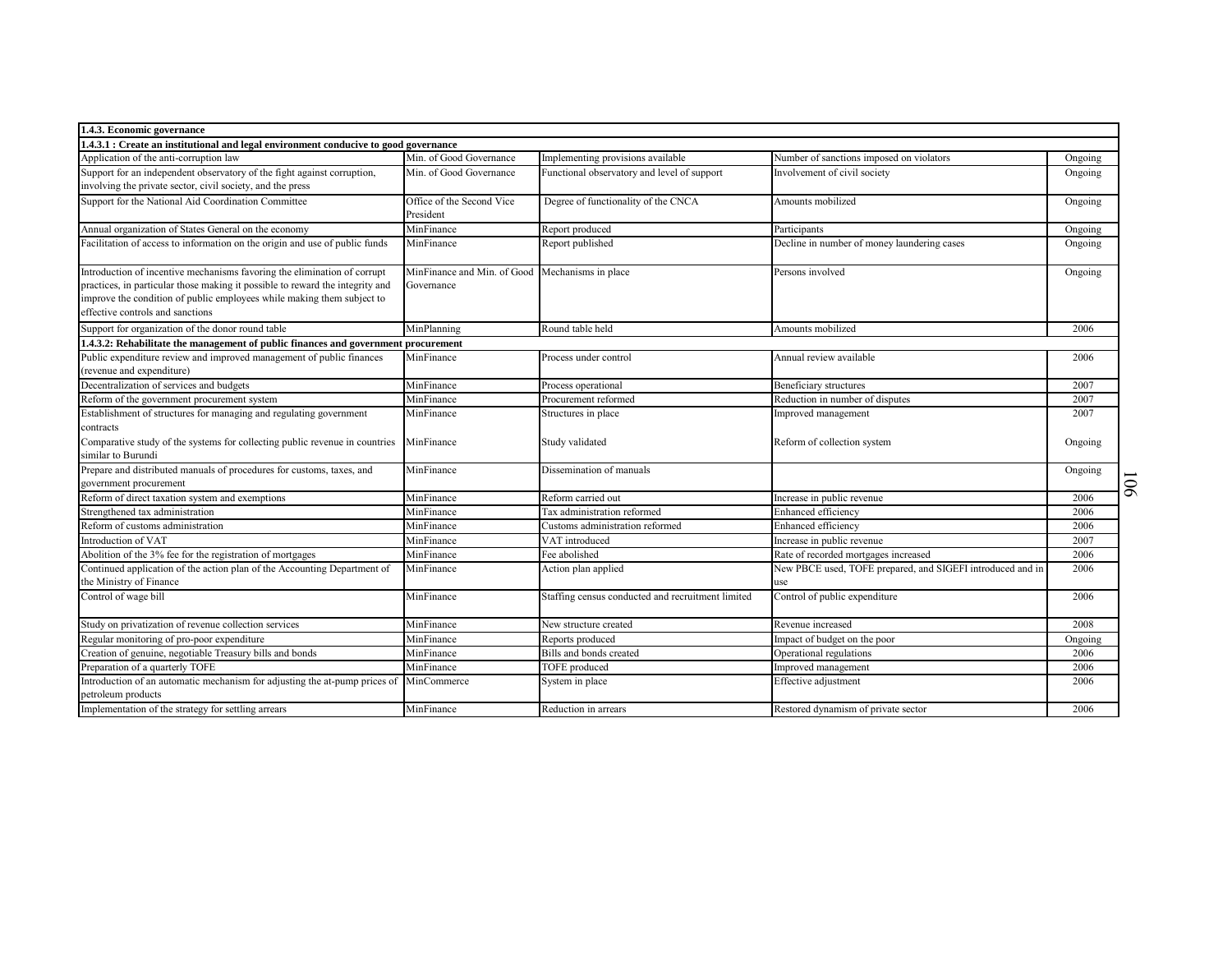| 1.4.3.3: Improve economic policy orientation                                                                                               |                             |                                                  |                                                                                     |         |                |
|--------------------------------------------------------------------------------------------------------------------------------------------|-----------------------------|--------------------------------------------------|-------------------------------------------------------------------------------------|---------|----------------|
| Strengthen or create statistics and planning units in the sectoral ministries:                                                             | MinPlanning                 | Number of training sessions                      | Increase in amount of statistical data available for sectoral                       | 2010    |                |
| training and office automation equipment                                                                                                   |                             | Number of personnel trained                      | policies                                                                            |         |                |
|                                                                                                                                            |                             | Hardware delivered                               |                                                                                     |         |                |
| 1.4.3.4: Streamline the management of public enterprises                                                                                   |                             |                                                  |                                                                                     |         |                |
| Systematic external audits of the accounts and management of public                                                                        | Office of the Second Vice   | Regular publication of audits                    | Number of recommendations adopted by the public enterprises                         | Ongoing |                |
| enterprises                                                                                                                                | President                   |                                                  |                                                                                     |         |                |
| Support to SCEP for developing the management capacity of public                                                                           | Office of the Second Vice   | Number of experts recruited                      |                                                                                     |         |                |
| enterprises                                                                                                                                | President                   |                                                  |                                                                                     |         |                |
| Reform of public enterprises through privatization and public/private                                                                      | Office of the Second Vice   | Number of enterprises reformed                   | Improved enterprise profitability                                                   | Ongoing |                |
| partnerships                                                                                                                               | President                   |                                                  |                                                                                     |         |                |
| 1.4.3.5: Strengthen the institutional structures for internal and external control and for combating corruption                            |                             |                                                  |                                                                                     |         |                |
| Diagnostic study on corruption in Burundi (forms, causes, scope by sector,                                                                 | Ministry of Good Governance | Study validated                                  | Plan for combating corruption                                                       | 2010    |                |
| etc.)                                                                                                                                      |                             |                                                  |                                                                                     |         |                |
| Capacity building at the Audit Court (increase in the number of magistrates,                                                               | National Assembly           | Number of magistrates recruited                  | Number of cases handled                                                             | 2009    |                |
| training of magistrates)                                                                                                                   |                             |                                                  |                                                                                     |         |                |
| Strengthened capacities of internal control structures, with training in audit                                                             | MinFinance                  | Number of training sessions                      | Decrease in the number of cases rejected by the courts                              | 2009    |                |
| and supervision, office automation equipment, and transport equipment                                                                      |                             | Number of persons trained<br>Equipment delivered |                                                                                     |         |                |
|                                                                                                                                            | MinJustice                  |                                                  |                                                                                     | 2010    |                |
| Support for introduction of the Anti-Corruption Court: training in<br>investigatory techniques, office automation equipment, and transport |                             | Number of persons trained<br>Equipment delivered | Number of corruption cases sent to the courts<br>Number of corruption cases decided |         |                |
| equipment                                                                                                                                  |                             |                                                  |                                                                                     |         |                |
| Support for the anti-corruption brigade                                                                                                    | Ministry of Good Governance | Cases detected                                   | Decline in corruption                                                               | 2007    |                |
|                                                                                                                                            |                             |                                                  |                                                                                     |         |                |
| Support for the establishment of the State General Inspectorate: training of                                                               | Ministry of Good Governance | Number of persons trained                        | Number of cases handled                                                             | 2010    |                |
| senior staff in control techniques, provision of office automation equipment                                                               |                             | Equipment delivered                              |                                                                                     |         |                |
|                                                                                                                                            |                             |                                                  |                                                                                     |         | $\overline{0}$ |
| Strengthened capacities of the communal inspectorates of finance: training                                                                 | MISP                        | Number of persons trained                        | Number of recommendations made by communal inspectorates                            | 2010    |                |
| of senior staff in control techniques and provision of office automation                                                                   |                             | Equipment delivered                              | implemented                                                                         |         |                |
| equipment                                                                                                                                  |                             |                                                  |                                                                                     |         |                |
| 1.4.3.6: Strengthen the role of civil society in the economic governance of the State                                                      |                             |                                                  |                                                                                     |         |                |
| Strengthen the civil society organizations working in the area of economic                                                                 | Ministry of Good Governance | Number of training sessions                      | Number of embezzlement cases detected                                               |         |                |
| good governance: Training of senior staff in control and communications                                                                    |                             | Number of persons trained                        |                                                                                     |         |                |
| techniques, and provision of office automation equipment                                                                                   |                             | Equipment delivered                              |                                                                                     |         |                |
|                                                                                                                                            |                             |                                                  |                                                                                     |         |                |
| Training of journalists in the main issues relating to the management of the                                                               | Ministry of Communications  | Number of training sessions                      | Number of radio broadcasts devoted to public affairs                                | Ongoing |                |
| economy by the State                                                                                                                       |                             | Number of persons trained                        |                                                                                     |         |                |
| Strengthening of the national decentralization program                                                                                     | Ministry of Good Governance | Program implemented and operational              | Improved organization of the administration                                         | 2008    |                |
|                                                                                                                                            |                             |                                                  |                                                                                     |         |                |
| Creational of the National School of Administration (ENA)                                                                                  | Ministry of Good Governance | School created and operational                   | Number of persons trained at said school                                            | 2008    |                |
|                                                                                                                                            |                             |                                                  |                                                                                     |         |                |
| National capacity building program (administrative reform)                                                                                 | <b>SP/REFES</b>             | Program implemented                              | Number of institutions and individuals benefiting from the                          | Ongoing |                |
|                                                                                                                                            |                             |                                                  | program                                                                             |         |                |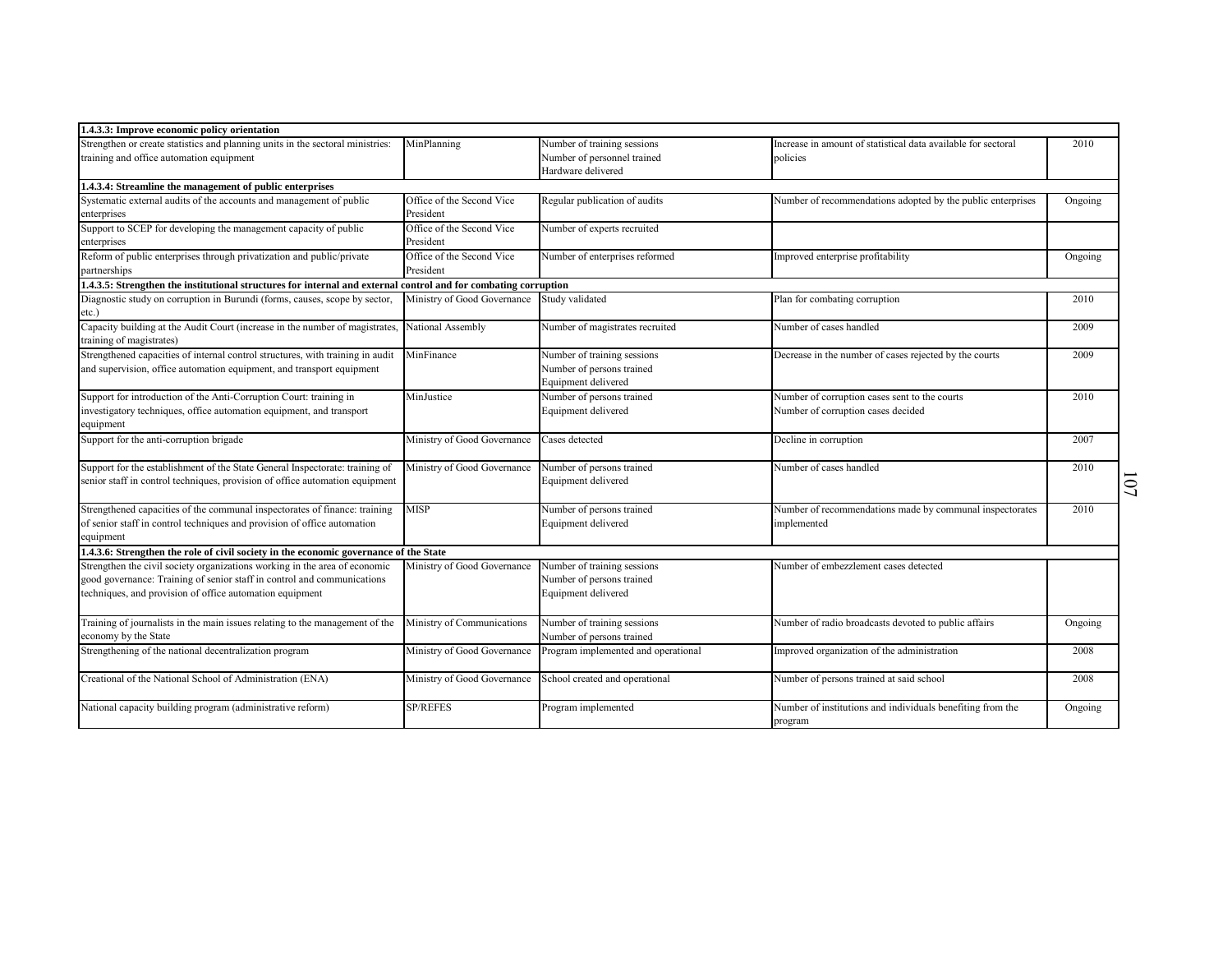| AXIS 2: PROMOTION OF SUSTAINABLE AND EQUITABLE GROWTH                                   |         |                                                                                              |                                                              |         |                 |
|-----------------------------------------------------------------------------------------|---------|----------------------------------------------------------------------------------------------|--------------------------------------------------------------|---------|-----------------|
| 2.1. Development of sectors with growth potential                                       |         |                                                                                              |                                                              |         |                 |
| 2.1.1. Revitalization of agriculture, livestock, fisheries, and fish farming            |         |                                                                                              |                                                              |         |                 |
| 2.1.1.1. Revitalization of food crops and export crops                                  |         |                                                                                              |                                                              |         |                 |
| Development and improvement of food production                                          | MinAgri | Yields per improved crop                                                                     | Increased production                                         | Ongoing |                 |
| Revitalization of export crops                                                          | MinAgri | Quantities produced by crop                                                                  | Increased export receipts                                    | Ongoing |                 |
| Promotion of new subsectors of import substitution food crops (wheat,                   | MinAgri | Increased food production                                                                    | Increased export receipts                                    | Ongoing |                 |
| tomatoes, sorghum)                                                                      |         |                                                                                              |                                                              |         |                 |
| Revitalization and diversification of cash crops intended for export (essential MinAgri |         | Increased export volumes                                                                     | Increased export receipts                                    | Ongoing |                 |
| oils, fruits, vegetables)                                                               |         |                                                                                              |                                                              |         |                 |
| Promotion of coffee and tea exports, agroindustry, and technological                    | MinAgri | Increased export volumes                                                                     | Increased export receipts                                    | Ongoing |                 |
| upgrading                                                                               |         |                                                                                              |                                                              |         |                 |
| Strengthened institutional capacities for coordination, planning, managing,             | MinAgri | Training provided at the various levels (central,                                            | Structures operational                                       | Ongoing |                 |
| and monitoring/evaluation (DGPA, DPAE, DGA, research, etc.) and                         |         | intermediary, and peripheral); equipment made                                                |                                                              |         |                 |
| supervisory and training structures in close proximity to farmers                       |         | available                                                                                    |                                                              |         |                 |
|                                                                                         |         |                                                                                              |                                                              |         |                 |
| Reforms and readjustment of the sectoral policy for agriculture, livestock,             | MinAgri | Number of reforms carried out, sectoral policy paper                                         | Implementation of the sectoral policy                        | Ongoing |                 |
| fisheries, and fish farming                                                             |         | adopted                                                                                      |                                                              |         |                 |
| National survey on production, and agricultural databank                                | MinAgri | Data available; reference status reports                                                     | Programming and monitoring/evaluation of development actions | 2008    |                 |
|                                                                                         |         |                                                                                              | made possible                                                |         |                 |
| Strengthening of the CNTA and support for private parties for the                       | MinAgri | Number of units in place and quantities produced                                             | Post-harvest sector developed                                | Ongoing |                 |
| establishment of systems for gathering, processing, and marketing                       |         |                                                                                              |                                                              |         |                 |
| agricultural and livestock products                                                     |         |                                                                                              |                                                              |         |                 |
| Creation of a cold chain for perishable agricultural, livestock, and fisheries          | MinAgri | Conservation capacity, cold chain operational                                                | Trade in products facilitated and improved                   | 2008    |                 |
| products                                                                                |         |                                                                                              |                                                              |         |                 |
| Harmonization of the legislative and regulatory framework for fisheries and             | MinAgri | Legislation and regulations available and applied                                            | Improved trade                                               | 2007    | $\overline{80}$ |
| aquaculture with the countries bordering the lakes                                      |         |                                                                                              |                                                              |         |                 |
| Support for farmers during the fallow period                                            | MinAgri | Number of beneficiary households; quantities                                                 | Improved food security of the people                         | Ongoing |                 |
| Strengthened agricultural and livestock research and training institutes                | MinAgri | Rehabilitated stations and centers                                                           | Modern technologies and inputs available                     | Ongoing |                 |
| (IRAZ, ISA, ISABU, FACAGRO)                                                             |         |                                                                                              |                                                              |         |                 |
| Rehabilitation and outfitting of a product analysis and quality control                 | MinAgri | Laboratory rehabilitated and equipped                                                        | Improved product quality                                     | 2009    |                 |
| laboratory<br>Irrigation works (retention ponds for slope runoff water, irrigation, and |         |                                                                                              |                                                              |         |                 |
| wetlands improvements)                                                                  | MinAgri | Areas and rate of increase in areas under irrigation,<br>improved, reforested, and protected | Improved natural resource management                         | Ongoing |                 |
| Special fund for facilitating access to inputs                                          | MinAgri | Funding available                                                                            |                                                              | 2008    |                 |
| Promotion of local production of fertilizers, reactivation of the composting            |         | Quantity of fertilizer produced                                                              | Input prices reduced                                         | 2008    |                 |
| system at farm level                                                                    | MinAgri |                                                                                              |                                                              |         |                 |
| Continued reforms of the coffee subsector (monitoring of marketing,                     | MinAgri | Reforms carried out                                                                          | Improved crop yields                                         | 2007    |                 |
| financial audit of the subsector, development of a strategy for the sale of the         |         |                                                                                              |                                                              |         |                 |
| 133 stations and husking plants, restructuring of the OCIBU)                            |         |                                                                                              |                                                              |         |                 |
|                                                                                         |         |                                                                                              | Improved conditions for coffee growers                       |         |                 |
|                                                                                         |         |                                                                                              |                                                              |         |                 |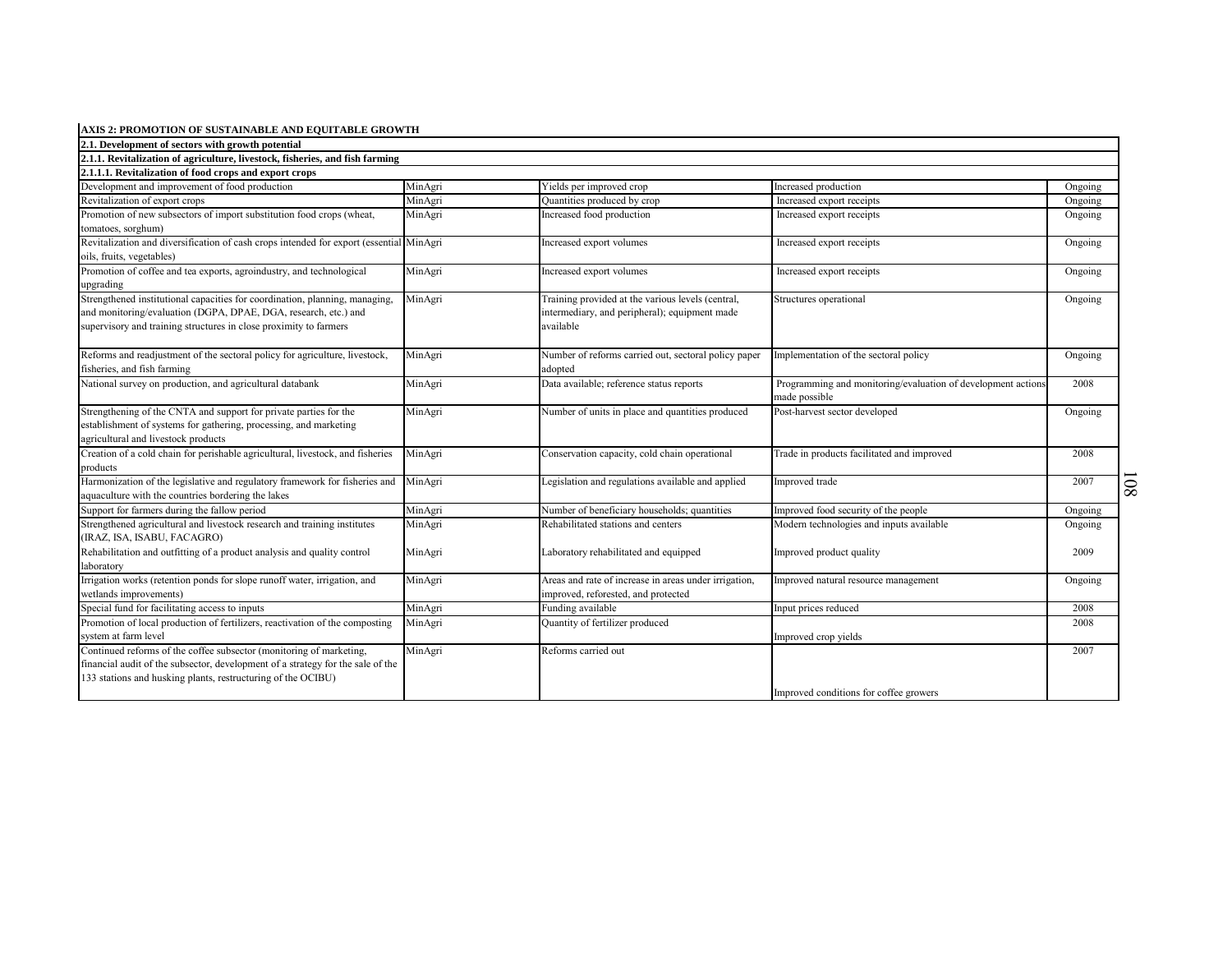| Rehabilitation of the seed subsector<br>Rural land registry                             | MinAgri<br><b>MINITRAPE</b> | Rehabilitated seed centers<br>Area registered                                                          | Seed quantities produced<br>Reduced number of conflicts                    | 2008            |    |
|-----------------------------------------------------------------------------------------|-----------------------------|--------------------------------------------------------------------------------------------------------|----------------------------------------------------------------------------|-----------------|----|
| Promotion of small-scale agricultural mechanization                                     |                             | Number of households served and growth rate by                                                         |                                                                            | Ongoing         |    |
|                                                                                         | MinAgri                     |                                                                                                        | Shared experiences                                                         | Ongoing         |    |
| 2.1.1.2. Development of animal production                                               |                             | category                                                                                               |                                                                            |                 |    |
| Reconstitution and genetic improvement of animal breeds through the                     | MinAgri                     | Head made available per species, rehabilitated farms                                                   | Increase in herd size                                                      |                 |    |
| community solidarity chain, the insemination program, and the                           |                             | and centers, rate of health coverage                                                                   |                                                                            | Ongoing         |    |
| dissemination of breeding stock                                                         |                             |                                                                                                        |                                                                            |                 |    |
| Promotion of highly prolific short-cycle small livestock                                | MinAgri                     |                                                                                                        | Improved animal production                                                 |                 |    |
| Support for the creation of livestock feed production units                             | MinAgri                     | Number and quantities produced by species<br>Quantity produced, units created or rehabilitated         | Livestock feed available and accessible                                    | Ongoing<br>2009 |    |
|                                                                                         |                             |                                                                                                        |                                                                            |                 |    |
| Promotion of forage crops and livestock rearing in semi- or permanent feed              | MinAgri                     | Increased areas devoting to raising forage crops                                                       | Intensive stock-rearing practiced                                          | Ongoing         |    |
| farms, and integration of agro-sylvi-zootechnology (raising of herbaceous               |                             | Number of animals at feed farms                                                                        | Improved livestock feeding                                                 |                 |    |
| and woody pulse species)                                                                |                             |                                                                                                        |                                                                            |                 |    |
| Strengthened surveillance and combat against crop diseases and pests                    | MinAgri                     | Prevalence of diseases; number of infrastructures and Improved health coverage of animals<br>equipment |                                                                            | Ongoing         |    |
| Strengthening of and support for farmer-livestock farmer groups and                     | MinAgri                     | Number of beneficiaries                                                                                | Rural community organizations strengthened                                 | Ongoing         |    |
| associations                                                                            |                             | Number of visits and exchanges of experiences                                                          |                                                                            |                 |    |
| Exchanges of experiences at the national, subregional, and international                | MinAgri                     | Frequency of exchanges                                                                                 |                                                                            | Ongoing         |    |
| levels                                                                                  |                             |                                                                                                        | <b>Beneficiaries</b>                                                       |                 |    |
| 2.1.1.3. Development of bee-keeping and fisheries, and revitalization of fish farming   |                             |                                                                                                        |                                                                            |                 |    |
| Negotiation of fishing agreements with the countries bordering Lake                     | MinAgri                     | Agreements signed and applied                                                                          | Intensified and improved subregional cooperation                           | 2008            |    |
| Tanganyika and reactivation of subregional cooperation                                  |                             |                                                                                                        |                                                                            |                 |    |
| Development of aquaculture                                                              | MinAgri                     | Quantity of catches                                                                                    | Increased supply                                                           | Ongoing         |    |
| Supervision of artisanal fishing                                                        | MinAgri                     | Share of artisanal fishing in total fish catches                                                       | Varied and improved fishing techniques                                     | Ongoing         |    |
| Strengthened legislation on fishing and fisheries                                       | MinAgri                     | Legislation applied                                                                                    | Fisheries sector is orderly and coordinated                                | 2008            |    |
| Promotion of bee-keeping                                                                | MinAgri                     | Quantity of honey produced                                                                             | Increase in bee and hive production achieved                               | Ongoing         |    |
| 2.1.2 Environmental protection and improvement                                          |                             |                                                                                                        |                                                                            |                 |    |
| 2.1.2.1 Strengthening of institutional capacities and techniques of environmental units |                             |                                                                                                        |                                                                            |                 | 60 |
| Creation of climatic observation and statistical monitoring centers                     | <b>MINATTE/IGEBU</b>        | Number of centers and amount of data available                                                         | Increased agricultural production                                          | 2009            |    |
| Creation of an Environmental Training Center                                            | MINATTE                     | Center is functional                                                                                   | Reduction in brush fires, decreased erosion, diminished water<br>pollution | 2009            |    |
| Strengthening and harmonization of the legal framework for the utilization of MINATTE   |                             | Texts harmonized                                                                                       | Decrease in administrative disputes regarding the management               | 2009            |    |
| natural resources                                                                       |                             |                                                                                                        | of natural resources                                                       |                 |    |
| Formulation of a national water management policy                                       | <b>MINATTE</b>              | Policy formulated                                                                                      | Cohesive water management policy implemented                               | 2009            |    |
| Formulation of a territorial and land improvement policy                                | <b>MINATTE</b>              | Policy formulated                                                                                      | Territorial and land improvement policy implemented                        | 2009            |    |
| Restoring the dynamism of the National Commission on the Environment                    | <b>MINATTE</b>              | Commission provided with working resources                                                             | <b>Enhanced</b> awareness                                                  | 2007            |    |
|                                                                                         |                             |                                                                                                        |                                                                            |                 |    |
| Implementation of the international environmental conventions ratified by               | <b>MINATTE</b>              | Implementation reports published                                                                       | Decrease in erosion<br>Preservation                                        | 2009            |    |
| Burundi                                                                                 |                             |                                                                                                        | of plant and animal species                                                |                 |    |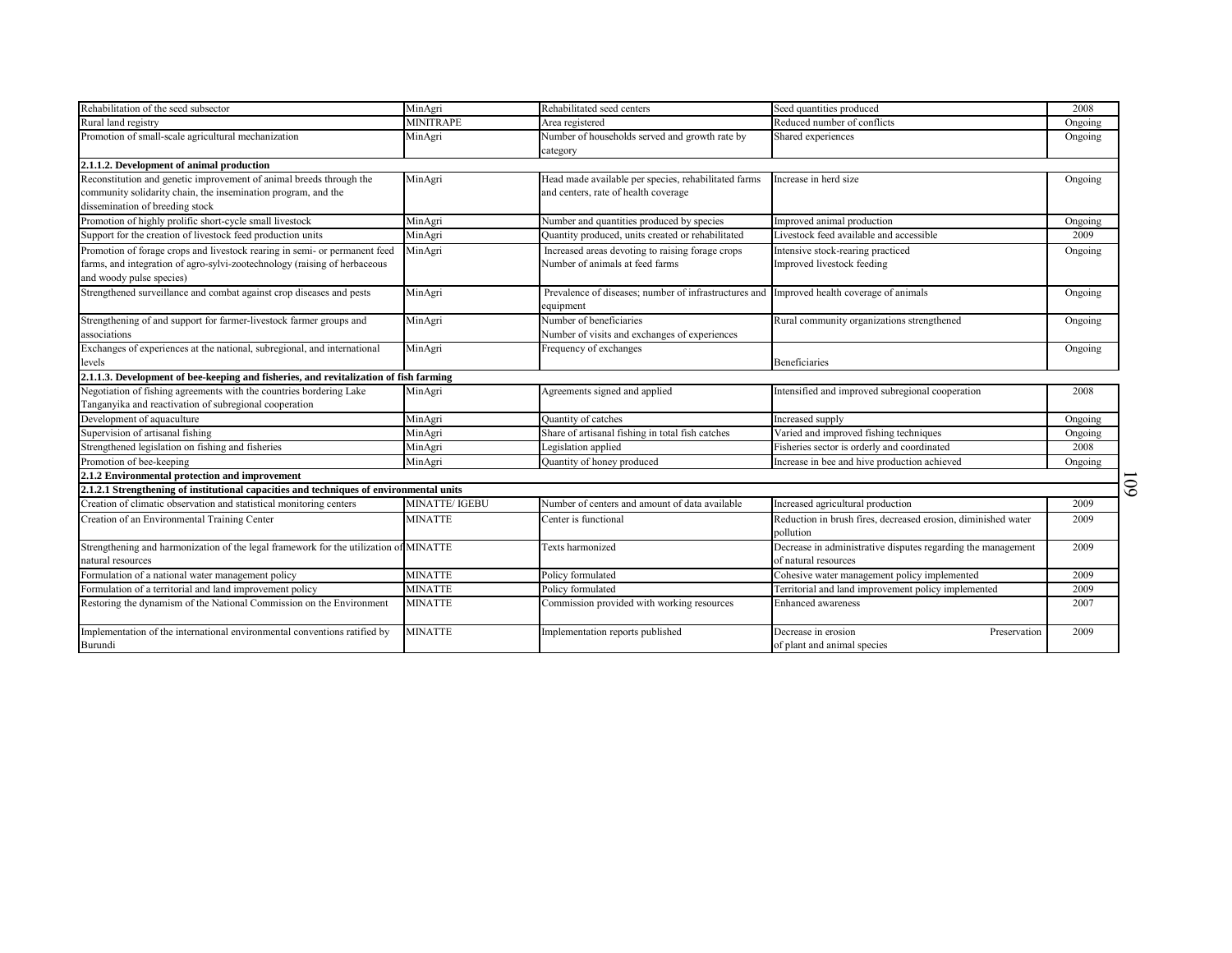| 2.1.2.2 Promotion of the national policy on management of natural resources                           |                           |                                                     |                                                                  |         |                          |
|-------------------------------------------------------------------------------------------------------|---------------------------|-----------------------------------------------------|------------------------------------------------------------------|---------|--------------------------|
| Information and training of all stakeholders in the rational management of                            | <b>MINATTE</b>            | Number of persons trained and informed              | Enhanced environmental protection                                | 2009    |                          |
| natural resources                                                                                     |                           |                                                     |                                                                  |         |                          |
| Outfitting and training of water control specialists                                                  | MINATTE and MinAgri       | Number of specialist trained and provided with      | Rational water use                                               | 2009    |                          |
|                                                                                                       |                           | working resources                                   |                                                                  |         |                          |
| Training and outfitting of the Environmental Police                                                   | MINATTE                   | Number of police officers trained and outfitted     | Decrease in deforestation                                        | 2009    |                          |
| Fight against erosion and for soil conservation                                                       | <b>MINATTE</b>            | Kilometers of ridges installed                      | Increased agricultural production                                | Ongoing |                          |
| Improvement and management of existing forests                                                        | <b>MINATTE/INECN</b>      | Area improved                                       | Preservation of plant and animal species                         | Ongoing |                          |
| Reforestation and management of existing forests                                                      | <b>MINATTE</b>            | Areas reforested                                    | Wood available, crests protected                                 | Ongoing |                          |
| Comprehensive improvement of catchments                                                               | <b>MINATTE</b>            | Area improved                                       | Increased agricultural production                                | Ongoing |                          |
| 2.1.2.3 Promotion of the sustainable use of natural resources and environmental rehabilitation        |                           |                                                     |                                                                  |         |                          |
| Identification and introduction of substitutes in order to protect endangered                         | MINATTE                   | New species introduced                              | Endangered species preserved                                     | 2009    |                          |
| natural resources                                                                                     |                           |                                                     |                                                                  |         |                          |
| Maintenance of the water treatment station in Buterere                                                | MINATTE and MISP          | Station supplied with energy                        | Reduction in the pollution of Lake Tanganyika                    | 2009    |                          |
| Construction of a waste water treatment station in Kanyosha                                           | MINATTE and MISP          | Station constructed                                 | Reduction in the pollution of Lake Tanganyika                    | 2010    |                          |
| Improvement and control of public dumping throughout the country                                      | MINATTE and MISP          | Dumping improved                                    | Reduction in water pollution                                     | Ongoing |                          |
|                                                                                                       |                           |                                                     |                                                                  |         |                          |
| Strengthening of the analytical and quality control laboratories for water, air, MINATTE and partners |                           | Laboratories equipped                               | Data available on the quality of water, air, foods, and chemical | 2010    |                          |
| foods, medicines, and other chemical products:: INSP, REGIDESO,                                       |                           |                                                     | products                                                         |         |                          |
| SETEMU, INCEN, LACA, FACAGRO, ISABU                                                                   |                           |                                                     |                                                                  |         |                          |
| Creation of a national reference laboratory for analysis and quality control                          | MINATTE and partners      | Laboratory created                                  | Morbidity rate decreased                                         | 2010    |                          |
|                                                                                                       |                           |                                                     | Control of pollution                                             |         |                          |
| Protection of lake water against pollution                                                            | MINATTE and partners      | Surveillance systems introduced                     | Increase in fisheries productivity                               | 2009    |                          |
| Establishment of an early warning and response system for natural disasters                           | <b>MINATTE</b>            | Warning system introduced                           | Reduction in damages caused by natural disasters                 | 2009    |                          |
|                                                                                                       |                           |                                                     |                                                                  |         |                          |
| Prevention of and combat against brush fires                                                          | <b>MINATTE</b>            | Public awareness sessions organized and set areas   | Availability of wood, protection of soil                         | Ongoing | $\overline{\phantom{0}}$ |
|                                                                                                       |                           | covered by firebreaks                               |                                                                  |         | $\bullet$                |
| Purchase of equipment for meteorological monitoring and reporting                                     | <b>MINATTE</b>            | Equipment purchased                                 | Safety of air navigation                                         | 2009    |                          |
| 2.1.3. Development of trade and industry                                                              |                           |                                                     |                                                                  |         |                          |
| Continuation of regional integration policy                                                           | Min. Commerce and Ind     |                                                     | Increased exports to the region                                  | Ongoing |                          |
|                                                                                                       |                           | Burundi's entry into the COMESA customs union       |                                                                  |         |                          |
| Establishment of an investment and export promotion agency                                            | Office of the Second Vice |                                                     | Number of operators involved in exports                          | 2008    |                          |
|                                                                                                       | President                 | Agency operational                                  |                                                                  |         |                          |
| Establishment of a one-stop window                                                                    | Min. Commerce and Ind     | One-stop window                                     | Decrease in time required by administrative procedures           | 2008    |                          |
| Implementation of the integrated framework for the promotion of                                       | Min. Commerce and Ind     | Increase in financing                               | Increased investment                                             | 2009    |                          |
| international trade and exports                                                                       |                           |                                                     |                                                                  |         |                          |
| Revision and application of the Commercial Code and of the Company Code Min. Commerce and Ind         |                           | Code revised                                        | Increase in the volume of business                               | 2008    |                          |
|                                                                                                       |                           |                                                     |                                                                  |         |                          |
| Promotion of micro and small rural enterprise                                                         | Min. Commerce and Ind     | Number of micro enterprises created                 | Increased production                                             | Ongoing |                          |
| Promotion of industries producing local construction materials                                        | Min. Commerce and Ind     | Units established                                   | Quantity produced                                                | 2010    |                          |
| Strengthening of the quality control structures for imported or exported                              | Min. Commerce and Ind     | Equipment furnished and a number of persons trained |                                                                  |         |                          |
| products (Burundi Standards Office)                                                                   |                           |                                                     | Decrease in poor quality products and increase in exports        | 2007    |                          |
| rehabilitation and extension of SOSUMO                                                                | Min. Commerce and Ind     | Plant operational                                   | Increase in sugar production                                     | 2010    |                          |
| Revision of the investment code                                                                       | Min. Commerce and Ind     | Text revised                                        | Operators encouraged                                             | 2006    |                          |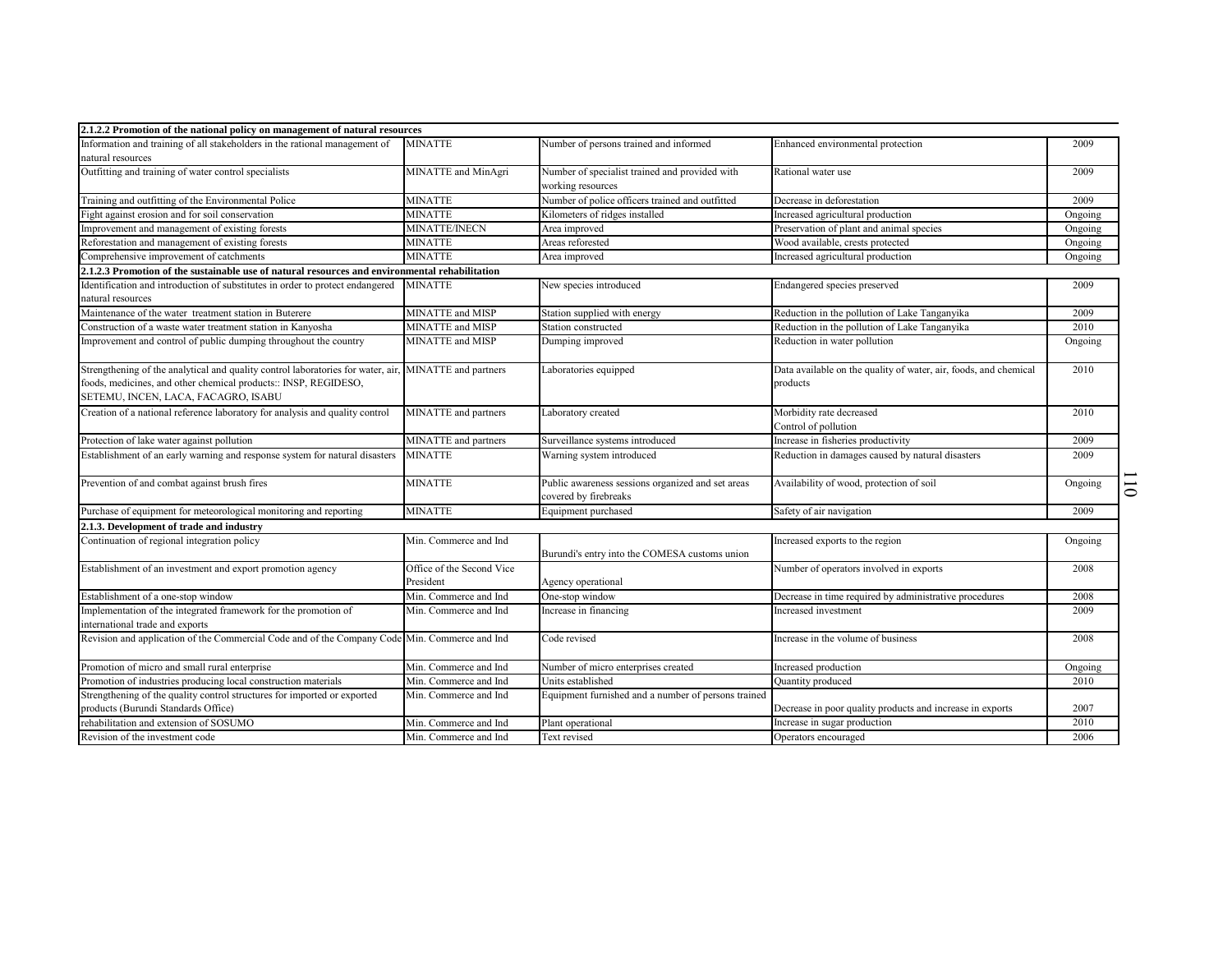| 2.1.4. Rational exploitation of mines and quarries                                                          |                      |                                                                   |                                                          |         |  |
|-------------------------------------------------------------------------------------------------------------|----------------------|-------------------------------------------------------------------|----------------------------------------------------------|---------|--|
| Imparting renewed dynamism to mining research activities                                                    | MinE&M               | Number of indexes or anomalies verified                           | Number of deposits discovered                            | Ongoing |  |
| Rehabilitation of rundown sites and quarries                                                                | MinE&M               | Number of sites improved                                          | Restored economic viability of sites                     | Ongoing |  |
| Revision of the mining code and drafting of implementing provisions to                                      | MinE&M               | Code revised and implementing provisions produced                 | Increase in the number of mining companies               | 2007    |  |
| make mining more attractive                                                                                 |                      |                                                                   |                                                          |         |  |
| Supervision and monitoring of artisanal and semi-industrial activities in the<br>sector                     | MinE&M               | Number of artisans trained and receiving equipment                | Increase in mining revenue                               | Ongoing |  |
| Updating of existing prefeasibility and feasibility studies (cement plant,<br>ceramics plant, nickel, etc.) | MinE&M               | Study reports                                                     | Effective exploitation of the various deposits evaluated | 2009    |  |
| Strengthening of the partnership with international companies                                               | MinE&M               | Number of contracts and agreements signed                         | Exploitation of the deposits discovered                  | Ongoing |  |
| Verification of the geophysical anomalies identified                                                        | MinE&M               | Number of geophysical anomalies verified                          | Number of deposits discovered                            | 2010    |  |
| Strengthening of technical capacities for monitoring and coordination in the MinE&M<br>mining sector        |                      | Number of technicians trained, quantity of equipment<br>purchased | Decrease in cost of works                                | Ongoing |  |
| 2.1.5. Promotion of tourism and handicrafts                                                                 |                      |                                                                   |                                                          |         |  |
| Development of a national plan for developing of the tourism sector                                         | <b>ONT</b>           | Plan developed                                                    | Implementation of the policy                             | 2007    |  |
|                                                                                                             |                      |                                                                   |                                                          |         |  |
| Strengthening of the capacities of the National Tourism Office (supervision                                 | <b>ONT</b>           | Number of persons trained                                         | Improved promotion of tourism                            | Ongoing |  |
| and quality control) and operators in the sector (transporters, hotel keepers,                              |                      |                                                                   |                                                          |         |  |
| restaurateurs, etc.)                                                                                        |                      |                                                                   |                                                          |         |  |
| Rehabilitation and creation of new tourist sites (physical, cultural, and<br>historical)                    | <b>ONT</b>           | Number of sites rehabilitated or created                          | Increase in the actual number of visitors                | 2010    |  |
| Integration of Burundi into the tourism channels of the Great Lakes region                                  | <b>ONT</b>           | Convention of tourism administrations of the region<br>signed     | Number of tourists using the integrated circuits         | 2008    |  |
| Ensure that local communities and civil society participate in the                                          | <b>ONT</b>           | Number of committees established                                  | Protected sites, revenue collected by communities        | Ongoing |  |
| development of ecotourism and community-based cultural tourism                                              |                      |                                                                   |                                                          |         |  |
| Organization and development of the crafts subsector, and improvement of                                    | <b>ONT</b>           | Number of artisans trained                                        | Standardized crafts products                             | Ongoing |  |
| the quality of crafts products through the training of artisans and the                                     |                      |                                                                   |                                                          |         |  |
| identification of remunerative markets                                                                      |                      |                                                                   |                                                          |         |  |
| 2. 2 Increase in job opportunities and income earning opportunities in favor of the poor                    |                      |                                                                   |                                                          |         |  |
| 2.2.1. Improved access to production factors                                                                |                      |                                                                   |                                                          |         |  |
| Strengthened institutional capacities for the supervision of self-development MISP                          |                      | Decentralization policy properly implemented                      | Policy implemented                                       | Ongoing |  |
| Strengthening of self-development initiatives of small farmer associations                                  | <b>MISP</b>          | Program initiated locally                                         | Structures operational                                   | Ongoing |  |
| and groups                                                                                                  |                      |                                                                   |                                                          |         |  |
| Improved systems for channeling products to local and foreign markets                                       | Min Commerce and Ind | Trade circuit improved                                            | Larger interregional flows                               | Ongoing |  |
| 2.2.2. Popularization of the microcredit system in rural areas                                              |                      |                                                                   |                                                          |         |  |
| Establishment of a regulatory and institutional framework conducive to the                                  | MinFinance           | Framework published                                               | Number of recipients of microcredit                      | Ongoing |  |
| expansion of rural microcredit                                                                              |                      |                                                                   |                                                          |         |  |
| Bringing microcredit services into greater proximity to recipients                                          | MinFinance           | Promotion policy developed                                        | Private operators in rural areas                         | Ongoing |  |
| Enhanced public awareness of the importance of savings for gaining access                                   | MinFinance           | Public awareness campaign developed                               | Increase in rural savings                                | Ongoing |  |
| to microcredit                                                                                              |                      |                                                                   |                                                          |         |  |
| 2.2.3. Promotion of highly labor-intensive public works                                                     |                      |                                                                   |                                                          |         |  |
| Construction and rehabilitation of roads, buildings, and social infrastructures MINITRAPE                   |                      | Number of infrastructures constructed and<br>rehabilitated        | Workers hired                                            | Ongoing |  |
| Development of an appropriate policy for promoting highly labor-intensive                                   | <b>MINITRAPE</b>     | Preparation of standard specifications                            | Workers hired                                            | Ongoing |  |
| techniques                                                                                                  |                      |                                                                   |                                                          |         |  |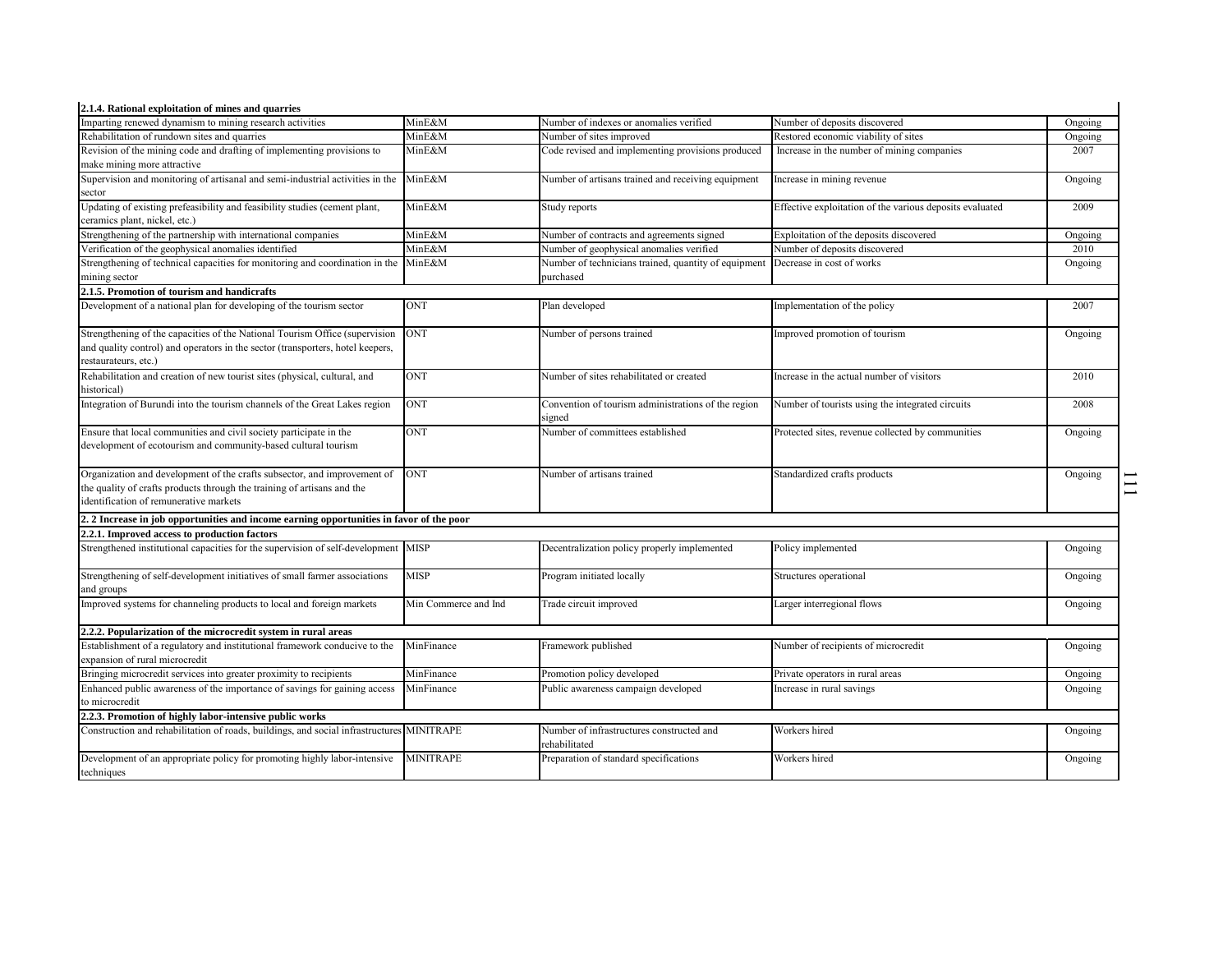| 2.2.4. Promotion of income-generating activities and activities leading to professional insertion                                               |                                             |                                                                                                 |                                                                   |         |                |
|-------------------------------------------------------------------------------------------------------------------------------------------------|---------------------------------------------|-------------------------------------------------------------------------------------------------|-------------------------------------------------------------------|---------|----------------|
| Participatory preparation of a sector development policy                                                                                        | <b>MISP</b>                                 | Policy adopted                                                                                  | Public awareness sessions                                         | 2009    |                |
| Participatory evaluation of the training/jobs matchup and reform of training Ministry of Civil Service<br>programs in the trades                |                                             | Programs prepared                                                                               | Courses introduced in preparatory cycles                          | Ongoing |                |
| Harmonization of programs and training the trainers in trade schools                                                                            | Min Education and Culture                   | Programs prepared                                                                               | Graduates                                                         | Ongoing |                |
| Strengthening and expansion of the training and professional enhancement<br>centers                                                             | Ministry of Civil Service                   | Apprenticeship systems improved                                                                 | Beneficiaries                                                     | Ongoing |                |
| Rehabilitation, construction, and outfitting of trade school infrastructures                                                                    | Min Education and Culture                   | Potential enrollment capacities                                                                 | Beneficiaries                                                     | Ongoing |                |
| Supervision of rural associations, cooperatives, and professional groups                                                                        | <b>MISP</b>                                 | Improved rural incomes                                                                          | Associations created and operational                              | Ongoing |                |
| Encouragement of micro-entrepreneurs in the processing and marketing of<br>agroalimentary products made of wood, slate, metal, and fabrics      | MISP                                        | rural activities promoted                                                                       | Units created                                                     | Ongoing |                |
| 2.2.5 Promotion of culture, sports, and leisure activities                                                                                      |                                             |                                                                                                 |                                                                   |         |                |
| Construction, rehabilitation, and outfitting of entertainment halls, public<br>libraries, art galleries, the National Museum, etc.              | Min Education and Culture<br>MINITRAPE      | Number of infrastructures created                                                               | capacity improved                                                 | Ongoing |                |
| Support for the creation of audio and video production studios                                                                                  | Min Education and Culture                   | Units created                                                                                   | Production improved                                               | Ongoing |                |
| Support for the creation of publishing houses                                                                                                   | Min Education and Culture                   | Units created                                                                                   | Services available                                                | Ongoing |                |
| Rapid implementation and dissemination of the Copyright Law                                                                                     | Min Education and Culture                   | Royalties paid to artists                                                                       | Number of persons concerned                                       | 2006    |                |
| Strengthening of cultural exchanges                                                                                                             | Min Education and Culture                   | Visits carried out                                                                              | Countries involved                                                | Ongoing |                |
| Protection of the national cultural heritage: historic sites, monuments, and<br>ancient structures                                              | Min Education and Culture<br><b>MINATTE</b> | Proportion of the cultural heritage placed under proper Public awareness enhanced<br>protection |                                                                   | Ongoing |                |
| Promotion of positive cultural values                                                                                                           | Min Education and Culture                   | Works published and workshops organized                                                         | Public awareness enhanced                                         | Ongoing |                |
| Rewriting the history of Burundi                                                                                                                | Min Education and Culture                   | History rewritten                                                                               | Consensus of the population                                       | 2007    |                |
| Strengthened education in the arts and support for music clubs, traditional<br>and modern dance, drawing and painting                           | Min Education and Culture                   | Number of persons trained                                                                       | Club performing                                                   | Ongoing |                |
| Rehabilitation, improvement, and extension of sports, cultural, and leisure<br>activities                                                       | Min Education and Culture<br>MINITRAPE      | Improved capacity                                                                               | Sports promoted                                                   | Ongoing | $\overline{v}$ |
| Creation of a support fund for literary and artistic creation                                                                                   | Min Education and Culture                   | Change in number of individuals involved                                                        | Cultural activities improved                                      | 2007    |                |
| Support for the organization of competitions and expositions                                                                                    | Min Education and Culture                   | Events organized                                                                                | Improved image of the country                                     | Ongoing |                |
| Promotion of adult literacy training, taking gender considerations into<br>account                                                              | Min Education and Culture                   | Number of recipients                                                                            | Information access for all                                        | Ongoing |                |
| Development of a National youth Policy                                                                                                          | Min. Youth and Sports                       | Policy developed                                                                                | Implementation of priorities                                      | 2007    |                |
| Organization of a National Youth Forum                                                                                                          | Min. Youth and Sports                       | Forum organized                                                                                 | Action plan developed                                             | 2007    |                |
| Establishment of the Rundi Academy                                                                                                              | Min Education and Culture                   | Structure created                                                                               | National language standardized                                    | 2010    |                |
| articipation in the Confederation of Youth Ministers (CONFEJES)                                                                                 | Min. Youth and Sports                       | Festival held                                                                                   | Actions supported                                                 | Ongoing |                |
| Construction and outfitting of youth centers                                                                                                    | Min. Youth and Sports                       | Number of centers built                                                                         | Number of individuals concerned                                   | Ongoing |                |
| Rehabilitation of Rwagasore Stadium                                                                                                             | Min. Youth and Sports                       | Stadium rehabilitated                                                                           | Services improved                                                 | 2008    |                |
| Youth festival                                                                                                                                  | Min. Youth and Sports                       | Festival held                                                                                   | Number of youths involved                                         | 2007    |                |
| Organization of reconstruction sites by youths                                                                                                  | Min. Youth and Sports                       | Worksites organized                                                                             | Number of youths involved                                         | Ongoing |                |
| 2.3. Private sector development                                                                                                                 |                                             |                                                                                                 |                                                                   |         |                |
| 2.3.1. Urgent short-term actions                                                                                                                |                                             |                                                                                                 |                                                                   |         |                |
| Rehabilitation of trading centers                                                                                                               | <b>MINITRAPE</b>                            | Markets built and/or rehabilitated                                                              | Increase in transactions within the country                       | Ongoing |                |
| Creation of the reconstruction and recovery and private sector                                                                                  | Min. Commerce and Ind                       | Fund created                                                                                    | Resumption of trading activities interrupted because of           |         |                |
| development fund                                                                                                                                |                                             |                                                                                                 | the crisis                                                        | Ongoing |                |
| 2.3.2. Continued reforms of the legal and regulatory framework                                                                                  |                                             |                                                                                                 |                                                                   |         |                |
| Capacity building at the Ministry of Commerce and Industry                                                                                      | Min. Commerce and Ind                       | Personnel trained                                                                               | More diversified services for economic operators                  | 2009    |                |
| Support for the Burundi Arbitration and Reconciliation Center                                                                                   | Min. Commerce and Ind                       | Arbitrators trained                                                                             | Commercial disputes resolved                                      | Ongoing |                |
| Inventory of legal and regulatory gaps in respect of given economic<br>activities                                                               | Min. Commerce and Ind                       | Study validated                                                                                 | Reforms of the legal and regulatory framework                     | Ongoing |                |
| Creation of a one-stop window for the administrative procedures<br>relating to the creation of enterprises and to customs and tax<br>procedures | Min. Commerce and Ind                       | Opening of the one-stop window                                                                  | Reduction in the costs of and time spent on procedural<br>matters | 2010    |                |
|                                                                                                                                                 |                                             |                                                                                                 |                                                                   |         |                |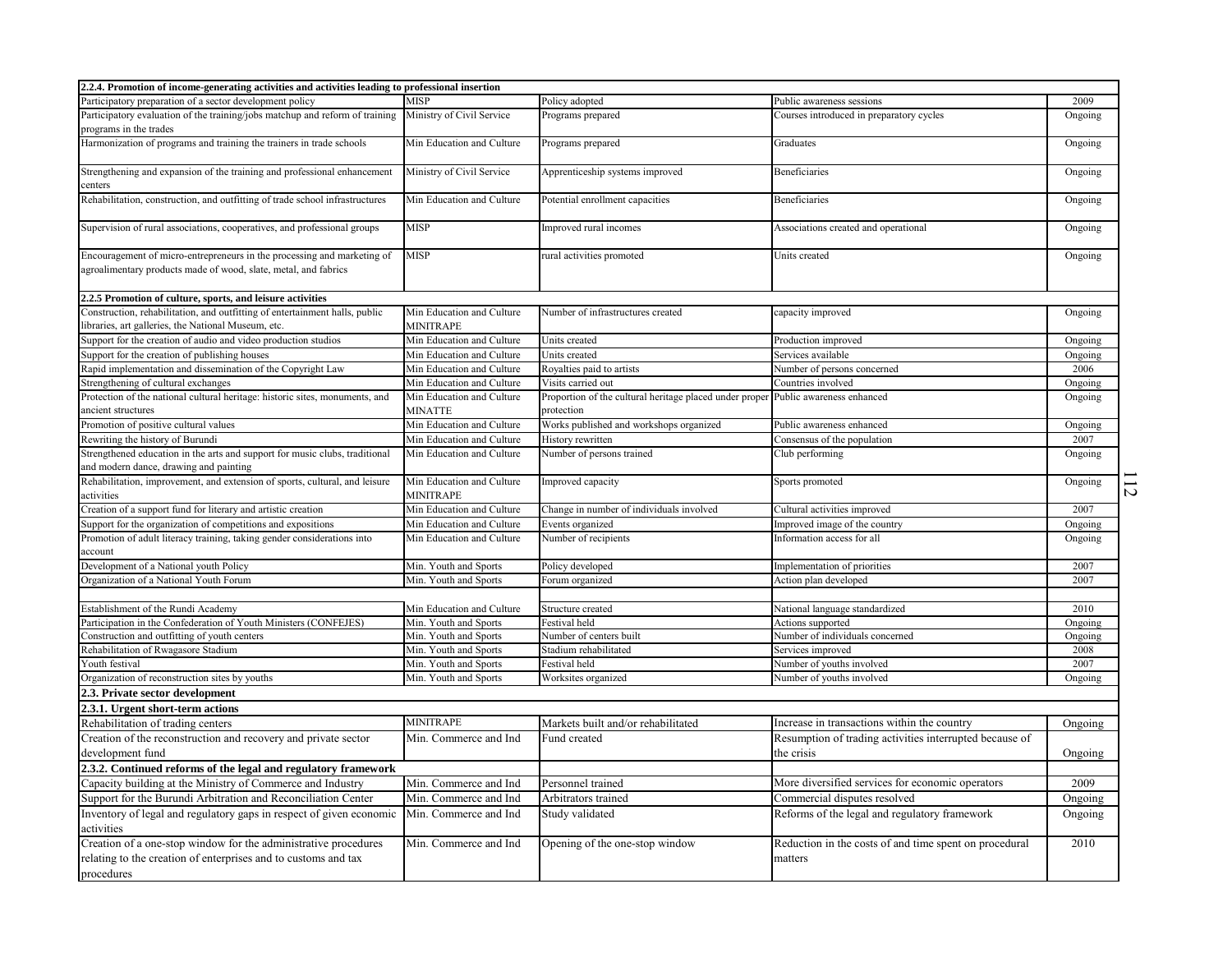| 2.3.3. Providing greater incentives for the growth of private investment                                                       |                         |                                                                                                                              |                                                                  |         |
|--------------------------------------------------------------------------------------------------------------------------------|-------------------------|------------------------------------------------------------------------------------------------------------------------------|------------------------------------------------------------------|---------|
| Support for the creation of a Health Mutual Association for the                                                                | Min. Health and Private | Mutual association established                                                                                               |                                                                  |         |
| private sector                                                                                                                 | Sector                  |                                                                                                                              | Health insurance for private sector employees                    | 2009    |
| Training of economic operators in accounting and management, in                                                                | Min. Commerce and Ind   | Number of operators trained                                                                                                  |                                                                  |         |
| the legislation in force, and in the benefits available under the                                                              |                         |                                                                                                                              |                                                                  |         |
| <b>Investment Code</b>                                                                                                         |                         |                                                                                                                              | Operators trained                                                | Ongoing |
| Support for participation in fairs and study tours                                                                             | Min. Commerce and Ind   | Number of beneficiaries                                                                                                      | External exchanges improved                                      | Ongoing |
| Creation of a website on enterprises in Burundi                                                                                | Min. Commerce and Ind   | Website created                                                                                                              | Increased sales by enterprises                                   | 2008    |
| Introduction of mechanisms promoting participation by those in the                                                             | <b>MSNDPHG</b>          | Mechanisms put in place                                                                                                      |                                                                  |         |
| diaspora in the country's development process                                                                                  |                         |                                                                                                                              | Increased investment from the diaspora                           | Ongoing |
| 2.4 Development of infrastructures in support of production                                                                    |                         |                                                                                                                              |                                                                  |         |
| 2.4.1 Improvement of transport infrastructure                                                                                  |                         |                                                                                                                              |                                                                  |         |
| Construction of new paved roads interconnecting the administrative centers<br>of the provinces                                 | <b>MINITRAPE</b>        | Number of kilometers of roads built                                                                                          | Change in the cost per ton per kilometer                         | Ongoing |
| Rehabilitation and maintenance of the existing road network and                                                                | <b>MINITRAPE</b>        | A number of kilometers of roads rehabilitated                                                                                | Change in the cost per ton per kilometer                         | Ongoing |
| improvement of bus stops                                                                                                       |                         | Number of bus stops improved                                                                                                 | Decrease in the number of accidents                              |         |
| Improvement of intersections in Bujumbura                                                                                      | <b>MINITRAPE</b>        | Number of intersections improved                                                                                             | Rate of decrease in number of traffic accidents                  | Ongoing |
| Construction of the Bujumbura bus terminal                                                                                     | MINITRAPE               | Bus terminal constructed                                                                                                     | Traffic improved                                                 | 2010    |
| Infrastructure modernization at Bujumbura international airport                                                                | <b>MINITRANSPORT</b>    | Runways and air terminal improved                                                                                            | Number of aircraft (classified by tonnage) landing in Bujumbura  | 2009    |
| Feasibility study for the construction of an alternate airport (Gitega)                                                        | MINITRANSPORT           | Study conducted                                                                                                              | Construction of the airport                                      | 2008    |
| Feasibility study on improving the security of lake transport                                                                  | MINITRANSPORT           | Study conducted                                                                                                              | Installation of the equipment needed for lake transport security | 2008    |
| Feasibility study on dredging the port of Bujumbura                                                                            | MINITRANSPORT           | Study conducted                                                                                                              | Traffic improved                                                 | 2008    |
| Feasibility studies on the project to build a rail line connecting Tanzania,<br>Rwanda, and Burundi (Burundian portion)        | <b>MINITRANSPORT</b>    | Study conducted                                                                                                              | Project initiated                                                | 2010    |
| Feasibility study on the project to build a Mombassa, Kampala, Kigali, and<br>Bujumbura pipeline                               | Min Commerce and Ind    | Study conducted                                                                                                              | Project initiated                                                | 2008    |
| 2.4.2 Improvement of communication infrastructures                                                                             |                         |                                                                                                                              |                                                                  |         |
| Jpdating of the strategic plan for the development of telecommunications<br>and new information and communication technologies | MINITRANSPORT           | Plan updated                                                                                                                 | Plan implementation initiated                                    | 2008    |
| Extension of the rural telephone network                                                                                       | MINITRANSPORT           | Number of rural phone booths installed<br>Number of relays installed<br>Increase in the capacity of the Bujumbura and Gitega | Increase in telephone traffic                                    | Ongoing |
| Creation of a Universal Access Fund (FAU) to support the installation of                                                       | MINITRANSPORT           | telephone exchanges<br>Fund created                                                                                          | Change in telephone coverage rate in isolated areas              | 2009    |
| private telephone operators in rural areas<br>Creation of a computer training program starting in secondary school             | <b>MINITRANSPORT</b>    | Number of trainers trained                                                                                                   | Number of students trained                                       | Ongoing |
| Feasibility study on the construction of a national fiber optic backbone                                                       | MINITRANSPORT           | Number of classrooms improved<br>Study conducted                                                                             | Backbone construction initiated                                  | 2008    |
| Creation of cyberposts in 15 provincial administrative centers                                                                 | MINITRANSPORT           | Number of cyberposts                                                                                                         | Usage frequency of cyberposts                                    | Ongoing |
| Creation of post offices in 93 communes                                                                                        | MINITRANSPORT           | Number of post offices created                                                                                               | Volume of mail in offices                                        | Ongoing |
|                                                                                                                                |                         |                                                                                                                              | Number of money orders processed                                 |         |
|                                                                                                                                |                         |                                                                                                                              | Number of postal checking accounts opened                        |         |
| Rehabilitation of the six post offices destroyed during the civil war                                                          | MINITRANSPORT           | Number of offices rehabilitated                                                                                              | Mail volume in the post offices                                  | 2009    |
|                                                                                                                                |                         |                                                                                                                              | Number of money orders processed                                 |         |
|                                                                                                                                |                         |                                                                                                                              | Number of postal checking and savings accounts opened            |         |
| Computerization of 25 existing post offices                                                                                    | MINITRANSPORT           | Number of post offices computerized                                                                                          | Rate of increase in postal checking and savings accounts         | 2009    |
| Creation of a Postal-Bus transport system (mail and passengers)                                                                | <b>MINITRANSPORT</b>    | Number of service routes identified                                                                                          | Volume of mail delivered                                         | 2007    |
|                                                                                                                                |                         | Number of specially configured vehicles purchased                                                                            | Number of passengers transported                                 |         |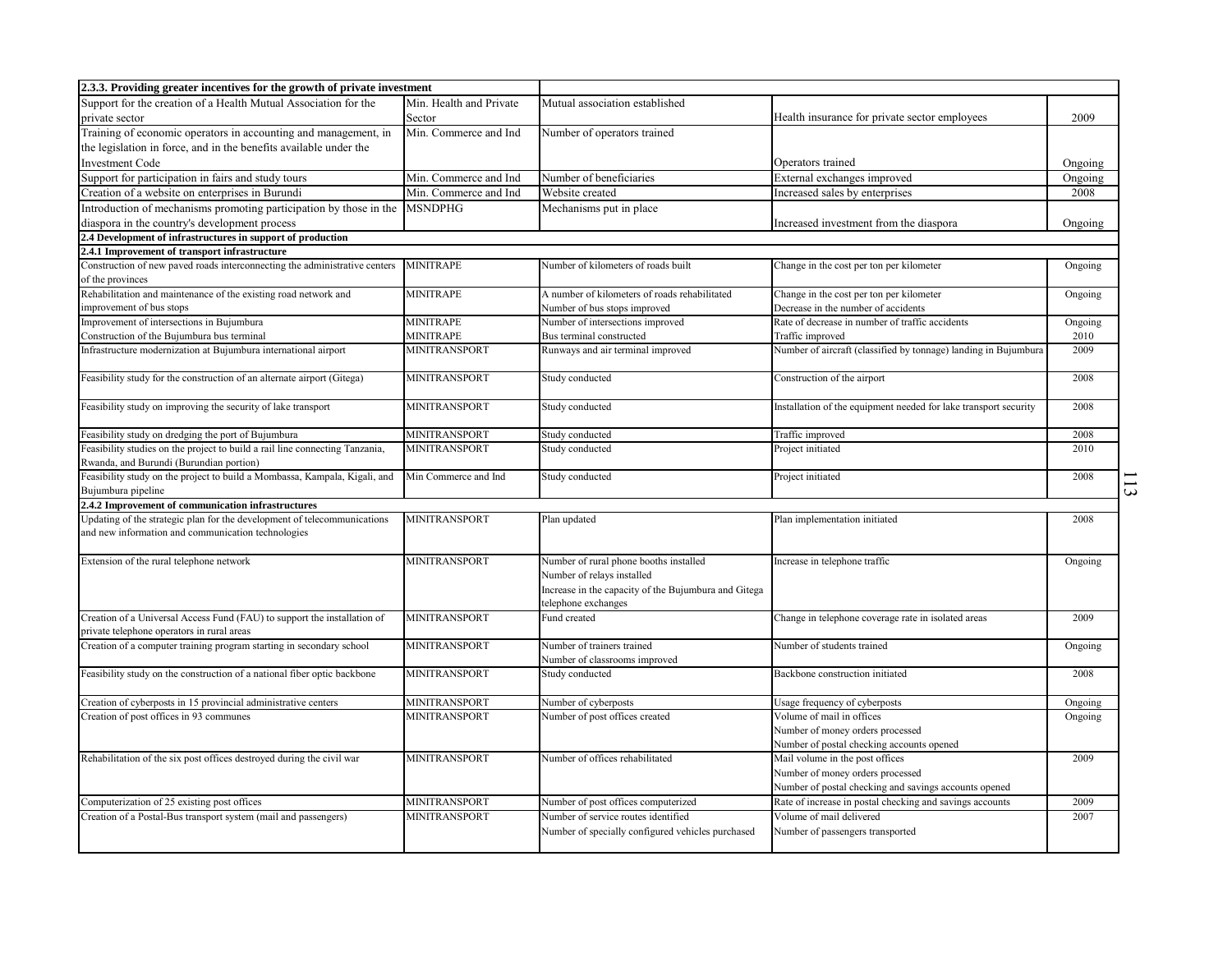| Study on changing the status of the National Postal System                                                                                                              | MINITRANSPORT                      | Study conducted                                                                          | Reform of its status                                                                                                           | 2008    |               |
|-------------------------------------------------------------------------------------------------------------------------------------------------------------------------|------------------------------------|------------------------------------------------------------------------------------------|--------------------------------------------------------------------------------------------------------------------------------|---------|---------------|
| Establishment of community-level communication centers                                                                                                                  | Min Information                    | Centers functional                                                                       | Number of persons informed                                                                                                     |         |               |
| Rehabilitation of public media equipment                                                                                                                                | Min Information                    | Public media rehabilitated                                                               | Public informed                                                                                                                |         |               |
| Feasibility study on the creation of a postal bank                                                                                                                      | <b>MINITRANSPORT</b>               | Study conducted                                                                          | Creation of the postal bank                                                                                                    | 2009    |               |
| Construction of a new airport at Bugendana                                                                                                                              | <b>MINITRANSPORT</b>               | Works executed                                                                           | Traffic improved                                                                                                               | 2010    |               |
| 2.4.3. Increased energy supply capacities                                                                                                                               |                                    |                                                                                          |                                                                                                                                |         |               |
| Reform of energy subsector                                                                                                                                              | Min E&M                            | Reform carried out and implementing regulations<br>issued                                | Improved management of public energy companies, support for<br>private investment in the energy sector                         | 2008    |               |
| Support for energy planning, management, and monitoring services                                                                                                        | Min E&M                            | Concerted planning                                                                       | Priority projects financed and executed, rural centers of public<br>interest electrified                                       | Ongoing |               |
| Updating of the National Master Plan for Electrification                                                                                                                | Min E&M                            | Master plan updated and implemented                                                      | Rate of access to electrical power in rural and urban areas                                                                    | 2007    |               |
| Development and diversification of energy sources (peat, solar and wind<br>power, waste burning) and strengthening of the Burundian Alternative<br><b>Energy Center</b> | Min E&M                            | Multiple energy supply sources on the market                                             | Energy available, supplies assured, free choice of energy<br>supplier, and lower energy costs                                  | Ongoing |               |
| Updating of feasibility studies for the construction of new hydroelectric<br>power plants                                                                               | Min E&M and DGEE                   | Number of studies updated                                                                | Power plants operational                                                                                                       | 2010    |               |
| Rehabilitation, extension, and maintenance of existing infrastructures: dams,<br>power plants, and power lines                                                          | REGIDESO and DGHER                 | Number of plants and grids rehabilitated                                                 | Quality of energy provided and improved, grid stability and<br>reduction of losses, security of electricity supply             | Ongoing |               |
| Operation of the existing thermal power plant and installation of a another 5 REGIDESO<br>MW plant                                                                      |                                    | Power plants functional, installed capacity increased                                    | Subscribers satisfied with regularity of power supply                                                                          | 2007    |               |
| Increased electricity production capacity                                                                                                                               | Min E&M                            | Production structures improved                                                           | Regularity of supply                                                                                                           | Ongoing |               |
| Electrification of urban and rural communities                                                                                                                          | Min E&M, REGIDESO,<br><b>DGHER</b> | Degree of access to electricity                                                          | Isolated rural areas electrified                                                                                               | Ongoing |               |
| Support for the construction of a boat for transporting fuel on Lake<br>Tanganyika                                                                                      | Min Commerce and Ind               | Vessel built                                                                             | Regularity of supply                                                                                                           | 2010    |               |
| Tax relief for imports of alternative technology products                                                                                                               | Min E& M and MinFinance            | Legal texts promulgated and applied                                                      | Reduction in the acquisition cost of equipment<br>Increase in the number of households and institutions with such<br>equipment | 2009    | $\rightarrow$ |
| Imparting renewed dynamism to regional energy organizations, including the Min E&M<br>EGL                                                                               |                                    | EGL redynamized and increase in the level of<br>participation in organizations           | Improved subregional cooperation                                                                                               | Ongoing |               |
| Promotion and distribution of improved, fuel-efficient fireplaces and ovens                                                                                             | Min E&M                            | Number of households using the ovens<br>Number of communities equipped with such devices | Reduction in fuel consumption<br>Preservation of forestlands and protection of the environment                                 | Ongoing |               |
| AXIS 3: DEVELOPMENT OF HUMAN CAPITAL                                                                                                                                    |                                    |                                                                                          |                                                                                                                                |         |               |
| 3.1 Improved access to and quality of basic social services                                                                                                             |                                    |                                                                                          |                                                                                                                                |         |               |
| 3.1.1 Promotion of education                                                                                                                                            |                                    |                                                                                          |                                                                                                                                |         |               |
| (i) Strengthen school support and supervision                                                                                                                           |                                    |                                                                                          |                                                                                                                                |         |               |
| Outfitting of 16 offices for the provincial education directorates                                                                                                      | Min Education and Culture          | Quantity of equipment delivered                                                          | Improved supervision                                                                                                           | Ongoing |               |
| Feasibility study on revision of the personnel regulations for teachers                                                                                                 | Min Education and Culture          | Study validated                                                                          | Revision of regulations                                                                                                        | 2008    |               |
| Strengthening of instructional offices: supply of equipment and training                                                                                                | Min Education and Culture          | Trainers trained and equipment delivered                                                 | Improved supervision                                                                                                           | Ongoing |               |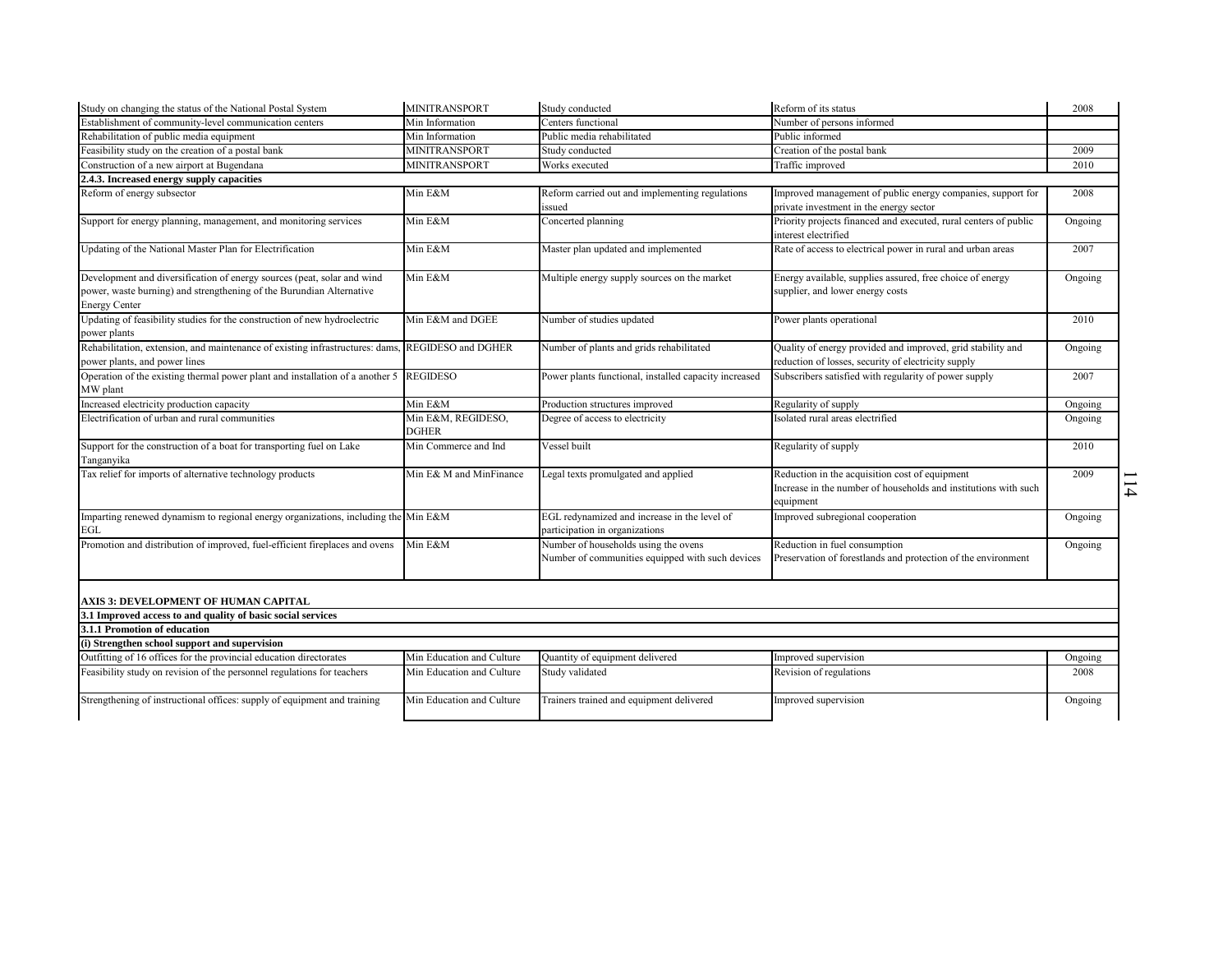| (ii) Improve access to and quality of learning                                                                                                                       |                           |                                                                                        |                                                                                                                                                                   |         |                |
|----------------------------------------------------------------------------------------------------------------------------------------------------------------------|---------------------------|----------------------------------------------------------------------------------------|-------------------------------------------------------------------------------------------------------------------------------------------------------------------|---------|----------------|
| Preschool children                                                                                                                                                   |                           |                                                                                        |                                                                                                                                                                   |         |                |
| Participatory development of an integrated national policy on caring for<br>preschool children                                                                       | Min Education and Culture | National policy paper validated                                                        | Drafting of an implementation plan                                                                                                                                | 2008    |                |
| <b>Primary education</b>                                                                                                                                             |                           |                                                                                        |                                                                                                                                                                   |         |                |
| Public awareness campaigns to promote primary education in provinces with Min Education and Culture                                                                  |                           | Number of campaigns                                                                    | Increase in enrollment ratios                                                                                                                                     | Ongoing |                |
| ow enrollment ratios                                                                                                                                                 | Min Education and Culture | Number of communes affected                                                            |                                                                                                                                                                   |         |                |
| Construction of 750 schools in provinces with low enrollment ratios and high Min Education and Culture<br>student/classroom ratios                                   |                           | Number of schools constructed                                                          | Increase in gross and net primary school enrollment ratios                                                                                                        | Ongoing |                |
| Rehabilitation of schools destroyed by the conflict (865 schools)                                                                                                    | Min Education and Culture | Number of schools rehabilitated                                                        | Increase in gross and net primary school enrollment ratios                                                                                                        | 2010    |                |
| Construction of teacher housing in isolated areas (750 housing units)                                                                                                | Min Education and Culture | Number of housing units built                                                          | Improved rate of teacher recruitment in isolated areas                                                                                                            |         |                |
|                                                                                                                                                                      |                           |                                                                                        |                                                                                                                                                                   | Ongoing |                |
| Supply of instructional equipment for existing schools and those to be built<br>(student desks, blackboards, teachers' tables and chairs, textbooks, school<br>kits) | Min Education and Culture | Number of student desks, blackboards, etc., delivered Decrease in school dropout rates |                                                                                                                                                                   | Ongoing |                |
| Qualification training for underqualified instructors                                                                                                                | Min Education and Culture | Number of training sessions conducted<br>Number of teachers trained                    | Increase in success rates at schools with trained teachers                                                                                                        | Ongoing |                |
| Ongoing training for teacher retraining                                                                                                                              | Min Education and Culture | Persons affected                                                                       | Improved success rate                                                                                                                                             | Ongoing |                |
| <b>Secondary education</b>                                                                                                                                           |                           |                                                                                        |                                                                                                                                                                   |         |                |
| Construction of general secondary schools in provinces with low coverage<br>ates                                                                                     | Min Education and Culture | Number of secondary schools built                                                      | Gross and net secondary school enrollment ratios                                                                                                                  |         |                |
| Construction of a technical secondary school in provinces which have none                                                                                            | Min Education and Culture | Number of technical secondary schools                                                  | Percentage of students receiving technical education                                                                                                              | Ongoing |                |
| Supply of instructional equipment for the new secondary schools (student<br>desks, blackboards, teachers' tables and chairs, textbooks, school kits)                 | Min Education and Culture | Number of student desks, blackboards, etc., delivered                                  | Improved success rate                                                                                                                                             | Ongoing |                |
| Supply of equipment for technical secondary schools                                                                                                                  | Min Education and Culture | Quantity of equipment delivered                                                        | Improved success rate                                                                                                                                             | Ongoing |                |
| Supply of textbooks                                                                                                                                                  | Min Education and Culture | Number of textbooks distributed by student                                             | Success rate at tests and examinations                                                                                                                            | Ongoing |                |
| Construction of housing units for secondary school teachers in isolated rural                                                                                        | Min Education and Culture | Number of housing units built                                                          | Rate of retention of teachers in the schools of isolated communes                                                                                                 | Ongoing |                |
| communes                                                                                                                                                             |                           | Number of students housed                                                              |                                                                                                                                                                   |         | $\overline{5}$ |
| Qualification training for underqualified secondary school teachers                                                                                                  | Min Education and Culture | Number of training sessions<br>Number of teachers trained                              | Success rate at tests and examinations                                                                                                                            | Ongoing |                |
| <b>Higher education</b>                                                                                                                                              |                           |                                                                                        |                                                                                                                                                                   |         |                |
| Construction and outfitting of lecture halls at the University of Burundi                                                                                            | Min Education and Culture | Number of lecture halls built                                                          | Decrease in absenteeism rate                                                                                                                                      |         |                |
|                                                                                                                                                                      |                           |                                                                                        |                                                                                                                                                                   | Ongoing |                |
|                                                                                                                                                                      |                           | Number of seats                                                                        |                                                                                                                                                                   |         |                |
| Rehabilitation of classrooms, offices, and housing units on the campuses                                                                                             | Min Education and Culture | Number of classrooms, offices, and housing units<br>rehabilitated                      | Surveys on the degree of satisfaction of beneficiaries                                                                                                            | Ongoing |                |
| Supply of books, laboratory equipment, instructional materials                                                                                                       | Min Education and Culture | Number of books provided                                                               | Success rate at examinations                                                                                                                                      | Ongoing |                |
|                                                                                                                                                                      |                           | Quantity of laboratory equipment furnished                                             |                                                                                                                                                                   |         |                |
|                                                                                                                                                                      |                           | Quantity of instructional material provided                                            |                                                                                                                                                                   |         |                |
| Organization of other higher education structures in the provinces                                                                                                   | Min Education and Culture | Number of university institutes created                                                | Number of student beneficiaries                                                                                                                                   | 2010    |                |
| Feasibility study on the reform of programs (Bologna process)                                                                                                        | Min Education and Culture | Study validated                                                                        | Reform implementation plan                                                                                                                                        | Ongoing |                |
| 3.1.2 Improved access to health care                                                                                                                                 |                           |                                                                                        |                                                                                                                                                                   |         |                |
| (i) Improved performance of the national health system                                                                                                               |                           |                                                                                        |                                                                                                                                                                   |         |                |
| Drafting of personnel regulations that motivate health personnel                                                                                                     | Min. Health               | Personnel regulations promulgated and implemented                                      | Number of hospitals in poor areas staffed with physicians and<br>senior technicians<br>Number of health centers in poor areas staffed with medical<br>technicians | 2009    |                |
| Training, retraining, and advanced training for medical and paramedical staff Min. Health                                                                            |                           | Personnel trained                                                                      |                                                                                                                                                                   |         |                |
|                                                                                                                                                                      |                           |                                                                                        | Number of healthcare structures with trained personnel                                                                                                            | Ongoing |                |
| and traditional midwives                                                                                                                                             |                           |                                                                                        | Number of assisted childbirths                                                                                                                                    |         |                |
|                                                                                                                                                                      |                           |                                                                                        | Number of cases handled in accordance with therapeutic<br>protocols                                                                                               |         |                |
| Improved management of health personnel                                                                                                                              | Min. Health               | Database available                                                                     | Number of reports on personnel movements available                                                                                                                | Ongoing |                |
| Improved capacities of the National Epidemiology and Health Statistics                                                                                               | Min. Health               | Resources available                                                                    | Timeliness of monthly, quarterly, and annual statistical reports                                                                                                  | Ongoing |                |
| Units                                                                                                                                                                |                           |                                                                                        | $>=80%$<br>Completeness of monthly, quarterly, and annual statistical<br>reports $\geq$ 90%                                                                       |         |                |
| Support for outfitting healthcare structures                                                                                                                         | Min. Health               | Healthcare structures equipped in accordance with<br>standards                         | Quality of care improved<br>Usage rate                                                                                                                            | Ongoing |                |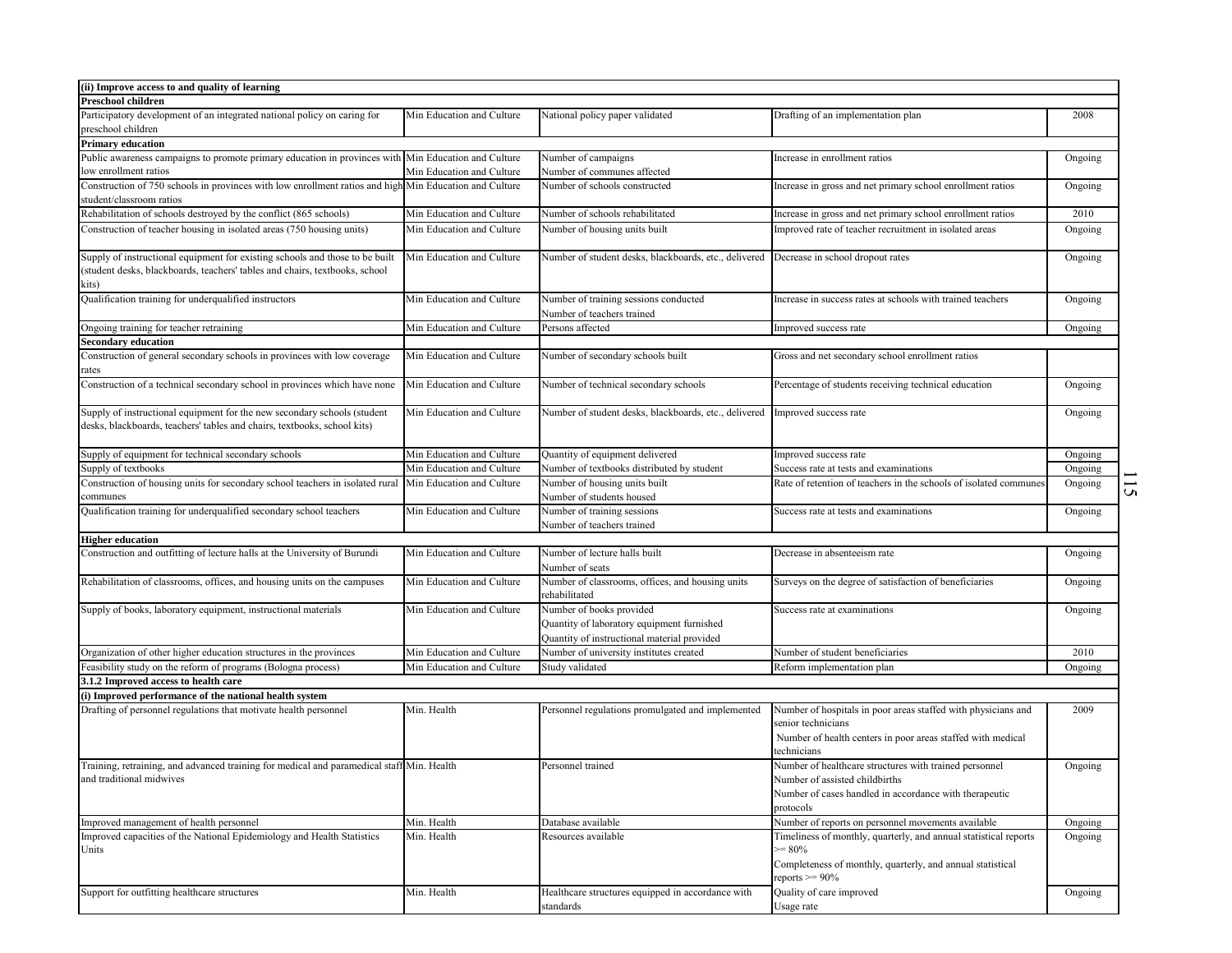| Improvement in the management, availability, and accessibility of medicines Min. Health |             | Distribution circuit controlled                                                                | Quality of care improved                                         | Ongoing |          |
|-----------------------------------------------------------------------------------------|-------------|------------------------------------------------------------------------------------------------|------------------------------------------------------------------|---------|----------|
|                                                                                         |             | Absence of interruptions in supplies                                                           | Usage rate                                                       |         |          |
|                                                                                         |             | Homogeneous distribution of healthcare                                                         |                                                                  |         |          |
|                                                                                         |             | infrastructures                                                                                |                                                                  |         |          |
| Support for sectoral health reforms                                                     | Min. Health | Number of reforms initiated                                                                    | Improved system management                                       | Ongoing |          |
|                                                                                         |             | Number of reforms implemented                                                                  |                                                                  |         |          |
| Establishment of a health insurance system that is viable for all (rural areas          | Min. Health | Number of community-level health mutual                                                        | Improved coverage of health risks                                | 2009    |          |
| and informal sector)                                                                    |             | associations created                                                                           |                                                                  |         |          |
|                                                                                         |             | Number of voluntary health insurance programs                                                  |                                                                  |         |          |
|                                                                                         |             | created for the structured private sector                                                      |                                                                  |         |          |
| Creation of a Fund for covering the care of indigents and vulnerable groups             | Min. Health | Fund created and funded                                                                        | Access to care by the indigent and vulnerable groups improved    | Ongoing |          |
| Revision of the health map and construction of healthcare structures in the             | Min. Health | Number of healthcare structures built in the most                                              | Healthcare infrastructure coverage in disadvantaged areas        | Ongoing |          |
| most disadvantaged areas                                                                |             | disadvantaged areas                                                                            | improved                                                         |         |          |
| Establishment of a management and maintenance system for healthcare                     | Min. Health | Equipment functional                                                                           | Quality of care improved                                         | Ongoing |          |
| equipment and infrastructures                                                           |             | Well-maintained infrastructures                                                                |                                                                  |         |          |
| Strengthening and extension of the reference/counter-reference system                   | Min. Health | Provinces having a functional reference/counter-<br>reference system                           | Improved care for the ill                                        | Ongoing |          |
| (ii) Reduction in the prevalence of transmissible and nontransmissible diseases         |             |                                                                                                |                                                                  | Ongoing |          |
| Further development of health research                                                  | Min. Health | Number of studies conducted                                                                    | Quality of care improved                                         | Ongoing |          |
| Enhanced capacities of communications units to promote behavioral change Min. Health    |             | Number of units strengthened and functional                                                    | % of population informed and aware, and % of population          | Ongoing |          |
|                                                                                         |             |                                                                                                | responding                                                       |         |          |
| Support for associations combating transmissible and nontransmissible                   | Min. Health | Associations supported and functional                                                          | % of population that benefit                                     | Ongoing |          |
| Strengthened activities to combat malaria                                               | Min. Health | Rate of coverage with treated mosquito nets                                                    | Morbidity rate                                                   | Ongoing |          |
| Strengthened activities to combat tuberculosis                                          | Min. Health | Absence of interruptions in ACT supplies                                                       | Mortality rate                                                   | Ongoing |          |
| Strengthened activities to combat AIDS in healthcare structures                         | Min. Health | Healthcare structures with personnel trained in caring                                         | AIDS patients requiring treatment                                | Ongoing |          |
|                                                                                         |             | for the ill using antiretroviral drugs                                                         | Exposed persons cared for                                        |         |          |
|                                                                                         |             | Healthcare structures for AIDS patients experiencing                                           | AIDS patients receiving antiretrovirals                          |         | $\sigma$ |
|                                                                                         |             | interruptions in the supply of antiretrovirals and other                                       | Seropositive pregnant women receiving care                       |         |          |
|                                                                                         |             | consumable products                                                                            |                                                                  |         |          |
|                                                                                         |             | Healthcare structures equipped for voluntary screening Persons screened                        |                                                                  |         |          |
|                                                                                         |             | Healthcare structures responsible for voluntary                                                |                                                                  |         |          |
|                                                                                         |             | screening experiencing interruptions in reagent                                                |                                                                  |         |          |
|                                                                                         |             | supplies                                                                                       |                                                                  |         |          |
| Increased provision of care for the severely undernourished                             | Min. Health | Healthcare structures with functional integrated                                               | Undernourished persons observed                                  | Ongoing |          |
|                                                                                         |             | nutritional therapy centers                                                                    | Undernourished persons receiving care                            |         |          |
|                                                                                         |             | Healthcare structures with functional integrated                                               | % of the undernourished receiving care in healthcare structures  |         |          |
|                                                                                         |             | supplementary nutrition centers                                                                |                                                                  |         |          |
| Strengthened activities to combat nontransmissible diseases                             | Min. Health | Prevalence surveys                                                                             | Patients receiving care in accordance with therapeutic protocols | Ongoing |          |
|                                                                                         |             | Care protocols defined and disseminated                                                        |                                                                  |         |          |
|                                                                                         |             | Health personnel trained                                                                       |                                                                  |         |          |
|                                                                                         |             | Laboratories equipped and functional                                                           |                                                                  |         |          |
|                                                                                         |             | Medicines available                                                                            |                                                                  |         |          |
| Strengthened laboratory activities                                                      | Min. Health | Laboratories strengthened                                                                      | Cases confirmed by laboratory examinations                       | Ongoing |          |
|                                                                                         |             |                                                                                                | % of products controlled                                         |         |          |
| Strengthened collaboration between traditional medicine and modern                      | Min. Health | Traditional practitioners collaborating with healthcare Patients referred and counter-referred |                                                                  | Ongoing |          |
| medicine                                                                                |             | structures                                                                                     |                                                                  |         |          |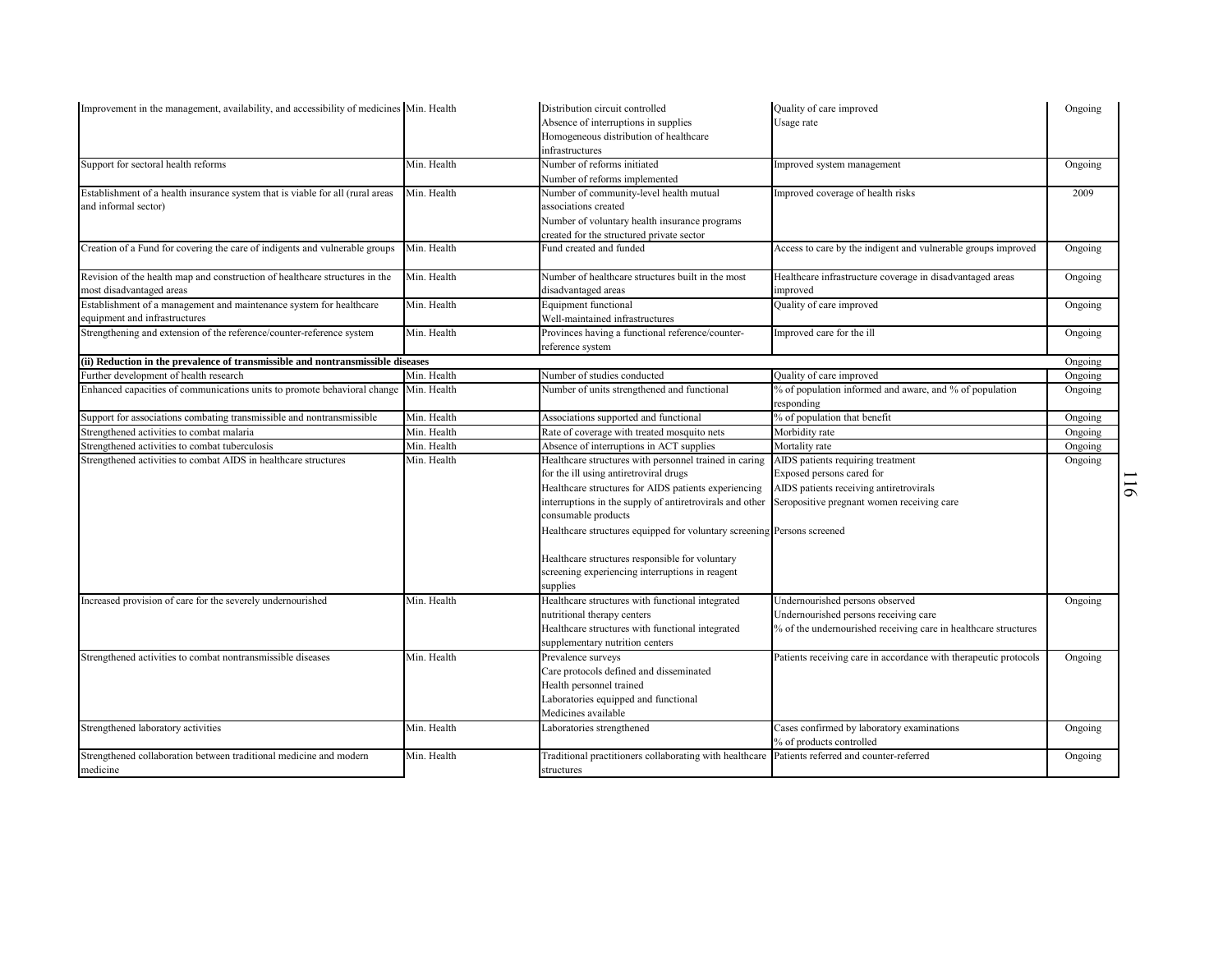| (iii) Reduction in maternal and neonatal mortality                                                                                                                                                   |                                |                                                                                                                                        |                                                                                                   |         |
|------------------------------------------------------------------------------------------------------------------------------------------------------------------------------------------------------|--------------------------------|----------------------------------------------------------------------------------------------------------------------------------------|---------------------------------------------------------------------------------------------------|---------|
| Availability and subsidization of emergency obstetrical care                                                                                                                                         | Min. Health                    | Healthcare structures with well-equipped and<br>functional maternity units                                                             | Number of caesarians performed free of charge                                                     | Ongoing |
| Extension of family planning activities and the promotion of sexual and<br>eproductive health at the grassroots level                                                                                | Min. Health                    | Strengthened health promotions services (PNSR,<br>JSLS, PSI, IEC etc.)                                                                 | Percentage of contraceptive coverage<br>Rate of condom use<br>Incidence of early sexual relations | Ongoing |
| Quantitative and qualitative improvement of pre- and postnatal consultations Min. Health                                                                                                             |                                | Personnel retrained<br>Structures equipped (materials and consumables)                                                                 | Rate of coverage of prenatal consultations and post-obstetrical<br>consultations                  | Ongoing |
| (iv) Reduction in child morbidity and mortality                                                                                                                                                      |                                |                                                                                                                                        |                                                                                                   |         |
| Improvement of EPI logistics and strengthened routine vaccination                                                                                                                                    | Min. Health                    | Improved cold chain<br>Vaccines available<br>Security of injections ensured<br>Personnel trained in EPI techniques<br>Supplies ensured | Rate of vaccination coverage<br>Morbidity and mortality rates from the illnesses targeted by EPI  | Ongoing |
| Strengthened capacities for the Integrated Management of Childhood Illness<br>(IMCI)                                                                                                                 | Min. Health                    | Personnel trained in IMCI<br>Provinces coverer<br>Jnits involved                                                                       | Children cared for in accordance with the IMCI protocol                                           | Ongoing |
| Promotion of the local production of medicines                                                                                                                                                       | Min. Health                    | Local production centers<br>Local production centers supported                                                                         | Quantity of medicines available                                                                   | Ongoing |
| Increase in the stock of IMCI medicines and materials                                                                                                                                                | Min. Health                    | List of IMCI medicines updated<br>Interruptions in the supply of medicines and materials                                               | Children cared for in accordance with the IMCI protocol                                           | Ongoing |
| 3.2 Improved access to potable water, hygiene, sanitation, and decent housing                                                                                                                        |                                |                                                                                                                                        |                                                                                                   |         |
| 3.2.1 Drinking water, hygiene, sanitation                                                                                                                                                            |                                |                                                                                                                                        |                                                                                                   |         |
| Jpdating of the National Master Plan for Potable Water Supply PDNAE)                                                                                                                                 | MISP                           | PDNAE updated                                                                                                                          | Water sector well planned and water rationally managed                                            | 2007    |
| Inventory of underground water resources, and the protection and proper<br>management thereof                                                                                                        | Min.E & M<br>MINATTE           | Proportion of water resources protected                                                                                                | Quantity of underground water evaluated and inventory<br>conducted                                | 2007    |
| Rehabilitation and maintenance of existing infrastructures                                                                                                                                           | MISP<br>Min.E & M              | Percentage of households with access to potable water                                                                                  | % of population served                                                                            | 2008    |
| Construction of new water supply networks                                                                                                                                                            | MISP<br>Min.E & M              | Percentage of households with access to potable water                                                                                  | % of population with access to potable water                                                      | 2008    |
|                                                                                                                                                                                                      |                                |                                                                                                                                        | Availability of water                                                                             | 2008    |
| Imparting new dynamism to the National Water Commission                                                                                                                                              | MISP, Min.E & M                | Rate of growth of particular resources                                                                                                 |                                                                                                   |         |
| Joining and participating in the regional initiatives involved in developing                                                                                                                         | Min.E & M                      | Cooperation agreements signed and applied                                                                                              | Development of the sector                                                                         | 2008    |
|                                                                                                                                                                                                      | MINATTE                        | Level of lake regulated                                                                                                                |                                                                                                   | 2008    |
| the water subsector<br>Rehabilitation of the regulation mechanism for Lake Tanganyika<br>Preservation of environmental quality by applying the legislation on the<br>exploitation of water resources | MISP<br>Min.E & M              | Incidence of pollution of water in the networks                                                                                        | Protection of the environment                                                                     | 2008    |
| Improvement and maintenance of the systems for collecting and treating<br>waste water and public landfills                                                                                           | MISP, MINITRAPE and<br>MINATTE | Rate of growth of improved and functional systems                                                                                      | Trash removed and drains maintained                                                               | Ongoing |
| Strengthened capacity for controlling water, air, food, and environmental<br>quality                                                                                                                 | <b>MINATTE</b>                 | Rate of growth in the number of quality control<br>operations                                                                          | Availability of potable water                                                                     | Ongoing |
| Enhanced public awareness of water management                                                                                                                                                        | MISP and Min.E & M             | Rate of growth of networks in good condition                                                                                           | Maintenance provided by communities                                                               | 2008    |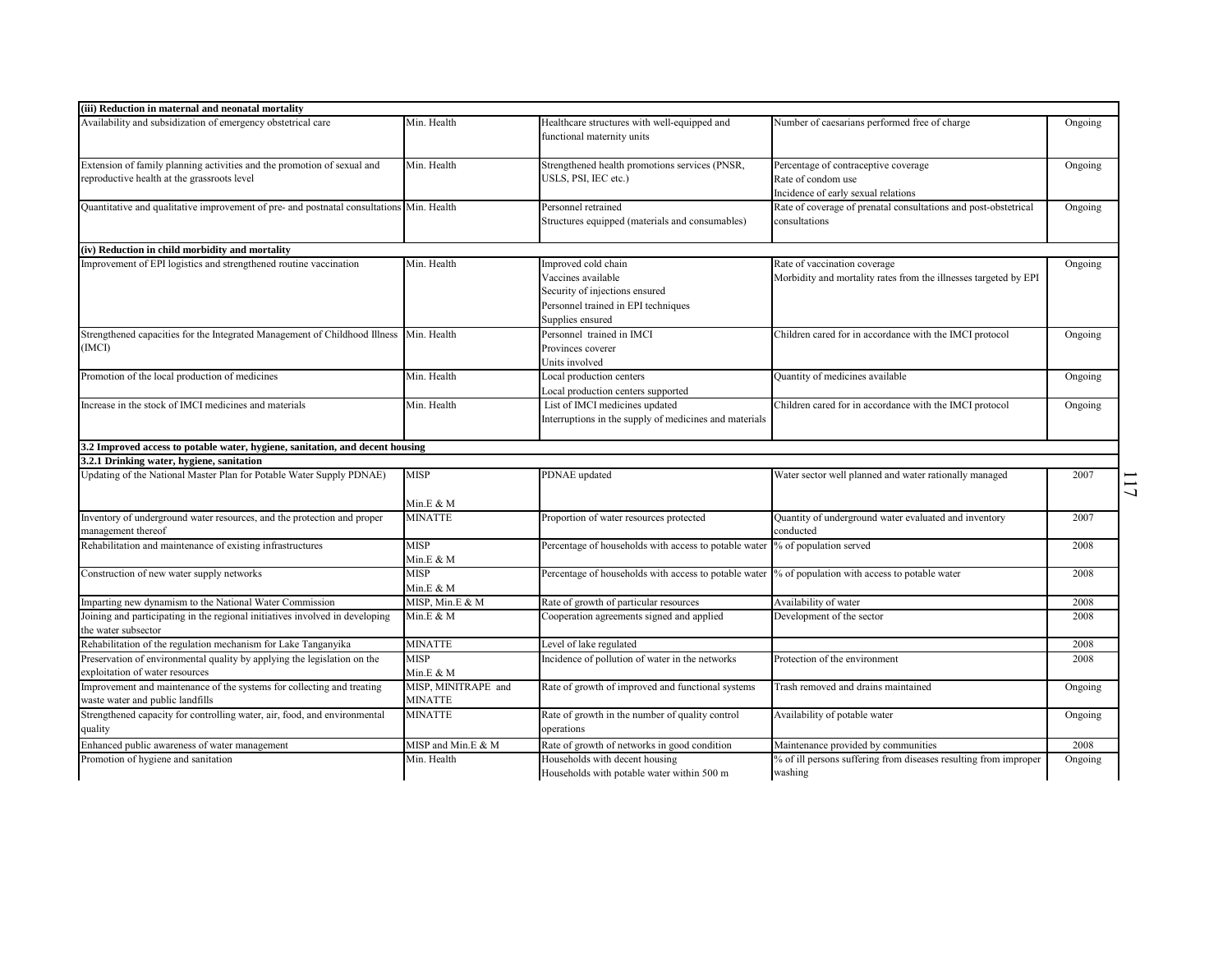| 3.2.2 Housing and urban planning                                                     |                                                        |                                                      |                                                                                                                 |         |          |
|--------------------------------------------------------------------------------------|--------------------------------------------------------|------------------------------------------------------|-----------------------------------------------------------------------------------------------------------------|---------|----------|
| Study on restructuring the Urban Housing Promotion Fund to make it a                 | MinFinance                                             | Study finalized, FPHU restructured, and funds        | Financing of accessible housing                                                                                 | 2007    |          |
| housing bank                                                                         | FPHU                                                   | mobilized                                            |                                                                                                                 |         |          |
| Creation of a housing finance mechanism                                              | MinFinance                                             | Rate of growth in number of loan recipients          | Easy access to housing finance                                                                                  | 2006    |          |
| Support for housing planning, cadastral, and rural and urban space                   | <b>MINITRAPE</b>                                       | Rate of growth in resources allocated, and texts     | Rational occupation of the urban perimeter and rural space                                                      | Ongoing |          |
| management services, and adaptation of the relevant legislative and                  |                                                        | adapted                                              |                                                                                                                 |         |          |
| regulatory texts                                                                     |                                                        |                                                      |                                                                                                                 |         |          |
| Village-structuring and viability enhancement of the urban centers of                | <b>MINITRAPE</b>                                       | Rate of growth in the number of city dwellers        | Emergence of urban centers                                                                                      | Ongoing |          |
| Burundi                                                                              |                                                        |                                                      |                                                                                                                 |         |          |
| Construction of subsidized housing (multistory housing and prefabricated             | <b>MINITRAPE</b>                                       | Rate of growth in the number of houses built         | Decrease in rents                                                                                               | Ongoing |          |
| housing)                                                                             |                                                        |                                                      |                                                                                                                 |         |          |
| Creation of an annual government support fund for the construction of                | <b>MINITRAPE</b>                                       |                                                      | Rate of growth in the amount allocated and number of Access to housing on the part of the low-income population | Ongoing |          |
| subsidized housing (enhanced viability, counterparties, etc.)                        |                                                        | beneficiaries                                        |                                                                                                                 |         |          |
|                                                                                      |                                                        |                                                      |                                                                                                                 |         |          |
| Improvement of urban perimeters in secondary centers                                 | <b>MINITRAPE</b>                                       | Rate of growth in areas improved                     | Growth of secondary cities                                                                                      | Ongoing |          |
| Improvement of peri-urban neighborhoods                                              | <b>MINITRAPE</b>                                       | Proportion of neighborhoods improved                 | Organized expansion of cities                                                                                   | Ongoing |          |
| Promotion and development of construction industries (incentive measures,            | <b>MINITRAPE</b>                                       | Rate of growth in the number of housing units        | Founding of new construction firms                                                                              | Ongoing |          |
| mobilization of resources, land grants)                                              |                                                        | constructed                                          |                                                                                                                 |         |          |
| Formulation of the National Housing and Urban Planning Policy of Burundi             | <b>MINITRAPE</b>                                       | Policy developed and adopted                         | Access to housing on the part of the low-income population                                                      | 2008    |          |
|                                                                                      |                                                        |                                                      |                                                                                                                 |         |          |
| Drafting of the implementing provisions of the law on rental incomes and             | <b>MINITRAPE</b>                                       | Texts and law in place                               | Decrease in rents                                                                                               | 2008    |          |
| incentive measures to encourage private real estate promoters                        |                                                        |                                                      |                                                                                                                 |         |          |
|                                                                                      |                                                        |                                                      |                                                                                                                 |         |          |
| Mobilization of resources for maintaining shared infrastructures                     | <b>MINITRAPE</b>                                       | Rate of growth in the amount of resources and degree | Shared infrastructures well maintained                                                                          | Ongoing |          |
|                                                                                      |                                                        | of infrastructure maintenance                        |                                                                                                                 |         |          |
| 3.2.3 Support for vulnerable groups                                                  |                                                        |                                                      |                                                                                                                 |         |          |
| Creation of a Fund for the care of indigents and vulnerable groups                   | MSNDPHG -Min. Health, Min. Fund created and functional |                                                      | Vulnerable groups and indigents taken in and cared for                                                          | Dec-07  |          |
| (demobilized and repatriated youths)                                                 | Youth                                                  |                                                      |                                                                                                                 |         | $\infty$ |
| Preparation and dissemination of teaching materials free of gender                   | MSNDPHG                                                | Feaching materials prepared and disseminated         | Proportion of population reached by training incorporating the                                                  | Ongoing |          |
| stereotypes                                                                          |                                                        |                                                      | gender dimension                                                                                                |         |          |
| Strengthening of structures for taking in and comprehensively caring for the MSNDPHG |                                                        | Structures for taking in and comprehensively caring  | Population reached by the campaigns to prevent sexual violence                                                  | Ongoing |          |
| victims of sexual violence                                                           |                                                        | for the victims of sexual violence established       | carried out, and number of victims of sexual violence cared for                                                 |         |          |
| Strengthened solidarity and community participation                                  | <b>MSNDPHG</b>                                         | Traditional solidarity and community participation   | Rate of community participation in the various national                                                         | Ongoing |          |
|                                                                                      |                                                        | structures strengthened, and other solidarity        | programs, and number of mechanisms introduced at the                                                            |         |          |
|                                                                                      |                                                        | mechanisms introduced                                | community level                                                                                                 |         |          |
| Reconstruction and rehabilitation of housing for repatriated, displaced, and         | <b>MSNDPHG</b>                                         | Decentralized structures or partners for             | Number of houses rebuilt or rehabilitated by province                                                           | 2009    |          |
| demobilized persons, for war widows and orphans, and for other vulnerable            |                                                        | implementation of the national program for the       | Number of villages or reinstallation sites built                                                                |         |          |
| Integration of disaster victims through trade apprenticeships, income-               | <b>MSNDPHG</b>                                         | Trade apprenticeship structures established          | Number of disaster victims having participated in trade training                                                | Ongoing |          |
| generating activities, and access to microcredit                                     |                                                        |                                                      | and education sessions                                                                                          |         |          |
|                                                                                      |                                                        | Microfinance structures partnering with the Ministry | Number of disaster victims with access to microfinance                                                          |         |          |
|                                                                                      |                                                        |                                                      | institutions by commune                                                                                         |         |          |
| Drafting of the various legislative and regulatory provisions concerning             | <b>MSNDPHG</b>                                         | Texts drafted and promulgated                        | Rate at which the issue of the disabled is addressed in laws and                                                | Ongoing |          |
| disabled persons                                                                     |                                                        |                                                      | decisions by the administration                                                                                 |         |          |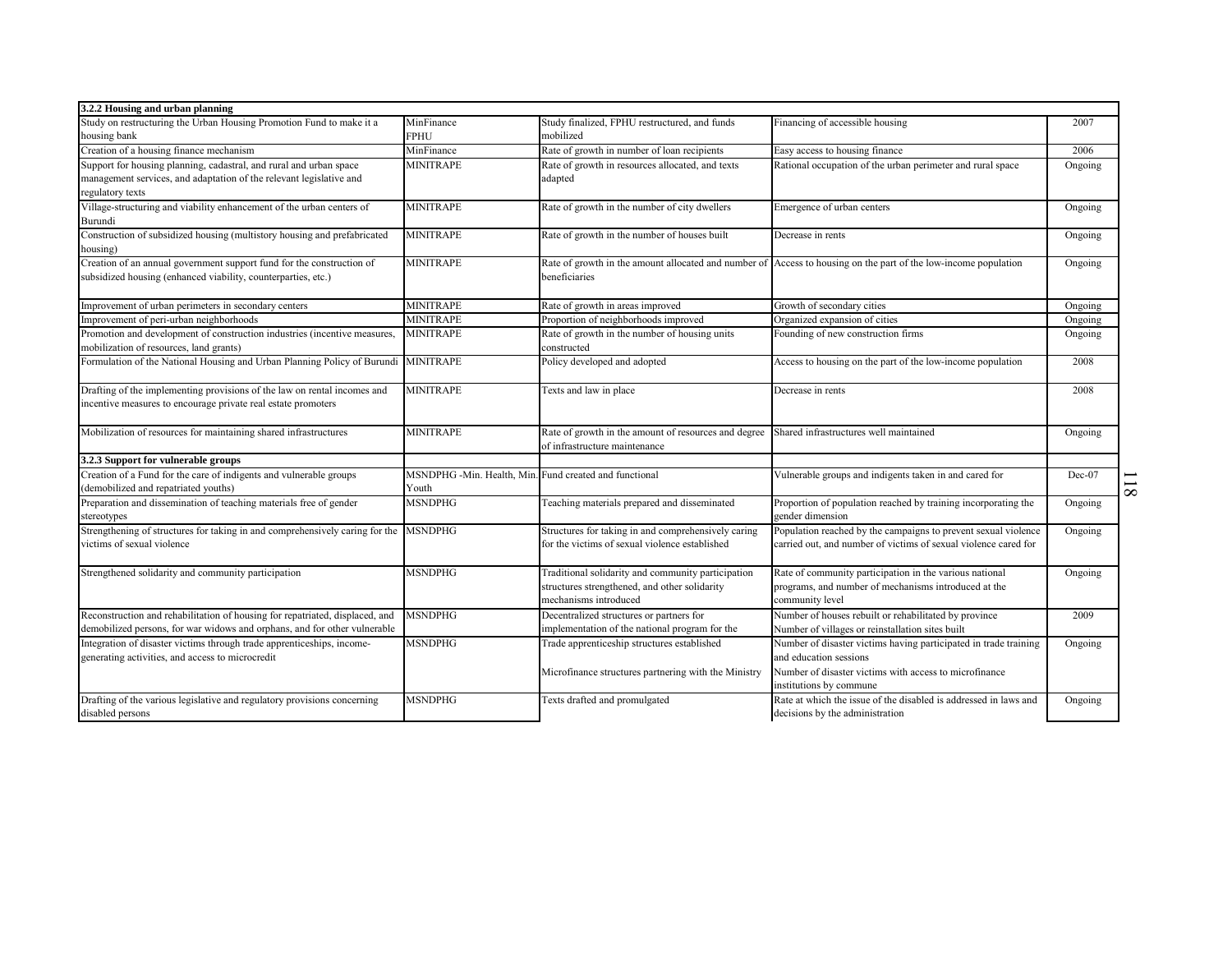| Development of a clear national policy on the disabled                                                                                         | <b>MSNDPHG</b>        | Policy developed and adopted                                                                            | Number of disabled tended to by appropriate structures                                                               | Ongoing |                |
|------------------------------------------------------------------------------------------------------------------------------------------------|-----------------------|---------------------------------------------------------------------------------------------------------|----------------------------------------------------------------------------------------------------------------------|---------|----------------|
| Census of disabled persons                                                                                                                     | MSNDPHG               | Report available                                                                                        | Special programs prepared                                                                                            | 2007    |                |
| Support for associations of disabled persons                                                                                                   | MSNDPHG               | Structures identified and supported                                                                     | Associations of disabled persons supported                                                                           | Ongoing |                |
| Support for centers for the disabled                                                                                                           | MSNDPHG               | Centers for the disabled receiving support                                                              | Proportion of disabled persons benefiting from adequate social<br>integration                                        | Ongoing |                |
| Organization of special education for the disabled                                                                                             | MSNDPHG               | Trade training and education centers established                                                        | Proportion of disabled persons with access to specialized training<br>centers                                        | Ongoing |                |
| Psychosocial rehabilitation of the disabled                                                                                                    | MSNDPHG               | Psychosocial readaptation structures created                                                            | Share of disabled persons cared for in psychosocial readaptation<br>centers                                          | Ongoing |                |
| Improved capacities for diagnosing those traumatized by war                                                                                    | MSNDPHG               | Structures created for caring for those traumatized by<br>war                                           | Number of cases treated in the care centers for those traumatized<br>by war                                          | Ongoing |                |
| Improved coordination of the sector for assisting disaster victims                                                                             | <b>MSNDPHG - CNCA</b> | Platform for coordinating aid to disaster victims<br>introduced at all levels                           | Improved mobilization of aid                                                                                         | Ongoing |                |
| 3.2.4 Promotion of gender issues                                                                                                               |                       |                                                                                                         |                                                                                                                      |         |                |
| Strengthened capacities of CDFs for proper program implementation and<br>sound coordination of actions favoring the promotion of gender issues | <b>MSNDPHG</b>        | Number and type of training sessions, recruitment<br>processes                                          | Competent personnel, CDFs equipped, action plans implemented                                                         | 2008    |                |
|                                                                                                                                                |                       | Equipment available, action plans implemented                                                           |                                                                                                                      |         |                |
| Support for stakeholders in promoting gender equality in all areas                                                                             | <b>MSNDPHG</b>        | Gender training program; guides and tools for<br>incorporating gender available, national gender policy | Number of stakeholders trained in gender and development                                                             | 2008    |                |
|                                                                                                                                                | <b>UNIFEM</b>         | disseminated                                                                                            | National programs/projects sensitive to gender issues                                                                |         |                |
| Strengthening the role of women as a pillar of peace and for the promotion of MSNDPHG<br>good governance                                       | <b>UNIFEM</b>         | Number of training/awareness sessions for women<br>organized                                            | Number of women involved in the peace consolidation structures                                                       | 2009    |                |
|                                                                                                                                                | NGO <sub>S</sub>      |                                                                                                         |                                                                                                                      |         |                |
| Surveys and studies to provide material for the gender database                                                                                | <b>MSNDPHG</b>        |                                                                                                         | Number and quality of surveys and studies carried out Gender data available for all areas, gender database completed | 2007    |                |
| Training of decision-makers in taking gender into account in national<br>budgets and the use of resources from development assistance          | <b>MSNDPHG</b>        | Number of training sessions organized<br>Number of persons trained                                      | National budgets sensitive to gender issues                                                                          | 2007    |                |
| Training of elected officials at all levels to strengthen their policy and                                                                     | <b>MSNDPHG</b>        | Number of training sessions organized                                                                   | Number and quality of women involved in decision-making                                                              | 2008    | $\overline{6}$ |
| decision-making participation                                                                                                                  |                       | Number of persons trained                                                                               | areas                                                                                                                |         |                |
| Development of appropriate technologies and of a social organization system MSNDPHG                                                            |                       | Types of modern technologies introduced                                                                 | Number of hours of work (reduced) for women                                                                          | 2009    |                |
| making it possible to ease the workload of women                                                                                               |                       | Rate of use of these technologies, number of<br>awareness seminars held for men and women               |                                                                                                                      |         |                |
| Strengthening of the economic and political power of women                                                                                     | <b>MSNDPHG</b>        | Training program, number of women trained, number<br>of female entrepreneurs                            | Number and quality of women involved in decision-making                                                              | 2009    |                |
| Improved access by women to production factors and to the management of<br>the resulting resources                                             | <b>MSNDPHG</b>        | Guarantee fund in place, business and ICT center<br>established                                         | % of women with access to and control of production factors                                                          | 2009    |                |
| Promotion of an environment conducive to girls' access to school and staying MSNDPHG<br>in school                                              |                       | School regulations sensitive to gender issues                                                           | % of school dropout rate of girls                                                                                    | 2007    |                |
| Increase in the resources allocated to the sector for promoting women, taking MSNDPHG<br>into account the challenges that must be faced        |                       | Gender units/departments created in the ministries                                                      | % of budget allocated to them                                                                                        | 2008    |                |
| Imparting new dynamism to the network of gender focal points in the                                                                            | <b>MSNDPHG</b>        | Texts governing the network                                                                             | Gender-sensitive activities within each ministry                                                                     | 2008    |                |
| ministries                                                                                                                                     |                       | Report on the meetings and action plan of the network                                                   |                                                                                                                      |         |                |
| Promulgation of a law severely punishing sexual violence                                                                                       |                       | Draft law                                                                                               | Number of perpetrators punished, number of trials held on the                                                        | 2007    |                |
|                                                                                                                                                |                       | Law promulgated                                                                                         | basis of the new law                                                                                                 |         |                |
| Promulgation of the code on inheritance, marriage settlements, and gifts                                                                       | <b>MSNDPHG</b>        | Kirundi version of the text, number of persons reached Equity between men and women in this area        |                                                                                                                      | 2007    |                |
|                                                                                                                                                |                       | by the awareness sessions                                                                               |                                                                                                                      |         |                |
|                                                                                                                                                |                       | Code promulgated                                                                                        |                                                                                                                      |         |                |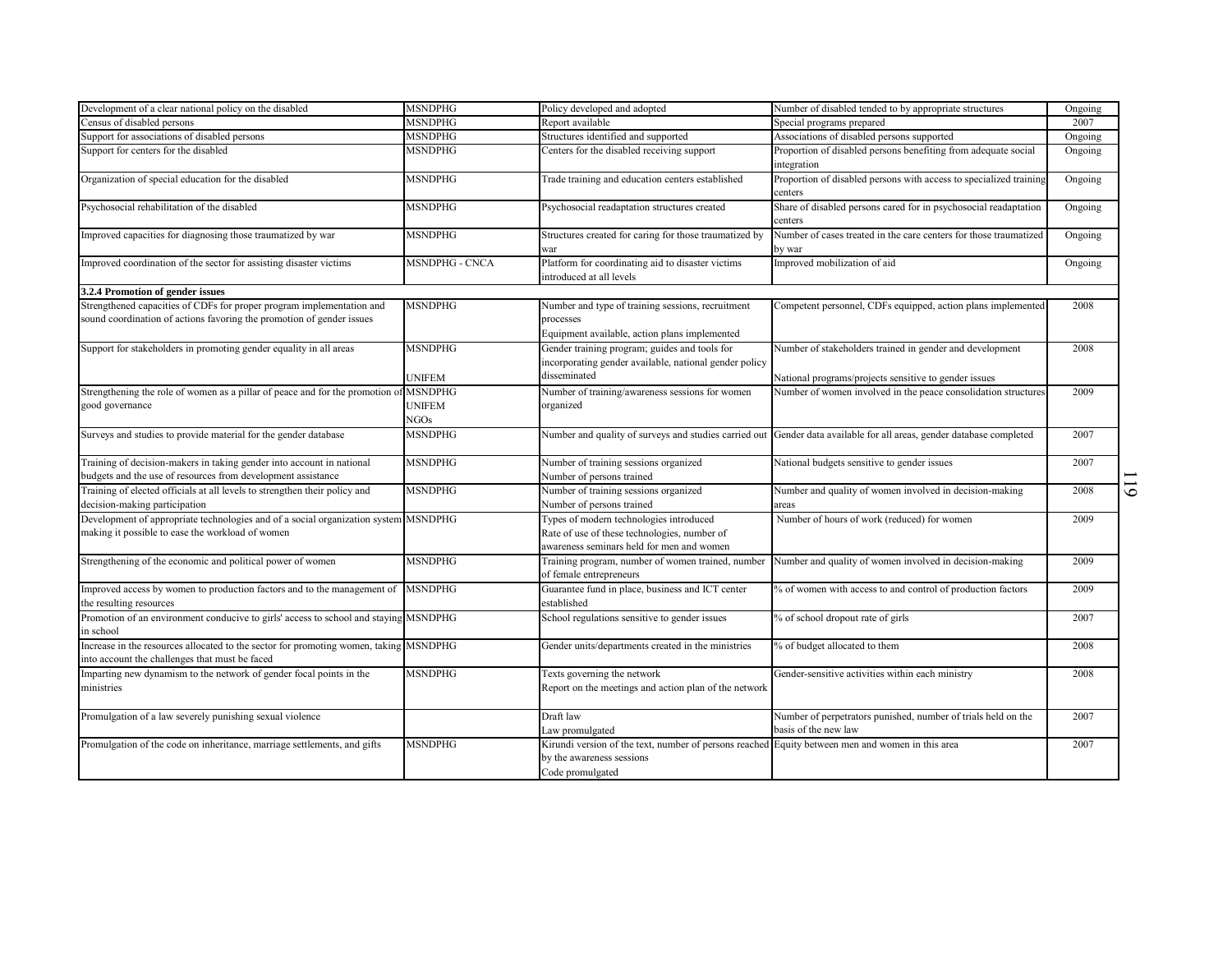| Establishment of a specialized structure within court structures in order<br>properly to care for the victims of violence | <b>MSNDPHG</b>                                         | Structure created and functional                 | Number of new cases, speed of violence-related trials         | 2008    |                           |
|---------------------------------------------------------------------------------------------------------------------------|--------------------------------------------------------|--------------------------------------------------|---------------------------------------------------------------|---------|---------------------------|
| Creation of a Permanent Commission for monitoring the implementation of                                                   | <b>MSNDPHG</b>                                         | Texts governing the commission                   | Number of women informed and made aware of the laws which     | 2007    |                           |
| the laws on gender issues                                                                                                 |                                                        |                                                  | protect them                                                  |         |                           |
|                                                                                                                           | <b>MSNDPHG</b>                                         | Commission created and functional                | Gender provisions applied                                     | 2007    |                           |
| Revision of the existing legal instruments which embody gender-related<br>discrimination                                  |                                                        | Number of legal texts revised                    | Number of women benefiting from nondiscriminatory provisions  |         |                           |
| Translation, simplification, and dissemination of the texts of laws and codes MSNDPHG                                     |                                                        | Number of laws translated                        | Number of persons aware of their rights                       | 2009    |                           |
| in place to promote and protect the rights of women                                                                       |                                                        | Number of laws disseminated                      |                                                               |         |                           |
|                                                                                                                           |                                                        | Type and number of simplified tools              |                                                               |         |                           |
| National survey on violence to women                                                                                      | MSNDPHG                                                | Survey report produced and validated             | Causes and consequences known                                 | 2007    |                           |
|                                                                                                                           |                                                        |                                                  | Political commitment to prevent and suppress violence and to  |         |                           |
|                                                                                                                           |                                                        |                                                  | care for victims thereof                                      |         |                           |
| Creation and/or strengthening of structures for taking in and providing                                                   | <b>MSNDPHG</b>                                         | Number of centers opened                         | Number of new cases received and monitored, structures        | 2009    |                           |
| integrated care for the victims of sexual violence                                                                        |                                                        | Number of staff trained/recruited                | functional                                                    |         |                           |
|                                                                                                                           |                                                        | Equipment available                              |                                                               |         |                           |
|                                                                                                                           |                                                        | Activities supported                             |                                                               |         |                           |
| Gender training in the decentralized structures of the CNLS in order properly MSNDPHG                                     |                                                        | Number of training sessions organized, number of | Gender indicators in all programs                             | 2009    |                           |
| to integrating gender in programming and program implementation                                                           |                                                        | persons reached                                  |                                                               |         |                           |
| Taking gender into account in the reinsertion and reintegration of the victims MSNDPHG                                    |                                                        | Gender-related budget lines, gender indicators   | Quality of services extended to women and other vulnerable    | 2009    |                           |
| of war and other vulnerable groups                                                                                        |                                                        | formulated and monitored                         | groups in terms of their specific needs                       |         |                           |
| Increased access to land ownership on the part of girls                                                                   | MSNDPHG, Min. Justice                                  |                                                  | % of girls/women with access to land ownership                | 2009    |                           |
| <b>AXIS 4: FIGHT AGAINST HIV/AIDS</b>                                                                                     |                                                        |                                                  |                                                               |         |                           |
| 4.1. Prevention of HIV transmission                                                                                       |                                                        |                                                  |                                                               |         |                           |
| Condom availability                                                                                                       | Min. Health, MPLS and USLS Condoms distributed or sold |                                                  | Prevalence of HIV/AIDS/STIs in at-risk groups                 | Ongoing |                           |
| Increase in number of voluntary screening centers for HIV and sexually                                                    | Min. Health, MPLS                                      | CDVs created                                     | Persons screened                                              | Ongoing |                           |
| transmitted infections (STIs) within health structures                                                                    |                                                        |                                                  |                                                               |         | $\widetilde{\mathcal{S}}$ |
| Strengthened information, education, and communication activities to                                                      | MPLS, OSC, USLS concerned                              | Persons reached                                  | Percentage of persons in at-risk groups having ceased at-risk | Ongoing |                           |
| change behaviors, especially among at-risk groups (youths, disaster victims,                                              |                                                        |                                                  | sexual behavior                                               |         |                           |
| women of childbearing age, prisoners, men in uniform, women with multiple                                                 |                                                        |                                                  |                                                               |         |                           |
| partners, unaccompanied travelers)                                                                                        |                                                        |                                                  |                                                               |         |                           |
| Strengthening of activities to prevent and combat HIV/AIDS in health                                                      | Min. Health, MPLS                                      | Health structures benefiting from support with   | Health structures with improved security practices for        | Ongoing |                           |
| structures                                                                                                                |                                                        | capacity building (training, equipment)          | transfusions and injections/total number of health structures |         |                           |
|                                                                                                                           |                                                        |                                                  |                                                               |         |                           |
| 4.2. Care for patients infected with HIV                                                                                  |                                                        |                                                  |                                                               |         |                           |
| Availability of medicines to combat opportunistic diseases, antiretroviral                                                | Min. Health, BPS, MPLS,                                | PLHAs treated for opportunistic infections       | % of PLHA 24 months after initial ARV treatment               | Ongoing |                           |
| ARVs), and biological monitoring of persons living with HIV                                                               | CNLS, USLS concerned                                   | PLHAs receiving ARVs                             |                                                               |         |                           |
| Training of health personnel in evidence-based practice (EBP)                                                             | Min. Health, MPLS, CNLS,                               | Number of persons trained                        | Improved care                                                 | Ongoing |                           |
|                                                                                                                           | JSLS concerned                                         |                                                  |                                                               |         |                           |
| Training of healthcare providers in psychosocial care                                                                     | CNLS, Min. Health, MPLS,                               | Persons trained                                  | Persons trained and structures equipped                       | Ongoing |                           |
|                                                                                                                           | JSLS concerned.                                        |                                                  |                                                               |         |                           |
| Extension of the Mother-Child HIV Transmission Prevention Program,                                                        | Min. Health (BPS), MPLS,                               | New Mother-Child Transmission Prevention sites   | % of beneficiaries by comparison with total number of         | Ongoing |                           |
| incorporating pediatric EBP                                                                                               | CPLS.                                                  | created                                          | seropositive women                                            |         |                           |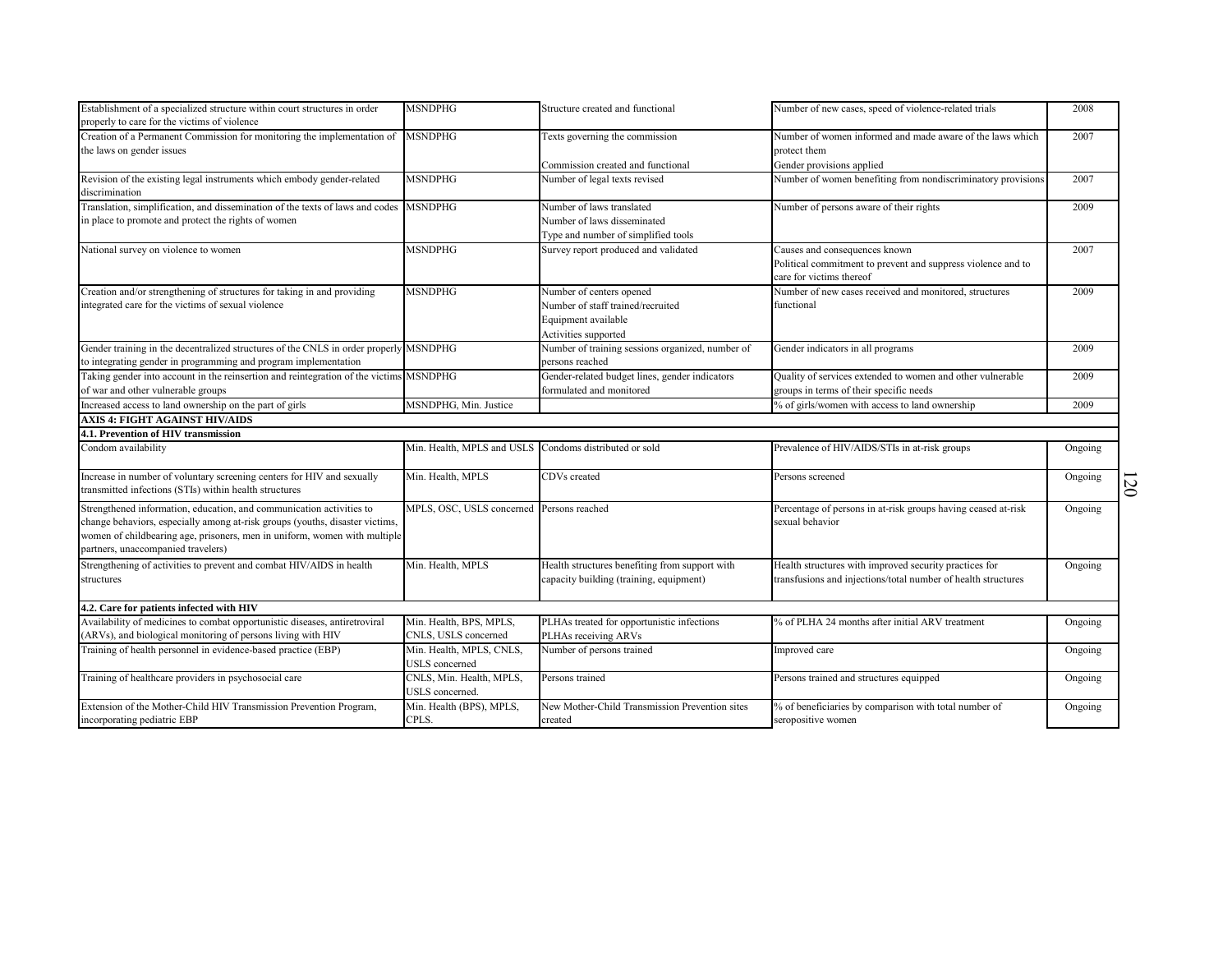| 4.3. Reduction of impact on persons affected by HIV                                      |                                                            |                                                                                              |                                                                                       |           |   |
|------------------------------------------------------------------------------------------|------------------------------------------------------------|----------------------------------------------------------------------------------------------|---------------------------------------------------------------------------------------|-----------|---|
| Promotion of rights and protection of persons living with HIV/AIDS and                   | MPLS, MSNDPHG, OSC,                                        | Protection structures working to promote the rights of                                       | PLHAs and other vulnerable persons having received assistance                         | Ongoing   |   |
| other vulnerable groups                                                                  | USLS concerned                                             | PLHAs and other vulnerable groups                                                            | with human rights                                                                     |           |   |
| Support for the care of orphans and vulnerable children (OVCs) and other                 | MPLS, Min Education and                                    | Community support structures for OVCs established                                            | Enrollment ratio of OVCs                                                              | Ongoing   |   |
| vulnerable groups (education, trade schooling, socioeconomic support,                    | culture, MSNDPHG                                           |                                                                                              | % of OVCs with trade schooling                                                        |           |   |
| medical and psychological care, legal assistance, and protection of rights of            |                                                            |                                                                                              | OVCs benefiting from medical and psychological care and                               |           |   |
| OVCs)                                                                                    |                                                            |                                                                                              | economic and legal assistance                                                         |           |   |
| Support for income-generating activities initiated by persons infected and/or            | Min. Health, Min Agri and                                  | Microprojects financed                                                                       | Beneficiaries engaged in income-producing activities                                  | Ongoing   |   |
| affected by HIV/AIDS and by OVCs (access to microcredit)                                 | USLS concerned                                             |                                                                                              |                                                                                       |           |   |
| 4.4. Strengthening of institutional capacities                                           |                                                            |                                                                                              |                                                                                       |           |   |
| Strengthened capacities of government structures and stakeholders in the                 | MPLS, Min. Health, CNLS,                                   | Persons trained and structures equipped                                                      | Effectiveness of interventions                                                        | Ongoing   |   |
| fight against AIDS                                                                       | USLS concerned.                                            |                                                                                              |                                                                                       |           |   |
| 5. PRIORITY ACTIVITIES FOR STRENGTHENING THE NATIONAL STATISTICAL SYSTEM                 |                                                            |                                                                                              |                                                                                       |           |   |
| 5.1: Capacity building                                                                   |                                                            |                                                                                              |                                                                                       |           |   |
| 5.1.1. Strengthening of the legal and institutional framework for statistical activities |                                                            |                                                                                              |                                                                                       |           |   |
| <b>Statistical Law</b>                                                                   | <b>ISTEEBU</b>                                             | Statistical Law promulgated                                                                  | Bodies established are functional                                                     | 2006      |   |
| Revision of the personnel regulations for ISTEEBU staff                                  | <b>ISTEEBU</b>                                             | Revised personnel regulations                                                                | Wage scales that serve as incentives applied                                          | 2006      |   |
| 5.1.2. Strengthening of the technical capacities of the staffs of statistical structures |                                                            |                                                                                              |                                                                                       |           |   |
| Strengthen the training mechanisms for statisticians begun at the University             | UNIVERSITY                                                 | 60 Statistical Assistants and 50 Statistical Engineers                                       | Data production requirements met                                                      | 2007      |   |
|                                                                                          |                                                            | trained and assigned to the structures of the National                                       |                                                                                       |           |   |
|                                                                                          |                                                            | <b>Statistical System</b>                                                                    |                                                                                       |           |   |
| Preparation of candidates for the competitive entry examinations for the                 | <b>ISTEEBU</b>                                             | 50 candidates prepared annually                                                              | At least 10 successes recorded annually                                               | 2007-2009 |   |
| <b>Statistics Schools</b>                                                                |                                                            |                                                                                              |                                                                                       |           |   |
| 51.3. Preparation of the National Statistical Development Strategy (SNDS)                |                                                            |                                                                                              |                                                                                       |           |   |
| Holding of preparatory SNDS meetings, seminars, and workshops                            | ISTEEBU                                                    | Preparatory SNDS meetings, seminars, and workshops Reports leading to the SNDS paper<br>ıeld |                                                                                       | 2006      |   |
| Finalization of the budgeted Action Plan to be incorporated into the SNDS                | <b>ISTEEBU</b>                                             | Paper on the Action Plan for the National Statistical                                        | All priority actions identified are implemented                                       | 2006-2009 | N |
|                                                                                          |                                                            | System                                                                                       |                                                                                       |           |   |
| Participation in the GDDS                                                                | <b>ISTEEBU</b>                                             | Participation accepted                                                                       | Metadata produced and disseminated                                                    | 2006      |   |
| Resumed regular production of the national accounts and publication of a                 | <b>ISTEEBU</b>                                             | National accounts produced                                                                   | Macroeconomic management improved                                                     | 2007      |   |
| series prepared using the System of National Accounts 1993 (SNA 93)<br>methodology       |                                                            |                                                                                              |                                                                                       |           |   |
| Broadening the scope of application of the consumer price index (CPI)                    | <b>ISTEEBU</b>                                             | Revised observation points, weights, and products                                            | CPI updated                                                                           | 2007      |   |
|                                                                                          |                                                            | contained in the updated consumption baskets                                                 |                                                                                       |           |   |
|                                                                                          |                                                            |                                                                                              |                                                                                       |           |   |
| 5.2: New dynamism in statistical production                                              |                                                            |                                                                                              |                                                                                       |           |   |
| 5.2.1. Strengthening of sectoral systems for the production of statistics                |                                                            |                                                                                              |                                                                                       |           |   |
| Technical support for the statistical production of the ministerial statistics<br>units  | <b>ISTEEBU</b> and Ministerial<br><b>Statistical Units</b> | Units supported                                                                              | Sectoral statistical production complete                                              | 2007      |   |
| Establishment of a unified federal base                                                  | <b>ISTEEBU</b>                                             | Base established                                                                             | All databases federated                                                               | 2006      |   |
| 5.2.2. Strengthening of statistical production by conducing survey operations            |                                                            |                                                                                              |                                                                                       |           |   |
| Conduct of 1-2-3 survey                                                                  | <b>ISTEEBU</b>                                             | Survey results document                                                                      | Data on employment and the informal sector                                            | 2007      |   |
| Conduct of the Annual Industrial Production Survey                                       | <b>ISTEEBU</b>                                             | Survey results document                                                                      | Industrial production index                                                           | 2007-2009 |   |
| Updating of poverty profile with data from the recent surveys (MICS, CWIQ, ISTEEBU       |                                                            | Poverty profile produced                                                                     | Indicators available for the in-depth analysis of poverty                             | 2006-2007 |   |
| $1-2-3$ survey, etc.)                                                                    |                                                            |                                                                                              |                                                                                       |           |   |
| Conduct of the MICS Survey                                                               | <b>ISTEEBU</b>                                             | Survey results document                                                                      | Indicators available on the living conditions of children                             | 2007      |   |
| Conduct of the CWIQ-2008 survey                                                          | ISTEEBU                                                    | Survey results document                                                                      | Indicators available on the living conditions of the people                           | 2008      |   |
|                                                                                          |                                                            |                                                                                              |                                                                                       |           |   |
| Conduct of the Agricultural Survey                                                       | <b>STEEBU</b> and MinAgri                                  | Survey results document                                                                      | Agricultural statistics                                                               | 2008      |   |
| Conduct of the Household Budget-Consumption Survey                                       | ISTEEBU                                                    | Survey results document                                                                      | Consumption basket updated and indicators on household living<br>conditions available |           |   |
| Conduct of the 3rd General Population and Housing Census                                 | <b>ISTEEBU</b> and Population<br>Department                | Census results document                                                                      | Sociodemographic statistics available                                                 | 2008      |   |
|                                                                                          |                                                            |                                                                                              |                                                                                       |           |   |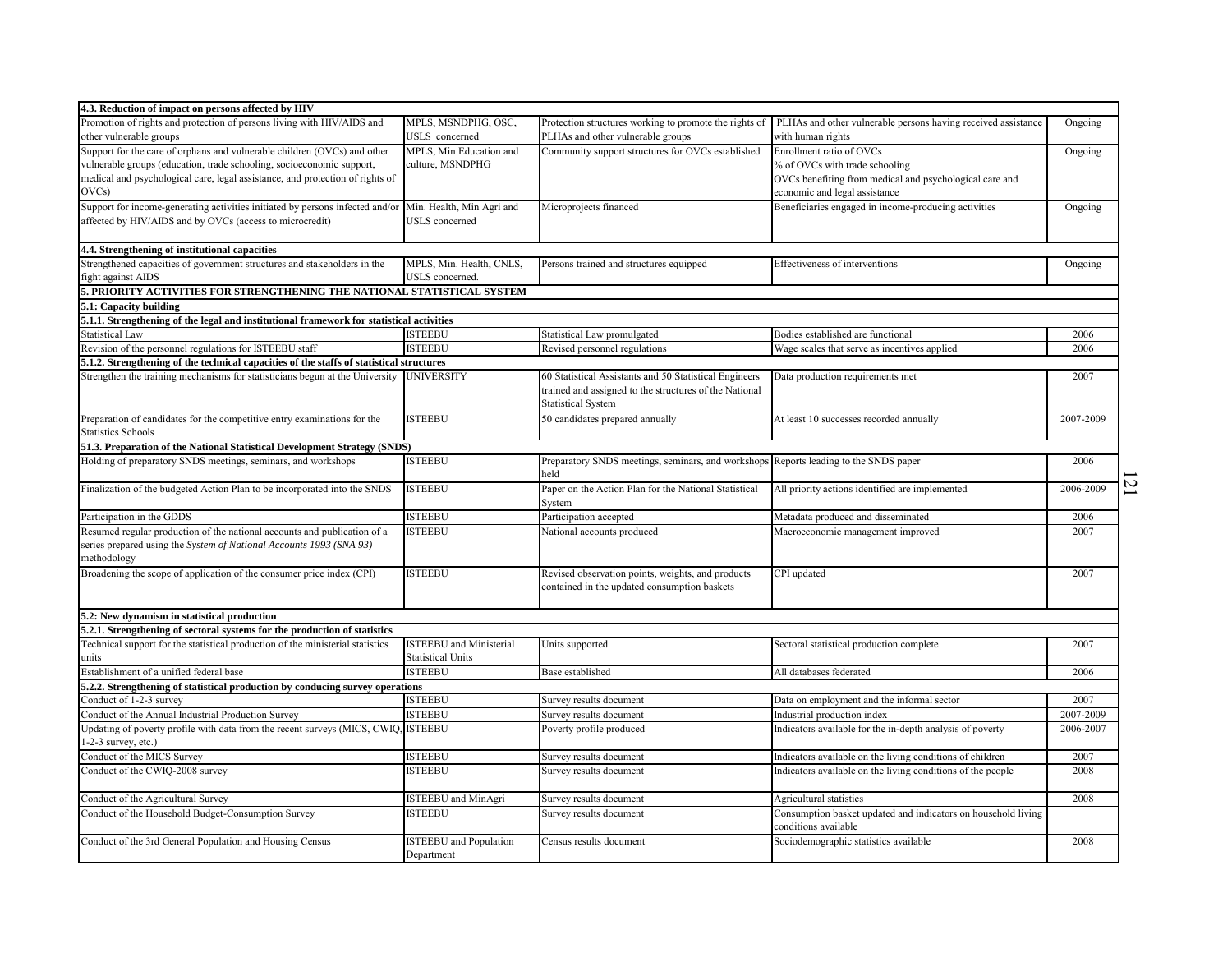|                                                      | Annex 2: Selected Major Economic and Financial Indicators (1992-2005) |           |         |             |           |         |         |         |             |  |  |  |
|------------------------------------------------------|-----------------------------------------------------------------------|-----------|---------|-------------|-----------|---------|---------|---------|-------------|--|--|--|
|                                                      | 1992                                                                  | 1993      | 1994    | 1995        | 1996      | 1997    | 1998    | 1999    | 2000        |  |  |  |
| 1. Economic growth and prices                        |                                                                       |           |         |             |           |         |         |         |             |  |  |  |
| Real GDP (annual rate of growth)                     | 2.7                                                                   | $-5.7$    | $-3.8$  | $-7.3$      | $-8.3$    | 0.4     | 4.8     | $-1.0$  | $-0.9$      |  |  |  |
| Nominal GDP (FBu billions)                           | 225.6                                                                 | 227.9     | 233.7   | 249.9       | 263.1     | 342.8   | 400.2   | 455.5   | 511.1       |  |  |  |
| CPI/Inflation (annual average in %)                  | 4.5                                                                   | 9.7       | 14.9    | 19.4        | 26.4      | 31.1    | 12.5    | 3.4     | 24.3        |  |  |  |
| 2. National accounts                                 |                                                                       |           |         |             |           |         |         |         |             |  |  |  |
| Gross investment ratio (% of GDP)                    | 15.0                                                                  | 16.3      | 10.1    | 9.3         | 12.0      | 7.9     | 9.5     | 8.5     | 8.4         |  |  |  |
| of which: Private investment ratio                   | 2.8                                                                   | 3.0       | 1.6     | 1.4         | 1.8       | 2.2     | 2.3     | 1.6     | 2.3         |  |  |  |
| Gross national savings rate (% of GDP)               | $-1.0$                                                                | 7.7       | $-7.2$  | 5.1         | 5.8       | 5.0     | 1.8     | 2.3     | $-1.7$      |  |  |  |
| of which: private                                    | $-3.1$                                                                | 7.4       | $-8.5$  | 5.4         | 7.8       | 9.3     | 1.9     | 4.8     | $-2.2$      |  |  |  |
| Consumption rate (in % of GDP)                       | 105.7                                                                 | 101.4     | 108.2   | 105.0       | 97.9      | 96.7    | 102.0   | 99.9    | 105.1       |  |  |  |
| of which: private                                    | 90.8                                                                  | 85.7      | 93.9    | 89.0        | 81.7      | 81.7    | 87.0    | 84.3    | 89.8        |  |  |  |
| 3. Value added/sector(% of GDP fc)                   |                                                                       |           |         |             |           |         |         |         |             |  |  |  |
| Agriculture                                          | 53.4                                                                  | 52.6      | 46.8    | 48.2        | 57.2      | 49.2    | 46.3    | 43.7    | 40.4        |  |  |  |
| Industry                                             | 21.4                                                                  | 20.9      | 22.5    | 19.2        | 12.6      | 15.8    | 16.9    | 17.8    | 18.8        |  |  |  |
| Services                                             | 25.2                                                                  | 26.5      | 30.7    | 32.6        | 30.2      | 35.0    | 36.8    | 38.5    | 40.8        |  |  |  |
| 4. External sector                                   |                                                                       |           |         |             |           |         |         |         |             |  |  |  |
| Exports of goods and services (US\$ millions)        | 94.8                                                                  | 88.1      | 95.1    | 129.2       | 50.6      | 95.7    | 71.5    | 61.9    | 55.1        |  |  |  |
| Imports of goods and n.f. srvcs (US\$ millions)      | 319.2                                                                 | 255.0     | 263.5   | 272.8       | 136.9     | 140.4   | 173.8   | 129.0   | 150.6       |  |  |  |
| Terms of trade (deterioration: "-")                  | $-28.4$                                                               | 31.8      | 45.2    | 3.4         | $-23.9$   | $-8.7$  | 19.4    | 0.3     | $-22.2$     |  |  |  |
| Average annual exchange rate (FBu/US\$)              | 208.3                                                                 | 242.8     | 252.7   | 249.8       | 302.8     | 352.4   | 447.8   | 563.6   | 720.5       |  |  |  |
| Real effective exch. rate (deprec. "-")              | $-12.3$                                                               | $-0.7$    | 3.2     | 9.8         | 12.2      | 23.9    | $-6.4$  | $-14.8$ | 9.5         |  |  |  |
| Net foreign assets (US\$ millions)                   | 96.8                                                                  | 96.7      | 145.1   | 155.6       | 98.1      | 82.5    | 43.6    | 30.9    | 26.3        |  |  |  |
| Net reserves (mnths. imp. g.&n.f.s.)                 | 4.1                                                                   | 4.4       | 6.6     | 6.8         | 8.6       | 7.1     | 3.0     | 2.9     | 1.9         |  |  |  |
| External debt service (US\$ millions <sup>[a]</sup>  | 40.0                                                                  | 38.7      | 30.2    | 50.5        | 53.2      | 57.0    | 54.4    | 48.0    | 46.4        |  |  |  |
| Ext. debt serv. ratio (% exp. g&nfs) after HIPC      | 42.2                                                                  | 43.9      | 31.8    | 39.1        | 105.2     | 59.6    | 76.1    | 77.6    | 84.3        |  |  |  |
| Ext. pbl. debt stock (US\$ million) before HIPC      | 1 0 5 4.8                                                             | 1 0 6 6.6 | 1 049.2 | 1 2 2 5 . 6 | 1 1 6 6.1 | 1 203.9 | 1 241.1 | 1 199.2 | 1 1 8 3 . 2 |  |  |  |
| In % of GDP                                          | 103.8                                                                 | 120.6     | 118.3   | 118.3       | 130.3     | 120.6   | 136.4   | 149.0   | 169.3       |  |  |  |
| Stock ext. debt arrears (US\$ millions)              | 0.0                                                                   | 0.0       | 4.1     | 5.2         | 24.8      | 49.1    | 66.1    | 86.7    | 92.6        |  |  |  |
| Drawings a/ext. loans.(US\$ millions) <sup>[b]</sup> | 112.7                                                                 | 70.4      | 50.5    | 40.4        | 46.2      | 26.0    | 36.4    | 23.6    | 39.8        |  |  |  |
| Drawings a/grants (US\$ millions)                    | 203.9                                                                 | 216.2     | 162.0   | 160.1       | 75.0      | 62.8    | 58.2    | 65.8    | 76.8        |  |  |  |
|                                                      |                                                                       |           |         |             |           |         |         |         |             |  |  |  |
| Current grants <sup>/2</sup>                         | 140.5                                                                 | 163.5     | 143.8   | 136.1       | 56.2      | 50.9    | 49.9    | 45.6    | 54.7        |  |  |  |
| Capital grants                                       | 63.4                                                                  | 52.7      | 18.2    | 24.0        | 18.8      | 11.9    | 8.3     | 20.2    | 22.1        |  |  |  |
| Special programs                                     |                                                                       |           |         |             |           |         |         |         |             |  |  |  |
| <b>DDR</b>                                           |                                                                       |           |         |             |           |         |         |         |             |  |  |  |
| Elections                                            |                                                                       |           |         |             |           |         |         |         |             |  |  |  |
| Net flows: [b]-[a]                                   | 72.7                                                                  | 31.7      | 20.3    | $-10.1$     | $-7.0$    | $-31.0$ | $-18.0$ | $-24.4$ | $-6.6$      |  |  |  |
| 5. Government finance                                |                                                                       |           |         |             |           |         |         |         |             |  |  |  |
| Cur. revenue excl. grants (FBu billions)             | 38.2                                                                  | 39.8      | 42.2    | 44.1        | 42.5      | 46.5    | 68.5    | 74.0    | 98.3        |  |  |  |
| In % of GDP                                          | 16.9                                                                  | 17.5      | 18.1    | 17.6        | 16.2      | 13.6    | 17.1    | 16.2    | 19.2        |  |  |  |
| Total exp.&net lending (FBu billions)                | 64.2                                                                  | 68.9      | 56.7    | 64.7        | 74.8      | 74.9    | 94.9    | 115.4   | 123.5       |  |  |  |
| In % of GDP                                          | 28.5                                                                  | 30.2      | 24.3    | 25.9        | 28.4      | 21.8    | 23.7    | 25.3    | 24.2        |  |  |  |
| Current expenditure (FBu billions)                   | 33.5                                                                  | 39.1      | 39.1    | 45.0        | 48.0      | 61.4    | 68.8    | 85.7    | 96.0        |  |  |  |
| In % of GDP                                          | 14.8                                                                  | 17.2      | 16.7    | 18.0        | 18.2      | 17.9    | 17.2    | 18.8    | 18.8        |  |  |  |
| Social expenditure (FBu billions)1/                  | 9.4                                                                   | 12.9      | 11.3    | 11.3        | 12.9      | 13.3    | 17.4    | 18.2    | 19.0        |  |  |  |
| In % of current expenditure                          | 28.0                                                                  | 33.0      | 29.0    | 25.1        | 26.9      | 21.7    | 25.3    | 21.2    | 19.8        |  |  |  |
| In % of GDP                                          | 4.2                                                                   | 5.7       | 4.9     | 4.5         | 4.9       | 3.9     | 4.4     | 4.0     | 3.7         |  |  |  |
| Primary balance (FBu billions)                       | 2.1                                                                   | 3.9       | 6.7     | 2.2         | $-5.9$    | $-1.7$  | $3.0$   | $-3.8$  | 11.4        |  |  |  |
| In % of GDP                                          | 0.9                                                                   | 1.7       | 2.9     | 0.9         | $-2.2$    | $-0.5$  | 0.7     | $-0.8$  | 2.2         |  |  |  |
| 6. Money and credit                                  |                                                                       |           |         |             |           |         |         |         |             |  |  |  |
| Money and quasi-money (M2) in FBu billions           | 34.9                                                                  | 37.2      | 50.9    | 49.1        | 56.5      | 61.8    | 63.2    | 91.8    | 95.9        |  |  |  |
| Velocity of money (GDP/M2)                           | 6.5                                                                   | 6.1       | 4.6     | 5.1         | 4.7       | 5.5     | 6.3     | 5.0     | 5.3         |  |  |  |
| Base money in FBu billions                           | 16.8                                                                  | 17.6      | 22.3    | 22.1        |           |         |         |         | 36.4        |  |  |  |
| Liquidity ratio (M2/GDPm)                            | 15.5                                                                  | 16.3      | 21.8    | 19.6        | 21.5      | 18.0    | 15.8    | 20.2    | 18.8        |  |  |  |
| Cent bank refinance rate                             | 12.0                                                                  | 9.1       | 10.0    | 10.0        | 10.0      | 12.0    | 12.0    | 12.0    | 14.0        |  |  |  |
| Lending rate                                         | 16.6                                                                  | 16.7      | 16.3    | 15.8        | 15.9      | 16.0    | 17.6    | 17.7    | 20.4        |  |  |  |
| Borrowing rate                                       | 8.4                                                                   | 8.0       | $8.8\,$ | 8.4         | 8.5       | 8.5     | 9.1     | 9.4     | 11.3        |  |  |  |
| Domestic credit (net) in billions                    | 32.6                                                                  | 33.8      | 38.4    | 37.9        | 50.8      | 66.3    | 86.3    | 117.5   | 131.8       |  |  |  |
| State                                                | 0.4                                                                   | $-2.5$    | $-1.5$  | 5.9         | 11.7      | 23.4    | 29.5    | 41.9    | 24.0        |  |  |  |
| Private                                              | 32.2                                                                  | 36.3      | 40.0    | 32.0        | 39.2      | 42.4    | 56.8    | 71.2    | 104.6       |  |  |  |

122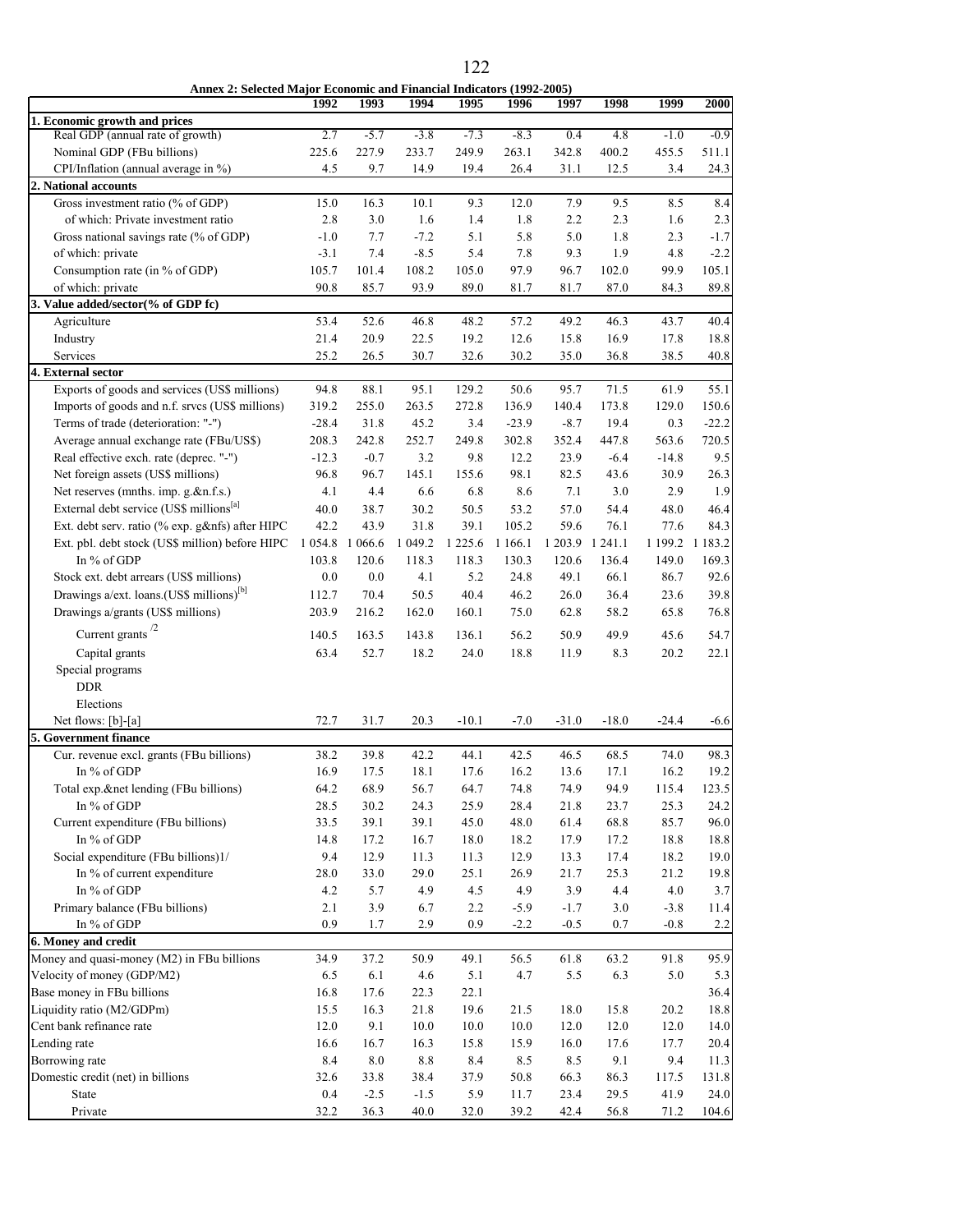**Annex 2: Selected Major Economic and Financial Indicators (1992-2005) (cont.)**

|                                                       | 2001    | 2002     | 2003     | 2004     | 2005(p)  |
|-------------------------------------------------------|---------|----------|----------|----------|----------|
| 1. Economic growth and prices                         |         |          |          |          |          |
| Real GDP (annual rate of growth)                      | 2.1     | 4.5      | $-1.2$   | 4.8      | 0.9      |
| Nominal GDP (FBu billions)                            | 550.0   | 584.6    | 644.7    | 731.5    | 860.8    |
| CPI/Inflation (annual average in %)                   | 9.3     | 4.5      | 10.7     | 8.0      | 13.4     |
| 2. National accounts                                  |         |          |          |          |          |
| Gross investment ratio (% of GDP)                     | 7.5     | 8.6      | 10.4     | 13.3     | 10.8     |
| of which: Private investment ratio                    | 1.9     | 2.8      | 2.1      | 3.0      | 4.2      |
| Gross national savings rate (% of GDP)                | 0.7     | $-1.3$   | 5.5      | 5.2      | 0.2      |
| of which: private                                     | 2.3     | $-0.2$   | 4.4      | 8.6      | 2.4      |
| Consumption rate (in % of GDP)                        | 106.5   | 108.7    | 108.9    | 111.0    | 123.1    |
| of which: private                                     | 89.0    | 91.7     | 86.2     | 84.9     | 96.6     |
| 3. Value added/sector(% of GDP fc)                    |         |          |          |          |          |
| Agriculture                                           | 39.5    | 44.1     | 35.2     | 48.7     | 45.2     |
| Industry                                              | 19.0    | 17.5     | 20.7     | 14.4     | 15.4     |
| Services                                              | 41.5    | 38.4     | 44.1     | 30.2     | 32.6     |
| 4. External sector                                    |         |          |          |          |          |
| Exports of goods and services (US\$ millions)         | 46.1    | 33.6     | 37.5     | 47.9     | 57.2     |
| Imports of goods and n.f. srvcs (US\$ millions)       | 146.3   | $-103.9$ | $-125.9$ | $-148.9$ | $-239.0$ |
| Terms of trade (deterioration: "-")                   | $-21.0$ | $-0.1$   | 0.4      | 28.1     | 11.0     |
| Average annual exchange rate (FBu/US\$)               | 830.4   | 930.7    | 1,083.0  | 1,110.0  | 998.0    |
| Real effective exch. rate (deprec. "-")               | $-4.8$  | $-15.1$  | $-18.6$  | $-2.8$   | 9.2      |
| Net foreign assets (US\$ millions)                    | 16.9    | 43.2     | 48.6     | 34.2     | 69.8     |
| Net reserves (mnths. imp. g.&n.f.s.)                  | 1.2     | 3.5      | 2.7      | 0.6      | 1.3      |
| External debt service (US\$ millions <sup>[a]</sup>   |         |          |          |          |          |
|                                                       | 43.7    | 58.4     | 50.5     | 45.9     | 46.8     |
| Ext. debt serv. ratio (% exp. g&nfs) after HIPC       | 105.3   | 157.2    | 134.8    | 109.2    | 27.1     |
| Ext. pbl. debt stock (US\$ million) before HIPC       | 1 060.3 | 1,132.5  | 1,336.4  | 1,382.3  | 1,515.7  |
| In % of GDP                                           | 160.1   | 180.3    | 224.6    | 208.0    | 189.3    |
| Stock ext. debt arrears (US\$ millions)               | 115.7   | 148.5    | 184.7    | 78.6     |          |
| Drawings a/ext. loans. (US\$ millions) <sup>[b]</sup> | 15.2    | 34.6     | 41.9     | 42.2     | 69.3     |
| Drawings a/grants (US\$ millions)                     | 87.5    | 105.7    | 55.7     | 88.4     | 57.0     |
| Current grants <sup>/2</sup>                          | 61.6    | 79.3     | 54.9     | 55.2     | 36.8     |
| Capital grants                                        | 13.6    | 26.4     | 0.8      | 33.2     | 18.4     |
| Special programs                                      |         |          |          | 10.7     | 33.2     |
| <b>DDR</b>                                            |         |          |          | 7.4      | 8.7      |
| Elections                                             |         |          |          | 3.3      | 24.5     |
| Net flows: [b]-[a]                                    | $-28.5$ | $-23.8$  | $-8.6$   | $-3.8$   | 22.5     |
| 5. Government finance                                 |         |          |          |          |          |
| Cur. revenue excl. grants (FBu billions)              | 110.2   | 118.4    | 136.0    | 146.9    | 172.1    |
| In % of GDP                                           | 20.0    | 20.3     | 21.1     | 20.1     | 20.0     |
| Total exp.&net lending (FBu billions)                 | 149.8   | 151.6    | 224.8    | 291.2    | 316.4    |
| In % of GDP                                           | 27.2    | 25.9     | 34.9     | 39.8     | 36.8     |
| Current expenditure (FBu billions)                    | 118.6   | 119.7    | 141.8    | 163.2    | 200.6    |
| In % of GDP                                           | 21.6    | 20.5     | 22.0     | 22.3     | 23.3     |
| Social expenditure (FBu billions)1/                   | 23.7    | 26.2     | 41.9     | 49.0     | 55.1     |
| In % of current expenditure                           | 20.0    | 21.8     | 29.6     | 30.1     | 39.9     |
| In % of GDP                                           | 4.3     | 4.5      | 6.5      | 6.7      | 6.4      |
| Primary balance (FBu billions)                        | $-4.6$  | 12.9     | $-5.4$   | $-25.4$  | $-14.6$  |
| In % of GDP                                           | $-0.8$  | 2.2      | $-0.8$   | -3.5     | $-1.7$   |
| 6. Money and credit                                   |         |          |          |          |          |
| Money and quasi-money (M2) in FBu billions            | 110.1   | 140.4    | 173.7    | 202.7    | 256.4    |
| Velocity of money (GDP/M2)                            | 5.0     | 4.2      | 3.7      | 3.6      | 3.4      |
| Base money in FBu billions                            | 40.4    | 49.8     | 55.2     | 75.8     | 100.5    |
| Liquidity ratio (M2/GDPm)                             | 20.0    | 24.0     | 26.9     | 27.6     | 29.6     |
| Cent bank refinance rate                              | 14.0    | 15.5     | 14.5     | 14.5     | 14.5     |
| Lending rate                                          | 20.9    | 20.3     | 21.1     | 20.8     | 20.5     |
|                                                       |         |          |          |          |          |
| Borrowing rate                                        | 12.1    | 13.3     | 13.7     | 12.8     | 9.8      |
| Domestic credit (net) in billions                     | 168.2   | 193.0    | 214.1    | 275.0    | 276.3    |
| State                                                 | 46.3    | 31.8     | 46.1     | 106.6    | 123.0    |
| Private                                               | 121.9   | 161.2    | 168.9    | 168.4    | 153.3    |

Source: Data gathered and analyzed by the Permanent Secretariat for Monitoring Economic and Social Reforms (SP/REFES),

1/ Expenditure on Health, Education, Reintegration of Disaster Victims, and other social sectors.

2 / Including HIPC.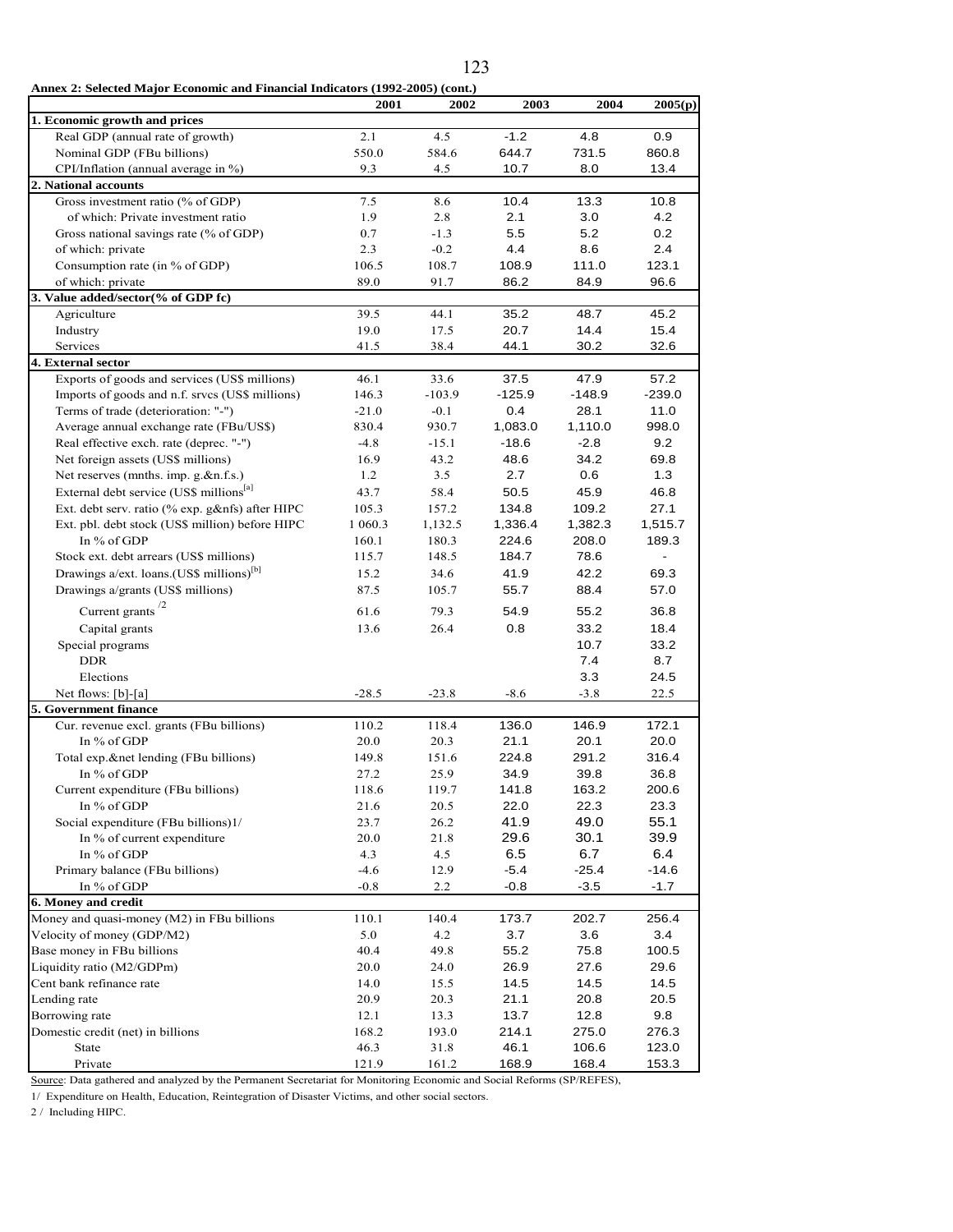| <b>Selected Major Social Indicators</b>                      |          |                      |         |           |         |          |               |         |         |           |           |         |         |         |         |
|--------------------------------------------------------------|----------|----------------------|---------|-----------|---------|----------|---------------|---------|---------|-----------|-----------|---------|---------|---------|---------|
|                                                              | 1990     | 1991                 | 1992    | 1993      | 1994    | 1995     | 1996          | 1997    | 1998    | 1999      | 2000      | 2001    | 2 0 0 2 | 2003    | 2004    |
| I. Poverty indicators (monetary)                             |          |                      |         |           |         |          |               |         |         |           |           |         |         |         |         |
| . Poverty profile 1/                                         |          |                      |         |           |         |          |               |         |         |           |           |         |         |         |         |
| . Countrywide                                                | 34.9     | 33.8                 | 33.5    | 35.3      | 47.8    | 52.2     | 60.7          | 63.5    | 65.6    | 67.7      | 67.4      | 68.0    | 68.0    |         |         |
| . Urban                                                      | 32.4     | 32.0                 | 32.9    | 40.9      | 47.2    | 51.2     | 64.0          | 66.0    | 66.5    | 66.6      | 66.0      | 66.0    | 66.0    | 65.8    | 65.7    |
| . Rural                                                      | 35.1     | 35.5                 | 34.8    | 39.6      | 48.5    | 53.3     | 57.5          | 61.0    | 64.6    | 68.8      | 68.7      | 68.7    | 68.7    | 70.4    | 70.5    |
| Per capita GDP (current US\$)                                | 214.4    | 203.8                | 179.6   | 149.3     | 170.8   | 182.1    | 131.8         | 146.3   | 129.3   | 124.5     | 119.1     | 110.0   | 110.0   |         |         |
| II. Health and related services                              |          |                      |         |           |         |          |               |         |         |           |           |         |         |         |         |
| . Life expect. at birth (years)                              | 51.3     | 51.7                 | 51.8    | 51.1      | 50.6    | 49.8     | 49.2          | 48.8    | 48.5    | 48.2      | 48.0      | 47.8    | 47.6    | 46.3    | 46.1    |
| . Child mortality rate (per mil <sup>)</sup>                 | 118.2    | 115.8                | 113.5   | 111.2     | 115.2   | 114.9    | 126.6         | 127.1   | 123.9   | 116.0     | 116.0     | 126.3   | 127.1   | 114.0   | 114.0   |
| . Vaccination cov. (% children <1yr)                         | 85.0     | 82.0                 | 80.0    | 63.0      | 48.0    | 62.5     | 55.0          | 55.3    | 47.9    | 47.2      | 61.0      | 72.0    | 91.0    | 83.9    | 78.6    |
| . Malaria cases (per 100,000 inhab.)                         | 10,135   | 10,069               | 15,114  | 14,726    | 14,474  | 17,899   | 16,402        | 24,471  | 29,194  | 30,232    | 49,103    | 49,155  | 37,686  | 31,272  | 23,999  |
| . Pop. per physician (thousands)                             | 25.1     | 24.2                 | 23.4    | 22.0      | 20.5    | 19.8     | 19.1          | 18.3    | 18.0    | 17.8      | 17.3      | 17.1    | 16.9    | 16.4    | 16.9    |
| . Pop.per nurse (thousands)                                  | 4.5      | 4.1                  | 3.8     | 3.2       | 2.8     | 2.6      | 2.4           | 2.2     | 2.1     | 1.9       | 1.8       | 1.7     | 1.6     | 1.3     | 1.3     |
| . Access to potable water (in $\%$ )                         |          |                      |         |           |         |          |               |         |         |           |           |         |         |         |         |
| . Urban pop.                                                 | 95.0     | 96.0                 | 97.0    | 92.0      | 89.0    | 70.0     | 94.0          | 94.0    | 95.0    | 95.0      | 95.0      | 96.3    | 96.3    | 95.0    | 95.0    |
| . Rural pop.                                                 | 49.0     | 52.0                 | 55.0    | 51.0      | 53.0    | 54.0     | 52.0          | 49.0    | 47.0    | 43.0      | 43.0      | 43.0    | 43.0    | 49.0    | 49.0    |
| National average                                             | 51.9     | 54.9                 | 57.8    | 53.9      | 55.6    | 55.2     | 55.1          | 52.4    | 56.3    | 47.2      | 47.3      | 47.4    | 60.3    |         |         |
| <b>III. Education and related services</b>                   |          |                      |         |           |         |          |               |         |         |           |           |         |         |         |         |
| . Gross enrollment ratio, primary                            | 68.5     | 70.6                 | 67.8    | 67.8      | 44.7    | 53.1     | 42.0          | 43.8    | 52.7    | 62.5      | 65.0      | 66.7    | 71.1    | 75.5    | 79.6    |
| . Gross enrollment ratio, secondary                          | 5.1      | 5.6                  | 6.3     | 6.6       | 6.0     | 6.3      | 7.3           | 7.4     | 8.6     | 9.0       | 9.5       | 10.0    | 10.3    | 9.8     | 11.1    |
| . Gross enrollment ratio, higher                             | 0.9      | 1.0                  | 1.0     | 1.1       | 1.0     | 1.1      | 1.1           | 1.0     | 1.0     | 1.3       | 1.5       | 1.2     | 1.2     | 1.5     | 1.7     |
| . Adult literacy rate (age 15 and $+)$                       |          |                      |         |           |         |          |               |         |         |           |           |         |         |         |         |
| Men                                                          | 47.8     | 48.6                 | 49.5    | 49.7      | 50.4    | 51.1     | 51.8          | 52.4    | 53.0    | 52.7      | 52.7      | 52.3    | 54.02   | 54.07   | 54.02   |
| Women                                                        | 27.4     | 28.1                 | 28.8    | 29.2      | 29.8    | 30.5     | 31.0          | 31.6    | 32.1    | 32.3      | 32.2      | 32.4    | 32.5    | 32.7    | 32.7    |
| . No. students in tech. education                            | 15.7     | 13.8                 | 11.4    | 11.4      | 12.5    | 10.6     | 10.9          | 8.6     | 6.8     | 6.0       | 6.0       | 5.3     | 6.0     | 6.0     | 5.3     |
| (% of students in general ed.)                               |          |                      |         |           |         |          |               |         |         |           |           |         |         |         |         |
| . Student/teacher ratio                                      |          |                      |         |           |         |          |               |         |         |           |           |         |         |         |         |
| . Ratio in primary school                                    | 65.1     | 67.0                 | 65.2    | 62.0      | 45.1    | 53.1     | 46.1          | 45.1    | 47.9    | 55.2      | 55.7      | 50.0    | 50.0    | 51.0    | 51.2    |
| . Ratio in secondary school                                  | 24.0     | 25.2                 | 30.0    | 28.6      | 24.9    | 23.7     | 24.0          | 21.6    | 25.6    | 39.7      | 45.2      | 19.4    | 25.1    | 25.6    | 26.0    |
| Capacity of UB lecture halls                                 | 3 1 2 0  | 3 1 2 0              | 3 1 2 0 | 3 1 2 0   | 4 1 2 0 | 4 1 2 0  | 4 1 2 0       | 4 1 2 0 | 4 1 2 0 | 4 1 2 0   | 4 1 2 0   | 4 1 2 0 | 4 1 2 0 | 4,120   | 4,120   |
|                                                              |          |                      |         |           |         |          |               |         |         |           |           |         |         |         |         |
| IV. Population, natural resources, and employment indicators |          |                      |         |           |         |          |               |         |         |           |           |         |         |         |         |
| Total pop. (thousands of inhabitants)                        | 5 29 2.8 | 5,444.6              | 5,598.5 | 5 7 6 9 1 | 5 875.4 | 5981.7   | 6 0 8 8 .0    | 6 194.2 | 6 300.5 | 6 4 8 2.7 | 6 6 6 4.8 | 6 847.0 | 7,029.2 | 7,211.4 | 7,457.0 |
| Urban in %                                                   | 6.3      | 6.5                  | 6.8     | 7.0       | 7.2     | 7.3      | 7.5           | 7.6     | 7.8     | 8.0       | 8.2       | 8.0     | 9.0     | 9.2     | 9.5     |
| Rural in %                                                   | 93.7     | 93.5                 | 93.2    | 93.0      | 92.8    | 92.7     | 92.5          | 92.4    | 92.2    | 92.0      | 91.8      | 92.0    | 91.0    | 90.8    | 90.5    |
| . Pop. density (inhab/km <sup>2</sup> )                      | 211.4    | 217.7                | 224.1   | 230.4     | 234.6   | 238.9    | 243.1         | 247.4   | 251.6   | 258.9     | 266.2     | 273.4   | 280.8   | 288.0   | 297.8   |
| . Natural rate of growth (%)                                 | 2.9      | 2.9                  | 3.0     | 3.0       | 2.9     | 2.8      | 2.8           | 2.9     | 3.0     | 3.0       | 3.0       | 3.0     | 3.0     | 3.0     | 3.0     |
| . Fertility rate (no. children/woman)                        | 6.7      | 6.7                  | 6.7     | 6.7       | 6.7     | 6.7      | 6.6           | 6.6     | 6.7     | 6.3       | 6.3       | 6.8     | 6.5     | 6.3     | 6.3     |
| <b>Natural resources</b>                                     |          |                      |         |           |         |          |               |         |         |           |           |         |         |         |         |
| Total area in km <sup>2</sup>                                | 27834    | 27834                | 27834   | 27834     | 27834   | 27834    | 27834         | 27834   | 27834   | 27834     | 27834     | 27834   | 27834   | 27.834  |         |
| . Land area (LA) in km <sup>2</sup>                          | 25 040   | 25 039               | 25 040  | 25 040    | 25 040  | 25 040   | 25 040        | 25 040  | 25 040  | 25 040    | 25 040    | 25 040  | 25 040  | 25,040  | 25,040  |
| . Arable land (in % of LA)                                   | 58.9     | 57.8                 | 56.7    | 56.3      | 60      | 60       | 60            | 59.4    | 54.5    | 54.8      | 55        | 55      | 55      | 55      | 55      |
| <b>Employment</b>                                            |          |                      |         |           |         |          |               |         |         |           |           |         |         |         |         |
| . Labor force by sector of activity                          |          |                      |         |           |         |          |               |         |         |           |           |         |         |         |         |
| Total structured sector (TS)                                 | 78,381   | 79,912 81,533 83,252 |         |           | 85,055  | 86,876   | 88,996 91,367 |         | 94,000  | 95,840    | 97,287    | 99,028  | 101,450 | 103,367 | 106,800 |
| of which: public sector                                      | 28 769   | 29 3 9 2             | 29 997  | 30 589    | 31 158  | 31716    | 32 260        | 33 348  | 34 868  | 35 060    | 35 904    | 36,300  | 37,210  | 38,500  | 39,800  |
| of which: pub. sector (% of TS)                              | 36.7     | 36.8                 | 36.8    | 36.7      | 36.6    | 36.5     | 36.2          | 36.5    | 37.1    | 36.6      | 36.9      | 36.7    | 36.7    | 37.2    | 37.3    |
| Parapublic sector                                            | 22 052   | 22 455               | 22 907  | 23 4 08   | 23 953  | 24 5 6 2 | 25 218        | 25 788  | 26 300  | 27 403    | 27 405    | 28 0 33 | 28 667  | 28,667  | 29,600  |
| Parapub. sect. in % of TS                                    | 28.1     | 28.1                 | 28.1    | 28.1      | 28.2    | 28.3     | 28.3          | 28.2    | 28.0    | 28.6      | 28.2      | 28.3    | 28.3    | 27.7    | 27.7    |
| Private sector                                               | 27 560   | 28 065               | 28 629  | 29 25 5   | 29 944  | 30 598   | 31 518        | 32 23 1 | 32 832  | 33 377    | 33 978    | 34 695  | 35 573  | 36,200  | 37,400  |
| Priv. sect. in % of TS                                       | 35.2     | 35.1                 | 35.1    | 35.1      | 35.2    | 35.2     | 35.4          | 35.3    | 34.9    | 34.8      | 34.9      | 35.0    | 35.1    | 35.0    | 35.0    |
| LF in % of total population                                  | 45.0     | 44.7                 | 44.4    | 44.0      | 44.1    | 44.1     | 44.2          | 44.2    | 44.4    | 44.4      | 44.6      | 50.0    | 44.1    | 44.4    | 44.7    |

 . Agriculture in % of LF 93.6 93.7 93.4 93.6 93.6 93.6 93.6 93.6 93.6 93.6 93.6 94.0 95.0 95.0 95.0 . Industry in % of LF 2.0 2.0 2.0 2.0 2.0 2.0 2.0 2.0 2.0 2.0 2.0 2.0 2.0 2.0 2.0 . Services in % of LF 4.4 4.4 4.4 4.4 4.4 4.4 4.4 4.4 4.4 4.4 4.1 4.4 4.5 4.5 4.5

Source: Data gathered and analyzed by the SP/REFES + DHD database.

1/ Population living below the poverty line

prov. = provisional

LF: Labor force

**ANNEX 3**